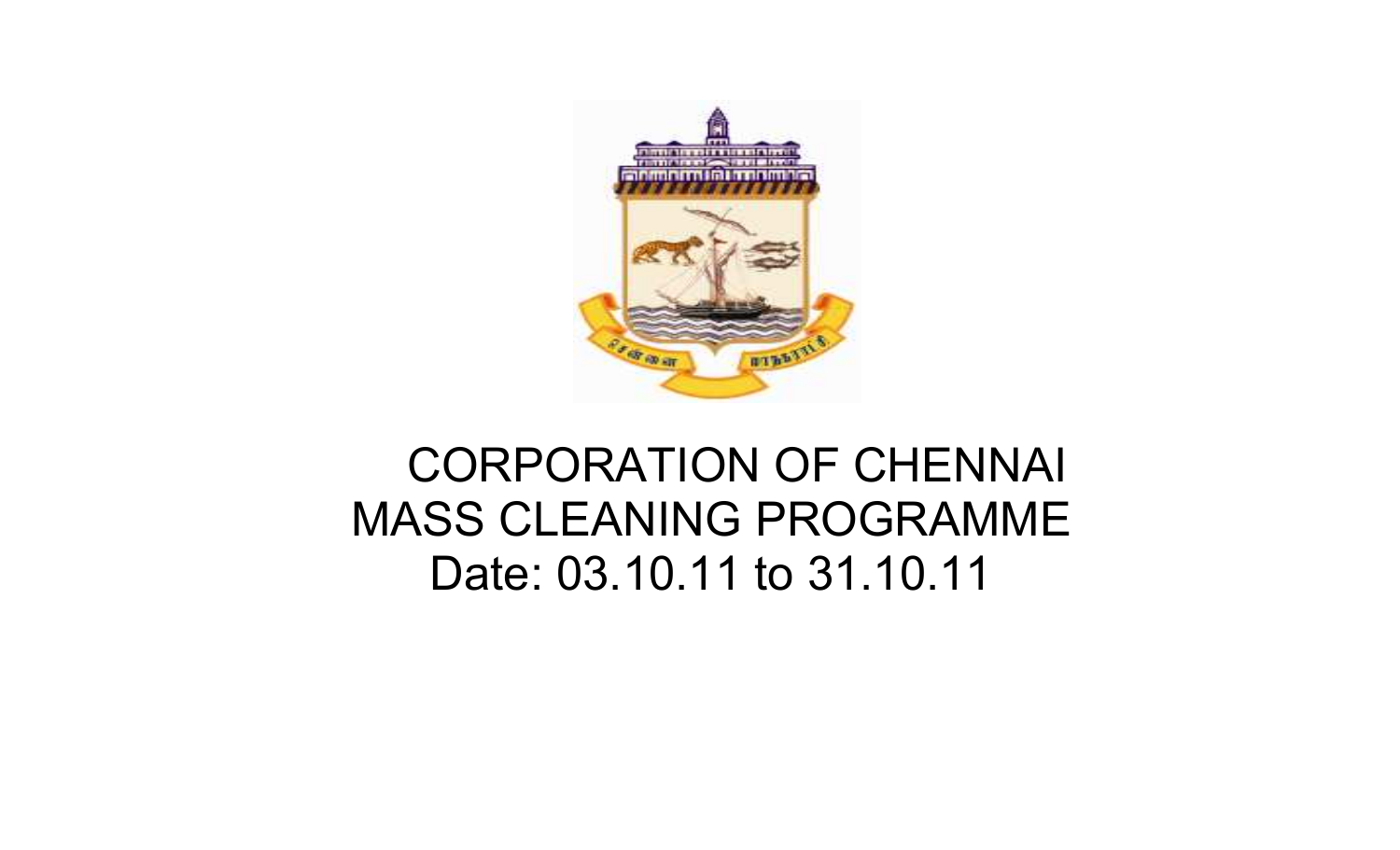# MASS CLEANING PROGRAMMEACTIVITIES

- Garbage Removal
- Debris Removal
- Desilting of Storm Water Drain
- Clearing Water Stagnation
- Cleaning of Water Table
- Clearing Centre Median Dust
- Removal of Garden Garbage
- Removal of Rank Vegetation
- Mosquito Control Activities Fogging and Spraying

Period : 03.10.11 to 31.10.11 Time : 2.30 pm to 5.00 pm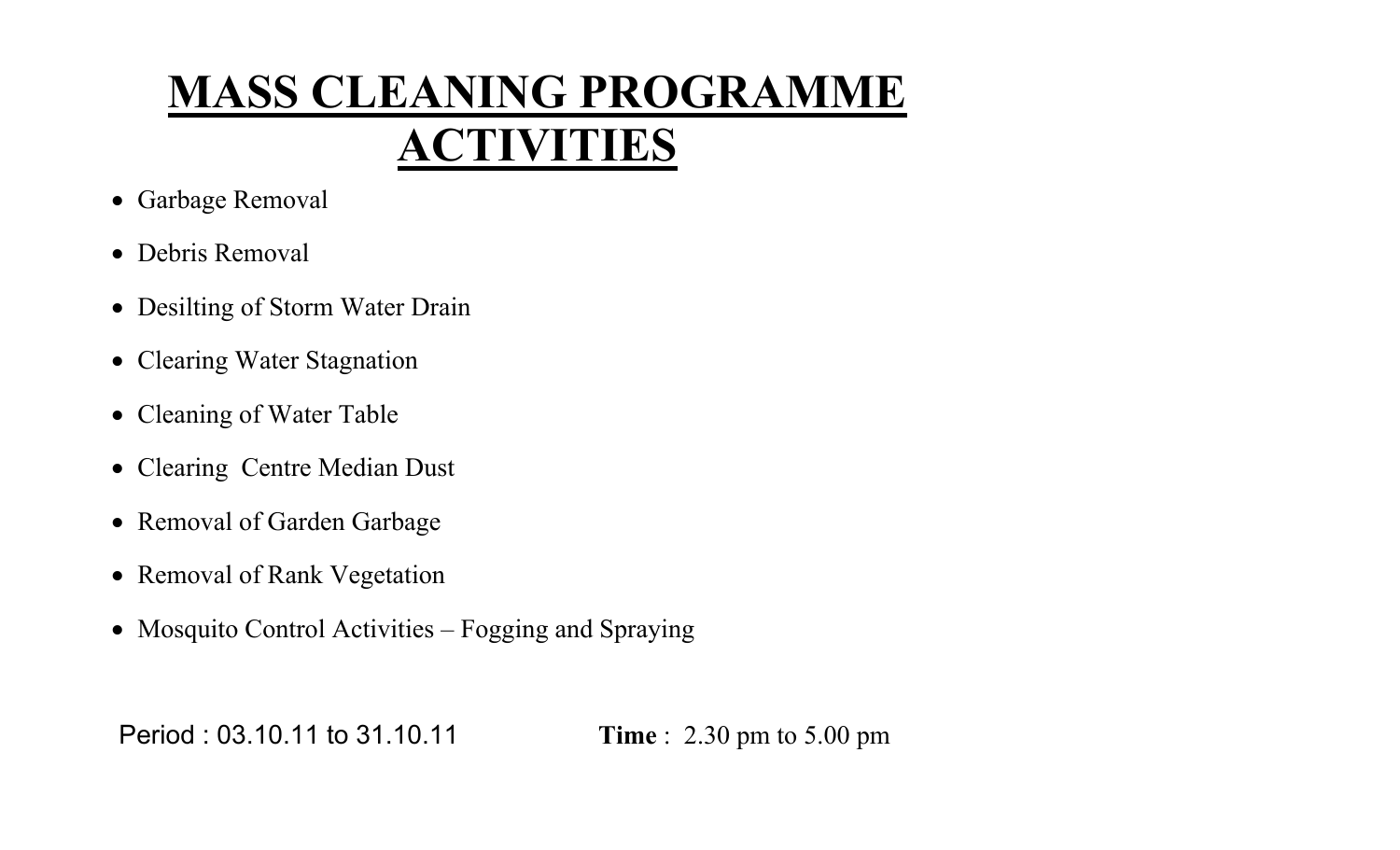## NODAL OFFICERS INCHARGE FOR MASS CLEANING WORKS

| SI. No. | <b>Name &amp; Designation</b>         | Zone         | <b>Phone Nos.</b> |
|---------|---------------------------------------|--------------|-------------------|
| 1.      | Thiru. M.S.Premnath, S.E. SWM         |              | 94451 90738       |
| 2.      | Thiru. U. Perumal, E.E., WD           | $\mathsf{I}$ | 9444009009        |
| 3.      | Thiru. A. Vincent, E.E., Bridges      | Ш            | 94451 90930       |
| 4.      | Thiru. P. Murali, S.E., Electrical    | IV           | 94451 90739       |
| 5.      | Thiru. C. Charles, S.E., SWD North    | V            | 94451 90733       |
| 6.      | Thiru. N.U. Krishnanandha, S.E. Mech  | VI           | 94451 90732       |
| 7.      | Thiru. M. Ramamurthy, S.E. BRR        | VII          | 94451 90735       |
| 8.      | Thiru. V.C. Rajasekar, S.E. SWD South | VIII         | 94451 90737       |
| 9.      | Thiru. J.Atlee, S.E., Bridges         | IX           | 94451 90731       |
| 10.     | Thiru. R. Kumaresan, S.E., Buildings  | X            | 94451 90734       |

| <b>JOINT COMMISSIONER (Education)</b>  | 7&8    | 94451 90997 |
|----------------------------------------|--------|-------------|
| DEPUTY COMMISSIONER (Works)            | 1 & 2  | 94451 90998 |
| DEPUTY COMMISSIONER (Rev & Fin)        | 9 & 10 | 94451 90995 |
| <b>CHIEF ENGINEER (GI)</b>             | 5 & 6  | 94451 90200 |
| <b>CHIEF ENGINEER (Bldgs &amp; Br)</b> | 3 & 4  | 94451 90500 |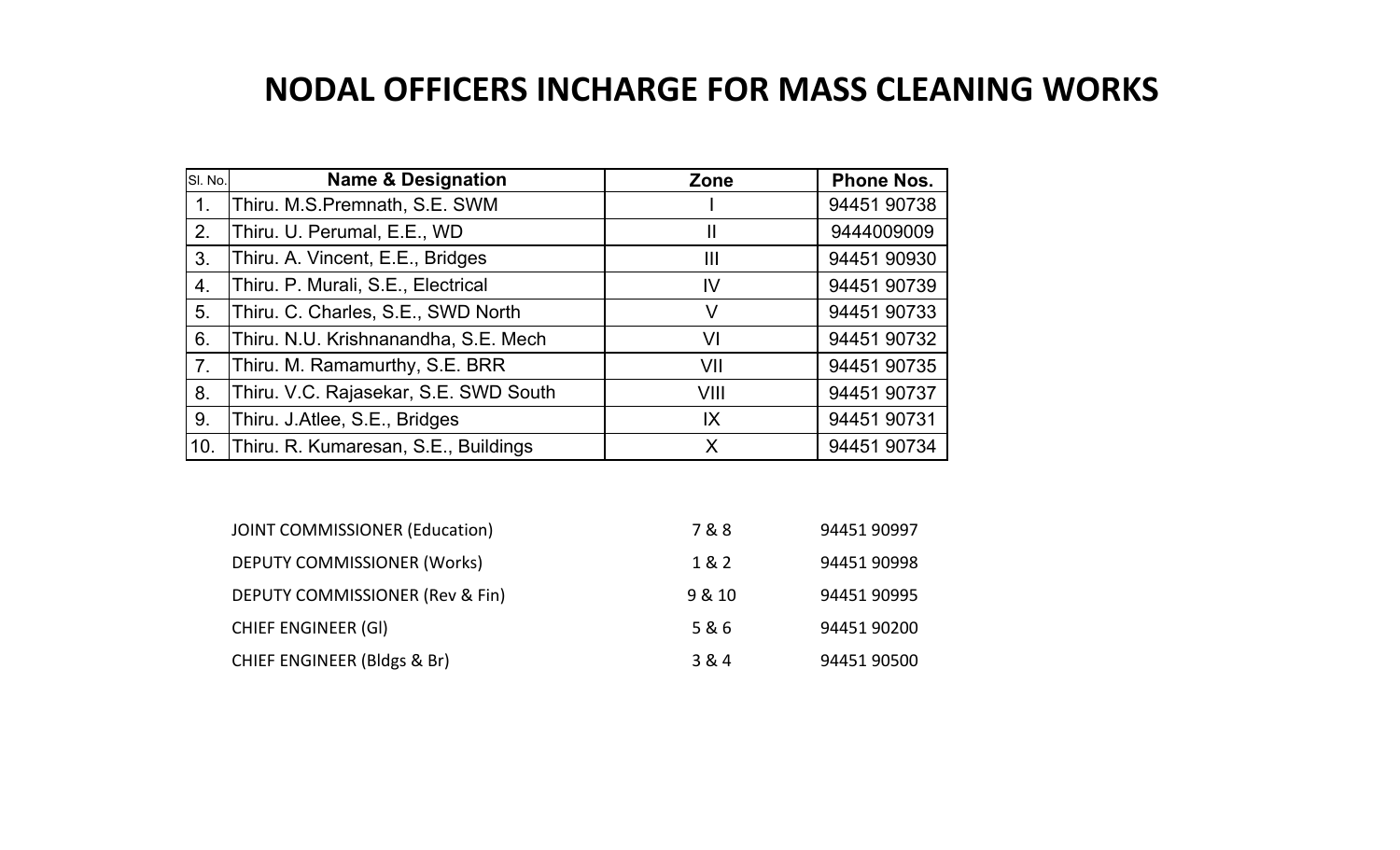## INDEX

| SL.NO.         | ZONE NO.                 | PAGE NO.    |
|----------------|--------------------------|-------------|
| $\mathbf 1$    | Zone - I                 | $5 - 33$    |
| 2              | $Zone - II$              | $34 - 46$   |
| 3              | $Zone - III$             | $47 - 54$   |
| $\overline{4}$ | $Zone - IV$              | $55 - 64$   |
| 5              | $Zone-V$                 | $65 - 90$   |
| 6              | $Zone - VI$              | $91 - 99$   |
| $\overline{7}$ | Zone - VII               | $100 - 111$ |
| 8              | Zone - VIII              | $112 - 120$ |
| 9              | Zone - IX                | $121 - 140$ |
| 10             | Zone - $X$               | $141 - 157$ |
| 11             | <b>Night Conservancy</b> | 157A - 163  |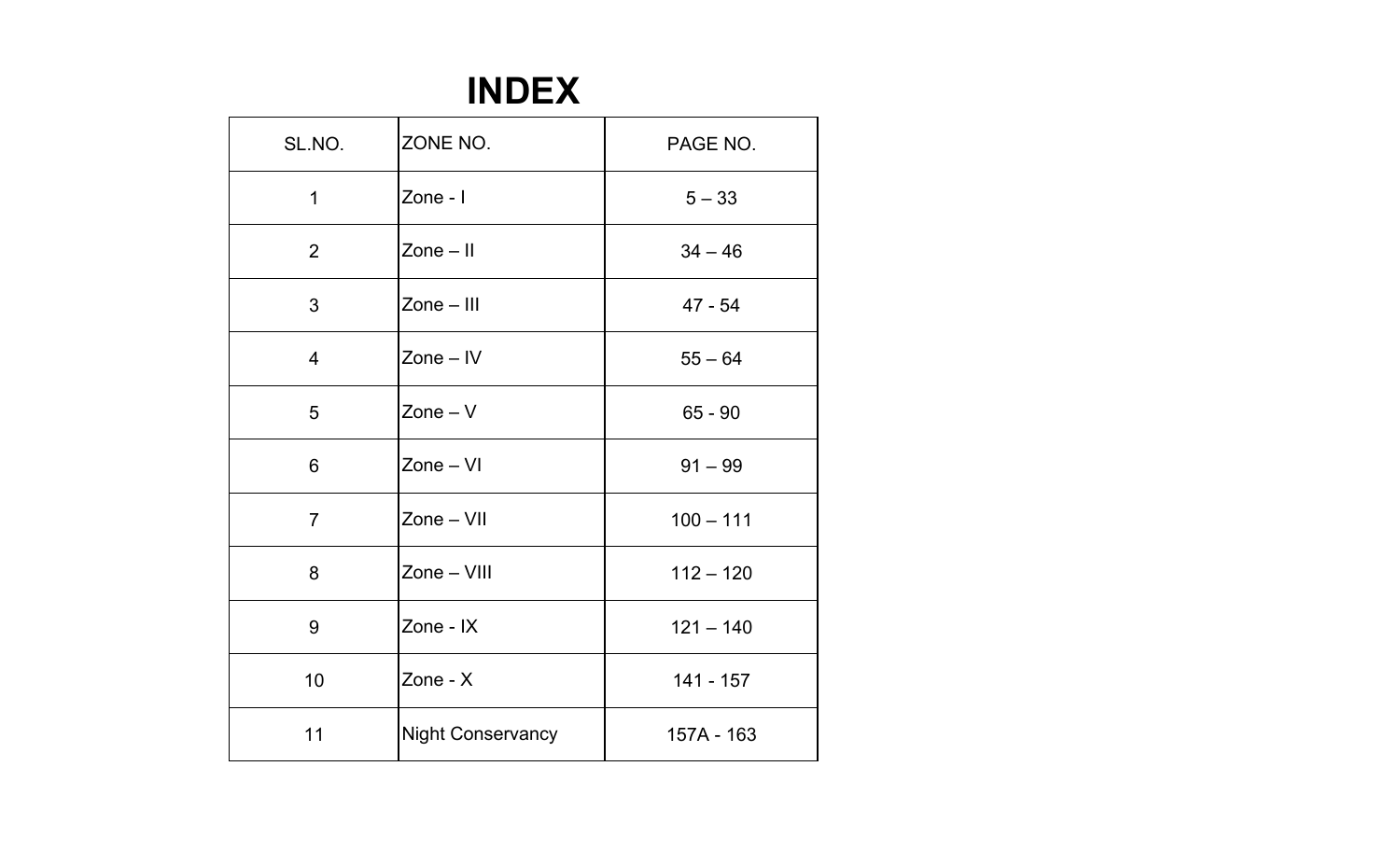# ZONE - ICORPORATON OF CHENNAI MASS CLEANING PROGRAMME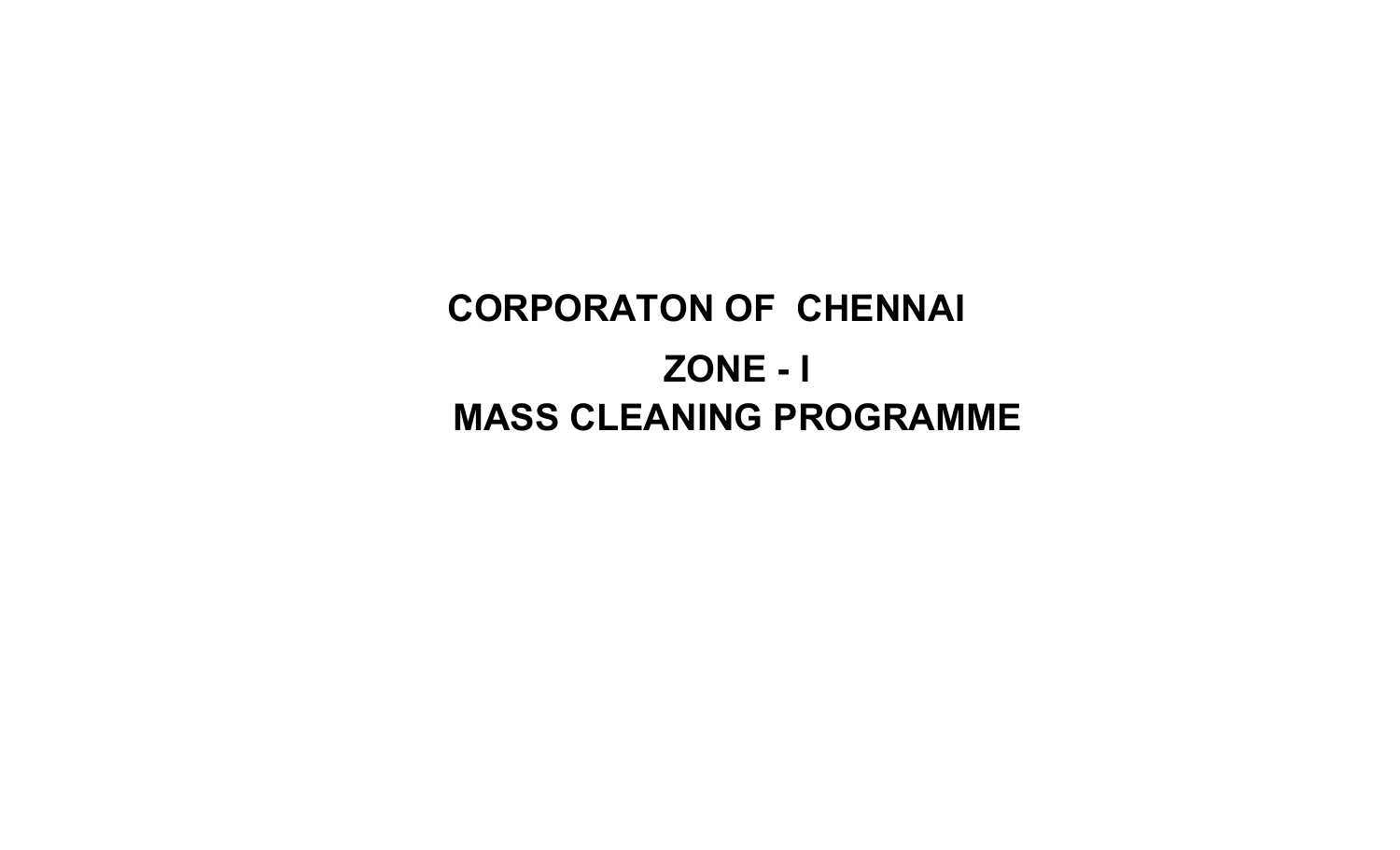#### DETAILS OF STAFF STRENGTH AND EQUIPMENTS ZONE:1

| SL.NO.          | <b>DESCRIPTION</b>                        | <b>DETAILS</b> |
|-----------------|-------------------------------------------|----------------|
| $\mathbf 1$     | <b>WORKERS</b>                            |                |
|                 | <b>NO.OF SANITARY WORKERS</b>             | 943            |
| $\overline{2}$  | <b>NO. OF ROAD THOZHILALIES</b>           | 77             |
| $\mathbf{3}$    | <b>NO. OF DESILTING WORKERS</b>           | 100            |
|                 | <b>TOTAL</b>                              | 1120           |
|                 | <b>EQUIPMENTS</b>                         |                |
| 1               | NO. OF BIG COMPACTORS                     | 8              |
| $2^{\circ}$     | <b>NO. OF SMALL COMPACTORS</b>            | 15             |
| 3               | NO. OF TRI CYCLES                         | 316            |
| 4               | NO. OF COMPACTOR BINS                     | 560            |
| $5\overline{)}$ | <b>NO. OF LORRIES FOR DEBRIES REMOVAL</b> | 5              |
| 6               | NO. OF BOB CAT                            | $\overline{2}$ |
| $\overline{7}$  | NO. OF FRONT END LOADER                   | $\overline{2}$ |
| 8               | NO. OF HAND SPRAYERS                      | 15             |
| 9               | NO. OF VEHICLE MOUNTED FOGGING MACHINE    | 4              |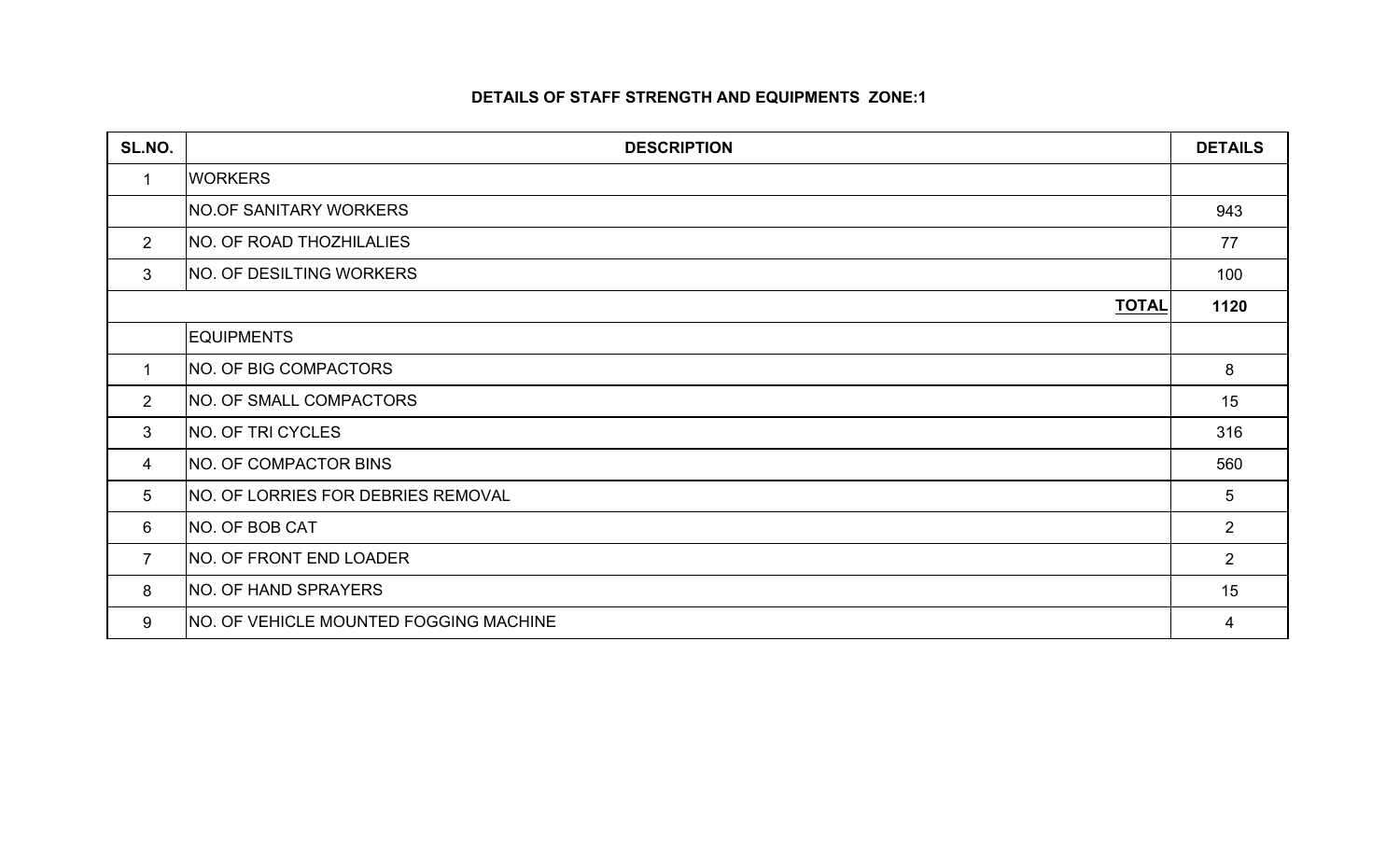WEEK - I -Date: 03.10.11 to 08.10.11

| <b>WEEK</b> |              | <b>UNIT NO-1</b>                                        |                      |        | UNIT $NO - 2$  |                                    |                               |                                   |   | <b>UNIT NO -3</b>          |                         |           |  |
|-------------|--------------|---------------------------------------------------------|----------------------|--------|----------------|------------------------------------|-------------------------------|-----------------------------------|---|----------------------------|-------------------------|-----------|--|
| <b>DAYS</b> |              | DN. NAME OF THE ROAD OFFICER INCHARGE                   |                      |        |                | DN. NAME OF THE ROAD /             | <b>OFFICER INCHARGE</b>       |                                   |   | DN. NAME OF THE            | <b>OFFICER INCHARGE</b> |           |  |
|             |              | NO. / SLUM                                              | AND DESIGNATION      |        |                | NO. SLUM                           | AND DESIGNATION               |                                   |   | NO. ROAD / SLUM            | AND DESIGNATION         |           |  |
|             |              | A.p.arasu st                                            | R.Senthilnatha AEE/U |        |                | A.a.scheme road                    | R.Balasubramani AEE/U-<br>lan | Ш                                 |   | Andiyappan<br>street       | R. Srinivasan           | AEE/U-III |  |
|             |              | Adhivasi colony                                         | Kumar                | AE/Dn- |                | Arunachala easwarar koil<br>street | Jayaraman                     | JE/Dn-<br>$\overline{\mathbf{4}}$ |   | Arani kengan<br>street     | Sridaran                | JE/Dn-9   |  |
|             |              | Ambedkar street & 1 to Bakthavathala<br>5 <sub>st</sub> | ım                   | CI/Dn- |                | Ashok nagar 1st st                 | Mohan                         | CI/Dn-                            |   | Arumuga street             | Jaganathani/c           | CI/Dn-9   |  |
|             |              | Amutham Nagar 1 to<br>5th Streets                       | Rajapandian          | SI/Dn- |                | Ashok nagar 2nd st                 | Jayagopal                     | SI/Dn-                            |   | Arumugam lane              | Sivasankaran            | SI/Dn-9   |  |
|             |              | Anbu Nagar 1 & 2nd<br><b>Streets</b>                    |                      |        |                | Ashok nagar cross st               |                               |                                   |   | Avadanam<br>ramasamy       |                         |           |  |
|             |              | Andal Nagar                                             |                      |        |                | Ashok nagar main st                |                               |                                   |   | <b>Basuvaian</b> street    |                         |           |  |
|             |              | Annai Avenue 1 to 3rd<br><b>Streets</b>                 |                      |        |                | Cherian nagar 1st cross st         |                               |                                   |   | Bommi<br>sivaramulu street |                         |           |  |
| Monday      | $\mathbf{1}$ | Annai therasa street                                    |                      |        | $\overline{4}$ | Cherian nagar 1st st               |                               |                                   | 9 | <b>Budda street</b>        |                         |           |  |
| 03.10.11    |              | Annai velankani nagar<br>1st & 2nd streets              |                      |        |                | Cherian nagar 2nd cross st         |                               |                                   |   | Chinnathambi<br>street     |                         |           |  |
|             |              | Arasu avenue                                            |                      |        |                | Cherian nagar 2nd st               |                               |                                   |   | Chooresan street           |                         |           |  |
|             |              | Arul nagar main road                                    |                      |        |                | Cherian nagar 3rd st               |                               |                                   |   |                            |                         |           |  |
|             |              | <b>Association Road 1st &amp;</b><br>2nd Streets        |                      |        |                | Cherian nagar 4th st               |                               |                                   |   |                            |                         |           |  |
|             |              | Badri Nagar 1st & 2nd<br><b>Street</b>                  |                      |        |                | Cherian nagar main st              |                               |                                   |   |                            |                         |           |  |
|             |              | Bakthavachalam 1st<br>street                            |                      |        |                |                                    |                               |                                   |   |                            |                         |           |  |
|             |              | Balaji nagar<br>(goyathoppu)                            |                      |        |                |                                    |                               |                                   |   |                            |                         |           |  |
|             |              | <b>Bharathi street</b>                                  |                      |        |                |                                    |                               |                                   |   |                            |                         |           |  |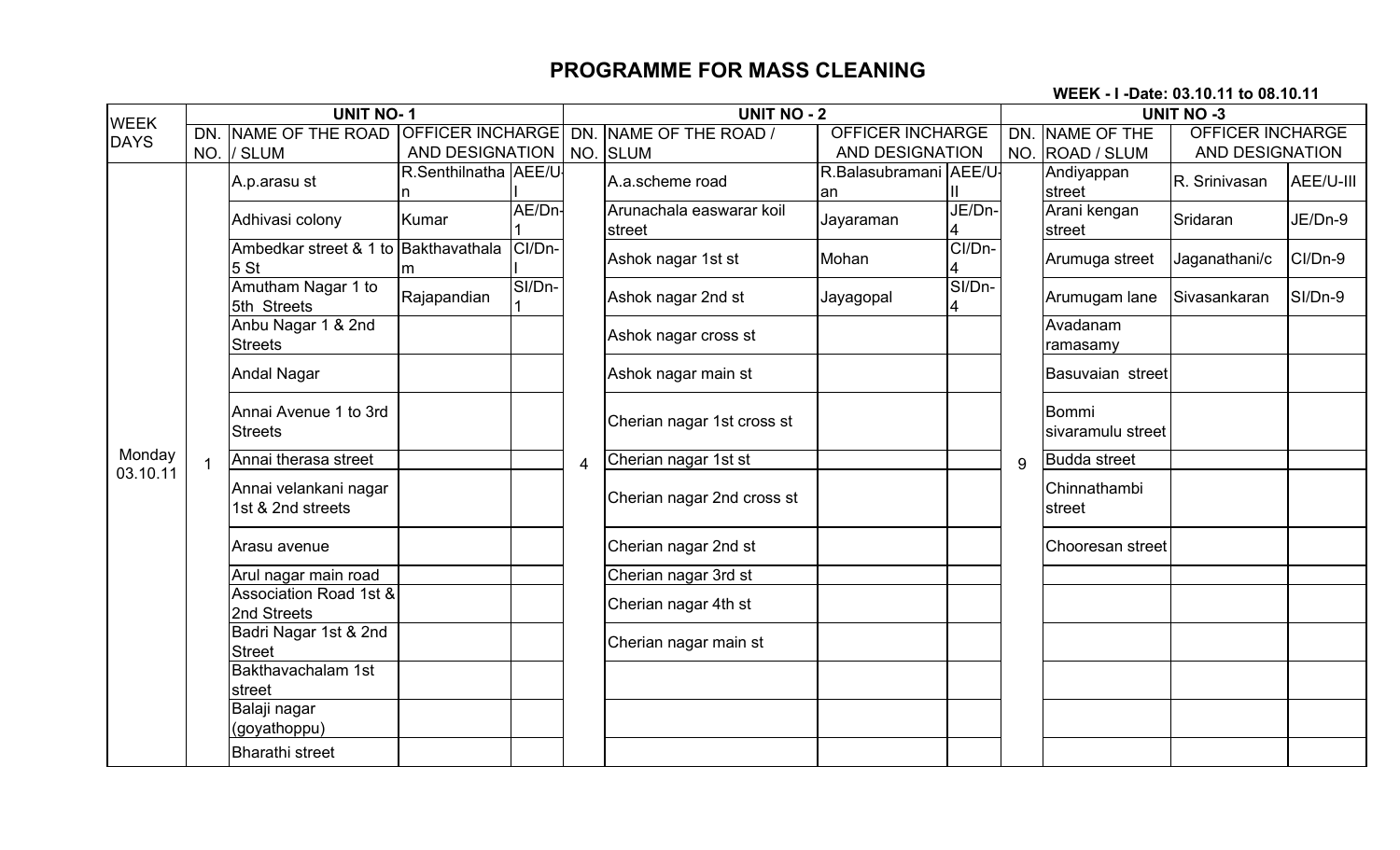|          |                | Bharathidasan street                        |     |  |                 |                        |   |               |               |           |
|----------|----------------|---------------------------------------------|-----|--|-----------------|------------------------|---|---------------|---------------|-----------|
|          |                | Bharma colony                               |     |  |                 |                        |   |               |               |           |
|          |                | <b>Binny Nagar Main</b>                     |     |  |                 |                        |   |               |               |           |
|          |                | Road & 1st Street                           |     |  |                 |                        |   |               |               |           |
|          |                | Boopathy naicken main                       |     |  |                 |                        |   |               |               |           |
|          |                | road                                        |     |  |                 |                        |   |               |               |           |
|          |                | Brindavan Nagar Main                        |     |  |                 |                        |   |               |               |           |
|          |                | Road, 1st & 2nd<br><b>Streets</b>           |     |  |                 |                        |   |               |               |           |
|          |                | C.s.i school road                           |     |  |                 |                        |   |               |               |           |
|          |                |                                             |     |  |                 |                        |   |               |               |           |
|          |                | Cauvery Nagar Main                          |     |  |                 |                        |   |               |               |           |
|          |                | Road, 1 to 6th Streets                      |     |  |                 |                        |   |               |               |           |
|          |                | Cauvery salai main                          |     |  |                 |                        |   |               |               |           |
|          |                | road, 1 to 4th Streets                      |     |  |                 |                        |   |               |               |           |
|          |                |                                             |     |  |                 |                        |   |               |               |           |
| Monday   |                | Chinna kodungaiyur                          |     |  |                 |                        |   |               |               |           |
| 03.10.11 | $\overline{1}$ | road (school road)                          |     |  |                 |                        |   |               |               |           |
|          |                | Chowdry nagar main                          |     |  |                 |                        |   |               |               |           |
|          |                | road                                        |     |  |                 |                        |   |               |               |           |
|          |                |                                             |     |  |                 |                        |   |               |               |           |
|          |                | D mote Avenue Road                          |     |  |                 |                        |   |               |               |           |
|          |                |                                             |     |  |                 |                        |   |               |               |           |
|          |                | Devikarumariamman                           |     |  |                 |                        |   |               |               |           |
|          |                | Nagar Main Road 1st                         |     |  |                 |                        |   |               |               |           |
|          |                | & 3rd Cross Streets                         |     |  |                 |                        |   |               |               |           |
|          |                | Dharmalingam Nagar                          |     |  |                 |                        |   |               |               |           |
|          |                | Main road                                   |     |  |                 |                        |   |               |               |           |
|          |                | Dr. Ambedkar main                           |     |  |                 |                        |   |               |               |           |
|          |                | Road, 1st & 2nd                             |     |  |                 |                        |   |               |               |           |
|          |                | streets                                     |     |  |                 |                        |   |               |               |           |
|          |                | Dr. Anna salai                              |     |  |                 |                        |   |               |               |           |
|          |                | Dr. Karunathithi street                     |     |  |                 |                        |   |               |               |           |
|          |                | A.p.arasu Street, 1 to R.Senthilnatha AEE/U |     |  |                 | R.Balasubramani AEE/U- |   | Barathi nagar |               |           |
|          |                | 4th lane                                    | In. |  | A.a.scheme road | an                     | Ш | 10th street   | R. Srinivasan | AEE/U-III |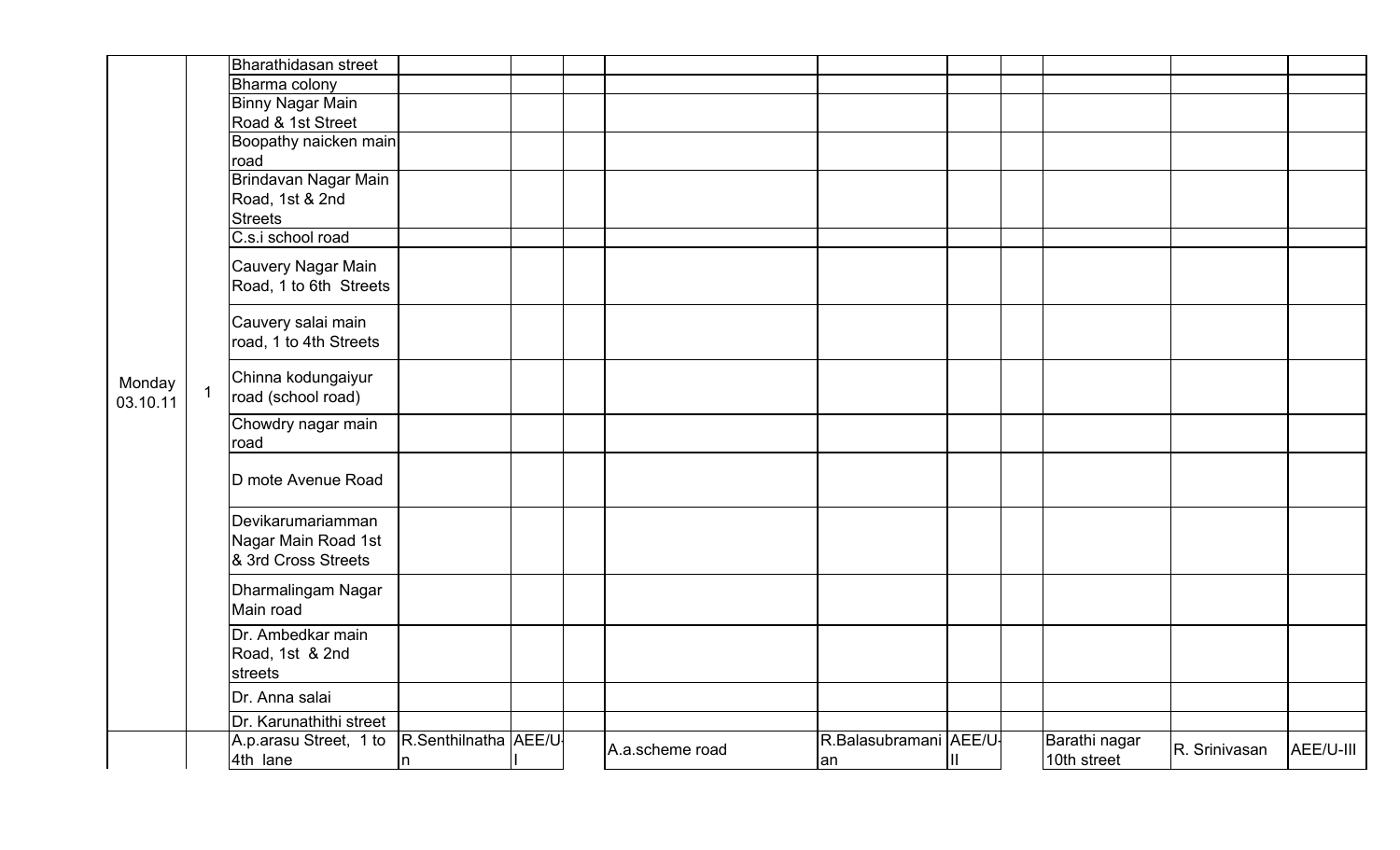|          |                | Abirami avenue 1 to 14 Vasantha<br>Streets & lanes<br>Agathiyar 1st & 2nd St Hari | Kumar                     | JE/Dn-<br>$\overline{2}$<br>CI/Dn-         |                         | Ammani ammal thottam 1st<br>street<br>Ammani ammal thottam 2nd      | Madhavasankar<br>Ramaniah   | JE/Dn-<br>5<br>CI/Dn- |                                     | Barathi nagar 7<br>cross street<br>Barathi nagar 9 |                                    |
|----------|----------------|-----------------------------------------------------------------------------------|---------------------------|--------------------------------------------|-------------------------|---------------------------------------------------------------------|-----------------------------|-----------------------|-------------------------------------|----------------------------------------------------|------------------------------------|
|          |                | Ambedkar St, 1st &<br>2nd cross street                                            | Palani<br>Murugan         | $\overline{2}$<br>SI/Dn-<br>$\overline{2}$ |                         | street<br>Ammani ammal thottam 3rd<br>street                        | N.Raja                      | 5<br>SI/Dn-           |                                     | street<br>Barathi<br>nagar11th stree               |                                    |
|          |                | Amman koil street                                                                 |                           |                                            |                         | Ammani ammal thottam 4th<br>street                                  |                             |                       |                                     | Bharathi nagar<br>6th street                       |                                    |
|          |                | Anna Salai 1st Street &<br>1 to 5th Cross St                                      |                           |                                            |                         | Annaisathya nagar                                                   |                             |                       |                                     | Bharathi nagar<br>1st street                       |                                    |
|          |                | Annai sandhya nagar                                                               |                           |                                            |                         | Arunachaleswar koil (north<br>mada street)                          |                             |                       |                                     | Bharathi nagar<br>2nd street                       |                                    |
| Tuesday  |                | Appar street                                                                      |                           |                                            |                         | Arunachaleswar koil (south<br>mada street)                          |                             |                       |                                     | Bharathi nagar<br>3rd street                       |                                    |
| 04.10.11 | $\overline{2}$ | Avvaiyar street                                                                   |                           |                                            | 5                       | Arunachaleswar koil (west<br>mada street)                           |                             |                       | 11                                  | Bharathi nagar<br>4th street                       |                                    |
|          |                | Balajai st                                                                        |                           |                                            |                         |                                                                     | Arunachaleswar koil street  |                       |                                     |                                                    | Bharathi nagar<br>5th cross street |
|          |                | Balakrishnan st<br>(k.m.nagar)                                                    |                           |                                            |                         | Bharma<br>street(karumariamman<br>nagar)                            |                             |                       |                                     | Bharathi nagar<br>5th cross street                 |                                    |
|          |                | Bharadhidasan street                                                              |                           |                                            | Chelliamman koil street |                                                                     |                             |                       | <b>Bharathi nagar</b><br>5th street |                                                    |                                    |
|          |                | <b>Bharathiyar street</b><br>extension                                            |                           |                                            |                         |                                                                     |                             |                       |                                     | Bharathi nagar<br>7th street                       |                                    |
|          |                | Bhavani street                                                                    |                           |                                            |                         |                                                                     |                             |                       |                                     | Bharathi nagar<br>cross st                         |                                    |
|          |                | Bose St & cross st                                                                |                           |                                            |                         |                                                                     |                             |                       |                                     | Bharathi nagar<br>main street                      |                                    |
|          |                | Chinnathambiran street                                                            |                           |                                            |                         |                                                                     |                             |                       |                                     |                                                    |                                    |
|          |                | Illaya st                                                                         | R.Senthilnatha AEE/U<br>n |                                            |                         | Fisherman colony 1 to 4th<br>Main street & 1 to 4th cross<br>street | R.Balasubramani AEE/U<br>an | Ш                     |                                     | Ammaiyappan<br>cross lane                          |                                    |

| avenue 1 to 14   Vasantha<br>& lanes | Kumar                      | JE/Dn-<br>2              |   | Ammani ammal thottam 1st<br>street                                  | Madhavasankar                | JE/Dn-<br>5 |    | Barathi nagar 7th Ruthrakoteesw<br>cross street | aran          | <b>JE/Dn-11</b> |
|--------------------------------------|----------------------------|--------------------------|---|---------------------------------------------------------------------|------------------------------|-------------|----|-------------------------------------------------|---------------|-----------------|
| ar 1st & 2nd St Hari                 |                            | CI/Dn-                   |   | Ammani ammal thottam 2nd<br>street                                  | Ramaniah                     | CI/Dn-<br>5 |    | Barathi nagar 9th Malligarjunan<br>street       |               | <b>CI/Dn-11</b> |
| ar St, 1st &<br>s street             | Palani<br>Murugan          | SI/Dn-<br>$\overline{2}$ |   | Ammani ammal thottam 3rd<br>street                                  | N.Raja                       | SI/Dn-<br>5 |    | Barathi<br>nagar11th street                     | Arul          | <b>SI/Dn-11</b> |
| koil street                          |                            |                          |   | Ammani ammal thottam 4th<br>street                                  |                              |             |    | Bharathi nagar<br>6th street                    |               |                 |
| lai 1st Street &<br>Cross St         |                            |                          |   | Annaisathya nagar                                                   |                              |             |    | Bharathi nagar<br>1st street                    |               |                 |
| ndhya nagar                          |                            |                          |   | Arunachaleswar koil (north<br>mada street)                          |                              |             |    | Bharathi nagar<br>2nd street                    |               |                 |
| reet                                 |                            |                          |   | Arunachaleswar koil (south<br>mada street)                          |                              |             |    | Bharathi nagar<br>3rd street                    |               |                 |
| street                               |                            |                          | 5 | Arunachaleswar koil (west<br>mada street)                           |                              |             | 11 | Bharathi nagar<br>4th street                    |               |                 |
|                                      |                            |                          |   | Arunachaleswar koil street                                          |                              |             |    | Bharathi nagar<br>5th cross street              |               |                 |
| าnan st<br>ar)                       |                            |                          |   | <b>Bharma</b><br>street(karumariamman<br>nagar)                     |                              |             |    | Bharathi nagar<br>5th cross street              |               |                 |
| idasan street                        |                            |                          |   | Chelliamman koil street                                             |                              |             |    | Bharathi nagar<br>5th street                    |               |                 |
| yar street<br>n                      |                            |                          |   |                                                                     |                              |             |    | Bharathi nagar<br>7th street                    |               |                 |
| street                               |                            |                          |   |                                                                     |                              |             |    | Bharathi nagar<br>cross st                      |               |                 |
| & cross st                           |                            |                          |   |                                                                     |                              |             |    | Bharathi nagar<br>main street                   |               |                 |
| ambiran street                       |                            |                          |   |                                                                     |                              |             |    |                                                 |               |                 |
|                                      | R.Senthilnatha AEE/U<br>In |                          |   | Fisherman colony 1 to 4th<br>Main street & 1 to 4th cross<br>street | R.Balasubramani AEE/U-<br>an | Ш           |    | Ammaiyappan<br>cross lane                       | R. Srinivasan | AEE/U-III       |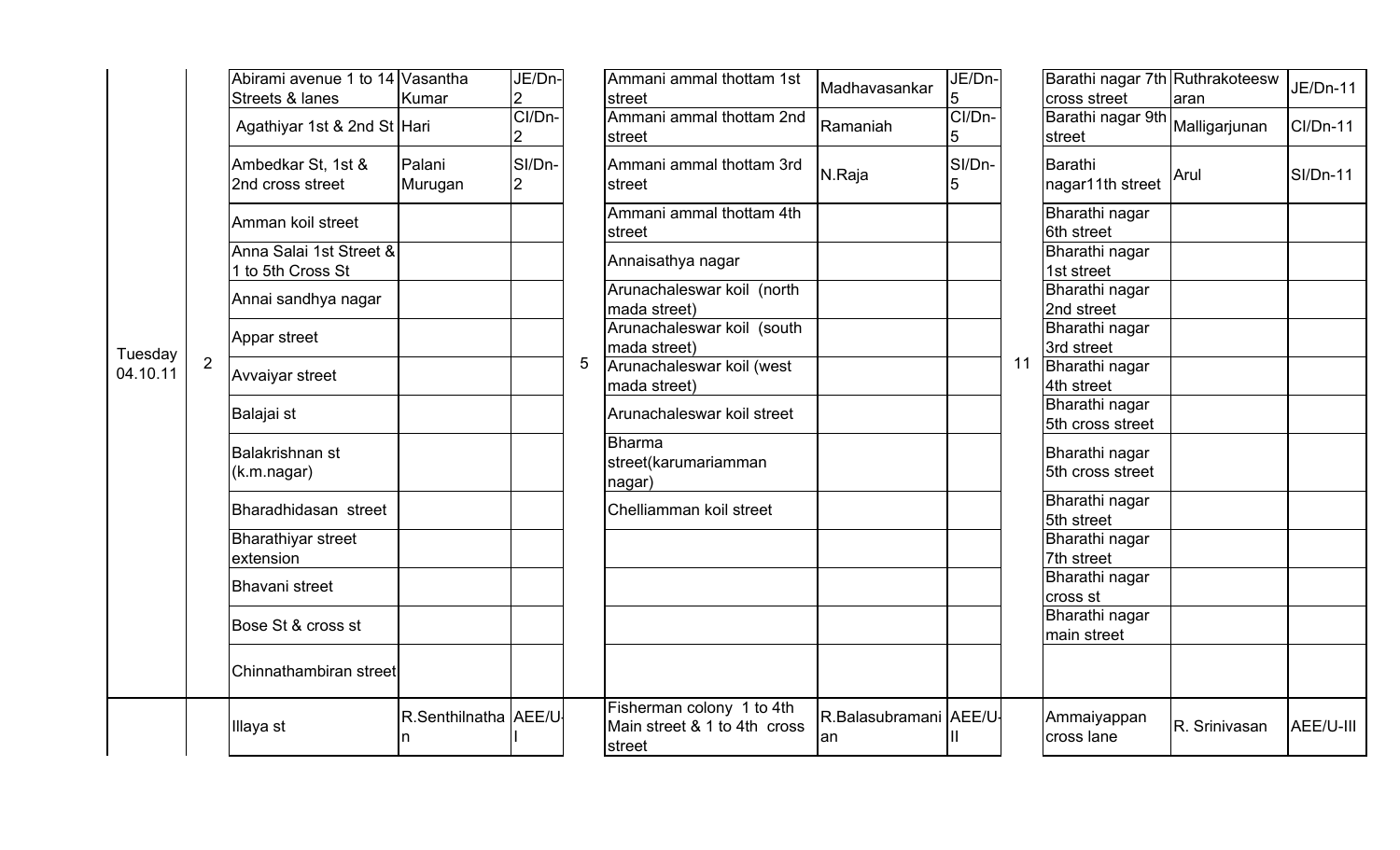|                           |                 | Alagiri st                                                          | Sathish Kumar              | JE/Dn-                    |                | Irusappa (m) street                                   | <b>Devasic Gerard</b><br>majella | JE/Dn-<br>6  |    | Ammaiyappan<br>mudali street                    | Gopii/c       | JE/Dn-12        |
|---------------------------|-----------------|---------------------------------------------------------------------|----------------------------|---------------------------|----------------|-------------------------------------------------------|----------------------------------|--------------|----|-------------------------------------------------|---------------|-----------------|
|                           |                 | Anna street                                                         | Nakeeran                   | CI/Dn-<br>3               |                | Irusappa 1st lane                                     | Damodaran                        | CI/Dn-<br>16 |    | Divan bahdur<br>kumarasamy<br>street            | Jaganathan    | CI/Dn-12        |
| Wednesd<br>ay<br>05.10.11 | 3               | Annai sandhiya nagar<br>Main Road, 1 to 8th<br>streets              | Gopalakrishna SI/Dn-       | 3                         | 6              | Irusappa 2nd lane                                     | Sheik Meeran                     | SI/Dn-<br>6  | 12 | Jamal sowcar<br>lane                            | Ravishankar   | <b>SI/Dn-12</b> |
|                           |                 | Chinna swamy st                                                     |                            |                           |                |                                                       |                                  |              |    | Jamal sowkar<br>thottam street                  |               |                 |
|                           |                 | Durgadevi nagar Main<br>road, 1 to 6th St & 1 to<br>6th cross st    |                            |                           |                |                                                       |                                  |              |    | Mannappa<br>mudali<br>street(including<br>lane) |               |                 |
|                           |                 | Ellaya 1st & 2nd Cross<br>St                                        |                            |                           |                |                                                       |                                  |              |    |                                                 |               |                 |
|                           |                 | Ennore high road                                                    |                            |                           |                |                                                       |                                  |              |    |                                                 |               |                 |
|                           |                 | Adiprasakthi street<br>mooppanar nagar                              | R.Senthilnatha AEE/U<br>In |                           |                | Anna street                                           | R.Balasubramani AEE/U-<br>an     |              |    | Dr. V.r.lane                                    | R. Srinivasan | AEE/U-III       |
|                           |                 | Anbalaghan street<br>anna nagar                                     | Srinivasan                 | JE/Dn-<br>10              |                | Appasamy (pillai) thottam<br>Main St, 1 to 4th street | Dileep Kumar                     | JE/Dn-       |    | Dr.<br>Vijayaragavalu<br>salai                  | Gopi          | <b>JE/Dn-13</b> |
| Thursday<br>06.10.11      | 10 <sup>1</sup> | Annai Sathiya Nagar<br>Main road, 1 to 8th<br><b>Street</b>         | Nakeerani/c                | CI/Dn-<br>10 <sup>1</sup> | $\overline{7}$ | Corporation colony 1 to 4th<br>streets                | Damodarani/c                     | CI/Dn-<br>7  | 13 | Dr.V.R.ROAD<br>(EAST)                           | Parthiban     | CI/Dn-13        |
|                           |                 | C.p.cittrarasu street<br>anna nagar                                 | Sakthi<br>Umaibalan        | SI/Dn-<br>10 <sup>1</sup> |                | Ilaiya lane(samiyar thottam)                          | Meenatchi<br>Sundaram            | <b>SO</b>    |    | Dr.V.R.ROAD<br>(NORTH)                          | Ramesh        | <b>SI/Dn-13</b> |
|                           |                 | Cannal road in m.g.r<br>nagar                                       |                            |                           |                | Irataikuzhi lane                                      |                                  |              |    | Dr.V.R.ROAD<br>(WEST)                           |               |                 |
|                           |                 | Chandra sekar nagar 1<br>to 9th streets                             |                            |                           |                | Irataikuzhi street                                    |                                  |              |    |                                                 |               |                 |
|                           |                 | Devi Karumari Amman<br>Nagar 1 to 6th Street, 1<br>to 6th main Road |                            |                           |                | Jeeva street                                          |                                  |              |    |                                                 |               |                 |
| Thursday<br>OR 10 11      | 10              | Drivers colony road                                                 |                            |                           | $\overline{7}$ | <b>KAILASAM STREET (partly</b><br>CC Road)            |                                  |              | 13 |                                                 |               |                 |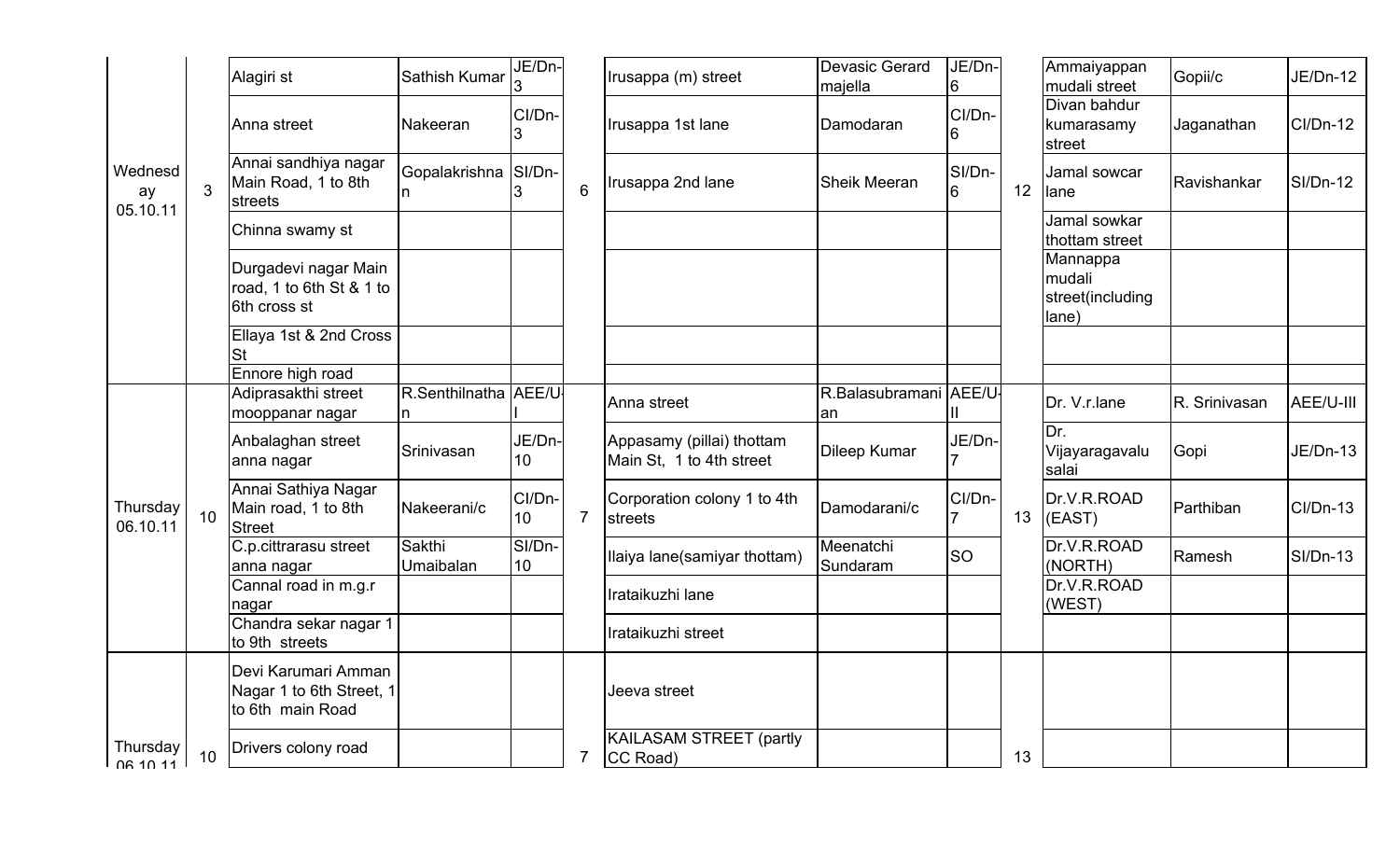| <b>UU. IU. I I</b> | Egappan street                                                    |                      |                           |   | Kanakkar street                                        |                             |              |   |                                                       |               |                 |
|--------------------|-------------------------------------------------------------------|----------------------|---------------------------|---|--------------------------------------------------------|-----------------------------|--------------|---|-------------------------------------------------------|---------------|-----------------|
|                    | Elango street                                                     |                      |                           |   | Kanniappan colony                                      |                             |              |   |                                                       |               |                 |
|                    | Ennore high road                                                  |                      |                           |   | Kesavan street                                         |                             |              |   |                                                       |               |                 |
|                    | Ezhil nagar A & B                                                 |                      |                           |   |                                                        |                             |              |   |                                                       |               |                 |
|                    | block All Streets                                                 |                      |                           |   |                                                        |                             |              |   |                                                       |               |                 |
|                    | Durgai avenue Main<br>Road & 1 to 19 streets  n                   | R.Senthilnatha AEE/U |                           |   | Amman koil St & cross st                               | R.Balasubramani AEE/U<br>an | Ш            |   | Inspector<br>subrayalu street                         | R. Srinivasan | AEE/U-III       |
|                    | E.v.r.salai                                                       | Kumar                | AE/Dn-                    |   | Appai thottam (huts)                                   | Parabramam                  | JE/Dn-<br>8  |   | Kailaya lane                                          | Sridaran      | JE/Dn-9         |
|                    | East avenue road                                                  | Bakthavathala<br>Im. | CI/Dn-                    |   | Arani gengan & Rangaiyan<br>lanes, Street & 1st lane   | Meenatchi<br>Sundaram       | CI/Dn-<br>18 |   | Kailaya street                                        | Jaganathani/c | CI/Dn-9         |
|                    | Gandhi Nagar 1 to 8th<br>Streets 1 to 8th Cross<br><b>Streets</b> | Rajapandian          | SI/Dn-                    |   | Azeez nagar 1 to 3rd streets                           | Elangovan                   | SI/Dn-<br>18 |   | Kanni koil street                                     | Sivasankaran  | SI/Dn-9         |
| Friday<br>07.10.11 | Govindasamy Street &<br>Govindaswamy Nagar<br>1 to 4 streets      |                      |                           | 8 | Chellappa colony (t.h.road<br>service lane)            |                             |              | 9 | Mint subrayan<br>street                               |               |                 |
|                    | Goyyathoppu Gandhi<br>Nagar Main Road & 1<br>to 6th Streets       |                      |                           |   | Cornation nagar 1 to 4th<br>streets (marimuthu street) |                             |              |   |                                                       |               |                 |
|                    | Gramaniyar garden                                                 |                      |                           |   |                                                        |                             |              |   |                                                       |               |                 |
|                    | Harbour colony 1 to 3<br>Street & 1 to 3rd cross<br>st            |                      |                           |   |                                                        |                             |              |   |                                                       |               |                 |
|                    | Jai balaji main road & 1<br>to 5th Street                         |                      |                           |   |                                                        |                             |              |   |                                                       |               |                 |
|                    | Dr. Ambedkar street<br>(suzpunal karai)                           | R.Senthilnatha AEE/U |                           |   | <b>Cross road</b>                                      | R.Balasubramani AEE/U<br>an |              |   | Anandha nayagi<br>nagar 1st street                    | R. Srinivasan | AEE/U-III       |
|                    | Dr. Annie besant street                                           | Vasantha<br>Kumar    | JE/Dn-<br>$\vert 2 \vert$ |   | Dr. Ambedkar nagar huts                                | Madhavasankar               | JE/Dn-<br>15 |   | Anandha nayagi Ruthrakoteesw<br>nagar 2nd street aran |               | JE/Dn-11        |
|                    | Dr. Radhakrishnan<br>salai                                        | Hari                 | CI/Dn-<br>2               |   | Gandhi nagar                                           | Ramaniah                    | CI/Dn-<br>15 |   | Anandha nayagi<br>nagar 3rd street                    | Malligarjunan | CI/Dn-11        |
|                    | E.v.r.salai                                                       | Palani<br>Murugan    | SI/Dn-<br>$\overline{2}$  |   | Housing board quarters                                 | N.Raja                      | SI/Dn-<br>5  |   | Anandha nayagi<br>nagar 4th street                    | Arul          | <b>SI/Dn-11</b> |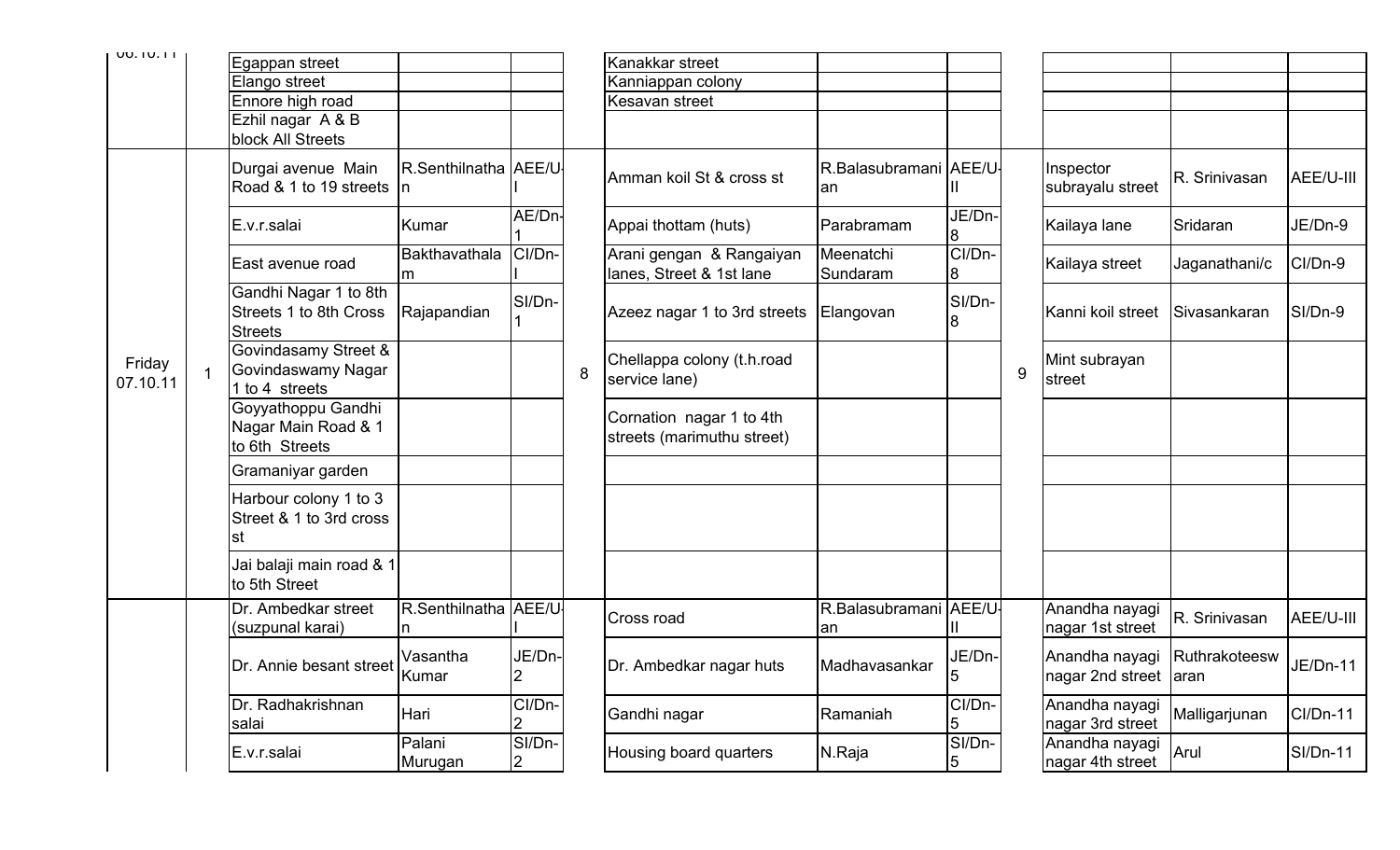|          |                | Elango street        |  |   | Jeeva nagar Main Road, 1 to |  |    | Anandha nayagi   |  |
|----------|----------------|----------------------|--|---|-----------------------------|--|----|------------------|--|
|          |                |                      |  |   | 4th streets & cross st      |  |    | nagar 5th street |  |
|          |                | Eswaran koil street  |  |   |                             |  |    | Anantha nayagi   |  |
|          |                |                      |  |   |                             |  |    | nagar 6th street |  |
|          |                |                      |  |   |                             |  |    | Ananthanayagi    |  |
|          |                | <b>Eswari street</b> |  |   |                             |  |    | nagar 3rd cross  |  |
|          |                |                      |  |   |                             |  |    | lst              |  |
| Saturday | $\overline{2}$ |                      |  | 5 |                             |  | 11 | Ananthanayagi    |  |
| 08.10.11 |                | Ethiraj swamy salai  |  |   |                             |  |    | nagar cross st   |  |
|          |                | Ewaran street        |  |   |                             |  |    | C.b.road         |  |
|          |                | Ganapathy st         |  |   |                             |  |    |                  |  |
|          |                | Ganapathy street     |  |   |                             |  |    |                  |  |
|          |                | extension            |  |   |                             |  |    |                  |  |
|          |                | Gandhi street        |  |   |                             |  |    |                  |  |
|          |                |                      |  |   |                             |  |    |                  |  |
|          |                | Indra nagar (west)   |  |   |                             |  |    |                  |  |
|          |                | J.p.jothi lane       |  |   |                             |  |    |                  |  |
|          |                | JawaharSt 1st & 2nd  |  |   |                             |  |    |                  |  |
|          |                | lane                 |  |   |                             |  |    |                  |  |
|          |                |                      |  |   |                             |  |    |                  |  |
|          |                | Jeevannandam street  |  |   |                             |  |    |                  |  |
|          |                | Jothy st             |  |   |                             |  |    |                  |  |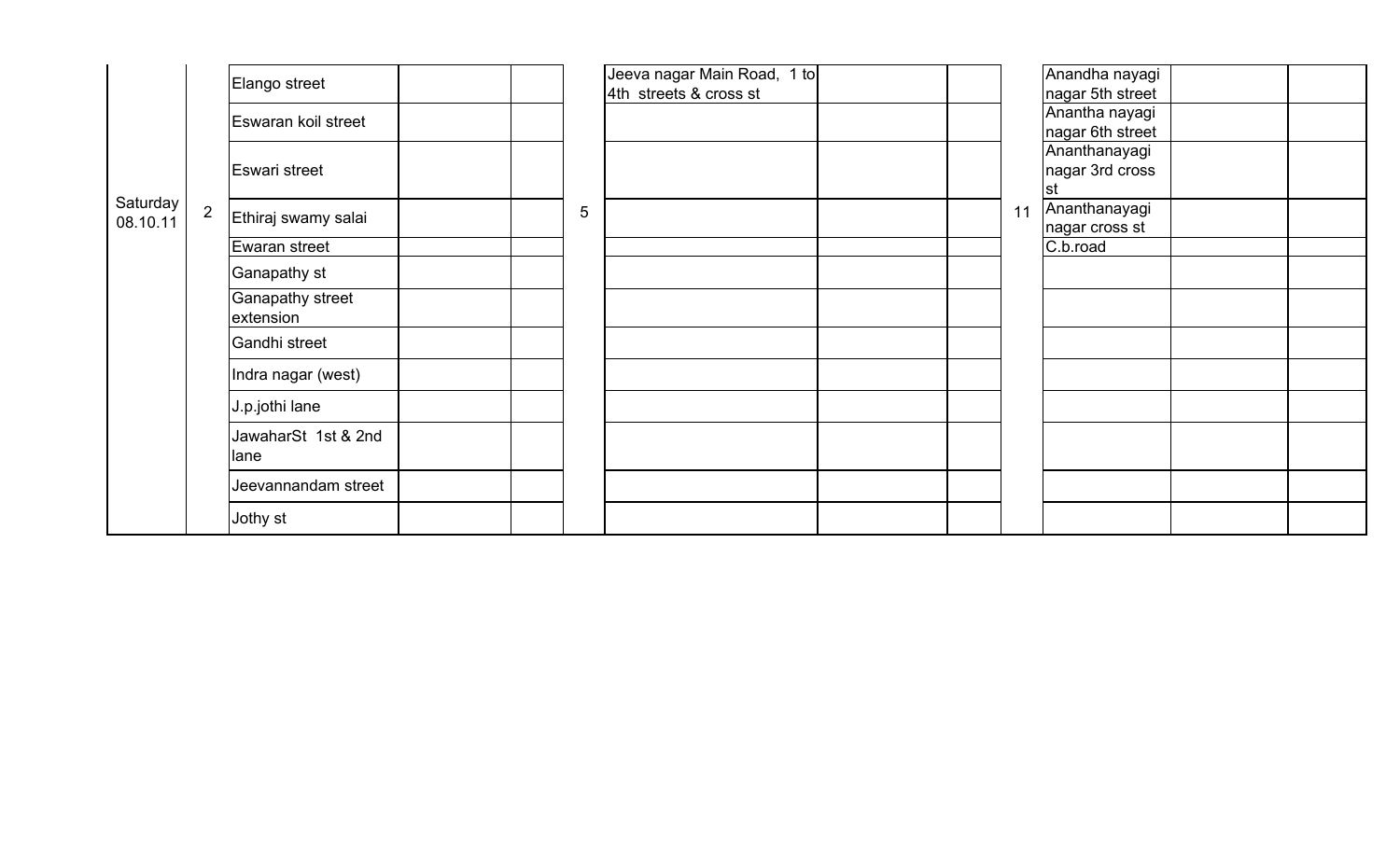WEEK - II- Date - 10.10.11 to 15.10.11

| <b>WEEK</b><br><b>DAYS</b> |            | <b>UNIT NO-1</b>                                                                          |                            |        | <b>UNIT NO - 2</b> |                                                                         |                               |                                                   |   | <b>UNIT NO -3</b>            |                      |                                   |                                            |  |
|----------------------------|------------|-------------------------------------------------------------------------------------------|----------------------------|--------|--------------------|-------------------------------------------------------------------------|-------------------------------|---------------------------------------------------|---|------------------------------|----------------------|-----------------------------------|--------------------------------------------|--|
|                            | DN.<br>NO. | NAME OF THE ROAD OFFICER INCHARGE<br>/ SLUM                                               | <b>AND DESIGNATION</b>     |        | DN.<br>NO.         | NAME OF THE ROAD /<br><b>SLUM</b>                                       |                               | <b>OFFICER INCHARGE</b><br><b>AND DESIGNATION</b> |   |                              |                      | <b>NAME OF THE</b><br>ROAD / SLUM | <b>OFFICER INCHARGE</b><br>AND DESIGNATION |  |
|                            |            | Jambuli Street & New<br>colony 1 to 7th Streets n                                         | R.Senthilnatha AEE/U       |        |                    | Cross road                                                              | R.Balasubramani AEE/U-<br>lan | Ш                                                 |   | Mottai garden<br>13th street | <b>R.</b> Srinivasan | AEE/U-III                         |                                            |  |
|                            |            | <b>KKR Nagar Main Road</b><br>& 1 to 13 Streets, East<br>Cross Road & West<br>Avenue Road | Kumar                      | AE/Dn- |                    | Desiya nagar Main Street &<br>1 to 6th Streets                          | Jayaraman                     | JE/Dn-                                            |   | Mottai thottam<br>10th lane  | Sridaran             | JE/Dn-9                           |                                            |  |
| Monday<br>10.10.11         |            | <b>KMA Garden</b>                                                                         | Bakthavathala CI/Dn-<br>Im |        | $\overline{4}$     | Dhanapal nagar 1st st to 3rd<br>Street (alias) pappan ali 1st<br>street | Mohan                         | CI/Dn-                                            | 9 | Mottai thottam<br>11th lane  | Jaganathani/c        | CI/Dn-9                           |                                            |  |
|                            |            | Kadumapdi amman<br>koil Street & 1 to 3rd St Rajapandian<br>& Main Road                   |                            | SI/Dn- |                    | Ellaya (m) street ext (periyar<br>nagar)                                | Jayagopal                     | SI/Dn-<br>4                                       |   | Mottai thottam<br>12th lane  | Sivasankaran         | $SI/Dn-9$                         |                                            |  |
|                            |            | Kalaimagal street                                                                         |                            |        |                    | Govindaraj street                                                       |                               |                                                   |   | Mottai thottam<br>1st lane   |                      |                                   |                                            |  |
|                            |            | Kalasathamman koil<br><b>street</b>                                                       |                            |        |                    | Indira gandhi nagar 1 to 12th<br>lane                                   |                               |                                                   |   | Mottai thottam<br>2nd lane   |                      |                                   |                                            |  |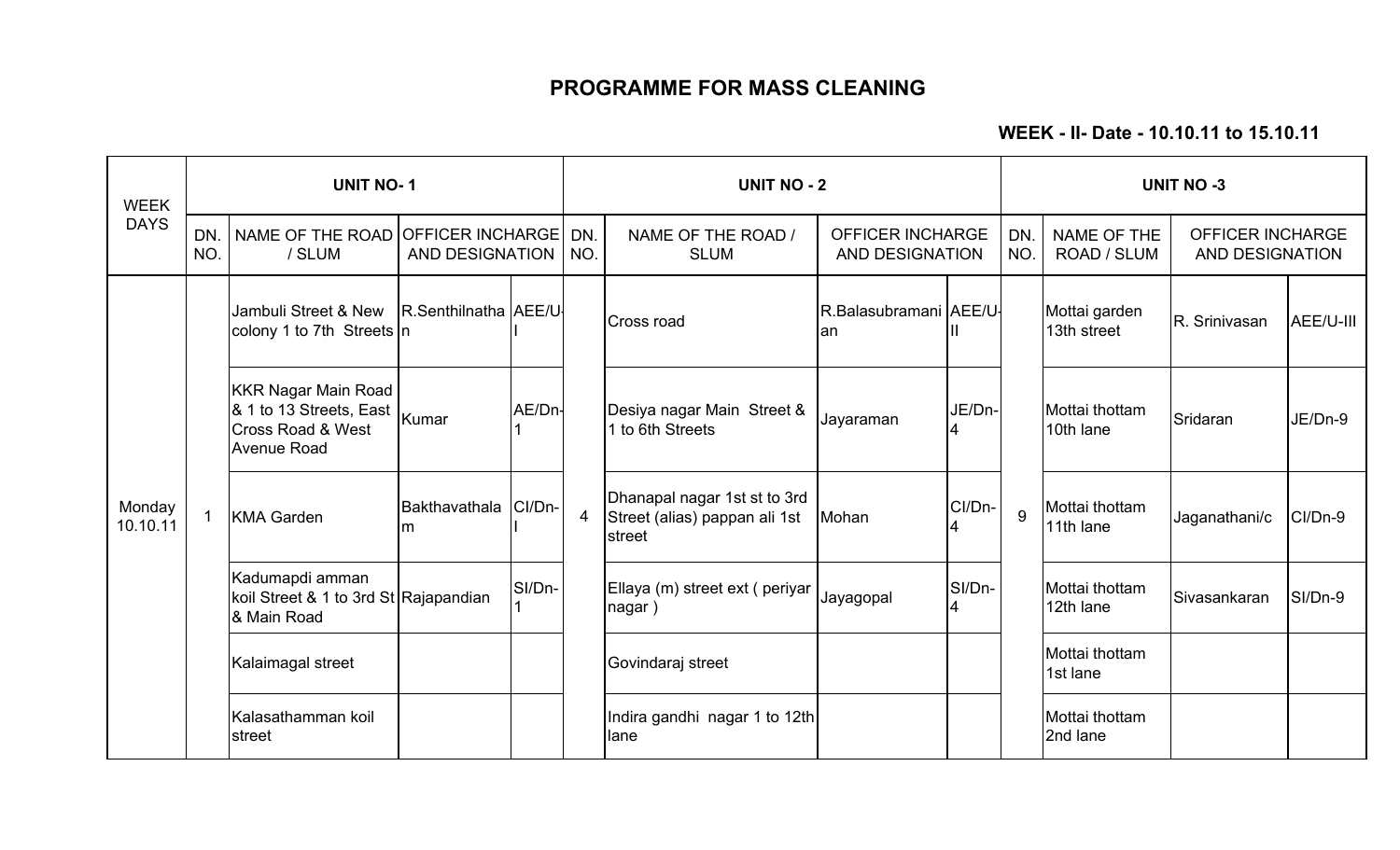|          |                | Kamaraj Salai, 1 to 5<br>Cross Street & 1 to<br>10th lane                    |                      |                          |                 |                                                          |                              |             |    | Mottai thottam<br>3rd lane                             |                       |                 |
|----------|----------------|------------------------------------------------------------------------------|----------------------|--------------------------|-----------------|----------------------------------------------------------|------------------------------|-------------|----|--------------------------------------------------------|-----------------------|-----------------|
|          |                | Kamatchi 1 to 4th<br>streets                                                 |                      |                          |                 |                                                          |                              |             |    | Mottai thottam<br>4th lane                             |                       |                 |
|          |                | Karunanidhi lane                                                             |                      |                          |                 |                                                          |                              |             |    | Mottai thottam<br>5th lane                             |                       |                 |
| Monday   |                | Kattabomman 1 to<br>12th streets                                             |                      |                          |                 |                                                          |                              |             |    | Mottai thottam<br>6th lane                             |                       |                 |
| 10.10.11 | $\mathbf 1$    | Kumaran nagar 1 &<br>2nd Street                                              |                      |                          |                 |                                                          |                              |             | 9  | Mottai thottam<br>7th lane                             |                       |                 |
|          |                | Kuravar kudisai                                                              |                      |                          |                 |                                                          |                              |             |    | Mottai thottam<br>8th lane                             |                       |                 |
|          |                | Lakshi amman Koil<br>Street &<br>Lakshmiamman nagar<br>1 to 3rd cross street |                      |                          |                 |                                                          |                              |             |    | Mottai thottam<br>9th lane                             |                       |                 |
|          |                | M.r.I colony 1 to 3<br>streets                                               |                      |                          |                 |                                                          |                              |             |    |                                                        |                       |                 |
|          |                |                                                                              | R.Senthilnatha AEE/U |                          |                 | Kamarajar nagar<br>(burma agathigal colony)              | R.Balasubramani AEE/U<br>lan | Ш           |    | Dr.Ambedkar<br>Nagar Streets &<br><b>Cross Streets</b> | R. Srinivasan         | AEE/U-III       |
|          |                |                                                                              | Vasantha<br>Kumar    | JE/Dn-<br>$\overline{2}$ |                 | Kamarajar nagar v.o.c.<br>meenavar quarters              | Madhavasankar                | JE/Dn-<br>5 |    | Rajiv gandhi<br>nagar 1 & 2nd<br>street & lane         | Ruthrakoteesw<br>aran | JE/Dn-11        |
| Tuesday  |                | Kaviarasu Kannadasan Hari<br>Nagar all blocks & all                          |                      | CI/Dn-<br>2              |                 | Kamarajar nagar(police<br>department)                    | Ramaniah                     | CI/Dn-      |    |                                                        | Malligarjunan         | <b>CI/Dn-11</b> |
| 11.10.11 | $\overline{2}$ | Main Road & all<br><b>Streets</b>                                            | Palani<br>Murugan    | SI/Dn-<br>2              | $5\overline{5}$ | Kannupillai thottam                                      | N.Raja                       | SI/Dn-<br>5 | 11 |                                                        | Arul                  | <b>SI/Dn-11</b> |
|          |                |                                                                              |                      |                          |                 | Keerai thottam 1 to 7th Cross<br>streets                 |                              |             |    |                                                        |                       |                 |
|          |                |                                                                              |                      |                          |                 | L.I.G 1 to 3rd lane                                      |                              |             |    |                                                        |                       |                 |
|          |                |                                                                              |                      |                          |                 | Lakshmi colony                                           |                              |             |    |                                                        |                       |                 |
|          |                |                                                                              |                      |                          |                 | Mangammal garden 1 to 6th<br>lane, 1 & 2nd Cross Streets |                              |             |    |                                                        |                       |                 |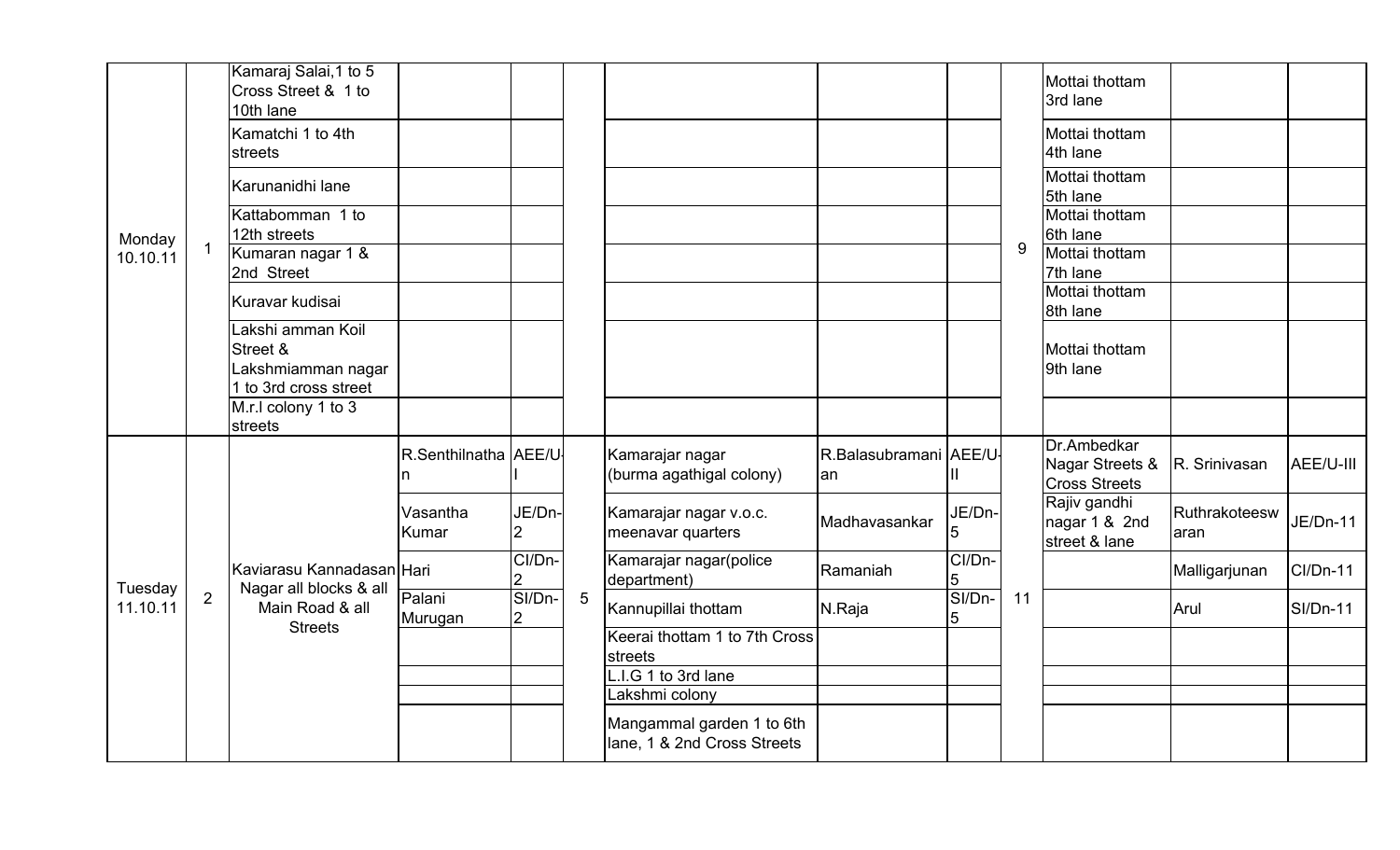|                      |                | Ennore High Road 1st R.Senthilnatha AEE/U<br><b>Cross St</b>  |                      |              |                | Anna nagar (1 to 23 streets)                                  | R.Balasubramani AEE/U-<br>an |                          |    | Muniram pandian<br>street                            | R. Srinivasan | AEE/U-III       |
|----------------------|----------------|---------------------------------------------------------------|----------------------|--------------|----------------|---------------------------------------------------------------|------------------------------|--------------------------|----|------------------------------------------------------|---------------|-----------------|
|                      |                | Gandhi nagar main<br>road                                     | Sathish Kumar        | JE/Dn-       |                | Avoor muthiah (m) street                                      | Devasic Gerard<br>majella    | JE/Dn-<br>6              |    | Muthiah mudali<br>street                             | Gopii/c       | JE/Dn-12        |
| Wednes<br>day        | 3              | Govindasamy street                                            | Nakeeran             | CI/Dn-<br>Ι3 | 6              | <b>Butchammal st</b>                                          | Damodaran                    | CI/Dn-<br>6              | 12 | Muthiah mudali<br>lane                               | Jaganathan    | <b>CI/Dn-12</b> |
| 12.10.11             |                | Indira gandhi nagar<br>Cross Street & 1 to 4<br>streets       | Gopalakrishna SI/Dn- | 13           |                |                                                               | Sheik Meeran                 | SI/Dn-<br>6              |    | Nainiappan 2nd<br>lane                               | Ravishankar   | $SI/Dn-12$      |
|                      |                | Janpath st                                                    |                      |              |                |                                                               |                              |                          |    | Nainiappan<br>naikan 1st lane                        |               |                 |
|                      |                | Karunanidhi nagar<br>Cross St & 1 to 3<br><b>Streets</b>      |                      |              |                |                                                               |                              |                          |    | Nainiappan<br>naikan street                          |               |                 |
|                      |                | Kvk swamy st                                                  |                      |              |                |                                                               |                              |                          |    |                                                      |               |                 |
| Wednes               |                | M.G.R.Street                                                  |                      |              |                |                                                               |                              |                          |    |                                                      |               |                 |
| day                  | 3 <sup>1</sup> | Navalar Nagar A to E                                          |                      |              |                |                                                               |                              |                          | 12 |                                                      |               |                 |
| 12.10.11             |                | Streets & lane                                                |                      |              |                |                                                               |                              |                          |    |                                                      |               |                 |
|                      |                | Nedunchezhian nagar<br>main road                              |                      |              |                |                                                               |                              |                          |    |                                                      |               |                 |
|                      |                | Nehru Nagar 1 to 14th<br><b>Streets</b>                       |                      |              |                |                                                               |                              |                          |    |                                                      |               |                 |
|                      |                | Gandhi nagar main<br>road                                     | R.Senthilnatha AEE/U |              |                | Krishnappa thottam Main<br>Street & 1 to 3 streets            | R.Balasubramani AEE/U-<br>an | Ш                        |    | Azeez gouse<br>mohammed gous R. Srinivasan<br>street |               | AEE/U-III       |
|                      |                | Gopal Nagar 1 to 5th<br><b>Streets</b>                        | Srinivasan           | JE/Dn-<br>10 |                | Murukesan street                                              | Dileep Kumar                 | JE/Dn-                   |    | Balasubramaniya<br>mudali street                     | Gopi          | <b>JE/Dn-13</b> |
| Thursday<br>13.10.11 | 10             | Govinda Swamy Nagar <sub>Nakeerani/c</sub><br>1 to 5th Street |                      | CI/Dn-<br>10 | $\overline{7}$ | New vaidyanathan street (or)<br>vaidyanathan lane (partly cc) | Damodarani/c                 | CI/Dn-<br>$\overline{7}$ | 13 | Dharmaraj koil<br>street                             | Parthiban     | <b>CI/Dn-13</b> |
|                      |                | J.J.Nagar All blocks &<br><b>Streets</b>                      | Sakthi<br>Umaibalan  | SI/Dn-<br>10 |                | Old vaidyanathan street                                       | Meenatchi<br>Sundaram        | <b>SO</b>                |    | Dharmarajakoil<br>south lane                         | Ramesh        | $SI/Dn-13$      |
|                      |                | Jawanmul sowcar st                                            |                      |              |                | Pillaiyar koil street                                         |                              |                          |    | Dharmarajakoil<br>west lane                          |               |                 |
|                      |                | K.v.k. samy street anna<br>nagar                              |                      |              |                | Rathina sabapathi Street &<br>lane                            |                              |                          |    | Jayaram street                                       |               |                 |
|                      |                | Kamaraj salai                                                 |                      |              |                | Selvavinayagar koil street                                    |                              |                          |    |                                                      |               |                 |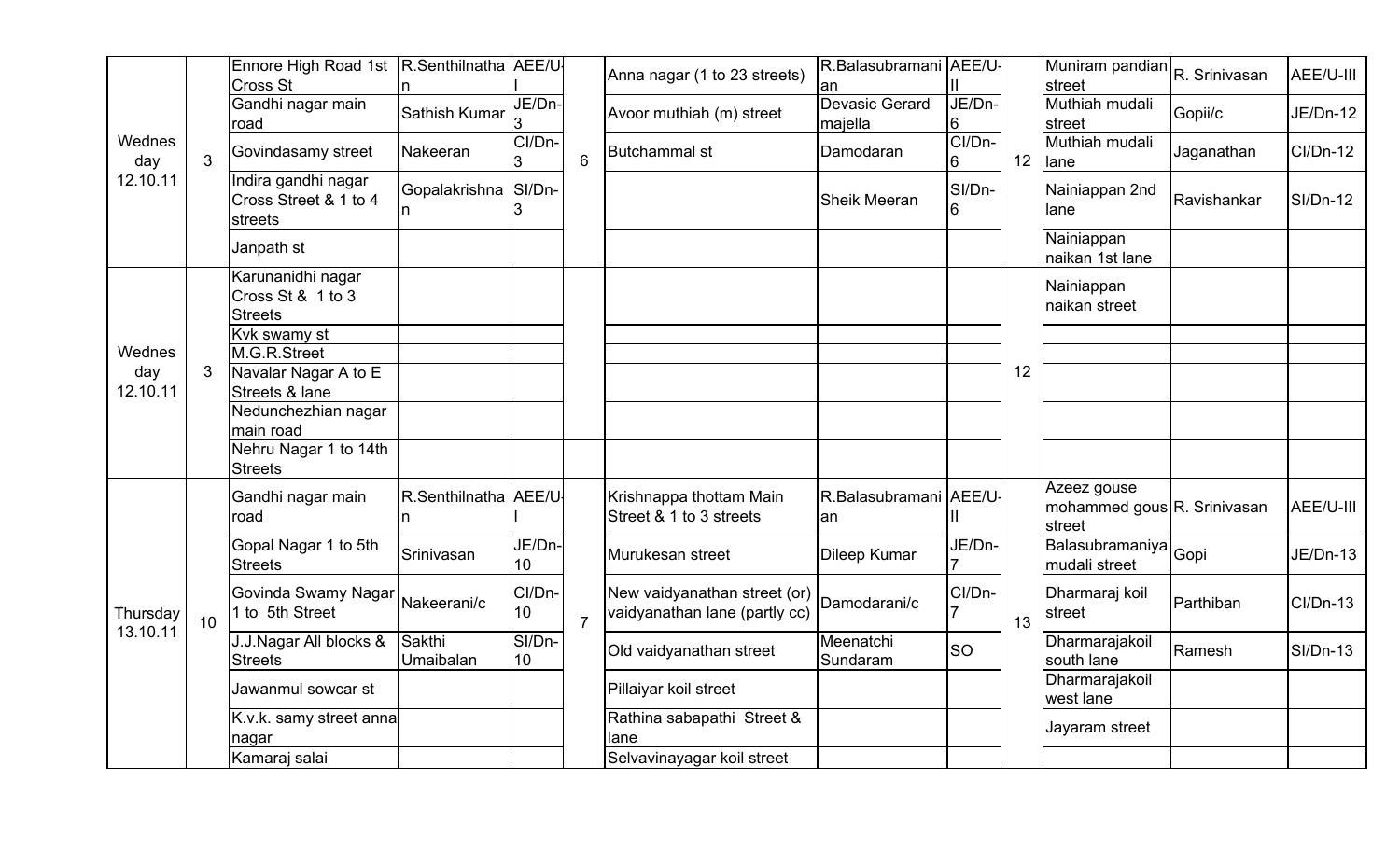|          |                 | Kamaraj street         |                      |             |   |                                                    |                       |             |    |                   |               |                 |
|----------|-----------------|------------------------|----------------------|-------------|---|----------------------------------------------------|-----------------------|-------------|----|-------------------|---------------|-----------------|
|          |                 | mooppanar nagar        |                      |             |   |                                                    |                       |             |    |                   |               |                 |
| Thursday |                 | Kannan st              |                      |             |   |                                                    |                       |             |    |                   |               |                 |
| 13.10.11 | 10 <sup>°</sup> | Karpaga vinayagar koil |                      |             |   |                                                    |                       |             |    |                   |               |                 |
|          |                 | street,                |                      |             |   |                                                    |                       |             |    |                   |               |                 |
|          |                 | Karunanidhi street     |                      |             |   |                                                    |                       |             |    |                   |               |                 |
|          |                 | anna nagar             |                      |             |   |                                                    |                       |             |    |                   |               |                 |
|          |                 | Manali salai           | R.Senthilnatha AEE/U |             |   | Dr radhakrishnan nagar Main R.Balasubramani AEE/U- |                       |             |    | Muthumariamma     | R. Srinivasan | AEE/U-III       |
|          |                 |                        | n                    |             |   | Road & 1 to 3 street                               | an                    |             |    | In street         |               |                 |
|          |                 | Meenambal sivaraj      | Kumar                | AE/Dn-      |   | Eakambaram street                                  | Parabramam            | JE/Dn-      |    | Nallappa vathiyar | Sridaran      | JE/Dn-9         |
|          |                 | street                 |                      |             |   |                                                    |                       | 8           |    | street            |               |                 |
|          |                 | Mettu street           | Bakthavathala        | CI/Dn-      |   | Gandhi street (cornation                           | Meenatchi             | CI/Dn-      |    | Namachivaya       | Jaganathani/c | CI/Dn-9         |
|          |                 |                        | m                    |             |   | nagar)                                             | Sundaram              | 8           |    | street            |               |                 |
|          |                 |                        |                      |             |   |                                                    |                       |             |    | Pondichery        |               |                 |
| Friday   | $\mathbf{1}$    |                        |                      | SI/Dn-      | 8 | Kothandaraman Street &                             |                       | SI/Dn-      | 9  | murugesan         |               |                 |
| 14.10.11 |                 | Milk colony road       | Rajapandian          |             |   | lane                                               | Elangovan             | 8           |    | street (or) usman | Sivasankaran  | SI/Dn-9         |
|          |                 |                        |                      |             |   |                                                    |                       |             |    | shaib street      |               |                 |
|          |                 |                        |                      |             |   |                                                    |                       |             |    |                   |               |                 |
|          |                 | Munuswamy street       |                      |             |   | Kumaran nagar 1 to 4 streets                       |                       |             |    | Ramanujakooda     |               |                 |
|          |                 |                        |                      |             |   |                                                    |                       |             |    | m lane            |               |                 |
|          |                 | Muthamil Nagar all     |                      |             |   | Manali chinnaiya thottam 1 to                      |                       |             |    | Ramanujakudam     |               |                 |
|          |                 | blocks & Streets       |                      |             |   | 3 streets                                          |                       |             |    | street            |               |                 |
|          |                 |                        |                      |             |   | Manika vathiyar street                             |                       |             |    |                   |               |                 |
| Saturday |                 | 2 Kailasam street      | R.Senthilnatha AEE/U |             |   | Nagooran thottam 1 to 10th                         | R.Balasubramani AEE/U |             |    | Jeeva Nagar 1 to  | R. Srinivasan | AEE/U-III       |
| 15.10.11 |                 |                        |                      |             |   | cross streets                                      | an                    |             |    | 19th Street       |               |                 |
|          |                 | Kalamegam street       | Vasantha             | JE/Dn-      |   | Othavadai street                                   | Madhavasankar         | JE/Dn-      |    |                   | Ruthrakoteesw | JE/Dn-11        |
|          |                 |                        | Kumar                | 2<br>CI/Dn- | 5 |                                                    |                       | 5           | 11 |                   | aran          |                 |
|          |                 | Kalasathamman st       | Hari                 |             |   | Rama arangannal Main Road                          | Ramaniah              | CI/Dn-      |    |                   | Malligarjunan | <b>CI/Dn-11</b> |
|          |                 |                        |                      | SI/Dn-      |   | 1 to 3 streets<br>Seniamman koil 1 to 5            |                       | 5<br>SI/Dn- |    |                   |               |                 |
|          |                 | Kalidasan street       | Palani               |             |   |                                                    | N.Raja                |             |    |                   | Arul          | <b>SI/Dn-11</b> |
|          |                 |                        | Murugan              | 2           |   | streets                                            |                       | 5           |    |                   |               |                 |
|          |                 | Kamaraj Street & lane  |                      |             |   |                                                    |                       |             |    |                   |               |                 |
|          |                 | Kamatchi street        |                      |             |   |                                                    |                       |             |    |                   |               |                 |
|          |                 | Kamber street          |                      |             |   |                                                    |                       |             |    |                   |               |                 |
|          |                 | Kandasamy koil st      |                      |             |   |                                                    |                       |             |    |                   |               |                 |
|          |                 | Kannabiran koil st     |                      |             |   |                                                    |                       |             |    |                   |               |                 |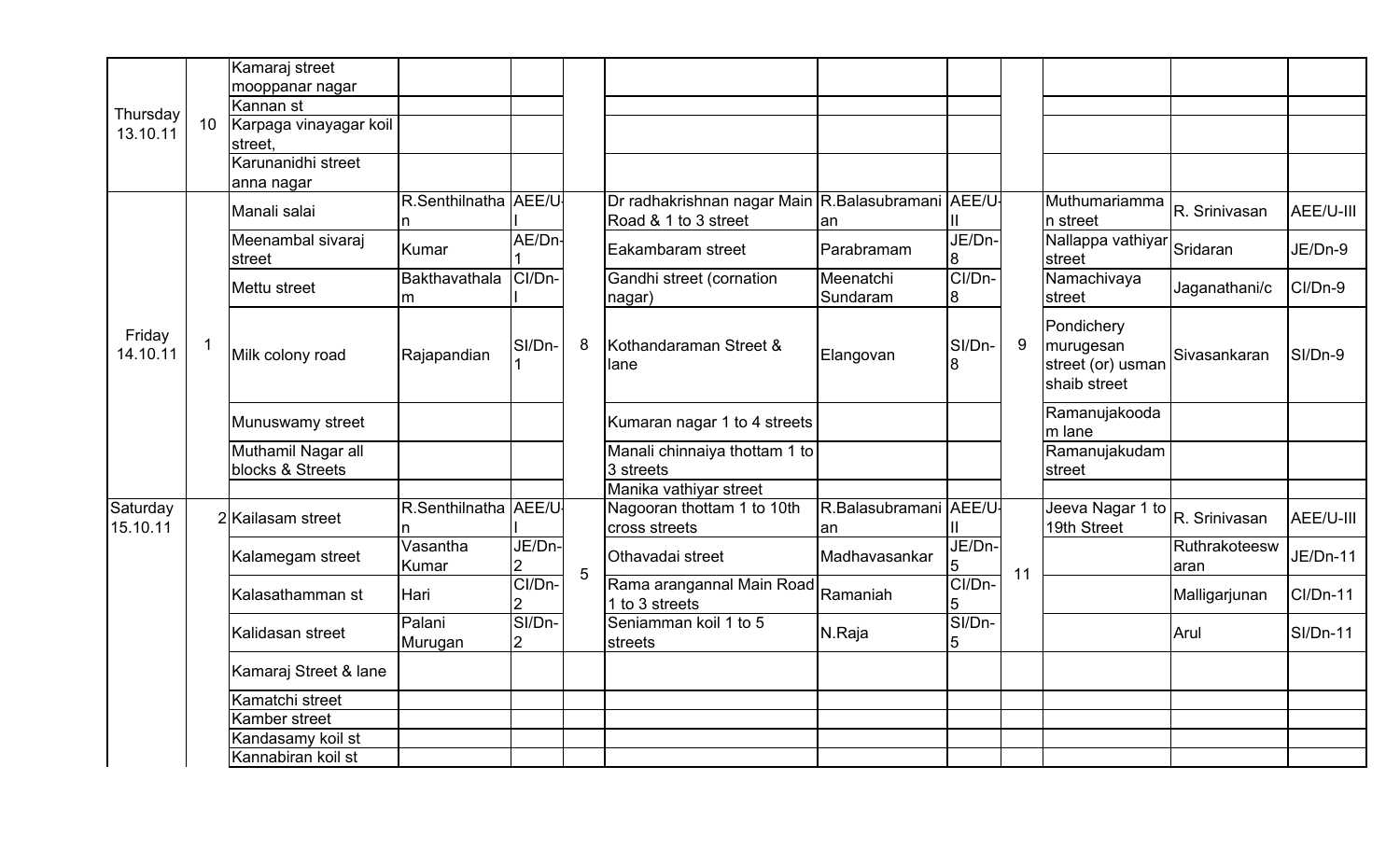| Kannan street                                           |  |  |  |  |  |
|---------------------------------------------------------|--|--|--|--|--|
| Krishnamoorthy salai                                    |  |  |  |  |  |
| Kulasekaradasar stret                                   |  |  |  |  |  |
| Kumaran street                                          |  |  |  |  |  |
| Kuppu swammy dasar<br>street                            |  |  |  |  |  |
| Lakshmi street                                          |  |  |  |  |  |
| Lalbhagadur street                                      |  |  |  |  |  |
| Laxmiamman nagar<br>bhagavathi Street & 1st<br>cross st |  |  |  |  |  |
| Lenin st                                                |  |  |  |  |  |
| Lingasan st                                             |  |  |  |  |  |
| Loganathan st                                           |  |  |  |  |  |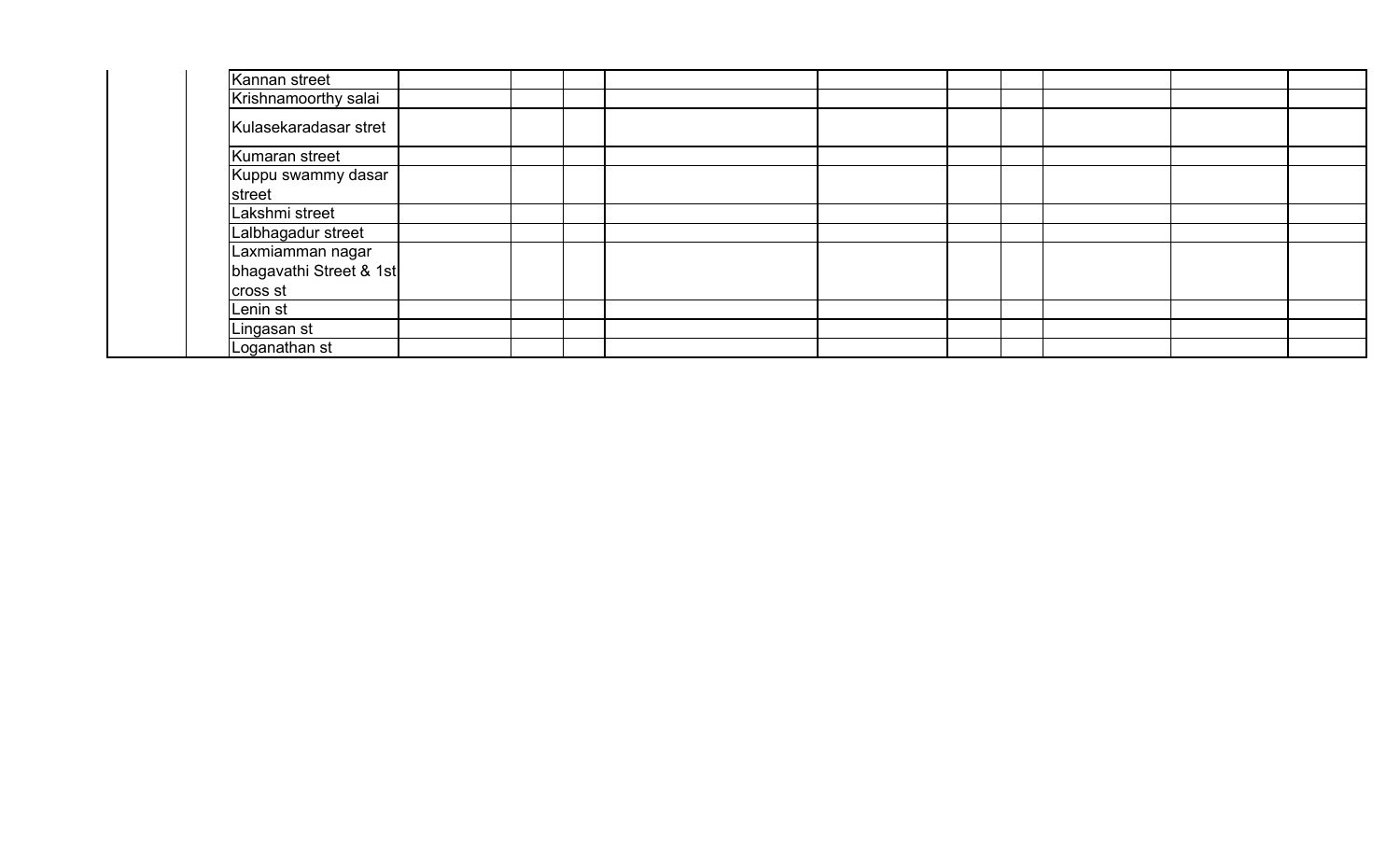WEEK - III- Date: 17.10.11 to 22.10.11

| <b>WEEK</b>        |                | <b>UNIT NO-1</b>                                                                 |                        |        |            | <b>UNIT NO - 2</b>                           |                                                   |               |                  |                                         | <b>UNIT NO -3</b>                          |                 |
|--------------------|----------------|----------------------------------------------------------------------------------|------------------------|--------|------------|----------------------------------------------|---------------------------------------------------|---------------|------------------|-----------------------------------------|--------------------------------------------|-----------------|
| <b>DAYS</b>        | DN.<br>NO.     | NAME OF THE ROAD OFFICER INCHARGE<br>/ SLUM                                      | <b>AND DESIGNATION</b> |        | DN.<br>NO. | NAME OF THE ROAD /<br><b>SLUM</b>            | <b>OFFICER INCHARGE</b><br><b>AND DESIGNATION</b> |               | <b>DN</b><br>NO. | NAME OF THE<br>ROAD / SLUM              | <b>OFFICER INCHARGE</b><br>AND DESIGNATION |                 |
|                    |                | Muthamil Nagar all<br>blocks, Roads &<br><b>Streets</b>                          | R.Senthilnatha AEE/U   |        |            | K.k.scheme road m.p.t qts                    | R.Balasubramani AEE/U<br>lan                      | Ш             |                  | Ramanujam iyar<br>street                | R. Srinivasan                              | AEE/U-III       |
|                    |                | N.S.K. Salai Main<br>Road 1 to 6 Streets                                         | Kumar                  | AE/Dn  |            | Kannu st                                     | Jayaraman                                         | JE/Dn-        |                  | Shanmugarayan<br>street                 | Sridaran                                   | JE/Dn-9         |
| Monday<br>17.10.11 | 1              | N.V.N.Street                                                                     | Bakthavathala<br>ım    | CI/Dn- | 4          | North termious road                          | Mohan                                             | CI/Dn-        | 9                | Solaiappan<br>Street & 1 to 3<br>llanes | Jaganathani/c                              | CI/Dn-9         |
|                    |                | Narasimma Reddiyar<br>Nagar 1 to 4 Streets & Rajapandian<br><b>Cross Streets</b> |                        | SI/Dn- |            | Q.q.scheme road (alias) t.h<br>road 6th lane | Jayagopal                                         | SI/Dn-<br>14  |                  |                                         | Sivasankaran                               | SI/Dn-9         |
|                    |                | Muthumariamman koil R.Senthilnatha AEE/U<br>street                               |                        |        |            | Siva sakthi thottam 1st street               | R.Balasubramani<br>lan                            | <b>AEE/U-</b> |                  | Kamaraj nagar<br>10th street            | R. Srinivasan                              | AEE/U-III       |
|                    |                | N.s.k street                                                                     | Vasantha<br>Kumar      | JE/Dn- |            | Siva sakthi thottam 2nd<br>street            | Madhavasankar                                     | JE/Dn-<br>5   |                  | Kamaraj nagar<br>11th street            | Ruthrakoteesw<br>aran                      | JE/Dn-11        |
| Tuesday            | $\overline{2}$ | Naiyanar street                                                                  | Hari                   | CI/Dn- | 5          | Siva sakthi thottam 3rd street Ramaniah      |                                                   | CI/Dn-<br>5   | 11               | Kamaraj nagar<br>12th street            | Malligarjunan                              | CI/Dn-11        |
| 18.10.11           |                | Nakeeran street                                                                  | Palani<br>Murugan      | SI/Dn- |            | Sivakami nagar 1st cross<br>street           | N.Raja                                            | SI/Dn-        |                  | Kamaraj nagar<br>1st street             | Arul                                       | <b>SI/Dn-11</b> |
|                    |                | Nandanar street                                                                  |                        |        |            | Sivakami nagar 1st cross<br>street           |                                                   |               |                  | Kamaraj nagar<br>2nd street             |                                            |                 |
|                    |                | Navoroji st                                                                      |                        |        |            | Sivakami nagar 2nd cross<br>street           |                                                   |               |                  | Kamaraj nagar<br>3rd street             |                                            |                 |
|                    |                | Nethaji street                                                                   |                        |        |            | Sivakami nagar 2nd cross<br>street           |                                                   |               |                  | Kamaraj nagar<br>4th street             |                                            |                 |
|                    |                | Padmavathy street                                                                |                        |        |            | Sivakami nagar 3rd cross<br>street           |                                                   |               |                  | Kamaraj nagar<br>5th street             |                                            |                 |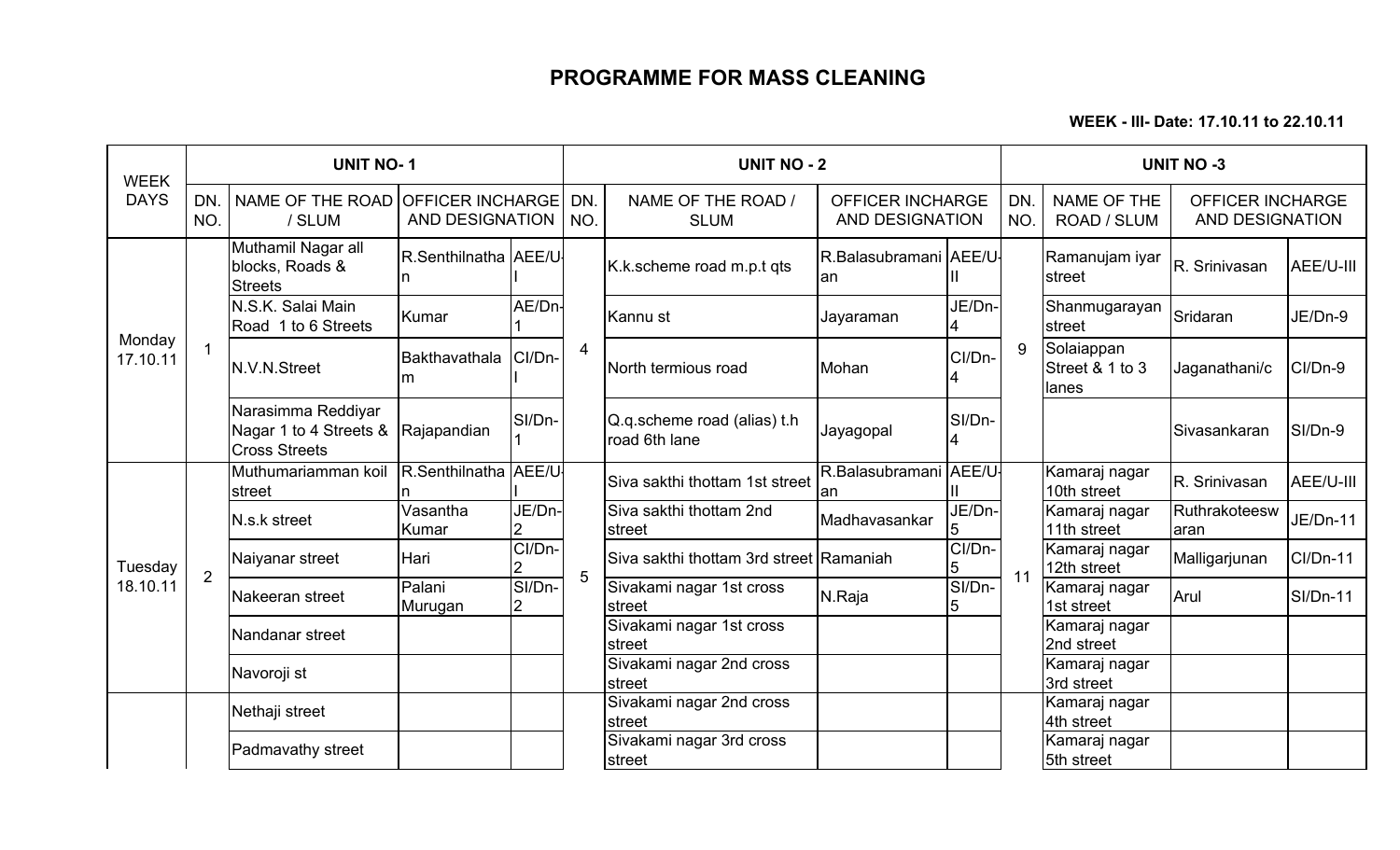|                           |                | Palani <sub>st</sub>                                                                             |                      |             |                | Sivakami nagar 4th cross<br>street           |                               |                           |    | Kamaraj nagar<br>6th street                                          |               |                 |
|---------------------------|----------------|--------------------------------------------------------------------------------------------------|----------------------|-------------|----------------|----------------------------------------------|-------------------------------|---------------------------|----|----------------------------------------------------------------------|---------------|-----------------|
|                           |                |                                                                                                  |                      |             | 5              |                                              |                               |                           |    | Kamaraj nagar                                                        |               |                 |
|                           |                | Palvadi street                                                                                   |                      |             |                | T.h.road                                     |                               |                           | 11 | 7th street                                                           |               |                 |
|                           |                | Pandit nehru street                                                                              |                      |             |                | T.p.scheme road                              |                               |                           |    | Kamaraj nagar                                                        |               |                 |
|                           |                |                                                                                                  |                      |             |                |                                              |                               |                           |    | 8th street                                                           |               |                 |
| Tuesday                   | $\overline{2}$ | Pandurangan lane                                                                                 |                      |             |                | Tank street                                  |                               |                           |    | Kamaraj nagar                                                        |               |                 |
| 18.10.11                  |                |                                                                                                  |                      |             |                |                                              |                               |                           |    | 9th street                                                           |               |                 |
|                           |                | Papathi ammal koil                                                                               |                      |             |                |                                              |                               |                           |    | Kamaraj nagar                                                        |               |                 |
|                           |                | street<br>Park street                                                                            |                      |             |                |                                              |                               |                           |    | main st                                                              |               |                 |
|                           |                |                                                                                                  |                      |             |                |                                              |                               |                           |    |                                                                      |               |                 |
|                           |                | Parthasarathy reddy st                                                                           |                      |             |                |                                              |                               |                           |    |                                                                      |               |                 |
|                           |                | Perumal st                                                                                       |                      |             |                |                                              |                               |                           |    |                                                                      |               |                 |
|                           |                | Poondi madha st                                                                                  |                      |             |                |                                              |                               |                           |    |                                                                      |               |                 |
|                           |                | Pugalandi street                                                                                 |                      |             |                |                                              |                               |                           |    |                                                                      |               |                 |
|                           |                | R.t.arasu street                                                                                 |                      |             |                |                                              |                               |                           |    |                                                                      |               |                 |
|                           |                | R.R.Nagar                                                                                        |                      |             |                |                                              |                               |                           |    |                                                                      |               |                 |
|                           |                | Nethaji nagar 1 to 6th<br>Streets, 1 to 6 lanes &<br>1st & 2nd cross st,<br>Main Road & A Street | R.Senthilnatha AEE/U |             |                | Market farm 1 to 8th lane                    | R.Balasubramani AEE/U-<br>lan |                           |    | Nataraja street<br>(varathappa<br>maistry)                           | R. Srinivasan | AEE/U-III       |
|                           |                | New vinobha nagar 1<br>to 3 Streets                                                              | Sathish Kumar        | JE/Dn-      |                | Nammaiya maistry street                      | Devasic Gerard<br>majella     | JE/Dn-<br>16              |    | Parthasarathy<br>Nagar 1 to 9<br>Streets &<br>Parthasarathy<br>Nagar | Gopii/c       | <b>JE/Dn-12</b> |
| Wednesd<br>ay<br>19.10.11 | 3              | Nsk st                                                                                           | Nakeeran             | CI/Dn-<br>3 | $6\phantom{a}$ | Ponnusamy street (part)                      | Damodaran                     | CI/Dn-<br>$6\overline{6}$ | 12 | Subammal street<br>& lane                                            | Jaganathan    | $Cl/Dn-12$      |
|                           |                | Patel nagar 1 to 4th<br>Streets, 1st & 2nd lane n                                                | Gopalakrishna SI/Dn- | З           |                | Poondi thangammal Street &<br>1 to 3 Streets | <b>Sheik Meeran</b>           | SI/Dn-<br>$6\overline{6}$ |    |                                                                      | Ravishankar   | $SI/Dn-12$      |
|                           |                | Periyar street                                                                                   |                      |             |                |                                              |                               |                           |    |                                                                      |               |                 |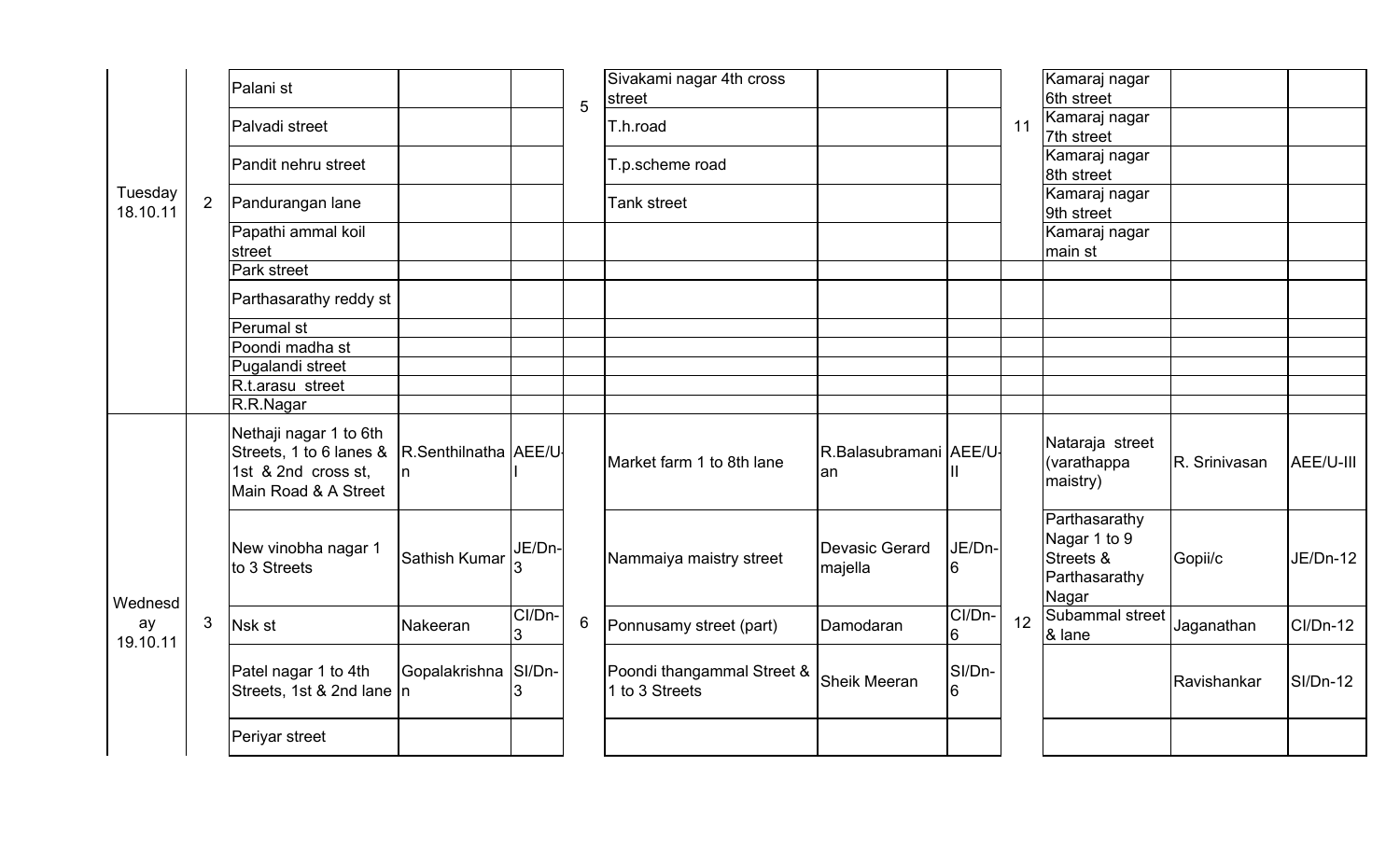|                      |    | Rajasekaran nagar<br>Main Road 1 to 5th<br><b>Streets</b> |                     |              |                |                                                                 |                       |           |    |                                                                           |               |            |
|----------------------|----|-----------------------------------------------------------|---------------------|--------------|----------------|-----------------------------------------------------------------|-----------------------|-----------|----|---------------------------------------------------------------------------|---------------|------------|
|                      |    | Ko.su.mani street anna R.Senthilnatha AEE/U<br>nagar      |                     |              |                | Seniamman koil (corporation R.Balasubramani AEE/U<br>tenements) | an                    |           |    | Kannan st                                                                 | R. Srinivasan | AEE/U-III  |
|                      |    | Kovalan street<br>(kannagi nagar)                         | Srinivasan          | JE/Dn-<br>10 |                | Seniamman koil (scb<br>quarters)                                | Dileep Kumar          | JE/Dn-    |    | Kuppammal<br><b>street</b>                                                | Gopi          | JE/Dn-13   |
|                      |    | Lime kiln road                                            | Nakeerani/c         | CI/Dn-<br>10 |                | Seniamman koil street                                           | Damodarani/c          | CI/Dn-    |    | Lalakunda 1 to 3<br>streets & lane                                        | Parthiban     | Cl/Dn-13   |
|                      |    | Link street in<br>Moopanar Nagar                          | Sakthi<br>Umaibalan | SI/Dn-<br>10 |                | Seniamman nagar (thilagar<br>nagar)                             | Meenatchi<br>Sundaram | <b>SO</b> |    | Mint Modern City<br>1 to 7th Main<br>Road, 1 to 3<br><b>Cross Streets</b> | Ramesh        | $SI/Dn-13$ |
| Thursday<br>20.10.11 | 10 | M.G.R. Nagar 1 to 9<br><b>Streets</b>                     |                     |              | $\overline{7}$ | Seniamman Nagar Main<br>Street & 1 to 7th lane                  |                       |           | 13 |                                                                           |               |            |
|                      |    | Madhavi street                                            |                     |              |                | Soniamman koil street huts(<br>madha koil st)                   |                       |           |    |                                                                           |               |            |
|                      |    | Madurai muthu street                                      |                     |              |                |                                                                 |                       |           |    |                                                                           |               |            |
|                      |    | Manali salai                                              |                     |              |                |                                                                 |                       |           |    |                                                                           |               |            |
|                      |    | Manimekalai street                                        |                     |              |                |                                                                 |                       |           |    |                                                                           |               |            |
|                      |    | Mannappan Street &                                        |                     |              |                |                                                                 |                       |           |    |                                                                           |               |            |
|                      |    | lane<br>Muniappan street                                  |                     |              |                |                                                                 |                       |           |    |                                                                           |               |            |
|                      |    | Munieswaran nagar, ist                                    |                     |              |                |                                                                 |                       |           |    |                                                                           |               |            |
|                      |    | street                                                    |                     |              |                |                                                                 |                       |           |    |                                                                           |               |            |
|                      |    | N.s.k. street anna                                        |                     |              |                |                                                                 |                       |           |    |                                                                           |               |            |
|                      |    | nagar                                                     |                     |              |                |                                                                 |                       |           |    |                                                                           |               |            |
|                      |    | Navalar lane (alias)                                      |                     |              |                |                                                                 |                       |           |    |                                                                           |               |            |
|                      |    | vezhavendhan street                                       |                     |              |                |                                                                 |                       |           |    |                                                                           |               |            |
|                      |    | Navalar street                                            |                     |              |                |                                                                 |                       |           |    |                                                                           |               |            |
|                      |    | Nehru street                                              |                     |              |                |                                                                 |                       |           |    |                                                                           |               |            |
|                      |    | mooppanar nagar                                           |                     |              |                |                                                                 |                       |           |    |                                                                           |               |            |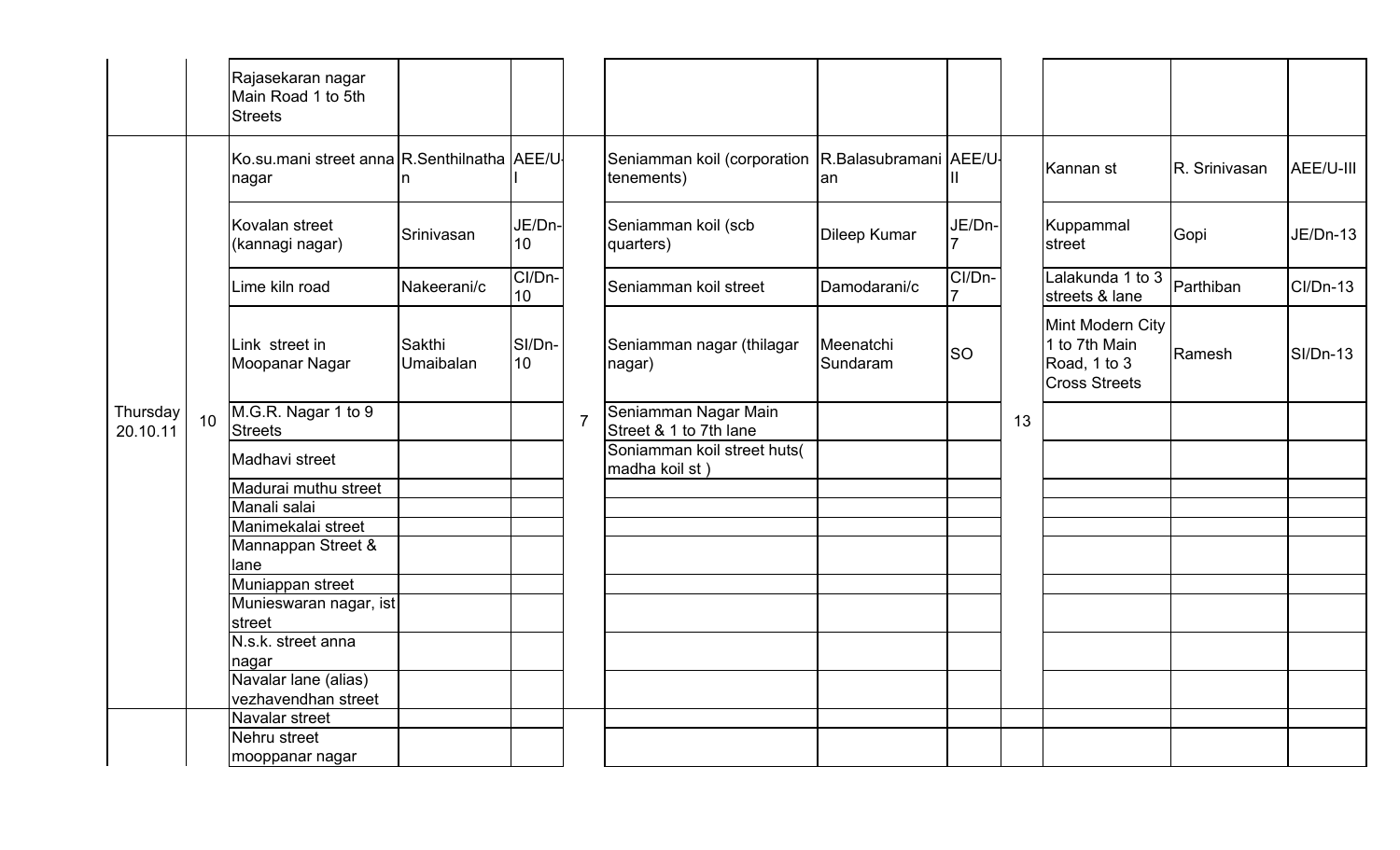|                    |              | Old pumping Station<br>Road                                                         |                            |        |   |                                   |                             |             |       |                                |               |           |
|--------------------|--------------|-------------------------------------------------------------------------------------|----------------------------|--------|---|-----------------------------------|-----------------------------|-------------|-------|--------------------------------|---------------|-----------|
| Thursday           | 10           | Pandian street                                                                      |                            |        |   |                                   |                             |             |       |                                |               |           |
| 20.10.11           |              | Periyar nagar cross<br>street                                                       |                            |        |   |                                   |                             |             |       |                                |               |           |
|                    |              | Periyar salai (anna<br>nagar main road)                                             |                            |        |   |                                   |                             |             |       |                                |               |           |
|                    |              | Periyar salai in annai<br>sathya nagar                                              |                            |        |   |                                   |                             |             |       |                                |               |           |
|                    |              | Narayana swamy<br>garden 1st & 2nd main<br>road & 1 to 9 Streets                    | R.Senthilnatha AEE/U<br>In |        |   | Mayar basudev 1st street          | R.Balasubramani AEE/U<br>an |             |       | Subburaya street R. Srinivasan |               | AEE/U-III |
|                    |              | NCL Nagar 1st & 2nd<br><b>Street</b>                                                | Kumar                      | AE/Dn- |   | Mayar basudev 2nd lane            | Parabramam                  | JE/Dn-<br>8 | $9\,$ | Sundara<br>vinayagar koil      | Sridaran      | JE/Dn-9   |
| Friday<br>21.10.11 | $\mathbf{1}$ | Nehru st                                                                            | Bakthavathala<br>m         | CI/Dn- | 8 | Mayar basudev 3rd lane            | Meenatchi<br>Sundaram       | CI/Dn-<br>8 |       | Thiruvetriyur high<br>road     | Jaganathani/c | CI/Dn-9   |
|                    |              | Nethaji Nagar 1st<br><b>Street</b>                                                  | Rajapandian                | SI/Dn- |   | Mayar basudev street              | Elangovan                   | SI/Dn-<br>8 |       | Thulasingam<br>street          | Sivasankaran  | SI/Dn-9   |
|                    |              | Pallpannai salai, 1st &<br>2nd Cross Street &<br>Cross Main Road1st<br>cross street |                            |        |   | Mayar sivashanmugam street        |                             |             |       |                                |               |           |
|                    |              | Parvathy nagar 1 to 3<br>streets                                                    |                            |        |   | Nagappan street                   |                             |             |       |                                |               |           |
|                    |              | Periyar Nagar Main<br>Road & 1st & 2nd<br><b>Street</b>                             |                            |        |   | Perumal koil garden 1st<br>street |                             |             |       |                                |               |           |
|                    |              | Perumal koil street                                                                 |                            |        |   | Perumal koil garden 2nd<br>street |                             |             |       |                                |               |           |
|                    |              | Ponnuswamy street                                                                   |                            |        |   | Perumal koil garden 3rd<br>street |                             |             |       |                                |               |           |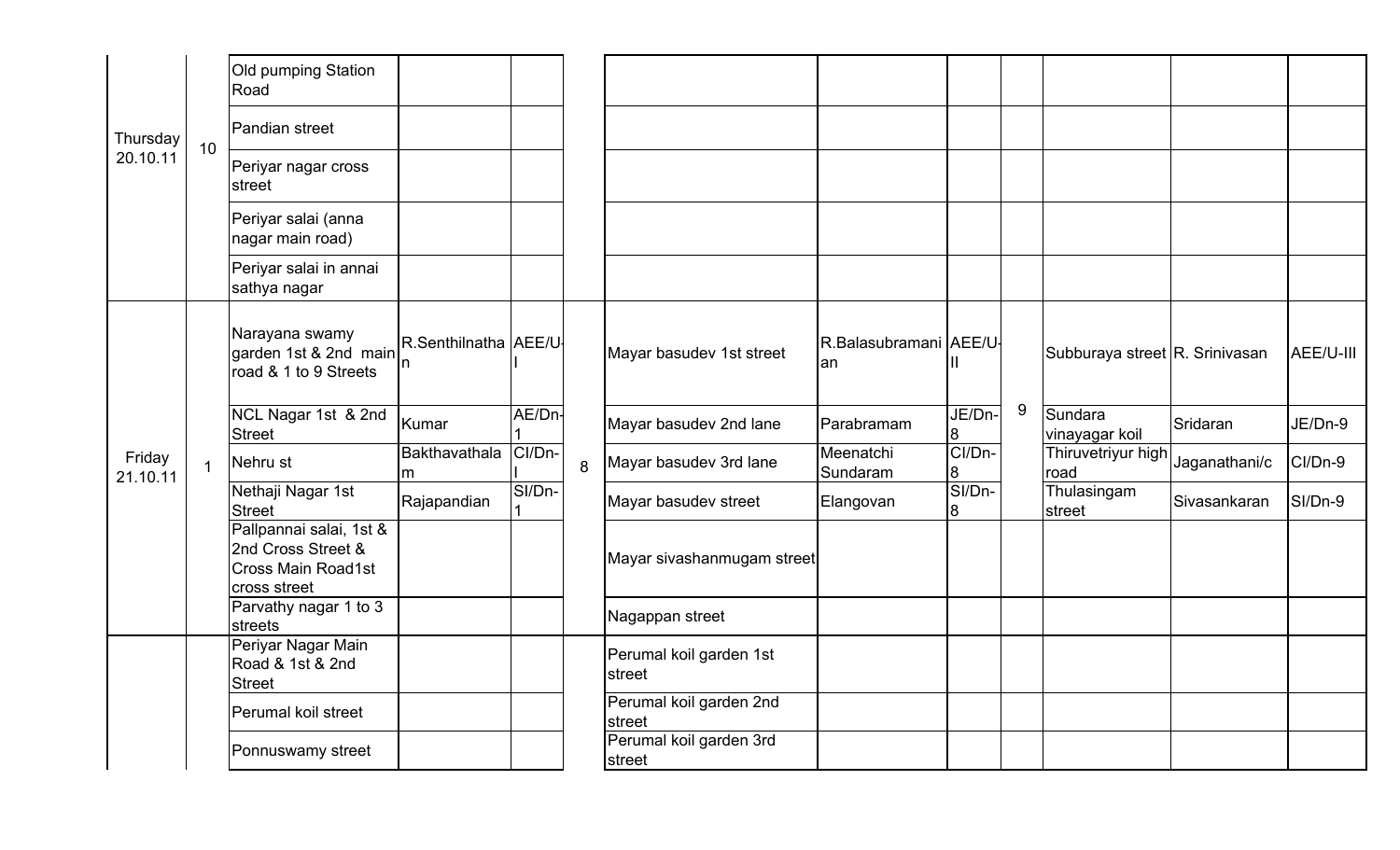|                    |             | Poongavanam Nagar<br>Main Road & 1 to 7<br><b>Streets</b>               |                           |   | Sivaji nagar 10th street     |                              |   |          |               |           |
|--------------------|-------------|-------------------------------------------------------------------------|---------------------------|---|------------------------------|------------------------------|---|----------|---------------|-----------|
|                    |             | Prakasam avenue                                                         |                           |   | Sivaji nagar 11th street     |                              |   |          |               |           |
|                    |             | President krishnan<br>street                                            |                           |   | Sivaji nagar 12th street     |                              |   |          |               |           |
| Friday             |             | R.V. Nagar all Streets                                                  |                           | 8 | Sivaji nagar 1st street      |                              |   |          |               |           |
| 21.10.11           |             | Ragavendra nagar<br>Main Road & 1 to 3<br>streets                       |                           |   | Sivaji nagar 2nd street      |                              |   |          |               |           |
|                    |             | Raghavan nagar Main<br>Road & 1st & 2nd<br><b>Street</b>                |                           |   | Sivaji nagar 3rd street      |                              |   |          |               |           |
|                    |             | Rahaman nagar                                                           |                           |   | Sivaji nagar 4th street      |                              |   |          |               |           |
|                    |             | Rajiv gandhi nagar<br>Main Road & 1 to 4th<br><b>Streets</b>            |                           |   | Sivaji nagar 5th street      |                              |   |          |               |           |
|                    |             | S.A.Colony 1st & 2nd<br><b>St</b>                                       |                           |   | Sivaji nagar 6th street      |                              |   |          |               |           |
|                    |             | S.r.nagar extension 1st<br>& 2nd st                                     |                           |   | Sivaji nagar 7th street      |                              |   |          |               |           |
|                    |             | Sagaya nagar                                                            |                           |   | Sivaji nagar 8th street      |                              |   |          |               |           |
|                    |             | Sasthri Nagar 1 to 5th<br><b>Street</b>                                 |                           | 8 | Sivaji nagar 9th street      |                              |   |          |               |           |
|                    |             | Sathiyavani muthu<br>street                                             |                           |   | Sivaji nagar main road       |                              |   |          |               |           |
| Friday<br>21.10.11 | $\mathbf 1$ | Seetharam Nagar Main<br>Street, 1 to 5th Cross<br>St & 1 to 7th Streets |                           |   |                              |                              |   |          |               |           |
|                    |             | Selva vinayagar nagar                                                   |                           |   |                              |                              |   |          |               |           |
|                    |             | Senthil nagar 1st cross<br>street & 1 to 3 Strees                       |                           |   |                              |                              |   |          |               |           |
|                    |             | Rajavel street                                                          | R.Senthilnatha AEE/U<br>n |   | V.o.c nagar 10th link street | R.Balasubramani AEE/U-<br>an | Ш | K.h.road | R. Srinivasan | AEE/U-III |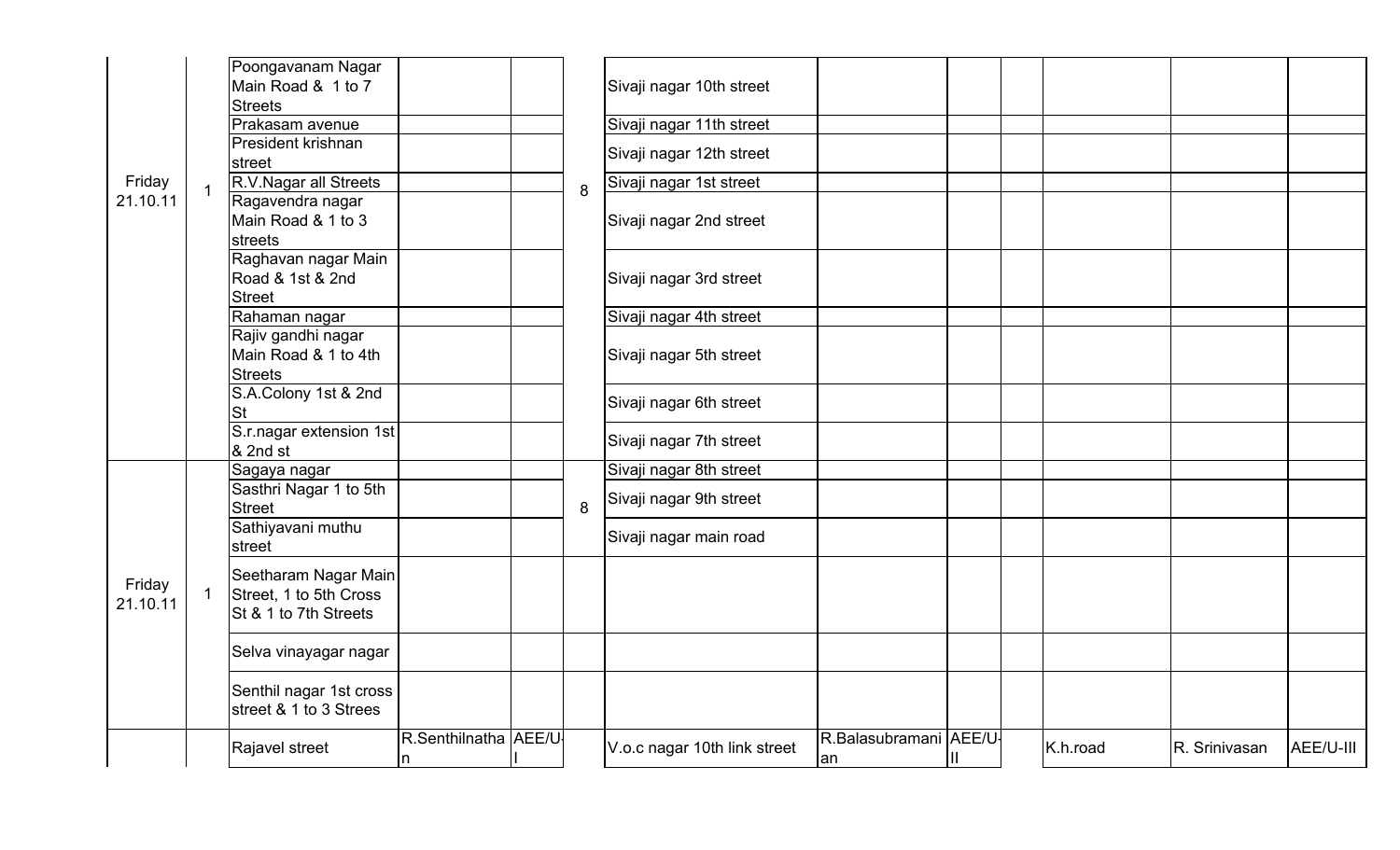|                      |                | Rajiv gandhi Main<br>Road 1 to 6th streets          | Vasantha<br>Kumar | JE/Dn-<br>$\overline{2}$ |   | V.o.c nagar 11th link street | Madhavasankar | JE/Dn-<br>15 |    | Meenambal<br>nagar 1st street    | Ruthrakoteesw<br>laran | JE/Dn-11   |
|----------------------|----------------|-----------------------------------------------------|-------------------|--------------------------|---|------------------------------|---------------|--------------|----|----------------------------------|------------------------|------------|
|                      |                | Ramakrishnan street                                 | Hari              | CI/Dn-                   |   | V.o.c nagar 12th link street | Ramaniah      | CI/Dn-       |    | Meenambal<br>nagar 2nd street    | Malligarjunan          | CI/Dn-11   |
| Saturday             | $\overline{2}$ | Rettamalai srinivasan<br> st                        | Palani<br>Murugan | SI/Dn-<br>$\overline{2}$ | 5 | V.o.c nagar 13th link street | N.Raja        | SI/Dn-<br>5  | 11 | Meenambal<br>nagar 3rd street    | Arul                   | $SI/Dn-11$ |
| 22.10.11             |                | Sanjay gandhi street                                |                   |                          |   | V.o.c nagar 14th link street |               |              |    | Meenambal<br>nagar 4th street    |                        |            |
|                      |                | <b>SANNADHI STREET</b><br>(Public well St)          |                   |                          |   | V.o.c nagar 15th link street |               |              |    | Meenambal<br>nagar 5th street    |                        |            |
|                      |                | Saravanan Street &<br>cross st                      |                   |                          |   | V.o.c nagar 16th link street |               |              |    | Meenambal<br>nagar 6th street    |                        |            |
|                      |                | Sasirekhamma nagar<br>Main Road 1 to 10th<br>street |                   |                          |   | V.o.c nagar 17th link street |               |              |    | Meenambal<br>nagar cross st      |                        |            |
|                      |                | <b>Selvaperumal Street</b><br>1st & 2nd street      |                   |                          |   | V.o.c nagar 18th link street |               |              |    | Motchapuram 1st<br><b>street</b> |                        |            |
|                      |                | Selvaraj st                                         |                   |                          |   | V.o.c nagar 19th link street |               |              |    | Motchapuram<br>2nd street        |                        |            |
|                      |                | Sengaiya maistry<br>Street & 1st lane               |                   |                          |   | V.o.c nagar 1st link street  |               |              |    | Motchapuram<br>3rd street        |                        |            |
| Saturday<br>22.10.11 | $\overline{2}$ | Servapalli st                                       |                   |                          | 5 | V.o.c nagar 20th link street |               |              | 11 | Motchapuram<br>4th street        |                        |            |
|                      |                | Shivashakaran lane                                  |                   |                          |   | V.o.c nagar 21st link street |               |              |    | Motchapuram<br>5th street        |                        |            |
|                      |                | Sidco 1 to 3 main<br>roads                          |                   |                          |   | V.o.c nagar 22nd link street |               |              |    | Motchapuram<br>6th street        |                        |            |
|                      |                | Singara garden 1 to<br>4th streets                  |                   |                          |   | V.o.c nagar 23rd link street |               |              |    | New sasthri<br>nagar 1st street  |                        |            |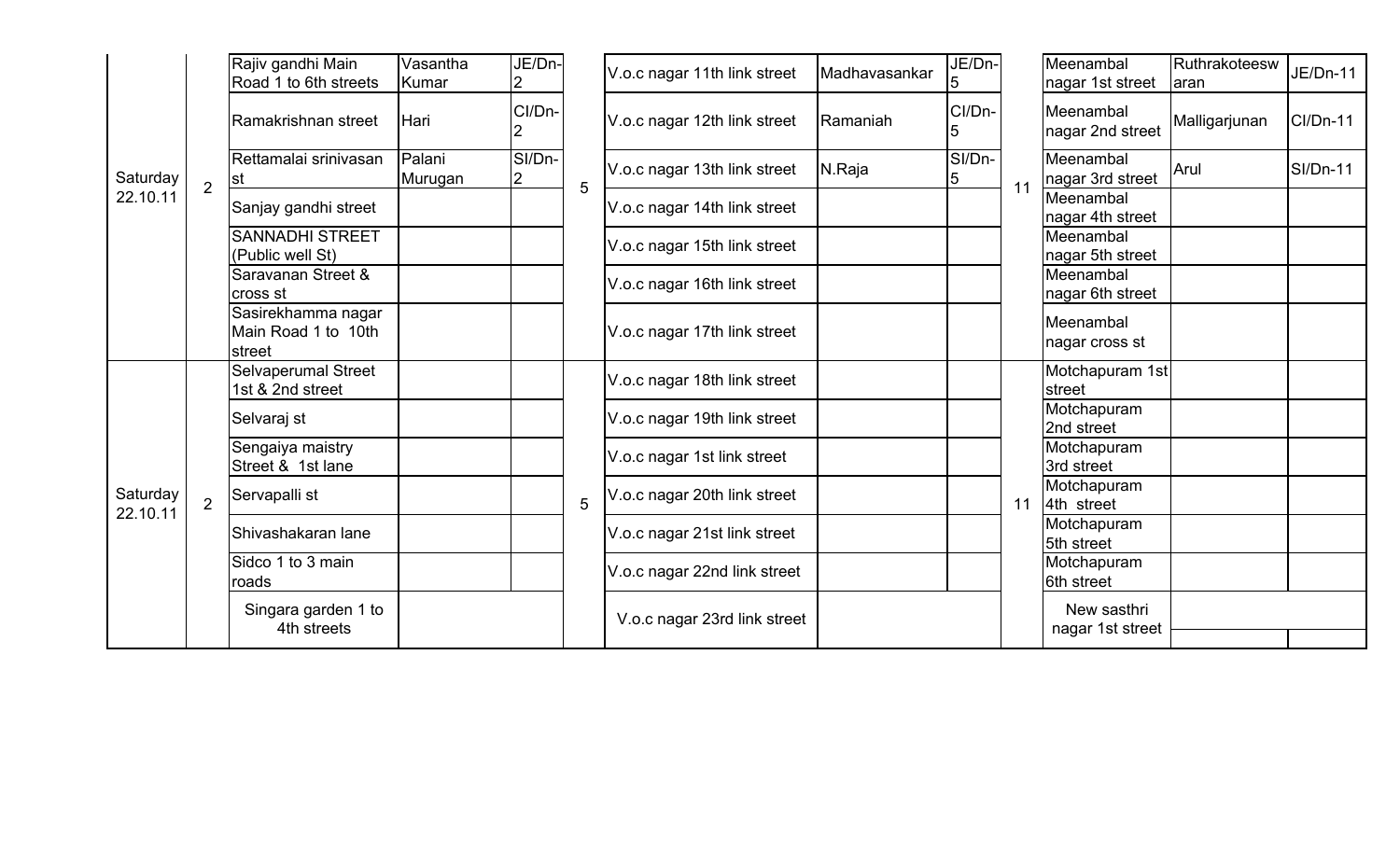WEEK - IV- Date- 24.10.11 to 31.10.11

| <b>WEEK</b> |     | <b>UNIT NO-1</b>                                                 |                      |        |                | <b>UNIT NO - 2</b> |                              |        |     |                               | <b>UNIT NO -3</b>       |           |
|-------------|-----|------------------------------------------------------------------|----------------------|--------|----------------|--------------------|------------------------------|--------|-----|-------------------------------|-------------------------|-----------|
| <b>DAYS</b> | DN. | NAME OF THE ROAD OFFICER INCHARGE                                |                      |        | DN.            | NAME OF THE ROAD / | <b>OFFICER INCHARGE</b>      |        | DN. | <b>NAME OF THE</b>            | <b>OFFICER INCHARGE</b> |           |
|             | NO. | / SLUM                                                           | AND DESIGNATION      |        | NO.            | <b>SLUM</b>        | AND DESIGNATION              |        | NO. | ROAD / SLUM                   | AND DESIGNATION         |           |
|             |     | Sivagami nagar                                                   | R.Senthilnatha AEE/U |        |                | S.n.chetty road    | R.Balasubramani AEE/U-<br>an |        |     | Valluvan street               | R. Srinivasan           | AEE/U-III |
|             |     | Sivasankaran street                                              | Kumar                | AE/Dn- |                | Sudalai muthu st   | Jayaraman                    | JE/Dn- |     | Varadharajaperu<br>mal street | Sridaran                | JE/Dn-9   |
|             |     | Solaiamman koil street Bakthavathala CI/Dn-<br>(t.h.read)        | m                    |        | $\overline{4}$ | T.h.road           | Mohan                        | CI/Dn- | 9   | Venkatakrishnan<br>street     | Jaganathani/c           | CI/Dn-9   |
|             |     | Soundarya nagar road Rajapandian                                 |                      | SI/Dn- |                | T.h.road lane      | Jayagopal                    | SI/Dn- |     |                               | Sivasankaran            | SI/Dn-9   |
|             |     | Sowbhagya nagar                                                  |                      |        |                | Veeraragavan lane  |                              |        |     |                               |                         |           |
|             |     | Sri ram nagar 1st &<br>2nd street                                |                      |        |                | Veeraragavan road  |                              |        |     |                               |                         |           |
| Monday      |     | Srinivasa perumal koil<br>street                                 |                      |        |                |                    |                              |        |     |                               |                         |           |
| 24.10.11    |     | Sriram avenue road 1<br>to 3 Main Road                           |                      |        |                |                    |                              |        |     |                               |                         |           |
|             |     | Srivari nagar (n.s.<br>garden)                                   |                      |        |                |                    |                              |        |     |                               |                         |           |
|             |     | Suganthamal nagar &<br>1 to 5th Streets                          |                      |        |                |                    |                              |        |     |                               |                         |           |
|             |     | <b>Teachers colony Main</b><br>Road & 1 to 7 streets             |                      |        |                |                    |                              |        |     |                               |                         |           |
|             |     | Thai Nagar Main Road,<br>Extn & 1 to 3rd Streets                 |                      |        |                |                    |                              |        |     |                               |                         |           |
|             |     | Thendral nagar 1 to<br>13th street & 1 to 4th<br><b>Cross St</b> |                      |        |                |                    |                              |        |     |                               |                         |           |
|             |     | Thirupur kumaran<br>street                                       |                      |        |                |                    |                              |        |     |                               |                         |           |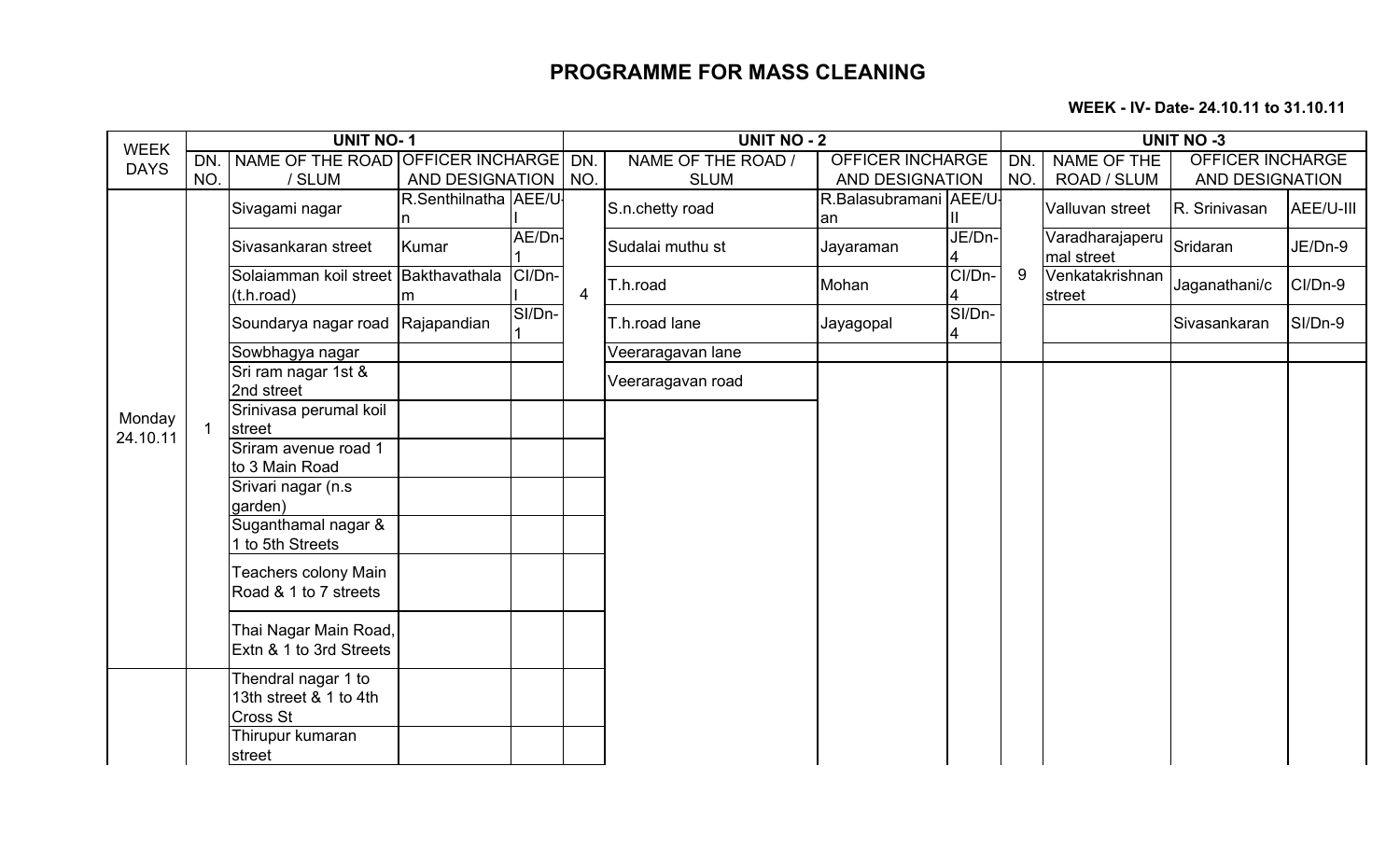| Monday<br>24.10.11  |                | <b>Thiruthankal Nagar</b><br>Main Road 1 to 5th<br><b>Streets</b><br>Thiruvalluvar salai & 1<br>st & 2nd cross Street<br>Thiruvalluvar street<br>Thiyagaraya nagar 1st<br>& 2nd street<br>Tondiarpet high road |                        |                          |                 |                              |                               |        |    |                                                    |                       |                 |
|---------------------|----------------|----------------------------------------------------------------------------------------------------------------------------------------------------------------------------------------------------------------|------------------------|--------------------------|-----------------|------------------------------|-------------------------------|--------|----|----------------------------------------------------|-----------------------|-----------------|
|                     |                | Solai amman koil<br>Street, 1st & 2nd St &<br>2nd cross street                                                                                                                                                 | R.Senthilnatha   AEE/U |                          |                 | V.o.c nagar 27th link street | R.Balasubramani AEE/U-<br>an  |        |    | Sathiyamurthy<br>street                            | R. Srinivasan         | AEE/U-III       |
|                     |                | Srinivasa 1st & 2nd<br>line                                                                                                                                                                                    | Vasantha<br>Kumar      | JE/Dn-<br>2              |                 | V.o.c nagar 28th link street | Madhavasankar                 | JE/Dn- |    | Siggirinthapalaya<br>m 1 to 12th<br><b>Streets</b> | Ruthrakoteesw<br>aran | JE/Dn-11        |
| Tuesday<br>25.10.11 | $\overline{2}$ | Srinivasa perumal koil<br>Street & 1 to 3 lane                                                                                                                                                                 | Hari                   | CI/Dn-<br>2              | $5\phantom{.0}$ | V.o.c nagar 29th link street | Ramaniah                      | CI/Dn- | 11 | Suthanthirapura<br>m 1st street                    | Malligarjunan         | <b>Cl/Dn-11</b> |
|                     |                | Srinivasan street                                                                                                                                                                                              | Palani<br>Murugan      | SI/Dn-<br>$\overline{2}$ |                 | V.o.c nagar 2nd link street  | N.Raja                        | SI/Dn- |    | Suthanthirapura<br>m 2nd street                    | Arul                  | <b>SI/Dn-11</b> |
|                     |                | St. Andrews street                                                                                                                                                                                             |                        |                          |                 | V.o.c nagar 30th link street |                               |        |    | Thiyagappa<br>street                               |                       |                 |
|                     |                | St. Jhons street                                                                                                                                                                                               |                        |                          |                 | V.o.c nagar 3rd link street  |                               |        |    |                                                    |                       |                 |
|                     |                | St. Lourdu mada st                                                                                                                                                                                             |                        |                          |                 | V.o.c nagar 4th link street  |                               |        |    |                                                    |                       |                 |
|                     |                | St. Peters street                                                                                                                                                                                              |                        |                          |                 | V.o.c nagar 5th link street  |                               |        |    |                                                    |                       |                 |
|                     |                | St.pauls street                                                                                                                                                                                                |                        |                          |                 | V.o.c nagar 6th link street  |                               |        |    |                                                    |                       |                 |
|                     |                | Subramani st                                                                                                                                                                                                   |                        |                          |                 | V.o.c nagar 7th link street  |                               |        |    |                                                    |                       |                 |
|                     |                | Sundarar street                                                                                                                                                                                                |                        |                          |                 | V.o.c nagar 8th link street  |                               |        |    |                                                    |                       |                 |
| Tuesday<br>25.10.11 | $\overline{2}$ | Susila nagar main road                                                                                                                                                                                         |                        |                          | 5               | V.o.c nagar 9th link street  |                               |        |    |                                                    |                       |                 |
|                     |                | T.h.road                                                                                                                                                                                                       |                        |                          |                 | V.o.c nagar south street     |                               |        |    |                                                    |                       |                 |
|                     |                | T.V.K.Link Street (all<br>Street)                                                                                                                                                                              |                        |                          |                 | V.o.c. nagar main road       |                               |        |    |                                                    |                       |                 |
|                     |                | Rajiv gandhi nagar<br>Main Road & 1 to 4th<br>Streets                                                                                                                                                          | R.Senthilnatha AEE/U   |                          |                 | S.n.chetty street            | R.Balasubramani AEE/U-<br>lan |        |    | T.h.road                                           | R. Srinivasan         | AEE/U-III       |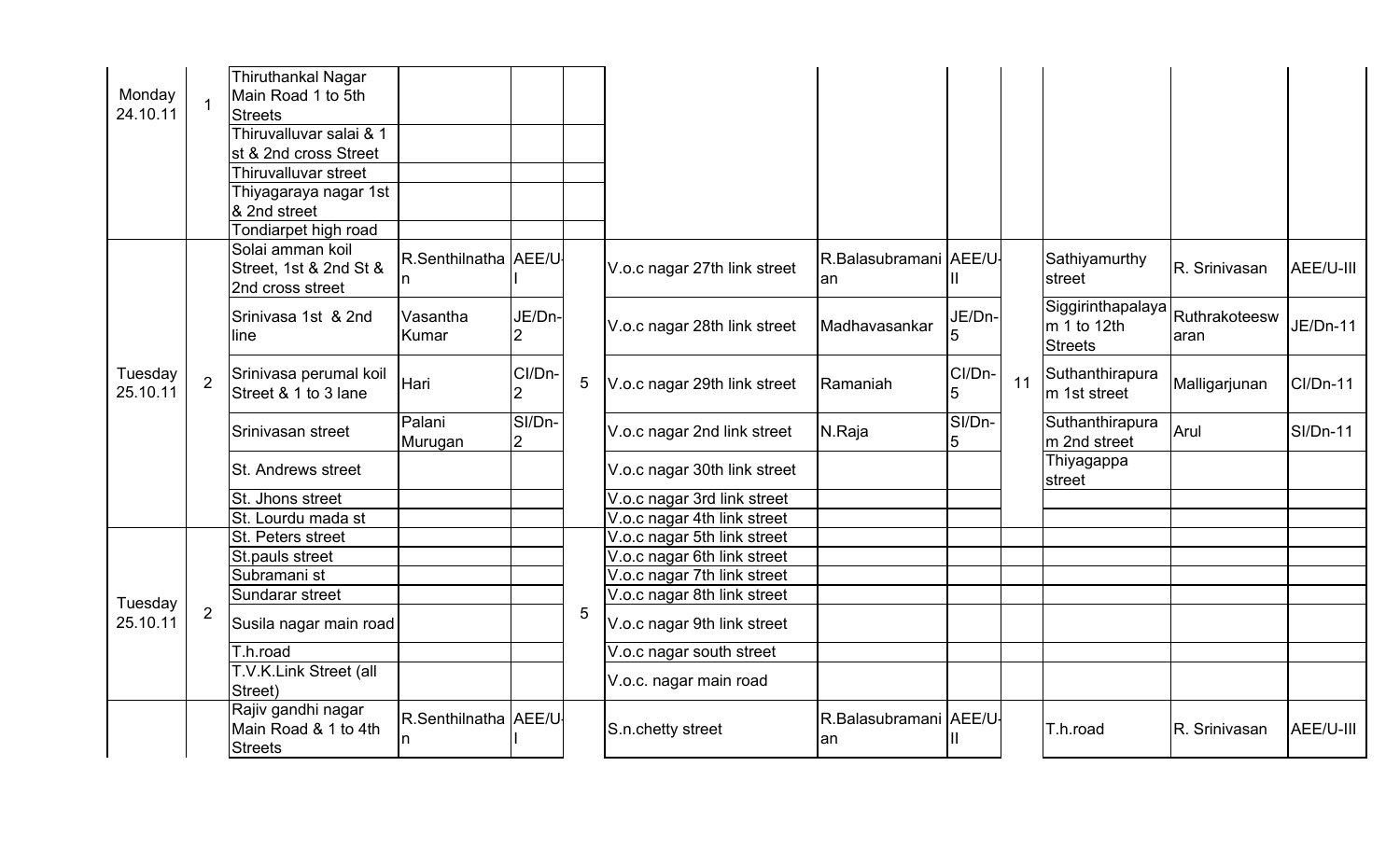|                     |                 | Sanjay gandhi nagar 1<br>to 6 streets          | Sathish Kumar        | JE/Dn-<br>13 |                | T.h.road                                             | <b>Devasic Gerard</b><br>majella | JE/Dn-<br>6              |                 | Thangavelu<br>street                                 | Gopii/c       | JE/Dn-12        |
|---------------------|-----------------|------------------------------------------------|----------------------|--------------|----------------|------------------------------------------------------|----------------------------------|--------------------------|-----------------|------------------------------------------------------|---------------|-----------------|
| Wednesd<br>ay       | 3               | Sastri Nagar Main<br>Road & 1 to 3rd St        | Nakeeran             | CI/Dn-<br>IЗ | $6\phantom{1}$ | Theyagi perumal st                                   | Damodaran                        | CI/Dn-<br>6              | 12 <sub>2</sub> | Thatankulam<br>street                                | Jaganathan    | $Cl/Dn-12$      |
| 26.10.11            |                 | Service road,<br>vaidyanathan bridge           | Gopalakrishna SI/Dn- | 3            |                | Vanniyar street                                      | <b>Sheik Meeran</b>              | SI/Dn-<br>6              |                 | Thulasinga<br>street                                 | Ravishankar   | $SI/Dn-12$      |
|                     |                 | Sundaram pillai Nagar<br><b>All Streets</b>    |                      |              |                | Venketasan ali street                                |                                  |                          |                 | Ullara amman<br>koil street                          |               |                 |
|                     |                 | Tamilar nagar main<br>road                     |                      |              |                | Washer varadappa (m) st                              |                                  |                          |                 | Varadappa street                                     |               |                 |
|                     |                 | Taskant st                                     |                      |              |                |                                                      |                                  |                          | 12              | Veerapathra<br>garden street                         |               |                 |
|                     |                 | <b>Faskant st extn</b><br><b>Feemoorthy st</b> |                      |              |                |                                                      |                                  |                          |                 |                                                      |               |                 |
|                     |                 | VAIDYANATHAN                                   |                      |              |                |                                                      |                                  |                          |                 |                                                      |               |                 |
| Wednesd             |                 | Street & Bridge, 1st &                         |                      |              |                |                                                      |                                  |                          |                 |                                                      |               |                 |
| ay                  | 3               | 2nd cross ST                                   |                      |              |                |                                                      |                                  |                          |                 |                                                      |               |                 |
| 26.10.11            |                 | Valluvar st                                    |                      |              |                |                                                      |                                  |                          |                 |                                                      |               |                 |
|                     |                 | Velayaudham street                             |                      |              |                |                                                      |                                  |                          |                 |                                                      |               |                 |
|                     |                 | Vinobha nagar Main                             |                      |              |                |                                                      |                                  |                          |                 |                                                      |               |                 |
|                     |                 | Road, Lane & 1 to 12th<br><b>St</b>            |                      |              |                |                                                      |                                  |                          |                 |                                                      |               |                 |
|                     |                 | Pitty munusamy street                          | R.Senthilnatha AEE/U |              |                | T.h.road                                             | R.Balasubramani AEE/U-<br>an     | Ш                        |                 | Muthiah chetty<br>1st lane                           | R. Srinivasan | AEE/U-III       |
|                     |                 | Ranganathapuram<br>Tenement (All streets)      | Srinivasan           | JE/Dn-<br>10 |                | Thandavarayan street(s.n. 22-<br>88)                 | Dileep Kumar                     | JE/Dn-<br>$\overline{7}$ |                 | Muthiah maistry<br>street                            | Gopi          | <b>JE/Dn-13</b> |
|                     |                 | Sanjai gandhi street<br>mooppanar nagar        | Nakeerani/c          | CI/Dn-<br>10 | $\overline{7}$ | Thiruvetriyur high road 2nd<br>lane                  | Damodarani/c                     | CI/Dn-                   | 13              | Parasuram<br>mudali street                           | Parthiban     | $Cl/Dn-13$      |
| Thursday<br>27.9.11 | 10 <sup>1</sup> | Sasthri street<br>mooppanar nagar              | Sakthi<br>Umaibalan  | SI/Dn-<br>10 |                | Thiruvetriyur high road 3rd<br>lane (partly cc road) | Meenatchi<br>Sundaram            | <b>SO</b>                |                 | Saja munusamy<br>chetty<br>street(s.no.64-<br>126)   | Ramesh        | $SI/Dn-13$      |
|                     |                 | Thangavel pillai<br>Thottam 1 to 3 streets     |                      |              |                |                                                      |                                  |                          |                 | <b>Thiruvetriyur high</b><br>road (door<br>no409-454 |               |                 |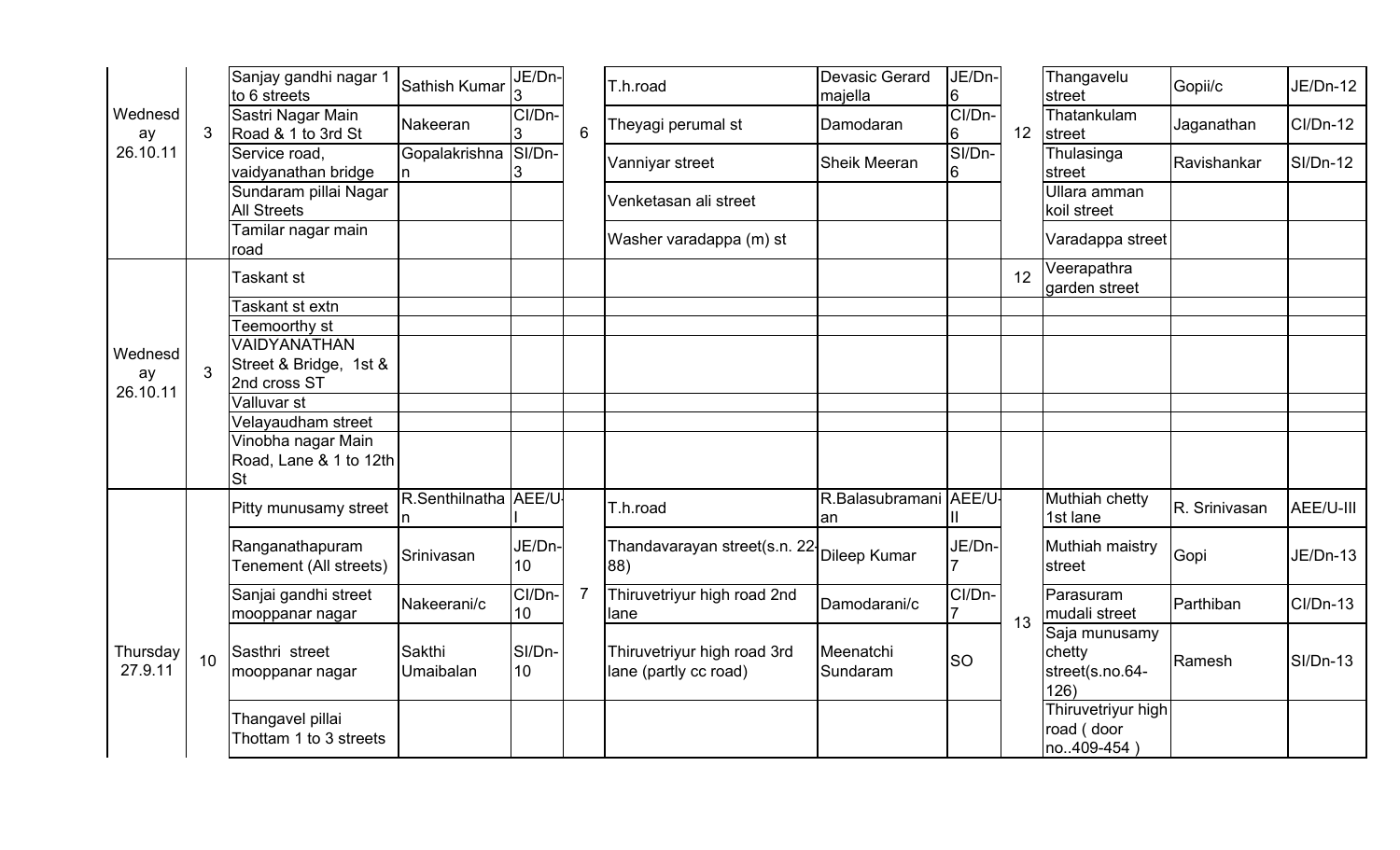|                      |                 | Thiruvalluvar Nagar 1<br>to 5th Street, 1st Main<br>Road, 5th Cross St |                           |        |   |                                             |                               |              |   |                                  |               |           |
|----------------------|-----------------|------------------------------------------------------------------------|---------------------------|--------|---|---------------------------------------------|-------------------------------|--------------|---|----------------------------------|---------------|-----------|
|                      |                 | Thiruvalluvar salai<br>(alias) periyar nagar<br>2nd street             |                           |        |   |                                             |                               |              |   |                                  |               |           |
| Thursday<br>27.09.11 | 10 <sup>1</sup> | Thoppai vinayagar koil<br>street                                       |                           |        |   |                                             |                               |              |   |                                  |               |           |
|                      |                 | Trichy chinnasamy<br>street anna nagar                                 |                           |        |   |                                             |                               |              |   |                                  |               |           |
|                      |                 | Velan nagar 1 to 3<br><b>Streets</b>                                   |                           |        |   |                                             |                               |              |   |                                  |               |           |
|                      |                 | <b>Union Carbide Colony</b><br>(All Streets)                           | R.Senthilnatha AEE/U<br>n |        |   | T.h.road                                    | R.Balasubramani AEE/U-<br>lan |              |   | <b>East Cemetry</b><br>Road      | R. Srinivasan | AEE/U-III |
|                      |                 | Varalakshmi nagar                                                      | Kumar                     | AE/Dn- |   | T.h.road service lane                       | Parabramam                    | JE/Dn-<br>8  |   | <b>West Cemetry</b><br>Road      | Sridaran      | JE/Dn-9   |
|                      |                 | Vazhuthalai medu road                                                  | Bakthavathala<br>lm.      | CI/Dn- |   | Thirunavukarasu thottam 1<br>to 5th streets | Meenatchi<br>Sundaram         | CI/Dn-<br>18 | 9 | <b>Telugu Street</b>             | Jaganathani/c | CI/Dn-9   |
| Friday<br>28.09.11   | $\mathbf{1}$    | Vedantha murugappan<br>Salai, 1 to 4 streets &<br>1st & 2nd lane       | Rajapandian               | SI/Dn- | 8 | Thiyagappa street                           | Elangovan                     | SI/Dn-<br>l8 |   |                                  | Sivasankaran  | SI/Dn-9   |
|                      |                 | Velankanni street                                                      |                           |        |   | Vaidyanathan st (service<br>lane)           |                               |              |   |                                  |               |           |
|                      |                 | Venkateswara Colony<br>1 to 12th Streets                               |                           |        |   | Veera kutty lane                            |                               |              |   |                                  |               |           |
|                      |                 | Venkateswara Nagar P-<br>1 & II (All Streets)                          |                           |        |   | Veera kutty street                          |                               |              |   |                                  |               |           |
|                      |                 | Vetrivel street                                                        |                           |        |   | West krishnappa garden 1st<br>& 2nd street  |                               |              |   |                                  |               |           |
|                      |                 | Vijayalakshmi nagar<br>main road & 1st & 2nd<br>St                     |                           |        | 8 | West veera kutty street                     |                               |              |   |                                  |               |           |
|                      |                 | T.V.Nagar (All Roads & R.Senthilnatha AEE/U<br>Streets)                | In                        |        |   | Thiruvetriyur high road 4th<br>lane         | R.Balasubramani AEE/U-<br>lan | Ш            |   | Harinarayanapur<br>am 1st street | R. Srinivasan | AEE/U-III |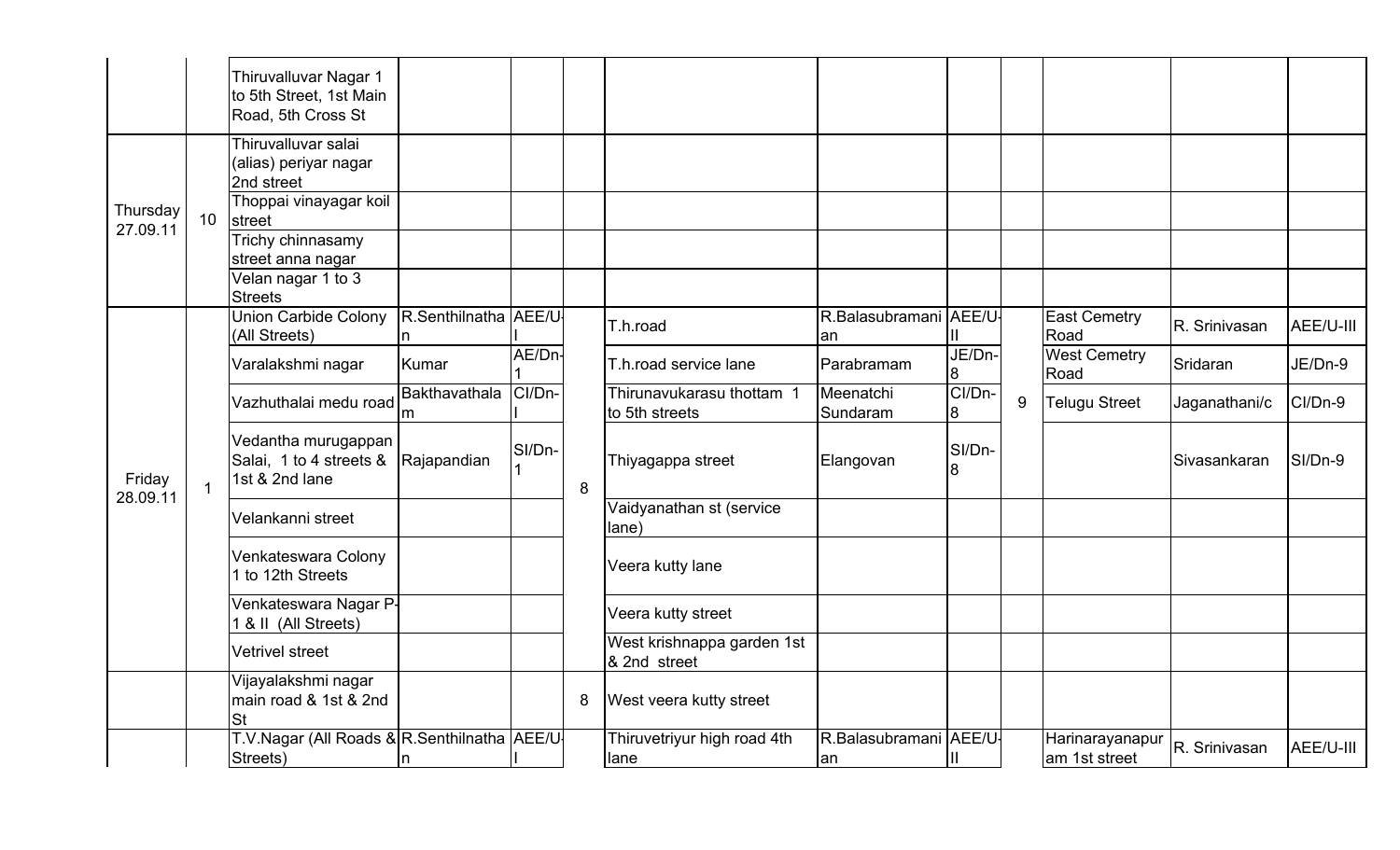|                      |                | Tandiarpet high road<br>1st lane & 2nd lane                   | Vasantha<br>Kumar | JE/Dn-<br>$\overline{2}$ |                | Thiruvetriyur high road 5th<br>lane         | Dileep Kumar          | JE/Dn-                   |    | Harinarayanapur Ruthrakoteesw<br>am 2nd street | aran          | <b>JE/Dn-11</b> |
|----------------------|----------------|---------------------------------------------------------------|-------------------|--------------------------|----------------|---------------------------------------------|-----------------------|--------------------------|----|------------------------------------------------|---------------|-----------------|
|                      |                | Thirugnana sambandar<br>Thirugnana sambandar<br>street        |                   | CI/Dn-<br>$\overline{2}$ |                | V.p.koil st                                 | Damodarani/c          | CI/Dn-<br>$\overline{7}$ |    | Harinarayanapur<br>am 3rd street               | Malligarjunan | <b>CI/Dn-11</b> |
|                      |                | Thirupurkumaran<br>Street & 1st lane                          | Palani<br>Murugan | SI/Dn-<br>$\overline{2}$ | $\overline{7}$ | Vaithyanathan st                            | Meenatchi<br>Sundaram | <b>SO</b>                | 11 | Harinarayanapur Arul<br>am 4th st              |               | <b>SI/Dn-11</b> |
|                      |                | Thiruvalluvar street                                          |                   |                          |                | Varadharajaperumal koil lane<br>(agraharam) |                       |                          |    | Harinarayanapur<br>am 5th st                   |               |                 |
|                      |                |                                                               |                   |                          |                | Varadharajaperumal koil<br>street           |                       |                          |    | Harinarayanapur<br>am main st                  |               |                 |
|                      |                | Tholkappiar st                                                |                   |                          |                |                                             |                       |                          |    | Old glass factory<br>road                      |               |                 |
|                      |                | Union salai                                                   |                   |                          |                |                                             |                       |                          |    |                                                |               |                 |
|                      |                | V.0.c.street & lane                                           |                   |                          |                |                                             |                       |                          |    |                                                |               |                 |
|                      |                | V.v.giri street                                               |                   |                          |                |                                             |                       |                          |    |                                                |               |                 |
| Saturday<br>29.10.11 | $\overline{2}$ | Vadiudaiamman st                                              |                   |                          |                |                                             |                       |                          |    |                                                |               |                 |
|                      |                | <b>Valluvar Street &amp; cross</b><br>street                  |                   |                          |                |                                             |                       |                          |    |                                                |               |                 |
|                      |                | Valmiki street                                                |                   |                          |                |                                             |                       |                          |    |                                                |               |                 |
|                      |                | Vanchinathan st                                               |                   |                          |                |                                             |                       |                          |    |                                                |               |                 |
|                      |                | Vasugi nagar 1st & 2nd<br>main road 1 to 7th<br><b>Street</b> |                   |                          |                |                                             |                       |                          |    |                                                |               |                 |
|                      |                | Vedamuthu st                                                  |                   |                          |                |                                             |                       |                          |    |                                                |               |                 |
|                      |                | Veeramamunivar street                                         |                   |                          |                |                                             |                       |                          |    |                                                |               |                 |
|                      |                | Vinayakara koil st                                            |                   |                          |                |                                             |                       |                          |    |                                                |               |                 |
|                      |                | Visalakshi street                                             |                   |                          |                |                                             |                       |                          |    |                                                |               |                 |
|                      |                | Vivekananda Street &<br>1st St                                |                   |                          |                |                                             |                       |                          |    |                                                |               |                 |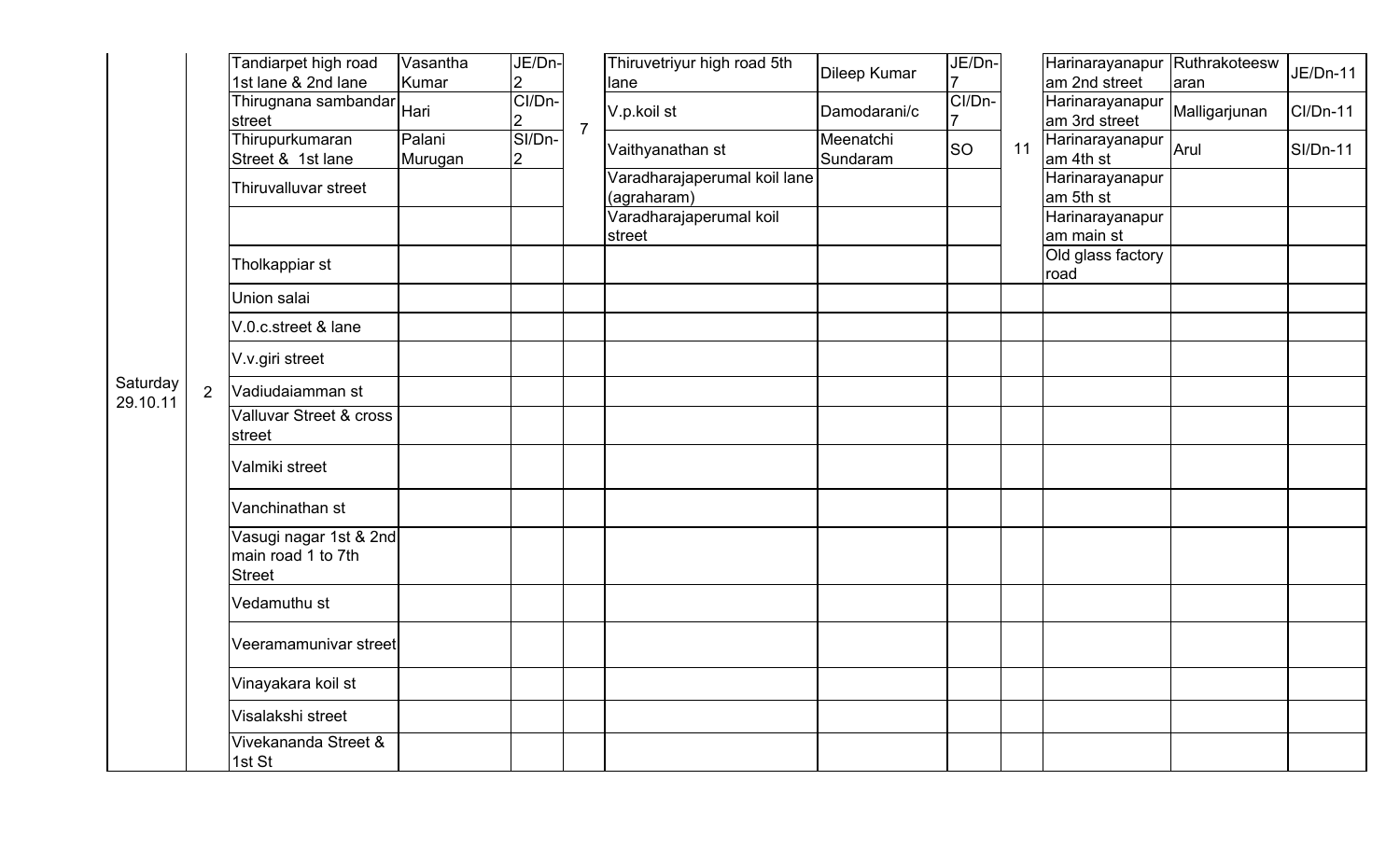|                    | Sivagami nagar                                     | R.Senthilnatha AEE/U |        |                | S.n.chetty road   | R.Balasubramani AEE/U<br>lan |                            |   | Valluvan street               | R. Srinivasan | AEE/U-III |
|--------------------|----------------------------------------------------|----------------------|--------|----------------|-------------------|------------------------------|----------------------------|---|-------------------------------|---------------|-----------|
|                    | Sivasankaran street                                | Kumar                | AE/Dn- |                | Sudalai muthu st  | Jayaraman                    | JE/Dn-                     |   | Varadharajaperu<br>mal street | Sridaran      | JE/Dn-9   |
|                    | Solaiamman koil street Bakthavathala<br>(t.h.read) | m                    | CI/Dn- | $\overline{4}$ | T.h.road          | Mohan                        | CI/Dn-                     | 9 | Venkatakrishnan<br>street     | Jaganathani/c | CI/Dn-9   |
|                    | Soundarya nagar road                               | Rajapandian          | SI/Dn- |                | T.h.road lane     | Jayagopal                    | $\overline{S}$ I/Dn-<br>Ι4 |   |                               | Sivasankaran  | SI/Dn-9   |
|                    | Sowbhagya nagar                                    |                      |        |                | Veeraragavan lane |                              |                            |   |                               |               |           |
|                    | Sri ram nagar 1st &<br>2nd street                  |                      |        |                | Veeraragavan road |                              |                            |   |                               |               |           |
| Monday<br>31.10.11 | Srinivasa perumal koil<br>street                   |                      |        |                |                   |                              |                            |   |                               |               |           |
|                    | Sriram avenue road 1<br>to 3 Main Road             |                      |        |                |                   |                              |                            |   |                               |               |           |
|                    | Srivari nagar (n.s.<br>garden)                     |                      |        |                |                   |                              |                            |   |                               |               |           |
|                    | Suganthamal nagar &<br>1 to 5th Streets            |                      |        |                |                   |                              |                            |   |                               |               |           |
|                    | Teachers colony Main<br>Road & 1 to 7 streets      |                      |        |                |                   |                              |                            |   |                               |               |           |
|                    | Thai Nagar Main Road,<br>Extn & 1 to 3rd Streets   |                      |        |                |                   |                              |                            |   |                               |               |           |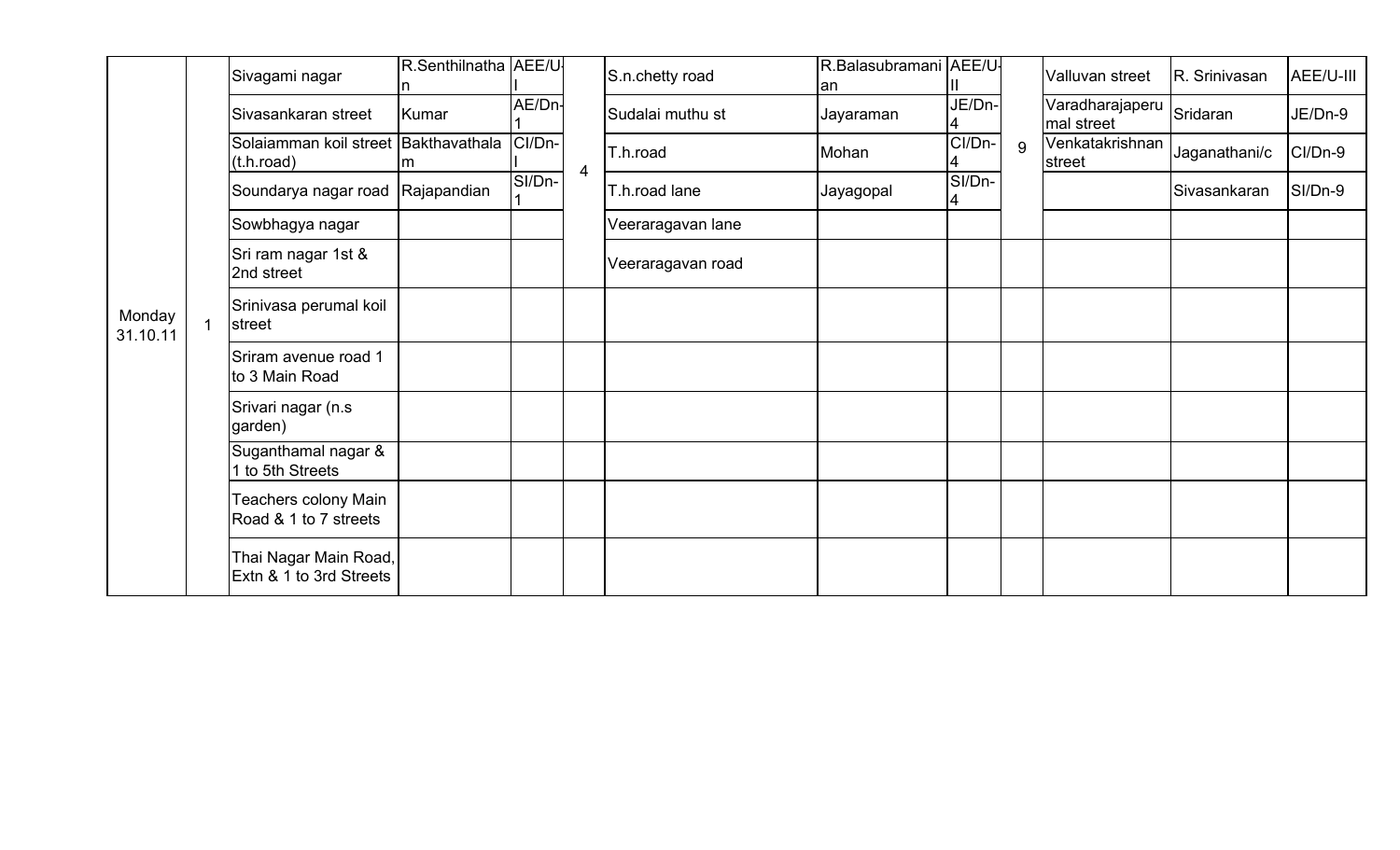## CORPORATON OF CHENNAI ZONE - IIMASS CLEANING PROGRAMME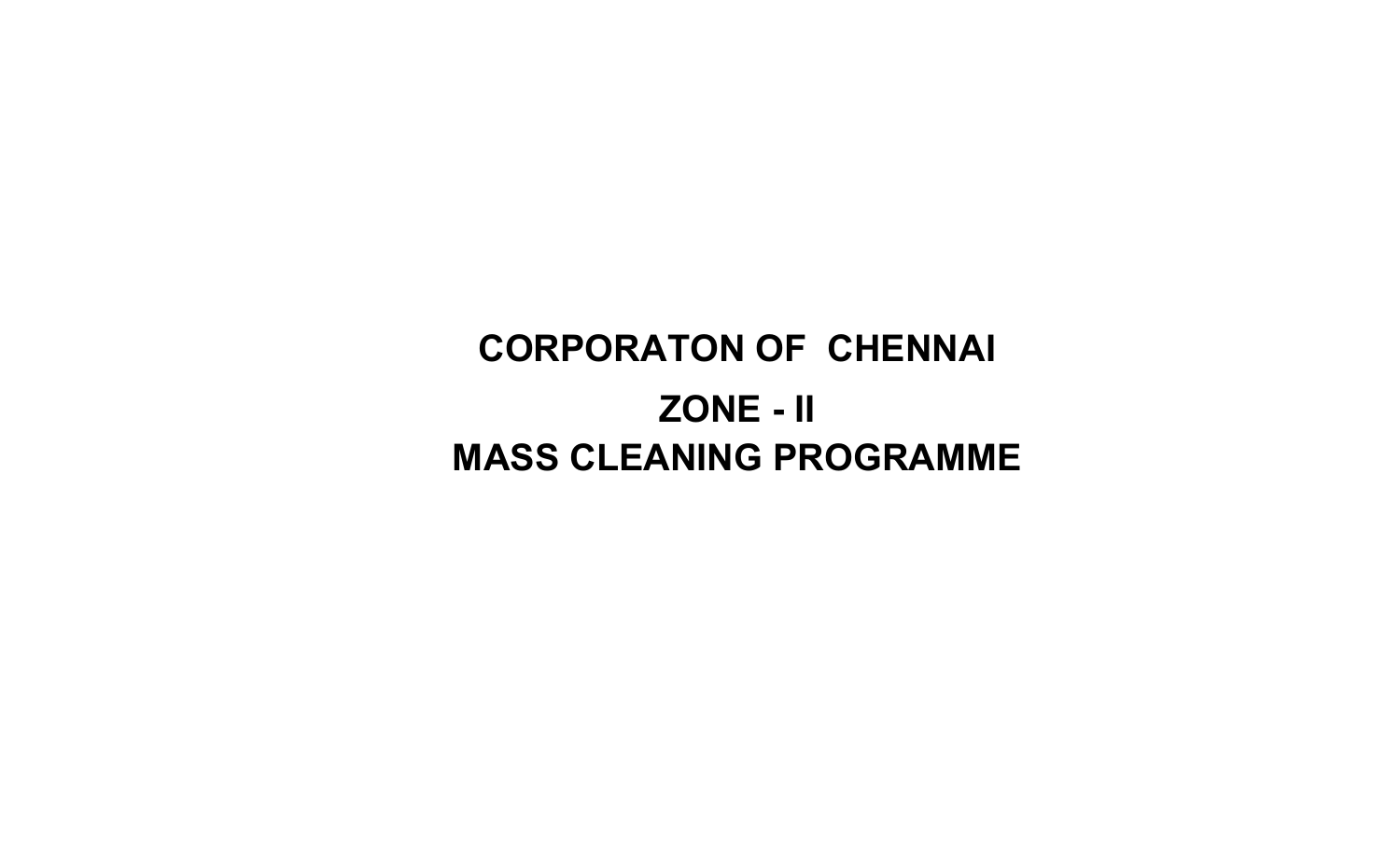## DETAILS OF STAFF STRENGTH AND EQUIPMENTSZONE-2

| SL. NO.         | <b>IDESCRIPTION</b>                           | <b>DETAILS</b> |
|-----------------|-----------------------------------------------|----------------|
|                 | <b>NO.OF SANITARY WORKERS</b>                 | 1197           |
| $\overline{2}$  | <b>NO. OF ROAD THOZHILALIES</b>               | 114            |
| 3               | INO. OF DESILTING WORKERS                     | 34             |
| $\overline{4}$  | <b>NO. OF BIG COMPACTORS</b>                  | $\overline{4}$ |
| 5               | <b>NO. OF SMALL COMPACTORS</b>                | 26             |
| 6               | <b>INO. OF TRICYLES</b>                       | 329            |
| $\overline{7}$  | <b>INO. OF COMPACTOR BINS</b>                 | 811            |
| 8               | INO. OF LORRIES FOR DEBRIES REMOVAL           | 4              |
| 9               | NO., OF BOB CAT                               | 3              |
| 10              | INO. OF FRONT END LOADER                      |                |
| 11              | <b>NO.OF HAND SPRAYERS</b>                    | 19             |
| 12 <sub>2</sub> | <b>NO. OF VEHICLEMOUNTED FOPGGING MACHINE</b> | 4              |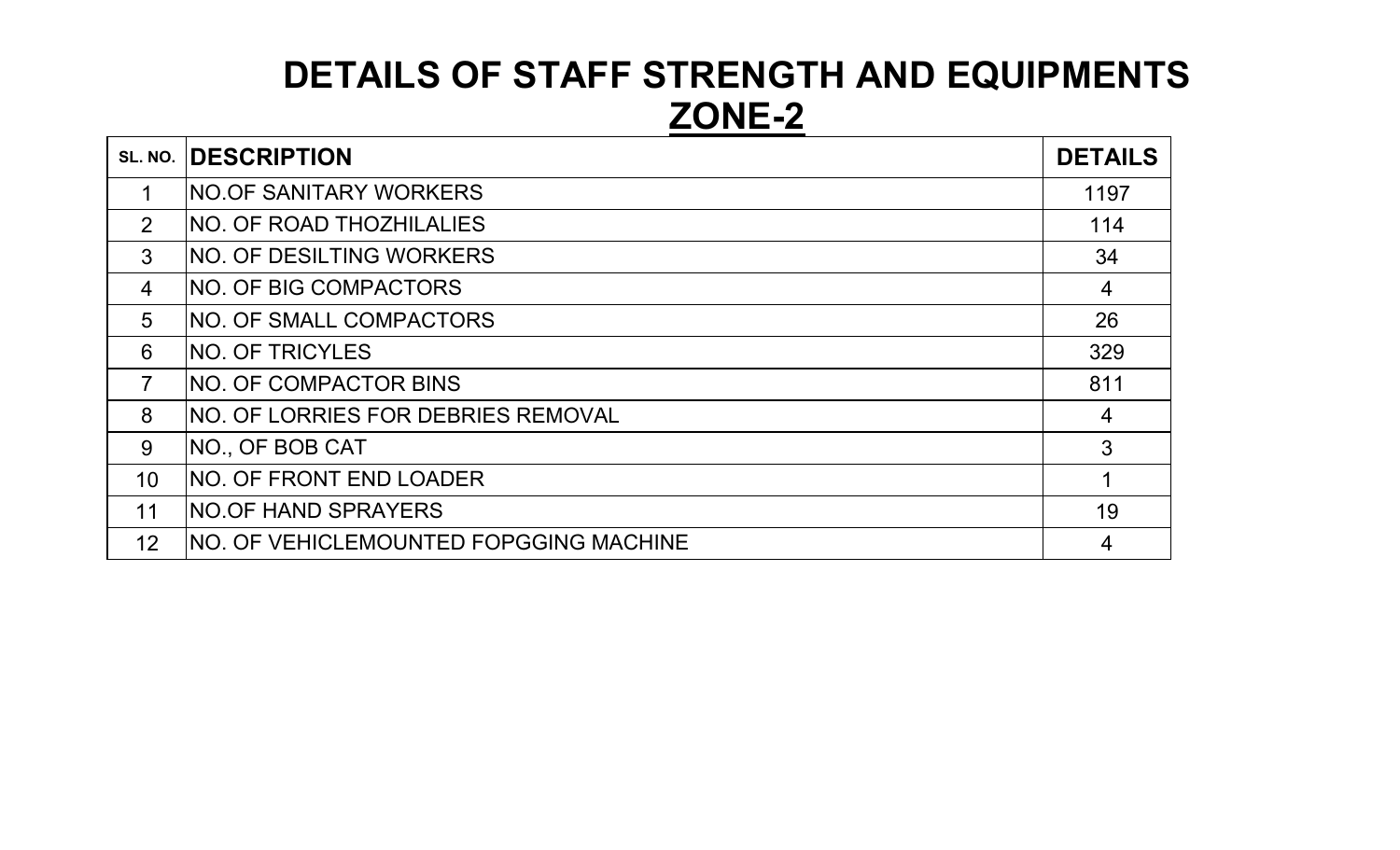### PROGRAMME FOR MASS CLEANING FOR THE MONTH OF OCTOBER

#### WEEK - 1 Date: 03.10.11 to 08.10.11

| <b>WEEK</b>     |           | <b>UNIT NO - IV</b>                                                    |                             |           | <b>UNIT NO - V</b>                                                                |                              |           | <b>UNIT NO - VI</b>                                                  |                                    |  |
|-----------------|-----------|------------------------------------------------------------------------|-----------------------------|-----------|-----------------------------------------------------------------------------------|------------------------------|-----------|----------------------------------------------------------------------|------------------------------------|--|
| <b>DAYS</b>     | DN.       | <b>NAME OF THE ROAD</b>                                                | <b>OFFICER</b>              | DN.       | <b>NAME OF THE ROAD /</b>                                                         | <b>OFFICER</b>               | DN.       | <b>NAME OF THE</b>                                                   | <b>OFFICER</b>                     |  |
|                 | <b>No</b> | / SLUM                                                                 | <b>INCHARGE</b>             | <b>No</b> | <b>SLUM</b>                                                                       | <b>INCHARGE</b>              | <b>No</b> | <b>ROAD / SLUM</b>                                                   | <b>INCHARGE</b>                    |  |
|                 |           | S.N. (c) Street, Kasi<br>garden 1 to 3 lanes,                          | Th.<br>Devendran,<br>A.E.E. |           |                                                                                   | Th. L. Kannan,<br>A.E.E.     |           | <b>Basin Bridge</b><br>road, Ramdoss<br>nagar                        | Th.<br>Sundararajan,<br><b>AEE</b> |  |
| Monday          | 17        | A.J. Colony main road,<br>1 to 4 lanes, 4th cross<br>street, Vathiayar | Th.Dhanaseka<br>ran, J.E.   | 20        | Guruvappa street, Jeer<br>street, Sri Rangammal street, J.E.                      | Th.<br>Naveenkumar,          | 31        | kathivakkam<br>High road,<br>Parthasarathy                           | Th. Meenakshi<br>sundaram, J.E.    |  |
| 03.10.11        |           | egappan street,<br>Bentelemen garden 1<br>to 3 lane, 2nd cross         | Th.<br>Prakashbabu,<br>C.1  |           | Ramanujam street, J.P. Koil<br>street                                             | ITh.<br>Paramasivam,<br>C.I. |           | service lane,<br>kathbada 1st<br>lane 2nd lane.                      | Th.<br>Dillibabu, C.I.             |  |
|                 |           | street                                                                 | Th. Sakthivel,<br>S.I.      |           |                                                                                   | Th. L.Suburayalu,<br>S.I.    |           | 3rd lane and 1st<br>cross, 2nd cross<br>and 3rd cross                | Th. Balaguru,<br>S.I.              |  |
|                 |           | M.S. Koil street.<br>Corporation colony 1 to A.E.E.                    | Th.<br>Devendran,           |           | Nainiappan thottam 1 to 6                                                         | Th. L. Kannan,<br>A.E.E.     |           | Prakasam salai,<br>B.R.N. Garden,                                    | Th.<br>Sundararajan,<br><b>AEE</b> |  |
| Tuesday         |           | 5 lanes, Venkatesa 1<br>to 5 lanes, Vannara                            | Th.Dhanaseka<br>ran, J.E.   |           | lanes, Thulukanam street,<br>Tangam street, West                                  | Th. C.Sekar, J.E.            |           | Pedariyar koil 1<br>& 2 streets,                                     | Th.Ganesan,<br>A.E.                |  |
| 04.10.11        | 18        | street, 1 & 2nd lane,<br>Thiruvengadam street,<br>Kumarappa street and | Th.<br>Devendran.<br>C.I.   | 21        | cemetry road, Company<br>chattiram street, Cemetry<br>road (Part)                 | Th. Srinivasan.<br>C.I.      | 25        | Asirvathapuram<br>1 to 13 lanes,<br>Meera labbai                     | Th.<br>Kothandam,<br>C.I.          |  |
|                 |           | lane, North madha<br>square lane.                                      | Th.<br>Selvakumar, S.I      |           |                                                                                   | Th. Balan, S.I.              |           | street                                                               | Th. Senthil, S.I.                  |  |
|                 |           | Kothandaraman street,                                                  | Th.<br>Devendran,<br>A.E.E. |           | N.R.T. Road, O.S.H. Road,<br>Karimedu colony, Anjaneya                            | Th. L. Kannan,<br>A.E.E.     |           | Amman koil<br>street, Nattu<br>pillaiyar koil                        | Th.<br>Sundararajan,<br><b>AEE</b> |  |
| Wednes          |           | 1 & 2 lanes, Appasamy<br>street, Guruvappa                             | Th.<br>Avudiappan           |           | nagar 1 to 10 streets,<br>Kannabiran koil street, Muthu                           | Th. Lawrence,<br>A.E.        |           | street.<br>Subramani                                                 | Th.Devearj,<br>J.E.                |  |
| day<br>05.10.11 | 15        | garden, Solaiappan<br>street, New<br>Thandawarawan etraat              | Th. Doss, C.I.              | 22        | mariamman koil street.<br>Ramalinga samy koil street,<br>Kahilanathan koil etroot | Th. Manishankar,<br>C.I.     | 29        | street, Sambier<br>street, Nagamani Sundaravadivel<br>Garden street, | Th.<br>u, C.I.                     |  |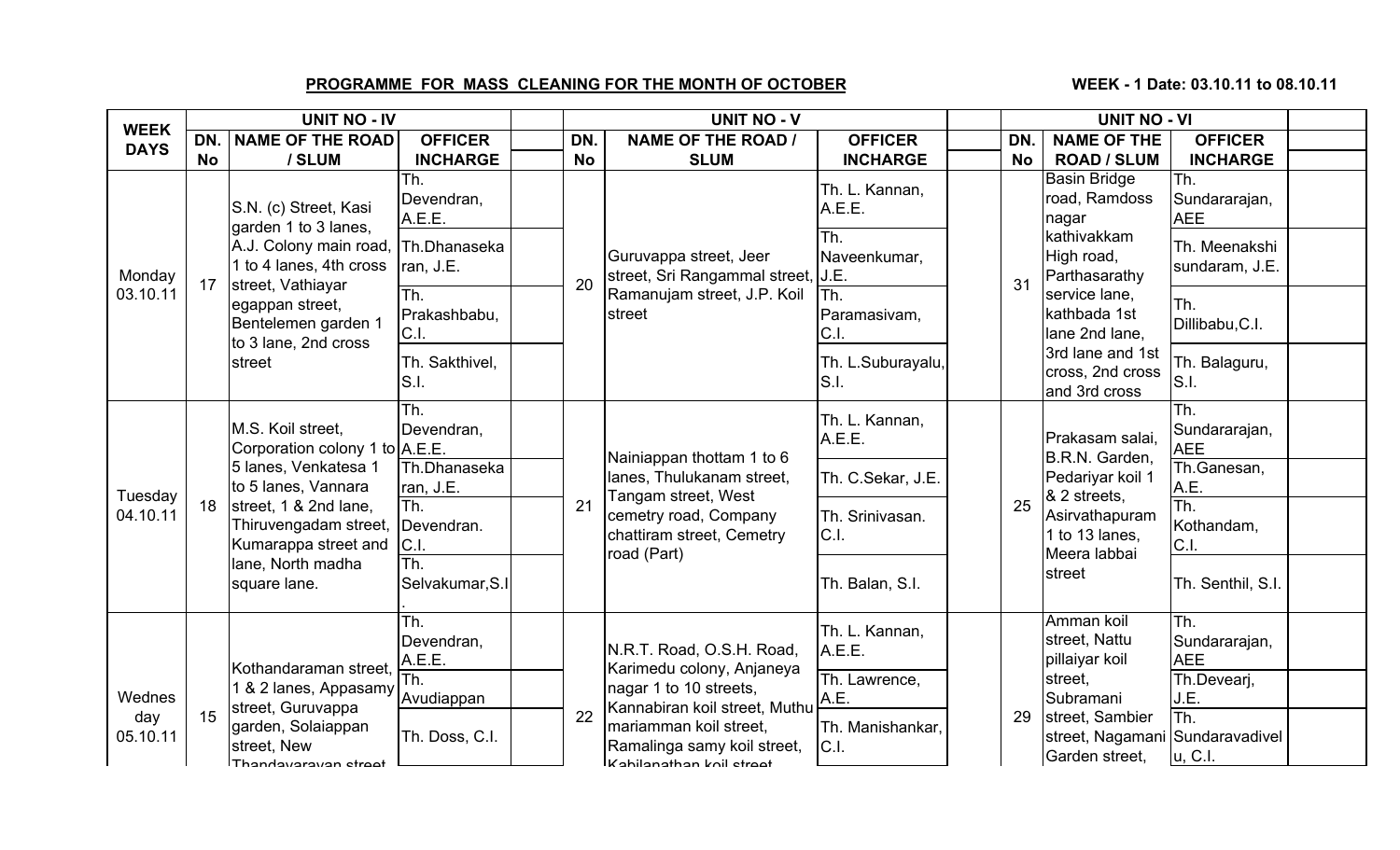|                    |    | i manuavarayan succu                                                                                                       | Th.Moses<br>prabakaran<br>S.I.         |    | iraniidhaman <mark>nui succi,</mark><br>Chindambaranathan street.                                                | Th. Sukumar, S.I.        |    | Patturasappa<br>street, Appasamy<br>street & lane,                       | Th. Kannan,<br>S.I.                 |  |
|--------------------|----|----------------------------------------------------------------------------------------------------------------------------|----------------------------------------|----|------------------------------------------------------------------------------------------------------------------|--------------------------|----|--------------------------------------------------------------------------|-------------------------------------|--|
|                    |    | PAN Rajarathinam                                                                                                           | Th.Devendran,<br>A.E.E.                |    |                                                                                                                  | Th. L. Kannan,<br>A.E.E. |    |                                                                          | Th.<br>Sundararajan,<br><b>AEE</b>  |  |
| Thursday           | 16 | salai, Thandavarayan<br>street, Old<br>Amaranjeepuram,                                                                     | Th.J.V.Ananda<br>rao, J.E.             | 26 | Ibrahim salai, Coral merchant Th.<br>street, Devaraj lane,<br>Chellamuthu lane, Coral                            | Kasiviswanathan,<br>J.E. | 31 | <b>Basin Bridge</b><br>road, Pensioner's<br>1 to 4th lane and            | Th. Meenakshi<br>sundaram, J.E.     |  |
| 06.10.11           |    | Muthamizh nagar, New Th.<br>kamaraj nagar 1 to 5<br>streets, Pudumanai                                                     | Paramasivam,<br>C.I.                   |    | merchant lane, krishnan koil<br>street, Thambu street, Linghi<br>street, Narayanappa street                      | Th. Vellaichami,<br>C.I. |    | 1st cross, 2nd<br>cross and 3rd<br>cross street,                         | Th.<br>Dillibabu, C.I.              |  |
|                    |    | kuppam 1 to 3 streets.                                                                                                     | Th.<br>Thirupathiraj,<br>S.I.          |    |                                                                                                                  | Th. Prabhu, S.I.         |    |                                                                          | Th. Balaguru,<br>S.I.               |  |
|                    |    |                                                                                                                            | Th.<br>Devendran,<br>A.E.E.            |    |                                                                                                                  | Th. L. Kannan,<br>A.E.E. |    | Old jail road,<br>Portuguese<br>church street,                           | lTh.<br>Sundararajan,<br><b>AEE</b> |  |
| Friday<br>07.10.11 | 19 | Cemetry road, Rope<br>godown street, Adam<br>street, Robinson                                                              | Th<br>Lakshmipathy,<br>A.E.            | 27 | Ibrahim salai, Thambu street, Th.<br>Linghi street, Mettu street,<br>Mootaikkaran street,                        | Anandakumar,<br>J.E.     | 24 | Barracks 1st and<br>2nd lane,<br>Barracks street,                        | Th.Murugesan,<br>J.E.               |  |
|                    |    | colony street, 1 & 2nd<br>lanes.                                                                                           | Th.<br>Ramachandra<br>n C <sub>1</sub> |    | Adiapatham street,<br>Angappan street                                                                            | Th. Prakashrao,<br>C.I.  |    | Parmanandan<br>street, Anaikkara   C.I.<br>konan street and Hn.          | Th. Dillibabu,                      |  |
|                    |    |                                                                                                                            | Th. Lokesh S.I.                        |    |                                                                                                                  | Th. Sundararaj,<br>S.I.  |    | lane, Kannan<br>street                                                   | Thirunavukkara<br>$\sin S1$         |  |
|                    |    |                                                                                                                            | Th.Devendran,<br>A.E.E.                |    | NSC Bose road, P.V. Iyer<br>street, Varadamuthiappan                                                             | Th. L. Kannan,<br>A.E.E. |    | Kannaiah street,                                                         | ITh.<br>Sundararajan,<br><b>AEE</b> |  |
| Saturday           | 14 | S.N. (c) street (Part),<br>Kasima nagar 1 to 3<br>streets, 1 to 4 cross<br>streets, Singara velar<br>Inagar 1 to 4 streets | Th Govindaraj,<br>A.E.                 | 28 | street, Acharappan street,<br>Buddhi sahib street.<br>Mofuskhan garden street and<br>lane, Sahib azarath street, | Th. Mohan, J.E.          | 23 | Muniappan<br>street, Perumal<br>street,<br>Bashyakaralu<br>Istreet Peddu | Th.Jagannatha<br>n, J.E.            |  |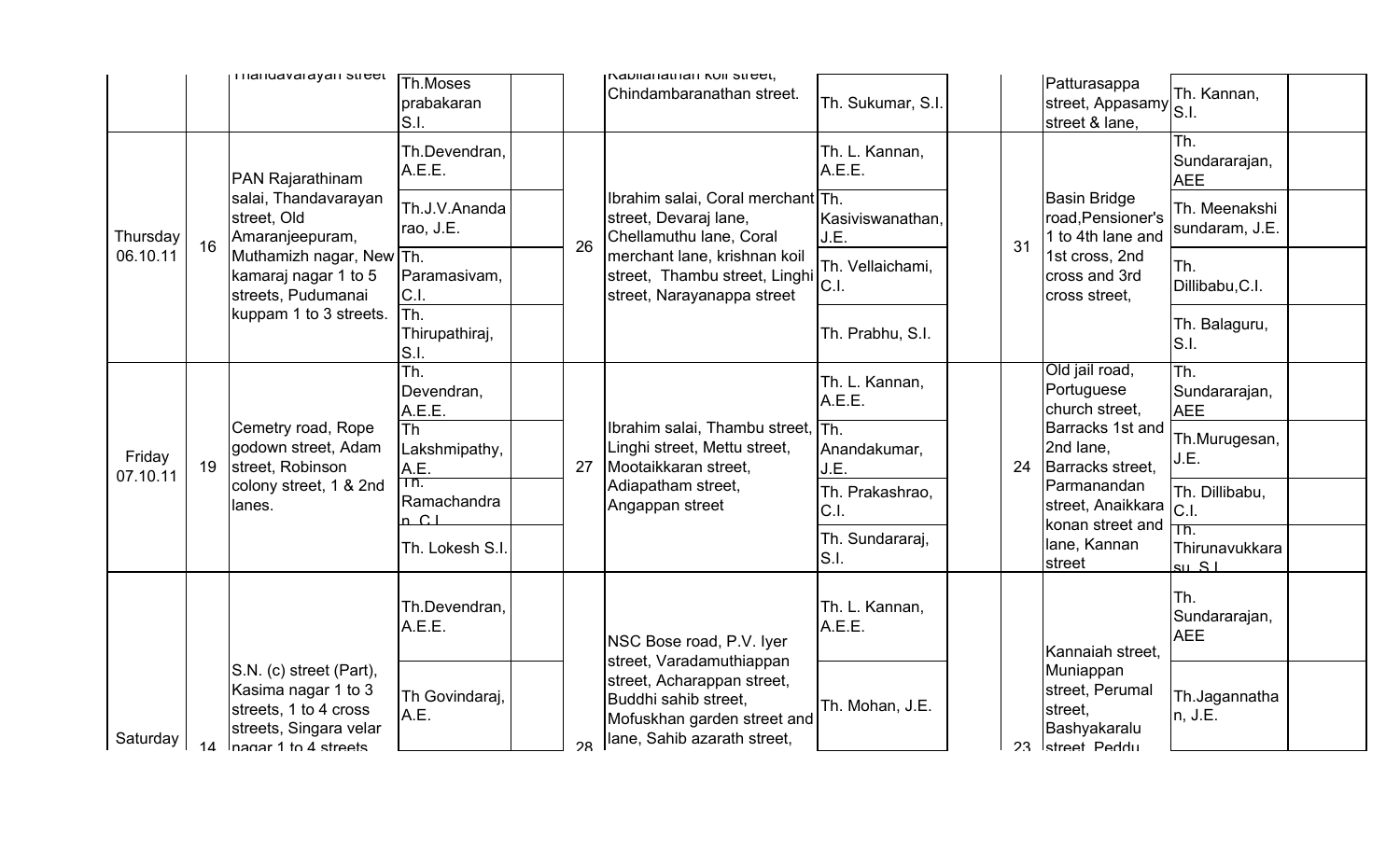| 08.10.11 | $-$ | $\mu$ uyu $\mu$ $\mu$ $\sigma$ $\tau$ $\sigma$ $\mu$<br><b>MGR Nagar</b><br>Tenements 1 to 3<br>street, Thiruvalluvar<br>nagar 1 to 4 streets | Th.<br>Paramasivam,<br>CL | Muthu (N) street, Davidson<br>street, Balakrishnan lane,<br>P.V. Iyer lane, Mylai peria<br>thambi street, Appu (M)<br>street, Meera labhai street, | Th. Murugan, C.I.       | ∼∽ | <b>JUUVU, LUUU</b><br>Istreet.<br>Kancheepuram<br>sabapathy street, u, C.I.<br>Ranga street, | ITh.<br>Sundaravadivel |  |
|----------|-----|-----------------------------------------------------------------------------------------------------------------------------------------------|---------------------------|----------------------------------------------------------------------------------------------------------------------------------------------------|-------------------------|----|----------------------------------------------------------------------------------------------|------------------------|--|
|          |     |                                                                                                                                               | Th. Sathish,<br>IS.I.     | Egavalli amman koil street                                                                                                                         | Th. Sundararaj,<br>S.I. |    | Mint street                                                                                  | ITh.<br>Lakshmanan, S. |  |

### PROGRAMME FOR MASS CLEANING FOR THE MONTH OF OCTOBER

#### WEEK - 2 DATE: 10.10.11 TO 15.10.11

|                            |                  | <b>UNIT NO - IV</b>                                                                                                                                                                                                 |                                                                                                                             |           | <b>UNIT NO - V</b>                                                                                                                             |                                                                                                                 |           | <b>UNIT NO - VI</b>                                                                                                                                                                |                                                                                                                             |  |
|----------------------------|------------------|---------------------------------------------------------------------------------------------------------------------------------------------------------------------------------------------------------------------|-----------------------------------------------------------------------------------------------------------------------------|-----------|------------------------------------------------------------------------------------------------------------------------------------------------|-----------------------------------------------------------------------------------------------------------------|-----------|------------------------------------------------------------------------------------------------------------------------------------------------------------------------------------|-----------------------------------------------------------------------------------------------------------------------------|--|
| <b>WEEK</b><br><b>DAYS</b> | DN.<br><b>No</b> | <b>NAME OF THE ROAD</b><br>/ SLUM                                                                                                                                                                                   | <u>ULLICEK</u><br><b>INCHARGE</b><br><b>AND</b><br><b>DESIGNATIO</b>                                                        | DN.<br>No | <b>NAME OF THE ROAD /</b><br><b>SLUM</b>                                                                                                       | <b>OFFICER</b><br><b>INCHARGE</b><br><b>AND</b><br><b>DESIGNATION</b>                                           | DN.<br>No | <b>NAME OF THE</b><br><b>ROAD / SLUM</b>                                                                                                                                           | <b>OFFICER</b><br><b>INCHARGE</b><br><b>AND</b><br><b>DESIGNATION</b>                                                       |  |
| Monday<br>10.10.11         | 17 <sup>1</sup>  | East Kalmandapam<br>road, St. Xavier street,<br>Flag staff street,<br>Jeevarathinam nagar,<br>Periya thambi street, 1<br>to 3 lanes, Kasimedu<br>kuppam 1 to 4 lanes,<br>Durai street,<br>Drowpathy amman koil S.I. | ™.<br>Devendran,<br>$\Lambda$ $\Box$ $\Box$<br>Th.Dhanaseka<br>ran, J.E.<br>hm.<br>Prakashbabu,<br>$\cap$<br>Th. Sakthivel, | 20        | Selva vinayagar koil street<br>and lane, Kosapet lane,<br>Perambalu street                                                                     | Th. L. Kannan,<br>A.E.E.<br>ΤП.<br>Naveenkumar,<br><del>H.F.</del><br>Paramasivam,<br>Th. L.Suburayalu,<br>S.I. | 31        | <b>Basin bridge</b><br>road,<br>padavattamman<br>koil street,<br>Chidambaram<br>nagar 1 to 6<br>street, stanly<br>nagar 1 to 6<br>street, C.B. road S.I.                           | ΤП.<br>Sundararajan,<br>$\wedge$ $\sqsubset$<br>Th. Meenakshi<br>sundaram, J.E.<br>lTh.<br>Dillibabu, C.I.<br>Th. Balaguru, |  |
| Tuesday<br>11.10.11        | 18               | East mada koil street,<br>1 to 10 lanes, Amman<br>koil street, 1 & 2 lane,<br>Thandavamurthy<br>street, North mada koil Th.                                                                                         | lTh.<br>Devendran,<br>A.E.E.<br>Th.Dhanaseka<br>ran, J.E.<br>Devendran.                                                     | 21        | Cemetry road, South cemetry<br>road, East cemetry road, lyya<br>lane, Azhagammal lane,<br>Kalingarayan 1 to 5 streets,<br>Narayanappan street, | Th. L. Kannan,<br>A.E.E.<br>Th. C.Sekar, J.E.<br>Th. Srinivasulu.                                               | 30        | Mint street,<br>Perumal (m)<br>lane, Perumal (m)<br>street, Nattupillay<br>ar koil street,<br>Narayana (m)<br>street, Narayana<br>$(m)$ lane,<br>Suburayalu lane,<br>Theradi lane. | Th.<br>Sundararajan,<br><b>AEE</b><br>lTh.<br>Ramachandran<br>J.E.<br>Th.Th.                                                |  |
|                            |                  | street, North mada<br>square (extn.)                                                                                                                                                                                | C.I.                                                                                                                        |           | Cemetry road.                                                                                                                                  | C.I.                                                                                                            |           | Thatha                                                                                                                                                                             | Murugan, C.I.                                                                                                               |  |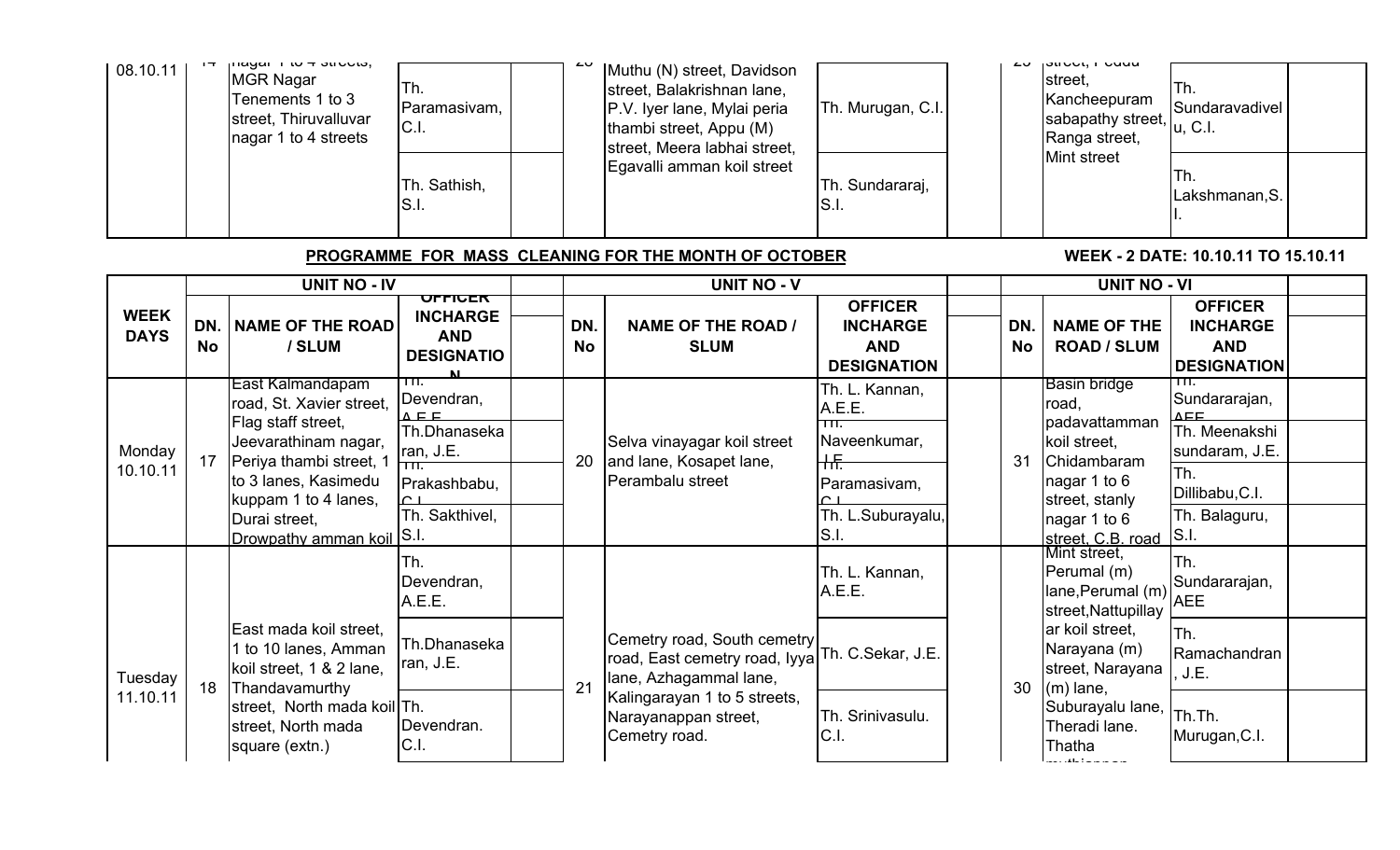|                           |    |                                                                                                                   | Th.<br>Selvakumar, S.I                         |    |                                                                                                                                              | Th. Balan, S.I.                          |            | <b>Imuthiappan</b><br>srteet,<br>Manikandan<br>street, Seenu                                          | Th. Jebaraj S.I.                    |  |
|---------------------------|----|-------------------------------------------------------------------------------------------------------------------|------------------------------------------------|----|----------------------------------------------------------------------------------------------------------------------------------------------|------------------------------------------|------------|-------------------------------------------------------------------------------------------------------|-------------------------------------|--|
|                           |    |                                                                                                                   | Th.<br>Devendran,<br>A.E.E.                    |    |                                                                                                                                              | Th. L. Kannan,<br>A.E.E.                 |            |                                                                                                       | Th.<br>Sundararajan,<br><b>AEE</b>  |  |
|                           |    |                                                                                                                   | Th.<br>Avudiappan                              |    | M.S. Koil street, Rope<br>godown street, Rama street,                                                                                        | Th. Lawrence,<br>A.E.                    |            | Vaidyanathan<br>street,                                                                               | Th.Devearj,<br>J.E.                 |  |
| Wednesd<br>ay<br>12.10.11 | 15 | Pandalai salai, New<br>soliappan street,<br>Venkatachalam street.<br>Thandavaran street,<br>Balu street and lane. | Th. Doss, C.I.                                 | 22 | Rama 1 to 8 lanes, Thoppai<br>street, Periannan street,<br>Bajanai koil street,<br>Vaikundam street, Mosque<br>street, M.s. Koil lane, Durai | Th. Manishankar,<br>C.I.                 | 29         | Samayavaradha<br>mman koil street, Th.<br>Kutty maistry<br>street, Muthushalu, C.I.<br>street, Mottai | Sundaravadivel                      |  |
|                           |    |                                                                                                                   | Th.Moses<br>prabakaran<br>S.I.                 |    | street                                                                                                                                       | Th. Sukumar, S.I.                        |            | maistry street,                                                                                       | Th. Kannan,<br>S.I.                 |  |
|                           |    | West Kalmanapam                                                                                                   | πт.<br>Devendran,<br>$\triangle$ $\Box$ $\Box$ |    | Ibrahim salai, Venkata street,<br>Saivamuthiah street, Saiva                                                                                 | Th. L. Kannan,<br>A.E.E.                 |            | <b>Basin Bridge</b>                                                                                   | Sundararajan,<br>$\triangle$ $\Box$ |  |
| Thursday                  | 16 | road, Singara garden 1<br>to 8 lanes,                                                                             | Th.J.V.Ananda<br>rao, J.E.                     | 26 | muthiah 1 to 5 lanes.<br>Prakasam salai 1 & 2nd                                                                                              | ┱┱<br>Kasiviswanathan,<br>$\overline{1}$ | 31         | road, Kathbada<br>main road, new                                                                      | Th. Meenakshi<br>sundaram, J.E.     |  |
| 13.10.11                  |    | Kumarasamy lane,<br>Somu 1 to 4 lanes.                                                                            | <b>тп.</b><br>Paramasivam,<br>ਜ਼ਿਮ:            |    | street, Salai vinayagar koil<br>street, Corporation                                                                                          | Th. Vellaichami,<br>C.I.                 |            | labour lane (<br>North, south,                                                                        | Th.<br>Dillibabu, C.I.              |  |
|                           |    |                                                                                                                   | Thirupathiraj,                                 |    | tenements                                                                                                                                    | Th. Prabhu, S.I.                         |            | East, West),                                                                                          | Th. Balaguru,<br>S.I.               |  |
|                           |    |                                                                                                                   | Th.<br>Devendran,<br>A.E.E.                    |    | Rajaji salai, Krishnan koil<br>street, Rotlers lane,<br>Marikayar street, Sultan                                                             | Th. L. Kannan,<br>A.E.E.                 |            | Old jail road,                                                                                        | Th.<br>Sundararajan,<br><b>AEE</b>  |  |
| Friday                    |    | Cemetry road, Thoppai Lakshmipathy,<br>street, Raman street,<br>Pitchandi lane, Ranga                             | Th<br>A.E.                                     | 27 | street, Adam street,<br>Varadharajan street,<br>Venkatalingam street, Gopal<br>street, 2nd, 3rd & 4th Line<br>Iheach road Naravana           | Th.<br>Anandakumar,<br>J.E.              | $2\Lambda$ | Veerasamy<br>street,<br>Palayappan<br>street, Girigory<br>street,                                     | Th.Murugesan,<br>J.E.               |  |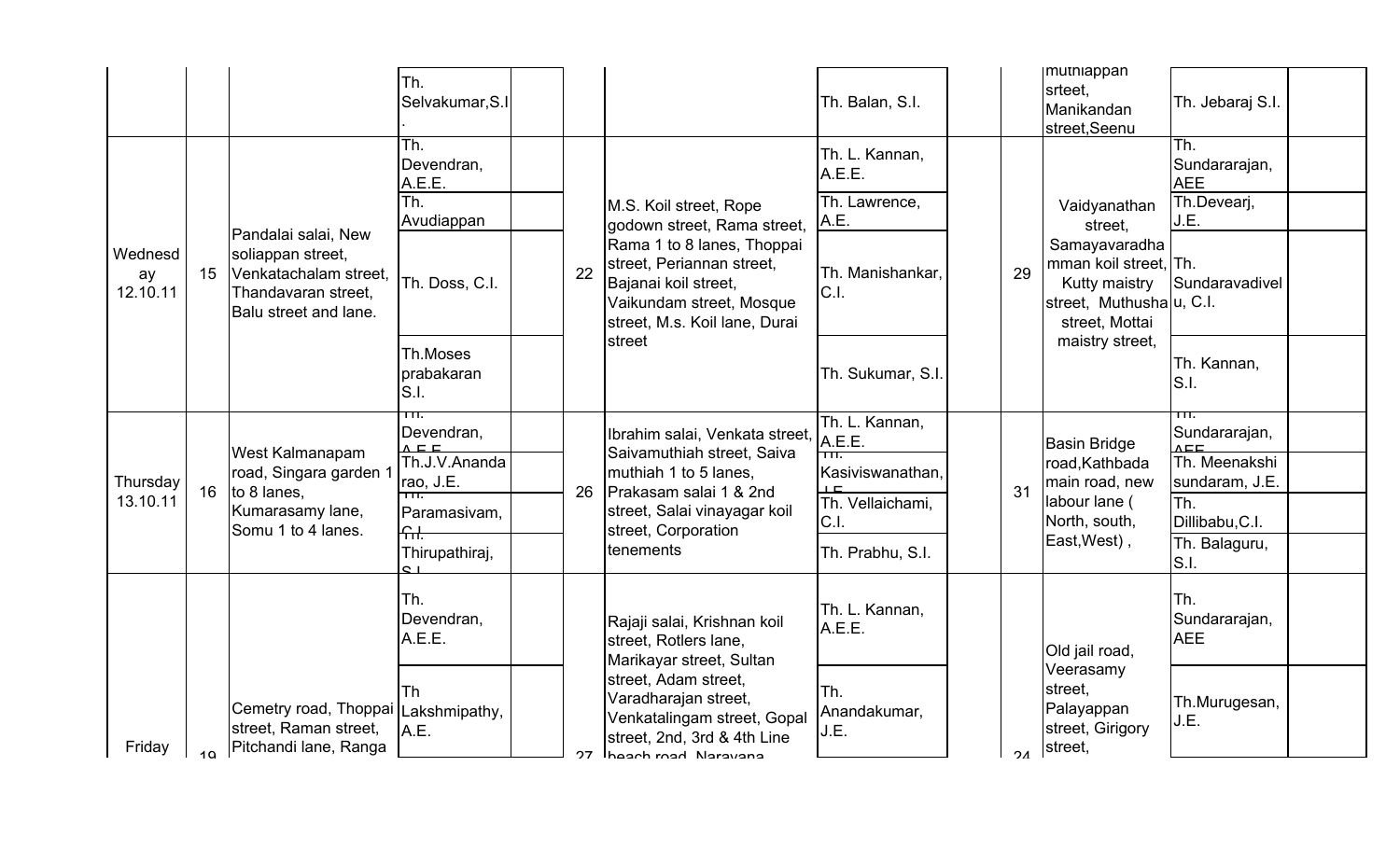| 14.10.11 |    | pillai garden street,<br>Munusamy garden 2nd Th.<br>lane                                                      | Ramachandra<br>n, C.1.      | ا ے | <b>INCALITIVAL, INGLAYATIA</b><br>sarang garden street,<br>Kandappan street, Meerali<br>street, Ibrahim 1 & 2nd lane,<br>Edga mosque street, Vada | Th. Prakashrao,<br>C.I.  | $2 +$ | Shanmugam<br>street and lane,<br>V.M. Street and<br>lane, St. Xavier<br>street, Seven | Th. Dillibabu,<br>C.I.             |  |
|----------|----|---------------------------------------------------------------------------------------------------------------|-----------------------------|-----|---------------------------------------------------------------------------------------------------------------------------------------------------|--------------------------|-------|---------------------------------------------------------------------------------------|------------------------------------|--|
|          |    |                                                                                                               | Th. Lokesh S.I              |     | maraikayar street,<br>Velayudham street, Appu<br>maistry street, Bearer street                                                                    | Th. Sundararaj,<br>S.I.  |       | wells street                                                                          | Th.<br>Thirunavukkara<br>su, S.I.  |  |
|          |    | Jeevarathinam salai,<br>Kummalamman koil<br>street, C.G. Colony                                               | Th.<br>Devendran,<br>A.E.E. |     |                                                                                                                                                   | Th. L. Kannan,<br>A.E.E. |       |                                                                                       | Th.<br>Sundararajan,<br><b>AEE</b> |  |
| Saturday | 14 | main street, 1 to 7<br>streets, S.N. chetty 1 to Th Govindaraj,<br>8 lanes, D.J. colony,                      | A.E.                        | 28  | Prakasam salai, Jones lane,<br>Jones street, Mannady<br>street, Tucker's lane,<br>Sembudoss street, Vengata                                       | Th. Mohan, J.E.          | 25    | Prakasam salai,<br>Old jail road, St.<br>Xavier street,                               | Th.Ganesan,<br>A.E.                |  |
| 15.10.11 |    | New Amaranjeepuram, $\frac{1}{\pi h}$<br>Vinayagapuram main<br>street, 1 to 12 streets,<br>Tondiar nagar main | Paramasivam,<br>C.I.        |     | (M) street, Ayyappa street,<br>Muthu mari street, Post office<br>street & lane                                                                    | Th. Murugan, C.I.        |       | Pedariyar koil<br>lane.                                                               | Th.<br>Kothandam,<br>C.I.          |  |
|          |    | street 1 to 7 street,<br>P.P. Amman koil<br>street, YMCA kuppam                                               | Th. Sathish,<br>S.I.        |     |                                                                                                                                                   | Th. Sundararaj,<br>S.I.  |       |                                                                                       | Th. Senthil, S.I.                  |  |

PROGRAMME FOR MASS CLEANING FOR THE MONTH OF OCTOBER

WEEK - 3 DATE: 17.10.11 TO 22.10.11

|  | UNI <sup>-</sup><br>- IV<br><b>NO</b> |  | <b>UNIT NO</b> |  | UNI <sup>-</sup><br>$\mathbf{M}$<br><b>NO</b> |  |
|--|---------------------------------------|--|----------------|--|-----------------------------------------------|--|
|--|---------------------------------------|--|----------------|--|-----------------------------------------------|--|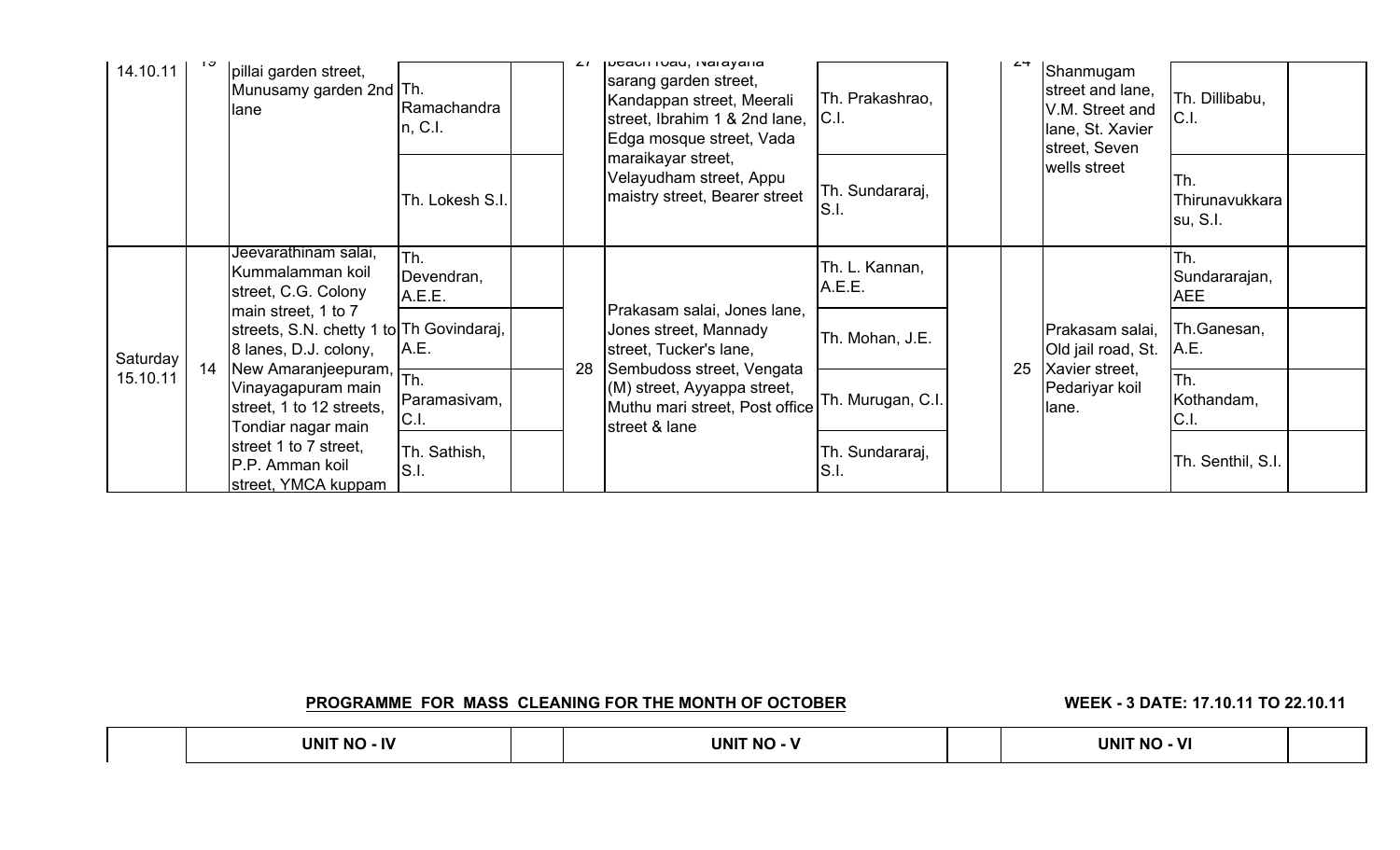| <b>WEEK</b> |                  |                                                                      | <b>OFFICER</b>                                          |                  |                                                                                 | <b>OFFICER</b>                                      |                  |                                                              | <b>OFFICER</b>                                      |  |
|-------------|------------------|----------------------------------------------------------------------|---------------------------------------------------------|------------------|---------------------------------------------------------------------------------|-----------------------------------------------------|------------------|--------------------------------------------------------------|-----------------------------------------------------|--|
| <b>DAYS</b> | DN.<br><b>No</b> | <b>NAME OF THE ROAD</b><br>/ SLUM                                    | <b>INCHARGE</b><br><b>AND</b><br><b>DESIGNATIO</b><br>N | DN.<br><b>No</b> | <b>NAME OF THE ROAD /</b><br><b>SLUM</b>                                        | <b>INCHARGE</b><br><b>AND</b><br><b>DESIGNATION</b> | DN.<br><b>No</b> | <b>NAME OF THE</b><br><b>ROAD / SLUM</b>                     | <b>INCHARGE</b><br><b>AND</b><br><b>DESIGNATION</b> |  |
|             |                  | S.N. Chetty street,                                                  | Th.<br>Devendran, A.E<br>E.                             |                  |                                                                                 | Th. L. Kannan,<br>A.E.E.                            |                  |                                                              | Th.<br>Sundararajan,<br><b>AEE</b>                  |  |
| Monday      | 17               | Lotus ramasamy<br>street, Kamaraj park<br>street, Sheik maistry      | Th.Dhanaseka<br>ran, J.E.                               | 20               | Narsier street, N.N. Garden                                                     | Th.<br>Naveenkumar,<br>J.E.                         | 31               | <b>Basin Bridge</b><br>road, M.S nagar 1                     | Th. Meenakshi<br>sundaram, J.E.                     |  |
| 17.10.11    |                  | street, Market lane,<br>Thambu street, Kuppu<br>Iane, Mariamman koil | Th.<br>Prakashbabu,<br>$ C $ .                          |                  | 8th lane                                                                        | Th.<br>Paramasivam,<br>C.I.                         |                  | to 3 street and<br>Peddu (N) street,                         | Th.<br>Dillibabu, C.I.                              |  |
| street.     |                  | Th. Sakthivel,<br>S.I.                                               |                                                         |                  | Th. L.Suburayalu,<br>S.I.                                                       |                                                     |                  | Th. Balaguru,<br>S.I.                                        |                                                     |  |
|             |                  |                                                                      | Th.<br>Devendran,<br>A.E.E.                             |                  |                                                                                 | Th. L. Kannan,<br>A.E.E.                            |                  | Adiyappa (N)<br>street, Godown<br>street, Periya             | Th.<br>Sundararajan,<br><b>AEE</b>                  |  |
| Tuesday     | 18               | West mada koil street,<br>Andiappan street,<br>Arthoon road, Appavu  | Th.Dhanaseka<br>ran, J.E.                               | 21               | Cemetry road, Kalingarayan<br>street, Manikandan 6 to 9                         | Th. C.Sekar, J.E.                                   | 30               | uthandi street,<br>Badriyan street,<br>Bunder street,        | Th.<br>Ramachandran<br>, J.E.                       |  |
| 18.10.11    |                  | Iane, P.V. Koil street, 1<br>to 5 lanes.                             | $\overline{\text{Th}}$ .<br>Devendran.<br>$ C $ .       |                  | streets, Cemetry road (Part)                                                    | Th. Srinivasulu.<br>C.I.                            |                  | Govindappa<br>Naicken street,<br>Startin muthaiya            | Th.Th.<br>Murugan, C.I.                             |  |
|             |                  |                                                                      | Th.<br>Selvakumar, S.I                                  |                  |                                                                                 | Th. Balan, S.I.                                     |                  | street, krishna<br>liyar street, Bala<br>suburayalu lane,    | Th. Jebaraj S.I.                                    |  |
|             |                  |                                                                      | Th.<br>IDevendran,<br>A.E.E.                            |                  | West madha church street.                                                       | Th. L. Kannan,<br>A.E.E.                            |                  |                                                              | Th.<br>Sundararajan,<br><b>AEE</b>                  |  |
| Wednes      |                  | Kappal polu street,<br>Sanjeevarayan koil<br>street and lane, Sri    | Th.<br>Avudiappan                                       |                  | B.C. Press road,<br>Nagathamman koil street and<br>lane, N.R.T. lane, Mariadoss | Th. Lawrence,<br>A.E.                               |                  | <b>Basin Bridge</b><br>road, P.P amman<br>والمتعادل والمنافي | Th. Meenakshi<br>sundaram, J.E.                     |  |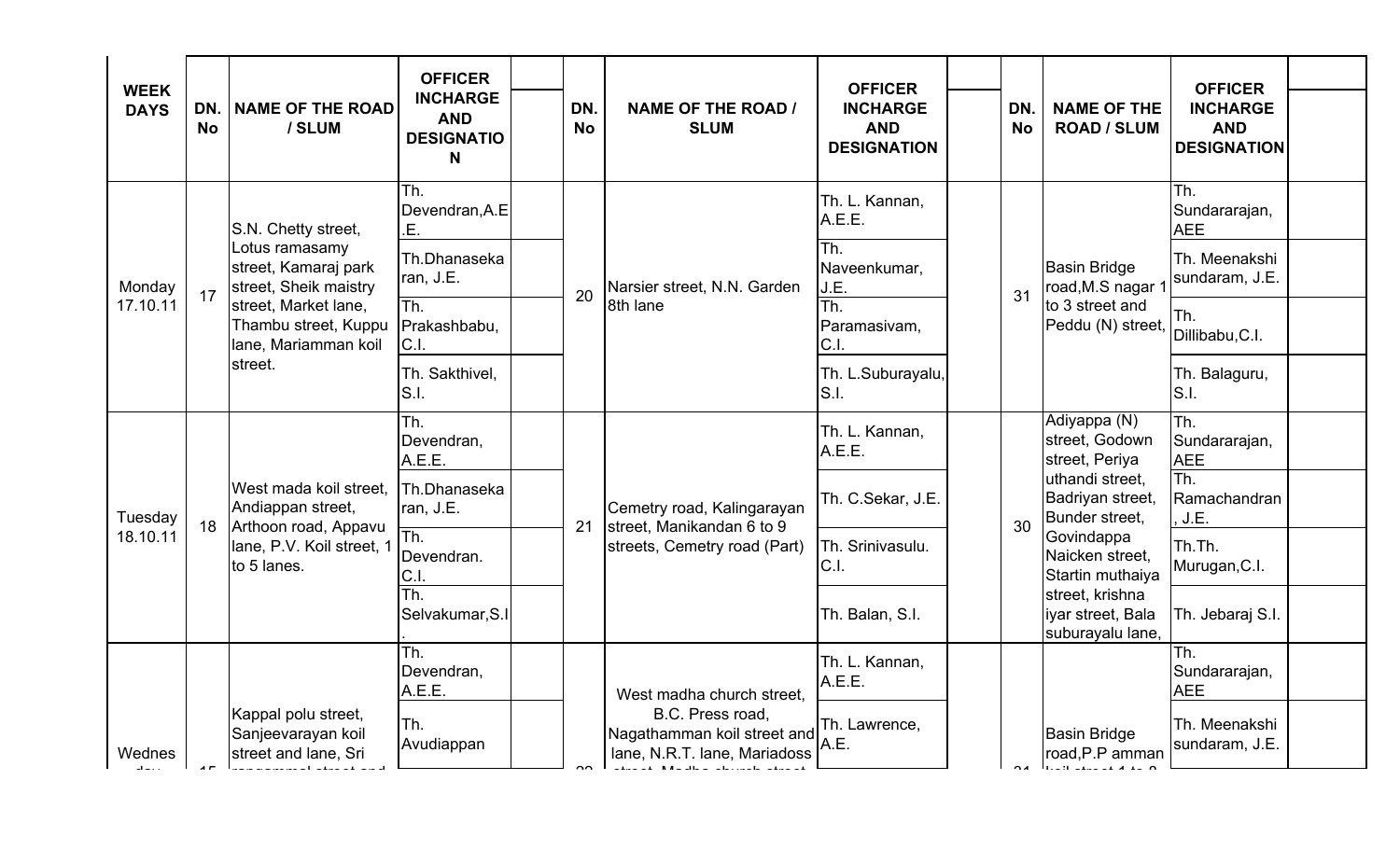| day<br>19.10.11      | 15 | <b>rangammal street and</b><br>lane, Thanickachalam<br>street and lane, Bala<br>arunachalam street | Th. Doss, C.I.                 | 22 | street, Madha church street,<br>South madha church street.<br>East madha church street.<br>Tank street, B.C. Press road | Th. Manishankar.<br>C.I.        | 31 | KOII street 1 to 8<br>street, East and Th.<br>west street                                            | Dillibabu, C.I.                    |  |
|----------------------|----|----------------------------------------------------------------------------------------------------|--------------------------------|----|-------------------------------------------------------------------------------------------------------------------------|---------------------------------|----|------------------------------------------------------------------------------------------------------|------------------------------------|--|
|                      |    |                                                                                                    | Th.Moses<br>prabakaran<br>S.I. |    | 1 & 2nd lane, Bazzar street                                                                                             | Th. Sukumar, S.I.               |    |                                                                                                      | Th. Balaguru,<br>S.I.              |  |
|                      |    |                                                                                                    | Th.<br>Devendran,<br>A.E.E.    |    |                                                                                                                         | Th. L. Kannan,<br>A.E.E.        |    | Prakasam salai,<br>Amman koil                                                                        | Th.<br>Sundararajan,<br><b>AEE</b> |  |
| Thursday<br>20.10.11 | 16 | <b>PAN Rajarathinam</b><br>salai (GA Road), 1 to 8<br>lanes                                        | Th.J.V.Ananda<br>rao, J.E.     | 26 | Ibrahim salai, Ramasamy<br>street, New street,<br>Katchaleeswarar garden<br>main steet, Katchaleeswarar                 | Th.<br>Kasiviswanathan.<br>J.E. | 25 | street, Portugese<br>church street 1 to<br>9 lanes.<br>Venkatesan<br>street and lane,<br>Maduravasal | Th.Ganesan,<br>A.E.                |  |
|                      |    |                                                                                                    | Th.<br>Paramasivam,<br>C.I.    |    | garden 1 to 3 streets                                                                                                   | Th. Vellaichami,<br>C.I.        |    | street and lane,<br>Pedariyar koil<br>street (Part-2),                                               | lTh.<br>Kothandam,<br>CL           |  |
|                      |    |                                                                                                    | Th.<br>Thirupathiraj,<br>S.I.  |    |                                                                                                                         | Th. Prabhu, S.I.                |    | Francis turin<br>street.                                                                             | Th. Senthil, S.I.                  |  |
|                      |    |                                                                                                    | Th.<br>Devendran,<br>A.E.E.    |    |                                                                                                                         | Th. L. Kannan,<br>A.E.E.        |    | Old jail road,<br>Malayappan<br>street, Kutty                                                        | Th.<br>Sundararajan,<br><b>AEE</b> |  |
|                      |    | Cemetry road,<br>Andiappan street, 1 to                                                            | Th<br>Lakshmipathy,<br>A.E.    |    | Angppan street (Part) Moore<br>street, Angappan 1& 2nd                                                                  | Th.<br>Anandakumar,<br>J.E.     |    | street,<br>Mangammal<br>street and lane,<br>Thyagaraya pillai                                        | Th.Murugesan,<br>J.E.              |  |
| Friday<br>21.10.11   | 19 | 9 lanes,<br>Jagannathapuram<br>street, Parthasarathy<br>street                                     | Th.<br>Ramachandra<br>n, C.I.  | 27 | lane, Post Office street,<br>Mookker nallamuthu street,<br>Errabalu street, Granary<br>street                           | Th. Prakashrao,<br>C.I.         | 24 | street and lane,<br>1st and 2nd<br>Narayanan<br>street,<br>Ramalingam                                | Th. Dillibabu,<br>CL               |  |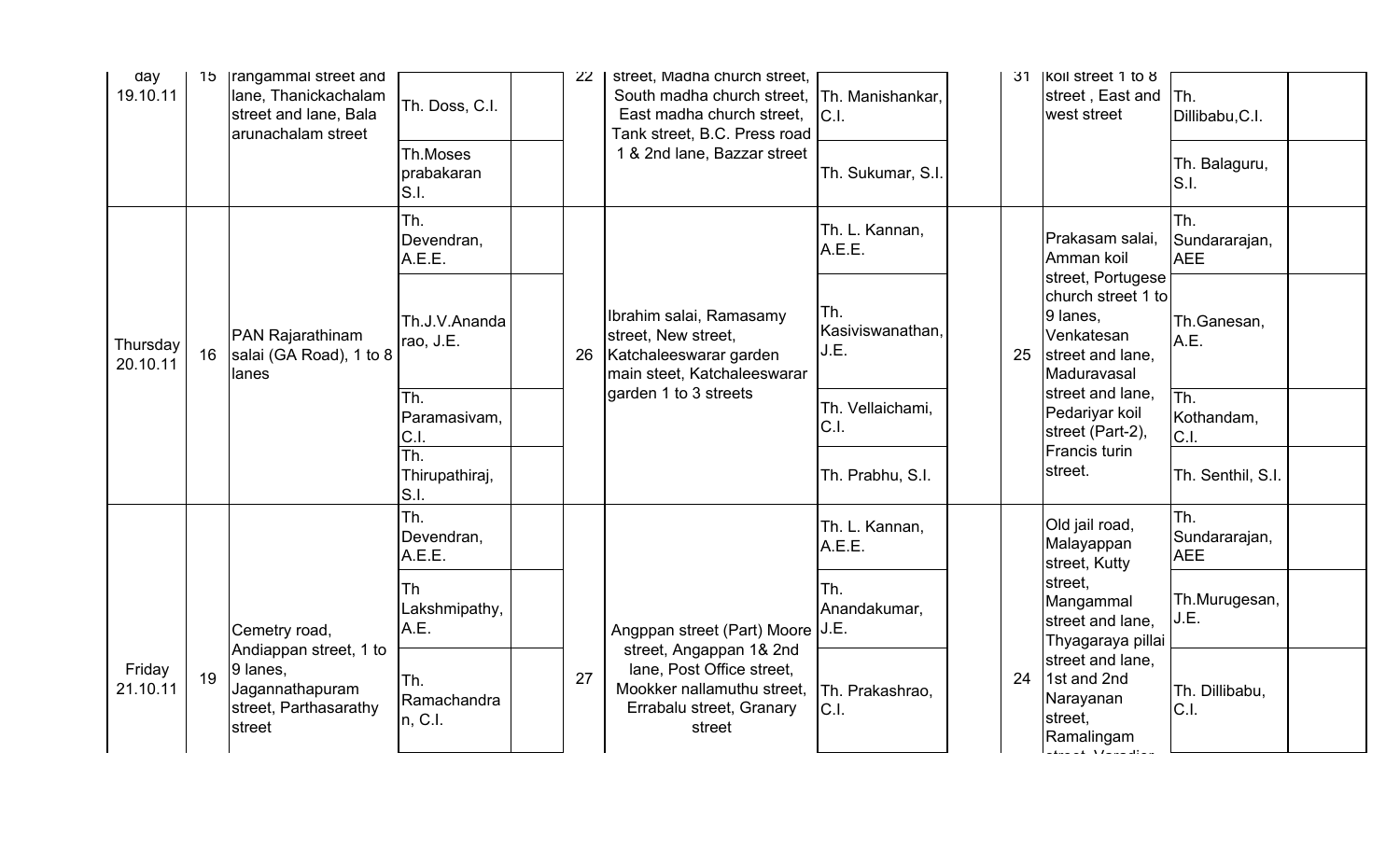|                      |    |                                                                       | Th. Lokesh S.I.             |    |                                                                                                | Th. Sundararaj,<br>S.I.  |    | street, Varadier<br>street,<br>Dharmaraja 1st<br>and 2nd lane,<br>Irusappan street | Th.<br>Thirunavukkara<br>su, S.I.  |  |
|----------------------|----|-----------------------------------------------------------------------|-----------------------------|----|------------------------------------------------------------------------------------------------|--------------------------|----|------------------------------------------------------------------------------------|------------------------------------|--|
|                      |    |                                                                       | Th.<br>Devendran,<br>A.E.E. |    | North Fort side road, Rajaji                                                                   | Th. L. Kannan,<br>A.E.E. |    | Subburayan<br>street, Telegraph<br>abboy street,                                   | Th.<br>Sundararajan,<br><b>AEE</b> |  |
|                      |    | S.N. (C) street (Part),<br>Pudumanai kuppam                           | Th Govindaraj,<br>A.E.      |    | salai, Armenian street,<br>Thambu street and lane,<br>Linghi street,                           | Th. Mohan, J.E.          |    | Muthukrishnan<br>street,                                                           | Th.Jagannatha<br>n, J.E.           |  |
| Saturday<br>22.10.11 | 14 | main street, 1 to 7<br>streets, Kasipuram A-<br>Block 1 to 5 streets, | Th.<br>Paramasivam,<br>CL   | 28 | Katchaleeswarar agraharam<br>street, Katchaleeswarar<br>pagoda lane, Mookker                   | Th. Murugan, C.I.        | 23 | Saravanan<br>street,<br>Pattabiraman<br>street, Rathinam                           | Th.<br>Sundaravadivel<br>u, C.I.   |  |
|                      |    | Power kuppam<br>tenements                                             | Th. Sathish,<br>S.I.        |    | Nallamuthu street, Errabalu<br>street, Periannan street,<br>Singannan street, Vanier<br>street | Th. Sundararaj,<br>S.I.  |    | street, Vengu<br>street, Kondal<br>street,<br>Murugesan<br>street, Mint street     | Th.<br>Lakshmanan, S.              |  |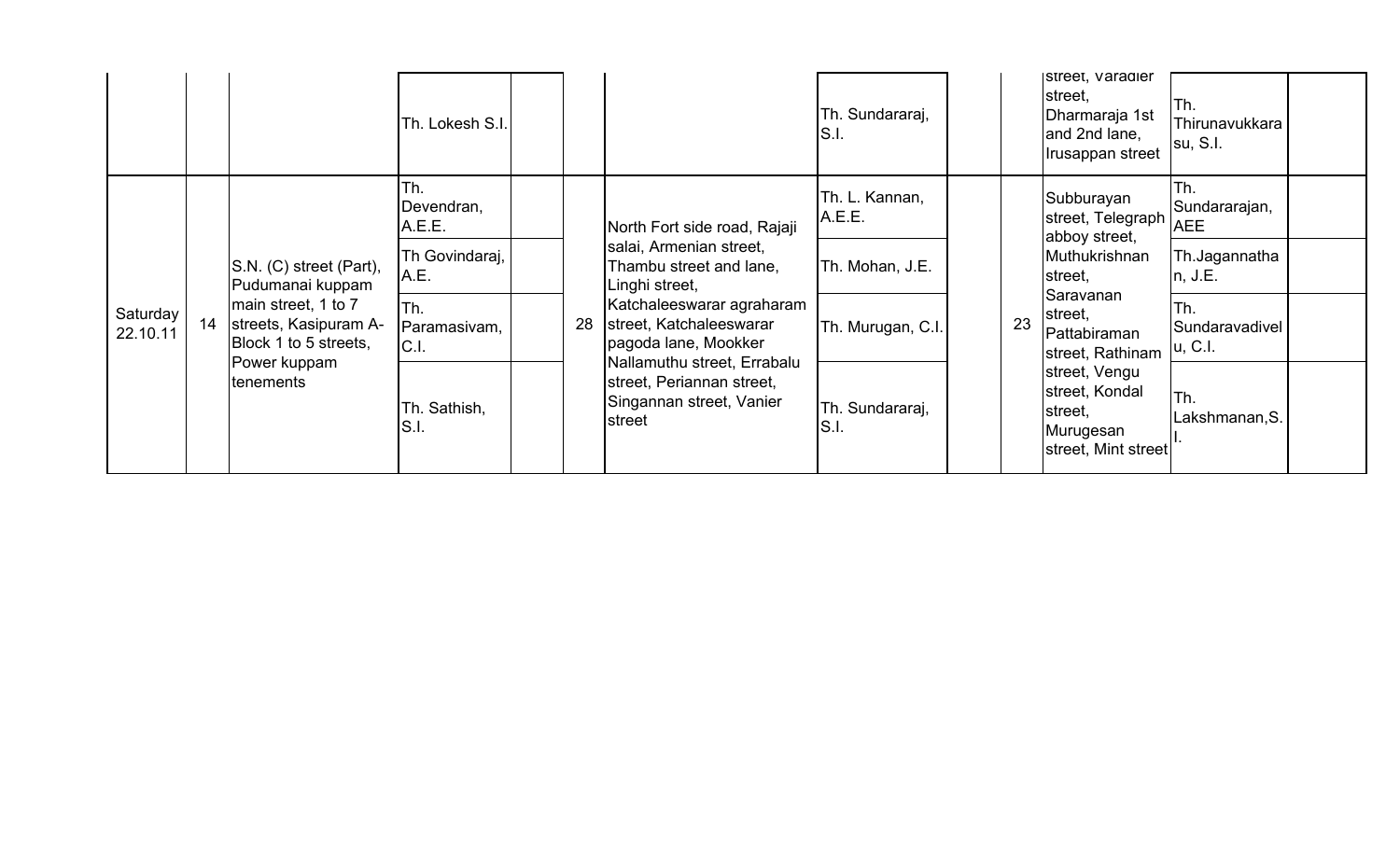## PROGRAMME FOR MASS CLEANING FOR THE MONTH OF OCTOBER

WEEK - 4 DATE: 24.10.11 TO 31.10.11

|                            |                  | <b>UNIT NO - IV</b>                                                          |                                                                      |                  | <b>UNIT NO - V</b>                                       |                                                                               | <b>UNIT NO - VI</b> |                                                                                                            |                                                                                      |  |
|----------------------------|------------------|------------------------------------------------------------------------------|----------------------------------------------------------------------|------------------|----------------------------------------------------------|-------------------------------------------------------------------------------|---------------------|------------------------------------------------------------------------------------------------------------|--------------------------------------------------------------------------------------|--|
| <b>WEEK</b><br><b>DAYS</b> | DN.<br><b>No</b> | <b>NAME OF THE ROAD</b><br>/ SLUM                                            | ULLICEK<br><b>INCHARGE</b><br><b>AND</b><br><b>DESIGNATIO</b><br>.NL | DN.<br><b>No</b> | <b>NAME OF THE ROAD /</b><br><b>SLUM</b>                 | <b>OFFICER</b><br><b>INCHARGE</b><br><b>AND</b><br><b>DESIGNATION</b>         | DN.<br><b>No</b>    | <b>NAME OF THE</b><br><b>ROAD / SLUM</b>                                                                   | <b>OFFICER</b><br><b>INCHARGE</b><br><b>AND</b><br><b>DESIGNATION</b>                |  |
| Monday<br>24.10.11         | 17               | East Kalmandapam<br>road, G.M. Pettah<br>road, 1 to 3 lanes,                 | ш.<br>Devendran, A.E<br>Th.Dhanaseka<br>ran, J.E.                    | 20               | N.N. Garden 1 to 8 lanes and<br>10 Lane                  | Th. L. Kannan,<br>A.E.E.<br>┱┱<br>Naveenkumar,<br>$H_{\overline{\mathrm{H}}}$ | 31                  | C.B. road, C.B.<br>road 1st lane,<br>2nd lane & 3rd<br>lane, Nagappa                                       | ш.<br>Sundararajan,<br>$\triangle$ $\Box$<br>Th. Meenakshi<br>sundaram, J.E.<br>ITh. |  |
|                            |                  | Hussain maistry street,<br>Fakkir sahib street                               | Prakashbabu,<br>$\sim$ 1<br>Th. Sakthivel,<br>S.I.                   |                  |                                                          | Paramasivam,<br>$\sim$ 1<br>Th. L.Suburayalu,<br>S.I.                         |                     | Nagar 1st, 2nd<br>and 3rd lane and<br>corporation lane.                                                    | Dillibabu, C.I.<br>Th. Balaguru,<br>S.I.                                             |  |
|                            |                  |                                                                              | Th.<br>Devendran,<br>A.E.E.                                          |                  |                                                          | Th. L. Kannan,<br>A.E.E.                                                      |                     | Prakasam<br>salai, South<br>market street,<br>Amburson street, AEE<br>stringer street,<br>Davidson street, | lTh.<br>Sundararajan,                                                                |  |
| Tuesday                    | 18               | M.S. Koil street, P.V.<br>Koil Koil 6 to 9 streets,<br>Venkatachalam street, | Th.Dhanaseka<br>ran, J.E.                                            | 21               | Cemetry road, Manikandan 1<br>to 5 streets, Nagayanappan | Th. C.Sekar, J.E.                                                             | 30                  | Anna pillai street,<br>Anderson<br>street,Chinnatha  Ramachandran<br>mbi street,<br>Kandappa (c)           | lTh.<br>J.E.                                                                         |  |
| 25.10.11                   |                  | M.S. Koil street East &<br>West.                                             | Th.<br>Devendran.<br>C.I.                                            |                  | 9th lane, Narayanappan<br>street (Part)                  | Th. Srinivasulu.<br>C.I.                                                      |                     | street,<br>malayaperaml<br>street, Sunkuvar<br>Aghraharam<br>street, Achrappan<br>stret.Anumandha          | Th.Th.<br>Murugan, C.I.                                                              |  |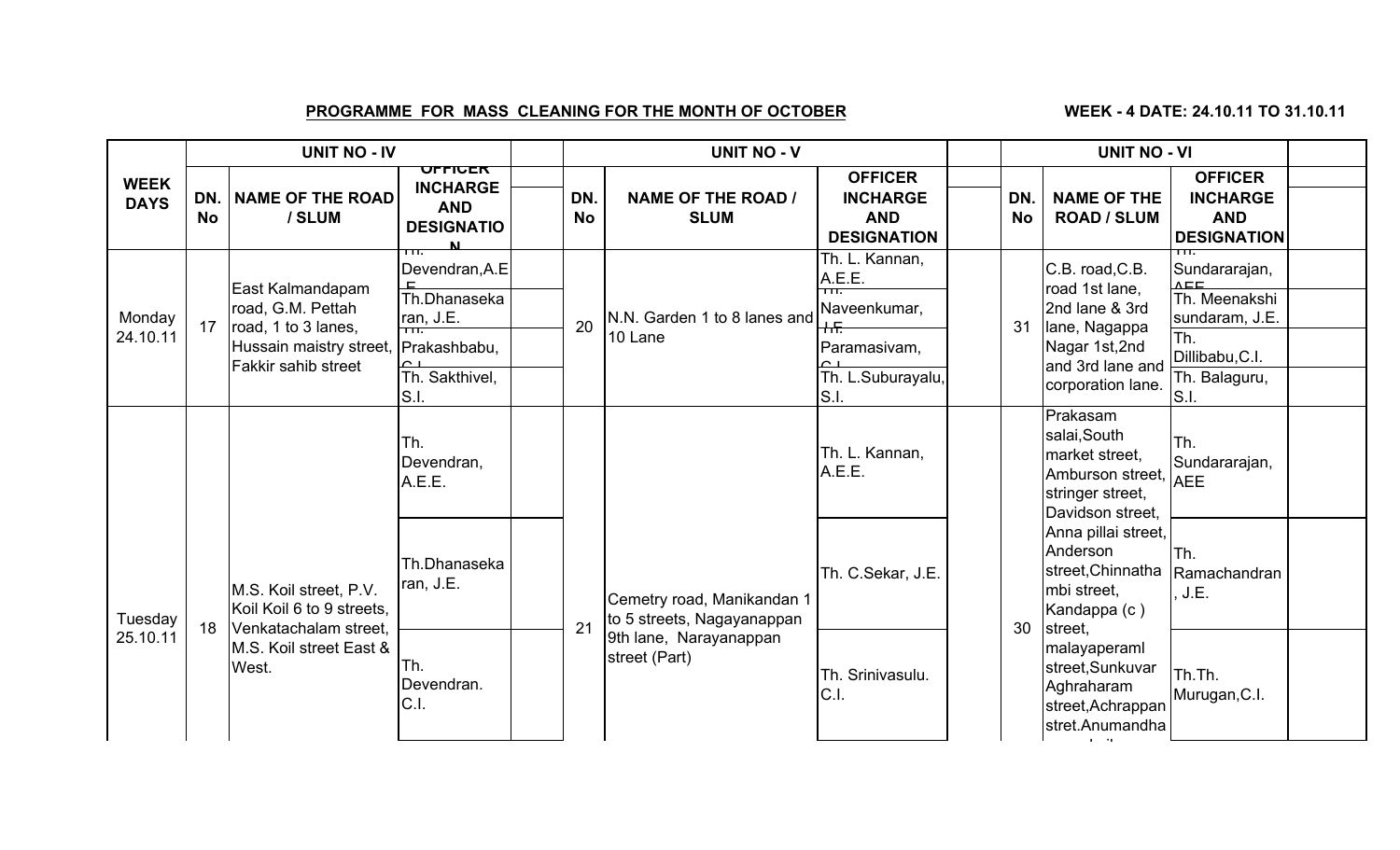|               |    |                                                                          | lTh.<br>Selvakumar, S.I        |    |                                                                                                                    | Th. Balan, S.I.                 |    | rayan koll<br>street, Achrappan<br>1st lane, 2nd<br>la, lane, Varadha<br>mthiyappan<br>street, Post office | Th. Jebaraj S.I.                    |  |
|---------------|----|--------------------------------------------------------------------------|--------------------------------|----|--------------------------------------------------------------------------------------------------------------------|---------------------------------|----|------------------------------------------------------------------------------------------------------------|-------------------------------------|--|
|               |    |                                                                          | Th.<br>Devendran,<br>A.E.E.    |    |                                                                                                                    | Th. L. Kannan,<br>A.E.E.        |    | Seven wells<br>street, Sadiappa<br>maistry street,                                                         | ITh.<br>Sundararajan,<br><b>AEE</b> |  |
| Wednes<br>day | 15 | PAN Rajarathinam<br>salai (Part), Lawyer<br>chinna thambi 1 & 2nd        | ITh.<br>Avudiappan             | 22 | M.S. Koil street, Model line 1<br>to 10 and 8A streets, Model<br>line slum road, East muthiah                      | Th. Lawrence,<br>A.E.           | 29 | Amman Pakoda<br>lane, Hawker<br>jesan street &                                                             | Th.Devearj,<br>J.E.                 |  |
| 26.10.11      |    | street, Sanjeevarayan<br>street, Namachivayam<br>street                  | Th. Doss, C.I.                 |    | street, Dhakshinamurthy<br>street                                                                                  | Th. Manishankar,<br>C.I.        |    | lane, Portuguese Th.<br>church street,<br>Varadhamuthiap   u, C.I.                                         | Sundaravadivel                      |  |
|               |    |                                                                          | Th.Moses<br>prabakaran<br>S.I. |    |                                                                                                                    | Th. Sukumar, S.I.               |    | pan street, P.V.<br>lyer street,<br>Srinivasan street                                                      | Th. Kannan,<br>S.I.                 |  |
|               |    | West Kalmandapam<br>road, M.C. Road,                                     | Th.<br>Devendran,<br>A.E.E.    |    |                                                                                                                    | Th. L. Kannan,<br>A.E.E.        |    | Prakasam salai,<br>Shanmugaryan<br>street,                                                                 | ITh.<br>Sundararajan,<br><b>AEE</b> |  |
| Thursday      | 16 | Bazhyam street,<br>Alavandar street,<br>Venkatapathy street,             | Th.J.V.Ananda<br>rao, J.E.     | 26 | Ibrahim salai, Geils street,<br>Malayappan street, Savari                                                          | Th.<br>Kasiviswanathan,<br>J.E. | 25 | Thaiyappan<br>street, Pedariyar   A.E.<br>koil street (Part-                                               | Th.Ganesan,                         |  |
| 27.10.11      |    | Venkata ramanujam<br>street, Rajagopal<br>street, Somu 5th & 6th         | Th.<br>Paramasivam,<br>C.I.    |    | muthu street, Nainiappan<br>street, Savari muthu lane                                                              | Th. Vellaichami,<br>C.I.        |    | 1),<br>Shanmugarayan<br>lane, Thiappan                                                                     | lTh.<br>Kothandam,<br>C.I.          |  |
|               |    | lanes, Adam street.                                                      | Th.<br>Thirupathiraj,<br>S.I.  |    |                                                                                                                    | Th. Prabhu, S.I.                |    | lane, Srinivasan<br>street.                                                                                | Th. Senthil, S.I.                   |  |
|               |    |                                                                          | lTh.<br>Devendran,<br>A.E.E.   |    | Light house E & W road,                                                                                            | Th. L. Kannan,<br>A.E.E.        |    |                                                                                                            | lTh.<br>Sundararajan,<br><b>AEE</b> |  |
| Friday        | 1Q | Cemetry road,<br>Madasamy street,<br>Velayudha pandian<br>letraat & lana | lTh<br>Lakshmipathy,<br>A.E.   | 27 | Jaffer sarang street, Subbu<br>lane, Ayyasamy 1 & 2nd<br>lane, Narayanappa street,<br>Mannady street, Moore street | Th.<br>Anandakumar,<br>J.E.     | 31 | St Naiyanar<br>street<br>kondithoppu<br>llono                                                              | Th. Meenakshi<br>sundaram, J.E.     |  |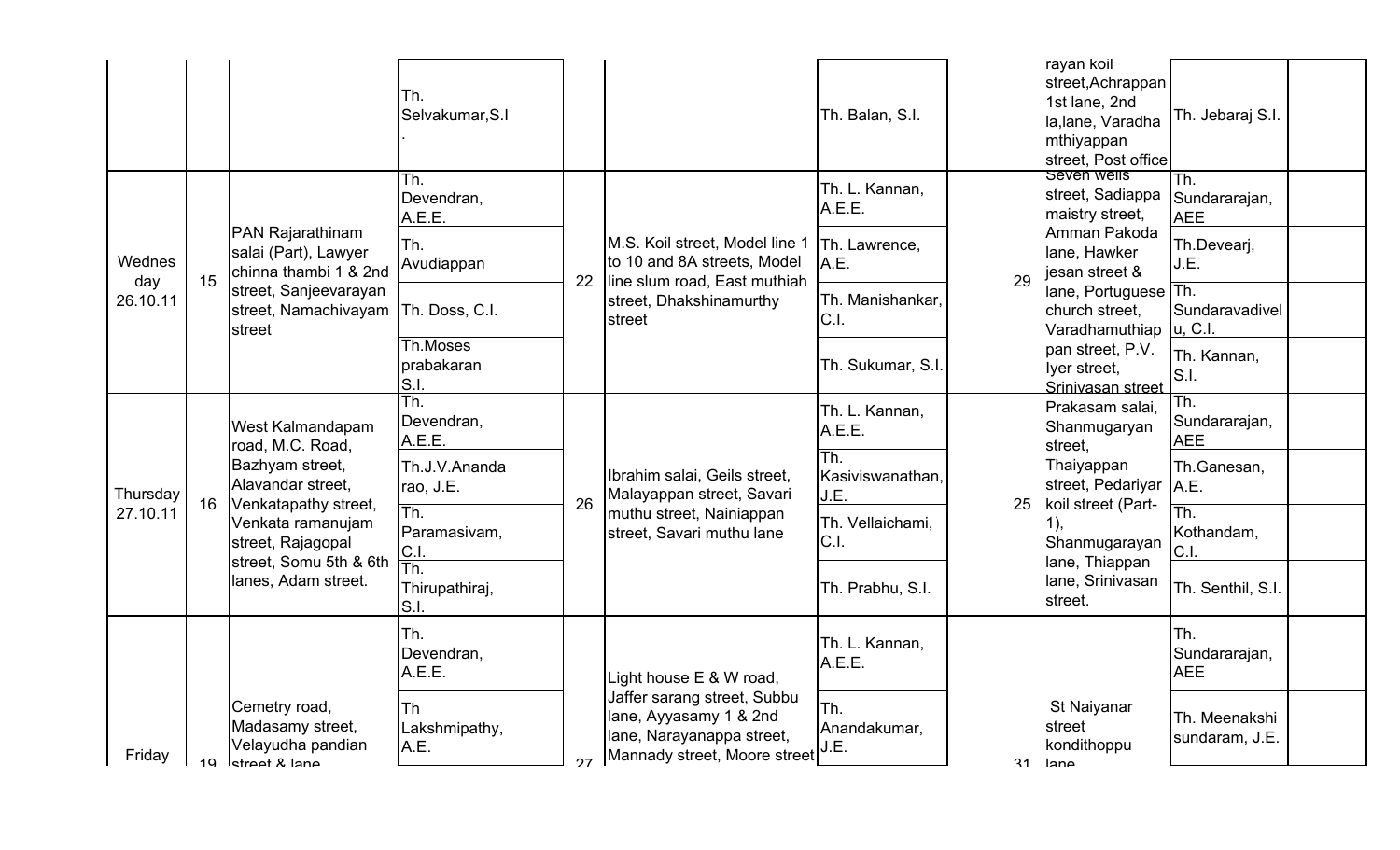| 28.10.11                 | י ט                                                                                                                                  | J<br>Munusamy garden 4th<br>lane, Appier lane,<br>Barbar lane.                                   | lTh.<br>Ramachandra<br>n, C.I. | $\sim$                            | 2nd lane, Buddi street,<br>Periakutti lane, Arbutnot lane,<br>Moorthingal lane, Taylors<br>lane, Hussain maraikayar      | Th. Prakashrao,<br>C.I.   | $\cup$ 1                                                                | μαι ισ,<br>padavattamman<br>lane and North<br>wall road            | Th.<br>Dillibabu, C.I.             |  |
|--------------------------|--------------------------------------------------------------------------------------------------------------------------------------|--------------------------------------------------------------------------------------------------|--------------------------------|-----------------------------------|--------------------------------------------------------------------------------------------------------------------------|---------------------------|-------------------------------------------------------------------------|--------------------------------------------------------------------|------------------------------------|--|
|                          |                                                                                                                                      |                                                                                                  | Th. Lokesh S.I.                |                                   | street, Jahangir street                                                                                                  | Th. Sundararaj,<br>S.I.   |                                                                         |                                                                    | Th. Balaguru,<br>S.I.              |  |
|                          |                                                                                                                                      | Kummalamman koil<br>street, Kasipuram B-                                                         | Th.<br>Devendran,<br>A.E.E.    |                                   | Kamaraj salai, Flag staff                                                                                                | Th. L. Kannan,<br>A.E.E.  |                                                                         | Venkataraman<br>street, Kuppier<br>street,                         | Th.<br>Sundararajan,<br><b>AEE</b> |  |
| Saturday                 | 14                                                                                                                                   | Block 1 to 11 streets,<br>Othavadai street, Adi-<br>Dravidar street,<br>Balakrishnan street, 1   | Th Govindaraj,<br>A.E.         | 28                                | house road, Philips street,<br>Bakker street, Francis<br>joseph street, Kondi street,<br>Sunkuraman street, Maclean      | Th. Mohan, J.E.           | 23                                                                      | Krishnappa<br>agraharam<br>street, Ayaloor<br>muthiah street,      | Th.Jagannatha<br>n, J.E.           |  |
| 29.10.11                 |                                                                                                                                      | & 2nd street, Tondiar<br>nagar 1 to 5 streets,<br>Pallavan nagar 1 to 5<br>streets, Hindu burial | Th.<br>Paramasivam,<br>C.I.    |                                   | street, NSC Bose road, North<br>Fort side road, Rajaji salai,<br>Kamaraj salai, Flag staff<br>house road, Goomes street. | Th. Murugan, C.I.         |                                                                         | Seenu street.<br>Veda vinayagar<br>koil street,<br>Vandaloor ranga | Th.<br>Sundaravadivel<br>u, C.I.   |  |
|                          |                                                                                                                                      | ground.                                                                                          | Th. Sathish,<br>S.I.           |                                   |                                                                                                                          | Th. Sundararaj,<br>S.I.   |                                                                         | street, Bajanai<br>koil street, Mint<br>lane & Street              | Th.<br>Lakshmanan, S.              |  |
|                          |                                                                                                                                      |                                                                                                  | Th.<br>Devendran, A.E<br>Ε.    |                                   |                                                                                                                          | Th. L. Kannan,<br>A.E.E.  |                                                                         | C.B. road, C.B.                                                    | Th.<br>Sundararajan,<br><b>AEE</b> |  |
| Monday<br>17<br>31.10.11 | East Kalmandapam<br>road, G.M. Pettah<br>road, 1 to 3 lanes,<br>Hussain maistry street, Th.<br>Fakkir sahib street,<br>Bighten lane. | Th.Dhanaseka<br>ran, J.E.                                                                        |                                | N.N. Garden 1 to 8 lanes and J.E. | Th.<br>Naveenkumar,                                                                                                      | 31                        | road 1st lane,<br>2nd lane & 3rd<br>lane, Nagappa                       | Th. Meenakshi<br>sundaram, J.E.                                    |                                    |  |
|                          |                                                                                                                                      | Prakashbabu,<br>C.I.                                                                             | 20                             | 10 Lane                           | Th.<br>Paramasivam,<br>C.I.                                                                                              |                           | Nagar 1st, 2nd<br>and 3rd lane and Dillibabu, C.I.<br>corporation lane. | Th.                                                                |                                    |  |
|                          |                                                                                                                                      |                                                                                                  | Th. Sakthivel,<br>S.I.         |                                   |                                                                                                                          | Th. L.Suburayalu,<br>S.I. |                                                                         |                                                                    | Th. Balaguru,<br>S.I.              |  |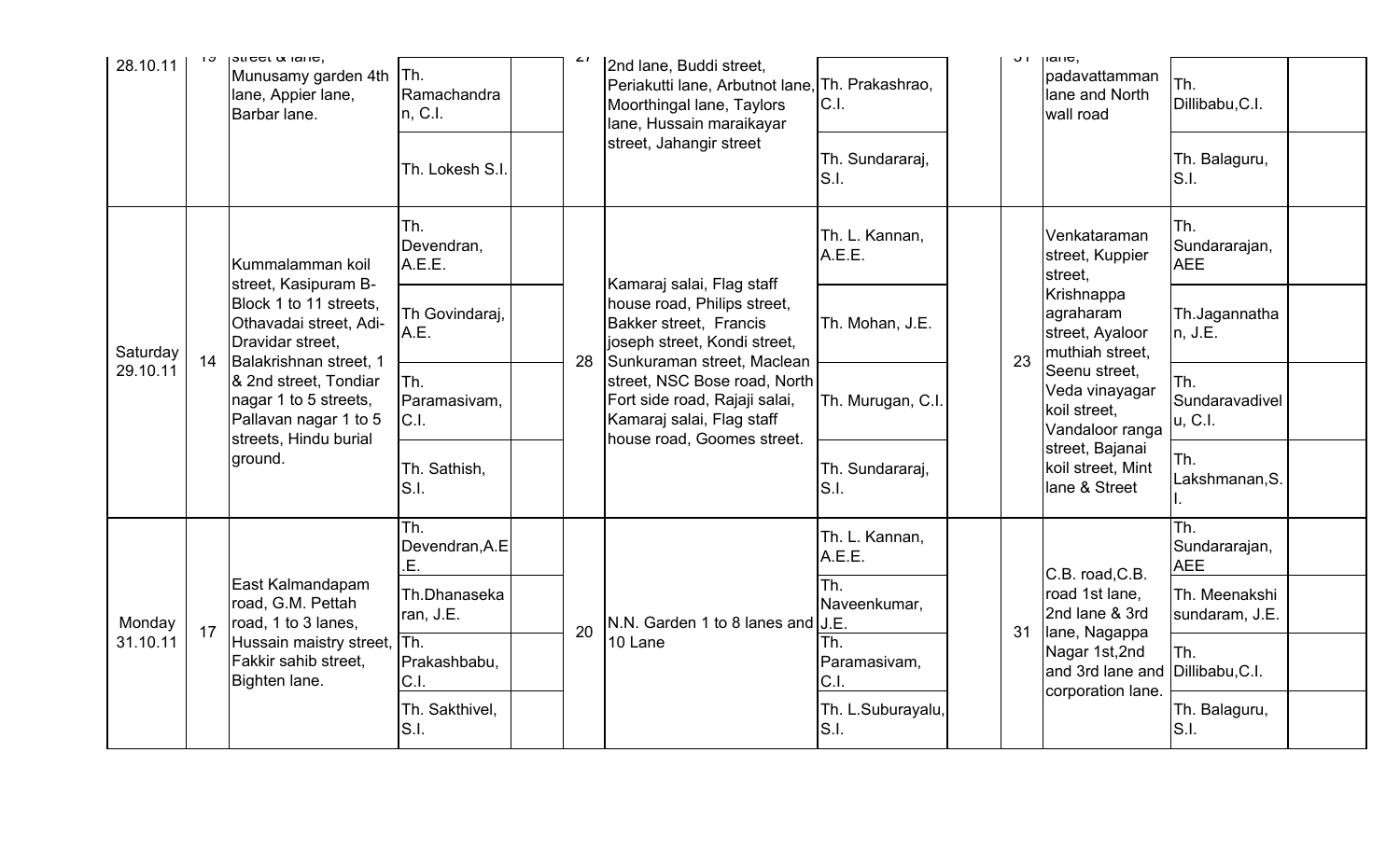# CORPORATON OF CHENNAI ZONE - IIIMASS CLEANING PROGRAMME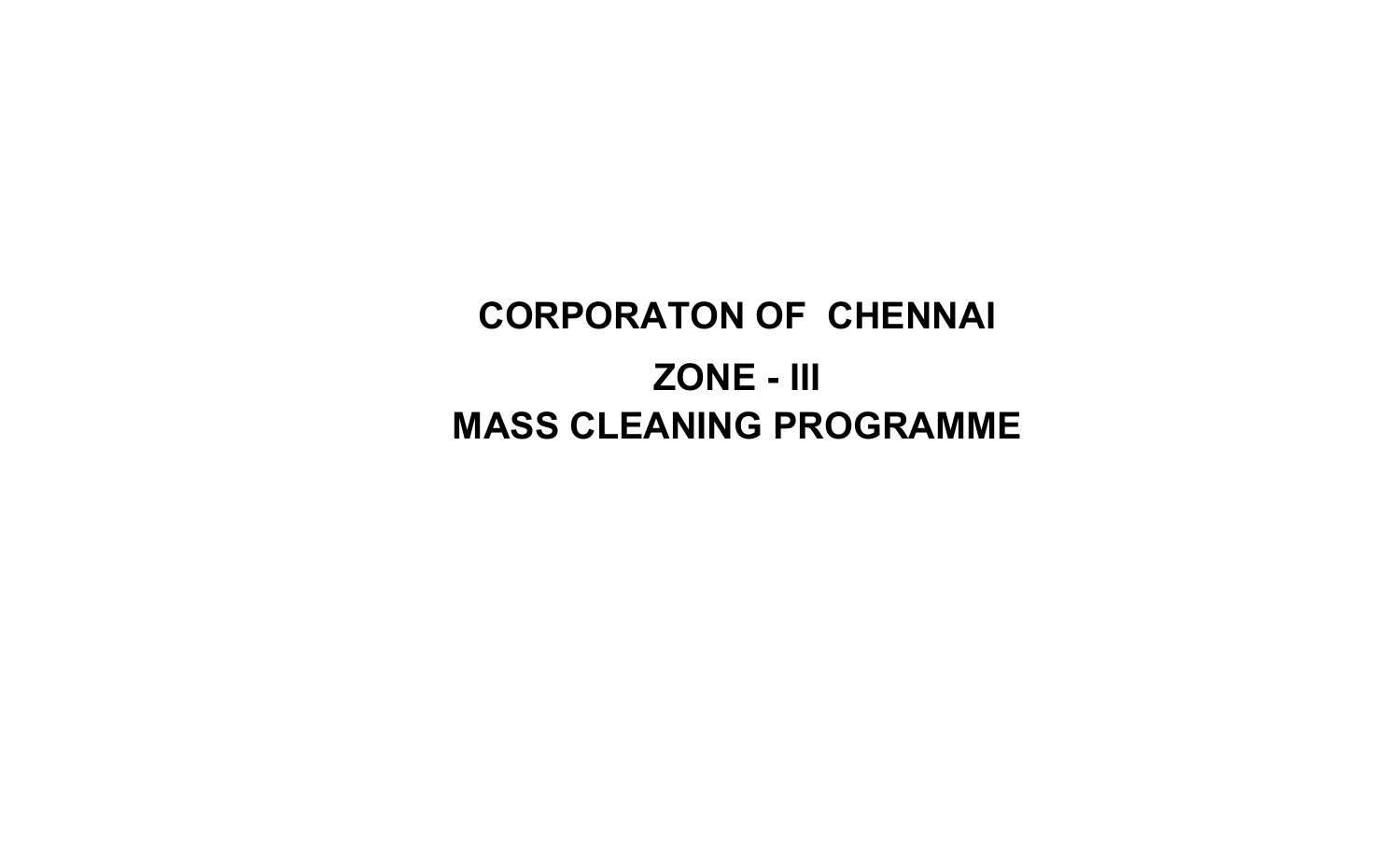#### DETAILS OF STAFF STRENGTH AND EQUIPMENTS ZONE:3

| SL.NO.          | <b>DESCRIPTION</b>                            | <b>DETAILS</b> |
|-----------------|-----------------------------------------------|----------------|
| $\mathbf 1$     | <b>WORKERS</b>                                |                |
|                 | NO.OF SANITARY WORKERS                        | 161            |
| $2^{\circ}$     | NO. OF ROAD THOZHILALIES                      | 122            |
| 3               | <b>NO. OF DESILTING WORKERS</b>               | 50             |
|                 | <b>TOTAL</b>                                  | 333            |
|                 | <b>EQUIPMENTS</b>                             |                |
| $\mathbf 1$     | <b>NO. OF BIG COMPACTORS</b>                  | $\overline{4}$ |
| $\overline{2}$  | NO. OF SMALL COMPACTORS                       |                |
| 3               | NO. OF TRI CYCLES                             | 65             |
| 4               | <b>NO. OF COMPACTOR BINS</b>                  | 333            |
| $5\overline{)}$ | NO. OF LORRIES FOR DEBRIES REMOVAL            | 6              |
| 6               | NO. OF BOB CAT                                | $\mathbf{3}$   |
| $\overline{7}$  | NO. OF FRONT END LOADER                       | 2              |
| 8               | NO. OF HAND SPRAYERS                          | 18             |
| 9               | <b>NO. OF VEHICLE MOUNTED FOGGING MACHINE</b> | 5              |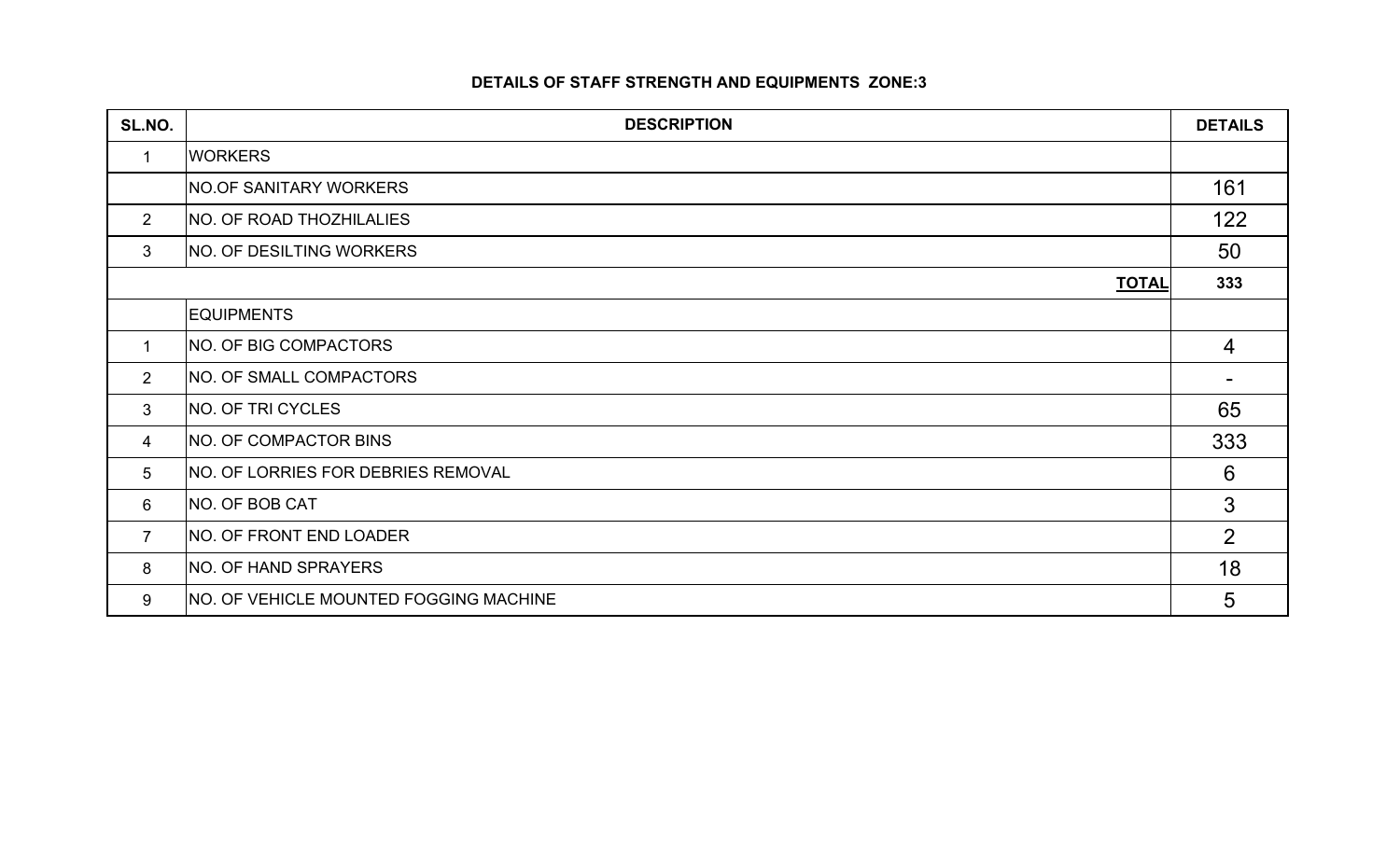Corporation of Chennai - Zone - 3

Week -1 Dt: 03.10.11 to 08.10.11

|                            |            | <b>UNIT NO. VII</b>                                                                                                                                                                                                                                                           |                                                                                 | <b>UNIT NO. VIII</b> |                                                                                                                                            |                                                                                              |                  | <b>UNIT NO. IX</b>                                                                                                                |                                                                              |  |
|----------------------------|------------|-------------------------------------------------------------------------------------------------------------------------------------------------------------------------------------------------------------------------------------------------------------------------------|---------------------------------------------------------------------------------|----------------------|--------------------------------------------------------------------------------------------------------------------------------------------|----------------------------------------------------------------------------------------------|------------------|-----------------------------------------------------------------------------------------------------------------------------------|------------------------------------------------------------------------------|--|
| <b>WFFK</b><br><b>DAYS</b> | DN.<br>NO. | NAME OF THE ROAD /<br><b>SLUM</b>                                                                                                                                                                                                                                             | <b>OFFICER</b><br><b>INCHARGE AND</b><br><b>DESIGNATION</b>                     | DN.<br>NO.           | NAME OF THE ROAD / SLUM                                                                                                                    | <b>OFFICER</b><br><b>INCHARGE AND</b><br><b>DESIGNATION</b>                                  | DN.<br><b>NO</b> | NAME OF THE<br>ROAD / SLUM                                                                                                        | <b>OFFICER</b><br><b>INCHARGE AND</b><br><b>DESIGNATION</b>                  |  |
| Monday<br>03.10.11         | 32         | Old Goodshed Road, New<br>Goodshed Road,<br>Subramania Koil Street,<br>Moorthingar Street, Muthu<br>Street, Palla 1 to 4 Street,<br>E.H.Road                                                                                                                                  | Th.<br>Karthikeyan, AEE;<br>Th.R.Palani, JE; Th<br>. Hanifa, CI                 | 38                   | Konnur High Road & Tank Bund<br>Road, Chandrayogi Samathi Road                                                                             | Th. Rathinam, AEE;<br>Th. D.<br>Bhoopalan, JE; Th.<br>Sowrirajan, CI                         | 43               | Krishnappa Naicken<br>Street, Vadamalai<br>Street, Telegraph<br>Appai Street,<br>Amman Koil Street                                | Th.<br>Chokkalingam, AE<br>E; Th. Rangasamy<br>and; Murali, CI               |  |
| Tuesday<br>04.10.11        | 33         | 1to 3 Link Road, Central<br>Avenue Road, Manali Salai<br>M.K.B.Nagar 1to 9 <sup>th</sup> Cross<br>Streets, KSS Madam, SM<br>Nagar Block                                                                                                                                       | Th.<br>Karthikeyan, AEE;<br>Th.Govindaraj, AE;<br>Th.Venkatesan,CI              | 39                   | Cooks Road, New Farrance Road,<br>Stephenson Road                                                                                          | Th. Rathinam,<br>AEE; Th. Kumar, JE;<br>Th. Govindasamy, CI                                  | 44               | Perumal Koil Garden<br>1 <sup>st</sup> Lane, 2 <sup>nd</sup> Street,<br>Venkatesa Mudali<br>Street, VOC Salai,<br>(Wall Tax Road) | Th.<br>Chokkalingam, AE<br>E; Th. Babu, JE;<br>Th. Annadurai, CI             |  |
| Wednesday<br>05.10.11      | 34         | M.P.M.Street, M.H.Road,<br>Palani Andavar Koil Street,<br>Nettal Garden 1 <sup>st</sup> & 2 <sup>nd</sup><br>Street, Thulasingam Street,<br>Bharthidasan Street,<br>Panneerselvam 1 to 4<br>Street, Rani Ammayar<br>Street, Tiruchy Chinnasamy<br>Street, Azhagirisamy Street | Th.<br>Karthikeyan, AEE;<br>Th.<br>Thirunavukarasu,<br>JE;Th.<br>Nandagopal, CI | 42<br>41             | Pulianthope High Road,<br>Thiruvenkada Samy Street,<br>Mannarsamy Street, Nachirammal<br>Street, Ammaiammal Street, Polu<br>Naicken Street | Th. Rathinam, AEE;<br>Th. Neelakandan, CI<br>Th. Suresh<br>Kumar, A.E. Th.<br>Arumugam, C.I. | 46               | Choolai High Road,<br>Raja Muthiah Salai<br>(Sydenhams<br>Road), Subba<br>Naicken Street.<br>Apparao Garden,<br>Sattannan Street  | Th.<br>Chokkalingam, AE<br>E; Th. S.R.<br>Jayakumar, AE; Th.<br>Rajaguru, CI |  |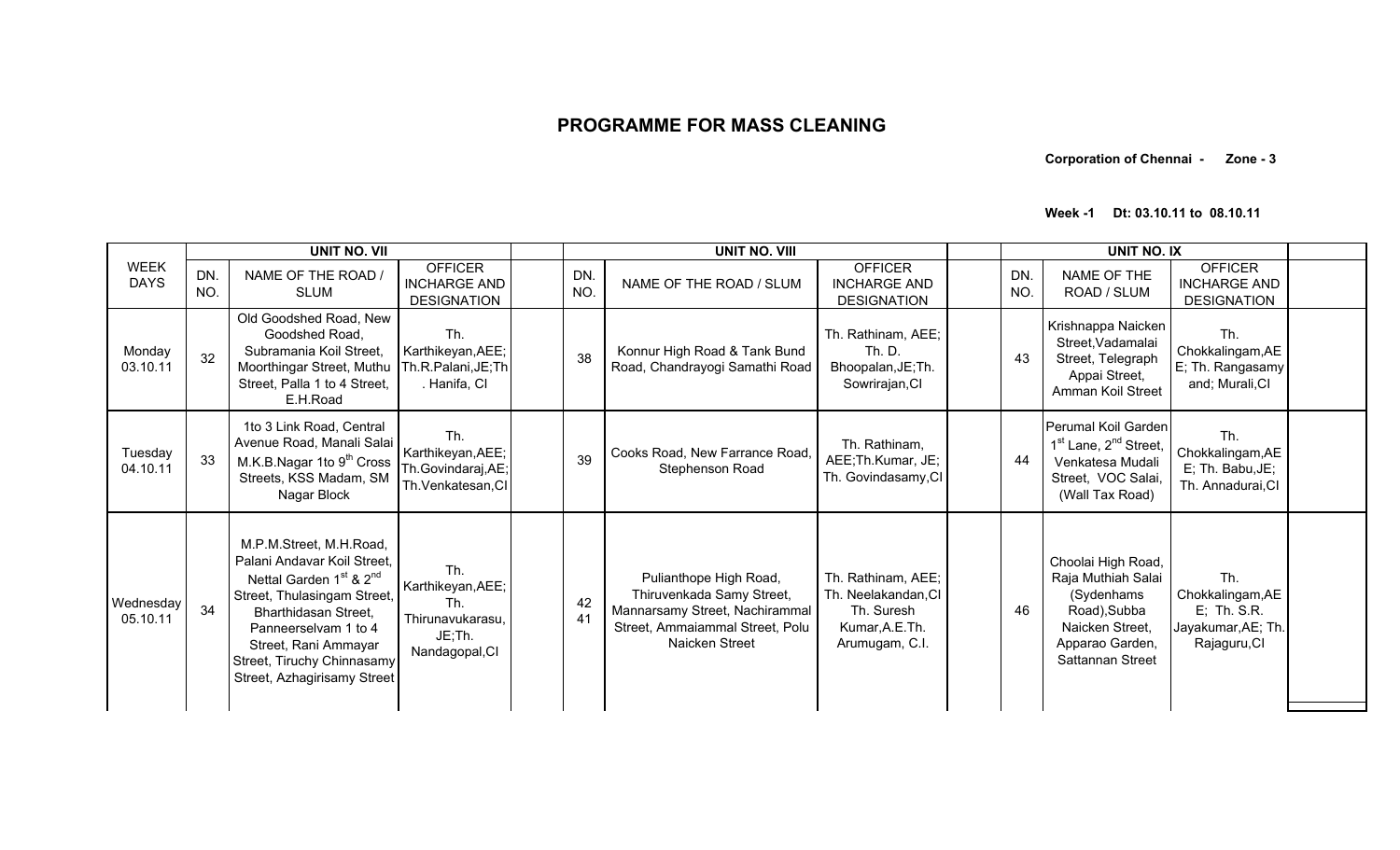| Thursday<br>06.10.11 | 35 | E.H.Road, 1,2 West Main<br>Road, 10 to 17 <sup>th</sup> West<br>Cross Street, West Avenue<br>Road, Pudhu Nagar Slum,<br>Salaima Nagar Slum                          | Th.<br>Karthikeyan, AEE;<br>Th. M. Victor<br>Gnanaraj, JE; Th.<br>Ramesh, CI | 45 | Demellows Road, Basin Bridge<br>Road, Basin Elephant Gate Bridge<br>Road, Old Slaughter House Road,<br>Oil Mill Street | Th. Rathinam, AEE;<br>Th.<br>Pachaiappan, JE; Th.<br>Kotteeswaran, CI     | 47 | E.V.R.SAlai, Raja<br>Muthiah Salai<br>(Sydenhams Road),<br>People Park Road,<br>Samy Street,<br>Maddox Street and<br>Venkatesa Mudali<br>Street | Th.<br>Chokkalingam, AE<br>E; Th.Raju, JE; Th.<br>Padmanabhan, CI                    |  |
|----------------------|----|---------------------------------------------------------------------------------------------------------------------------------------------------------------------|------------------------------------------------------------------------------|----|------------------------------------------------------------------------------------------------------------------------|---------------------------------------------------------------------------|----|-------------------------------------------------------------------------------------------------------------------------------------------------|--------------------------------------------------------------------------------------|--|
| Friday<br>07.10.11   | 36 | Dr.Ambedkar College Road,<br>Moorthingar Road,<br>Balakrishnan Street, Chinna<br>Thambi Street, Sanjay<br>Nagar Slum, BV Colony 1 to Th. Raghuraman, C<br>15 Street | Th.<br>Karthikeyan, AEE;<br>Th. Sebastian<br>Amalraj, JE;                    | 40 | Dicoster Road, Sastri Nagar Slum,<br>Nehru Nagar Slum                                                                  | Th. Rathinam, AEE;<br>Th.<br>Chandrasekar, JE; Th.<br>Bakthavatchalam, CI | 48 | Audiappan Street,<br>Thulasingam Street,<br>VOC Salai, (Wall<br>Tax Road) Ramana<br>Street, Water Basin<br>Street                               | Th.<br>Chokkalingam, AE<br>$E$ ; Th.<br>Paneerselvam, JE;<br>Th. Rajaguru, CI        |  |
| Saturday<br>08.10.11 | 37 | Perambur High Road,<br>M.H.Road, Bharathi Road,<br>Bharathi 1 <sup>st</sup> & 2 <sup>nd</sup> Street                                                                | Th.<br>Karthikeyan, AEE;<br>Th.<br>Subramani, JE; Th.<br>Balaji, CI          | 39 | Ambedkar College Road,<br>Stephenson Road, New Farance<br>Road,                                                        | Th. Rathinam, AEE;<br>Th. Kumar, JE; Th.<br>Govindasamy, CI               | 49 | Edapalayam,<br>Naynappa Street,<br>V.O.C.Salai, (Wall<br>Tax Road) Isac<br>Street, Ponnapp<br>Amman Koil Street                                 | Th.<br>Chokkalingam, AE<br>$E$ ; Th.<br>Padmanaban, JE<br>and Th.<br>Poongavanam, CI |  |

#### Corporation of Chennai - Zone - 3Week -2 Dt: 10.10.11 to 15.10.11

| <b>WEEK</b><br><b>DAYS</b> | DN.N<br>$\mathbf{o}$ | UNIT NO. VII                                                                                                                                                                                                                                           | DN.N<br>$\mathbf{o}$ | UNIT NO. VIII                                                             |                                                                      | DN.N<br>$\mathbf{o}$ | UNIT NO. IX                                                                                                                                                   |                                                                  |  |
|----------------------------|----------------------|--------------------------------------------------------------------------------------------------------------------------------------------------------------------------------------------------------------------------------------------------------|----------------------|---------------------------------------------------------------------------|----------------------------------------------------------------------|----------------------|---------------------------------------------------------------------------------------------------------------------------------------------------------------|------------------------------------------------------------------|--|
| Monday<br>10.10.11         | 32                   | Kennedy Nagar 1 to 6 <sup>th</sup><br>Th.<br>Street, Ponnappan Street,   Karthikeyan, AEE;  <br>Old & New Magazhine<br>Th.R.Palani, JE;<br>Road, C. Kalyanapuram,<br>Th. Hanifa, CI<br>Malligai Poo Colony Slum                                        | 39                   | Arundathi Nagar Slum, Govindan<br><b>Street</b>                           | Th. Rathinam, AEE;<br>Th. Kumar, JE; Th.<br>Govindasamy, CI          | 43                   | Nambuliar Street,<br>Sundaram Lane,<br>Sundaram 1 <sup>st</sup> to 6 <sup>th</sup><br>Street, Tenampet<br>Ramasamy Street.                                    | Th.<br>Chokkalingam, AE<br>E; Th. Rangasamy<br>and; Murali, CI   |  |
| Tuesday<br>11.10.11        | 33                   | M.K.B.Nagar 10 to $10'''$<br>Th.<br>Central & East Cross Street,<br>Karthikeyan, AEE;<br>M.K.B.Nagar 6 to 8 <sup>th</sup> Main<br>Road, Udayasoriyan Nagar Th.Govindaraj,AE;<br>Th.Venkatesan,CI<br>Slum, Damodhar Nagar<br>Slum, Jagieevanram Nagar I | 40                   | Kannigapuram Slum,<br>Venkatesapuram Slum, New<br>T.V.K.Nagar, Doss Nagar | Th. Rathinam, AEE;<br>Th. Suresh<br>Kumar, JE; Th.<br>Arumugam, C.I. | 44                   | Perumal Koll Garden<br>$2^{nd}$ Lane, $4^{th}$ Lane,<br>5 <sup>th</sup> Lane, 6 <sup>th</sup> Lane,<br>Thirupalli Street,<br>Mullah lane,<br>Venkatesa Mudali | Th.<br>Chokkalingam, AE<br>E; Th. Babu, JE;<br>Th. Annadurai, CI |  |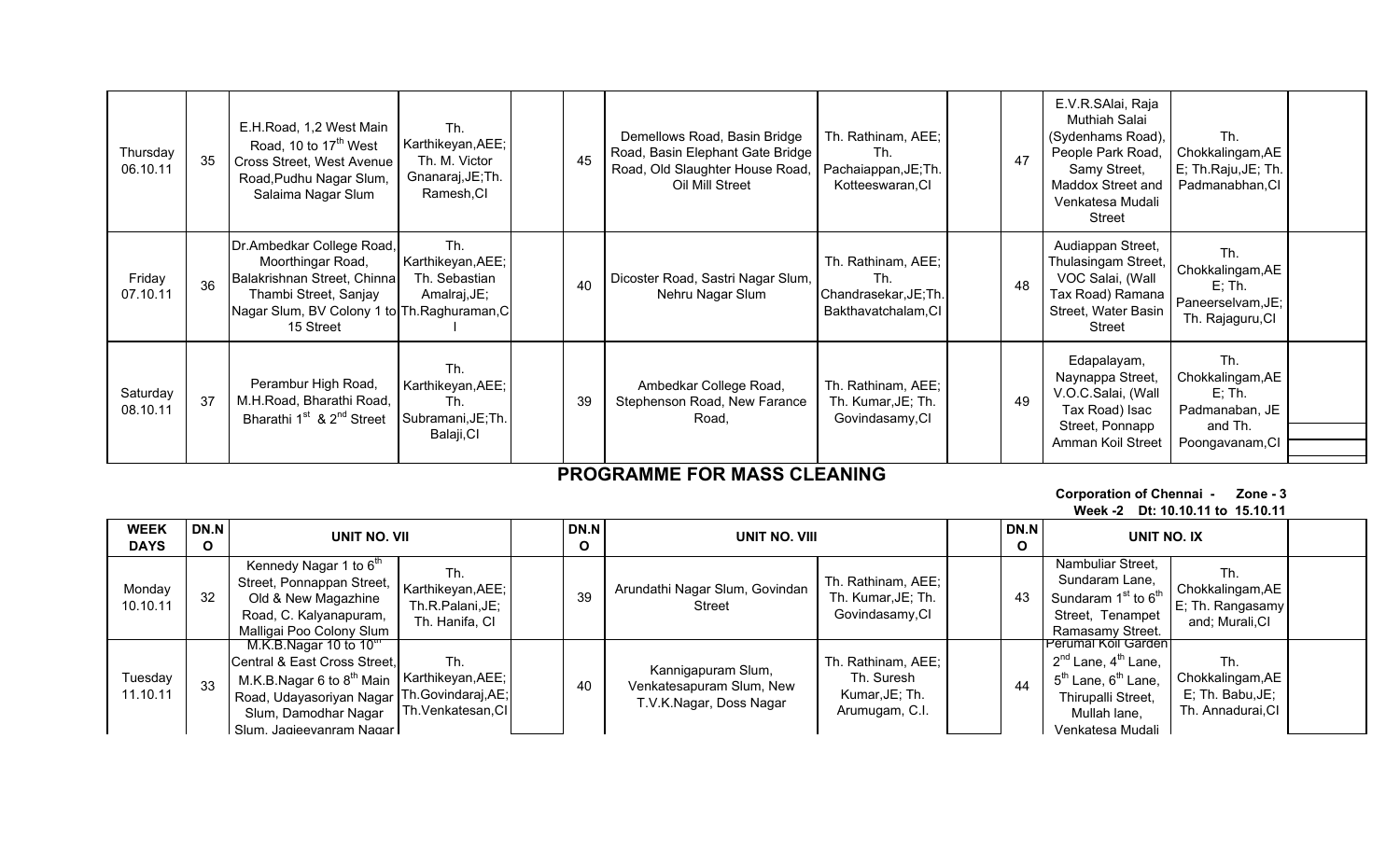| Wednesday<br>12.10.11 | 34 | kamaraj Nagar 1 to 8 <sup>th</sup><br>Street, Kamaraj Nagar main   Karthikeyan, AEE;<br>Street, T.V.K. Street, Rajaji<br>Street, Thiruvalluvar Street,<br>Azad Street, Veera Sowcar<br>Street, Subramania | Th.<br>Th.<br>Thirunavukarasu,<br>JE; Th.<br>Nandagopal, CI                  | 45 | Kesavapillai Park Slum, Demellows<br>Road                                                                           | Th. Rathinam, AEE;<br>Th. Pachaiiappan,<br>J.E.Th.<br>Kotteeswaran, C.I.  | 46 | VV Koil Street,<br>Arimuthu Street,<br>Sattannan Street,<br>Apparao Garden,<br>Peria thambi Street | Th.<br>Chokkalingam, AE<br>E; Th. S.R.<br>Jayakumar, AE; Th.<br>Rajaguru, CI         |  |
|-----------------------|----|-----------------------------------------------------------------------------------------------------------------------------------------------------------------------------------------------------------|------------------------------------------------------------------------------|----|---------------------------------------------------------------------------------------------------------------------|---------------------------------------------------------------------------|----|----------------------------------------------------------------------------------------------------|--------------------------------------------------------------------------------------|--|
| Thursday<br>13.10.11  | 35 | Sharma Nagar 1 <sup>st</sup> , 2 <sup>nd</sup> & 3 <sup>rd</sup><br>Main Road, Sharma Nagar<br>1to 6 <sup>th</sup> Cross Street,<br>Sharma Nagar 7 to 14<br>Cross Street<br>Stephenson lane,              | Th.<br>Karthikeyan, AEE;<br>Th. M. Victor<br>Gnanaraj, JE; Th.<br>Ramesh, CI | 39 | Perambur High Road, State Bank<br>Colony 1 <sup>st</sup> & 2 <sup>nd</sup> Street, Jamalia<br>Nagar, Desinga Street | Th. Rathinam, AEE;<br>Th. Kumar, J.E., Th.<br>Govindasamy, C.I.           | 47 | Aari Lane, Vepery<br>High Road, EVK<br>Sampath Salai,<br>R.K.Mudali Street,<br>Madex Street,       | Th.<br>Chokkalingam, AE<br>E; Th.Raju, JE; Th.<br>Padmanabhan, CI                    |  |
| Friday<br>14.10.11    | 36 | A.A.Road, Vyasar Nagar 1<br>to 8 <sup>th</sup> Street, Shanthi<br>Colony, BV Colony 16 to 31<br>Straate                                                                                                   | ın.<br>Karthikeyan, AEE;<br>Th. Sebastian<br>Amalraj, JE;<br>Th Raghuraman C | 41 | Grey Nagar Slum, Gandhi Nagar<br>Slum, Parthasarathy Street, Periyar<br>nagar Slum,                                 | Th. Rathinam, AEE;<br>Th.<br>Chandrasekar, JE; Th.<br>Bakthavatchalam, CI | 48 | Managappan Street,<br>Audiappa Street,<br>Iyya Mudali Street                                       | Th.<br>Chokkalingam, AE<br>$E$ ; Th.<br>Paneerselvam, JE;<br>Th Rajaguru Cl          |  |
| Saturday<br>15.10.11  | 37 | Annadavelu Street, Patel<br>Road, J.J.Scheme Road,<br>School Road, Meenakshi<br>Street, Subrmani Road,<br>Vasan Street, Venkaraman<br>Street, Saraswathi Square<br>Street                                 | Th.<br>Karthikeyan, AEE;<br>Th.<br>Subramani, JE;<br>Th. Balaji, CI          | 38 | Malaiappan Street, Krishnadoss<br>Main Road, Krishnadoss Road 1to<br>4 Streets                                      | Th. Rathinam, AEE;<br>Th. Bhoopalan, JE;<br>Th. Sowrirajan, CI            | 49 | Agraharam and<br>Rasappa Street                                                                    | Th.<br>Chokkalingam, AE<br>$E$ ; Th.<br>Padmanaban, JE<br>and Th.<br>Poongavanam, CI |  |

#### Corporation of Chennai - Zone - 3Week -3 Dt: 17.10.11 to 22.10.11

| <b>WEEK</b><br><b>DAYS</b> | DN.N<br>O | UNIT NO. VII                                                                                                                                                                      |                                                                | DN.N<br>$\mathbf{o}$ | UNIT NO. VIII                                                                                                                                                                                                              |                                                                    | DN.N<br>O | UNIT NO. IX                                                                                                                                                        |                                                                   |  |
|----------------------------|-----------|-----------------------------------------------------------------------------------------------------------------------------------------------------------------------------------|----------------------------------------------------------------|----------------------|----------------------------------------------------------------------------------------------------------------------------------------------------------------------------------------------------------------------------|--------------------------------------------------------------------|-----------|--------------------------------------------------------------------------------------------------------------------------------------------------------------------|-------------------------------------------------------------------|--|
| Monday<br>17.10.11         | 32        | A Kalyanapuram Slum, B<br>Kalyanapuram Slum, John<br>Kennedy Nagar, Old<br>Magzinepuram Slum,<br>Gandhipuram                                                                      | Th.<br>Karthikeyan, AEE;<br>Th.R.Palani, JE; Th.<br>Hanifa, CI | 45                   | Kattur Nalla Muthu Street, Munusamy<br>Street, Mohanlal Street,<br>Jasawanthammal Street, Govindan<br>Street, Corporation 1 <sup>st</sup> & 2 <sup>nd</sup> Lane,<br>Kattur Nalla Muthu 1to 3 Lanes.<br>(Thatankulam Slum) | Th. Rathinam, AEE;<br>Th. Pachaiappan, JE;<br>Th. Kotteeswaran, CI | 43        | Nammalvar Street.<br>VOC Salai, Mint Street, IEE: Th.<br>Woodwarf                                                                                                  | Th.<br>Chokkalingam, A<br>Rangasamy and;<br>Murali, CI            |  |
| Tuesday<br>18.10.11        | 33        | M.K.B.Nagar 10 to 19 <sup>th</sup> East<br>Cross Street, M.K.B.Nagar<br>East Avenue Road, Udasuriyan Th. Govindaraj, AE;<br>Nagar Debar Nagar, Golden<br>Colony, M.G.R.Nagar Slum | Karthikeyan, AEE;<br>Th.Venkatesan,CI                          | 42                   | Sivarao Road, P.K.Colony Slum,<br>Bogipalayam Slum                                                                                                                                                                         | Th. Rathinam, AEE; Th.<br>Sundar, A.E.Th.<br>Neelakandan, C.I.     | 44        | Perumal Koil Garden<br>$1st$ lane, $2nd$ lane,<br>Mullah Street.<br>Santhavarayar Street,<br>Annapillai 3 <sup>rd</sup> Lane, 4 <sup>th</sup><br>Lane, Mint Street | ITh.<br>Chokkalingam, A<br>EE; Th. Babu, JE;<br>Th. Annadurai, CI |  |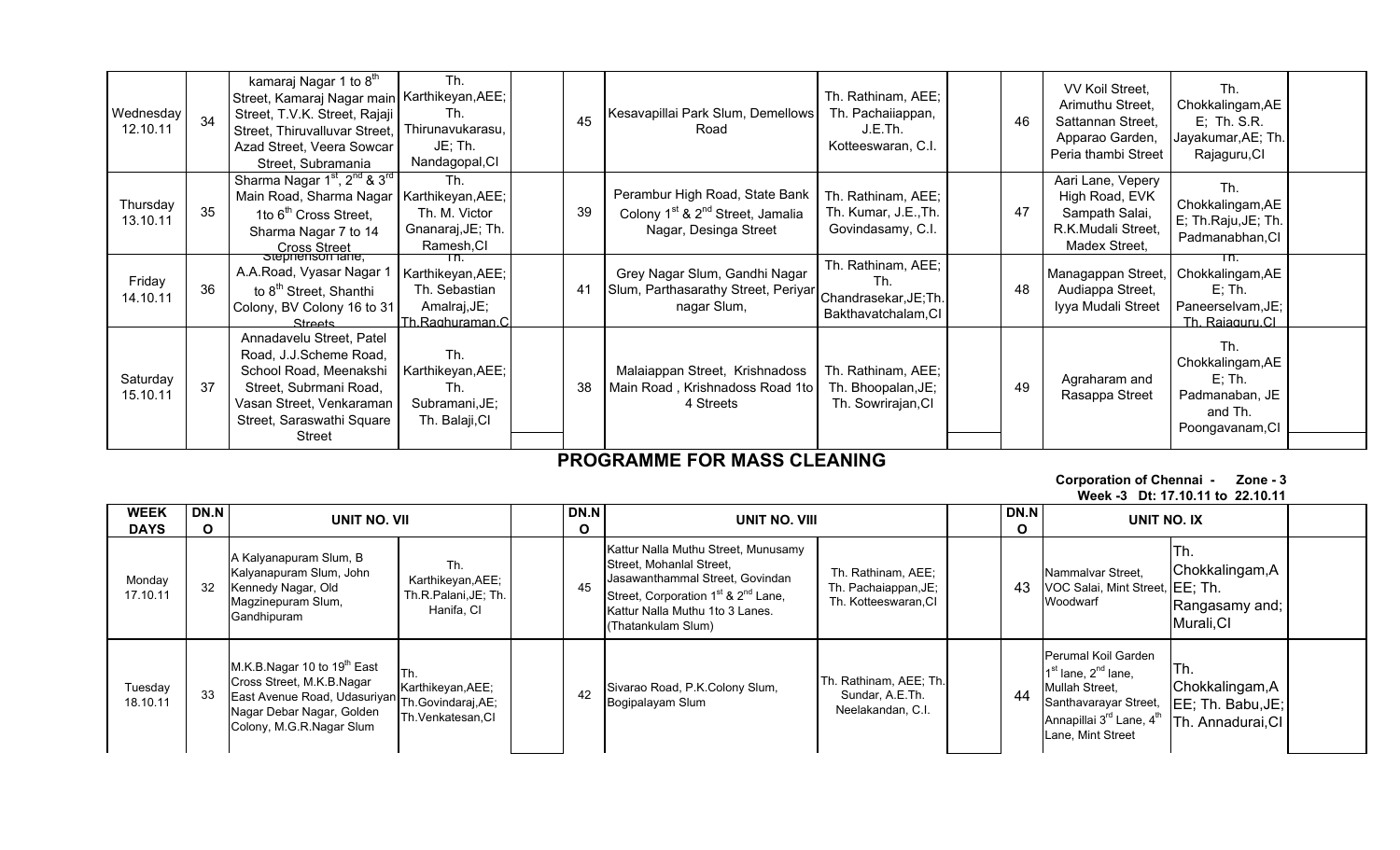| Wednesday<br>19.10.11 | 34 | Kandan Street, Muniappan<br>Street, Manikka Vinayagar Koil<br>Street, Veerapandian Street,<br>kattabomman Street, Thirupur<br>Kumaran Street, Gopal Street,                     | Th.<br>Karthikeyan, AEE;<br>Th.<br>Thirunavukarasu,JE;<br>Th. Nandagopal, CI  | 40 | Ambedkar Slum, T.V.K.Nagar Slum,<br>Sastri Nagar Slum        | Th. Rathinam, AEE;Th.<br>Th. Chandrasekar, JE;<br>Th. Bakthavatchalam.CI | 46 | Andiappan Street,<br>Aathur Subramaniam<br>Street, V.V.Koil Street,<br>T.K.Mudali Street                               | ITh.<br>Chokkalingam, A<br>EE; Th. S.R.<br>Jayakumar, AE;<br>Th. Rajaguru, CI |  |
|-----------------------|----|---------------------------------------------------------------------------------------------------------------------------------------------------------------------------------|-------------------------------------------------------------------------------|----|--------------------------------------------------------------|--------------------------------------------------------------------------|----|------------------------------------------------------------------------------------------------------------------------|-------------------------------------------------------------------------------|--|
| Thursday<br>20.10.11  | 35 | Sharma Nagar 7 to 14 <sup>th</sup> Cross<br>Street, Shastri Nagar 1 to 19<br><b>Street</b>                                                                                      | Th.<br>Karthikeyan, AEE;<br>Th. M. Victor<br>Gnanaraj, JE; Th.                | 39 | Vazhima Nagar Slum, Dasmakan Slum,                           | Th. Rathinam, AEE; Th.<br>Kumar, J.E.Th.<br>Govindasamy, C.I.            | 47 | Rama Street, Raja<br>Muthaiah Salai,<br>Allikulam Lane.<br><b>Allikulam Annex</b>                                      | TN.<br>Chokkalingam, A<br>EE; Th.Raju, JE;<br>Th.                             |  |
| Friday<br>21.10.11    | 36 | Kasthuribai Gandhi Nagar 1 to<br>4 Street, B.B.Road & 1to 10<br>Cross Street, A.A.Road,<br>Krishnan Koil Street, Rahinam<br>Main Road, 1 <sup>st</sup> & 2 <sup>nd</sup> Street | Th.<br>Karthikeyan, AEE;<br>Th. Sebastian<br>Amalraj, JE;<br>Th.Raghuraman,CI | 38 | Ekangipuram Slum. Nehru Jothi Nagar,<br>New vazhima Nagar    | Th. Rathinam, AEE;Th.<br>Th. Bhoopalan, JE; Th.<br>Sowrirajan, CI        | 48 | N.S.C.Bose Road,<br>Flower Bazaar Police<br>Station to Wall Tax<br>Road) Annapillai Street E; Th.                      | Th.<br>Chokkalingam, A<br>EE; Th.<br>Paneerselvam, J<br>Rajaguru, CI          |  |
| Saturday<br>22.10.11  | 37 | Paddy Field Road, Cheyyur<br>Parthasarathy Street, Selva<br>Vinayagar Koil Street, Srinivasa<br>Street, Kumarasamy Street,                                                      | Th.<br>Karthikeyan, AEE;<br>Th. Subramani, JE;<br>Th. Balaji, CI              | 39 | Pensioner Lane, New Farance Road,<br>Strahans 1 to 5 Streets | Th. Rathinam, AEE; Th.<br>Kumar, J.E.Th.<br>Govindasamy, C.I.            | 49 | Rattan Bazaar, Evening Chokkalingam,A<br>Bazaar, Memorial Hall<br>Street & South Mint<br>Street, Frazar Bridge<br>Road | Th.<br>$EE$ ; Th.<br>Padmanaban, JE<br>and Th.<br>Selvam, CI                  |  |

Corporation of Chennai - Zone - 3Week -4 Dt: 24.10.11 to 31.10.11

| <b>WEEK</b><br><b>DAYS</b> | DN.N<br>O | UNIT NO. VII                                                                                                                  |                                                               | DN.N<br>O | UNIT NO. VIII                                                                                                            |                                                                                 | DN.N<br>O | UNIT NO. IX                                                                                                         |                                                                               |  |
|----------------------------|-----------|-------------------------------------------------------------------------------------------------------------------------------|---------------------------------------------------------------|-----------|--------------------------------------------------------------------------------------------------------------------------|---------------------------------------------------------------------------------|-----------|---------------------------------------------------------------------------------------------------------------------|-------------------------------------------------------------------------------|--|
| Monday<br>24.10.11         | 32        | C. Kalyanapuram Slum,<br>Nehru Nagar Main Road,<br>Nehru Nagar 1 to 6 Street,<br>Mosque Street, Samanithi<br>Poo Colony Slum  | Th.<br>Karthikeyan, AEE;<br>Th.R.Palani,JE;<br>Th. Hanifa, CI | 40        | Narasimma Nagar Slum (6 Street)<br>T.V.K.Nagar Slum 8 Streets                                                            | Th. Rathinam,<br>AEE:Th. Th.<br>Chandrasekar, JE;<br>Ih.<br>Bakthavatchalam, CI | 47        | V.K.Pillai Street,<br>Arani Muthu Street,<br>Kattur Sadaipaan<br>Street                                             | Chokkalingam, AE<br>E; Th.Raju, JE; Th.<br>Th.Padmanabhan,                    |  |
| Tuesday<br>25.10.11        | 33        | North Avenue Road, Central Th.<br>Cross Street, Wiewers<br>Colony 1 to 13 Street,<br>Vasantham, Good Shed<br>Road, J.J. Nagar | Karthikeyan, AEE;<br>Th.Govindaraj,AE;<br>Th.Venkatesan,CI    | 41        | Padison Puram, Nachirammal<br>Lane, Ramasamy Street,<br>Kuttithambiran Street, Prakash Rao<br>Colony, Govindsingh Street | Th. Rathinam, AEE;<br>Th. Suresh<br>Kumar, JE; Th.<br>Arumugam, C.I.            | 48        | Mint Street,<br>Elephant Gate<br>Street, Basin Water<br>Street, Irulappan<br>Street, Kalathipillai<br><b>Street</b> | Th.<br>Chokkalingam, AE<br>$E$ ; Th.<br>Paneerselvam, JE;<br>Th. Rajaguru, CI |  |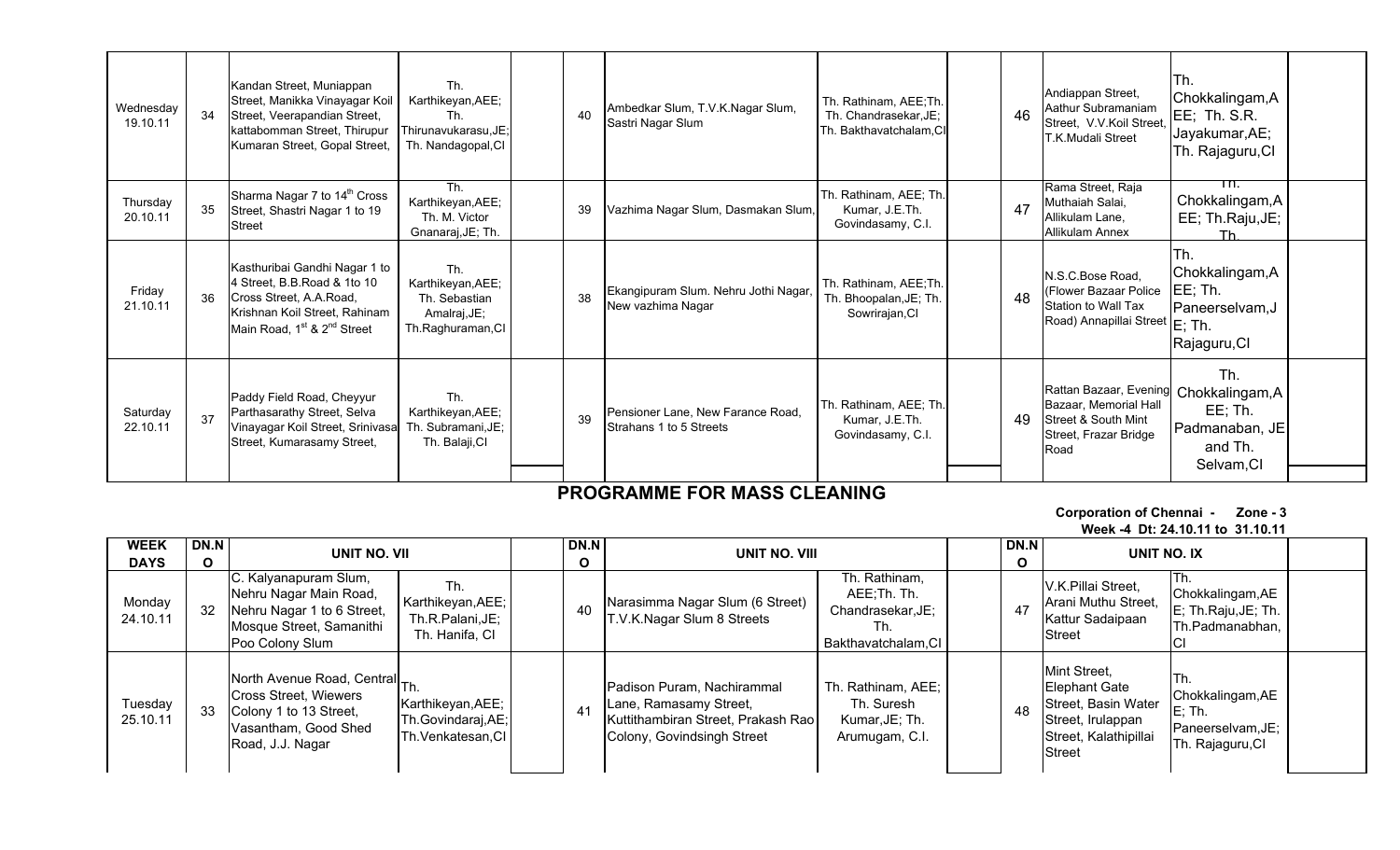| Wednesday<br>26.10.11 | 34 | Asiriyar Street, Thiruvallur<br>Lane, Nehrujee 1 to 4<br>Street, kattabomman Street, Karthikeyan, AEE;<br>Nagamaiyar Street,<br>Ambedkar Street,<br>Nedunzheyan Street,<br>Bharatha Madha 1 to 3rd<br><b>Street</b>                                   | Th.<br>Th.<br>Thirunavukarasu,<br>JE; Th.<br>Nandagopal, CI                  | 42 | Gurusamy Nagar Slum,<br>Sundarapuram Slum, Mothilal<br>Street, Sivarajapuram Slum                                                     | Th. Rathinam, AEE;<br>Th. Sundar, A.E.Th.<br>Neelakandan, C.I.           | 49 | Poonappa Street,<br>Amman Koil Street,<br>Pillayar Koil Street,<br>Ravanaya Street                                                                                  | Th.<br>Chokkalingam, AE<br>Е,<br>Th.Padmanabhan,<br>JE;Th.<br>Poongavanam, C.I. |  |
|-----------------------|----|-------------------------------------------------------------------------------------------------------------------------------------------------------------------------------------------------------------------------------------------------------|------------------------------------------------------------------------------|----|---------------------------------------------------------------------------------------------------------------------------------------|--------------------------------------------------------------------------|----|---------------------------------------------------------------------------------------------------------------------------------------------------------------------|---------------------------------------------------------------------------------|--|
| Thursday<br>27.10.11  | 35 | Indira Gandhi Nagar,<br>Karunanidhi Salai 1 to 17 <sup>th</sup><br>Street. S.A.Colony 1 to 11<br><b>Streets</b>                                                                                                                                       | Th.<br>Karthikeyan, AEE;<br>Th. M. Victor<br>Gnanaraj, JE; Th.<br>Ramesh, CI | 45 | Avadi Srinivsan Street, Thulasi<br>Street, Kumarasamy Rajapalayam<br>Slum, Gurusamy Nagar Slum,<br>Arimuthu Street, T.K.Mudali Street | Th. Rathinam,<br>AEE;Th. Th.<br>Pachaiappan, JE; Th.<br>Kotteeswaran, CI | 46 | Raja Muthaiah Salai<br>Kuravankulam<br>Lane, Dharamaraj<br>Koil Street, Ananda<br>Krishnan Street,<br>Choolai High Road                                             | Th.<br>Chokkalingam, AE<br>E; Th. Rangasamy<br>and Murali and<br>Annadurai, CI  |  |
| Friday<br>28.10.11    | 36 | Sundaram 1 to 6 & Cross<br>Street, Ganesha Puram<br>Main & Cross Streets.<br>Desiganandapuram Slum                                                                                                                                                    | Th.<br>Karthikeyan, AEE;<br>Th. Sebastian<br>Amalraj, JE;<br>Th.Raghuraman,C | 38 | Semethamman Colony slum,<br>Semathamman New Colony slum                                                                               | Th. Rathinam,<br>AEE;Th. Th.<br>Bhoopalan, JE; Th.<br>Sowrirajan, CI     | 48 | Kalyanapuram 1 <sup>st</sup> to<br>10 <sup>th</sup> woodwarf lanes, Chokkalingam, AE<br>General Muthaiah<br>Street, Ramanujam<br>Street, Vinayagam<br><b>Street</b> | Th.<br>$E$ ; Th.<br>Paneerselvam, JE;<br>Th. Rajaguru, CI                       |  |
| Saturday<br>29.10.11  | 37 | N.S.K. 1 & 2" Street,<br>Muthumariamman Koil<br>Street, Sammamdam<br>Street, Puzhal Sivagnanam<br>Street, Puzhal Murugesan<br>Street, Engineer sankaran<br>Street, Dr. Ram Street,<br>Chinnaiya Colony 1 <sup>st</sup> & 2 <sup>nd</sup><br>Main Road | Th.<br>Karthikeyan, AEE;<br>Th.<br>Subramani, JE;<br>Th. Balaji, CI          | 42 | Pulianthope 1 to 4 Street & Cross<br>Streets, Ansari Street, Kanagarayar<br>Thottam, Corporation Lanes, Raja<br>Thottam               | Th. Rathinam, AEE;<br>Th. Sundar, A.E.Th.<br>Neelakandan, C.I.           | 49 | Narayanappa Street,<br><b>Broadway Bus Stand</b><br>&N.S.c bose road<br>(Esplanade to<br>Flower bazzar police<br>ststion)                                           | Th.<br>Chokkalingam, AE<br>E:<br>Th.Padmanabhan,<br>JE;Th. Selvam, C.I.         |  |
| Monday<br>(31.10.11)  | 35 | Indira Gandhi Nagar,<br>Karunanidhi Salai 1 to 17 <sup>th</sup><br>Street. S.A.Colony 1 to 11<br><b>Streets</b>                                                                                                                                       | Th.<br>Karthikeyan, AEE;<br>Th. M. Victor<br>Gnanaraj, JE; Th.<br>Ramesh, CI | 45 | Avadi Srinivsan Street, Thulasi<br>Street, Kumarasamy Rajapalayam<br>Slum, Gurusamy Nagar Slum,<br>Arimuthu Street, T.K.Mudali Street | Th. Rathinam,<br>AEE;Th. Th.<br>Pachaiappan, JE; Th.<br>Kotteeswaran, CI | 46 | Raja Muthaiah Salai<br>Kuravankulam<br>Lane, Dharamaraj<br>Koil Street, Ananda<br>Krishnan Street,<br>Choolai High Road                                             | Th.<br>Chokkalingam, AE<br>E; Th. Rangasamy<br>and Murali and<br>Annadurai, CI  |  |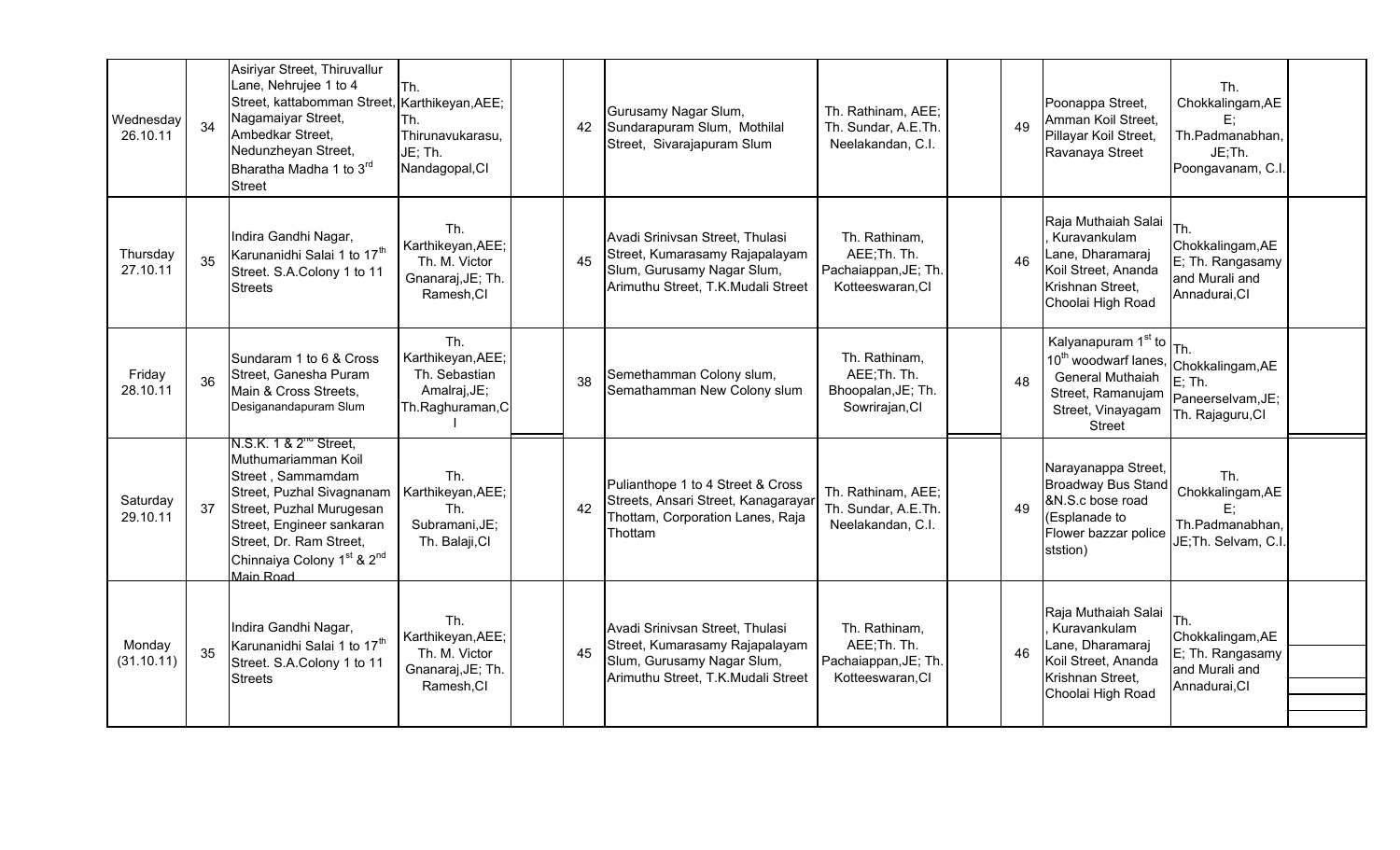## CORPORATON OF CHENNAI ZONE - IVMASS CLEANING PROGRAMME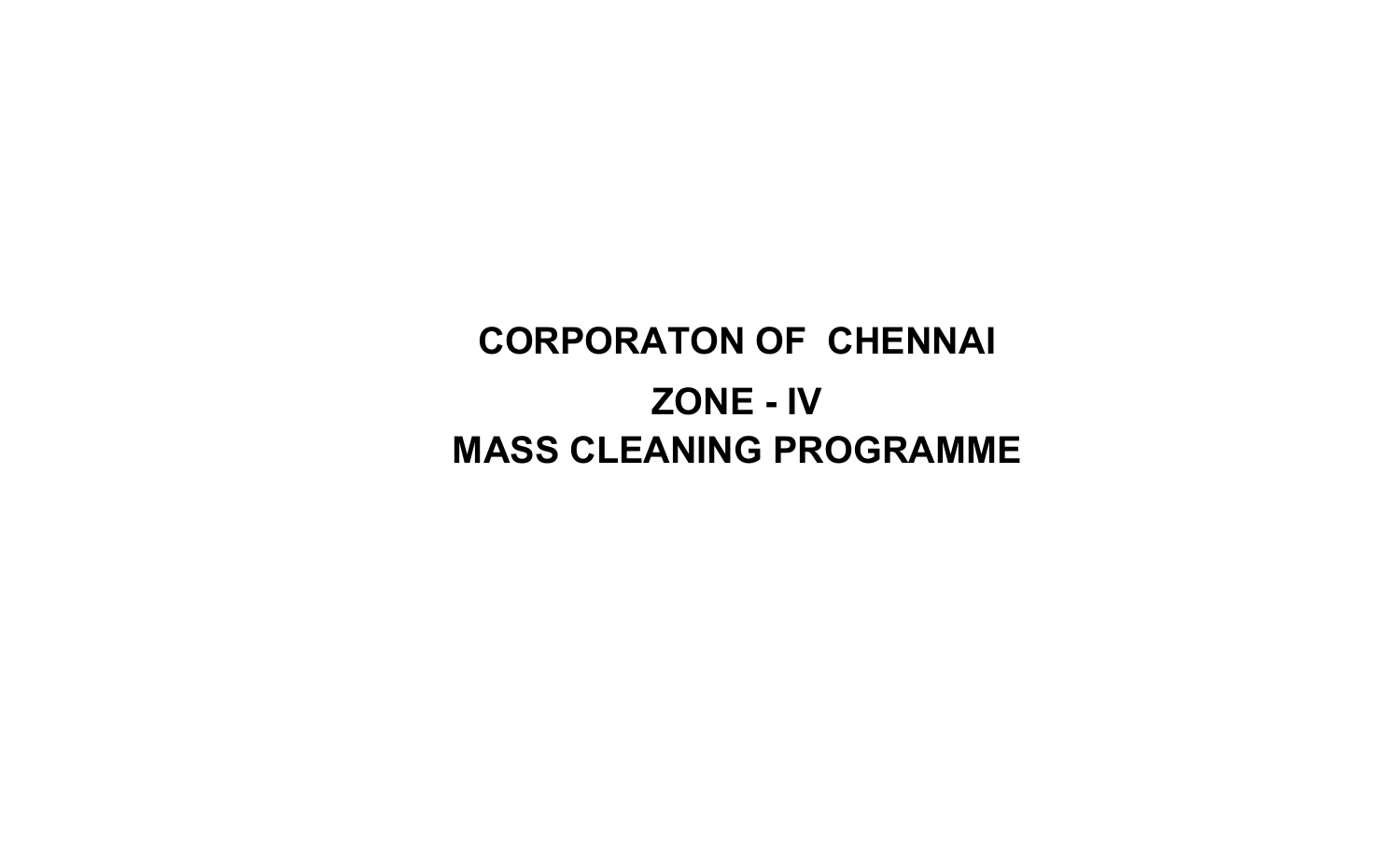#### DETAILS OF STAFF STRENGTH AND EQUIPMENTS ZONE:4

| SL.NO.         | <b>DESCRIPTION</b>                            | <b>DETAILS</b> |
|----------------|-----------------------------------------------|----------------|
| $\mathbf{1}$   | <b>WORKERS</b>                                |                |
|                | <b>NO.OF SANITARY WORKERS</b>                 | 1380           |
| $2^{\circ}$    | NO. OF ROAD THOZHILALIES                      | 123            |
| $\mathbf{3}$   | NO. OF DESILTING WORKERS                      | 39             |
|                | <b>TOTAL</b>                                  | 1542           |
|                | <b>EQUIPMENTS</b>                             |                |
| $\mathbf 1$    | NO. OF BIG COMPACTORS                         | 12             |
| $\overline{2}$ | NO. OF SMALL COMPACTORS                       | 14             |
| 3              | NO. OF TRI CYCLES                             | 380            |
| 4              | NO. OF COMPACTOR BINS                         | 730            |
| 5              | NO. OF LORRIES FOR DEBRIES REMOVAL            | $\overline{7}$ |
| 6              | NO. OF BOB CAT                                | $2^{\circ}$    |
| $\overline{7}$ | NO. OF FRONT END LOADER                       | 1              |
| 8              | NO. OF HAND SPRAYERS                          | 16             |
| 9              | <b>NO. OF VEHICLE MOUNTED FOGGING MACHINE</b> | $\overline{2}$ |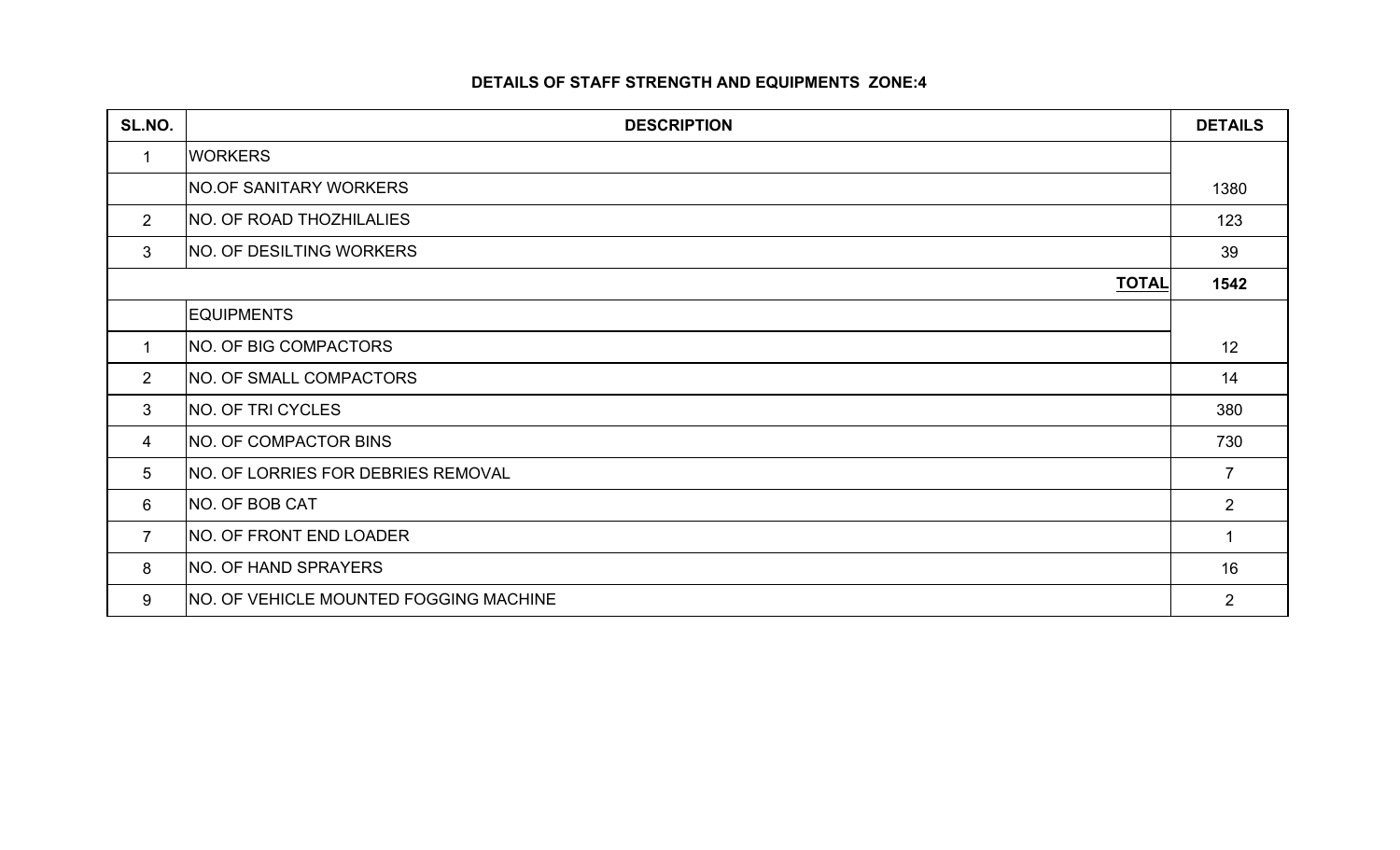Corporation of Chennai, Zone-IV

WEEK-1 (FROM 03.10.2011 TO 08.10.2011)

|                            |            | <b>UNIT NO X</b>                                                                                            |                              |                |            | <b>UNIT NO XI</b>                                            |                                                   |                 |            |                                                   | <b>UNIT NO XII</b>                                |                                    |
|----------------------------|------------|-------------------------------------------------------------------------------------------------------------|------------------------------|----------------|------------|--------------------------------------------------------------|---------------------------------------------------|-----------------|------------|---------------------------------------------------|---------------------------------------------------|------------------------------------|
| <b>WEEK</b><br><b>DAYS</b> | DN.<br>NO. | NAME OF THE ROAD OFFICER INCHARGE<br>/ SLUM                                                                 | <b>AND DESIGNATION</b>       |                | DN.<br>NO. | <b>NAME OF THE ROAD /</b><br><b>SLUM</b>                     | <b>OFFICER INCHARGE</b><br><b>AND DESIGNATION</b> |                 | DN.<br>NO. | <b>NAME OF THE</b><br><b>ROAD / SLUM</b>          | <b>OFFICER INCHARGE</b><br><b>AND DESIGNATION</b> |                                    |
|                            |            |                                                                                                             | Umapathy                     | <b>AEE</b>     |            |                                                              | Subash                                            | <b>AEE</b>      |            |                                                   | Shahubar<br>Hussain                               | <b>AEE</b>                         |
|                            |            | Jawahar Nagar Main                                                                                          | Ramesh                       | J.E            |            |                                                              | Jayababu                                          | J.E             |            |                                                   | Pandurangan                                       | J.E                                |
| Monday<br>03.10.201        | 50         | Road, Karthikeyan<br>Salai, Periyar Nagar 5<br>to 10 Streets                                                | Saravanan                    | C.1            | 62         | Paper mill Road, Balaji Nagar<br>Main Road and Cross Street. | Singaiah, Wilson<br>Murugavel                     | C.1             | 56         | Chakaravarthi<br>Nagar, Periyar<br>Nagar          | Vijayakumar                                       | C.1                                |
|                            |            |                                                                                                             | Kasthuri                     | S <sub>1</sub> |            |                                                              | Paulraj                                           | C <sub>1</sub>  |            |                                                   | Jawahar<br>George                                 | S.I                                |
|                            |            |                                                                                                             |                              |                |            |                                                              |                                                   | $\overline{S}$  |            |                                                   |                                                   |                                    |
|                            |            | Gopalapuram 1 to 3<br>Streets, Otthavadai<br>Street, Appa Rao<br>Garden,<br>K.K.R.Avenue,<br>Pallavan Salai | Umapathy, AEE                |                |            | Sidco Nagar $1st$ , $2nd$ , $3rd$ , $4th$<br>Main Road       | Subash                                            | <b>AEE</b>      |            |                                                   | Shahubar Hussain, AEE                             |                                    |
| Tuesday<br>04.10.201       | 51         |                                                                                                             | Nagarajan, JE                |                | 63         |                                                              | Haribabu                                          | J.E             | 58         | Thiruvalluvar<br>Nagar                            | Pandurangan, JE                                   |                                    |
|                            |            |                                                                                                             | Chellapandi CI<br>Sankar, SI |                |            |                                                              | Rajaram                                           | C.1             |            |                                                   | Ramamoorthy, CI                                   |                                    |
|                            |            |                                                                                                             |                              |                |            |                                                              | Sivagnanam                                        | S.O             |            |                                                   | Eswaran, SI                                       |                                    |
|                            |            | Raghavan Street,                                                                                            | Umapathy, AEE                |                |            |                                                              |                                                   | $ Subas _{AEE}$ |            |                                                   | Medevakkam<br>Tank Road,                          | Shahubar<br>Hussain,<br><b>AEE</b> |
| Wednesd<br>ay<br>05.10.201 | 52         | Thanikachalam,<br>Thirunavukkarasu                                                                          | Parthasarathy, JE            |                |            |                                                              | United India<br>55 Nagar, Palavayal               | Murali J.E      |            |                                                   | Samy Pathan<br>59 Street,                         | Tamilanb<br>u, JE                  |
|                            |            | Street, Srinivasa<br>Ragavan Street,<br>Natarajan Koil Street.                                              | N. Ramesh Babu, CI           |                | Road       |                                                              | $\overline{A}$ nand $\overline{C}$ .              |                 |            | Chengalvaraya Mahesh<br>n Street, Reddy Kumar, CI |                                                   |                                    |
|                            |            |                                                                                                             | Saravana Kumar, SI           |                |            |                                                              | $ Sivagn _{S.O}$<br>anam                          |                 |            | Colony                                            | Prabu, SI                                         |                                    |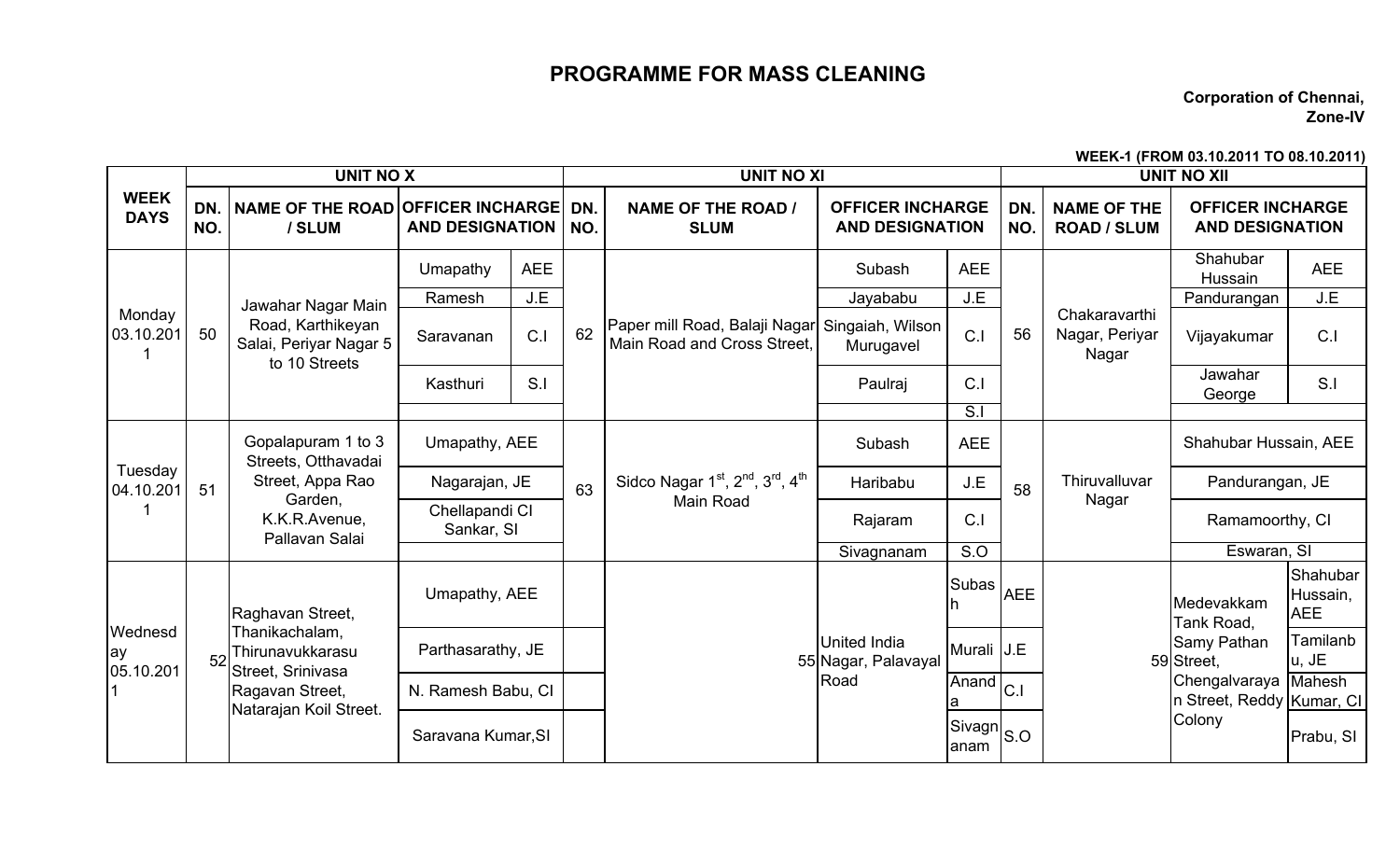|                                    |    |                                                                                                       | Umapathy, AEE      |                |                                                                                 |                                               | Subas <sup>1</sup>           | <b>AEE</b>     |                                                                                  |                                                       | Shahubar<br>Hussain,<br><b>AEE</b> |
|------------------------------------|----|-------------------------------------------------------------------------------------------------------|--------------------|----------------|---------------------------------------------------------------------------------|-----------------------------------------------|------------------------------|----------------|----------------------------------------------------------------------------------|-------------------------------------------------------|------------------------------------|
| Thursday<br>06.10.201              |    | Vasatha Garden Main<br>Road, Vasantha<br>53 Garden 1 to 3 Streets,                                    | Selvarangam, JE ic |                |                                                                                 | K.H.Road (Part),<br>57 Palayakaran            | Selvar <sup>1</sup><br>angan | J.E            |                                                                                  | Medevakkam<br>60 Tank Road,                           | R.Devado<br>ss, JE                 |
|                                    |    | Madurai Street, Thidir<br>Nagar Hut Ground                                                            | Ananda Rao, Cl     |                |                                                                                 | <b>Street</b>                                 | Mahali<br>ngam               | C <sub>1</sub> |                                                                                  | Barackka Road                                         | Abraham,<br><b>CI</b>              |
|                                    |    |                                                                                                       | Jaganathan, SI     |                |                                                                                 |                                               | Marim<br>uthu                | S.I            |                                                                                  |                                                       | Sivagnan<br>am, SI                 |
|                                    |    | Jaganathan Street,<br>Kannabiran Koil Street,<br>Dhimmasamy Darga                                     | Umapathy           | <b>AEE</b>     |                                                                                 | A.V.Koil Main                                 | Subas                        | <b>AEE</b>     |                                                                                  | Bricklin Road,<br>Sundaram                            | Shahubar<br>Hussain,<br><b>AEE</b> |
| Friday<br>07.10.201<br>$\mathbf 1$ | 54 | Street, Dhimmasamy<br>Darga Lane, Gopal<br>Reddy Colony,<br>Sivagami Street,<br>Chengalvarayan Street | Manimozhi          | J.E            |                                                                                 | 57 Street, A.V.Koil<br>1 <sup>st</sup> Street | Selvar<br>angan              | J.E            |                                                                                  | 61 Street,<br>Shanmugarajan mari, JE<br><b>Street</b> | Muthuku                            |
|                                    |    |                                                                                                       | Saravanan          | C.1            |                                                                                 |                                               | <u>manan</u>                 | $\overline{C}$ |                                                                                  |                                                       | ouuman,                            |
|                                    |    |                                                                                                       | Kasthuri           | S <sub>1</sub> |                                                                                 |                                               | Marim<br>uthu                | S.l            |                                                                                  |                                                       | Sivagnan<br>am, SO                 |
|                                    |    |                                                                                                       | Umapathy           | <b>AEE</b>     |                                                                                 |                                               | Subas<br><b>AEE</b>          |                |                                                                                  |                                                       | Shahubar<br>Hussain, A<br>EE       |
|                                    |    |                                                                                                       | Ramesh             | J.E            |                                                                                 |                                               | Jayab<br>abu                 | J.E            |                                                                                  |                                                       | Panduran<br>gan, JE                |
| Saturday<br>08.10.201              |    | K.C.Garden 1 to 6<br>50 Streets, Andal Avenue<br>1 to 3 Streets.                                      | Chellapandi        | 62<br>IC.I     | Murugan Nagar<br>$1st 2nd$ (part),<br>Paper Mills Road Wilson C.I<br>$(Part-2)$ | Singai<br>ah,<br>Murug<br>avel                |                              |                | Palani Andavar<br>Koil Street,<br>56 Sabapathi<br>Street, Solai<br><b>Street</b> | Vijayakum<br>ar, CI                                   |                                    |
|                                    |    |                                                                                                       | Sankar             | S.I            |                                                                                 | Paulra                                        | C <sub>1</sub><br>S.l        |                |                                                                                  | Jawahar<br>George,<br><b>SI</b>                       |                                    |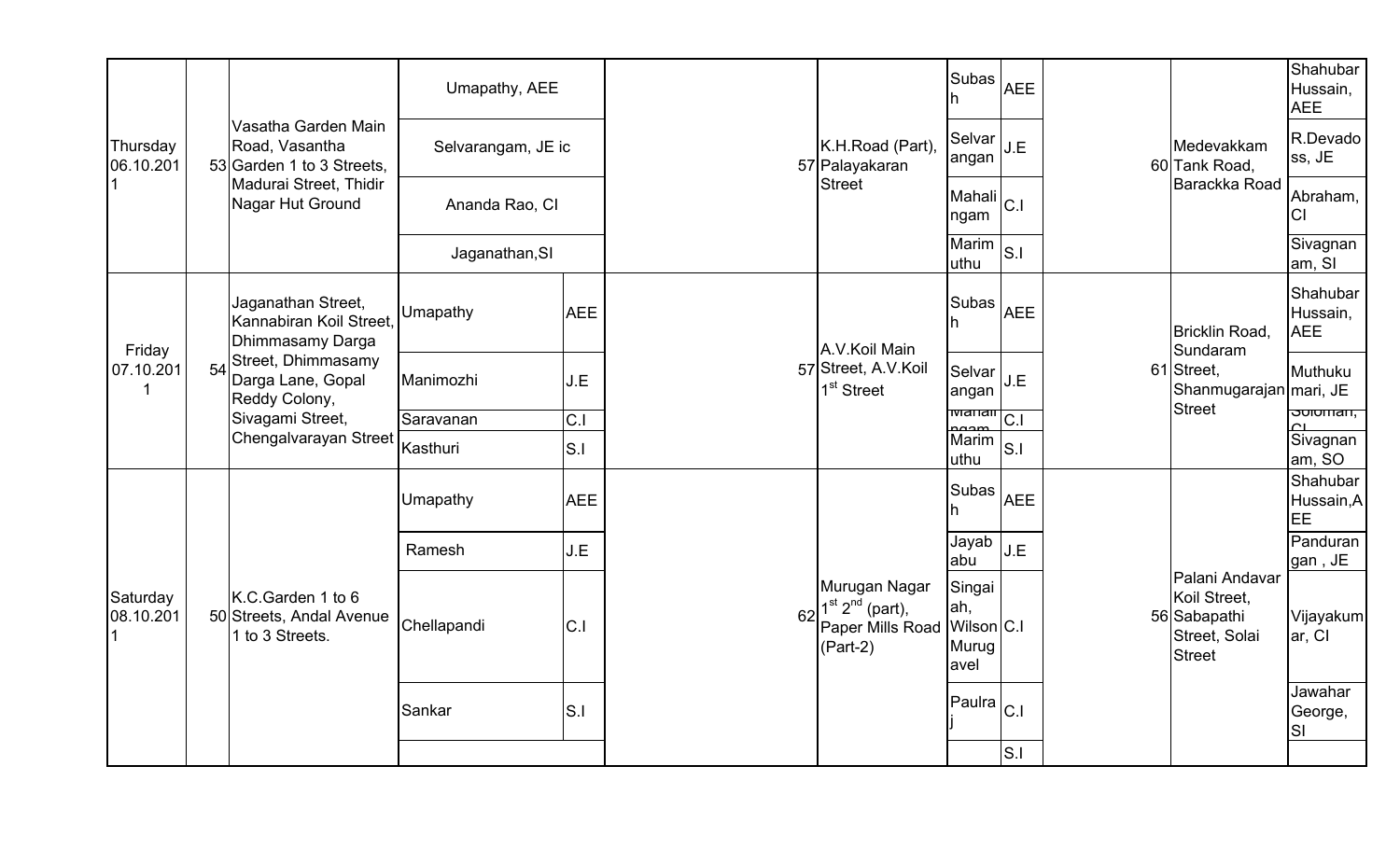Corporation of Chennai, WEEK-2 (FROM 10.10.2011 TO 15.10.2011)

|                            |            | <b>UNIT NO X</b>                                                                                                                                      |                                                      | <b>UNIT NO XI</b> |                                                                                                                     |                                                                          |            | <b>UNIT NO XII</b>                                                                                            |                                                                                       |  |
|----------------------------|------------|-------------------------------------------------------------------------------------------------------------------------------------------------------|------------------------------------------------------|-------------------|---------------------------------------------------------------------------------------------------------------------|--------------------------------------------------------------------------|------------|---------------------------------------------------------------------------------------------------------------|---------------------------------------------------------------------------------------|--|
| <b>WEEK</b><br><b>DAYS</b> | DN.<br>NO. | <b>NAME OF THE ROAD</b><br>/ SLUM                                                                                                                     | <b>OFFICER INCHARGE AND</b><br><b>DESIGNATION</b>    | DN. NO.           | <b>NAME OF THE</b><br><b>ROAD / SLUM</b>                                                                            | ᡨ᠇ᠡᢑ<br>ER<br><b>INCH</b><br><b>ARGE</b><br><b>AND</b>                   | DN.<br>NO. | <b>NAME OF THE</b><br><b>ROAD / SLUM</b>                                                                      | <b>OFFICER</b><br><b>INCHARGE</b><br><b>AND</b><br><b>DESIGNATION</b>                 |  |
| Monday<br>10.10.201        | 50         | Kandasamy Salai,<br>Balasubrmaniam Salai,<br>Periyar Nagar 11 to 22                                                                                   | Umapathy<br>Ramesh                                   | 63                | North<br>Jaganathan<br>Nagar 1 to 8                                                                                 | Subas<br>h<br>Hariba<br>bu<br>Rajara                                     | 58         | Dr.Ambedhkar<br>Nagar 1,2,3                                                                                   | Shahubar<br>Hussain, AEE<br>Pandurangan.<br><b>JE</b><br>Ramamoorthy,                 |  |
|                            |            | <b>Streets</b>                                                                                                                                        | Ramesh Babu<br>Saravana<br>Kumar                     |                   | <b>Streets</b>                                                                                                      | m<br>Sivagn<br>anam                                                      |            | <b>Cross Streets</b>                                                                                          | C <sub>l</sub><br>Eswaran, SI                                                         |  |
| Tuesday<br>11.10.201       | 51         | Prakash Avenue, SRP<br>Koil Street (N), Paper<br>Mills Road,<br>Sathyanarayanan<br>Street, Prakasam Salai                                             | Umapathy<br>Nagarajan<br>Ananda Rao<br>Jaganathan    | 62                | Senthil Nagar<br>Main Road &<br>Cross Street,<br>Srinivasa Nagar<br>Main Road &<br><b>Cross Street</b>              | Subas<br>h.<br>Jayab<br>abu<br>olliyal<br>ah,<br><b>Mileon</b><br>Paulra | 59         | Sankarabakthan<br>Street, Othavadai<br>Street,<br>Subarayan 1st<br>Street, Barackka<br>1 <sup>st</sup> Street | Shahubar<br>Hussain, AEE<br>Tamilanbu, JE<br>Mahesh Kumar,<br>CI<br>Prabu, SI         |  |
| Wednesd<br>ay<br>12.10.201 | 52         | Lakshmiamman Koil<br>Street, Madhavaram<br>High Road (N),<br>Madhavaram High<br>Road (S), Shanthi<br>Nagar 1 to 4 Streets,<br>SSV Koil 1 to 4 Streets | Umapathy<br>Parthasarathy<br>Thankivel<br>Mariyappan | 63                | Chennai Battai<br>Street, Narayana   Hariba  <br>Mastri 1,2 <sup>nd</sup><br>Streets, Seyalam Rajara<br>1,2 Streets | <b>Subas</b><br>h<br>bu<br>m<br>Sivagn<br>anam                           | 60         | Santhiappan<br>Main Road 1 <sup>st</sup> ,<br>$2^{nd}$ , $3^{rd}$ Streets,<br>Selvaperumal<br>Koil Street     | Shahubar<br>Hussain, AEE<br>R.Devadoss,<br><b>JE</b><br>Abraham, CI<br>Sivagnanam, SI |  |
|                            |            | Adamsa Dasa                                                                                                                                           | Umapathy                                             |                   | $D =  V_{\text{in}} $ Mandale $\theta$                                                                              | Subas<br>n.                                                              |            | <b>New West</b><br>Thandavarayan                                                                              | Shahubar<br>Hussain, AEE                                                              |  |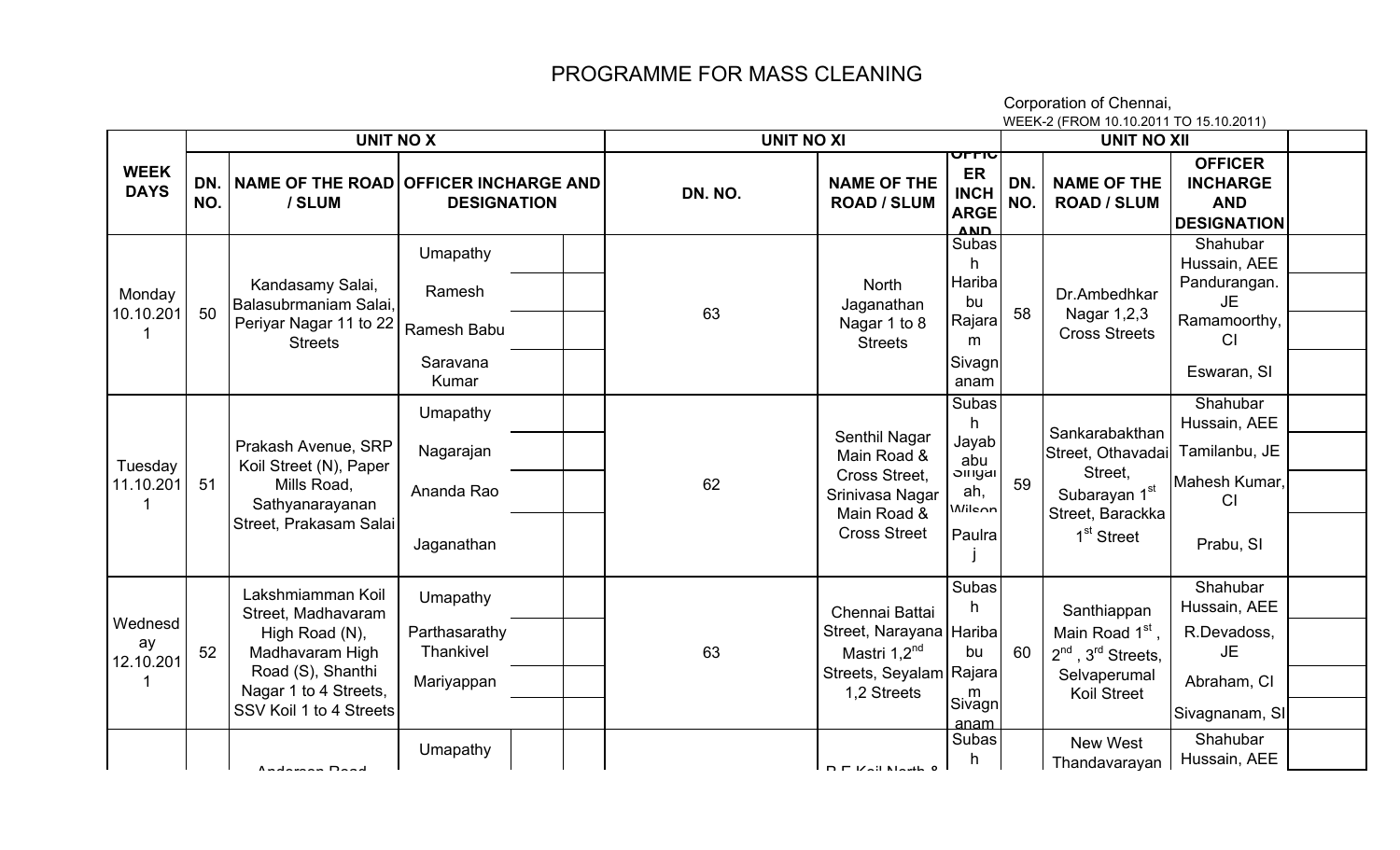| Thursday<br>13.10.201<br>-1 | 53 | Anderson Road,<br>Constable Road,<br>Thikka Kulam Hut<br>Ground 1 to 5 Street,<br>Kasiviswanathan Koil<br>Ground                                                                                | oeivaranyani,<br>JE ic<br>Carougnan<br>Kasthuri                                    |  | 55 | <b>P.E.KOII NORTI &amp;</b><br>West Mada<br>Street,<br>Duraisamy<br>Street, Periyar<br>Salai | Murali<br>Anand<br>a<br>Sivagn<br>anam                                   | 61 | Street,<br>Thandavarayan<br>Street,<br>Kandappa<br>Street,<br> Bakthavatchalam Sivagnanam, SI <br><b>Street</b>                                      | Muthukumari,<br><b>JE</b><br>Soloman, CI                                                   |  |
|-----------------------------|----|-------------------------------------------------------------------------------------------------------------------------------------------------------------------------------------------------|------------------------------------------------------------------------------------|--|----|----------------------------------------------------------------------------------------------|--------------------------------------------------------------------------|----|------------------------------------------------------------------------------------------------------------------------------------------------------|--------------------------------------------------------------------------------------------|--|
| Friday<br>14.10.201         | 54 | Vanjinathan 1 to 3<br>Streets, Vanjinathan<br>Main Road, Market<br>Street, Munusamy<br>Street, Rangasamy<br>Street, Rangasam<br>Lane                                                            | Umapathy,<br>Parthasarathy<br>Chellapandi,<br>Sankar                               |  | 57 | SS Devar 1 to 5<br>Street, K.H.Road<br>(Part)                                                | Subas<br>h.<br><b>Selval</b><br>annan<br>Mahali<br>ngam<br>Marim<br>uthu | 56 | Veerasamy Main Vijayakumar, CI<br>Road,<br>Muthamman Koil<br><b>Street</b>                                                                           | Shahubar<br>Hussain, AEE<br>Sekar, JE<br>Jawahar<br>George, SI                             |  |
| Saturday<br>15.10.201       | 50 | Vetri Nagar Extension<br>1 to 6 Streets,<br>Bashyam Reddy<br>Colony 1 to 6 Streets,<br>Chelliamman Colony<br>1,2 Streets,<br>Chelliamman Colony,<br>Kudiyiruppu 1 to 3<br>Streets, Dhanrajpuram | Umapathy,<br><b>AEE</b><br>Ramesh<br>N.Ramesh<br>Babu, CI<br>Saravana<br>Kumar, SI |  | 62 | Thillai Nagar<br>Main & Cross<br>Street, Selvi<br>Nagar,<br>Subramainya<br>puram             | Subas<br>h<br>Jayab<br>abu<br>Singai<br>ah,<br>Paulra                    | 58 | Sanyasipuram,<br>Kuttiappan 1,2 <sup>nd</sup><br>Street, Mental<br>Hospital<br><b>Compound Wall</b><br>Road, Pumping<br>Station Road,<br>David Puram | Shahubar<br>Hussain, AEE<br>Pandurangan,<br><b>JE</b><br>Ramamoorthy,<br>CI<br>Eswaran, SI |  |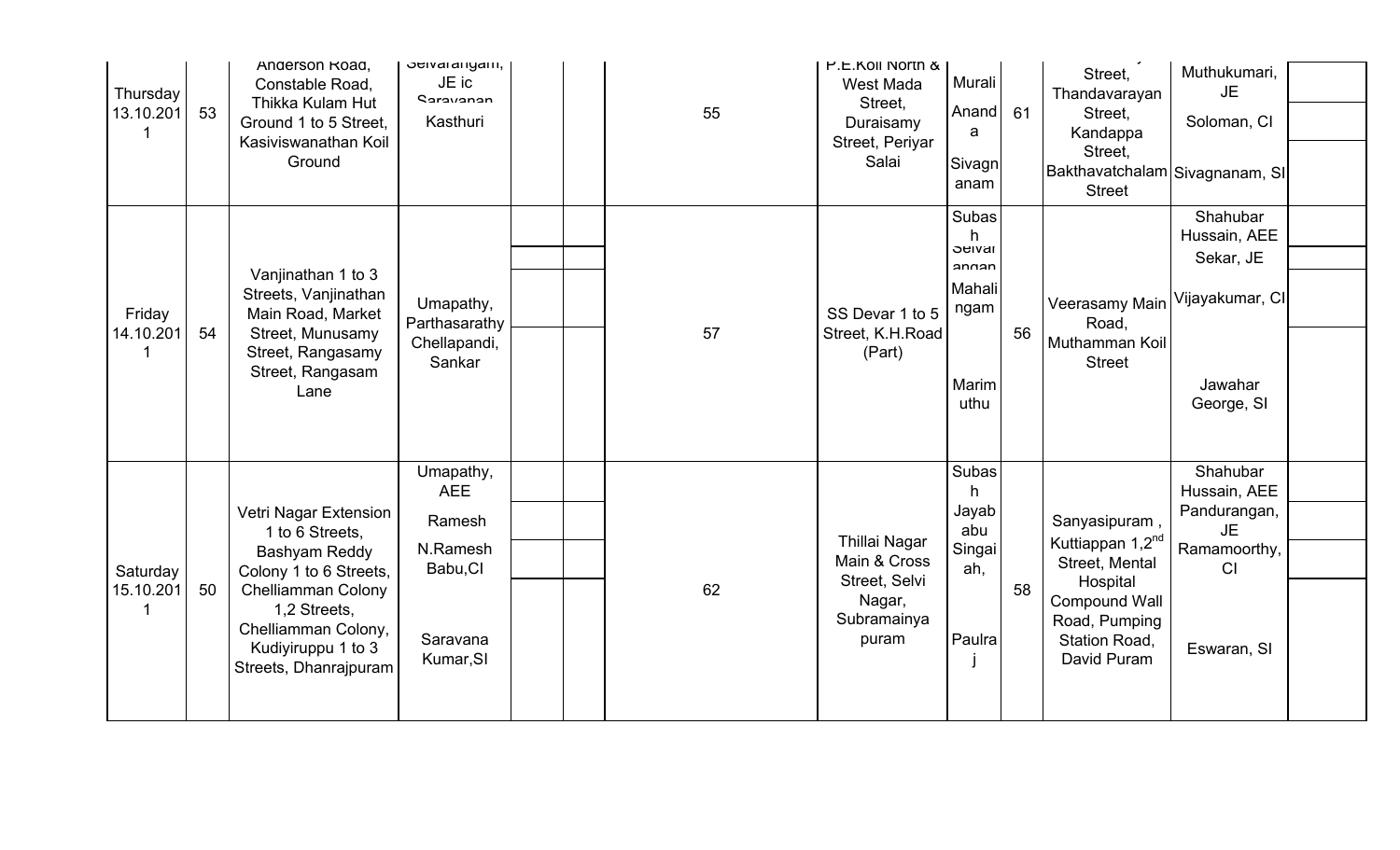Corporation of Chennai

DN. NO.NAME OF THE ROAD OFFICER INCHARGE DN. / SLUMAND DESIGNATION NO. NAME OF THE ROAD / SLUMDN. NO.NAME OF THE ROAD / SLUM**OFFICER** INCHARGE AND **DESIGNATION** Station Road, Devar Street, South Redhills Road 1 to 5 Streets, Thalankinnaru StreetSubash AEE Haribabu J.E Rajaram C.I Sivaganam S.O59Chinna babu Street, Pumping Station Road, Subarayan Main Mahesh Kumar, StreetRajan Nagar Main & Cross Street, Makkaram Garden Main & Cross $300$ ash A.E.E Jayababu J.E Singaiah, Wilson C.I Murugavel AEE 60 Sathiyavanni **Wednesday** 19.10.2011 <sup>52</sup> Jawanar <del>R*t*020, Kabilar</del> Street, Chinna Kulandai 1 to 4 Streets, Mugundha Ramanujam Street, Chockalingam Street, Mohan Street, Hut Ground 1  $t_0 \in \Omega$ treets Bundar Garden Main 63 Baba Nagar 1st & 2nd Main Road and 6th StreetSubash AEE Haribabu J.E Rajaram C.I Sivagnanam S.OS.I <sup>61</sup>Arrasappa Street, Gramma St, Muthiyal St, Perumal 1,2nd St, Pandaram St, Shahubar Hussain, AEE Muthukumari, JESoloman, CISivagnanam, SI**Thursday**  20.10.201153Road and 1 to 3 Streets, Venugopal Samy Koil Street, Sadaiappa Doss Street55 Gandhi Nagar Subash, Murali, Ananda, Sivagnanam**AEE**  <sup>56</sup> Vellala St, N.M.K.St, Battachari St,**Shahubar**  Hussain, AEE, Sekar, JE, Vijayakumar, CI, Jawahar George, SI Monday 17.10.201150Jawahar Nagar Main Road, Karthikeyan Salai, Periyar Nagar 5 to 10 Streets WEEK-3 (FROM 17.10.2011 TO 22.10.2011) WEEK DAYSUNIT NO - 100 UNIT NO - 11 UNIT NO - 12 Tuesday 18.10.201151Anuiappan Street, Dhanammal Street, Kamarajar 1 to 3 Streets, Bharathiyar Street, Sivapadham Umapathy AEE Nagaraj J.E Thankivel C.I Mariyappan S.IShahubar Hussain, AEE R.Devadoss, JE Abraham, CI Sivagnanam, SIUmapathy, AEE Parthasarathy , J.E.,Saravanan, CIKasthuri, SIUmapathy, AEE Selvarangam J.E i/c, Chellapandi C.ISankar S.IShahubar Hussain, AEE Tamilanbu, JE CI Prabu, SI6263Umapathy AEE Ramesh J.E Ananda Rao C.IOFFICER INCHARGE AND DESIGNATION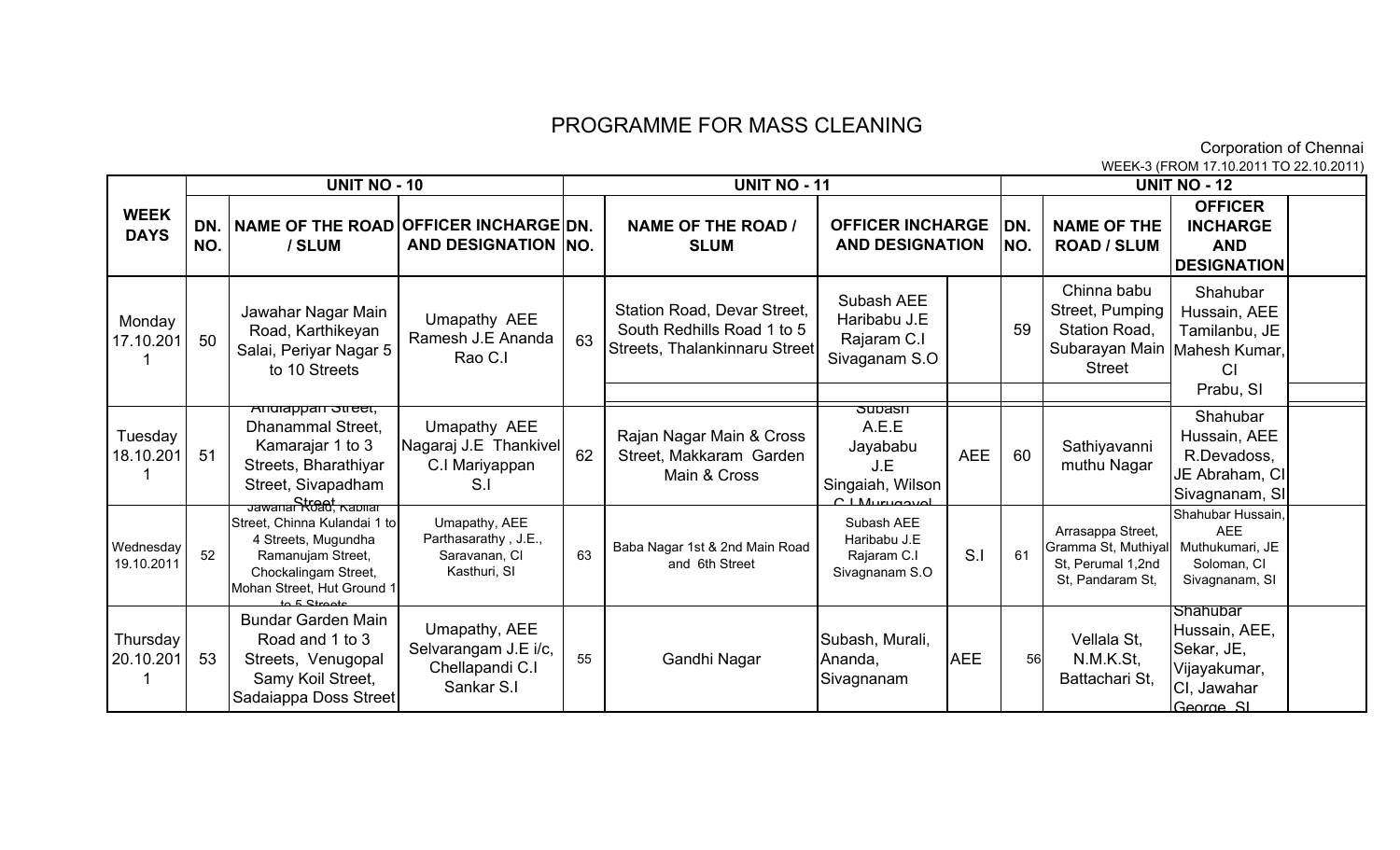| Friday<br> 21.10.201  |    | Manickavinayagar Koll<br>Street, Soma<br>ramasamy Street and 1<br>to 3 Streets, Ballart<br>54 Street.<br><b>Thulukathamman Koil</b><br>Street and Lane,<br>Malligaipuram,<br>Govardhana Doss | Umapathy AEE<br>Manimozhi J.E<br>N. Ramesh Babu C.I<br>Saravana Kumar S.I | 57 | K.K.Nagar 1 to 10 Streets,<br>K.H.Road (Part)                  | Subash, AEE<br>Selvarangan, JE<br>Mahalingam, CI<br>Marimuthu, SI                    | J.E | 58 | Mettu St, S.S Devar<br>St, Narayanan St,<br>Ujjini St,   | Shahubar<br>Hussain, AEE<br>Pandurangan,<br>JE<br>Ramamoorthy,<br>CI<br>Eswaran, SI |  |
|-----------------------|----|----------------------------------------------------------------------------------------------------------------------------------------------------------------------------------------------|---------------------------------------------------------------------------|----|----------------------------------------------------------------|--------------------------------------------------------------------------------------|-----|----|----------------------------------------------------------|-------------------------------------------------------------------------------------|--|
| Saturday<br>22.10.201 | 50 | Ram Nagar 1 to 4 Streets,<br>Moorthi Nagar 1 to 3 Street,<br>Lakshmanan Nagar 1 to 5<br>Streets, Chelliamman Nagar<br>1,2 Streets, Paper Mills<br>Road                                       | Umapathy AEE<br>Ramesh J.E<br>Ananda Rao C.I<br>Jaganathan S.I            | 62 | Dayalu Nagar Main & Cross Street,<br>Indira Nagar Main & Cross | Subash AEE<br>Jayababu J.E<br>Singaiah, Wilson<br>C.<br>Murugavel C.I<br>Paulraj S.I | C.1 | 59 | Barrackka 2nd St,<br>Nallaiah St,<br>Subrayan 2nd 3rd St | Shahubar<br>Hussain, AEE<br>Tamilanbu, JE<br>Mahesh Kumar,<br>CI<br>Prabu, SI       |  |

Corporation of Chennai Zone-IV

|                            |                  | <b>UNIT NO - 10</b>                                                              |                                                              | <b>UNIT NO - 11</b> |                                                                                                 |                                                                                    | <b>UNIT NO - 12</b> |            |                                                         |                                                                                    |  |
|----------------------------|------------------|----------------------------------------------------------------------------------|--------------------------------------------------------------|---------------------|-------------------------------------------------------------------------------------------------|------------------------------------------------------------------------------------|---------------------|------------|---------------------------------------------------------|------------------------------------------------------------------------------------|--|
| <b>WEEK</b><br><b>DAYS</b> | <b>DN</b><br>NO. | NAME OF THE ROAD OFFICER INCHARGE DN.<br>/ SLUM                                  | AND DESIGNATION   NO.                                        |                     | <b>NAME OF THE ROAD /</b><br><b>SLUM</b>                                                        | <b>OFFICER</b><br><b>INCHARGE AND</b><br><b>DESIGNATION</b>                        |                     | DN.<br>NO. | <b>NAME OF THE</b><br><b>ROAD / SLUM</b>                | <b>OFFICER</b><br><b>INCHARGE</b><br><b>AND</b><br><b>DESIGNATION</b>              |  |
| Monday<br>24.10.201        | 50               | Kandaswamy Salai,<br>Balasubramaniam<br>Salai, Periyar Nagar 11<br>to 22 Streets | Umapathy AEE<br>Ramesh J.E.<br>Saravanan C.I<br>Kasthuri S.I | 62                  | Rajaji Nagar Main & Cross Street,<br>Rajiv Gandhi Main & Cross Street,<br>East Level Cross Road | Subash AEE<br>Jayababu J.E<br>Singaiah, Wilson C.I<br>Murugavel C.I<br>Paulraj S.I |                     | 60         | Secretariat<br>Colony, 1 to 9 <sup>th</sup><br>Streets, | Shahubar Hussain,<br><b>AEE</b><br>R.Devadoss, JE<br>Abraham, CI<br>Sivagnanam, SI |  |

WEEK-4 (FROM 24.10.2011 TO 31.10.2011)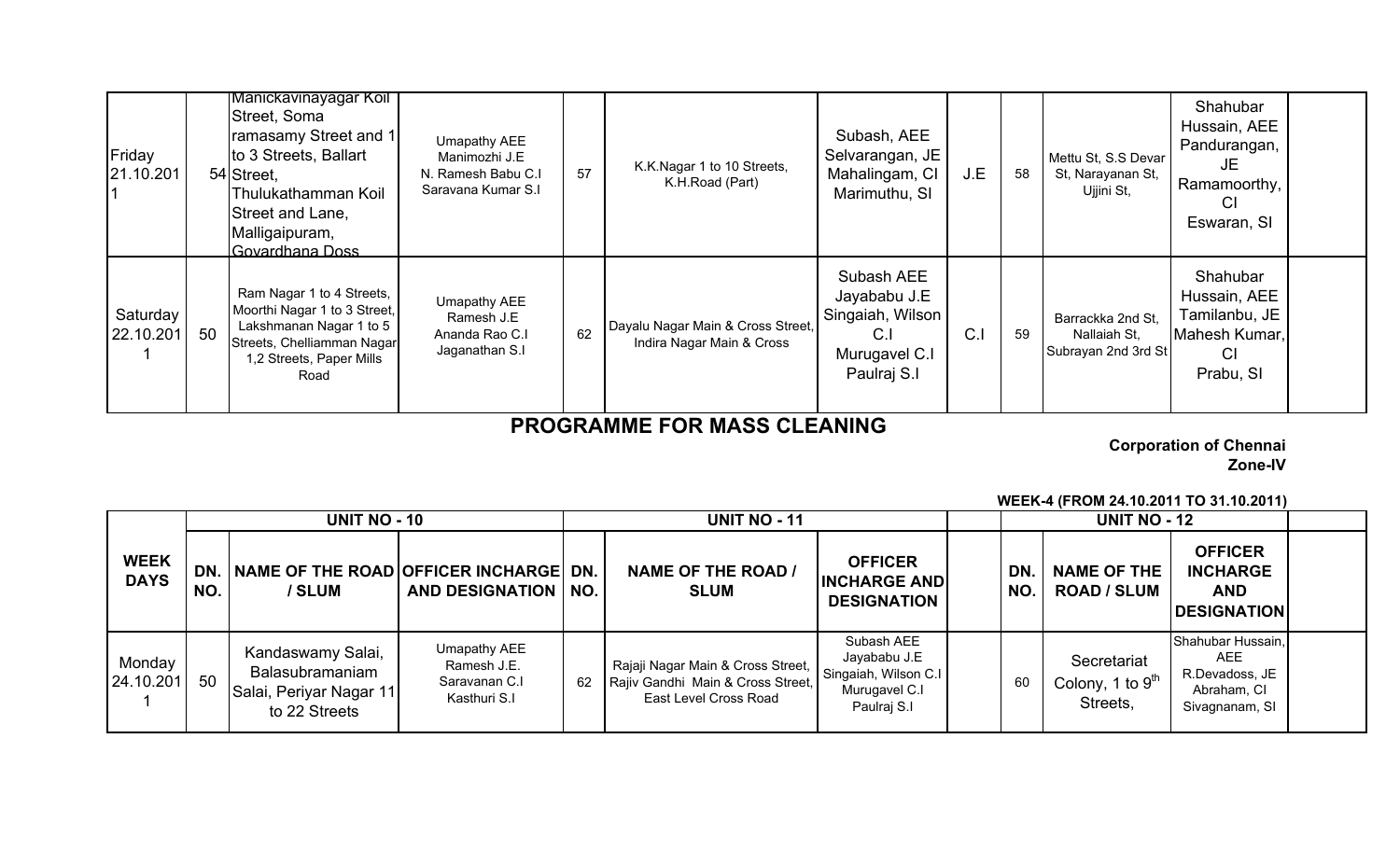| Tuesday<br>25.10.201<br>1 | 51 | Gandhi Street, George<br>Colony, Lakshmi Nagar<br>1 to 4 Streets, Kennady Chellapandi Cl Sankar, SI<br>Square 1 to 3 Streets,<br>Anbalagan Street                                                                     | Umapathy, AEE<br>Nagarajan, JE                                              | 63 | M.T.H.Road, Mettu Street Lane,<br>Reddy Street, M.T.H.Road Annex | Subash A.EE.<br>Haribabu J.E.<br>Rajaram C.I<br>Sivagnanam S.I | 61 | R.K.Puram<br>Potter St,<br>Solaiamman Koil<br>St, Solaiappan<br>St,<br>Rathinasabapath<br>y St, | Shahubar Hussain,<br><b>AEE</b><br>Muthukumari, JE<br>Soloman, CI<br>Sivagnanam, SO  |  |
|---------------------------|----|-----------------------------------------------------------------------------------------------------------------------------------------------------------------------------------------------------------------------|-----------------------------------------------------------------------------|----|------------------------------------------------------------------|----------------------------------------------------------------|----|-------------------------------------------------------------------------------------------------|--------------------------------------------------------------------------------------|--|
| Wednesday<br>26.10.2011   | 52 | St.Marys Road,<br>Kollam Garden 1 to<br>4Street, Venkateswara<br>Nagar Main Street & 1<br>to 4 Streets, E.B. Road,<br>Jamunabai Nagar &<br><b>Streets</b>                                                             | Umapathy, AEE<br>Parthasarathy, JE<br>Ramesh Babu, CI<br>Saravana Kumar, SI | 55 | K.H.Road, Tagoor Nagar                                           | Subash<br>Murali<br>Ananda<br>Sivagnanam                       | 56 | Patchaikalveerasam<br>y Tenements                                                               | Shahubar<br>Hussain, AEE<br>Sekar, JE<br>Vijayakumar, CI<br>Jawahar George,<br>SI    |  |
| Thursday<br>27.10.201     | 53 | Vasantha Garden Main<br>Road, Vasantha<br>Garden 1 to 3 Streets,<br>Madurai Street, Thidir<br>Nagar Hut Ground,<br><b>Pilkington Road</b>                                                                             | Umapathy, AEE<br>Selvarangam, JE ic<br>Ananda Rao, CI<br>Jaganathan, SI     | 57 | Thirumalai Nagar, Raja Street,<br><b>Officers Colony Road</b>    | Subash<br>Selvarangan<br>Mahalingam<br>Marimuthu               | 58 | Ramanathan St.<br>Rangaiah St,<br>Palaniappan St                                                | Shahubar Hussain,<br><b>AEE</b><br>Pandurangan, JE<br>Ramamoorthy, CI<br>Eswaran, SI |  |
| Friday<br>28.10.2011      | 54 | Rangamannar Street,<br>Chidambaram Street.<br>Govindaraj Street,<br>Govindaraj Lane,<br>Rajputh Street,<br>Palavayil Street,<br>Murthy Street,<br>Chinnasamy Street,<br>Parthasarathy Street,<br><b>Bissat Street</b> | Umapathy AEE<br>ManimozhiJ.E<br>Saravanan C.I<br>Kasthuri S.I               | 57 | Portias Road,<br>New Street,                                     | Subash<br>Selvarangan<br>Mahalingam<br>Marimuthu               | 59 | Subrayan 4th St, 1<br>to 5 Lanes,<br>Subrayan 5th Street                                        | Shahubar Hussain,<br><b>AEE</b><br>Tamilanbu, JE<br>Mahesh Kumar, CI<br>Prabu, SI    |  |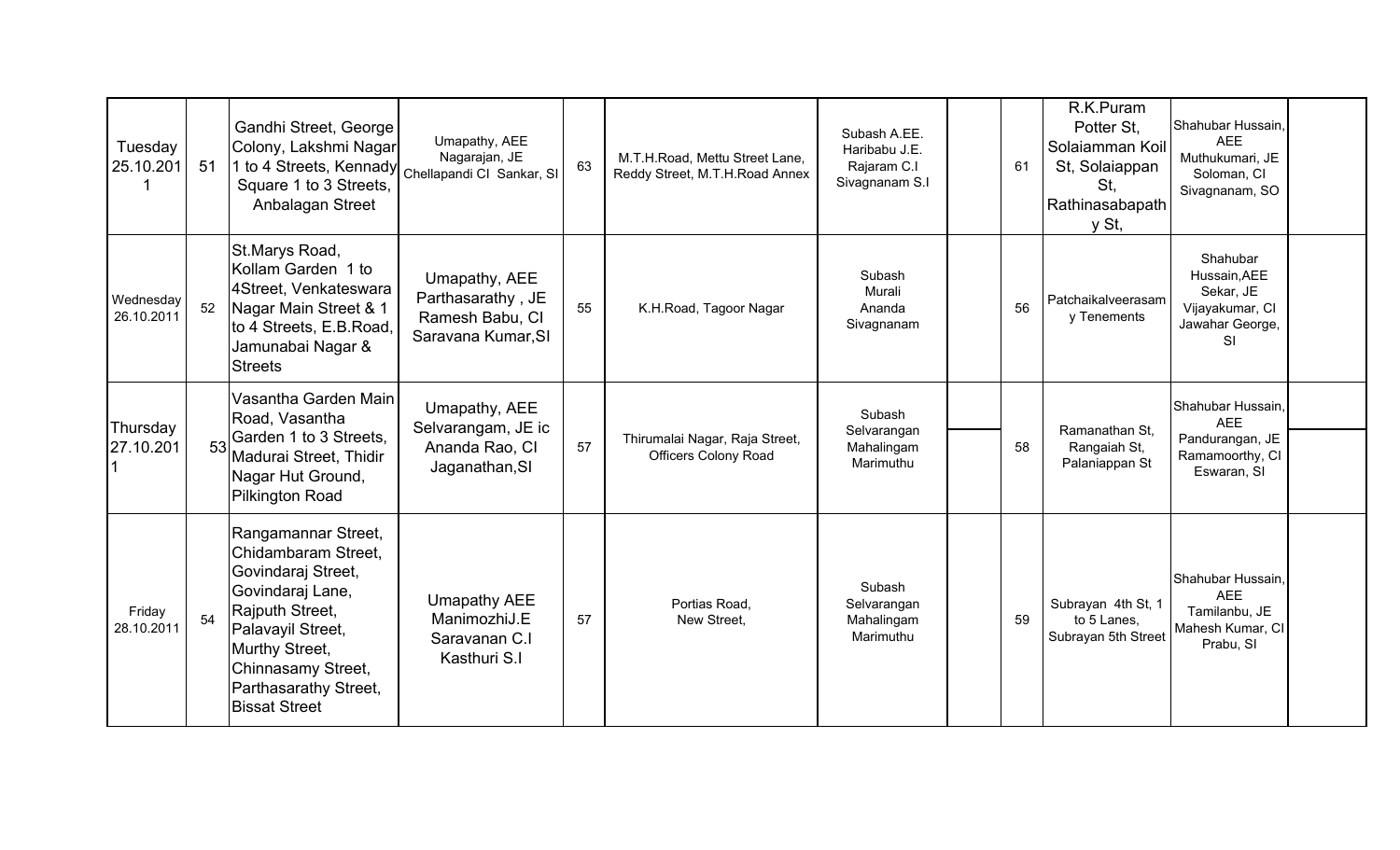| Saturday<br>29.11.2011 | 50 | K.C.Garden 1 to 6<br>Streets, Andal Avenue<br>1 to 3 Streets, Krishna<br>Nagar 1 to 3 Streets,<br>Kamaraj 1 to 3 Streets,<br>Gandhi Nagar 1 to 3<br>Streets | Umapathy<br>Ramesh<br>Chellapandi<br>Sankar                  | 62 | Poombuhar Nagar Main & Cross<br>Street, Jayaram Nagar Main &<br>Cross Street, Sarojini Nagar Main &<br><b>Cross Street</b> | Subash<br>Jayababu<br>Singaiah, Wilson<br>Murugavel<br>Paulraj                     | 60 | A.K.Samy Nagar 1 to<br>9 Streets                        | Shahubar Hussain,<br><b>AEE</b><br>R.Devadoss, JE<br>Abraham, CI<br>Sivagnanam, SI |  |
|------------------------|----|-------------------------------------------------------------------------------------------------------------------------------------------------------------|--------------------------------------------------------------|----|----------------------------------------------------------------------------------------------------------------------------|------------------------------------------------------------------------------------|----|---------------------------------------------------------|------------------------------------------------------------------------------------|--|
| Monday<br>31.10.201    | 50 | Kandaswamy Salai,<br>Balasubramaniam<br>Salai, Periyar Nagar 11<br>to 22 Streets                                                                            | Umapathy AEE<br>Ramesh J.E.<br>Saravanan C.I<br>Kasthuri S.I | 62 | Rajaji Nagar Main & Cross Street,<br>Rajiv Gandhi Main & Cross Street,<br>East Level Cross Road                            | Subash AEE<br>Jayababu J.E<br>Singaiah, Wilson C.I<br>Murugavel C.I<br>Paulraj S.I | 60 | Secretariat<br>Colony, 1 to 9 <sup>th</sup><br>Streets, | Shahubar Hussain,<br><b>AEE</b><br>R.Devadoss, JE<br>Abraham, CI<br>Sivagnanam, SI |  |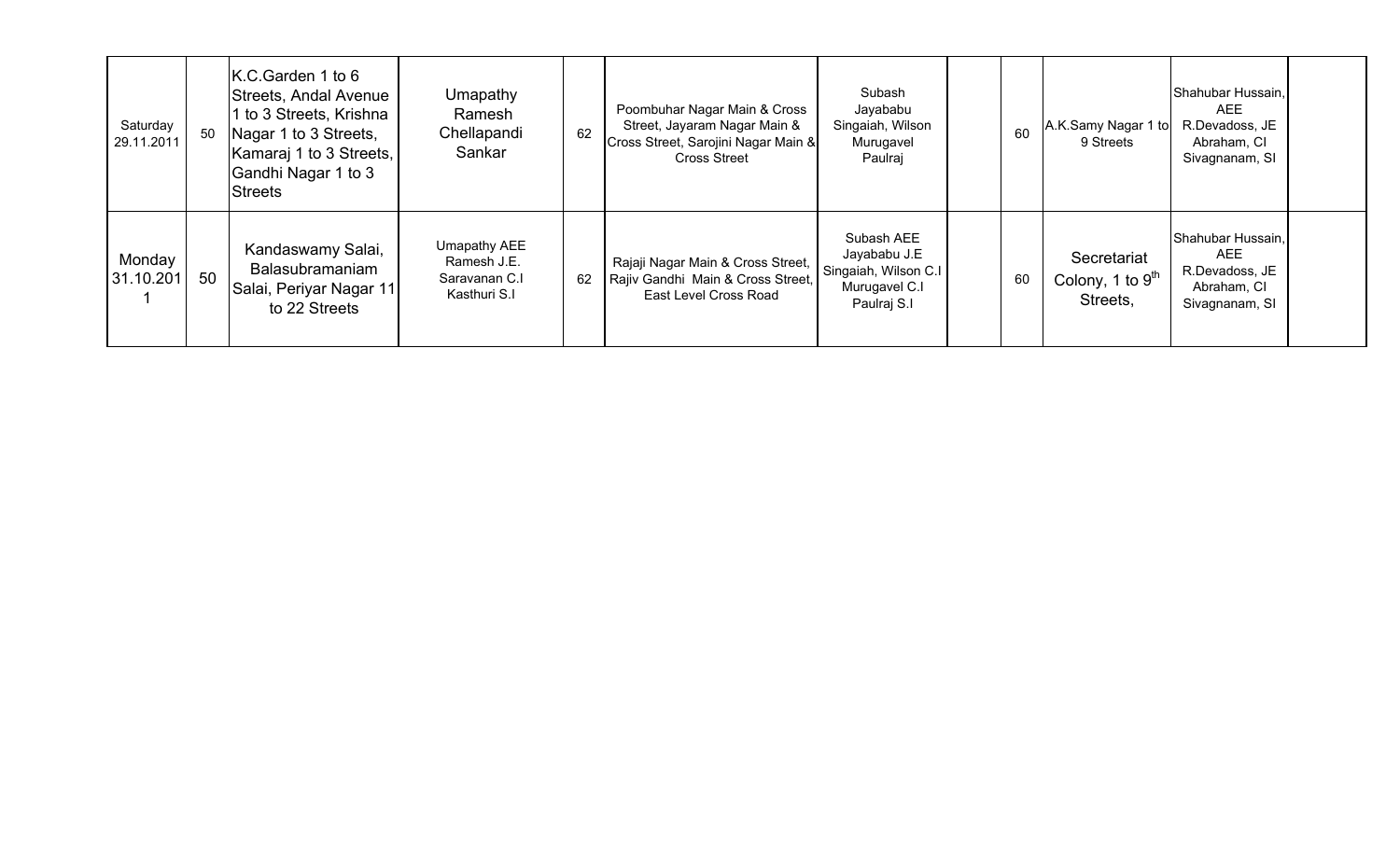## CORPORATON OF CHENNAI ZONE - VMASS CLEANING PROGRAMME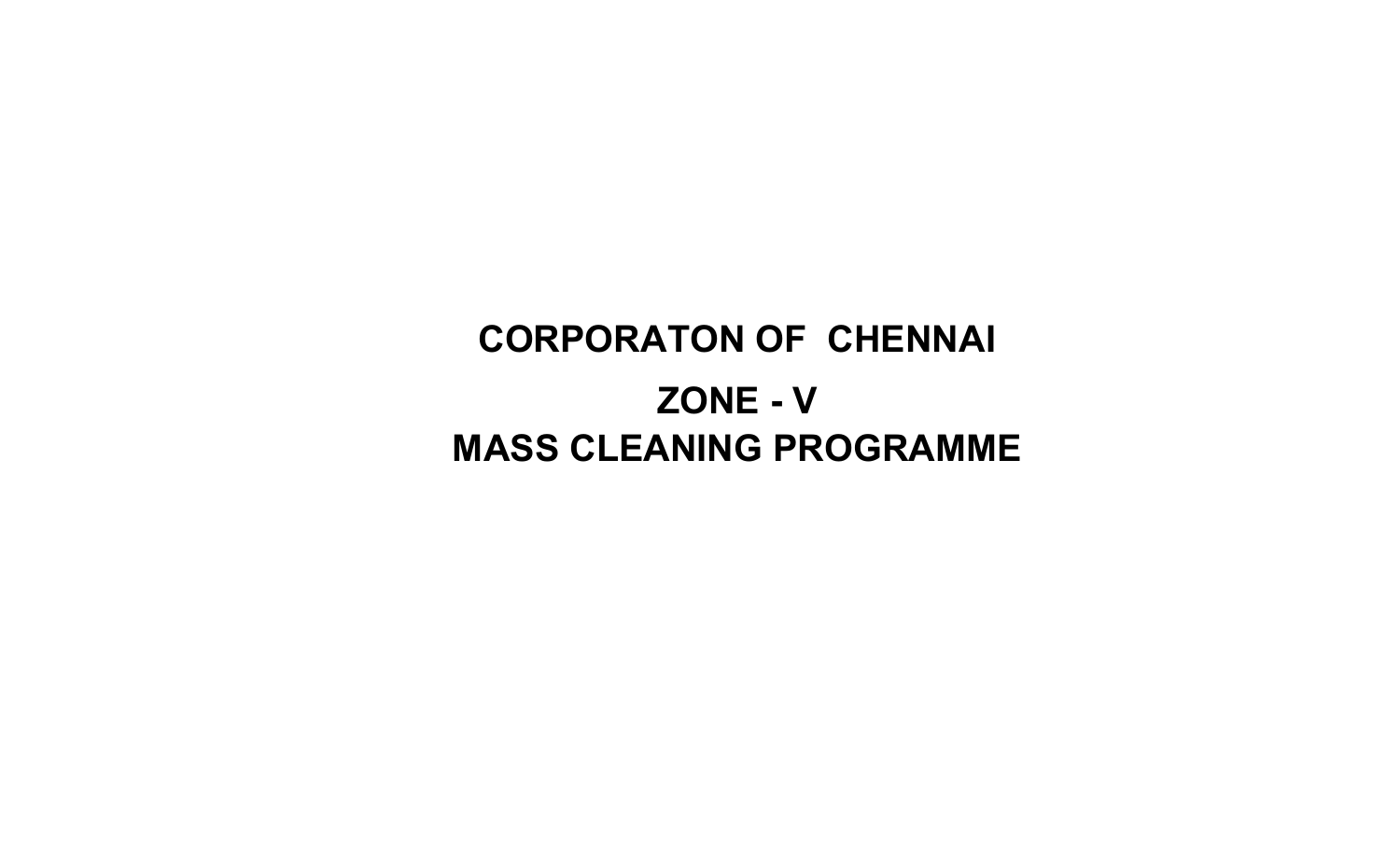### DETAILS OF STAFF STRENGTH AND EQUIPMENTS ZONE:5

| SL.NO.          | <b>DESCRIPTION</b>                        | <b>DETAILS</b> |
|-----------------|-------------------------------------------|----------------|
| $\mathbf 1$     | <b>WORKERS</b>                            |                |
|                 | <b>NO.OF SANITARY WORKERS</b>             | 1719           |
| $\overline{2}$  | <b>NO. OF ROAD THOZHILALIES</b>           | 136            |
| $\mathbf{3}$    | <b>NO. OF DESILTING WORKERS</b>           | 52             |
|                 | <b>TOTAL</b>                              | 1907           |
|                 | <b>EQUIPMENTS</b>                         |                |
| $\mathbf 1$     | NO. OF BIG COMPACTORS                     | 23             |
| $\overline{2}$  | <b>NO. OF SMALL COMPACTORS</b>            | 13             |
| 3               | NO. OF TRI CYCLES                         | 526            |
| 4               | NO. OF COMPACTOR BINS                     | 1232           |
| $5\overline{)}$ | <b>NO. OF LORRIES FOR DEBRIES REMOVAL</b> | 10             |
| 6               | NO. OF BOB CAT                            | 3              |
| $\overline{7}$  | NO. OF FRONT END LOADER                   |                |
| 8               | <b>NO. OF HAND SPRAYERS</b>               | 35             |
| 9               | NO. OF VEHICLE MOUNTED FOGGING MACHINE    | 4              |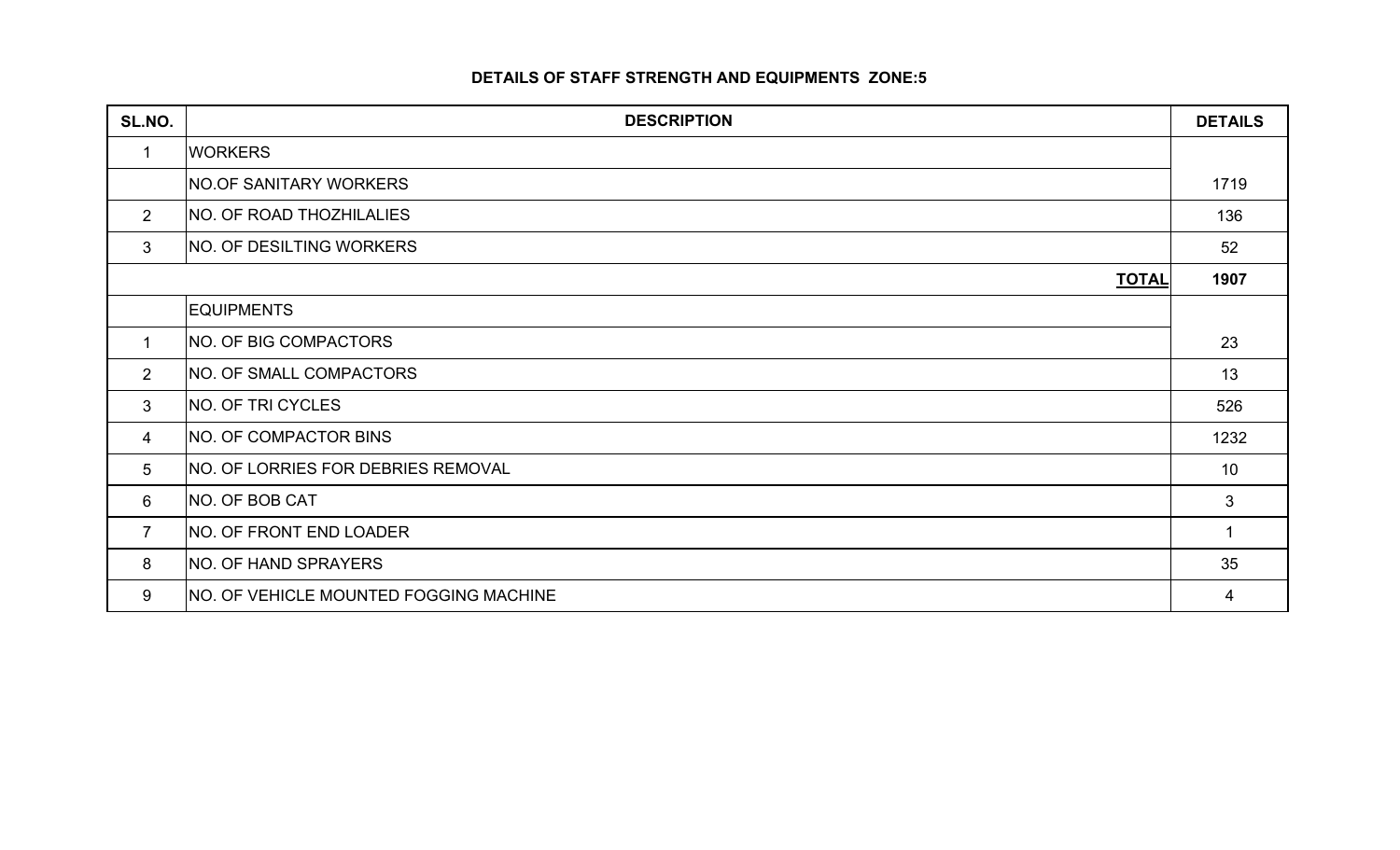#### Corporation of ChennaiZone-V

#### PROGRAMME FOR MASS CLEANING FOR THE MONTH OF OCTOBER

Week -1 - Date : 03.10.11 to 08.10.11

|                    |    | Unit No.13                                                                                                                                                                                                                                                      |                                                                                                           | Unit No.14 |            |                                                                                                                                                                      |                                                                                                             |  |            | Unit No.15                                                                                                                                                                                              |                                                                                                        |         |
|--------------------|----|-----------------------------------------------------------------------------------------------------------------------------------------------------------------------------------------------------------------------------------------------------------------|-----------------------------------------------------------------------------------------------------------|------------|------------|----------------------------------------------------------------------------------------------------------------------------------------------------------------------|-------------------------------------------------------------------------------------------------------------|--|------------|---------------------------------------------------------------------------------------------------------------------------------------------------------------------------------------------------------|--------------------------------------------------------------------------------------------------------|---------|
| Week<br>Days       |    | Dn. Name of the Road /<br>No. Slum                                                                                                                                                                                                                              | Oficer<br>incharge and<br>Designation                                                                     |            | Dn.<br>No. | Name of the Road / Slum                                                                                                                                              | Oficer incharge<br>and Designation                                                                          |  | Dn.<br>No. | Name of the<br>Road / Slum                                                                                                                                                                              | Oficer incharge<br>and<br>Designation                                                                  | Remarks |
|                    | 64 | Y-Block 3 to 9 Sts., Z-<br>Block 1 to 5 Sts., 14th<br>Main Raod & Lane, Old AEE<br>Thirumangalam, 13th<br>Main road (4th Ave. to<br>14th Main Road), 12th<br>Main Road (4th Ave. to<br>14th Main Road), 4th<br>Avenue (12th Main<br>Road to Inner Ring<br>Road) | Thirumurugan,<br>Kannan, JE<br>Baranidharan,<br><b>CS</b><br>Mylapooran, CI<br>Mohammed<br>Jaffarulla, CI |            |            |                                                                                                                                                                      |                                                                                                             |  |            | Tilliu-VI-Na<br>Street, Thiru-Vi-<br>Ka Lane, Bharathi<br>Street, Perumal<br>Koil Street,<br>Gandhi Street,<br>Nehru Street,<br>Patel Street, Dr.<br>Ambedgar<br>Street, Avvai<br>Street,<br>Maraimalai | Veerappan                                                                                              |         |
| Monday<br>03.10.11 | 65 | Area and 4 Mad<br>Streets,<br>Bakthavatahcalam<br>Street, Sivan Koil<br>down, School Street,<br>Sasthri Nagar 1 to 4<br>Streets, Srinivasa<br>Nagar 1 to 6 Streets,<br>Mangamma Garden 1<br>to 4 streets                                                        | Th.<br>Ranganathan<br><b>AEE</b><br>Devabalan J.E<br>Barani,<br>Supervisior<br>Manimaran, SI<br>Murali CI |            | 69         | Halls Road (From New Avadi)<br>Road to K.G. Road),<br>Jothaimmal Nagar Main<br>Road, 2nd St., 1 to 21 Cross<br>St., Parameswaran nagar 1<br>to 4 Sts., Agasthiar St. | Saravanabhavan<br>anthan, AEE<br>Govindasamy, JE<br>Thangadurai, CS<br>Arulalan, SI (i/c.)<br>Dillibabu, CI |  | 74         | Adigal<br>Street, Selva<br>Vinayagar Koil<br>Street, Peter<br>Raja Street,<br>Ramasamy Raja<br>Street,<br>Duraisamy Raja<br>Street,<br>Patchaiyappa                                                     | <b>AEE</b><br>Thennavan JE<br><b>Bethal Naidu</b><br><b>CS</b><br>Rajapandi, SI<br>Adi Narayanan<br>CI |         |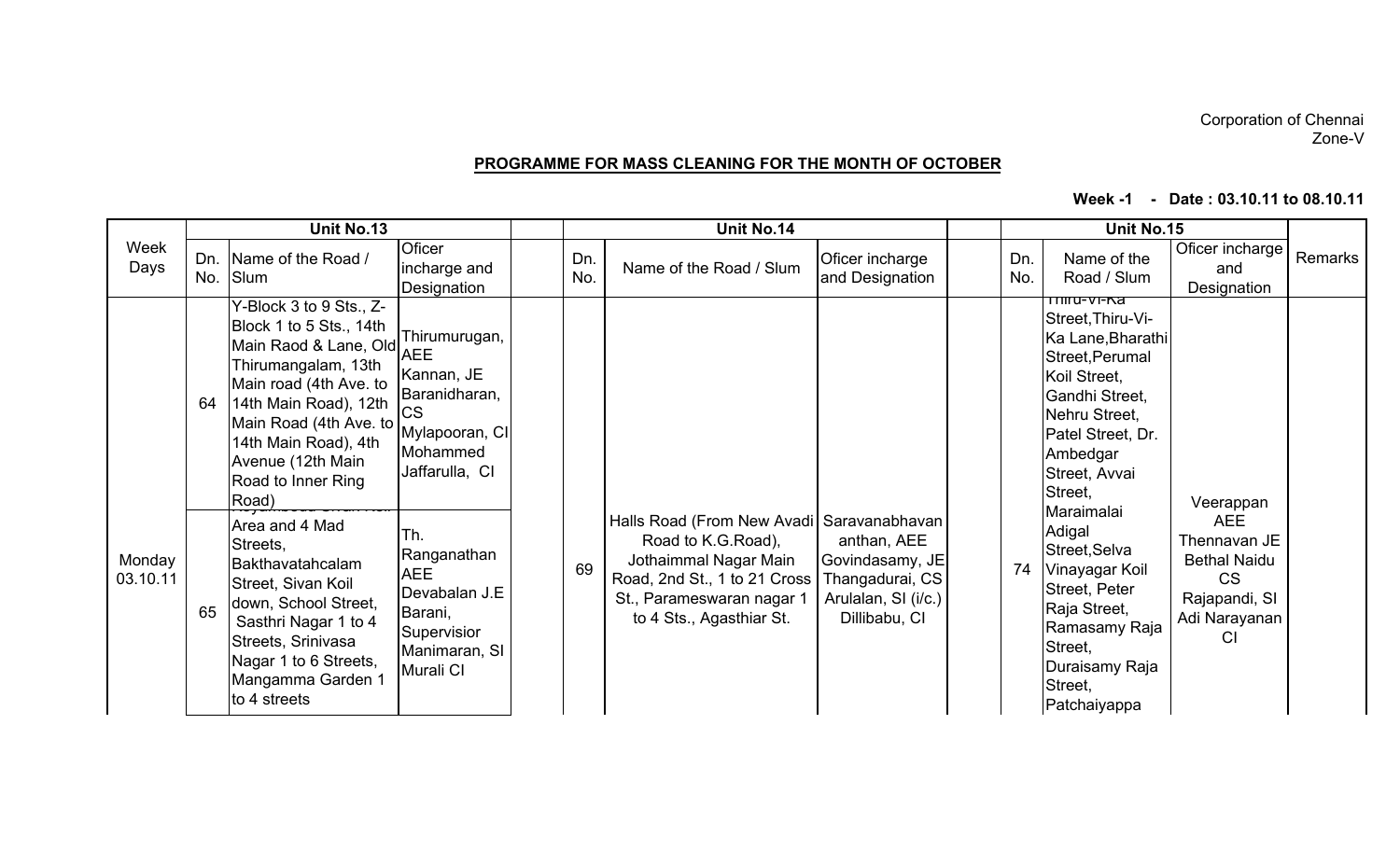|                     | 66 | NSK Nagar 1 to 25<br>Sts., Radhakrishnan<br>Nagar,<br>Muthumariamman<br>Nagar, 3rd Ave. (Arch<br>to Rountana)                                                                                                                                                     | Pratap, AEE<br>Annamalai, JE<br>Baranidharan,<br><b>CS</b><br>Periyakaruppa<br>n, S.l.<br>Ravi. Cl                      |    |                                                                                                                                                                                                         |                                                                                                  |    | Gramani<br>Street, Arunachal<br>apuram,<br>Parijathammal<br>Street,<br>Anandavalli<br>Street Viieswari                                                                                                                                                         |                                                                                                          |  |
|---------------------|----|-------------------------------------------------------------------------------------------------------------------------------------------------------------------------------------------------------------------------------------------------------------------|-------------------------------------------------------------------------------------------------------------------------|----|---------------------------------------------------------------------------------------------------------------------------------------------------------------------------------------------------------|--------------------------------------------------------------------------------------------------|----|----------------------------------------------------------------------------------------------------------------------------------------------------------------------------------------------------------------------------------------------------------------|----------------------------------------------------------------------------------------------------------|--|
|                     | 64 | Nehru Nagar 1to 7<br>Sts., Adhavan Colony,<br>L-Block 1 to 7 Sts.,<br>12th main Road (2nd<br>to 4th Ave.), 13th Main<br>Road (2nd to 4th Ave.)<br>AF-Block (1 to 8 Sts.)                                                                                          | Thirumurugan,<br><b>AEE</b><br>Kannan, JE<br>Baranidharan,<br><b>CS</b><br>Mylapooran, CI<br>Mohammed<br>Jaffarulla, CI |    |                                                                                                                                                                                                         |                                                                                                  |    | Janakiram<br>Colony 1st Cr.<br>Street, Nehru<br>Nagar, Rajiv<br>Gandhi<br>Street(Asoka<br>Nagar), Anna<br>Street, Kavitha<br>Street,                                                                                                                           |                                                                                                          |  |
| Tuesday<br>04.10.11 | 65 | Mettukulam 1 to 4<br>Streets, New Colony 1<br>to 5 Streets,<br>Kannagasabai colony 1 AEE<br>to 3 street,<br>Thiruveethiamman Koil Barani,<br>Street 1 to 5, Bajanai<br>Koil Street, School<br>Street, 100'feet Road<br>(Koyambedu Bridge to<br>Kaliamman Koil Jn. | ITh.<br>Ranganathan<br>Devabalan J.E<br>Supervisior<br>Manimaran, SI<br>Murali CI                                       | 70 | New Avadi Road & Lane,<br>Damodaramurthy St. & Lane,<br>Parasupillai Street,<br>Thiyagappa Street,<br>Thiyagappa Road !st,2nd<br>,3rd Lane, Sivasankaran<br>Street, Appa Garden Street<br>Mandapam Road | Saravanabhavan<br>anthan, AEE<br>Somu, JE<br>Thangadurai, CS<br>Jayamurugan, SI<br>Veerappan, CI | 75 | Venkatekrishna<br>Nagar 3rd Street,<br>Ilango Adigal<br>Street, Razack<br>Garden Lane,<br>Selvavinayagar<br>Koil Street,<br>Bharathi Avenue,<br>M.G.R. South<br>Street, Police<br><b>Station Street,</b><br><b>Police Station</b><br>Cross Street,<br>Ambedkar | Purushothaman<br>, AEE<br>Rajinikanth JE<br><b>Bethal Naidu</b><br><b>CS</b><br>Koil, SI<br>Rajanbabu CI |  |
|                     | 67 | New Avadi Road, O-<br>Block 28th to 37th<br>Street, Annai Sathya<br>Nagar 1 to 11th Street<br>and Lane                                                                                                                                                            | R. Palani, AEE<br>Dhanapalan,<br>J.E.<br>Baranidharan,<br>C.S.<br>Periyakaruppa<br>n, S.I.                              |    |                                                                                                                                                                                                         |                                                                                                  |    | Street, Padasalai<br>Street, Pallavan<br>Street, Cheran<br>Street, E-Block<br>1st Cross To 8th<br>Cross St, E-<br>Block 1st To 4th                                                                                                                             |                                                                                                          |  |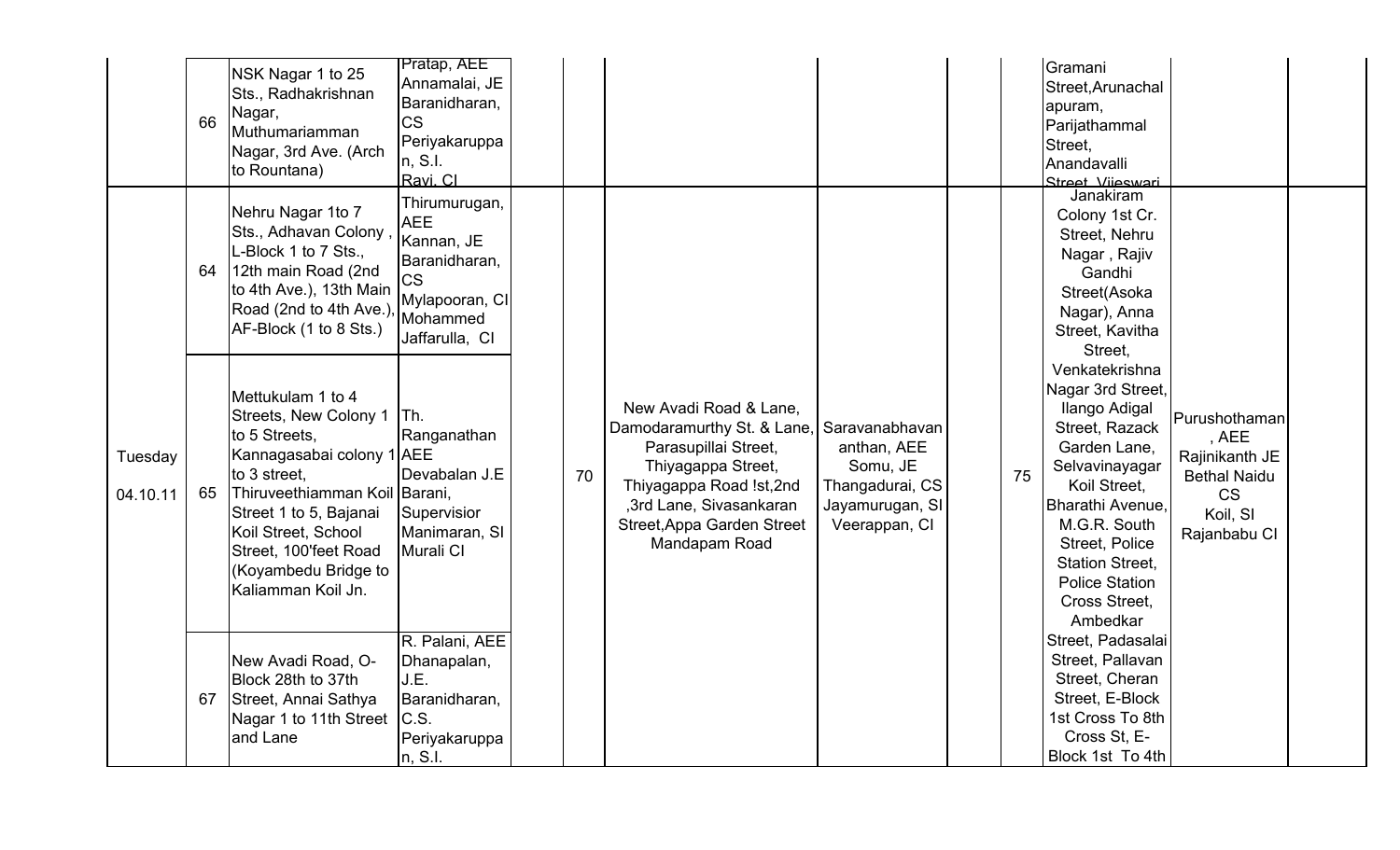|                           | 64<br>65 | <b>AKR Road and Lane,</b><br>Sathyasai Nagar (Main<br>Road and 6 Sts), 100<br>Feet Road (From<br>koyambedu bridge to<br>15th main road)<br>Valluvar Street,<br>Engineer Sampath<br>Garden 1 to 3 Street,<br>TSD Nagar 1 to 6<br>Street,<br>Velan Nagar 1 to 5<br><b>Street</b>                                      | Thirumurugan,<br><b>AEE</b><br>Kannan, JE<br>Baranidharan,<br><b>CS</b><br>Mylapooran, CI<br>Mohammed<br>Th.<br>Ranganathan<br><b>AEE</b><br>Devabalan J.E<br>Barani,<br>Supervisior<br>Manimaran, SI<br>Murali CI |    | Lakshmi Street, Abirami<br>Street, Vellala Street, Rama                                                                                                                                          |                                                                                         |    | Abdullah street,<br>Sherfudin street,<br>Ameer john<br>street, Basha<br>street,<br>Neelakandan<br>street, Khan<br>street,<br>Thiruvengada                                                                                  | Veerappan                                                                                            |  |
|---------------------------|----------|---------------------------------------------------------------------------------------------------------------------------------------------------------------------------------------------------------------------------------------------------------------------------------------------------------------------|--------------------------------------------------------------------------------------------------------------------------------------------------------------------------------------------------------------------|----|--------------------------------------------------------------------------------------------------------------------------------------------------------------------------------------------------|-----------------------------------------------------------------------------------------|----|----------------------------------------------------------------------------------------------------------------------------------------------------------------------------------------------------------------------------|------------------------------------------------------------------------------------------------------|--|
| Wednesd<br>ay<br>05.10.11 | 68       | New Avadi Road,<br>Kumaran Nagar 1 &<br>2nd St., Mandapam<br>Lane, Cart Track<br>Road, VOC New<br>Colony, VOC Approach<br>Road, Palliarasan St.,<br>Mandapam Main Road,<br>Mandapam Cross St.,<br>Mandapam 1 to 6<br>Cross St., Gujji Main<br>Road, Gujji 1 to 2 St.,<br>Giji 1 & 2 Lane, Canal<br>Road 1 to 3 Lane | R. Palani, AEE<br>Sathishkumar,<br>A.E.<br>Baranidharan,<br>C.S.<br>Periyakaruppa<br>n, S.I.<br>Munusamy,<br>C.I.(i/c.)                                                                                            | 71 | Samy Street, Vellala Street<br>2nd Street, Vellala Street 3rd<br>Street, Pillaiyar Koil Street,<br>Pandaram Street, E.V.R. 1st<br>Lane, E.V.R. 2nd Lane,<br>Divan Rama Road,<br>Audiappan Street | Saravanabavana<br>ndam AEE<br>Selvakumar JE<br>Thandurai CS<br>MariRaj, SI<br>Sankar CI | 76 | puram main<br>road,<br>Thiruvengada<br>puram 1st and<br>2nd street,<br>Thiruvalluvar<br>puram 1st and<br>2nd street,<br>Annanedum<br>pathai, Sakthi<br>nagar 1st to 5th<br>Street, Abith<br>nagar,<br>Jayalajshmi<br>nagar | <b>AEE</b><br>Raju JE i/c<br><b>Bethal Naidu</b><br><b>CS</b><br>Ramkumar, SI<br>Ruban Devaraj<br>CI |  |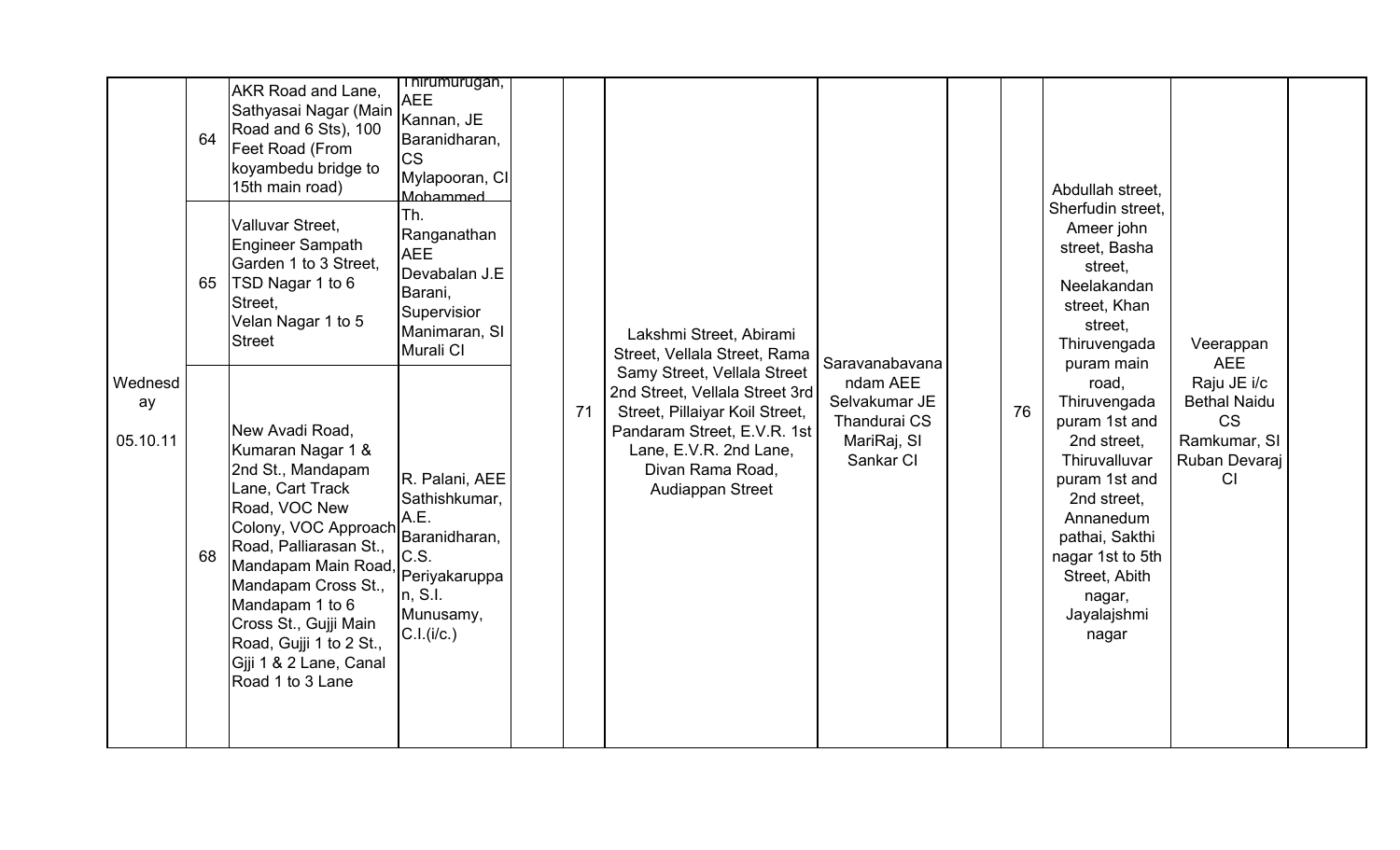| Thursday<br>06.10.11 | 64<br>65 | Gandhi Main Road and Kannan, JE<br>NVN Nagar 1 to 15<br>Sts., TV Nagar 1 to 11<br>Sts.<br>Jai Nagar 1 to 23<br>Streets                                                                               | Thirumurugan,<br><b>AEE</b><br>Baranidharan,<br><b>CS</b><br>Mylapooran, CI<br>Mohammed<br>Jaffarulla, CI<br>Th.<br>Ranganathan<br><b>AEE</b><br>Devabalan J.E<br>Barani,<br>Supervisior<br>Manimaran, SI | 72 | Venkatachalapathy Street,<br>Venkatachalapathy 1st Lane<br>To 3rd Lane, Mc Nichols<br>Road (Metha Nursing Home),<br>Mc Nichols (Zonal Office<br>Side), Nowroji Road,<br>Harrington Road, Harrington<br>Road 13th To 14th Avenue.<br>Chari Road, Mc Nichols<br>Road (School Road) East, | Saravanabavana<br>ndam AEE<br>Babu, JE<br>Thandurai CS | 77 | Anna<br>Nedumpathai,<br>Periyar Pathai,<br>Sivan Koil Street.<br>Vannier Street.<br>South Gangai<br>Amman Koil 1st<br>Street,<br>Arthrayapuram<br>Main Road,<br>Krishnapuram,<br>Bajana Koil<br>Street North,<br>Bajana Koil | Veerappan<br><b>AEE</b><br>Raju JE i/c<br><b>Bethal Naidu</b><br><b>CS</b> |  |
|----------------------|----------|------------------------------------------------------------------------------------------------------------------------------------------------------------------------------------------------------|-----------------------------------------------------------------------------------------------------------------------------------------------------------------------------------------------------------|----|----------------------------------------------------------------------------------------------------------------------------------------------------------------------------------------------------------------------------------------------------------------------------------------|--------------------------------------------------------|----|------------------------------------------------------------------------------------------------------------------------------------------------------------------------------------------------------------------------------|----------------------------------------------------------------------------|--|
|                      | 66       | Brewery Road, 7th<br>Main Road (4th<br><b>Avenue to AH-Block</b><br>1st St.), Naduvankarai<br>East, Indira Nagar,<br><b>Brewary Road SCB</b><br>Tenements, 8th Main<br>Road, AH-Block 1 to 5<br>Sts. | Murali CI<br>Pratap, AEE<br>Annamalai, JE<br>Baranidharan,<br><b>CS</b><br>Periyakaruppa<br>n, S.I.<br>Ravi, CI                                                                                           |    | Mc Nichols Road 1st To 4th<br>Lane, Nowroji Road East<br>West Lane, Nowroji Road<br>Extension, Dr. Guruswamy<br>Road, Harrington Road 10,<br>11, 16 & 17 Avenue,<br>Gillcreast Avenue, Nathan<br><b>Street</b>                                                                         | Saranya, SI<br>Ravichandran CI                         |    | Street South,<br>Bajana Koil<br>Street East,<br>Wahab Street,<br>Ramanuta<br>Street, Gangai<br>Amman Koil<br>Street, Perumal<br>Koil Street,<br>Arunachalam<br>Nagar 1st And<br>2nd Street                                   | Saranya S.I<br>N. Sankar CI                                                |  |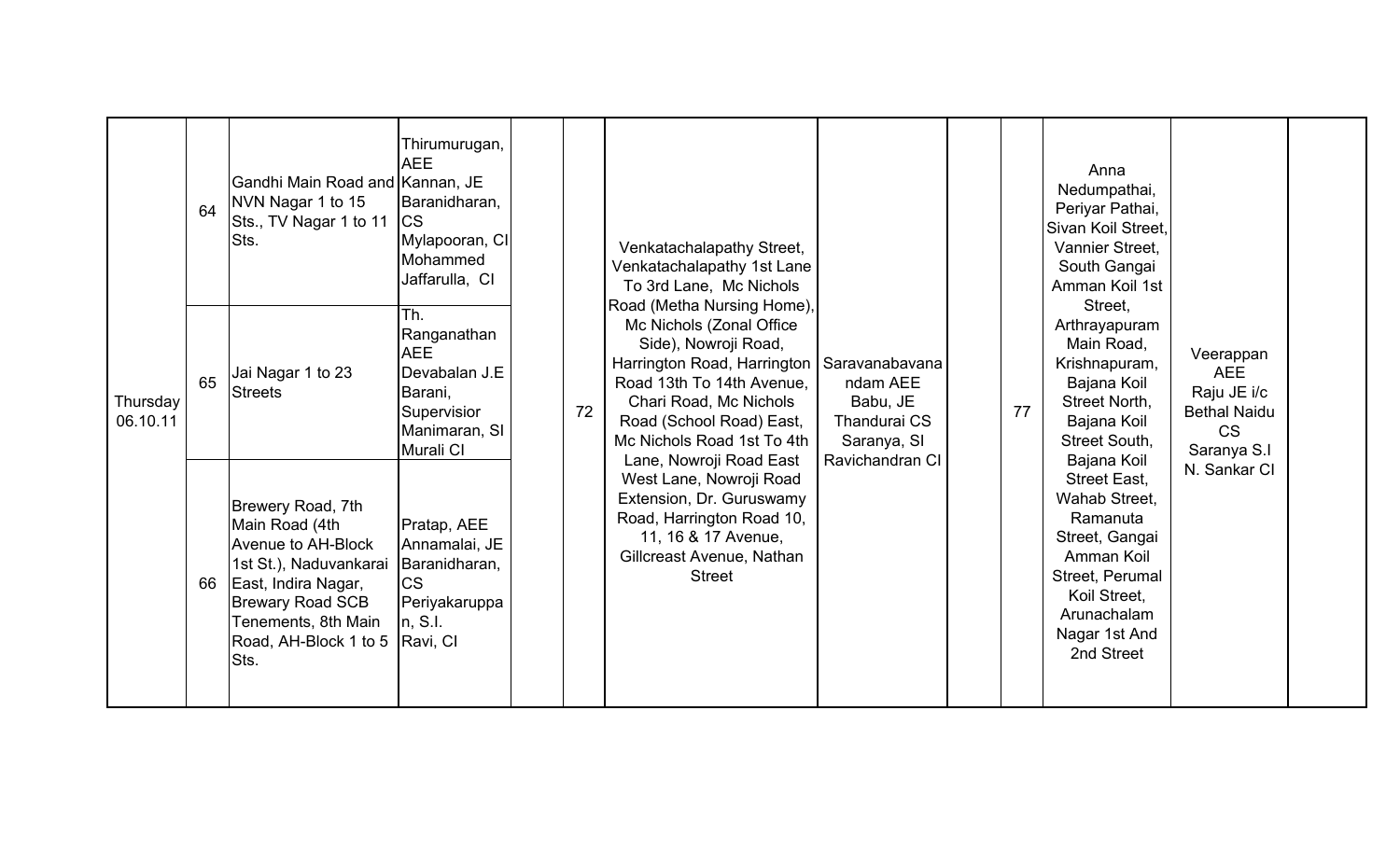|                    | 64 | 2nd Avenue (100'<br>Road to 12th main<br>road), J-Block 1 to 4<br>Sts., H-Block 1 to 8<br>Sts., 13th main road<br>(2nd Ave. to 15th Main<br>Road) | Thirumurugan,<br><b>AEE</b><br>Kannan, JE<br>Baranidharan,<br><b>CS</b><br>Mylapooran, CI<br>Mohammed<br>Jaffarulla, CI |    |                                                                                                                                                                                                                                                                                                                      |                                                                                                 |    |                                                                                                                                                                      |                                                                                        |  |
|--------------------|----|---------------------------------------------------------------------------------------------------------------------------------------------------|-------------------------------------------------------------------------------------------------------------------------|----|----------------------------------------------------------------------------------------------------------------------------------------------------------------------------------------------------------------------------------------------------------------------------------------------------------------------|-------------------------------------------------------------------------------------------------|----|----------------------------------------------------------------------------------------------------------------------------------------------------------------------|----------------------------------------------------------------------------------------|--|
| Friday<br>07.10.11 | 65 | Veena Garden 1 to 4<br>Street,<br>Purushothaman<br>Garden 1to 3 Streets,<br>Jai Ngar 1st main Roa<br>d and 2nd Main road,<br><b>New Street</b>    | Th.<br>Ranganathan<br><b>AEE</b><br>Devabalan J.E<br>Barani,<br>Supervisior<br>Manimaran, SI<br>Murali CI               | 73 | Govindan Street,<br>Rangarajulu Street, Partha<br>Sarathy Street, Muralidharan<br>Street, Kannappan Street,<br>Munirathinam Street,<br>Narashimman Street, New<br>Street, Muthu Krishnan<br>Street, Voc Colony I To 3<br>Street, Voc Colony Lane,<br><b>Collectorate Colony Main</b><br>Road, Collectorate Colony II | Saravanabavana<br>ndam AEE<br>Rajinikanth JE<br>Thangadurai CS<br>Arulalan, SI<br>Uthrapathi CI | 78 | Sterling Road,<br>Valluvarkottam<br>High Road, Tank<br>Bund Road,<br>Sterling Avenue,<br><b>Wheat Craft</b><br>Road, Sowrastra<br>nagar 8th street,<br>Kutty street, | Veerappan<br><b>AEE</b><br>Raju JE<br><b>Bethal Naidu</b><br><b>CS</b><br>Ramkumar S.I |  |
|                    | 67 | 6th Avenue, M-Block<br>27th, 8th and 9th<br>Street, N-Block 17th to<br>27th Street                                                                | R. Palani, AEE<br>Dhanapalan,<br>J.E.<br>Baranidharan,<br>C.S.<br>Periyakaruppa<br>n, S.l.<br>Munusamy,<br>C.I.(i/c.)   |    | Cross To 6th Cross Street, VI<br>Cross Street Reedy Avenue,<br>Metal Factory Road,<br>Thanthoni Amman Koil<br>Street,                                                                                                                                                                                                |                                                                                                 |    | Appu street,<br>Tank band road<br>2nd street                                                                                                                         | M.S Sait CI                                                                            |  |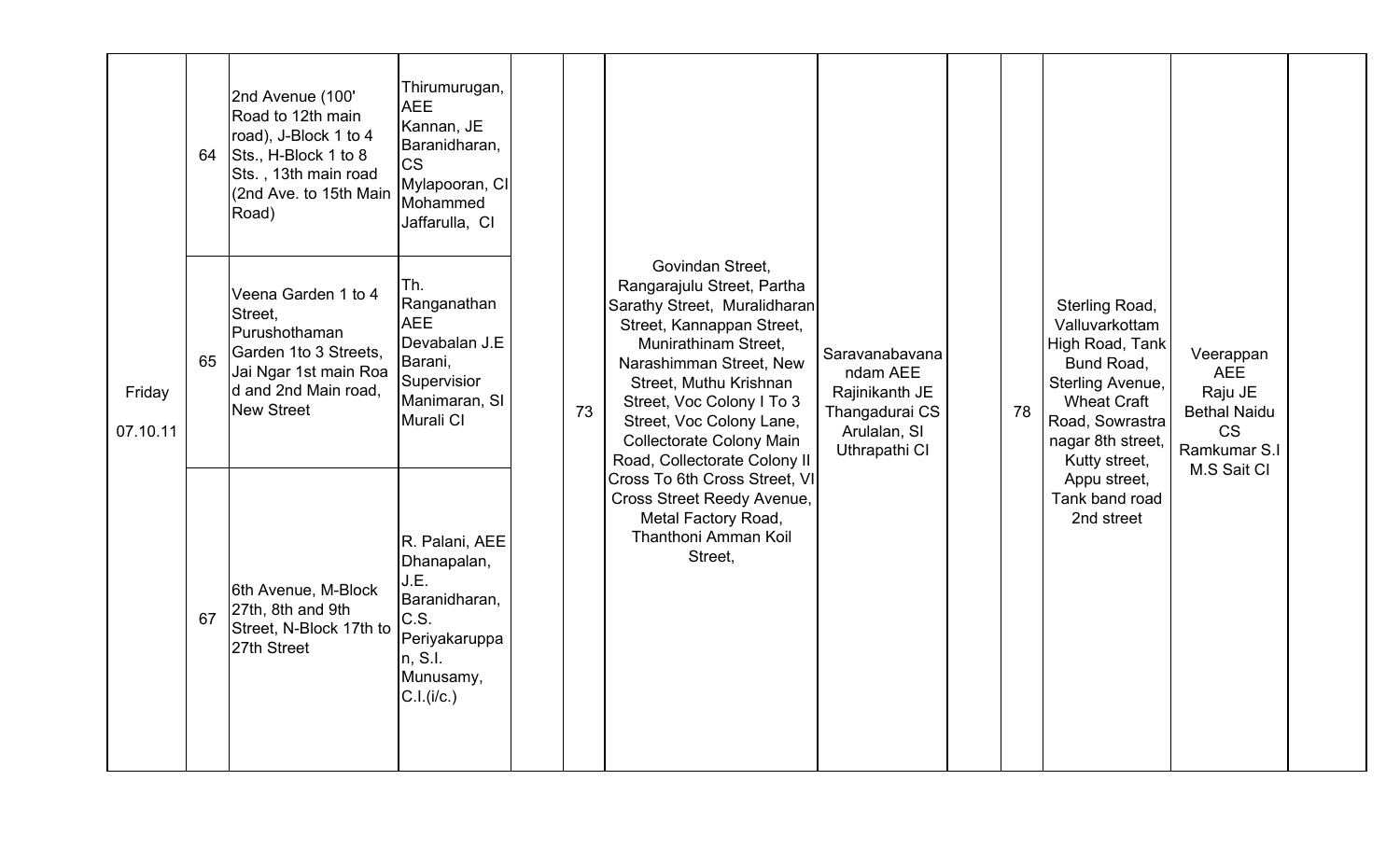|                      |    | G-Block 1, 2 & Cross<br>Sts., 11th main road<br>(From 2nd Ave. to H-<br>64 Block), 10th Main Road<br>(2nd Ave. to H-Block),<br>2nd Ave. (12th main<br>road to 10th main road) victimula, CI                     | Thirumurugan,<br><b>AEE</b><br>Kannan, JE<br>Baranidharan,<br><b>CS</b><br>Mylapooran, CI<br>Mohammed |    |                                                                                                                     |                                                                                                  |    | Bharathidasan<br>Street, Vallalar<br>Street(G-Block,<br>Thirupoorekumar<br>an Street,<br>Muthumariamma<br>n Koil Street,<br>Muthu<br>Ramalingam                                                                                                |                                                                                                                |  |
|----------------------|----|-----------------------------------------------------------------------------------------------------------------------------------------------------------------------------------------------------------------|-------------------------------------------------------------------------------------------------------|----|---------------------------------------------------------------------------------------------------------------------|--------------------------------------------------------------------------------------------------|----|------------------------------------------------------------------------------------------------------------------------------------------------------------------------------------------------------------------------------------------------|----------------------------------------------------------------------------------------------------------------|--|
| Saturday<br>08.10.11 | 65 | <b>SAF Games Village 1</b><br>to 10 Streets,<br>100 feet Road (SAF to AEE<br>Kaliamman Koil Jn),<br>Kaliamman Koil Street<br>(100 Feet Jn to near<br>Plam Street),<br>Semathamman Sector<br>III (1 to 8 Street) | ITh.<br>Ranganathan<br>Devabalan J.E<br>Barani,<br>Supervisior<br>Manimaran, SI<br>Murali CI          | 70 | Halls Road & Lane,<br>Ramanathan St., Lakshmi<br>St., Valliammal St., Temple<br>St & Lane, Umayal St., Bank<br>St., | Saravanabhavan<br>anthan, AEE<br>Somu, JE<br>Thangadurai, CS<br><b>SI/Dn-70</b><br>Veerappan, CI | 75 | Street,<br>Nalvaravoo<br>Street, Vinayagar<br>Koil Street (100<br>Ft Road),<br>Vinayagapuram<br>Lane, Amman<br>Street, Vallalar<br>1st Cross To 4th<br>Cross St.<br>Sivasubramaniay<br>an Nagar,<br>Thirukumarapura<br>m 1st To 5th<br>Street, | Purushothaman<br><b>AEE</b><br>Rajinikanth JE<br><b>Bethal Naidu</b><br><b>CS</b><br>$SI - 75$<br>Rajanbabu CI |  |
|                      | 66 | 4th Avenue (3rd<br>Avenue to to 5th<br>Avenue), Al-Block 1 to<br>5 Sts., 7th Main Road<br>(8th Main Road to 11th<br>Main Road),<br>Moovendar Nagar, 9th<br><b>Main Road</b>                                     | Pratap, AEE<br>Annamalai, JE<br>Baranidharan,<br><b>CS</b><br>Periyakaruppa<br>n, S.l.<br>Ravi, CI    |    |                                                                                                                     |                                                                                                  |    | Thirukumarapura<br>m 2nd Lane,<br>Annai Sathya<br>Nagar 1st Street<br>To 7th Street,<br>Annaisathiya<br>Nagar 1 to 7<br><b>Street</b>                                                                                                          |                                                                                                                |  |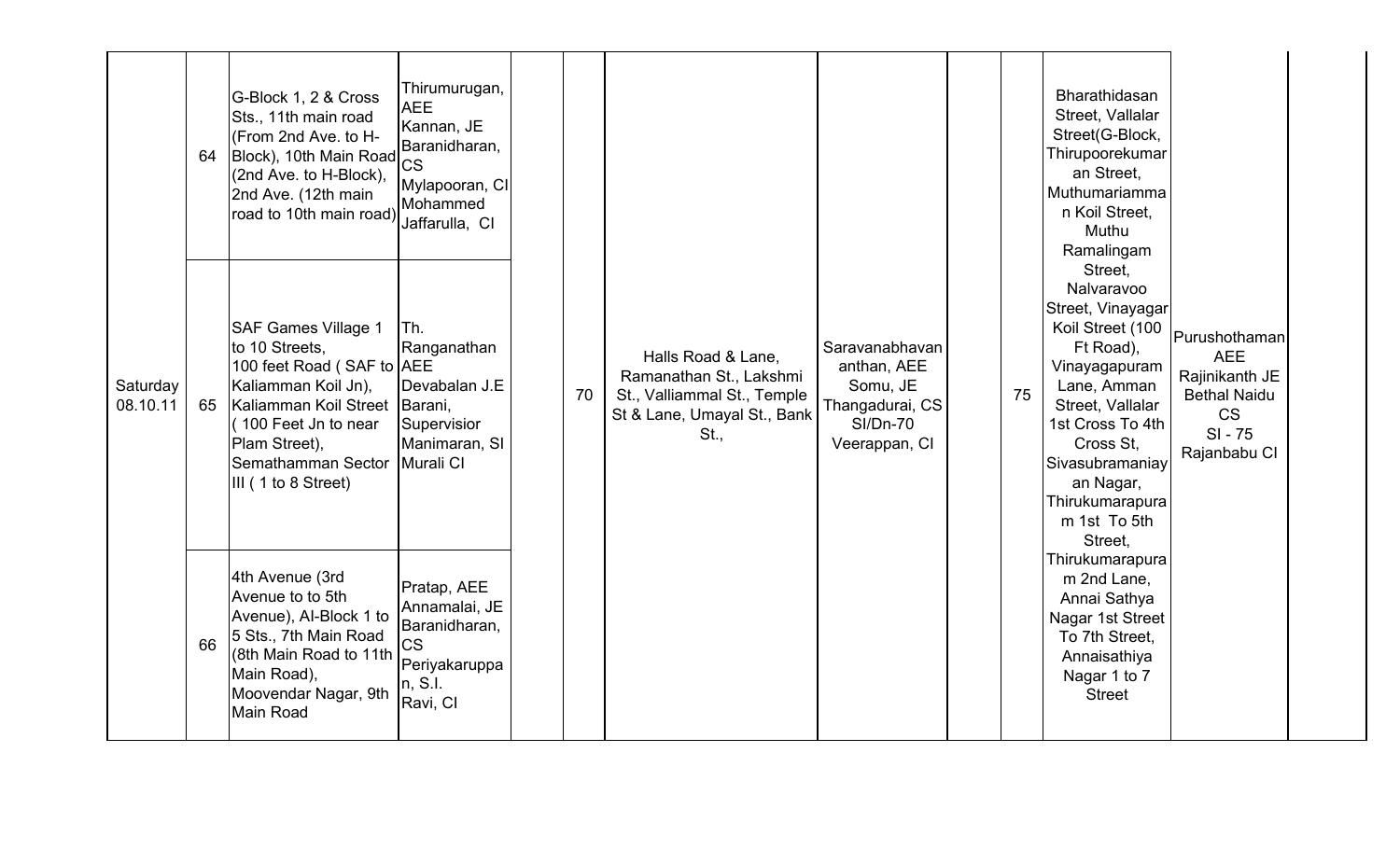## Corporation of Chennai Zone-V

#### PROGRAMME FOR MASS CLEANING FOR THE MONTH OF OCTOBER

Week -2 Date : 10.10.11 to 15.10.11

|                            |    | Unit No.13                                                                                                                           |                                                                                                                         |            | Unit No.14                                                                                                                   |                                                                                                             |            | Unit No.15                                                                                                                               |                                                                                                               |  |
|----------------------------|----|--------------------------------------------------------------------------------------------------------------------------------------|-------------------------------------------------------------------------------------------------------------------------|------------|------------------------------------------------------------------------------------------------------------------------------|-------------------------------------------------------------------------------------------------------------|------------|------------------------------------------------------------------------------------------------------------------------------------------|---------------------------------------------------------------------------------------------------------------|--|
| <b>Week</b><br><b>Days</b> |    | Dn. Name of the Road /<br>No. Slum                                                                                                   | <b>Oficer</b><br>incharge and<br><b>Designation</b>                                                                     | Dn.<br>No. | Name of the Road / Slum                                                                                                      | <b>Oficer incharge</b><br>and Designation                                                                   | Dn.<br>No. | Name of the<br>Road / Slum                                                                                                               | <b>Oficer</b><br>incharge and<br><b>Designation</b>                                                           |  |
|                            | 64 | J-Block 5 to 19 Sts.,<br>13th Main Road (15th<br>Main Road to 6th<br>Ave.), H-Block 9 to 15<br>Sts.                                  | Thirumurugan,<br><b>AEE</b><br>Kannan, JE<br>Baranidharan,<br><b>CS</b><br>Mylapooran, CI<br>Mohammed<br>Jaffarulla, CI |            |                                                                                                                              |                                                                                                             |            | Lakshmiammal<br>Street,<br>Krishnaveniamm<br>al<br>Street, Ranganay<br>agi Street, Old<br>Natarajapuram,<br><b>New</b><br>Natarajapuram, | Veerappan                                                                                                     |  |
| Monday<br>10.10.11         | 65 | Semathamman Sector<br>Secot II 1 to 7streets,<br>Semathamman Sector<br>Secot II 1 to 11 streets Supervisior                          | Ranganathan<br><b>AEE</b><br>Devabalan J.E<br>Barani,<br>Manimaran, SI<br>Murali CI                                     | 69         | T.P.Chathiram Main Road,<br>T.P.Chathiram 1 to 32 Cross<br>St., Valliammal St, Temple<br>St., Lakshmi St.,<br>Ramanathan St. | Saravanabhavan<br>anthan, AEE<br>Govindasamy, JE<br>Thangadurai, CS<br>Arulalan, SI (i/c.)<br>Dillibabu, CI | 74         | <b>Wather Tank</b><br>Road<br>J.D. Durairaj<br>Nagar 1st To<br>13th Street<br>Azerd Nagar 1st<br>To 4th Street<br>Quiadue Millath        | <b>AEE</b><br>Thennavan JE<br><b>Bethal Naidu</b><br><b>CS</b><br>Rajapandi, SI<br>Adi Narayanan<br><b>CI</b> |  |
|                            | 66 | AJ-Block 1st to 5th<br>Sts., MGR Colony,<br>10th Main Road (4th<br>Avenue to 7th Main<br>Road), AK-Block 1 to 5<br>Sts., TAS Enclave | Pratap, AEE<br>Annamalai, JE<br>Baranidharan,<br><b>CS</b><br>Periyakaruppa<br>n, S.l.<br>Ravi, CI                      |            |                                                                                                                              |                                                                                                             |            | Street,<br>Rathinamal<br>Colony 1st Street<br>Rathinamal<br>Colony 2nd<br>Street,<br>Rajagopalan                                         |                                                                                                               |  |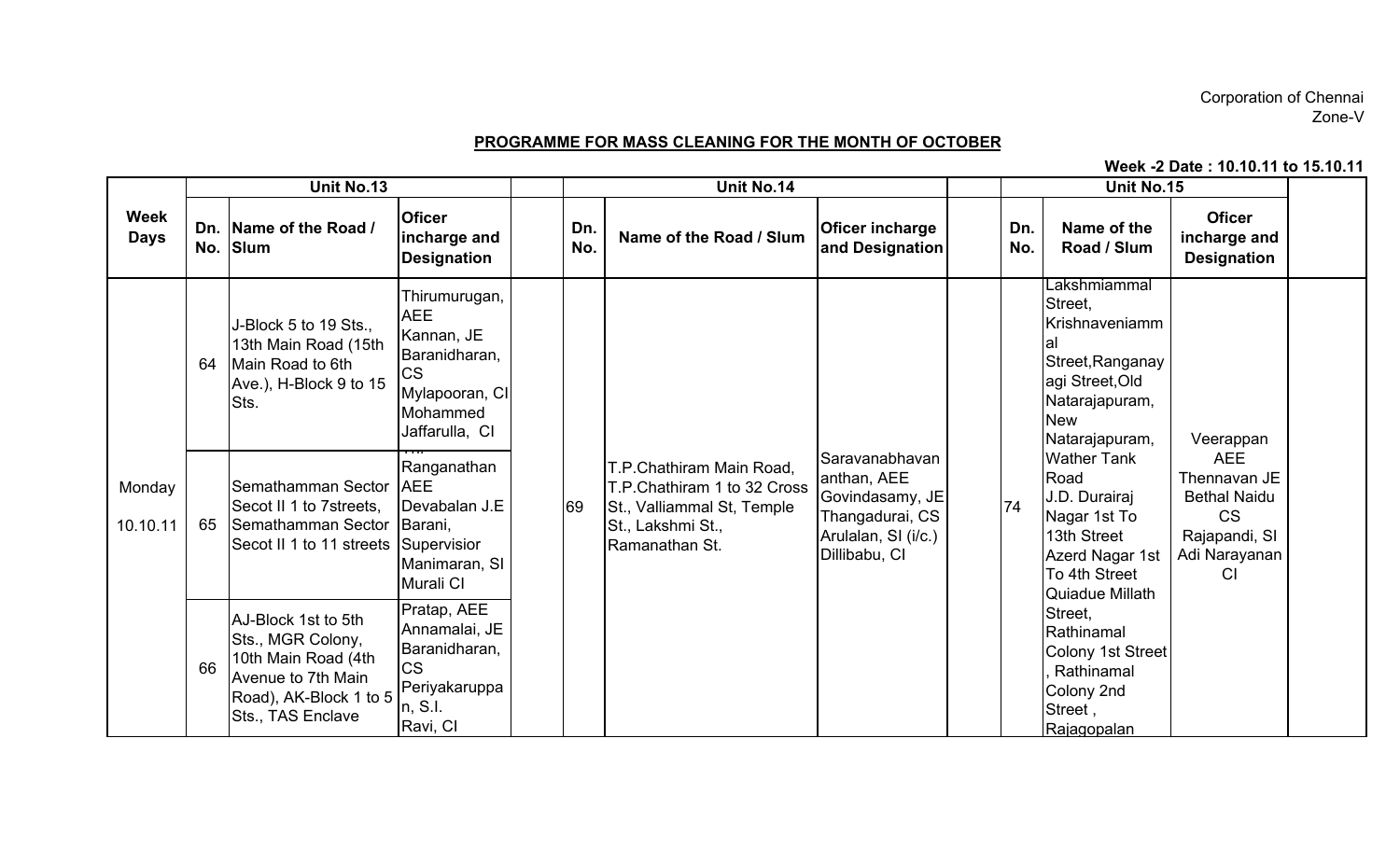|                     | 64 | Kathiravan Colony,<br>16th Main Road, H-<br>Block 16 to 22 Sts.,<br>17th Main Road, 6th<br>Ave. (100' Road to<br>Church Road)                                                                                                                                                                                          | Thirumurugan,<br><b>AEE</b><br>Kannan, JE<br>Baranidharan,<br><b>CS</b><br>Mylapooran, CI<br>Mohammed<br>Jaffarulla, CI |    |                                                                                                                                                                             |                                                                  |    | Aliliai Saliiya<br>Nagar 8th To<br>14th Street,<br>Vinayagapuram<br>3rd Street Lane,<br>Pillaiyar Koil<br>Street,<br>Ambalavanan<br>Street, Perumal                                                                                |                                                                              |  |
|---------------------|----|------------------------------------------------------------------------------------------------------------------------------------------------------------------------------------------------------------------------------------------------------------------------------------------------------------------------|-------------------------------------------------------------------------------------------------------------------------|----|-----------------------------------------------------------------------------------------------------------------------------------------------------------------------------|------------------------------------------------------------------|----|------------------------------------------------------------------------------------------------------------------------------------------------------------------------------------------------------------------------------------|------------------------------------------------------------------------------|--|
| Tuesday<br>11.10.11 | 65 | Brindavan Nagar 1 to 6 Ranganathan<br>Streets.<br>Avvai Thiru Nagar 1 to Devabalan J.E<br>6 Street,<br>Ayyappa Nagar 1 to 4<br><b>Streets</b>                                                                                                                                                                          | Ih.<br><b>AEE</b><br>Barani,<br>Supervisior<br>Manimaran, SI<br>Murali CI                                               | 70 | Kilpauk Garden Road, Rems<br>St., Sundar Lal Nahata<br>Avenue, K.G. Road 1 to 3 St., anthan, AEE<br>Muthusolai St., Thiruveethi<br>amman Koil St.,<br>Kummalamman Koil St., | Saravanabhavan<br>Somu, JE<br>Thangadurai, CS<br>Jayamurugan, SI | 75 | Koil Garden 1st<br>Lane To 3rd<br>Lane, Sanjeevi<br>Street (Sbi Staff),   Purushothaman <br>Chozhan 1st<br>Cross Street,<br>Pandiyan Street,<br>Pandiyan 1st<br><b>Cross Street To</b>                                             | <b>AEE</b><br>Rajinikanth JE<br><b>Bethal Naidu</b><br><b>CS</b><br>Koil, SI |  |
|                     | 67 | 1st Avenue Road,<br>Anna Nagar 1st Main<br>Road, Anna Nagar 2nd R. Palani, AEE<br>Main Road, Anna<br>Nagar 5th Main Road, IJ.E.<br>Block 10th & 11th<br>Street, J-Block 2nd,<br>6th, 7th, 12th, 13th to<br>16th Street, VOC<br>Nagar 1 to 3 Street,<br>Thiru-vi-ka Colony, O-<br><b>Block, N-Block</b><br>Sundarapuram | Dhanapalan,<br>Baranidharan,<br>C.S.<br>Periyakaruppa<br>n, S.l.<br>Munusamy,<br>C.I.(i/c.)                             |    | Veeraraghavan St., Taylors<br>Road                                                                                                                                          | Veerappan, CI                                                    |    | 2nd Cross St.<br>Ambedkar<br>Street.<br>Muthamizh<br>Kavalar Street.<br><b>Ambedkar Cross</b><br>Street.<br>Ambedkar Lane,<br>Bharathidasan<br>1st Cross To 2nd<br>Cross St.<br>Thirupoorekumar<br>an 1st Lane,<br>Thirunoorekumar | Rajanbabu CI                                                                 |  |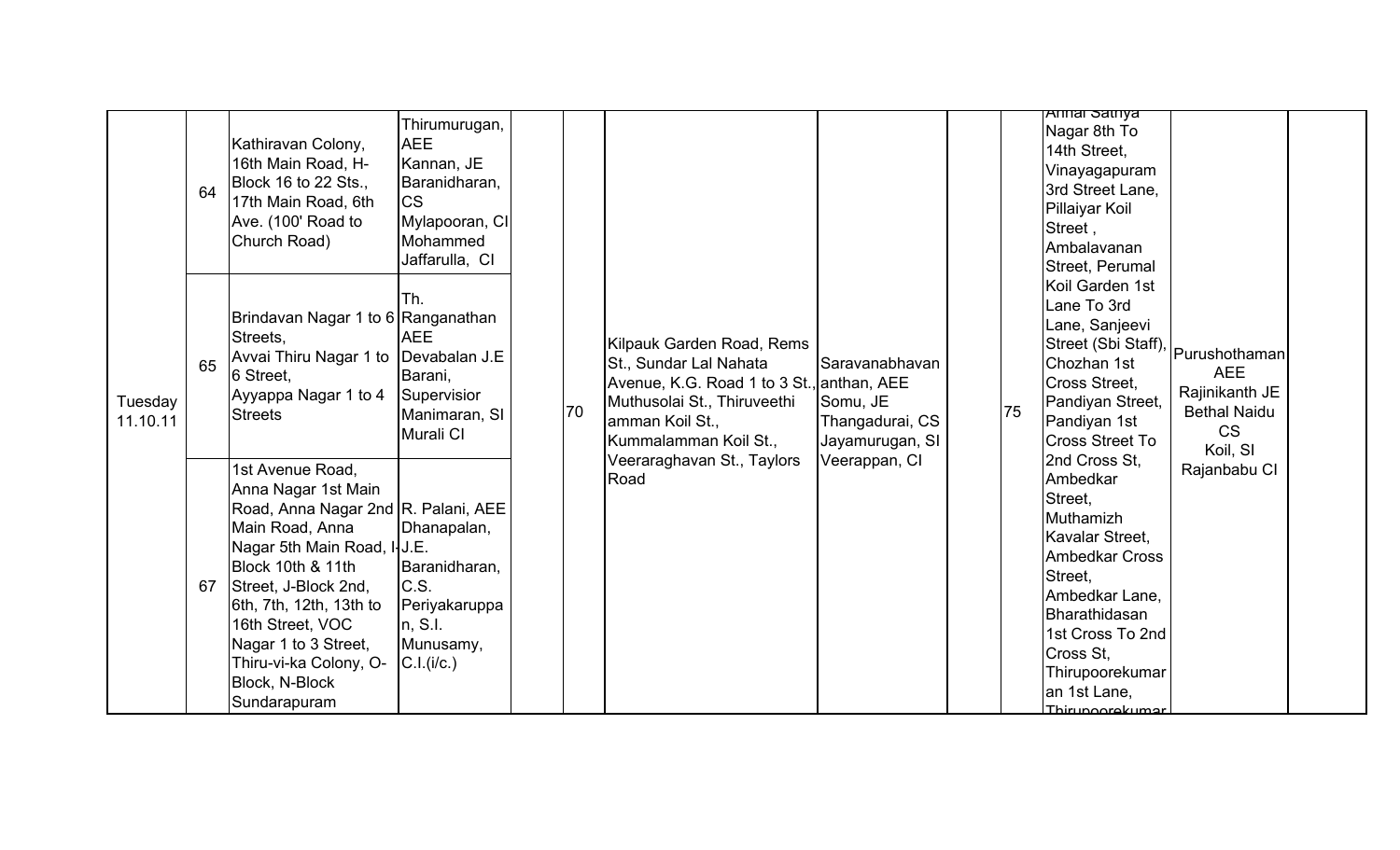|                           | 64 | 6th Ave. (21st Main<br>Road to 5th Ave.), G-<br>Block 12 to 19 Sts., I-<br>Block 42nd St., Belly<br>Court, Thiruveni Flats,<br>Sangam Collony, 21st   Mylapooran, CI<br>Main Road, Belly Area Mohammed<br>Main Road                                                                                                                                                  | Thirumurugan,<br><b>AEE</b><br>Kannan, JE<br>Baranidharan,<br><b>ICS</b><br>Jaffarulla, CI                |    |                                                                                                                                                                                                                                                            |                                                                                   |    | Sankara puram<br>main road,<br>Sankara puram<br>1st to 4th street,<br>Gill nagar central                                                                                                           |                                                                                                             |  |
|---------------------------|----|----------------------------------------------------------------------------------------------------------------------------------------------------------------------------------------------------------------------------------------------------------------------------------------------------------------------------------------------------------------------|-----------------------------------------------------------------------------------------------------------|----|------------------------------------------------------------------------------------------------------------------------------------------------------------------------------------------------------------------------------------------------------------|-----------------------------------------------------------------------------------|----|----------------------------------------------------------------------------------------------------------------------------------------------------------------------------------------------------|-------------------------------------------------------------------------------------------------------------|--|
| Wednes<br>day<br>12.10.11 | 65 | Vehda Nagar 1 to 4<br>Streets, Kumaran<br>Nagar 1 to 6 Streets,<br>Sri Ayyappa Nagar 1 to<br>6 Street, Sri Ayyappa<br>Nagar Main Road,<br>Nerkundram Street                                                                                                                                                                                                          | Th.<br>Ranganathan<br><b>AEE</b><br>Devabalan J.E<br>Barani,<br>Supervisior<br>Manimaran, SI<br>Murali CI | 71 | Gangadeswarar Road,<br>Perumal Street,<br>Saravanaperumal 2nd Lane,<br>Perumal Koil Street,<br>Gangadeeswarar Koil 1st<br>Lane, Gangadeeswarar Koil   m AEE<br>2nd Lane, Krishnappa<br>Street, Kulandi Street,<br>Gandhi Avenue,<br>Gangadeswarar Koil 3rd | Sarabavananda<br>Selvakumar JE<br><b>Thandurai CS</b><br>MariRaj, SI<br>Sankar CI | 76 | school road, Gill<br>nagar 1st to 3rd<br>Street, Gill nagar<br>1st cross street,<br>Gill nagar 3rd<br>cross street, Gill<br>nagar Extension,<br>Shanmuganar<br>salai, SBI officers<br>colony, R.K. | Veerappan<br><b>AEE</b><br>Raju JE i/c<br><b>Bethal Naidu</b><br><b>CS</b><br>Ramkumar, SI<br>Ruban Devaraj |  |
|                           | 68 | VOC Colony, RV<br>Nagar 1 to 7 St., VOC<br>Nagar 4 & 5 Sts.,<br>Kilpauk Garden 1 to 4<br>Lane, RV Nagar main<br>road and RV Nagar 4th<br>St., Big St., Play<br>Gr., Dig Dr.,<br> Ground St., Central St., Periyakaruppa<br>Canal Road, Outer<br>Cirucular Road, Inner<br>Circular Road, N-<br>Street, East St., Park<br>St., , K.G. Colony 1 &<br>2nd St 1& K Street | R. Palani, AEE<br>Sathishkumar,<br>A.E.<br>Baranidharan,<br>C.S.<br>n, S.I.<br>Munusamy,<br>C.I.(i/c.)    |    | Lane, Ponnappan Street,<br>Landans Road, Audiappan<br>Lane, Gangadeswararkoil 4th<br>Lane                                                                                                                                                                  |                                                                                   |    | nagar,<br>Namachivaya<br>puram main<br>road,<br>Nungambakkam<br>subway service<br>road, Vada<br>Agaram 1st<br>street                                                                               | C <sub>1</sub>                                                                                              |  |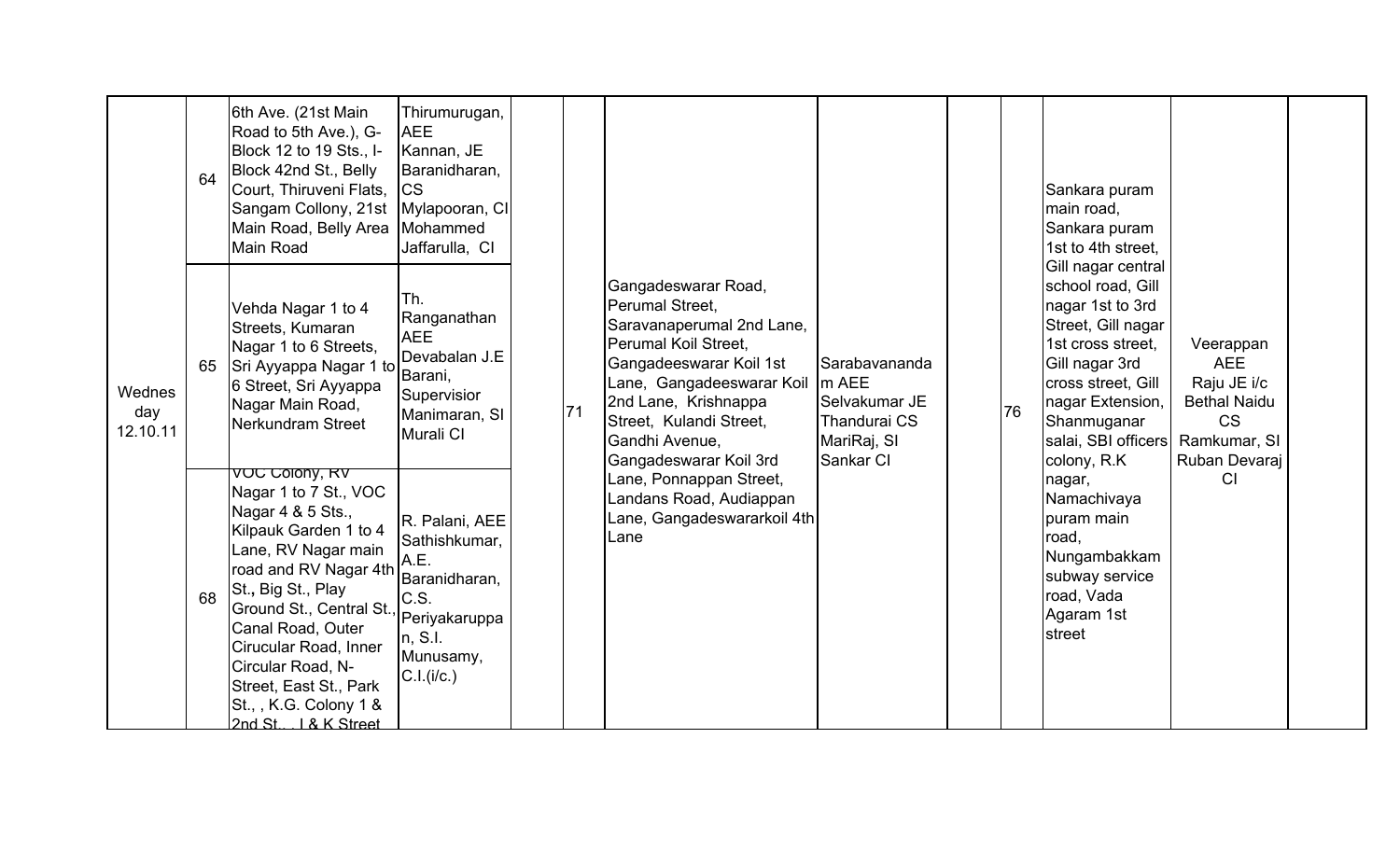| Thursday<br>13.10.11 |    | Ponni Colony Main<br>Road, Appu Flats, H-<br>Block 25 to 30 Sts.,<br>Church Sts., 6th Ave.<br>64 $\vert$ (H-Block 26 to 21 main<br>road), Amman Koil St.,<br>Pillaiyar Koil St.,<br>Thangam Colony, H-<br>Block 23 to 24 St. | Thirumurugan,<br><b>AEE</b><br>Kannan, JE<br>Baranidharan,<br><b>CS</b><br>Mylapooran, CI<br>Mohammed<br>Jaffarulla, CI |    | Murugesan Street,<br>Pachiappa's College Hostel<br>Road, Subbarayan Street,<br>Vaidyanathan Street & Lane,<br>Kandan Street, Pillaiyar Koil<br>Street, Evr Periyar Lane,<br>Muthiappan Street,<br>Arunachalam Street and 1st<br>To 4th Lane, Railway<br>Boarder Road, Gengu<br>Subway Road, Gengu<br>Subway (Western Side), | Sarabavananda<br>m AEE<br>Babu, JE |    | Arthrayapuram<br>1st And 2nd<br>Street, South<br>Gangai Amman<br>Koil 2nd<br>Street, Bajanai<br>Koil 1st, 2nd And<br>4th Street,<br>Bajanai Koil 1st<br>Lane, Bajana<br><b>Koil Cross</b><br>Street, Vannier<br>Lane, Vannier<br>1st And 2nd | Veerappan<br><b>AEE</b><br>Raju JE i/c                          |  |
|----------------------|----|------------------------------------------------------------------------------------------------------------------------------------------------------------------------------------------------------------------------------|-------------------------------------------------------------------------------------------------------------------------|----|-----------------------------------------------------------------------------------------------------------------------------------------------------------------------------------------------------------------------------------------------------------------------------------------------------------------------------|------------------------------------|----|----------------------------------------------------------------------------------------------------------------------------------------------------------------------------------------------------------------------------------------------|-----------------------------------------------------------------|--|
|                      | 65 | V.V Koil Street 1 to 6<br>Street,<br>Kulasekarapuram 1 to<br>5 Street,<br>Sai Nagar Annex 1 to<br>Postal Audit Colony 1<br>to 6                                                                                              | Th.<br>Ranganathan<br><b>AEE</b><br>Devabalan J.E<br>Barani,<br>Supervisior<br>Manimaran, SI<br>Murali CI               | 72 | Gengu Subway Rd. Service<br>Rd. East Side, Gergu<br>Subway Northern Side, Does Ravichandran CI<br>Puram Raod (Slum Road),<br>Appa (Rao) Garden Main<br>Road (Slum), Avvaipuram<br>Lanes, Pullapuram 2 & 3<br>Street, New Bhoopathy<br>Nagar (Slum), Pullapuram<br>Lanes, Jaya Ninayagakoil<br>Street, Appa (Rao) Garden     | Thandurai CS<br>Saranya, SI        | 77 | Street, Bajanai<br>Koil Street Lane,<br>Raja Veethi,<br>Kalyanapuram,<br>Venkateswara<br>Lane, Selva<br>Vinayaga Koil<br>Street,<br>Kannappan<br>Colony,<br>Raghavan<br>Street, Vannier                                                      | <b>Bethal Naidu</b><br><b>CS</b><br>Saranya S.I<br>N. Sankar CI |  |
|                      | 66 | 11th Main Road (4th<br>Avenue to 7th Main<br>Road), AL-Block 1st to<br>5th Sts, Nadvanakarai<br>(West),                                                                                                                      | Pratap, AEE<br>Annamalai, JE<br>Baranidharan,<br><b>CS</b><br>Periyakaruppa<br>n, S.l.<br>Ravi, CI                      |    | <b>Street</b>                                                                                                                                                                                                                                                                                                               |                                    |    | 1st Lane, Bajanai<br>Koil Street 2nd<br>Lane                                                                                                                                                                                                 |                                                                 |  |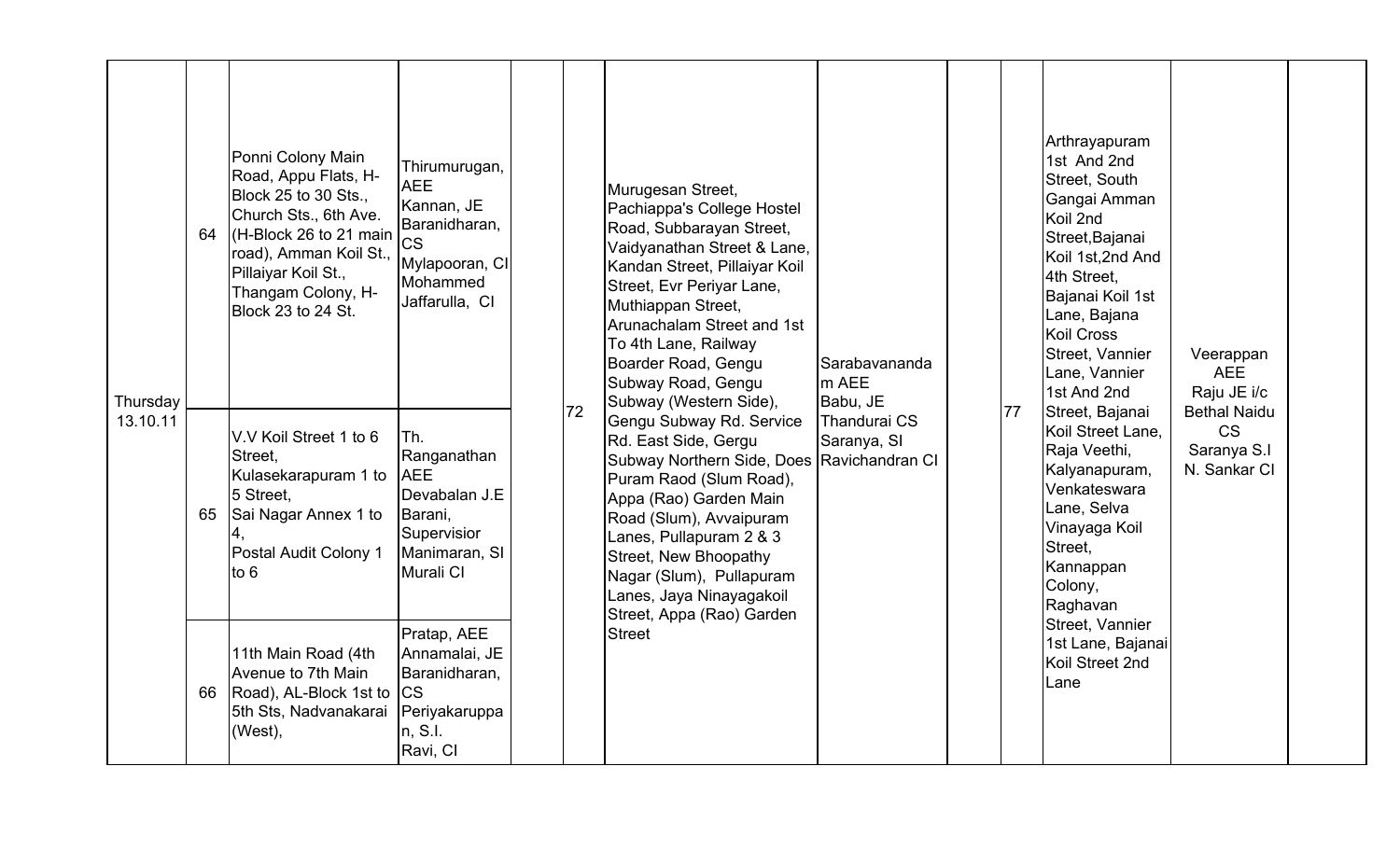|                    | 64 | I-Block 1 to 5 Sts., 13th<br>main road (6th Ave. to Thirumurugan,<br>18th main road), I-<br>Block 17 to 25 Sts.<br>(Thiruvalluvar<br>Kudiyuiruppu), 20th<br>main road (6th Ave. to<br>18th main road), 100'<br>Road (15th main road<br>to Padi Flyover) | <b>AEE</b><br>Kannan, JE<br>Baranidharan,<br><b>CS</b><br>Mylapooran, CI<br>Mohammed<br>Jaffarulla, CI                  | 73 | Vada Agaram Road, Railway<br>Colony I St To 4th Street,<br>Railway Colony 2 & 3 St.,<br>Extn., Rajaram Metha Nagar                                                                                                                                                                      | Sarabavananda                                     |    | Mayor siva<br>shunmugam<br>street, Siva<br>Ganga road,<br>Jayalakshmi<br>puram main<br>road.<br>Jayalakshmi<br>puram 1st street<br>to 4 Street,<br>Seetha nagar | Veerappan                                                                                |  |
|--------------------|----|---------------------------------------------------------------------------------------------------------------------------------------------------------------------------------------------------------------------------------------------------------|-------------------------------------------------------------------------------------------------------------------------|----|-----------------------------------------------------------------------------------------------------------------------------------------------------------------------------------------------------------------------------------------------------------------------------------------|---------------------------------------------------|----|-----------------------------------------------------------------------------------------------------------------------------------------------------------------|------------------------------------------------------------------------------------------|--|
| Friday<br>14.10.11 | 65 | Venkateswara Nagar '<br>to $6$<br>Sai Nagar 1 to 7,<br>Balaji Nagar 1 to 4                                                                                                                                                                              | Th.<br>Ranganathan<br><b>AEE</b><br>Devabalan J.E<br>Barani,<br>Supervisior<br>Manimaran, SI<br>Murali CI               |    | Main Road, Rajeswari Street, m AEE<br>Jasmine Garden Street,<br>Amman Koil Street, Vanil<br>Arasu Street, Avvaiyar Street, Arulalan, SI<br>Kambar Street, Bharathiar<br>Street, Thiruvalluvar Street,<br>Singarayan Street,<br>Sarangapani Street, Officers<br>Colony I St To Iv Street | Rajinikanth JE<br>Thangadurai CS<br>Uthrapathi CI | 78 | main road,<br>Seetha nagar 1st<br>street to 3rd St,<br>Valluvar kottaum<br>high road 1st<br>cross street,<br>Ponnangi puram<br>main road,<br>Ponnangi puram     | <b>AEE</b><br>Raju JE<br><b>Bethal Naidu</b><br><b>CS</b><br>Ramkumar S.I<br>M.S Sait CI |  |
|                    | 67 | E-Block 1st to 3rd St., I-J.E.<br>Block A-Road, F-Block Baranidharan,<br>1st to 9th St., G-Block C.S.<br>9th St. to 12th St.,                                                                                                                           | R. Palani, AEE<br>Dhanapalan,<br>Periyakaruppa<br>n, S.l.<br>Munusamy,                                                  |    |                                                                                                                                                                                                                                                                                         |                                                   |    | 1st and 2nd St,<br>Avenue road,<br>New street,<br>Sterlingroad 1st<br>cross to 4th<br><b>Cross Street.</b><br>Kothari road                                      |                                                                                          |  |
|                    | 64 | H-Block 2nd, 4th & 4th<br>St., 18th main road<br>(100' road to Otteri<br>Nallah), Iswarya<br>Colony (32 to 37 Sts.),<br>21st Main Road, I-<br>Block 38 to 41 Sts                                                                                        | Thirumurugan,<br><b>AEE</b><br>Kannan, JE<br>Baranidharan,<br><b>CS</b><br>Mylapooran, CI<br>Mohammed<br>Jaffarulla, CI |    |                                                                                                                                                                                                                                                                                         |                                                   |    | <del>Razack Garuen</del><br>Road, Water<br>Tank Road,<br>Mmda Main<br>Road.<br>Vinayagapuram<br>Main Road,<br>Thiruveethi<br>Amman Koil                         |                                                                                          |  |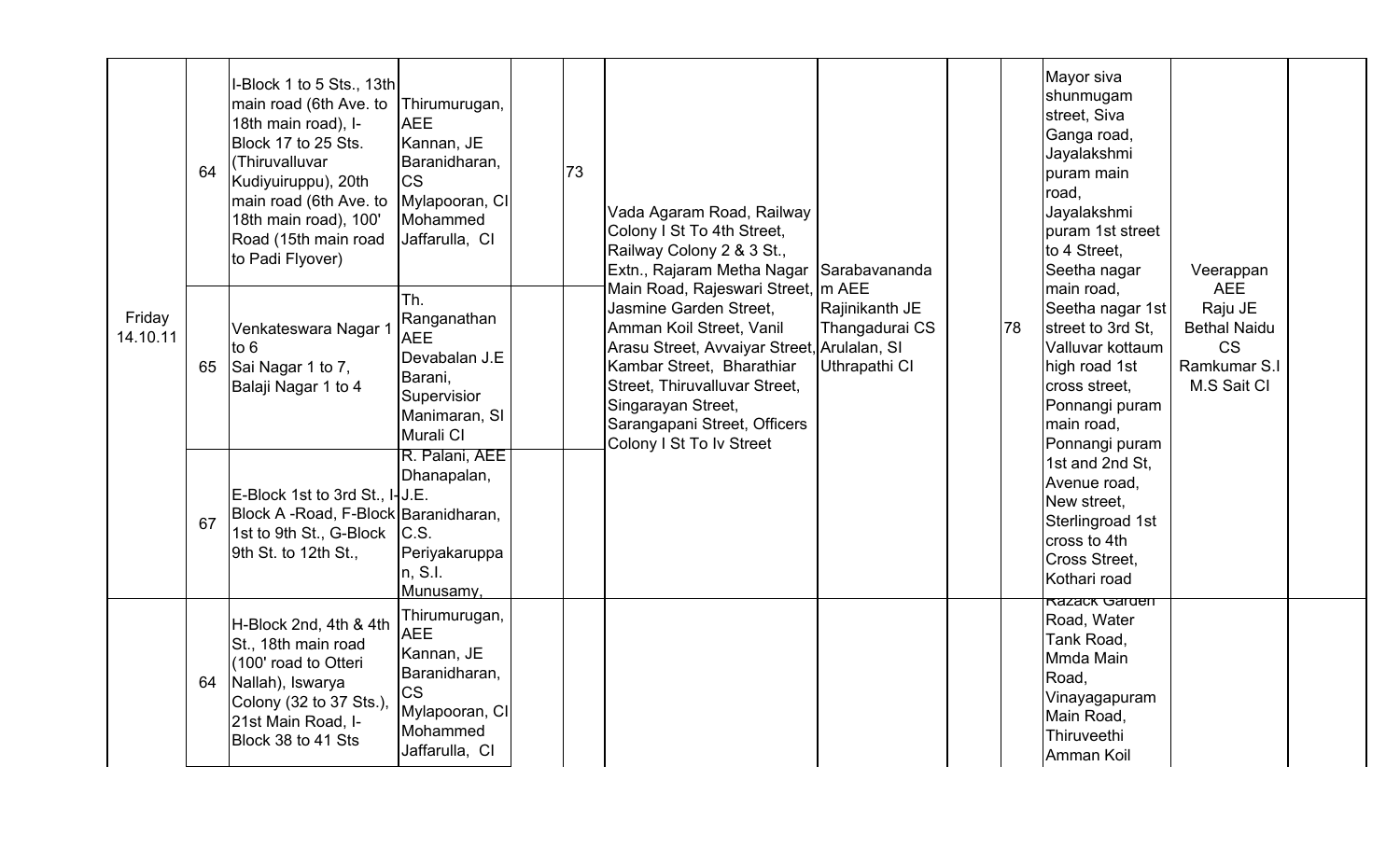|                      | 65 | Rajaji Colony,<br>State bank Colony 1 to<br>3 St., Baskar Colony 1<br>to 3 Street,<br>Annamalai colony 1 to<br>3 St.                                                     | Th.<br>Ranganathan<br><b>AEE</b><br>Devabalan J.E<br>Barani,<br>Supervisior<br>Manimaran, SI<br>Murali CI |    | Ormes Road, Balfour Road,<br>Harleys Road, Ormes Road 1                                                        | Saravanabhavan<br>anthan, AEE                                   |    | Street,<br>Ambadkar<br>Street, Janikiram<br>Colony Main<br>Road, Janikiram<br>Colony Extn,<br>Gandhi Street,<br>Sri<br>Vengateshaperu<br>mal Nagar, Rajiv                                                                                                                                                                                                     | Purushothaman<br><b>AEE</b><br>Rajinikanth JE                |  |
|----------------------|----|--------------------------------------------------------------------------------------------------------------------------------------------------------------------------|-----------------------------------------------------------------------------------------------------------|----|----------------------------------------------------------------------------------------------------------------|-----------------------------------------------------------------|----|---------------------------------------------------------------------------------------------------------------------------------------------------------------------------------------------------------------------------------------------------------------------------------------------------------------------------------------------------------------|--------------------------------------------------------------|--|
| Saturday<br>15.10.11 | 66 | AA-Block 1 to 4 Sts.,<br>AB-Block 1 to 5 Sts.,<br>AC-Block 1 to 4 Sts.,<br>3rd Main Road (From<br>2nd Ave. to 4th Ave.),<br>6th Main Road (From<br>2nd Ave. to 4th Ave.) | Pratap, AEE<br>Annamalai, JE<br>Baranidharan,<br><b>CS</b><br>Periyakaruppa<br>n, S.l.<br>Ravi, CI        | 70 | to 4 Cross St., Anusya St.<br><b>Bronson Garden St.</b><br>Dhamodharan St,<br>Vengatapathy St., Harlys<br>Lane | Somu, JE<br>Thangadurai, CS<br>Jayamurugan, SI<br>Veerappan, CI | 75 | <b>Gandhi Street</b><br>$(P.H.Road)$ ,<br>Ramakrishna<br>Street.<br>Amaravathy<br>Nagar Main<br>Road,<br>Amaravathy<br>Nagar 1st West<br><b>Street To 3rd</b><br>Street,<br>Amaravathy<br>Nagar 1st East<br><b>Street To 3rd</b><br>Street,<br>Jaganatha Nagar<br>1st Main Road,<br>Jaganatha Nagar<br>2nd Main Road,<br><b>Perumal Koil</b><br>Garden Street | <b>Bethal Naidu</b><br><b>CS</b><br>Koil, SI<br>Rajanbabu CI |  |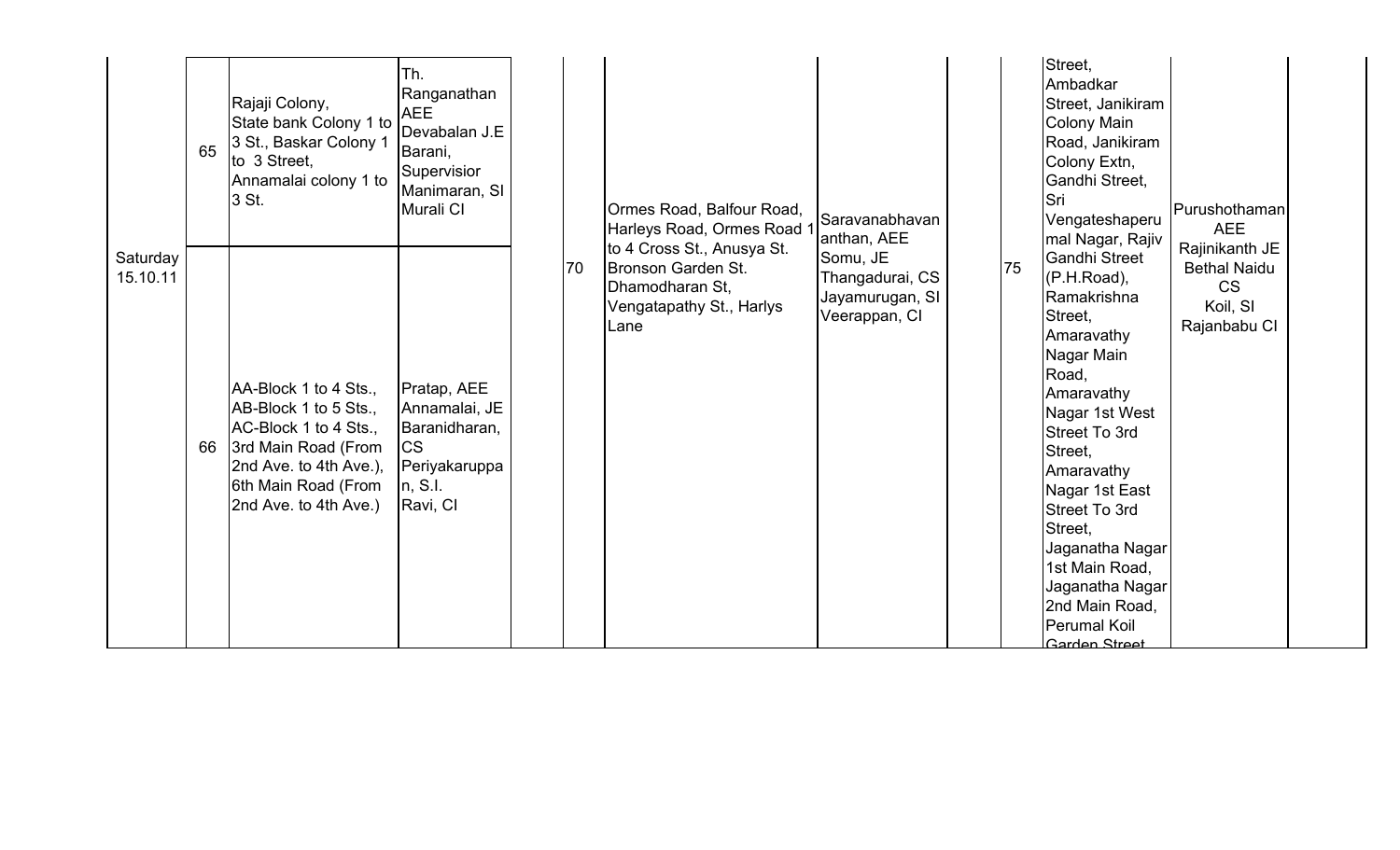## Corporation of Chennai Zone-V

## PROGRAMME FOR MASS CLEANING FOR THE MONTH OF OCTOBER

Week -3 - Date: 17.10.11 to 22.10.11

|                    |     | Unit No.13                                                                                                                                                                            |                                                                                                                         |            | Unit No.14                                                                                          |                                                                                                             |            | Unit No.15                                                                                                                                                          |                                                                                                                       |  |
|--------------------|-----|---------------------------------------------------------------------------------------------------------------------------------------------------------------------------------------|-------------------------------------------------------------------------------------------------------------------------|------------|-----------------------------------------------------------------------------------------------------|-------------------------------------------------------------------------------------------------------------|------------|---------------------------------------------------------------------------------------------------------------------------------------------------------------------|-----------------------------------------------------------------------------------------------------------------------|--|
| Week<br>Days       | No. | Dn.   Name of the Road /<br>Slum                                                                                                                                                      | Oficer<br>incharge and<br>Designation                                                                                   | Dn.<br>No. | Name of the Road / Slum                                                                             | Oficer incharge<br>and Designation                                                                          | Dn.<br>No. | Name of the<br>Road / Slum                                                                                                                                          | Oficer incharge<br>and<br>Designation                                                                                 |  |
|                    | 64  | 20th main road (18th<br>main road to Otteri<br>Nallah), Vasantham<br>Colony                                                                                                           | Thirumurugan,<br><b>AEE</b><br>Kannan, JE<br>Baranidharan,<br><b>CS</b><br>Mylapooran, CI<br>Mohammed<br>Jaffarulla, CI |            |                                                                                                     |                                                                                                             |            | Gandhi Road,<br>Sivananda Salai<br>Pasumpon Street<br>'R' Block ,R'<br><b>Block Cross</b><br><b>Street</b><br>Maraimalai<br><b>Adigal Street</b><br>,Pasumpon       |                                                                                                                       |  |
| Monday<br>17.10.11 |     | Chinmaya Nagar Stage Ranganathan<br>II 1 to 7 Street, Natesa   AEE<br>Nagar 1 to 5 Street,<br>65 Natesa Nagar West,<br>Ramalinga Nagar 1 to<br>3 Street,<br>Duraiswamy Street         | Th.<br>Devabalan J.E<br>Barani,<br>Supervisior<br>Manimaran, SI<br>Murali CI                                            | 69         | Kamaraj Nagar 1 to 8 Sts.,<br>Venkatasamypuram 1 to 14<br>St., Vankatasamy<br>Naidupuram 1 to 7 St. | Saravanabhavan<br>anthan, AEE<br>Govindasamy, JE<br>Thangadurai, CS<br>Arulalan, SI (i/c.)<br>Dillibabu, CI | 74         | Street 'Q' Block<br>Thirukuralar<br>Street,<br>Tholkappier<br><b>Street</b><br>Q' Block Cross<br><b>Street</b><br>,Kannadasan<br>Street, M.G.R.                     | Veerappan<br><b>AEE</b><br>Thennavan JE<br><b>Bethal Naidu</b><br><b>CS</b><br><b>SI/Dn-74</b><br>Adi Narayanan<br>CI |  |
|                    | 66  | AD-Block 1 to 5 Sts.,<br>AE-Block 1 to 8 Sts.,<br>5th Avenue (From 2nd<br>Ave. to 4th Ave.), 10th<br>Main Road (From 2nd<br>Ave. to 4th Ave.), 11th<br>(From 2nd Ave. to 4th<br>Ave.) | Pratap, AEE<br>Annamalai, JE<br>Baranidharan,<br><b>CS</b><br>Periyakaruppa<br>n, S.I.<br>Ravi, CI                      |            |                                                                                                     |                                                                                                             |            | 1st Street 'P'<br><b>Block To 5th</b><br>Street, P' Block<br><b>Cross Street</b><br>,Pasumpon<br>Street 'P' Block<br>Post Office<br>Street, M.G.R.<br><b>Street</b> |                                                                                                                       |  |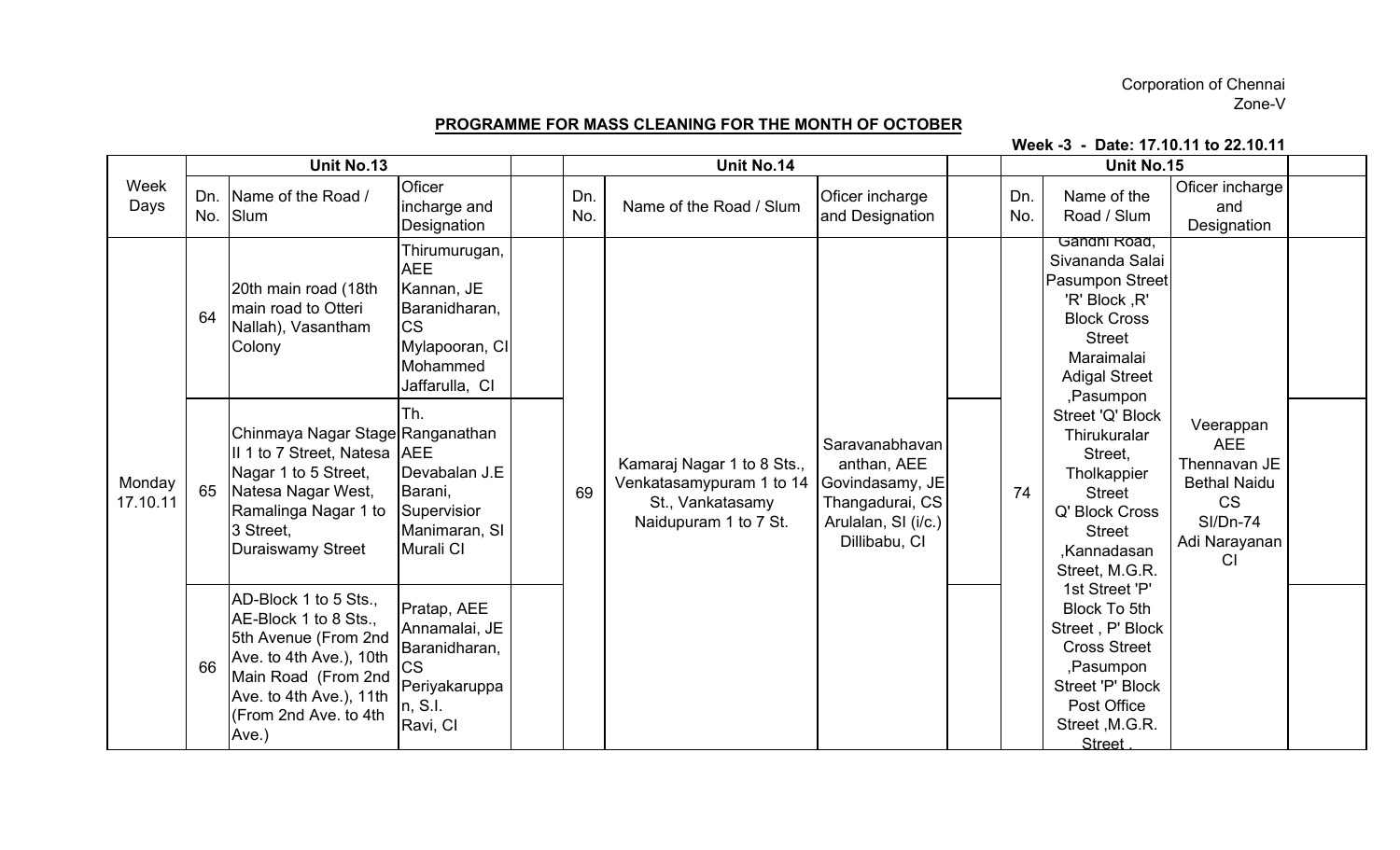|                     | 64 | Mullai Nagar 3 to 12<br>Sts., 19th main road<br>(Navalar Nagar to 20th<br>main road), Kambar<br>Kudiyuiruppu I-Block<br>27 to 32 Sts., Navalar<br>Nagar Main Road                                                                                                                                                           | Thirumurugan,<br><b>AEE</b><br>Kannan, JE<br>Baranidharan,<br><b>CS</b><br>Mylapooran, CI<br>Mohammed<br>Jaffarulla, CI |    |                                                                                                                   |                                                                                                  |    | Panchall Amman<br>Koil<br>Street, Mangali<br>Nagar 1st Street,<br>Mangali Nagar<br>2nd Street,<br>Durai Samy<br>Colony, Bharathi<br>Nagar, Anna<br>Avenue, Gandhi                    |                                                                                                                |  |
|---------------------|----|-----------------------------------------------------------------------------------------------------------------------------------------------------------------------------------------------------------------------------------------------------------------------------------------------------------------------------|-------------------------------------------------------------------------------------------------------------------------|----|-------------------------------------------------------------------------------------------------------------------|--------------------------------------------------------------------------------------------------|----|--------------------------------------------------------------------------------------------------------------------------------------------------------------------------------------|----------------------------------------------------------------------------------------------------------------|--|
| Tuesday<br>18.10.11 | 65 | AVM Colony 1 to 6,<br>AVM Nagar 1 to 3,<br>Krishna Nagar 1 to 6,<br>Padmavathi Nagar 1 to<br>5 St., Kamaraj Salai,<br><b>Reddy Street</b>                                                                                                                                                                                   | Th.<br>Ranganathan<br><b>AEE</b><br>Devabalan J.E<br>Barani,<br>Supervisior<br>Manimaran, SI<br>Murali CI               | 70 | Millers Road, Ranganathan<br>Avenue, Sylvan Lodge<br>Colony 1 to 4 St.,<br>Thambusamy St.,<br>Manonmani Ammal St. | Saravanabhavan<br>anthan, AEE<br>Somu, JE<br>Thangadurai, CS<br><b>SI/Dn-70</b><br>Veerappan, CI | 75 | Nagar, Sanjeevi<br>Street, Mu.<br>Varadharajan<br>Street,<br>Vivekandha<br>Street,<br>Raghuram<br>Street, Indra<br>Gandhi Street,                                                    | Purushothaman<br><b>AEE</b><br>Rajinikanth JE<br><b>Bethal Naidu</b><br><b>CS</b><br>$SI - 75$<br>Rajanbabu CI |  |
|                     | 67 | 2nd Avenue Road,<br>Brewery Road (Slum),<br>Brewery Road,<br>Brewery Lane, Cresent J.E.<br>Road, Kamaraj St.,<br>Gandhi St., A-Block<br>3rd to 6th St., A-Block<br>11th & 12th St., B-<br>Block -6th, 11th & 13th Munusamy,<br>$\operatorname{St.}, \operatorname{C-Block}$ 6th to 10th $\operatorname{C.I.(i/c.)}$<br>Sts. | R. Palani, AEE<br>Dhanapalan,<br>Baranidharan,<br>IC.S.<br>Periyakaruppa<br>n, S.l.                                     |    |                                                                                                                   |                                                                                                  |    | Duraipillai Street,<br>Sakthi Nagar<br>East Street,<br>Nehru Street,<br>Rajiv Gandhi<br>Street(Kannappa<br>Nagar),<br><b>Balammal Street,</b><br>Balavinayagar<br>Nagar Main<br>Road |                                                                                                                |  |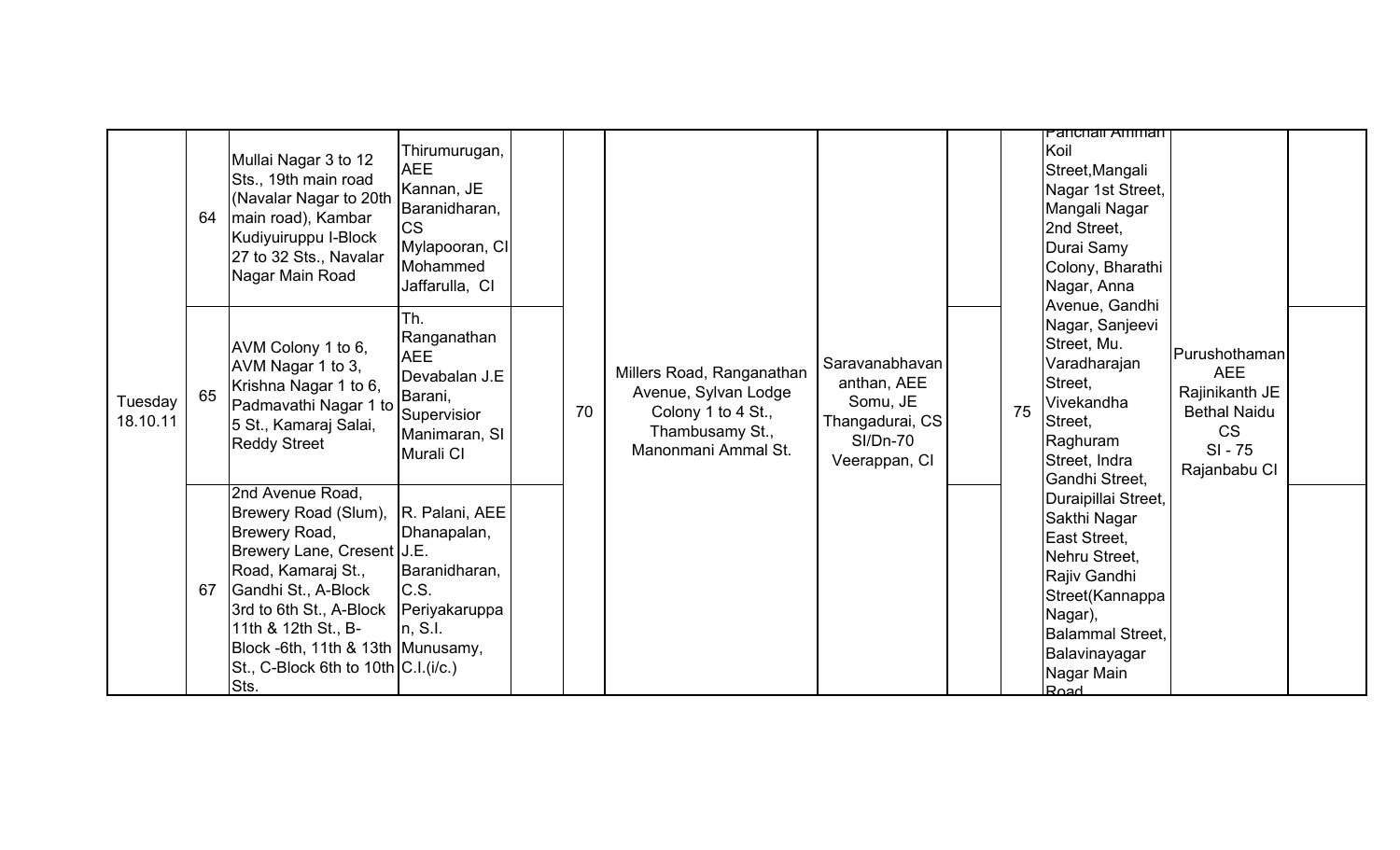|                           | 64 | I-Block 6 to 11 Sts.<br>(Vallalar Kudiyiruppu),<br>19th main road (100'<br>road to I-Block 11 St.),<br>Thendral Colony 1 to 5<br>Sts., Mullai Nagar 1 &<br>2 Cross St.                                           | Thirumurugan,<br><b>AEE</b><br>Kannan, JE<br>Baranidharan,<br><b>CS</b><br>Mylapooran, CI<br>Mohammed<br>Jaffarulla, CI |    |                                                                                                                                                                                                                          |                                                                                            |    | West<br>namachivaya<br>puram 1st and<br>2nd st, West<br>namachivaya<br>puram 1st link<br>road, West<br>namachivaya                                                     |                                                                                                                          |  |
|---------------------------|----|------------------------------------------------------------------------------------------------------------------------------------------------------------------------------------------------------------------|-------------------------------------------------------------------------------------------------------------------------|----|--------------------------------------------------------------------------------------------------------------------------------------------------------------------------------------------------------------------------|--------------------------------------------------------------------------------------------|----|------------------------------------------------------------------------------------------------------------------------------------------------------------------------|--------------------------------------------------------------------------------------------------------------------------|--|
| Wednes<br>day<br>19.10.11 | 65 | Perumal Koil Street 1<br>to 3 Street, Saradha<br>Nagar 1 to 4 Streets,<br>Virugambakkam<br>Market 1 to 7 St.,<br>Ottapilliyar Koil Street 1 Supervisior<br>to 3 St.,<br>Thangal Street,<br>Thangal Ul Vai Street | Th.<br>Ranganathan<br><b>AEE</b><br>Devabalan J.E<br>Barani,<br>Manimaran, SI<br>Murali CI                              | 71 | Divanrama Lane, Saravana<br>Perumal 3rd Lane,<br>Samynathapuram Laders<br>Road, Main Street, Laders<br>Gate 1st Lane, Laders Gate<br>2nd Lane, Laders Gate 6th<br>Lane, Flowers 1st To 4th<br>Lane, Laders Gate 3rd Lane | Sarabavananda<br>m AEE<br>Selvakumar JE<br><b>Thandurai CS</b><br>MariRaj, SI<br>Sankar CI | 76 | puram 1st cross<br>to 6th Cross<br>street, West<br>namachivaya<br>puram 2nd<br>street, West<br>namachivaya<br>puram 3rd and<br>4th link street,<br>East<br>namachivaya | Veerappan<br><b>AEE</b><br>Raju JE i/c<br><b>Bethal Naidu</b><br><b>CS</b><br>Ramkumar, SI<br>Ruban Devaraj<br><b>CI</b> |  |
|                           | 68 | 1st Avenue Road,<br>Kilpauk Garden Road,<br>D-Block 3 to 8 Sts.,<br>2nd Ave. Extn. Road, X-<br>Owner Plot 1 to 6 St.,<br>Mahatma Gandhi road,<br>G-Block 1 to 5 Sts.                                             | R. Palani, AEE<br>Sathishkumar,<br>A.E.<br>Baranidharan,<br>C.S.<br>Periyakaruppa<br>n, S.l.<br>Munusamy,<br>C.I.(i/c.) |    |                                                                                                                                                                                                                          |                                                                                            |    | puram 1st to 4th<br>Street, East<br>namachivaya<br>puram link road,<br>East<br>namachivaya<br>puram 1st cross<br>to 5th Cross<br><b>Street</b>                         |                                                                                                                          |  |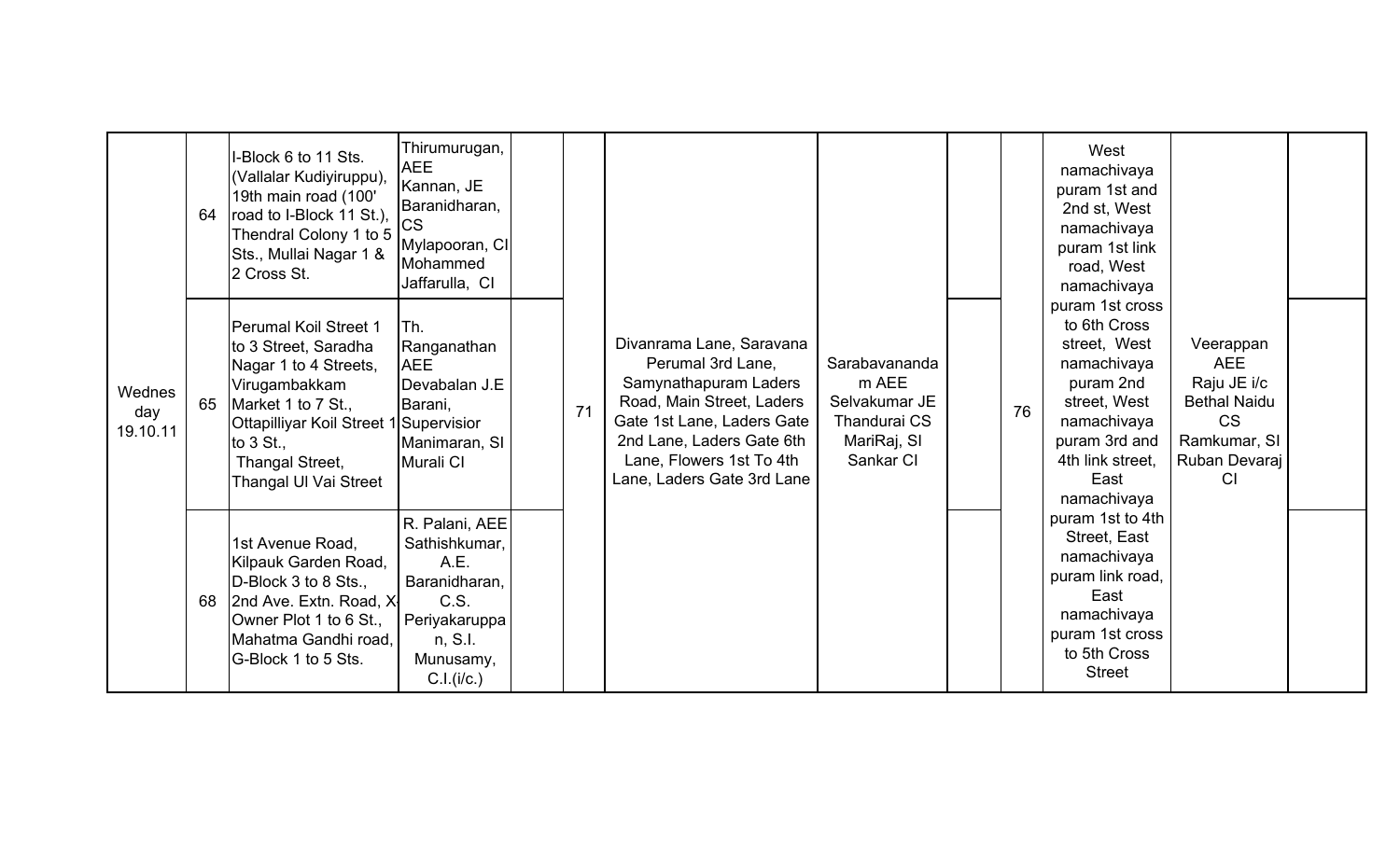|                     | 64 | School Road, East<br>Main Road (2nd Ave.<br>to Leo School), East<br>Gate Road, W-Block D-Baranidharan,<br>Sector 1 to 5 Sts. &<br>Lane, W-Block C-<br>Sector 1 to 5 Sts. &<br>Lane,                                                                                                      | Thirumurugan,<br><b>AEE</b><br>Kannan, JE<br><b>CS</b><br>Mylapooran, CI<br>Mohammed<br>Jaffarulla, CI |    |                                                                                                                                                                                                                                                                                                  |                                                                                      |    | Arthryapuram<br>Lane, Bajanai<br>Koil 3rd, 5th To<br>7th Street, Thiru<br>Vi Ka Colony 1st<br>To 3rd Street,<br>Jothi                                                                          |                                                                                                           |  |
|---------------------|----|------------------------------------------------------------------------------------------------------------------------------------------------------------------------------------------------------------------------------------------------------------------------------------------|--------------------------------------------------------------------------------------------------------|----|--------------------------------------------------------------------------------------------------------------------------------------------------------------------------------------------------------------------------------------------------------------------------------------------------|--------------------------------------------------------------------------------------|----|------------------------------------------------------------------------------------------------------------------------------------------------------------------------------------------------|-----------------------------------------------------------------------------------------------------------|--|
| Thurday<br>20.10.11 | 65 | Yadaval Street 1 to 3<br>St., Abirami Street 1 to<br>3 Sts. Abirami Nagar<br>Main Road,<br>Rathna Nagar 1 to 3<br>St., Co-operative<br>Colony 1 to 2 St.,<br>Venkateswara Nagar<br>Main Road,<br>Tharachand Nagar 1 to Murali CI<br>6 St., Munuswamy<br>Street,<br>Vinavagam Street 1 to | Th.<br>Ranganathan<br><b>AEE</b><br>Devabalan J.E<br>Barani,<br>Supervisior<br>Manimaran, SI           | 72 | Jothiammal Nagar (Stum<br>Road), Appa (Rao) Garden<br>1st To 6th Cross St.<br>Pullapuram 1st Street Main<br>Road, New Bhoopathy Nagar<br>1st Lane To 15th Lane,<br>Sastri Nagar Main Road<br>Slum, Sastri Nagar 1st Cross<br>To 22nd Cross St, Nehru<br>Park (Housing Board)<br><b>Tenements</b> | Sarabavananda<br>m AEE<br>Babu, JE<br>Thandurai CS<br>Saranya, SI<br>Ravichandran CI | 77 | Ramalingam<br>Street, Bajanai<br>Koil Street East<br>Lane.<br>Narayanapuram<br>Main Street,<br>Narayanapuram<br>1st And 2nd<br>Street, Sriramapu<br>ram 1st And 2nd<br>Street,<br>Sriramapuram | Veerappan<br><b>AEE</b><br>Raju JE i/c<br><b>Bethal Naidu</b><br><b>CS</b><br>Saranya S.I<br>N. Sankar CI |  |
|                     | 66 | 2nd Avenue (3rd Ave.<br>to 10th Main Road), W-<br>Block Main Road and<br>to 7 Sts., X-Block 5th<br>St., 3rd Main Road<br>(From 2nd Ave. to 5th<br>Main Road), 6th Main<br>Road.                                                                                                          | Pratap, AEE<br>Annamalai, JE<br>Baranidharan,<br><b>CS</b><br>Periyakaruppa<br>n, S.I.<br>Ravi, CI     |    |                                                                                                                                                                                                                                                                                                  |                                                                                      |    | 1st And 2nd<br>Lanes, Canal<br>Road,<br>Inbarajapuram<br>1st And 2nd<br><b>Street</b>                                                                                                          |                                                                                                           |  |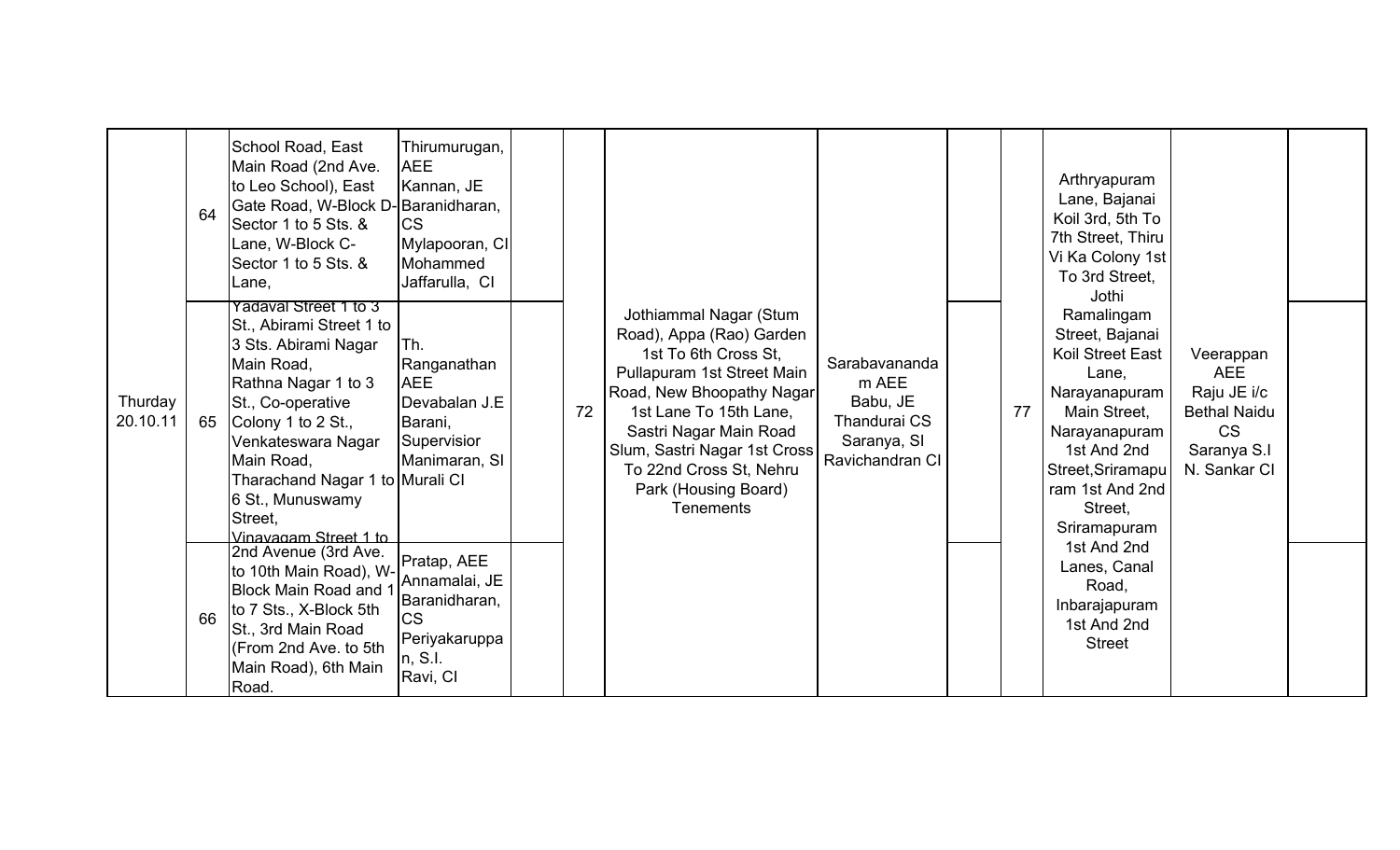|                    | 64 | East Main Road (2dn<br>Ave. to North Main<br>Road), 2nd Avenue,<br>North Main Road, W-<br>Block C-Sector 16 to<br>20th St. & Lane,<br>Imayam Colony 1 to 3<br>Sts.                                                                          | Thirumurugan,<br><b>AEE</b><br>Kannan, JE<br>Baranidharan,<br><b>CS</b><br>Mylapooran, CI<br>Mohammed<br>Jaffarulla, CI    |    | Officers Colony I Cr. Street,<br>Sadasiva Metha Street.<br>Kannaiah Stret & Lane,<br>North Kasarath Thottam,                                                                                                     |                                                                                             |    | Tank band road<br>1st street,<br>Harrington road,<br>Appasamy street,<br>Choolai medu                                                          |                                                                                                       |  |
|--------------------|----|---------------------------------------------------------------------------------------------------------------------------------------------------------------------------------------------------------------------------------------------|----------------------------------------------------------------------------------------------------------------------------|----|------------------------------------------------------------------------------------------------------------------------------------------------------------------------------------------------------------------|---------------------------------------------------------------------------------------------|----|------------------------------------------------------------------------------------------------------------------------------------------------|-------------------------------------------------------------------------------------------------------|--|
| Friday<br>21.10.11 | 65 | Narayanaswamy<br>Thottam 1 to 8 St.,<br>Balambigai Nagar 1 to<br>4 Sts., AVM Avenue 1<br>to 7 Sts., Alwar Thiru<br>Nagar 1 to 3 Sts.                                                                                                        | Th.<br>Ranganathan<br><b>AEE</b><br>Devabalan J.E<br>Barani,<br>Supervisior<br>Manimaran, SI<br>Murali CI                  | 73 | South Kasarath Thottam,<br>Lime Kiln Street,<br>East Arasamaram Street,<br>West Arasamaram Street,<br>Otter Palayam Street,<br>S.S. Sahib Street,<br>Perumal Koil Street,<br>Sannathi Street,<br>Vellala Street. | Sarabavananda<br>m AEE<br>Rajinikanth JE<br>Thangadurai CS<br>Arulalan, SI<br>Uthrapathi CI | 78 | high road,<br>Sowrastra nagar<br>1st street to 10<br>Street, Nehru<br>street, New<br>market street.<br>Zakaria colony<br>main<br>road, Zakaria | Veerappan<br><b>AEE</b><br>Raju JE<br><b>Bethal Naidu</b><br><b>CS</b><br>Ramkumar S.I<br>M.S Sait CI |  |
|                    | 67 | <del>Lvn nenyar Jalai,</del><br>Shenoy Nagar 1st to<br>8th Main Road, 3rd<br>Cross St., West Park<br>Road, West Club<br>Road, Bharathipuram<br>Main Road, 1st to 6th<br>Sts., M.M.Colony Main<br>Road, 1st to 3rd Sts.<br>P.P. Thottam Main | R. Palani, AEE<br>Dhanapalan,<br>J.E.<br>Baranidharan,<br>C.S.<br>Periyakaruppa<br>$\ln$ , S.I.<br>Munusamy,<br>C.I.(i/c.) |    | Varasithi Vinayagar Koil St.                                                                                                                                                                                     |                                                                                             |    | colony 3rd street<br>to 4th St, Dr.<br>Ambedkar street,<br>Railway border<br>road                                                              |                                                                                                       |  |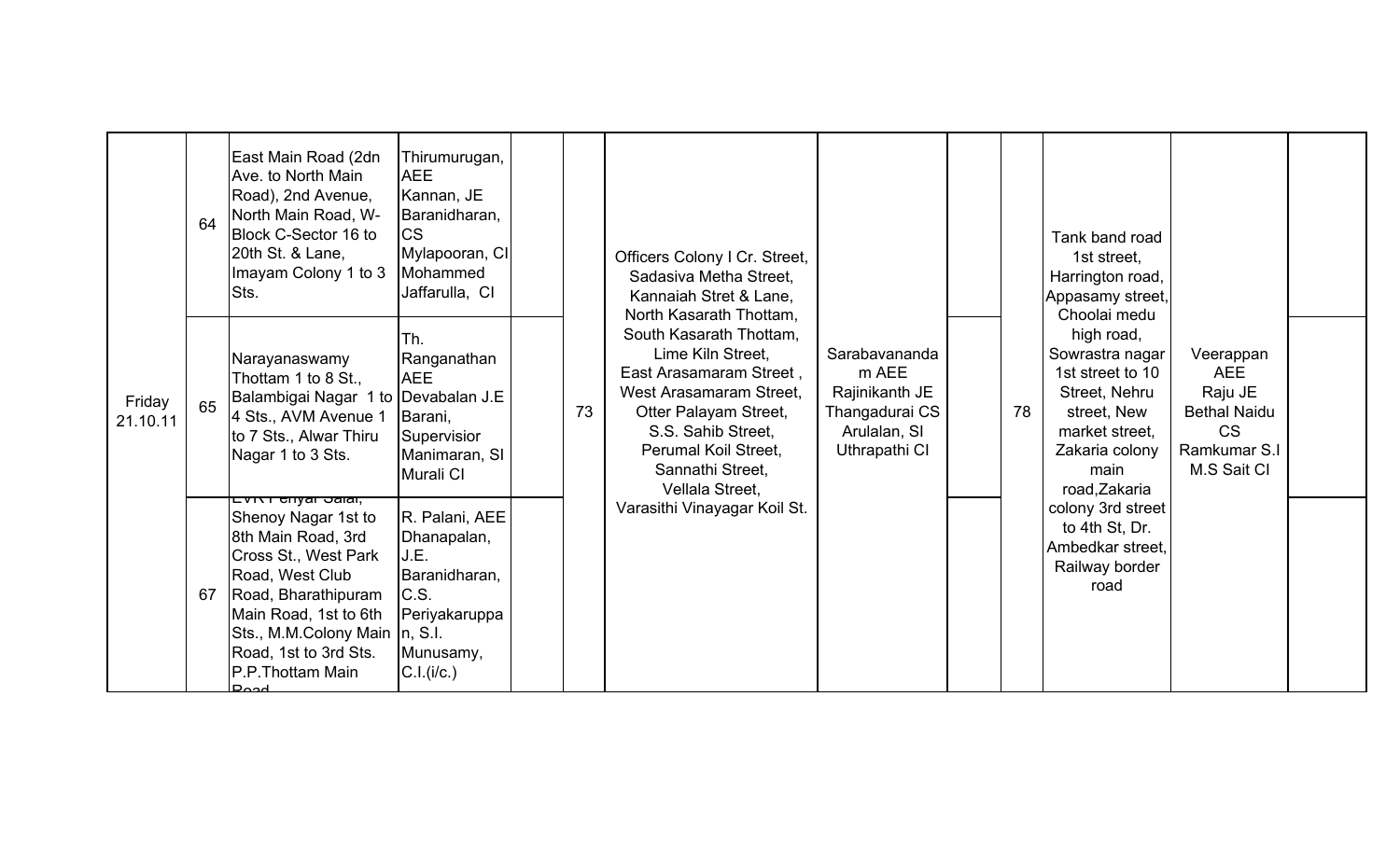|                      | 64 | Thirumangalam road &<br>3 lanes,<br>Radhakrishnan St.,<br>Lakshmi St., Post<br>Office St., Saimurugan<br>St., High Court Colony<br>1 to $3$ Sts.,<br>Lakshmipuram 1 to 6<br>Sts.                                                         | Thirumurugan,<br><b>AEE</b><br>Kannan, JE<br>Baranidharan,<br><b>CS</b><br>Mylapooran, CI<br>Mohammed<br>Jaffarulla, CI |    |                                                                                                                                                                     |                                                                                                  |    | Shanmuga<br>Nagar, Ashoka<br>Nagar West,<br>Mariamman Koil<br>Street,<br>Venkatakrishna<br>Nagar 1st To 4th<br>Street, Cp.<br>Citrarasu Street,<br>Sbi Staff Colony<br>1st To 7th Street.<br>Vasugi Street, |                                                                                                               |  |
|----------------------|----|------------------------------------------------------------------------------------------------------------------------------------------------------------------------------------------------------------------------------------------|-------------------------------------------------------------------------------------------------------------------------|----|---------------------------------------------------------------------------------------------------------------------------------------------------------------------|--------------------------------------------------------------------------------------------------|----|-------------------------------------------------------------------------------------------------------------------------------------------------------------------------------------------------------------|---------------------------------------------------------------------------------------------------------------|--|
| Saturday<br>22.10.11 | 65 | Alwar Thiru Nagar 1 to Ranganathan<br>2 Sts., New Colony 1 to AEE<br>3 Sts., Lakshmi Nagar   Devabalan J.E<br>1 to 3 Sts.,<br>Sheik Abdulla Nagar 1<br>to 6 Sts.                                                                         | Ih.<br>Barani,<br>Supervisior<br>Manimaran, SI<br>Murali CI                                                             | 70 | Purasawakkam High Raod,<br>Ponnappa 1st & 2nd Lane,<br>Semmenpettai Road 1 to 3<br>Sts. & Lane, Antony Church<br>St., Kellys Road & Lane,<br>Purasawakkam Road Lane | Saravanabhavan<br>anthan, AEE<br>Somu, JE<br>Thangadurai, CS<br>Jayamurugan, SI<br>Veerappan, CI | 75 | Kalki Nagar Main<br>Road, Kalki<br>Nagar 1st<br>Street, Kalki<br>Nagar 2nd<br>Street,<br>Vathalakundu<br>Arumagam Main<br>Road, Friends<br>Avenue, Razack<br>Garden Avenue,<br>Sbi Officer<br>Colony 1st    | Purushothaman<br><b>AEE</b><br>Rajinikanth JE<br><b>Bethal Naidu</b><br><b>CS</b><br>Koil, SI<br>Rajanbabu CI |  |
|                      | 66 | Y-Block 1 to 9 Sts., 5th Pratap, AEE<br>Ave. (From 2nd Ave. to Annamalai, JE<br>6th Ave.), Z-Block 1 to Baranidharan,<br>12 Sts., 6th Ave. (5th<br>Ave. to 3rd Ave.), P-<br>Block 18th to 20th Sts., In, S.I.<br><b>ICF South Colony</b> | <b>CS</b><br>Periyakaruppa<br>Ravi, CI                                                                                  |    |                                                                                                                                                                     |                                                                                                  |    | Street, Sbi<br><b>Officer Colony</b><br>2nd Street,<br>Ranianna Nagar<br>Main Road,<br>Kolaperumal<br>School Street,<br>Pulavar                                                                             |                                                                                                               |  |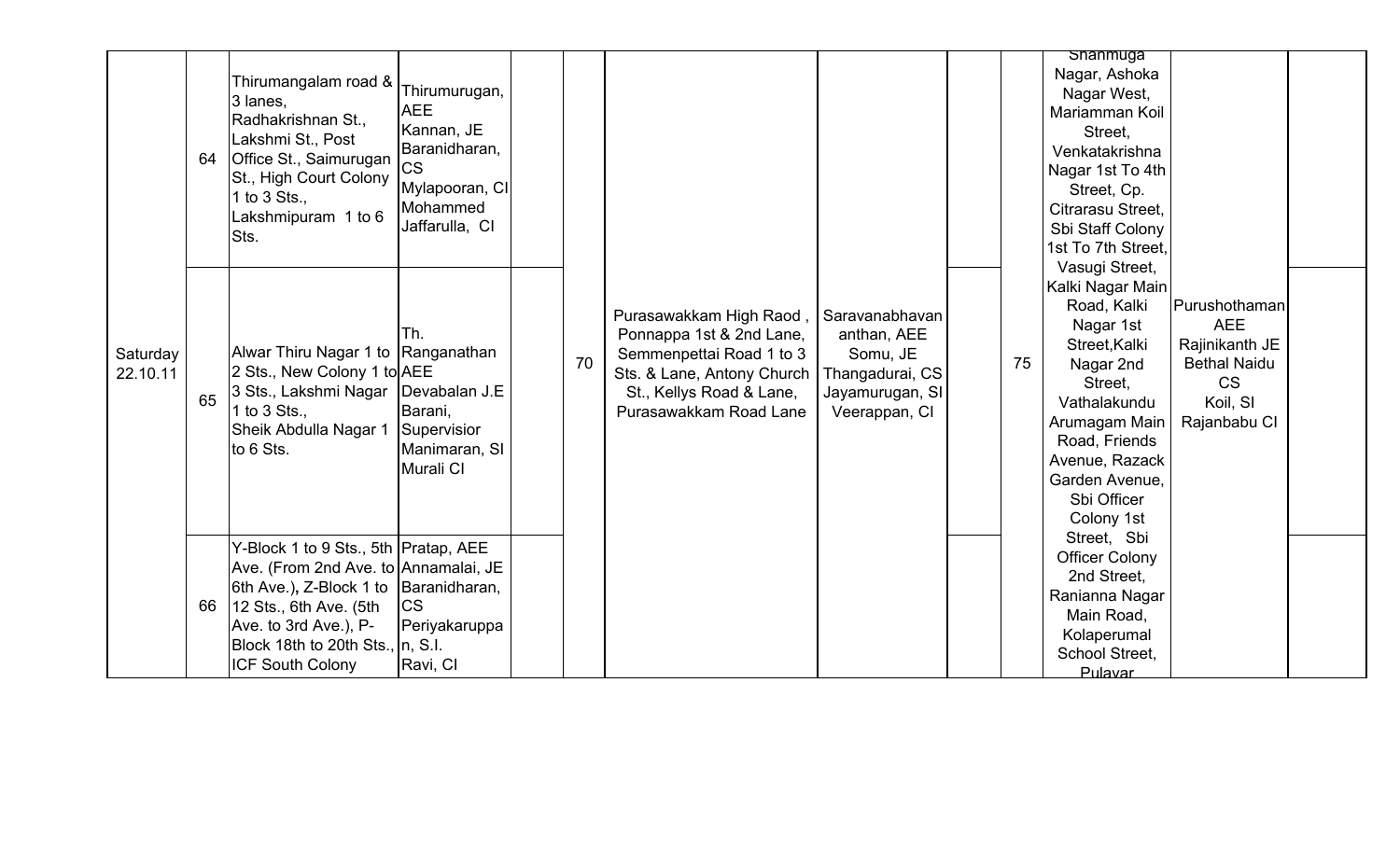## Corporation of Chennai Zone-V

## PROGRAMME FOR MASS CLEANING FOR THE MONTH OF OCTOBER

## Week -4 - Date: 24.10.11 to 31.10.11

|                    |            | Unit No.13                                                                                                                 |                                                                                                                               |            | Unit No.14                                                                                                                                                                 |                                                                                                             |            | Unit No.15                                                                                                                                                                               |                                                                                                                     |  |
|--------------------|------------|----------------------------------------------------------------------------------------------------------------------------|-------------------------------------------------------------------------------------------------------------------------------|------------|----------------------------------------------------------------------------------------------------------------------------------------------------------------------------|-------------------------------------------------------------------------------------------------------------|------------|------------------------------------------------------------------------------------------------------------------------------------------------------------------------------------------|---------------------------------------------------------------------------------------------------------------------|--|
| Week<br>Days       | Dn.<br>No. | Name of the Road /<br>Slum                                                                                                 | Oficer<br>incharge and<br>Designation                                                                                         | Dn.<br>No. | Name of the Road / Slum                                                                                                                                                    | Oficer incharge<br>and Designation                                                                          | Dn.<br>No. | Name of the<br>Road / Slum                                                                                                                                                               | Oficer incharge<br>and<br>Designation                                                                               |  |
|                    | 64         | Thiru Nagar 1 to 20<br>Sts.                                                                                                | <u>rnirumurugan,</u><br><b>AEE</b><br>Kannan, JE<br>Baranidharan,<br><b>CS</b><br>Mylapooran, CI<br>Mohammed<br>laffarulla CL |            |                                                                                                                                                                            |                                                                                                             |            | O' Block Main<br>Road<br>O' Block Perumal<br><b>Koil Street</b><br><b>Baghad Singh 1</b><br>to 3 Streets<br>O' Block Cross                                                               |                                                                                                                     |  |
| Monday<br>24.10.11 | 65         | Sadhik Basha Nagar 1<br>to 8 Sts., Indira Nagar<br>1 to 13 Sts.                                                            | Th.<br>Ranganathan<br><b>AEE</b><br>Devabalan J.E<br>Barani,<br>Supervisior<br>Manimaran, SI<br>Murali CI                     | 69         | Conveny St., East Club<br>Road, Chengalvarayan 1 & 2<br>St., Ayyavoo St. Rajammal<br>St., Chellammal St.,<br>Devagiammal St., Prasanna<br>Vinayagar St., East Park<br>Road | Saravanabhavan<br>anthan, AEE<br>Govindasamy, JE<br>Thangadurai, CS<br>Arulalan, SI (i/c.)<br>Dillibabu, CI | 74         | <b>Street</b><br>N' Block N.S.K.<br><b>Street</b><br><b>Muthamil Street</b><br>E.V.R. Street<br>N' Block Cross<br><b>Street</b><br>Quiad-E-Millath<br><b>Street</b><br>Sid Co 1st Street | Veerappan<br><b>AEE</b><br>Thennavan JE<br><b>Bethal Naidu</b><br><b>CS</b><br>Rajapandi, SI<br>Adi Narayanan<br>CI |  |
|                    | 66         | Ambedkar Nagar, New<br>Avadi Road, 3rd Ave.<br>(New Avadi Road to<br>Rountana), 4th Main<br>Road (3rd Ave. to 5th<br>Ave.) | <del>гташр, лиш</del><br>Annamalai, JE<br>Baranidharan,<br><b>CS</b><br>Periyakaruppa<br>n, S.I.<br>$D_{\alpha}$              |            |                                                                                                                                                                            |                                                                                                             |            | Sid Co Road<br>Pasumpon Street<br>Veerapandi<br>Nagar 1, 2 & 4<br>Streets.                                                                                                               |                                                                                                                     |  |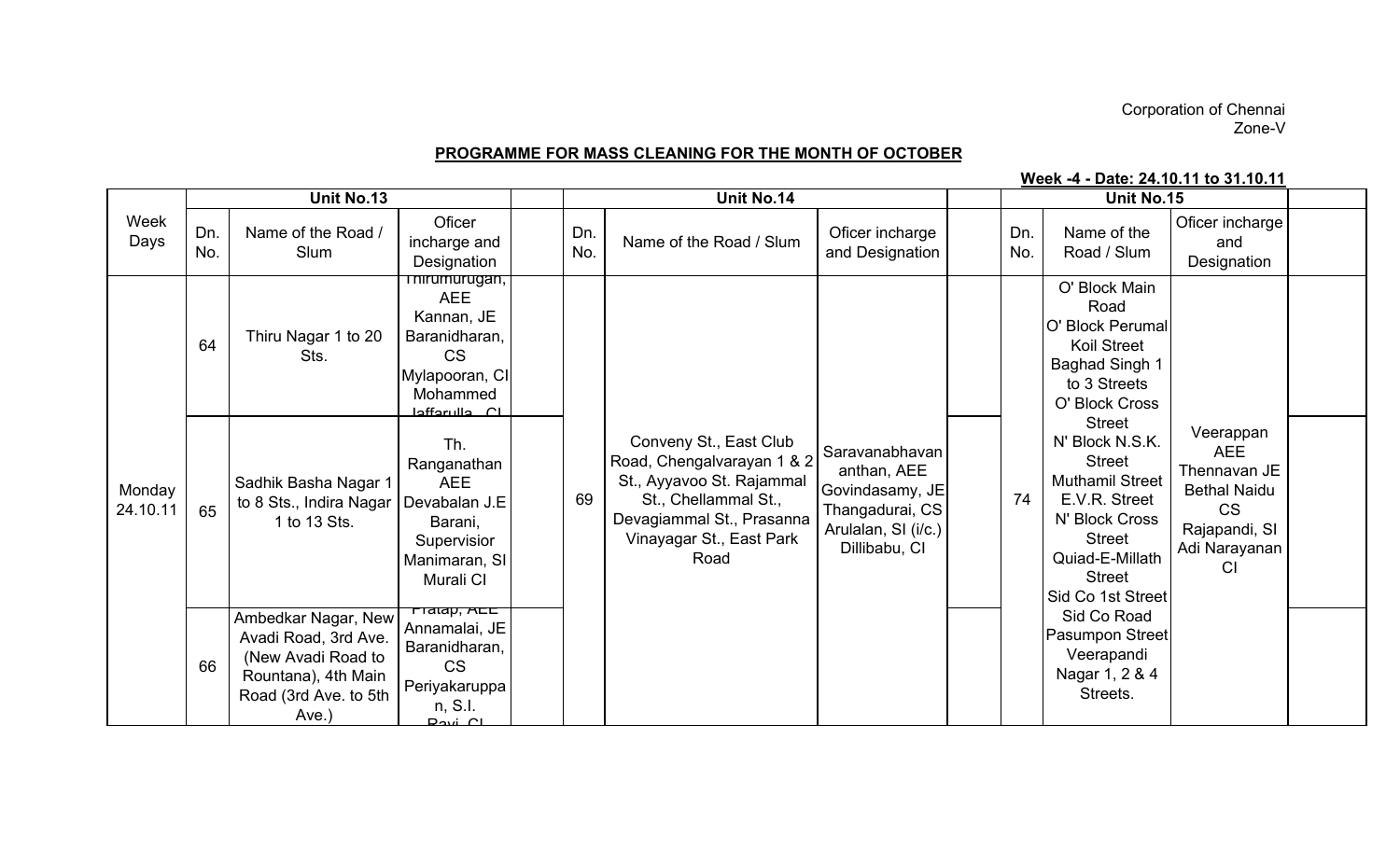|                     | 64 | Thiru Nagar 21 to 38<br>Sts.                                                                                                                                                                                                                                                                    | Thirumurugan,<br><b>AEE</b><br>Kannan, JE<br>Baranidharan,<br><b>CS</b><br>Mylapooran, CI<br>Mohammed<br>Jaffarulla. Cl |    |                                                                                                    |                                           |    | Shanmuga<br>Nagar<br>Ashoka Nagar<br>West<br>Mariamman Koil<br><b>Street</b><br>Venkatakrishna<br>Nagar 1st To 4th                                                                                        |                                                                             |  |
|---------------------|----|-------------------------------------------------------------------------------------------------------------------------------------------------------------------------------------------------------------------------------------------------------------------------------------------------|-------------------------------------------------------------------------------------------------------------------------|----|----------------------------------------------------------------------------------------------------|-------------------------------------------|----|-----------------------------------------------------------------------------------------------------------------------------------------------------------------------------------------------------------|-----------------------------------------------------------------------------|--|
| Tuesday<br>25.10.11 | 65 | Virugambakkam Burial<br>Ground Road,<br>Gandhi Nagar 1 to 8<br>Sts., Erikari Street 1 to<br>$4$ Sts.,<br>Pachiamman Koil<br><b>Street</b>                                                                                                                                                       | Ranganathan<br><b>AEE</b><br>Devabalan J.E<br>Barani,<br>Supervisior<br>Manimaran, SI<br>Murali CI                      | 70 | Barnabi Road & Lane,<br>Avenue, Gajapathy St., EVR<br>Periyar Salai, PH Road 1 & 2 Thangadurai, CS | Saravanabhavan<br>anthan, AEE<br>Somu, JE | 75 | <b>Street</b><br>Cp. Citrarasu<br><b>Street</b><br>Sbi Staff Colony<br>1st To 7th Street<br>Vasugi Street<br>Kalki Nagar Main<br>Road                                                                     | Purushothaman<br><b>AEE</b><br>Rajinikanth JE<br>i/c<br><b>Bethal Naidu</b> |  |
|                     | 68 | Pulla Avenue, Tamilar<br>Nagar 1 to 3 St.,<br>Thiruvalluvar Nagar 1<br>& 2 St., TNSCB<br><b>Tenement (Swimming</b><br>Pool), Manjakollai St.,<br>East park Road, East<br>Club Road, 1st Main<br>Road East, 1 to 4<br>Cross St. East,<br>Cementry Road, 1 & 2<br>Cross St. West,<br>Jayammal St. | R. Palani, AEE<br>Sathishkumar,<br>A.E.<br>Baranidharan,<br>C.S.<br>Periyakaruppa<br>n, S.I.<br>Munusamy,<br>C.I.(i/c.) |    | Lane, EVR Lane                                                                                     | <b>SI/Dn-70</b><br>Veerappan, CI          |    | Kalki Nagar 1, 2<br>Sts.,<br>Vathalakundu<br>Arumagam Main<br>Road<br><b>Friends Avenue</b><br>Razack Garden<br>Avenue<br>Sbi Officer<br>Colony 1, 2 Sts.,<br>Ranianna Nagar<br>Main Road,<br>Kolaperumal | <b>CS</b><br>SI 75<br>Rajanbabu CI                                          |  |
|                     | 64 | Agasthiar Nagar 1 to<br>23 Sts.                                                                                                                                                                                                                                                                 | Thirumurugan,<br><b>AEE</b><br>Kannan, JE<br>Baranidharan,<br><b>CS</b><br>Mylapooran, CI<br>Mohammed<br>Jaffarulla, CI |    |                                                                                                    |                                           |    | Padmanaba<br>Nagar 2nd Main<br>Road,<br>Samayapuratha<br>mman Koil<br>Street, Anna<br><b>Samy Street</b><br>M.G.R. Street,<br>harannan Nanar                                                              |                                                                             |  |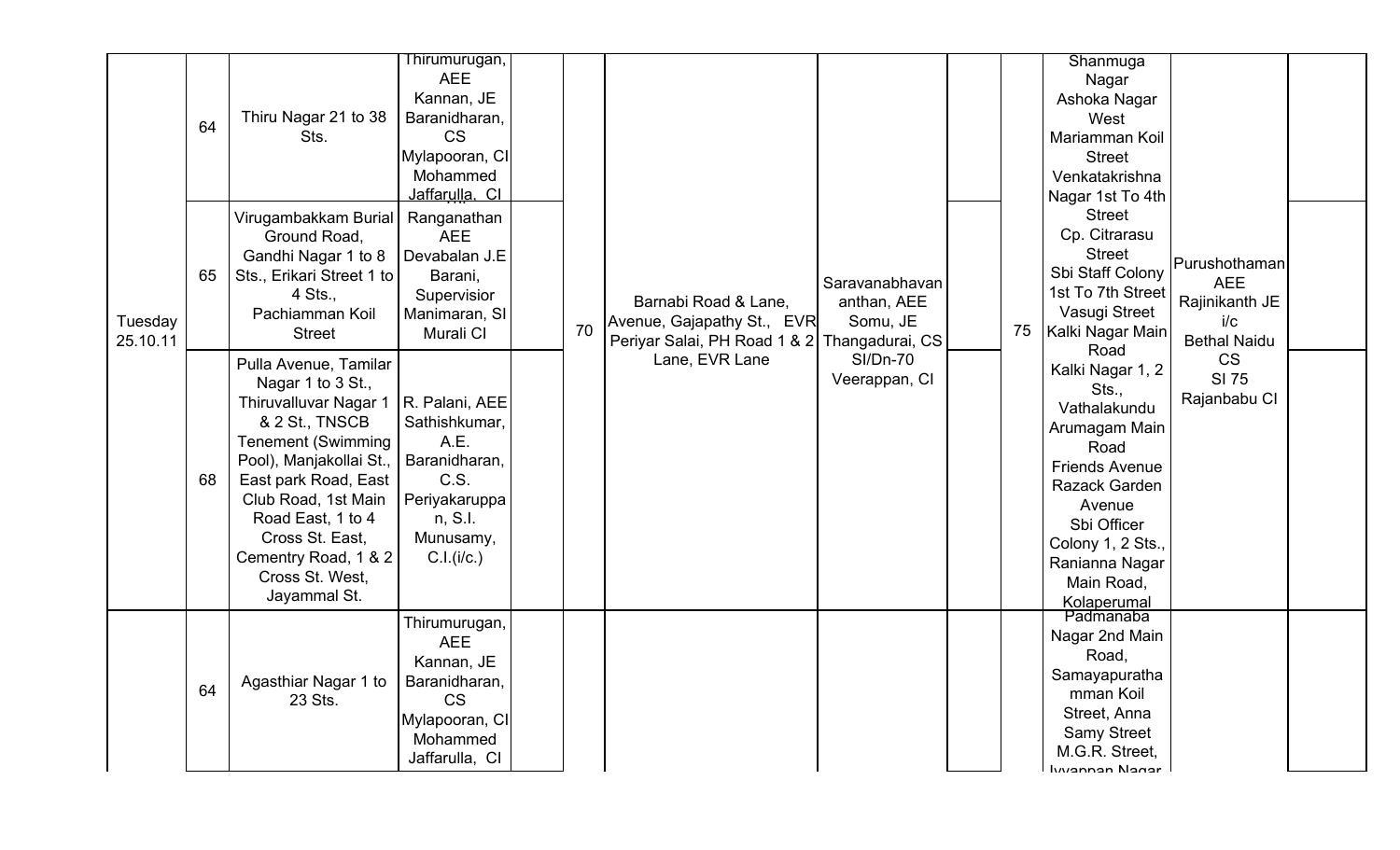| Wednes<br>day<br>26.10.11 | 65 | Erikari Street,<br>Vayyuputra Street,<br>Arokiya Street,<br>Elango Nagar South 1<br>to 4 Sts., Sanjai<br>Gandhi Nagar 1 to 4<br>Sts.,<br>Batachariya Street 1 to<br>2 Sts.                                | Th.<br>Ranganathan<br><b>AEE</b><br>Devabalan J.E<br>Barani,<br>Supervisior<br>Manimaran, SI<br>Murali CI               | 71 | Raja Annamalai Road, Dr.<br>Alagappa Road, Madam 1 to<br>3 Lanes, Vellala 1st Street,<br>Sharavana Perumal Lane,<br>Ponnappa 1 to 3 Lanes | Sarabavananda<br>m AEE<br>Selvakumar JE<br>Thandurai CS<br>MariRaj, SI<br>Sankar CI | 74 | iyyappan iyayar,<br>Periyar Pathai<br>Periyar Pathai 1<br>& 2 Cross St.,<br>Kanniappan<br>Street,<br>Subramani<br><b>Street</b><br><b>Bharathi Street.</b><br>Subbarayan<br><b>Street</b> | Veerappan<br><b>AEE</b><br>Thennavan JE<br><b>Bethal Naidu</b><br><b>CS</b><br>Rajapandi, SI<br>Adi Narayanan<br><b>CI</b> |  |
|---------------------------|----|-----------------------------------------------------------------------------------------------------------------------------------------------------------------------------------------------------------|-------------------------------------------------------------------------------------------------------------------------|----|-------------------------------------------------------------------------------------------------------------------------------------------|-------------------------------------------------------------------------------------|----|-------------------------------------------------------------------------------------------------------------------------------------------------------------------------------------------|----------------------------------------------------------------------------------------------------------------------------|--|
|                           | 66 | Q-Block 1 to 5 Sts,<br>R-Block 6 to 12 Sts., S- Annamalai, JE<br>Block 13 to 17 Sts., 3rd Baranidharan,<br>Main Road (5th main<br>road to 6th ave.), 6th<br>Main Road (From 5th<br>main road to 6th ave.) | Pratap, AEE<br><b>CS</b><br>Periyakaruppa<br>n, S.l.<br>Ravi, CI                                                        |    |                                                                                                                                           |                                                                                     |    | Nehru 1st Cross<br>To 4th Street,<br>Avvai Nagar<br>Cross Street,<br><b>Avvai Nagar New</b><br>West Street,<br>Andavar Street,<br><b>Andavar Street</b>                                   |                                                                                                                            |  |
|                           | 64 | Agasthiar Nagar 24 to<br>42 Sts.                                                                                                                                                                          | Thirumurugan,<br><b>AEE</b><br>Kannan, JE<br>Baranidharan,<br><b>CS</b><br>Mylapooran, CI<br>Mohammed<br>Jaffarulla, CI |    |                                                                                                                                           |                                                                                     |    | Road<br>(M.M.D.A.Colony<br><b>Vallalar Street</b><br>(M.M.D.A.Colony<br>$)(B-Block)$<br><b>Chozhen Street</b><br><b>Chozhen Cross</b><br>2nd Street                                       |                                                                                                                            |  |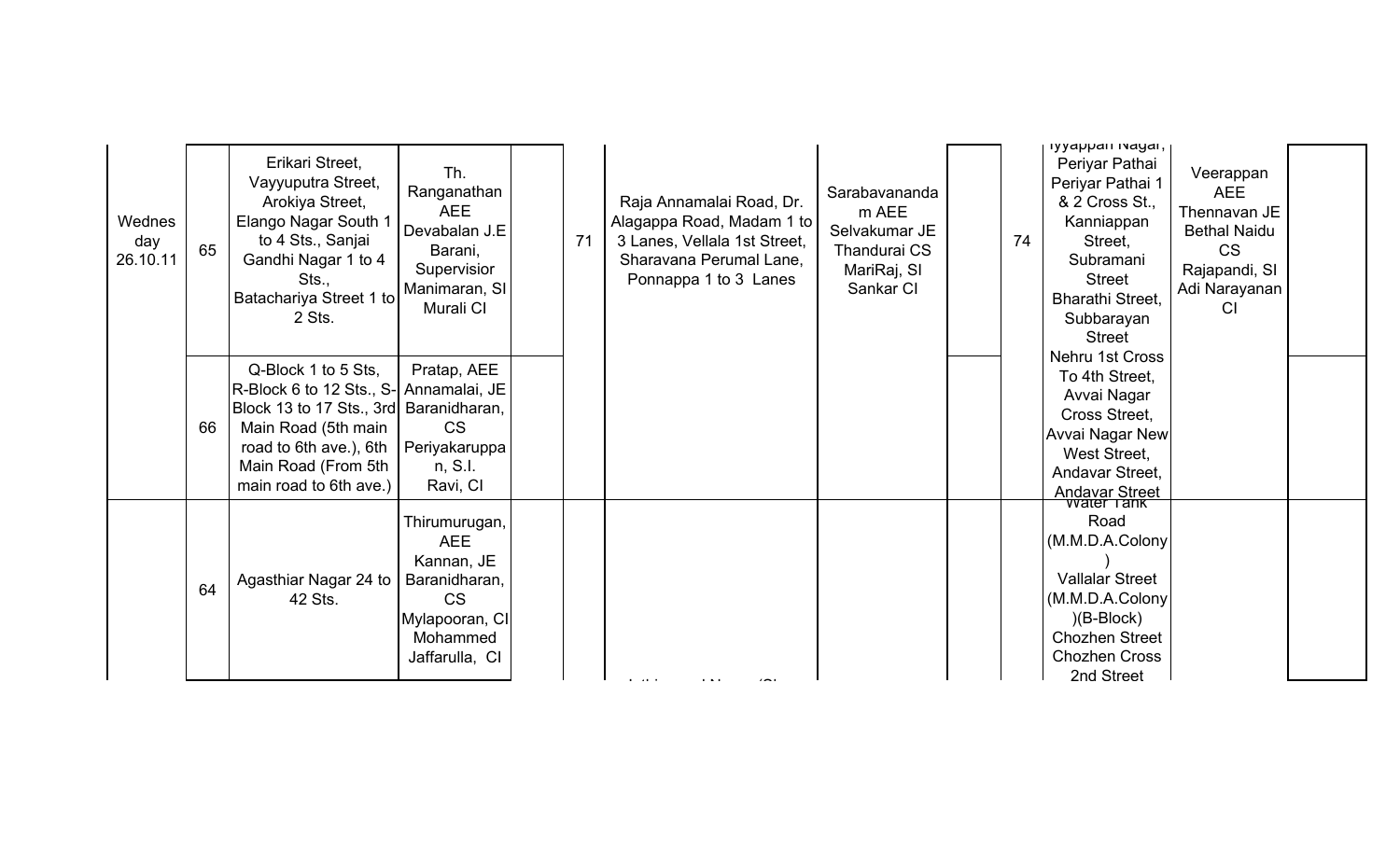| Thursday<br>27.10.11 | 65 | Elango Nagar 1 to 5<br>Sts., Ganpath Raj<br>Nagar 1 to 2 Sts.,<br>Gangai Amman Koil<br>Street 1 to 4 Sts.,<br>Kaliamman Koil Street<br>(Chinmaya Nagar<br>Bridge to<br>Virugambakkam<br>Market)                               | Th.<br>Ranganathan<br><b>AEE</b><br>Devabalan J.E<br>Barani,<br>Supervisior<br>Manimaran, SI<br>Murali CI               | 72 | Jothiammal Nagar (Slum<br>Road), Appa (Rao) Garden<br>1st Cross To 6th Cross St,<br>Pullapuram 1st Street Main<br>Road, New Bhoopathy Nagar<br>1st Lane To 15th Lane, Sastri<br>Nagar Main Road Slum,<br>Sastri Nagar 1st Cross To<br>22nd Cross St. Nehru Park<br>(Housing Board) Tenements, | Sarabavananda<br>m AEE<br>Babu, JE<br>Thandurai CS<br>Saranya, SI<br>Ravichandran CI | 75 | <b>Community Hall</b><br><b>Street</b><br>Mahadma<br>Gandhi Street<br>Ganavinayagar<br>Koil<br>Street(M.M.D.A.)<br>Kamala Nehru<br>Nagar 1st Street,<br>Kamala Nehru                                                                                                                             | Purushothaman<br><b>AEE</b><br>Rajinikanth JE<br>i/c<br><b>Bethal Naidu</b><br><b>CS</b><br>Koil, SI<br>Rajanbabu CI |  |
|----------------------|----|-------------------------------------------------------------------------------------------------------------------------------------------------------------------------------------------------------------------------------|-------------------------------------------------------------------------------------------------------------------------|----|-----------------------------------------------------------------------------------------------------------------------------------------------------------------------------------------------------------------------------------------------------------------------------------------------|--------------------------------------------------------------------------------------|----|--------------------------------------------------------------------------------------------------------------------------------------------------------------------------------------------------------------------------------------------------------------------------------------------------|----------------------------------------------------------------------------------------------------------------------|--|
|                      | 68 | Kanniamman Koil St.,<br>Gajapathi St. & Lane,<br>akshmi, Talkies Road,<br>Ayyavoo St., Mosque<br>St., Sengunthar St.,<br>Ramaiah st,<br>Chellammal St.,<br>Nathamuni St., West<br>St., Ayyavoo 1 & 2<br>Lane, Manjakollai St. | R. Palani, AEE<br>Sathishkumar,<br>A.E.<br>Baranidharan,<br>C.S.<br>Periyakaruppa<br>n, S.I.<br>Munusamy,<br>C.I.(i/c.) |    | Osankulam (Housing Board)<br>Tenements                                                                                                                                                                                                                                                        |                                                                                      |    | Nagar 2nd<br>Street, Tamizher<br>Veethi<br>Dhaiyalammal<br>Street.<br>Padmanaba<br>Nagar Main<br>Road, Silambu<br>Street, Mullai<br>Street, V.O.C.                                                                                                                                               |                                                                                                                      |  |
| Friday<br>28.10.11   | 64 | Lakshmi St. Extn. 3 Sts<br>and Kumarasamy<br>Nagar Road & 3<br>Lanes, Srinivasa<br>Nagar, Ponvizha Nagar<br>6 Sts., Sivasakthi<br>Colony 3 Sts.                                                                               | Thirumurugan,<br><b>AEE</b><br>Kannan, JE<br>Baranidharan,<br><b>CS</b><br>Mylapooran, CI<br>Mohammed<br>Jaffarulla, CI | 73 | Kakkan Nagar Coovam River<br>Bed,<br>Muthirulandi Colony I Main<br>Road,<br>Muthirulandi Colony li Main<br>Road,<br>Muthirulandi Colony I Cross<br>To 4th Street,<br>$M$ odho $V$ oil Ctroot $M$ ll                                                                                           | Sarabavananda<br>m AEE<br>Rajinikanth JE<br>Thangadurai CS<br>$A$ milalan $C1$       | 74 | 1st Street<br>Bharathiyar<br><b>Street</b><br>Bharathiyar 1to 4<br><b>St</b><br>Bharathiyar 4th<br>Cross Street,<br>Sathyamurthy<br>Street, Kamaraj<br>Nagar 1 to 3<br>Streets, Kamaraj<br>Nagar 3rd Street<br>East<br>Rajeswari Street,<br>N.G.O. Colony 1<br>& 2 Main Road,<br>N.G.O. Colony 1 | Veerappan<br><b>AEE</b><br>Thennavan JE<br><b>Bethal Naidu</b><br><b>CS</b>                                          |  |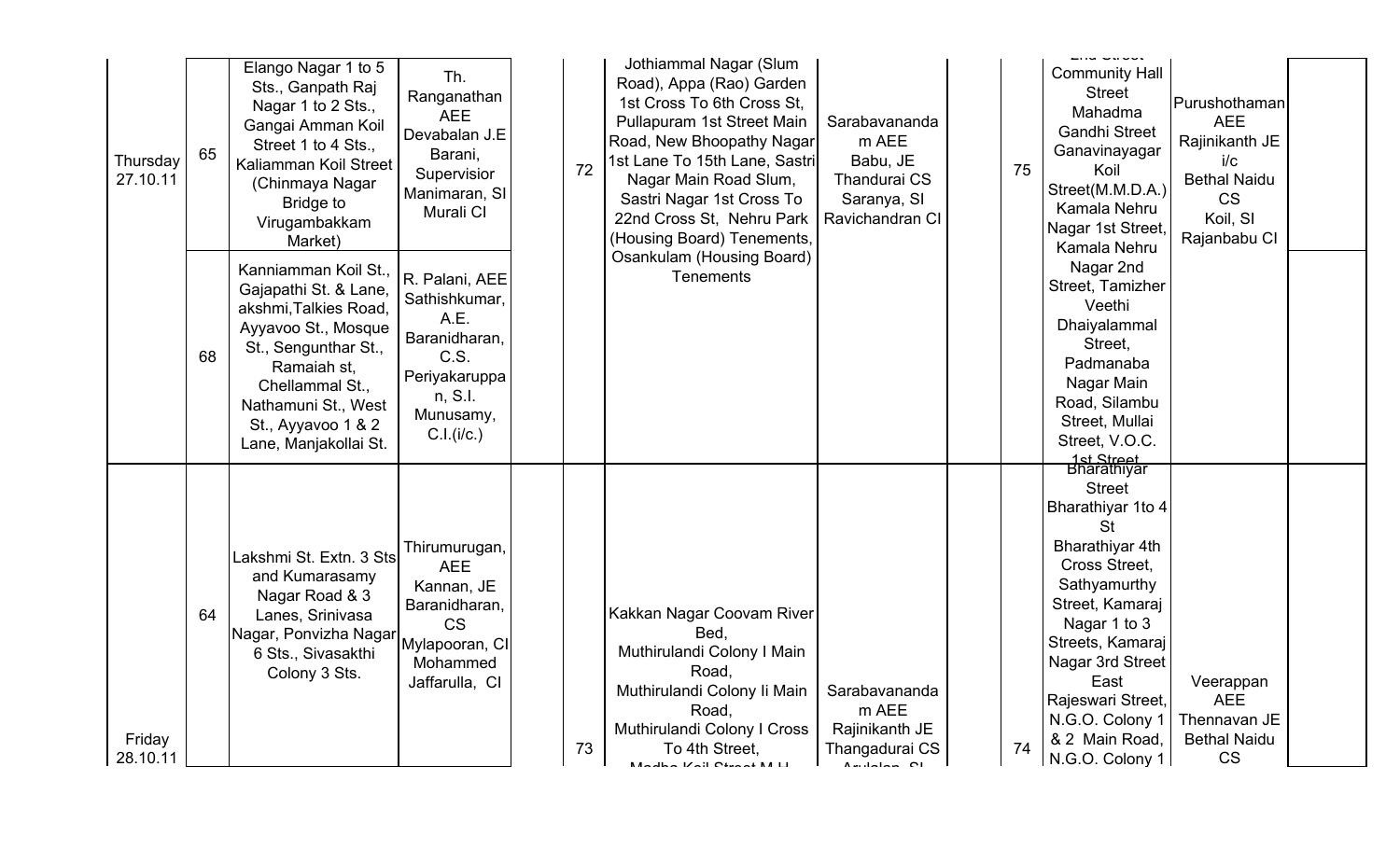|                      | 65 | L & T Colony 1to 4<br>Sts., Saibaba Colony 1<br>to 5 Sts., Saibaba<br>Colony Link Road,<br>M.G Swamy Nagar 1 to<br>3 Sts.                                                                              | Th.<br>Ranganathan<br><b>AEE</b><br>Devabalan J.E<br>Barani,<br>Supervisior<br>Manimaran, SI<br>Murali CI               |    | IVIA MOIL STREET IVI.H.<br>Colony,<br>Amman Koil Street M.H.<br>Colony,<br>Indira Gandhi Nagar I St To<br>Vii Street,         | Aruiaian, SI<br>Uthrapathi CI                                                             |    | to 4 Cross Sts.,<br>Annamalai Cross<br><b>Street</b><br><b>Pasumpon Street</b><br>'O' & 'N' Block,<br><b>Pasumpon Street</b><br>'P' Block,<br>Nehru Street, | Rajapandi, SI<br>Adi Narayanan<br>СI                                                                                 |  |
|----------------------|----|--------------------------------------------------------------------------------------------------------------------------------------------------------------------------------------------------------|-------------------------------------------------------------------------------------------------------------------------|----|-------------------------------------------------------------------------------------------------------------------------------|-------------------------------------------------------------------------------------------|----|-------------------------------------------------------------------------------------------------------------------------------------------------------------|----------------------------------------------------------------------------------------------------------------------|--|
|                      | 67 | 6th Avenue, M-Block<br>27th, 8th and 9th<br>Street, N-Block 17th to<br>27th Street                                                                                                                     | R. Palani, AEE<br>Dhanapalan,<br>J.E.<br>Baranidharan,<br>C.S.<br>Periyakaruppa                                         |    |                                                                                                                               |                                                                                           |    | Elango Street,<br>Kamaraj Nagar<br>4th Street, Nehru<br>& Andavar Link<br><b>Street</b><br>Ayyai Nagar<br>Elengali Amman                                    |                                                                                                                      |  |
|                      | 64 | vew Avaul Ruau<br>(Nadhamuni Jn. to<br>ICF), Karimedu<br>Colony,<br>Thiruvenkadaiah 4 Sts,<br>Raja St. & Lane, Aadhi<br>Naidu St. & Lane,<br>Embar Naid St. &<br>Lanes 6 Nos., ICF<br>ppov and Kalpang | Thirumurugan,<br><b>AEE</b><br>Kannan, JE<br>Baranidharan,<br><b>CS</b><br>Mylapooran, CI<br>Mohammed<br>Jaffarulla, CI |    |                                                                                                                               |                                                                                           |    | Koil Street<br>Annai Sathya<br>Nagar Main<br>Road,<br>Vinayagapuram<br>1st To 3rd Street,<br>T.V.K. St.(A-<br>Block),<br>Padavattamman                      |                                                                                                                      |  |
| Saturday<br>29.10.11 | 65 | Kaliamman Koil<br>Street(Chinmaya<br>Nagar, Bridge to Plam<br>Treet)<br>Ragavendra Colony 4 -<br>3 St., AVM Rajeswari<br>Colony 1 to 3 Sts.,                                                           | Th.<br>Ranganathan<br><b>AEE</b><br>Devabalan J.E<br>Barani,<br>Supervisior<br>Manimaran, SI<br>Murali CI               | 70 | Flowers Road, Landons<br>Road, Vasu St., Dr.Muniappa<br>Road, Rajarathinam Road,<br>Manickeswari Road,<br><b>Waddels Road</b> | Saravanabhavan<br>anthan, AEE<br>Somu, JE<br>Thangadurai, CS<br>SI/Dn-70<br>Veerappan, CI | 75 | Koil Street,<br>Thiruvalluvar<br>Street, Nehru<br><b>Street</b><br>Ambadkar<br>Nagar, Kavitha<br>Street Lane,<br>V.G.A. Nagar 1st<br>To Ath Straat          | Purushothaman<br><b>AEE</b><br>Rajinikanth JE<br>i/c<br><b>Bethal Naidu</b><br><b>CS</b><br>Koil, SI<br>Raianhahu Cl |  |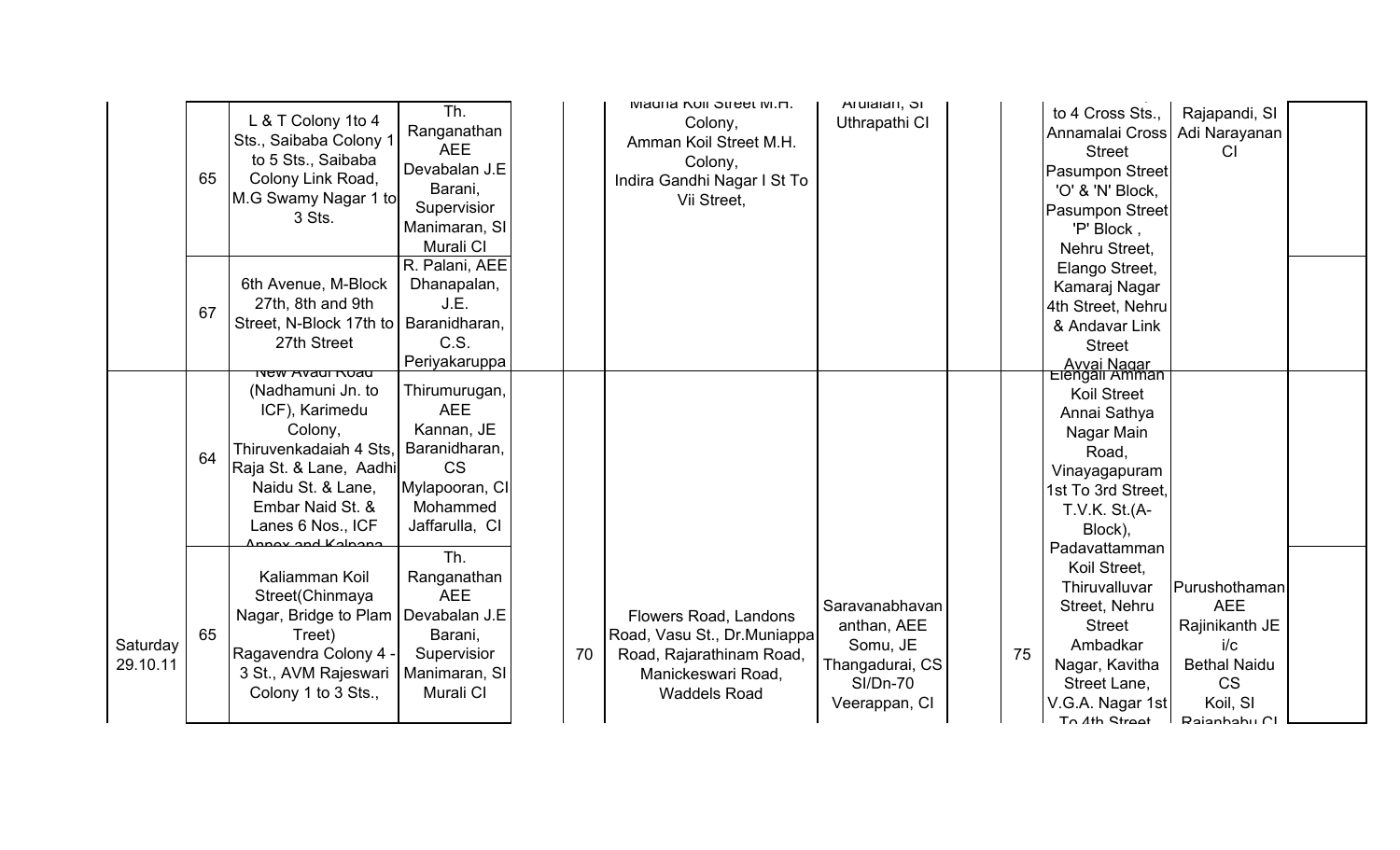|          |    |                                              |                                |    |                            |                     |  |    | TO HIT OILCCI,          | najariyayu Ur       |  |
|----------|----|----------------------------------------------|--------------------------------|----|----------------------------|---------------------|--|----|-------------------------|---------------------|--|
|          |    |                                              |                                |    |                            |                     |  |    | Pulavarpugazhe          |                     |  |
|          |    |                                              | R. Palani, AEE                 |    |                            |                     |  |    | ndhi Nagar 1st          |                     |  |
|          |    |                                              | Sathishkumar,                  |    |                            |                     |  |    | To 5th Street,          |                     |  |
|          |    | Gajalakshmi Colony 1                         | A.E.                           |    |                            |                     |  |    | Cheran                  |                     |  |
|          | 68 | to 6 Sts., Kathiravan<br>Colony 1 to 7 Sts., | Baranidharan,<br>C.S.          |    |                            |                     |  |    | Street(Rani Anna        |                     |  |
|          |    | Thiruveethiamman Koil   Periyakaruppa        |                                |    |                            |                     |  |    | Nagar), Mettu           |                     |  |
|          |    | Main Road, 1 & 2 Lane                        |                                |    |                            |                     |  |    | Street(Rani Anna        |                     |  |
|          |    |                                              | n, S.I.                        |    |                            |                     |  |    | Nagar), Evr             |                     |  |
|          |    |                                              | Munusamy,<br>C.I.(i/c.)        |    |                            |                     |  |    | Periyar                 |                     |  |
|          |    |                                              |                                |    |                            |                     |  |    | Street(Rani Anna        |                     |  |
|          |    |                                              | Thirumurugan,                  |    |                            |                     |  |    | <del>Gandin Road,</del> |                     |  |
|          |    |                                              | <b>AEE</b>                     |    |                            |                     |  |    | Sivananda Salai         |                     |  |
|          |    | 20th main road (18th                         | Kannan, JE                     |    |                            |                     |  |    | <b>Pasumpon Street</b>  |                     |  |
|          | 64 | main road to Otteri                          | Baranidharan,                  |    |                            |                     |  |    | 'R' Block, R'           |                     |  |
|          |    | Nallah), Vasantham                           | <b>CS</b>                      |    |                            |                     |  |    | <b>Block Cross</b>      |                     |  |
|          |    | Colony                                       | Mylapooran, CI                 |    |                            |                     |  |    | <b>Street</b>           |                     |  |
|          |    |                                              | Mohammed                       |    |                            |                     |  |    | Maraimalai              |                     |  |
|          |    |                                              | Th.                            |    |                            |                     |  |    | <b>Adigal Street</b>    |                     |  |
|          |    | Chinmaya Nagar Stage                         | Ranganathan                    |    |                            |                     |  |    | ,Pasumpon               | Veerappan           |  |
|          |    | II 1 to 7 Street, Natesa                     | <b>AEE</b>                     |    |                            | Saravanabhavan      |  |    | Street 'Q' Block        | <b>AEE</b>          |  |
|          |    | Nagar 1 to 5 Street,                         | Devabalan J.E                  |    | Kamaraj Nagar 1 to 8 Sts., | anthan, AEE         |  |    | Thirukuralar            | Thennavan JE        |  |
| Monday   | 65 | Natesa Nagar West,                           | Barani,                        |    | Venkatasamypuram 1 to 14   | Govindasamy, JE     |  |    | Street,                 | <b>Bethal Naidu</b> |  |
| 31.10.11 |    | Ramalinga Nagar 1 to                         | Supervisior                    | 69 | St., Vankatasamy           | Thangadurai, CS     |  | 74 | Tholkappier             | <b>CS</b>           |  |
|          |    | 3 Street.                                    | Manimaran, SI                  |    | Naidupuram 1 to 7 St.      | Arulalan, SI (i/c.) |  |    | <b>Street</b>           | <b>SI/Dn-74</b>     |  |
|          |    | Duraiswamy Street                            | Murali CI                      |    |                            | Dillibabu, CI       |  |    | Q' Block Cross          | Adi Narayanan       |  |
|          |    |                                              |                                |    |                            |                     |  |    | <b>Street</b>           | <b>CI</b>           |  |
|          |    | AD-Block 1 to 5 Sts.,                        |                                |    |                            |                     |  |    | ,Kannadasan             |                     |  |
|          |    | AE-Block 1 to 8 Sts.,                        | Pratap, AEE                    |    |                            |                     |  |    | Street, M.G.R.          |                     |  |
|          |    | 5th Avenue (From 2nd                         | Annamalai, JE<br>Baranidharan, |    |                            |                     |  |    | 1st Street 'P'          |                     |  |
|          | 66 | Ave. to 4th Ave.), 10th                      | <b>CS</b>                      |    |                            |                     |  |    | <b>Block To 5th</b>     |                     |  |
|          |    | Main Road (From 2nd                          |                                |    |                            |                     |  |    | Street, P' Block        |                     |  |
|          |    | Ave. to 4th Ave.), 11th                      | Periyakaruppa<br>n, S.I.       |    |                            |                     |  |    | <b>Cross Street</b>     |                     |  |
|          |    | (From 2nd Ave. to 4th                        | Ravi, CI                       |    |                            |                     |  |    | ,Pasumpon               |                     |  |
|          |    | Ave.)                                        |                                |    |                            |                     |  |    | Street 'P' Block        |                     |  |
|          |    |                                              |                                |    |                            |                     |  |    | Post Office             |                     |  |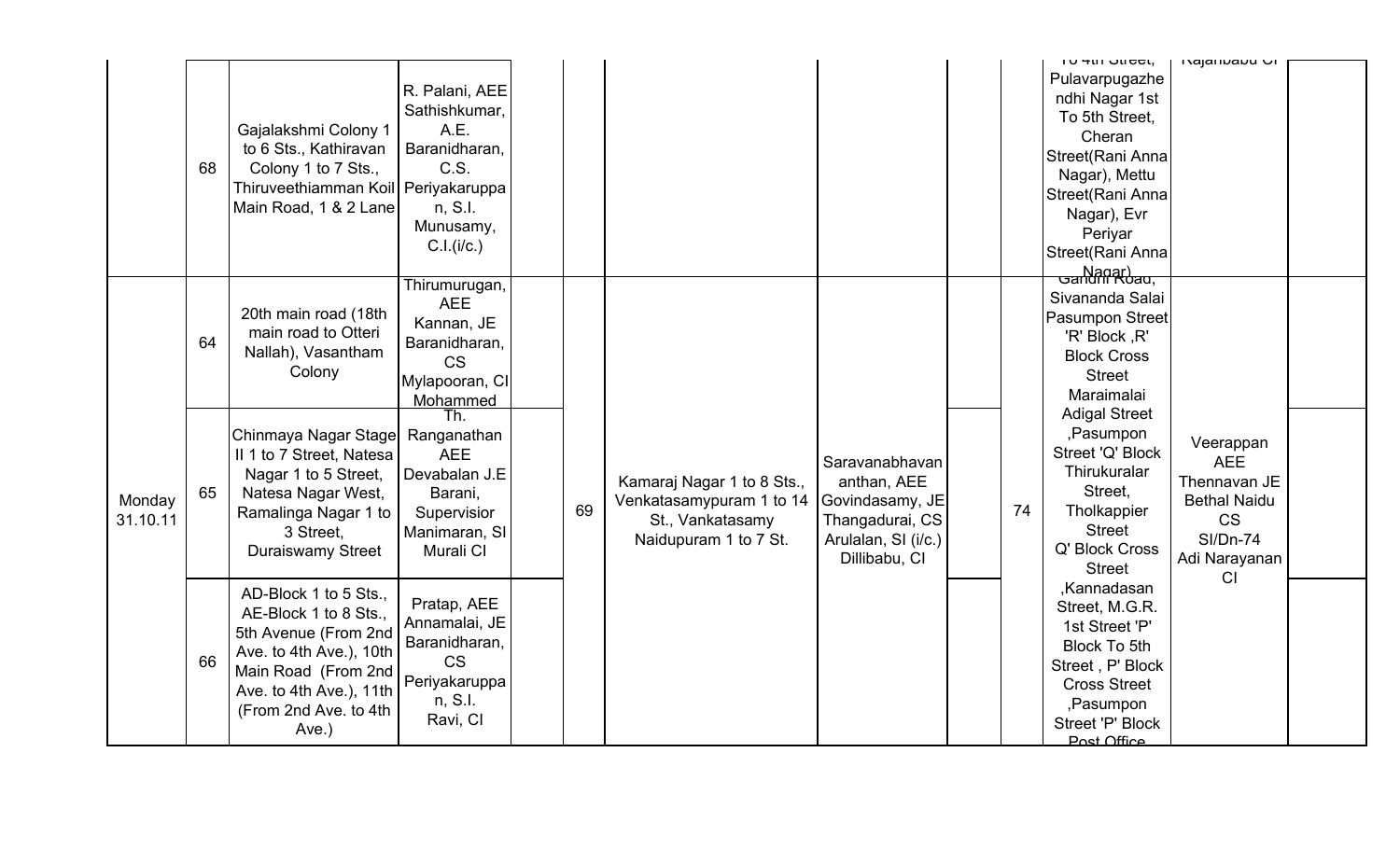# CORPORATON OF CHENNAI ZONE - VIMASS CLEANING PROGRAMME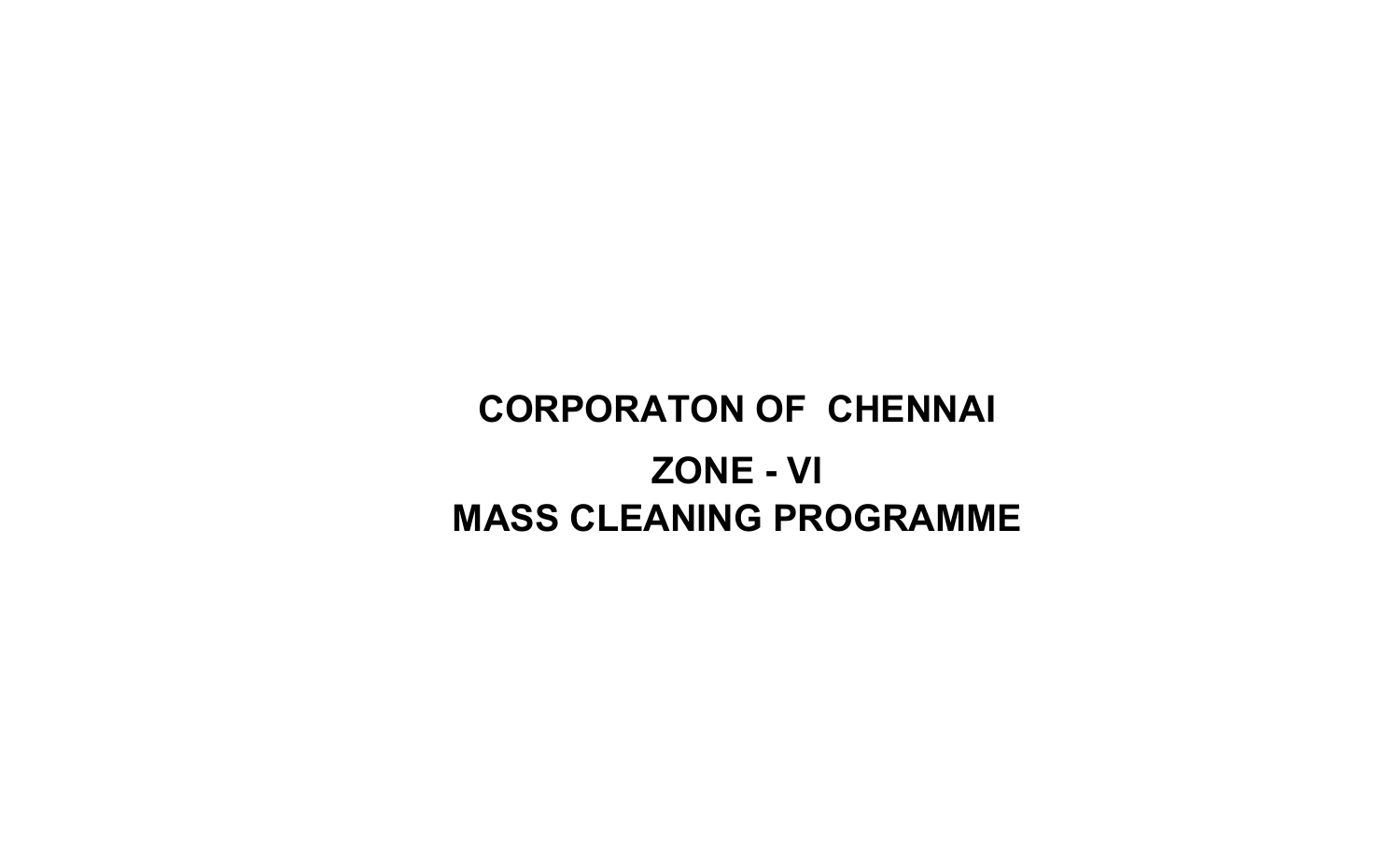## DETAILS OF STAFF STRENGTH AND EQUIPMENTS ZONE:6

| SL.NO.          | <b>DESCRIPTION</b>                        | <b>DETAILS</b>                                  |
|-----------------|-------------------------------------------|-------------------------------------------------|
| $\mathbf 1$     | <b>WORKERS</b>                            |                                                 |
|                 | NO.OF SANITARY WORKERS                    | 154                                             |
| $\overline{2}$  | <b>NO. OF ROAD THOZHILALIES</b>           | 124                                             |
| 3               | <b>NO. OF DESILTING WORKERS</b>           | 31                                              |
|                 | <b>TOTAL</b>                              | 309                                             |
|                 | <b>EQUIPMENTS</b>                         |                                                 |
| $\mathbf{1}$    | NO. OF BIG COMPACTORS                     | $6\phantom{1}$<br>(5 Nos. - NMF<br>1 No. - COC) |
| $\overline{2}$  | <b>NO. OF SMALL COMPACTORS</b>            | $\mathbf 1$                                     |
| $\mathbf{3}$    | NO. OF TRI CYCLES                         | 95                                              |
| 4               | NO. OF COMPACTOR BINS                     | 583                                             |
| $5\overline{)}$ | <b>NO. OF LORRIES FOR DEBRIES REMOVAL</b> | $\mathbf{3}$                                    |
| 6               | NO. OF BOB CAT                            | $\mathbf{3}$                                    |
| $\overline{7}$  | NO. OF FRONT END LOADER                   | $\overline{2}$                                  |
| 8               | NO. OF HAND SPRAYERS                      | 18                                              |
| 9               | NO. OF VEHICLE MOUNTED FOGGING MACHINE    | 5 (3 Good<br>Condition<br>2 Repair)             |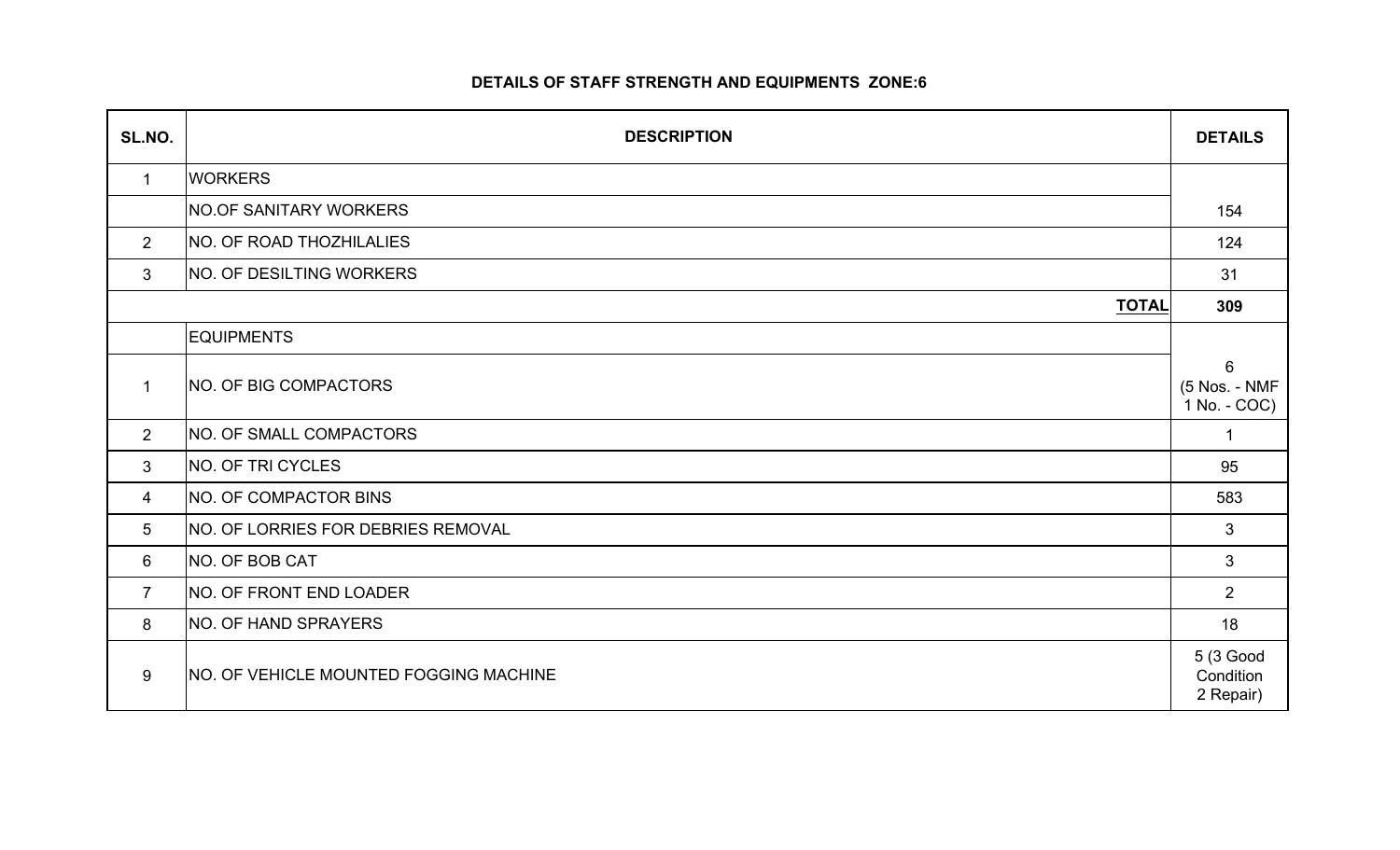#### CORPORATION OF CHENNAIZONAL OFFICE - VI

## PROGRAMME FOR MASS CLEANING

Week 1 - DATE: 03.10.11 TO 08.10.11

|                            | <b>UNIT NO 16</b><br>ULLIAEN |                                                                                                                                                                           |                                                                  |  |            | <b>UNIT NO 17</b>                                                                                                                                                                                                                                      |                                                             |  |            | <b>UNIT NO 18</b>                                                                                                                               |                                                                       |  |
|----------------------------|------------------------------|---------------------------------------------------------------------------------------------------------------------------------------------------------------------------|------------------------------------------------------------------|--|------------|--------------------------------------------------------------------------------------------------------------------------------------------------------------------------------------------------------------------------------------------------------|-------------------------------------------------------------|--|------------|-------------------------------------------------------------------------------------------------------------------------------------------------|-----------------------------------------------------------------------|--|
| <b>WEEK</b><br><b>DAYS</b> | DN.<br>NO.                   | NAME OF THE ROAD<br>/ SLUM                                                                                                                                                | <b>INCHARGE</b><br><b>AND</b><br><b>DESIGNATIO</b>               |  | DN.<br>NO. | <b>NAME OF THE ROAD /</b><br><b>SLUM</b>                                                                                                                                                                                                               | <b>OFFICER</b><br><b>INCHARGE AND</b><br><b>DESIGNATION</b> |  | DN.<br>NO. | <b>NAME OF THE</b><br><b>ROAD / SLUM</b>                                                                                                        | <b>OFFICER</b><br><b>INCHARGE</b><br><b>AND</b><br><b>DESIGNATION</b> |  |
| Monday<br>03.10.11         | 79                           | <b>West Coovum River</b><br>Road, Bazaar Street,<br>Laz Church Road,<br>South Koviloor Amman<br>Koil Street,<br>Padavattamman Koil<br>Street & Lane, Jothi<br>Ambal Nagar | G. Ethiraj,<br>J.E.<br>Senthil Kumar<br>C.1<br>Sukumar S.I.      |  | 89         | Peyalvar Koil Street,<br>Thandavarayan Street, T.P.<br>Koil Street, 1st and 2nd lane, Baskar J.E./89 i/c<br>Venkatachalam Street, 1st,<br>2nd, 3rd Lane, Ellamman Koil<br>street, Ganapathy Street,<br>Hanumatharayan Koil Street,<br>Kandappan Street | Ponnarasu, C.I.<br>Tmt. Selvarani,<br>S.I                   |  | 95         | TTK road,<br>laksmipuram<br>1st, 2nd, 3rd<br>streets,<br>laksmipuram<br>main road,<br>lakshmipuram<br>sannathi street,<br><u>IDeivasigamani</u> | Paulraj J.E. /95<br>i/c                                               |  |
| Tuesday<br>04.10.11        | 80                           | Wallaja Road, Ellis<br>Road, Ellispuram,<br>Nallathambi Street,<br>Tippu (S) Street,                                                                                      | K. Kumar, J.E.<br>Dhanasekaran<br>C.I.<br>Sakthi<br>Murugan S.I. |  | 90         | Bharath Salai, Venkatarangan<br>Pillai Ist<br>Street, Narayanakrishna<br>Rajapuram<br>Street, Sivarajapuram Slum,<br>Ayothi Kuppam slum,<br>Palaniamman Koil South 1 to<br>5th street                                                                  | Jayaramu J.E./90<br>Karunakaran, C.I.<br>Anbalagan, S.I     |  | 96         | Royapettah high<br>road from<br>R.K.Salai to<br>market,<br>Brindavan street,<br>Balasubramania<br>n street,<br>balakrishnan<br>cross street,    | Paulraj J.E. /96<br>i/c<br>Khader, C.I.<br>Krishnan, S.I.             |  |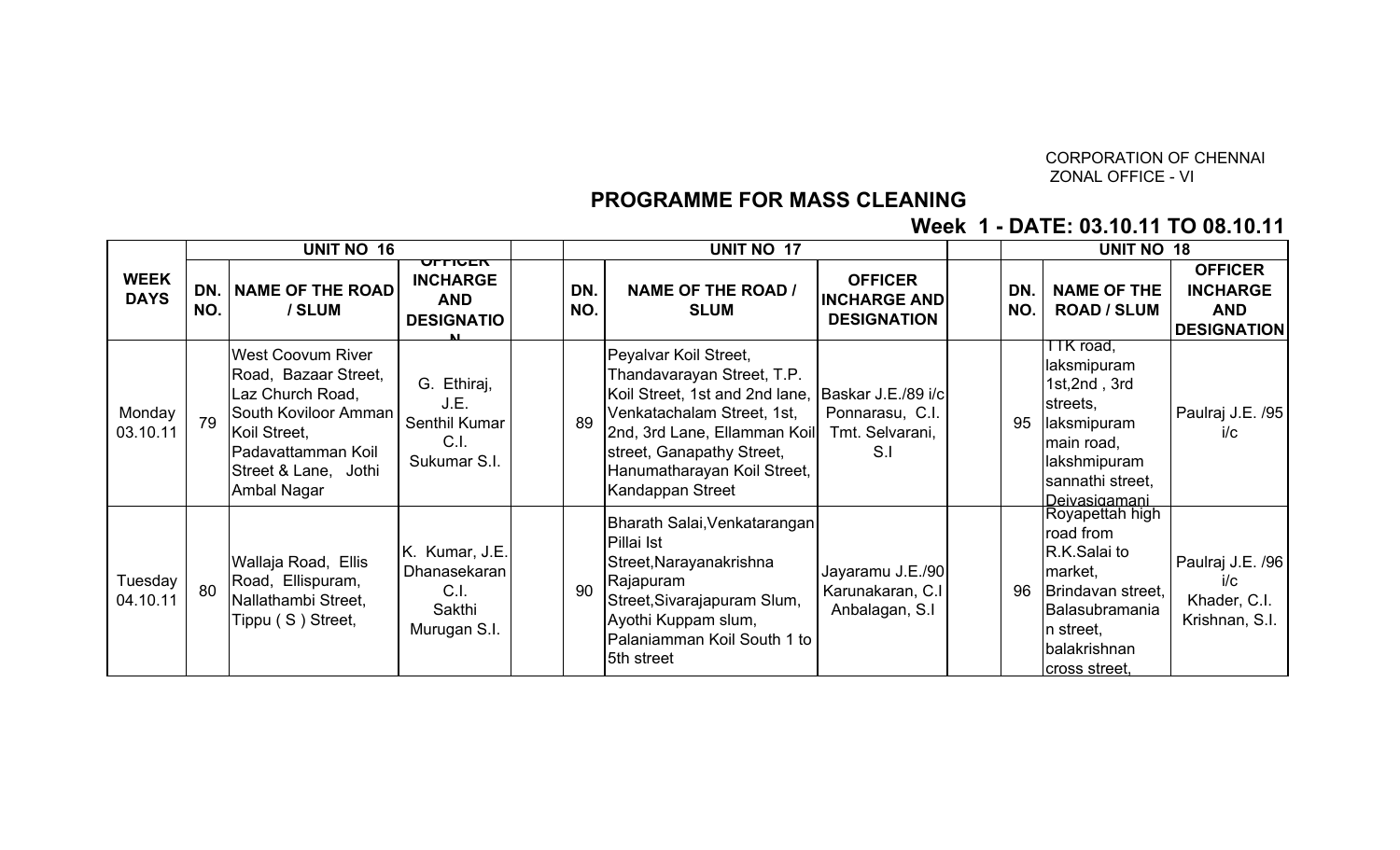| Wednesd<br>ay<br>05.10.11 | 81 | Arunachalam Street,<br>Adhikesavalu Street,<br>Arunachalam Lane,<br>Singanna (C) Street &<br>Lane, Dawood Street,<br>Dr. Govindan Street,<br>Kalavai (C) Street,<br>Kutti (N) Street,<br><b>Mohammed Hussain</b><br><b>Street &amp; Lane</b>                                  | Gnanachandra<br>n, A.E.<br>Sivaprakasam<br>C.I.<br>Sakthi<br>Murugan S.I. | 85 | <b>Bharath Salai, Eswaradoss</b><br>Lala Street, Nallathambi<br>Street, Neeli Veerasamy IInd<br>Lane, Big Street, Sydoji<br>Street, Library Side (Big<br>Street), M.A. Shahib street,<br>Singaperumal Koil street,<br>Sivaraman street, Swamy<br>street, Sydoji lane,                          | Baskar J.E./85<br>A. Hariharan C.I<br>Anbalagan, S.I                  | 91 | Dr.natesan<br>road, DR. Natesan<br>road Ist<br>lane, vaikol thotti<br>street, Dr. Besant<br>school road, Ram<br>nagar main<br>road, Irussapan<br>Ist lane, 2nd<br>lane, Irussapan<br>street,<br>Murugappan<br>street | Babu J.E. /91<br>Sivakumar, C.I.<br>i/c<br>Krishnan, S.I.          |
|---------------------------|----|-------------------------------------------------------------------------------------------------------------------------------------------------------------------------------------------------------------------------------------------------------------------------------|---------------------------------------------------------------------------|----|------------------------------------------------------------------------------------------------------------------------------------------------------------------------------------------------------------------------------------------------------------------------------------------------|-----------------------------------------------------------------------|----|----------------------------------------------------------------------------------------------------------------------------------------------------------------------------------------------------------------------|--------------------------------------------------------------------|
| Thursday<br>06.10.11      | 82 | Aunifianal Jalai &<br>Adhithanar Lane, ,<br>Veerabadra (A)<br>Street, Sami (C)<br>Street, Sadhu Street,<br>Chandra Banu Street.<br>Electical Avenue,<br>Ellappan (N) Street,<br>Ellappan St. - I & II nd<br>Lane Covathone                                                    | Pasupathy,<br>A.E<br>Ravichandran<br>C.I.<br>Ramaiah S.I.                 | 86 | Babu Jagajeevan Ram<br>Salai, C.N.K. Lane, Mohamed<br>Abdullah Ist Street and lind<br>Lane, C.N.K.<br>Road, Arumugam<br>Street, Murugappa<br>Street, Venkatesan Street,<br>O.V.M. Street, Subramaniam<br>street, Mosque street,                                                                | Srinivasamurthy<br>J.E./86<br>Joseph, C.I.<br>Anbalagan, S.I          | 92 | <del>∟ uepot street</del><br>and lane,<br>Muthiya street,<br>Venkatasamy<br>lane, street,<br>Venkatesapuram<br>1st to 4th street,<br>Swathandhira<br>nagar 1st to 4th<br>etraat                                      | Paulraj J.E. /92<br>Sivakumar, C.I<br>i/c<br>Mohana priya,<br>S.I. |
| Friday<br>07.10.11        | 83 | Bharathi Salai, Chella<br>Pillaiyar Koil Street,<br>Chella Pillaiyar Koil I,<br>II, III Street, Oil<br>Monger Street and<br>Lane, Veeranpuram,<br>Boo Begum (S) Street,<br>Boo Begum IInd to IVth<br>Street, Venkatesan I &<br>IInd Street,<br>Venkatesan - I to III<br>Lanes | M. Agathiyan,<br>J.E.<br>Suburayadu<br>C.I.<br>Ramaiah S.I.               | 87 | Bharath Salai, Fakkir (S)<br>Street, Ist Lane, lind<br>Lane, Kammam Dharvaja<br>Street. Arumugappa Street,<br>Abibulla Street, Abibulla lind<br>Lane, Pulipone Bazzar 3rd<br>Lane and 1st Lane, arumuga<br>street and lane, Mallan<br>Ponnappan street,<br>Subburayan street, Weaver<br>street | Abubakar J.E./87<br>Joseph, C.I.<br>Tmt. Selvarani,<br>S <sub>1</sub> | 93 | Peters road,<br>Nallana street,<br>Nalllana lane,<br>Kasim street.<br>Anthony streets,<br>sivaraj street,<br>kalingarayan<br>street, lyyam<br>Perumal street,<br>Leonard street                                      | Paulraj J.E. /93<br>i/c<br>Kishore C.I.<br>Mohana priya,<br>S.I.   |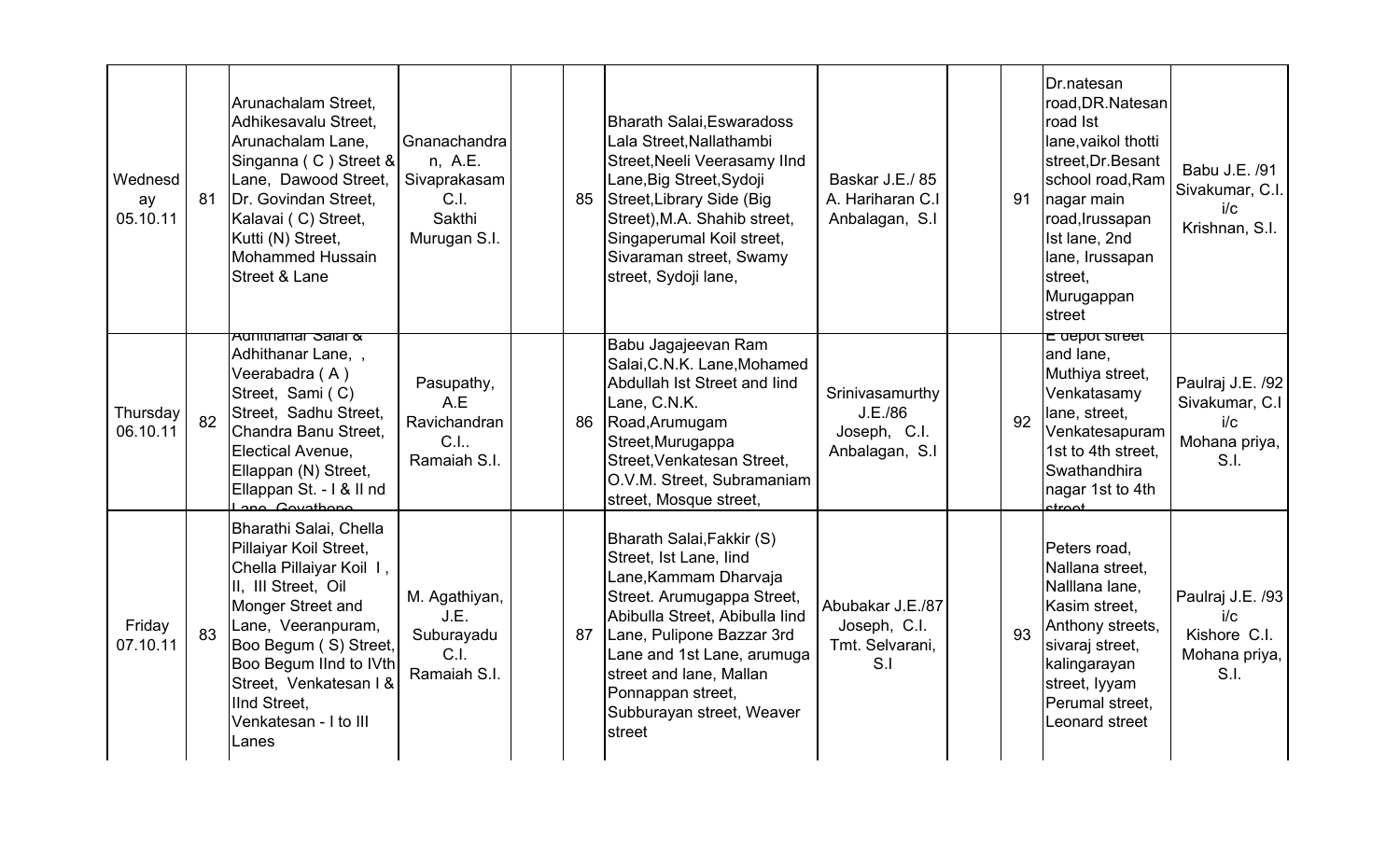| Saturday<br>08.10.11 | 84 | Quaide-Millath Salai,<br>Vallaba Agraharam St.,<br>Mayor Chitti Babu<br>Street, Subadral<br>Street, Chinnathambi<br>Street, C.N.<br>Krishnaswamy Road.<br>Sannadhi Street,<br>Police Qtrs. Road. | V. Elangovan,<br>J.E.<br>Gopalakrishna<br>$n$ C.I.<br>Ramaiah S.I. |  | 88 | Dr. Besant<br>Road, Agathimuthan<br>Street, Mujaber Jung<br>Bagadhur Street, Pallappan<br>Street, Ramasamy<br>Street, Kaffur Shahib Street<br>1st, lind and 3rd Street, Jani<br>John Khan 1st lane and<br>North lane, Koya arunagiri<br>lind Street, Elephant Tank 1<br>to 6th street | Kothandan<br>J.E./88<br>Saravanan, C.I.<br>Tmt. Selvarani,<br>S.I. |  |  | lAvvai<br>Shanmugham<br>salai,<br>Chandrabaugh<br>avenue 1st, 2nd<br>street,<br>Dr.R.K.Salai 9th<br>street,<br>94 Kandasamay<br>street,<br>P.M.Darga 1st to<br>3rd street, new<br>street, P.M.darga<br>main road,<br>Rajasekaran<br>street, B.B road<br>1st to 4th street | Manjula A.E./94<br>Sivakumar, C.I.<br>Mohana priya,<br>S.I. |  |
|----------------------|----|--------------------------------------------------------------------------------------------------------------------------------------------------------------------------------------------------|--------------------------------------------------------------------|--|----|---------------------------------------------------------------------------------------------------------------------------------------------------------------------------------------------------------------------------------------------------------------------------------------|--------------------------------------------------------------------|--|--|---------------------------------------------------------------------------------------------------------------------------------------------------------------------------------------------------------------------------------------------------------------------------|-------------------------------------------------------------|--|
|----------------------|----|--------------------------------------------------------------------------------------------------------------------------------------------------------------------------------------------------|--------------------------------------------------------------------|--|----|---------------------------------------------------------------------------------------------------------------------------------------------------------------------------------------------------------------------------------------------------------------------------------------|--------------------------------------------------------------------|--|--|---------------------------------------------------------------------------------------------------------------------------------------------------------------------------------------------------------------------------------------------------------------------------|-------------------------------------------------------------|--|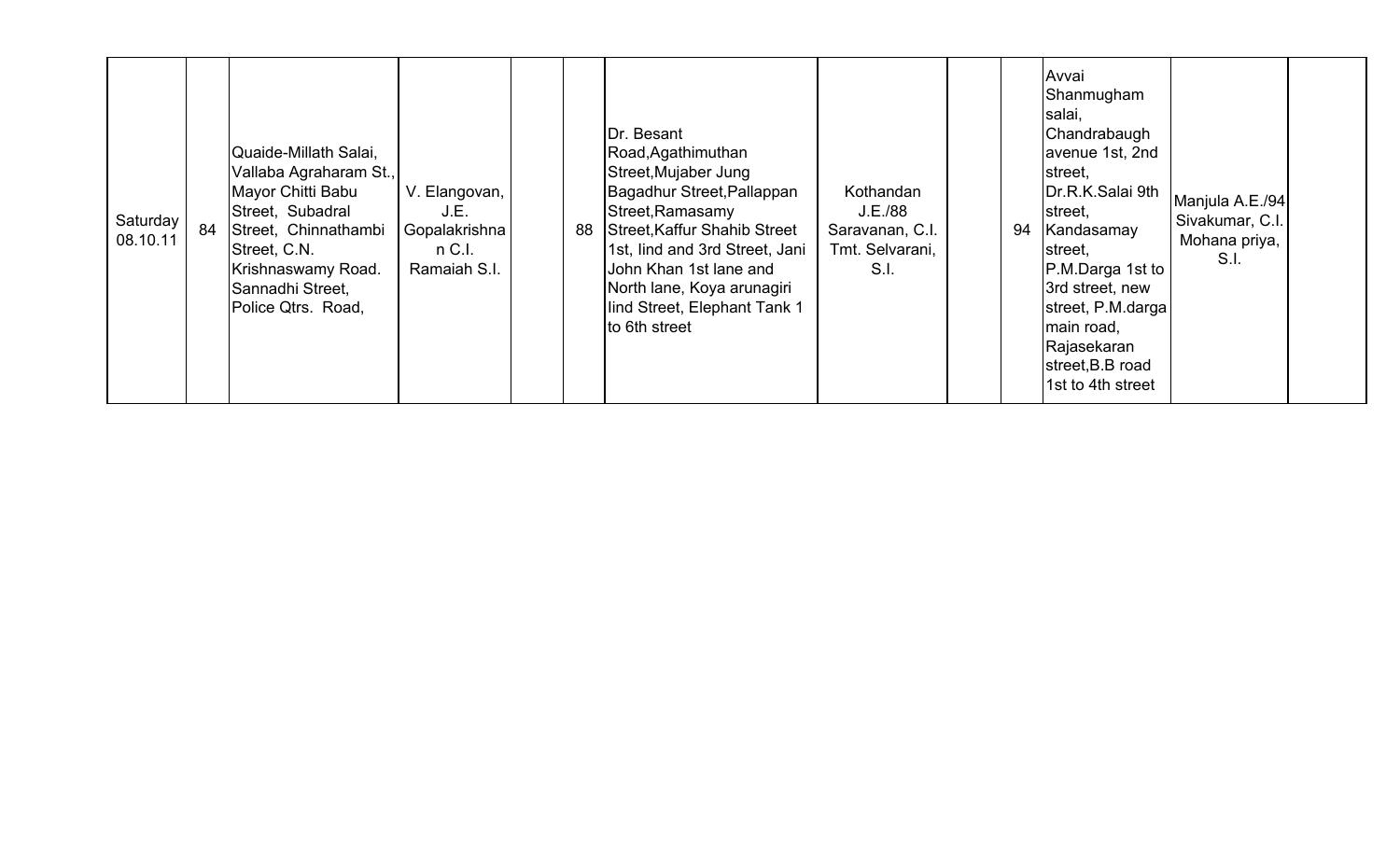#### CORPORATION OF CHENNAI

ZONAL OFFICE - VI

## Week 2 - DATE : 10.10.11 TO 15.10.11

|                            |            | <b>UNIT NO 16</b>                                                                                                                                                                                        |                                                                            |            | <b>UNIT NO 17</b>                                                                                                                                                                                                                                                                                   |                                                             |                        | <b>UNIT NO 18</b>                                                                    |                                                                       |  |
|----------------------------|------------|----------------------------------------------------------------------------------------------------------------------------------------------------------------------------------------------------------|----------------------------------------------------------------------------|------------|-----------------------------------------------------------------------------------------------------------------------------------------------------------------------------------------------------------------------------------------------------------------------------------------------------|-------------------------------------------------------------|------------------------|--------------------------------------------------------------------------------------|-----------------------------------------------------------------------|--|
| <b>WEEK</b><br><b>DAYS</b> | DN.<br>NO. | NAME OF THE ROAD<br>/ SLUM                                                                                                                                                                               | <b>OFFICER</b><br><b>INCHARGE</b><br><b>AND</b><br><b>DESIGNATIO</b><br>N. | DN.<br>NO. | NAME OF THE ROAD /<br><b>SLUM</b>                                                                                                                                                                                                                                                                   | <b>OFFICER</b><br><b>INCHARGE AND</b><br><b>DESIGNATION</b> | <b>DN</b><br><b>NO</b> | NAME OF THE<br>ROAD / SLUM                                                           | <b>OFFICER</b><br><b>INCHARGE</b><br><b>AND</b><br><b>DESIGNATION</b> |  |
| Monday<br>10.10.11         | 84         | Abdul Kareem Street &<br>Lane, Abdul Kareem<br>Cross Street, Khana<br>Bagh Street, Khana<br>Bagh - I to IV Lanes,<br>Asudhin Khan Street,<br>Asudhin Khan - I & II<br>Lane, Butchi Babu<br><b>Street</b> | V. Elangovan,<br>J.E.<br>Gopalakrishna<br>$n$ C.I.<br>Ramaiah S.I.         | 88         | Gajadi Begam Street, Haji<br>shaik Hussain street, 1st and<br>2nd lane, Jawahar Hussain<br>Cross street, 1st, 2nd, 3rd,<br>4th, 5th and 6th Street,<br>Kareem Subedar Street and<br>lane, Mohamed hussain<br>Khan Street, Jawahar Hussai<br>Khan Cross Street, Thondai<br>Khan Makkan 1 to 3rd Lane | Kothandan<br>J.E./88                                        | 94                     | P.M.Darga 1st<br>lane to 6th lane,<br>Ragavan lane,<br>ragavan thottam<br>main road, | Manjula A.E./94                                                       |  |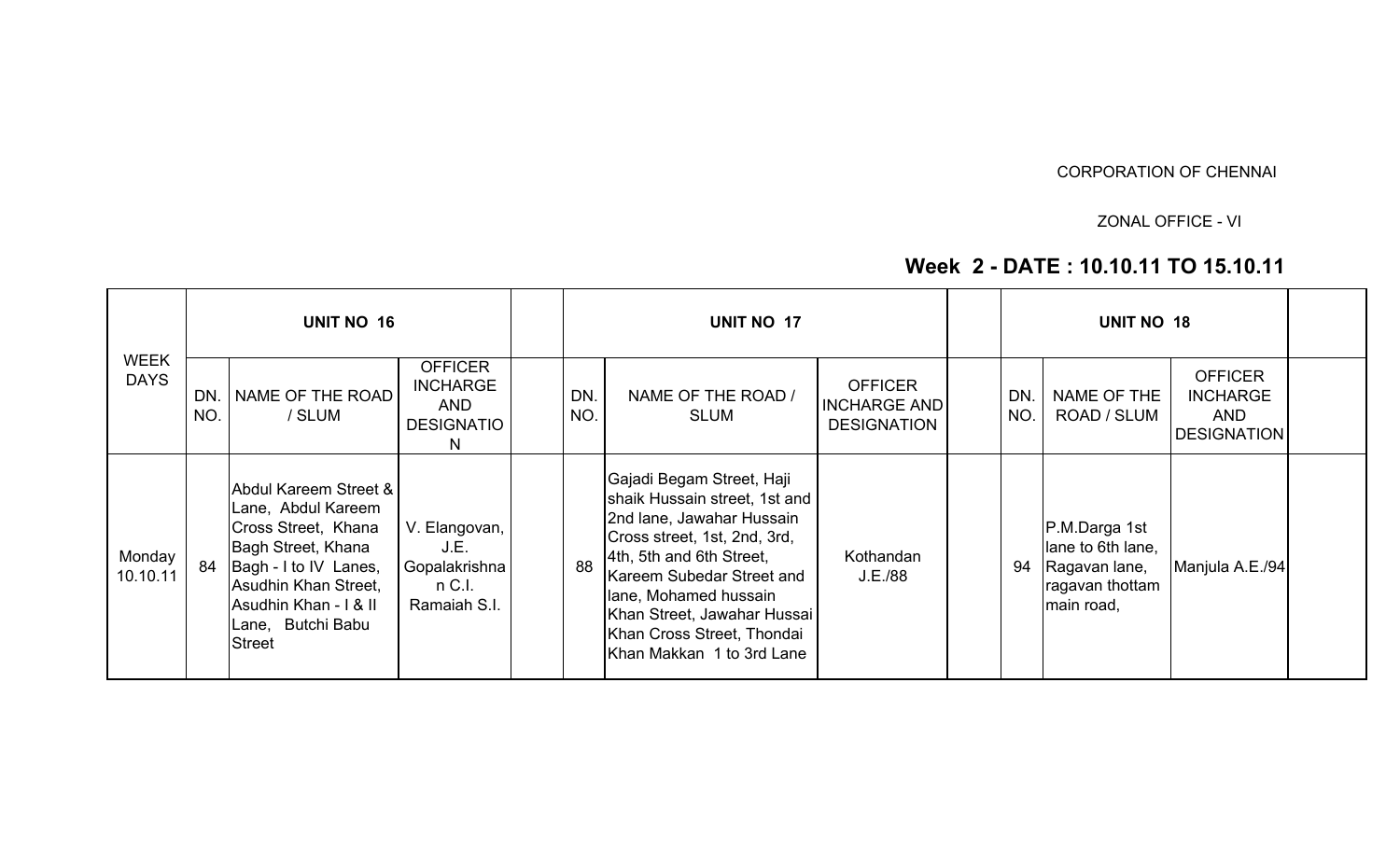| Tuesday<br>11.10.11 | 79 | Deputy Mayor Kabala<br>Murthi Salai, East<br>Coovum River Road,<br><b>Navalar</b><br>Nedunchezhian Nagar<br><b>IFire Proof House</b><br>Lanes & Navalar<br>Nedunchezhian Nagar<br>Slum & Navalar<br>Nedunchezhian Nagar<br>Coovum River, South<br>Padavattamman<br>Street, New<br>Balakrishnan Street,<br>North Padavattamman<br>Koil Street, Sami<br>Street, Rex Street,<br>Pumping Station Road,<br>Palani Andavar Koil<br>Street, Olagappa<br>Street, West<br><b>Padavattamman Koil</b><br><b>Street</b> | G. Ethiraj,<br>J.E.<br>Senthil Kumar<br>C.I.<br>Sukumar S.I. |  | 89 | Quade-Millath Road, Kasim<br>Ali 1st Street and lind Street,<br>S.M.V. Koil Street, Bandi<br>Venkatesan Street, Car<br>street, Nagoji street,<br>Olagappan Street,<br>Singarachari street, Ar<br>umugam street and Lane,<br>Raja Hanumantha lala Street<br>and lane, Venkatrangam 2nd<br>lane | Baskar J.E./89 i/c<br>Ponnarasu, C.I.<br>Tmt. Selvarani,<br>S <sub>1</sub> |  | 95 | Avvai<br>shanmugham<br>salai from JJ<br>road to<br>Royapeetah high<br>road, Judge<br>jambulingam<br>street, jagadmbal<br>colony 1st and<br>2nd street,<br>V.M.Street,<br>teachers colony,<br>Sripuram 1st and<br>2nd street,<br>Krishnapuram,<br>Kandasamy<br>street, gangai<br>amman koil<br>street and lane.<br>Royapeetah high<br>road from Lloyds<br>road junction to<br>R.K.Salai<br>junction | Paulraj J.E. /95<br>i/c<br>Jayavel, C.I.<br>Krishnan, S.I |  |
|---------------------|----|-------------------------------------------------------------------------------------------------------------------------------------------------------------------------------------------------------------------------------------------------------------------------------------------------------------------------------------------------------------------------------------------------------------------------------------------------------------------------------------------------------------|--------------------------------------------------------------|--|----|-----------------------------------------------------------------------------------------------------------------------------------------------------------------------------------------------------------------------------------------------------------------------------------------------|----------------------------------------------------------------------------|--|----|----------------------------------------------------------------------------------------------------------------------------------------------------------------------------------------------------------------------------------------------------------------------------------------------------------------------------------------------------------------------------------------------------|-----------------------------------------------------------|--|
|---------------------|----|-------------------------------------------------------------------------------------------------------------------------------------------------------------------------------------------------------------------------------------------------------------------------------------------------------------------------------------------------------------------------------------------------------------------------------------------------------------------------------------------------------------|--------------------------------------------------------------|--|----|-----------------------------------------------------------------------------------------------------------------------------------------------------------------------------------------------------------------------------------------------------------------------------------------------|----------------------------------------------------------------------------|--|----|----------------------------------------------------------------------------------------------------------------------------------------------------------------------------------------------------------------------------------------------------------------------------------------------------------------------------------------------------------------------------------------------------|-----------------------------------------------------------|--|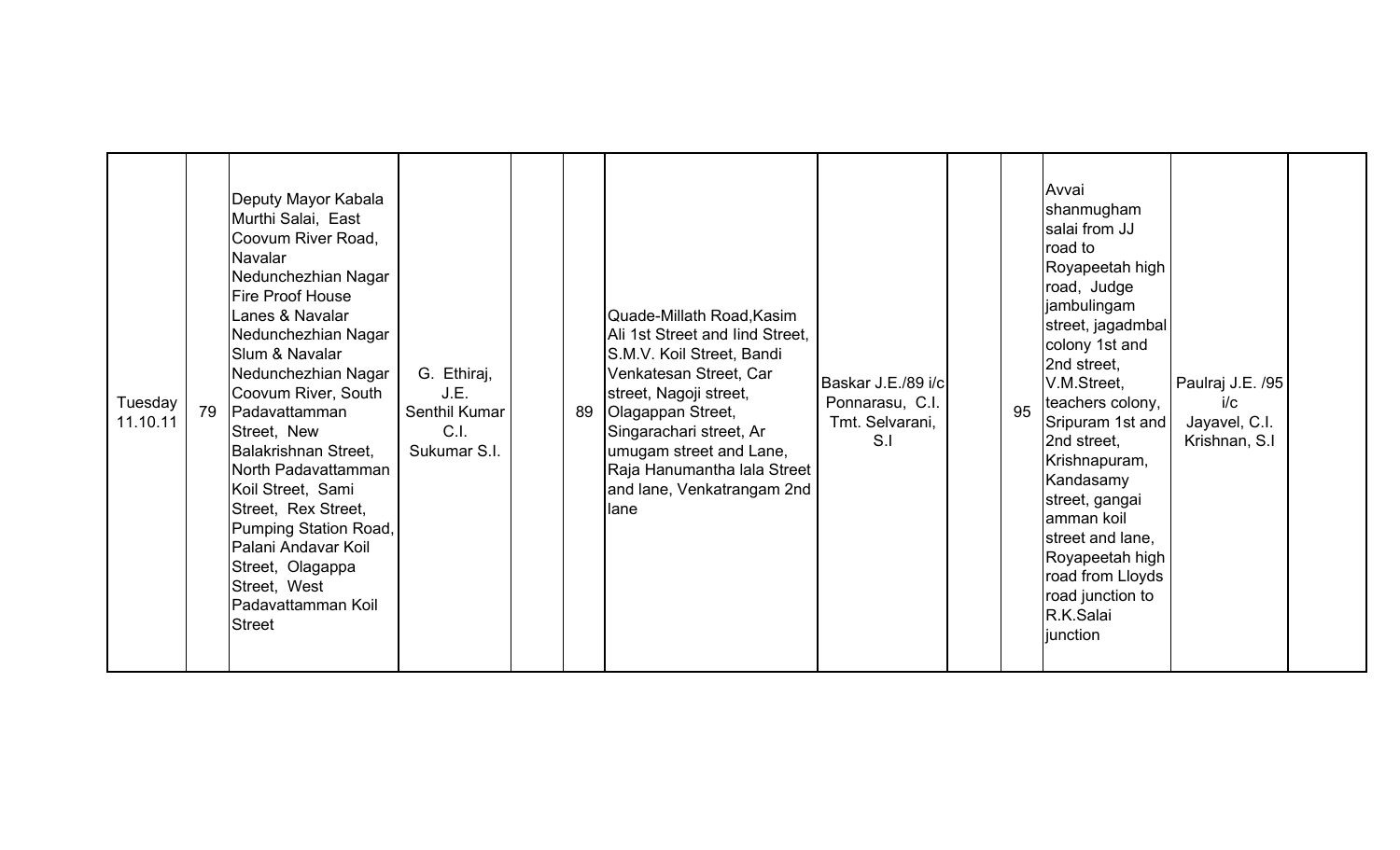| Wednesd<br>ay<br>12.10.11 | 80 | Wallaja Road, Ellis<br>Road, Ellispuram,<br>Nallathambi Street,<br>Tippu (S) Street, | K. Kumar, J.E.<br>Dhanasekaran<br>C.1<br>Sakthi<br>Murugan S.I. |  | 90 | Bharath Salai, Venkatarangan<br>Pillai Ist<br>Street, Narayanakrishna<br>Rajapuram<br>Street, Sivarajapuram Slum,<br>Ayothi Kuppam slum,<br>Palaniamman Koil South 1 to<br>5th street | Jayaramu J.E./90<br>Karunakaran, C.I<br>Anbalagan, S.I |  | 96 | Royapettah high<br>road from<br>R.K.Salai to<br>market,<br>Brindavan street,<br>Balasubramania<br>In street,<br>balakrishnan<br>cross street,<br>Balakrishnan<br>street,<br>ganesapuram<br>north and south,<br>thiruveethi<br>amman koil<br>street | Paulraj J.E. /96<br>i/c<br>Khader, C.I.<br>Krishnan, S.I. |  |
|---------------------------|----|--------------------------------------------------------------------------------------|-----------------------------------------------------------------|--|----|---------------------------------------------------------------------------------------------------------------------------------------------------------------------------------------|--------------------------------------------------------|--|----|----------------------------------------------------------------------------------------------------------------------------------------------------------------------------------------------------------------------------------------------------|-----------------------------------------------------------|--|
|---------------------------|----|--------------------------------------------------------------------------------------|-----------------------------------------------------------------|--|----|---------------------------------------------------------------------------------------------------------------------------------------------------------------------------------------|--------------------------------------------------------|--|----|----------------------------------------------------------------------------------------------------------------------------------------------------------------------------------------------------------------------------------------------------|-----------------------------------------------------------|--|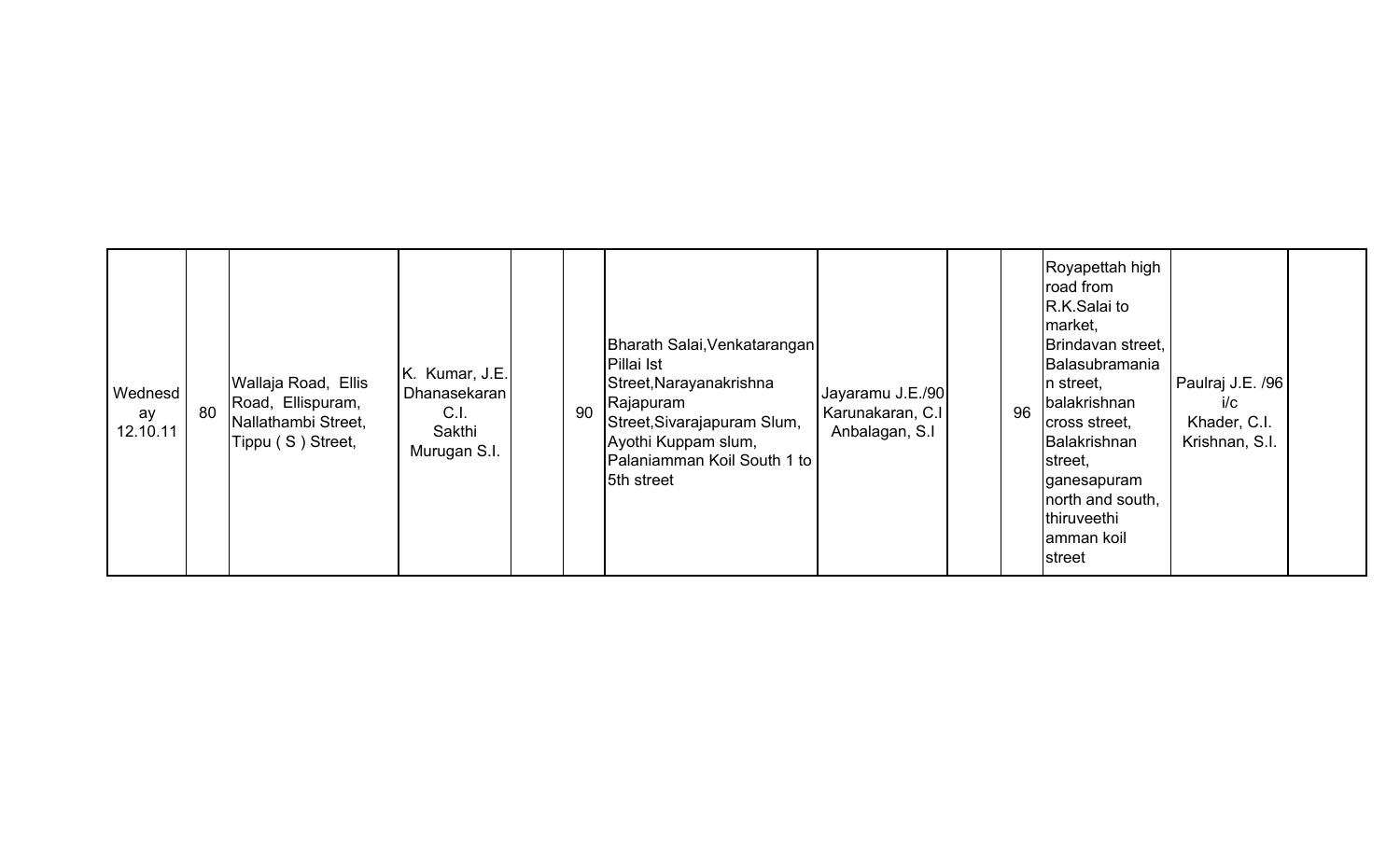| Thursday<br>13.10.11 | 81 | Guruvappa (C) Street,<br>lyya (M) Street, Iyya<br>Lane, Sami (N)<br>Street, Krishnappa<br>Street & Lane<br>Nagamani Street,<br>New Bungala Street,<br>Old Bungala Street,<br>Olagappan Street, Palli Sivaprakasam<br>Street, Rajagopal<br>Street & Lane, Sami (<br>$ P $ Street,<br>Seeyalamman Koil<br>Street & Lane,<br>Sivaprakasam Street &<br>Lane, Sunguwar<br>Street, Usman Khan<br>Street, Sadasivam<br>Lane, | Gnanachandra<br>n, A.E.<br>C.I.<br>Sakthi<br>Murugan S.I. | 85 | Quade-Millath Salai, Rice<br>Mandi Street, Soda Factory<br>Lane, New Memorial Lane,<br>Akbar Shahib street, Office<br>Venkatachalam lane,<br>Parthasarathy Naidu Street,<br>Ranganathan Street, | Baskar J.E./85<br>A. Hariharan C.I<br>Anbalagan, S.I         | 91 | Gajapathy lala<br>street, gajapathy<br>1st and 2nd lane,<br>Venkatarangan<br>street,<br>hanumanthapura<br>m main street, ist<br>to 5lanes,<br>Munusamy nagar                                  | Babu J.E. /91    |  |
|----------------------|----|-----------------------------------------------------------------------------------------------------------------------------------------------------------------------------------------------------------------------------------------------------------------------------------------------------------------------------------------------------------------------------------------------------------------------|-----------------------------------------------------------|----|-------------------------------------------------------------------------------------------------------------------------------------------------------------------------------------------------|--------------------------------------------------------------|----|-----------------------------------------------------------------------------------------------------------------------------------------------------------------------------------------------|------------------|--|
| Friday<br>14.10.11   | 82 | Link Road, Dams<br>Road, Bootha Perumal<br>Koil Street, Bootha<br>Perumal Koil 1 & II<br>Lane, Bootha Perumal<br>Koil Street Extension.<br>Karim Mohideen<br>Street, Karim<br>Mohideen - 1 to 8<br>Lanes, Meeran (S)<br>Street, Mir Ashaf<br>Hussain Street,<br>Muniapillai Street,<br>South Coovum River<br>Road                                                                                                     | Pasupathy,<br>A.E<br>Ravichandran<br>C.I.<br>Ramaiah S.I. | 86 | Wallaja Road, Arunachalam<br>Street, Big Street, Lal<br>Mohamed 1st and 2nd Street                                                                                                              | Srinivasamurthy<br>J.E./86<br>Joseph, C.I.<br>Anbalagan, S.I | 92 | Lloyds colony A<br>to G block,<br>Lloyds colony LA<br>to LR,<br>LG,LB,LI,LS,LM,<br>LN blocks, E<br>depot lorry<br>station, Lloyds<br>colony main<br>road, RK, RG,<br>RL, RM, RB block<br>road | Paulraj J.E. /92 |  |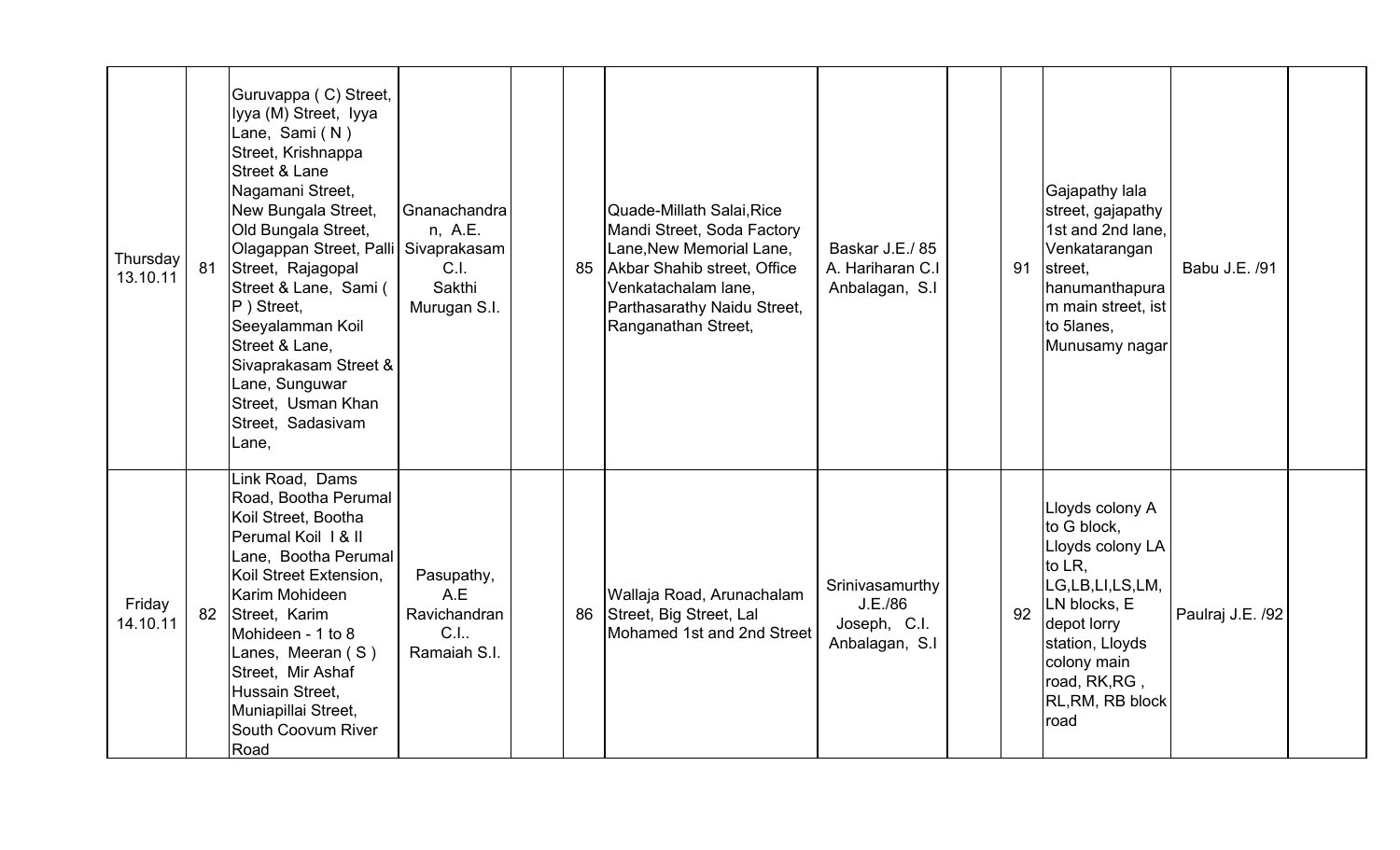| Road & Lane, Vijaya<br>General samy Street,<br>M. Agathiyan,<br>hanumantha<br>Bharathi lane, Chinnappa<br>Abubakar J.E./87<br>Narayana Doss Salai<br>road, Musthara<br>J.E.<br>Street, Habibulla Street, 1st,<br>Paulraj J.E. /93<br>Saturday<br>Lord Govindadoss<br>Joseph, C.I.<br>87<br>83<br>93<br>begum street,<br>Suburayadu<br>15.10.11<br>3rd, 4th, 5th, Pulipone<br>Tmt. Selvarani,<br>i/c<br>Nagar Road, Welders<br>C.I.<br>Pooram<br>Bazzar 2nd Lane,<br>Street, Ramasamy<br>S.I<br>Ramaiah S.I.<br>prakasam street,<br>Thitharappan Street,<br>Street, Kurban Ali<br>masilamani<br>Street, Hazari Street,<br><b>I</b> street<br>Byram Jung Bahadhur<br>1 & 2nd Street, Byram |
|------------------------------------------------------------------------------------------------------------------------------------------------------------------------------------------------------------------------------------------------------------------------------------------------------------------------------------------------------------------------------------------------------------------------------------------------------------------------------------------------------------------------------------------------------------------------------------------------------------------------------------------------------------------------------------------|
|------------------------------------------------------------------------------------------------------------------------------------------------------------------------------------------------------------------------------------------------------------------------------------------------------------------------------------------------------------------------------------------------------------------------------------------------------------------------------------------------------------------------------------------------------------------------------------------------------------------------------------------------------------------------------------------|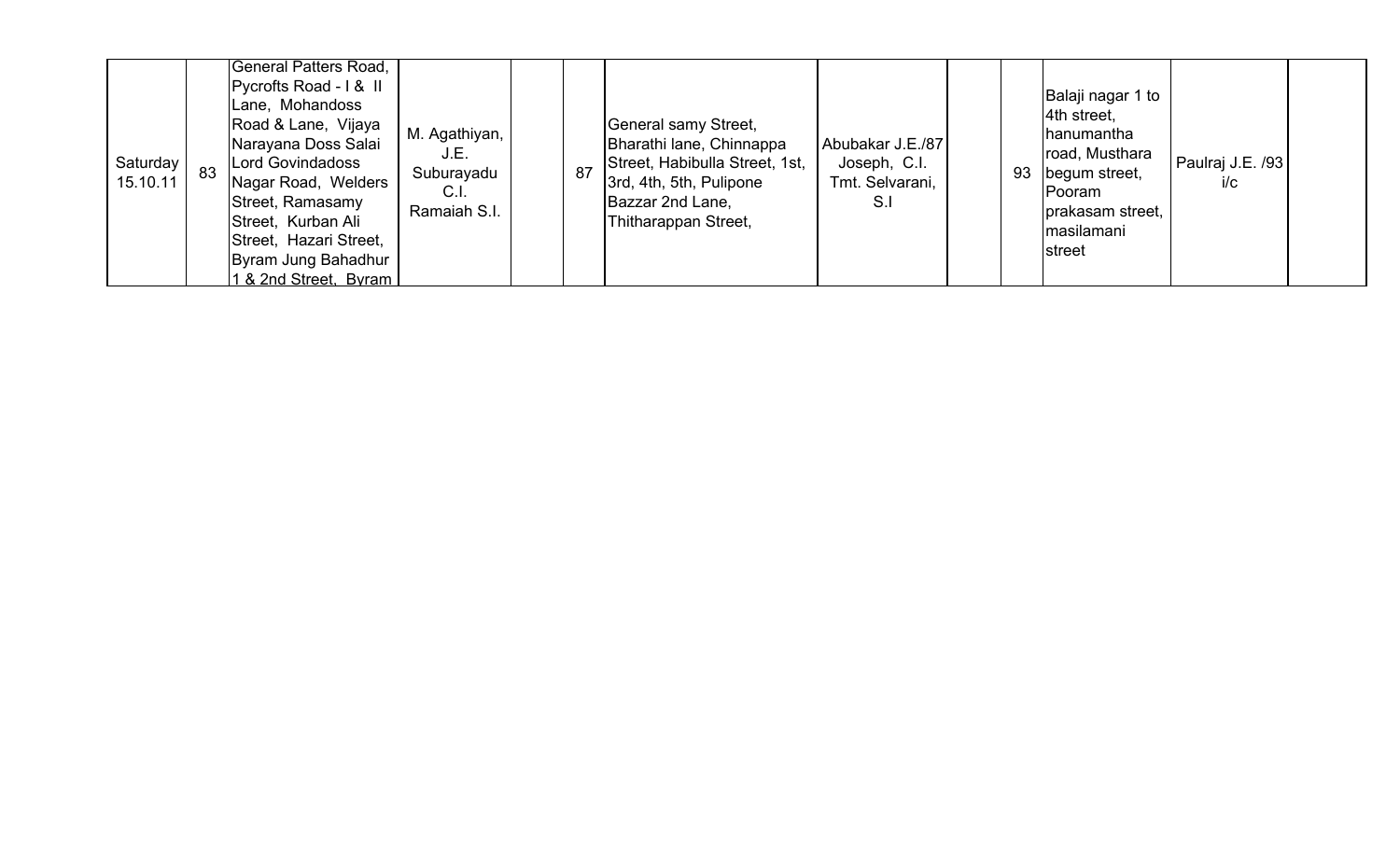# CORPORATION OF CHENNAI ZONAL OFFICE - VI

## Week 3 - DATE: 17.10.11 TO 22.10.11

|                            |            | <b>UNIT NO 16</b>                                                                                                                                                    |                                                                           |            | <b>UNIT NO 17</b>                                                                                                                                |                                                                    |            | <b>UNIT NO 18</b>                                                                                                                                                                                                                                                       |                                                                       |
|----------------------------|------------|----------------------------------------------------------------------------------------------------------------------------------------------------------------------|---------------------------------------------------------------------------|------------|--------------------------------------------------------------------------------------------------------------------------------------------------|--------------------------------------------------------------------|------------|-------------------------------------------------------------------------------------------------------------------------------------------------------------------------------------------------------------------------------------------------------------------------|-----------------------------------------------------------------------|
| <b>WEEK</b><br><b>DAYS</b> | DN.<br>NO. | <b>NAME OF THE ROAD</b><br>/ SLUM                                                                                                                                    | <b>OFFICER</b><br><b>INCHARGE</b><br><b>AND</b><br><b>DESIGNATIO</b><br>N | DN.<br>NO. | <b>NAME OF THE ROAD /</b><br><b>SLUM</b>                                                                                                         | <b>OFFICER</b><br><b>INCHARGE AND</b><br><b>DESIGNATION</b>        | DN.<br>NO. | <b>NAME OF THE</b><br><b>ROAD / SLUM</b>                                                                                                                                                                                                                                | <b>OFFICER</b><br><b>INCHARGE</b><br><b>AND</b><br><b>DESIGNATION</b> |
| Monday<br>17.10.11         | 84         | Kuppu Muthu Street,<br>Pillaiyar Koil 1st & 2nd<br>Lane, Ellis Road,<br>Pillaiyar Koil Street,<br>Chella Pillaiyar Koil St,<br>Lathuram Str, Bangaru<br>$(N)$ Street | V. Elangovan,<br>J.E.<br>Gopalakrishna<br>$n$ C.I.<br>Ramaiah S.I.        | 88         | Angamuthu Street, Besant<br>Lane, Koya Arunagiri 1st,<br>3rd, 4th and 5th Street, Sheik<br>Dawood Street, Sharbudin<br>garden 1st and 2nd Street | Kothandan<br>J.E./88<br>Saravanan, C.I.<br>Tmt. Selvarani,<br>S.I. | 94         | Lloyds road from<br>natesan road to<br>Kamaraj Sali,<br>Dwaraka nagar<br>1st to 5th street,<br>Gokulam colony,<br>Kabali nagar 1st<br>to 5th street,<br>mayandi colony<br>1st to 4th street,<br>meccapuram<br>main road and<br>meccapuram 1st<br>to 4th cross<br>street | Manjula A.E./94                                                       |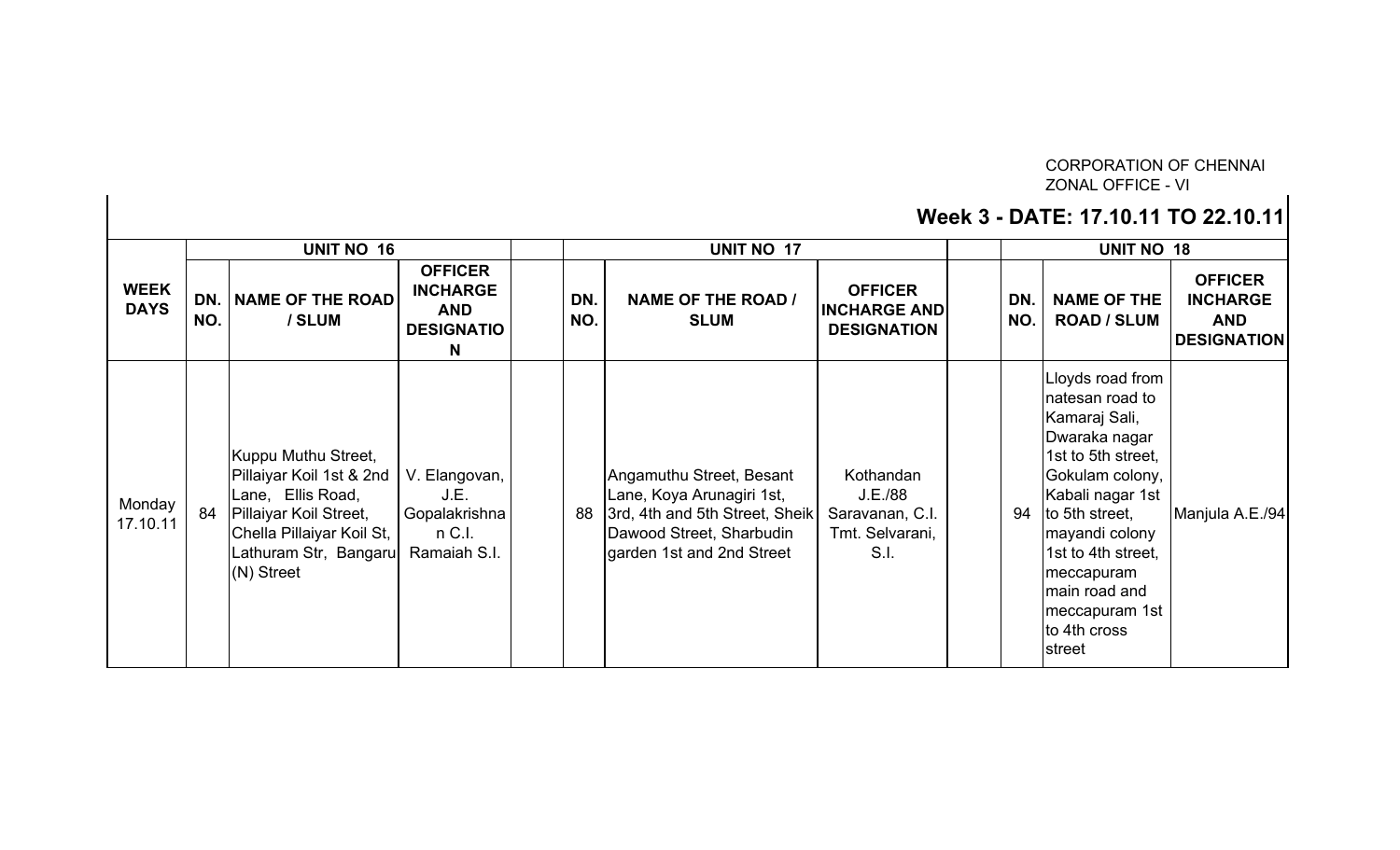| Tuesday<br>18.10.11 | 79 | Arunachalam Street,<br>Laffond Street & Lane,<br>Singanna (C) Street & Senthil Kumar<br>Singanna (C) Street -<br>I. II & III Lanes, | G. Ethiraj,<br>J.E.<br>C.I.<br>Sukumar S.I. |  | 89 | Bandala Venugopal Street,<br><b>East Tank Squre Street,</b><br>narasimman lane, North<br>Tank Squre street,<br>Singarachari Street, South<br>tank Squre street,<br>Vasudevapuram | Baskar J.E./85 i/c |  | 95 | Thiru-vi-ka high<br>raod from peters<br>road to Lloyds<br>road junction,<br>Gowdia Mutt<br>road, koakaran<br>pettai 1st lane,<br>2nd lane, Pilot<br>lane, Mylaporan<br>street,<br>lalithapuram,<br>avvai<br>shanumugham<br>salai from TTK<br>road to<br>royapeetah high<br>road, suba Rao<br>avenue | Paulraj J.E. /95<br>i/c |
|---------------------|----|-------------------------------------------------------------------------------------------------------------------------------------|---------------------------------------------|--|----|----------------------------------------------------------------------------------------------------------------------------------------------------------------------------------|--------------------|--|----|-----------------------------------------------------------------------------------------------------------------------------------------------------------------------------------------------------------------------------------------------------------------------------------------------------|-------------------------|
|---------------------|----|-------------------------------------------------------------------------------------------------------------------------------------|---------------------------------------------|--|----|----------------------------------------------------------------------------------------------------------------------------------------------------------------------------------|--------------------|--|----|-----------------------------------------------------------------------------------------------------------------------------------------------------------------------------------------------------------------------------------------------------------------------------------------------------|-------------------------|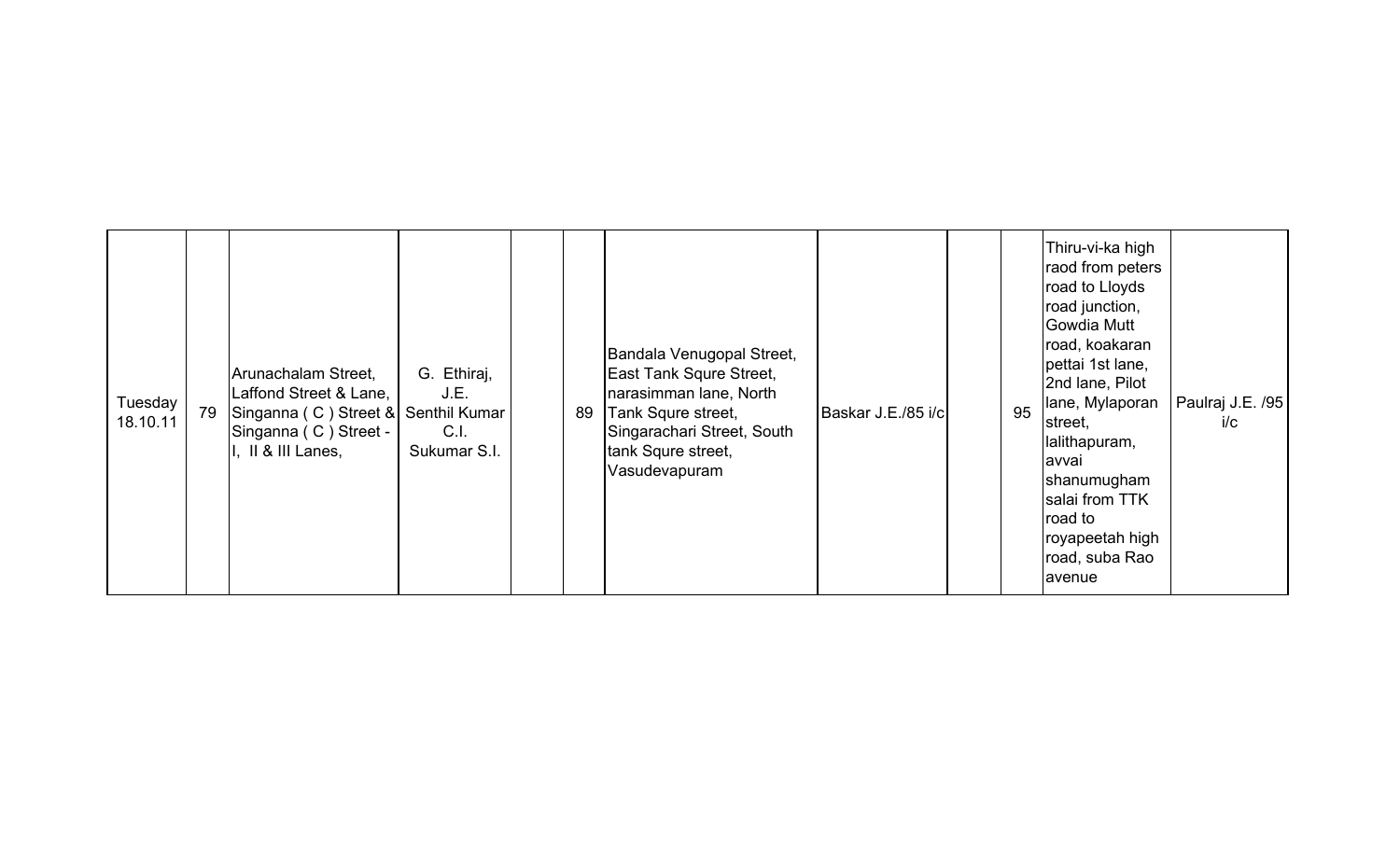| Wednesd<br>ay<br>19.10.11 | 80 | S.M. Nagar, Gandhi<br>Nagar, Indira Gandhi<br>Nagar, Pallavan Salai<br>& Pallavan Kudi<br>Iruppu,                                               | K. Kumar, J.E.<br>Dhanasekaran<br>C.I.<br>Sakthi<br>Murugan S.I.          | 90 | Dr. Besant road, Sunguvar<br>Street and lane, V.R. Pillai<br>Street, Arumuthu Achari<br>street, Canal street,. New<br>and Old Fire Wood Street.                                                                                                                                       | Jayaramu J.E./90 | 96 | P.S.sivasamy<br>salai, Apparsamy<br>koil street(north<br>and south),<br>Chidambarsamy<br>street 1st to 3rd<br>street,<br>Indiraniammal<br>street,<br>Mundaikani<br>amman koil<br>street.<br>Nagarathinamma<br>street,<br>P.S.sivasamy<br>Sali 1st and 2nd<br>lane, Palur<br>Kaniappan<br>street, rangaih<br>Garden street | Paulraj J.E. /96<br>i/c |
|---------------------------|----|-------------------------------------------------------------------------------------------------------------------------------------------------|---------------------------------------------------------------------------|----|---------------------------------------------------------------------------------------------------------------------------------------------------------------------------------------------------------------------------------------------------------------------------------------|------------------|----|---------------------------------------------------------------------------------------------------------------------------------------------------------------------------------------------------------------------------------------------------------------------------------------------------------------------------|-------------------------|
| Thursday<br>20.10.11      | 81 | <b>West Coovum River</b><br>Road, Washermen<br>Street, Wallers Road &<br>Lane, Wallers 3rd<br>Lane, Athipattan<br><b>Street, Ritchie Street</b> | Gnanachandra<br>n, A.E.<br>Sivaprakasam<br>C.I.<br>Sakthi<br>Murugan S.I. | 85 | Alankatha street,<br>Namachivayam street,<br>Parthasarathi Swamy Street<br>and lane, Thanikachalam<br>Street, Thope venkatachalam   Baskar J.E./85 i/c<br>Street, Veeraperumal street,<br>Venkatachalam street,<br>Muthukalathi Street,<br>Neeliveerasamy Street, 1st<br>and 3rd lane |                  | 91 | Ram nagar 1st to<br>8th street, Naddu<br>street, lime kiln<br>street                                                                                                                                                                                                                                                      | Babu J.E. /91           |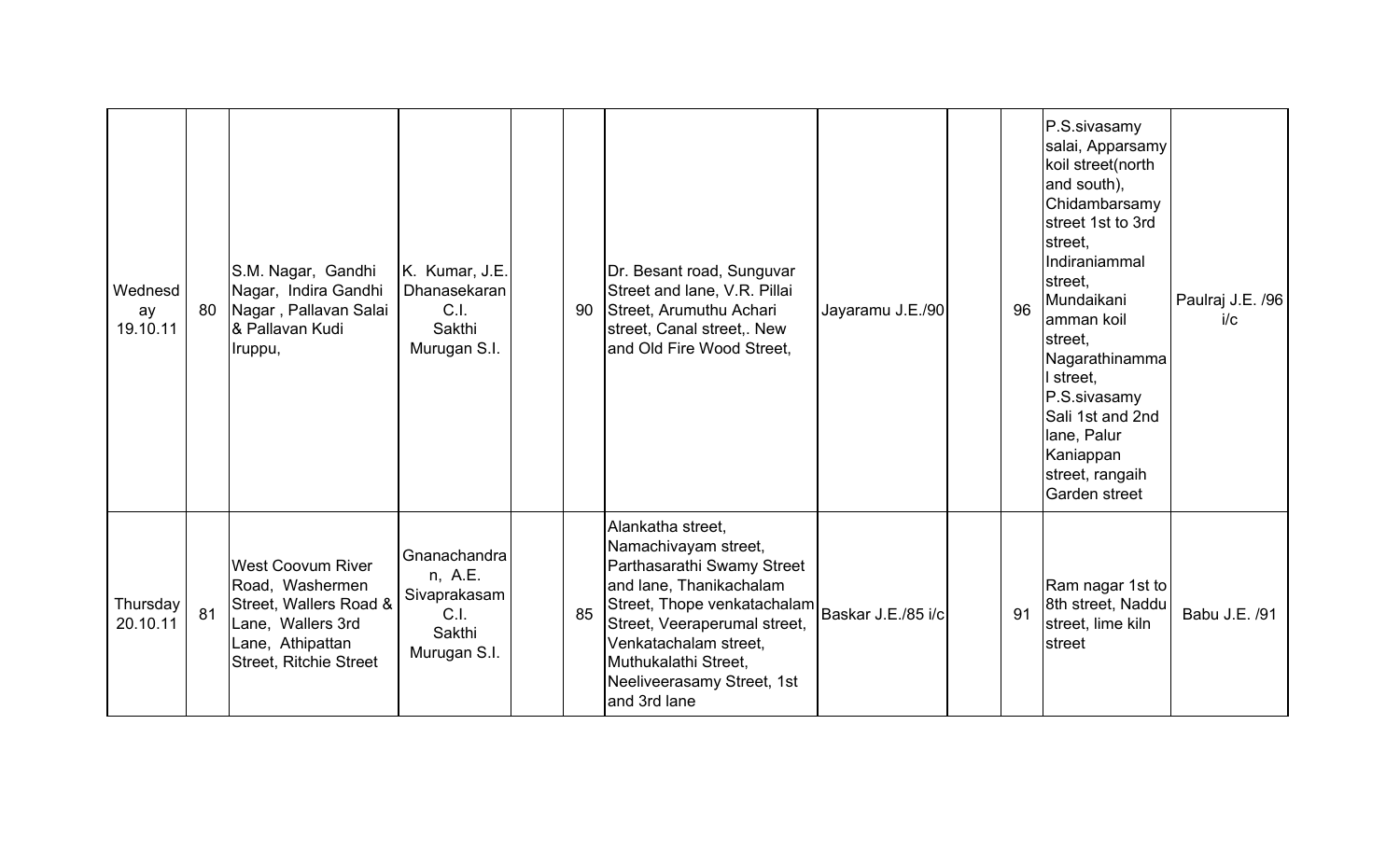| Friday<br>21.10.11   | 82 | Langs Garden Road,<br>Kancheepuram<br>Pachaiyappan Street,<br>Kancheepuram<br>Pachaiyappan II & III<br>Lane, Narayana (N)<br>Street & Narayana (N)<br>- 1 to 12 Lanes.                 | Pasupathy,<br>A.E<br>Ravichandran<br>C.I.<br>Ramaiah S.I.   | 86 | Adam Street, Krishnappa<br>Street and lane, Lal Begam<br>street, Lock nagar main road,<br>Mosque lane, Victoria Hostel<br>Road, Kamarajar salai,<br>Swamy Sivananda salai                             | Srinivasamurthy<br>J.E./86 | 92 | mavadi<br>Vinayagar koil<br>street, Muthia 1st<br>and 2nd street,<br>muthia garden<br>street,<br>peiamaliappan<br>street | Paulraj J.E. /92        |  |
|----------------------|----|----------------------------------------------------------------------------------------------------------------------------------------------------------------------------------------|-------------------------------------------------------------|----|-------------------------------------------------------------------------------------------------------------------------------------------------------------------------------------------------------|----------------------------|----|--------------------------------------------------------------------------------------------------------------------------|-------------------------|--|
| Saturday<br>22.10.11 | 83 | Nyniappan Street,<br>Hussain Mulk Street,<br>Subedar Hussain<br>Street, Subburayan<br>Street, Gopal Doss<br>Road, Burrah (S)<br>Street & Lane, Sami<br>Street, Subari Kunda<br>Street, | M. Agathiyan,<br>J.E.<br>Suburayadu<br>C.I.<br>Ramaiah S.I. | 87 | Iyya swamy Lane, Devarajan<br>Street and Lane, H.M.A.<br>Street, Muniappan Street, Oil<br>Monger Street, Ponnappa<br>Street and Lane, Thambu<br>street, Thanappan Street,<br>Arumuga Vaithiar Street. | Abubakar J.E./87           | 93 | Ramarao garden<br>1st street to 3rd<br>street,<br>V.M.Street,<br>v.m.street 2nd<br>lane, chand<br>sahib street           | Paulraj J.E. /93<br>i/c |  |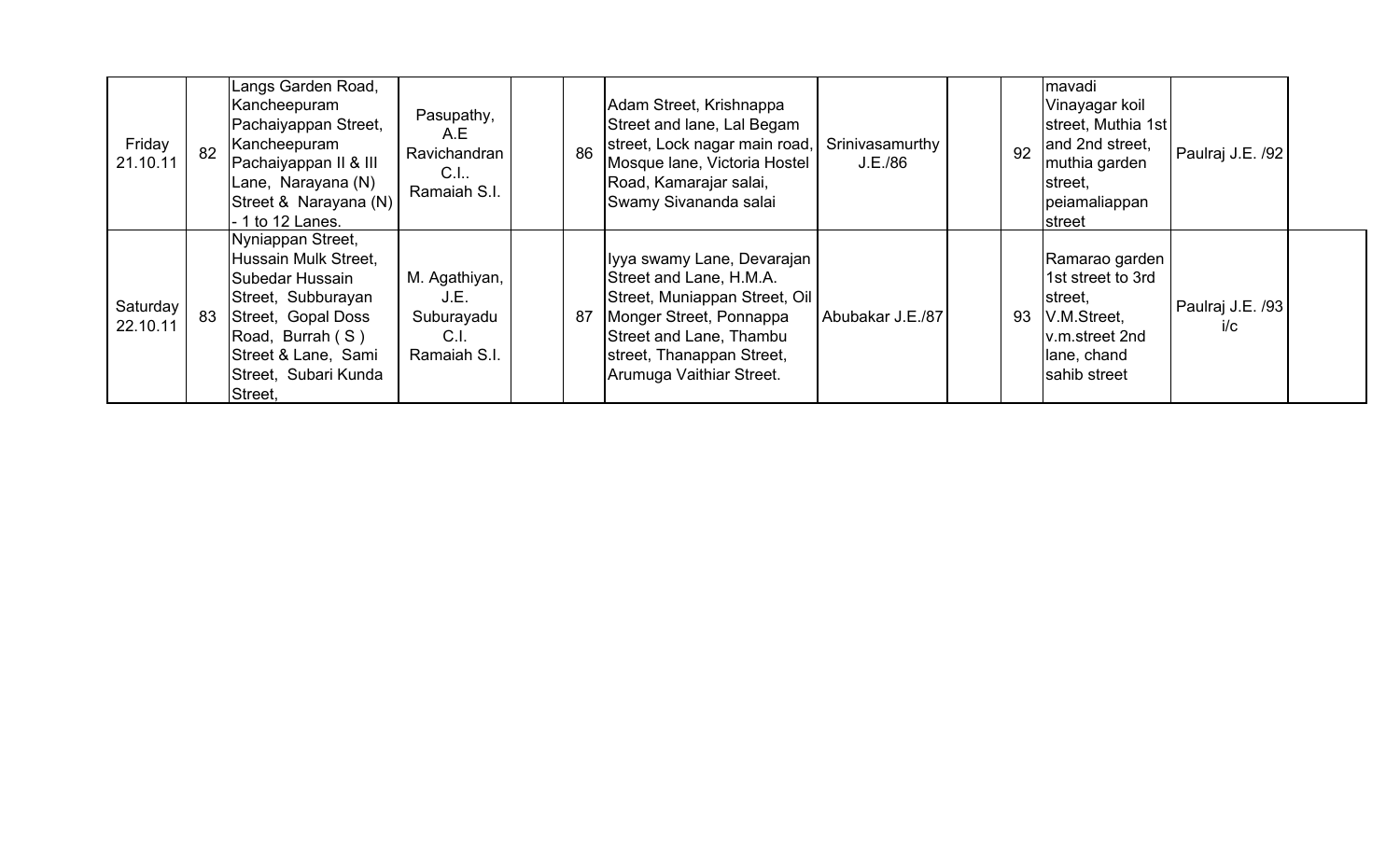### CORPORATION OF CHENNAI

## ZONAL OFFICE - VI

## Week 4 - DATE: 24.10.11 TO 29.10.11

|                            |            | <b>UNIT NO 16</b>                                                                                                                                                                                        |                                                                            | <b>UNIT NO 17</b> |                                                                                                                                                                                                                                                                                                     |                                                             | <b>UNIT NO 18</b> |            |                                                                                      |                                                                       |  |
|----------------------------|------------|----------------------------------------------------------------------------------------------------------------------------------------------------------------------------------------------------------|----------------------------------------------------------------------------|-------------------|-----------------------------------------------------------------------------------------------------------------------------------------------------------------------------------------------------------------------------------------------------------------------------------------------------|-------------------------------------------------------------|-------------------|------------|--------------------------------------------------------------------------------------|-----------------------------------------------------------------------|--|
| <b>WEEK</b><br><b>DAYS</b> | DN.<br>NO. | <b>NAME OF THE ROAD</b><br>/ SLUM                                                                                                                                                                        | <b>OFFICER</b><br><b>INCHARGE</b><br><b>AND</b><br><b>DESIGNATIO</b><br>N. | DN.<br>NO.        | <b>NAME OF THE ROAD /</b><br><b>SLUM</b>                                                                                                                                                                                                                                                            | <b>OFFICER</b><br><b>INCHARGE AND</b><br><b>DESIGNATION</b> |                   | DN.<br>NO. | <b>NAME OF THE</b><br><b>ROAD / SLUM</b>                                             | <b>OFFICER</b><br><b>INCHARGE</b><br><b>AND</b><br><b>DESIGNATION</b> |  |
| Monday<br>24.10.11         | 84         | Abdul Kareem Street &<br>Lane, Abdul Kareem<br>Cross Street, Khana<br>Bagh Street, Khana<br>Bagh - I to IV Lanes,<br>Asudhin Khan Street,<br>Asudhin Khan - I & II<br>Lane, Butchi Babu<br><b>Street</b> | V. Elangovan,<br>J.E.<br>Gopalakrishna<br>$n$ C.I.<br>Ramaiah S.I.         | 88                | Gajadi Begam Street, Haji<br>shaik Hussain street, 1st and<br>2nd lane, Jawahar Hussain<br>Cross street, 1st, 2nd, 3rd,<br>4th, 5th and 6th Street,<br>Kareem Subedar Street and<br>lane, Mohamed hussain<br>Khan Street, Jawahar Hussai<br>Khan Cross Street, Thondai<br>Khan Makkan 1 to 3rd Lane | Kothandan<br>J.E./88                                        |                   | 94         | P.M.Darga 1st<br>lane to 6th lane,<br>Ragavan lane,<br>ragavan thottam<br>main road, | Manjula A.E./94                                                       |  |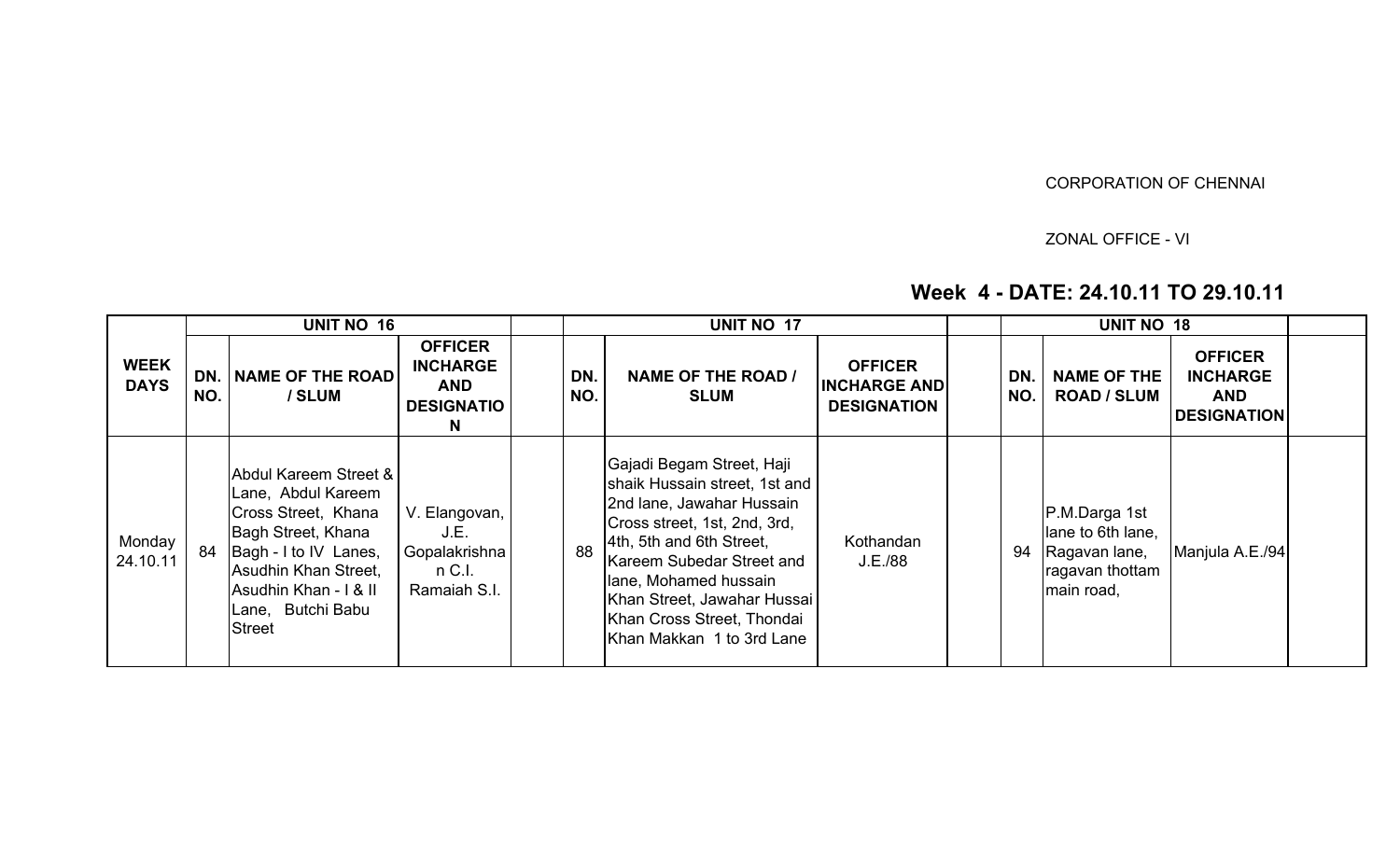| Tuesday<br>25.10.11 | 79 | <b>West Coovum River</b><br>Road, Bazaar Street,<br>Laz Church Road,<br>South Koviloor Amman<br>Koil Street,<br>Padavattamman Koil<br>Street & Lane, Jothi<br>Ambal Nagar | G. Ethiraj,<br>J.E.<br>Senthil Kumar<br>C.I.<br>Sukumar S.I. |  | 89 | Peyalvar Koil Street,<br>Thandavarayan Street, T.P.<br>Koil Street, 1st and 2nd lane, Baskar J.E./89 i/c<br>Venkatachalam Street, 1st,<br>2nd, 3rd Lane, Ellamman Koil<br>street, Ganapathy Street,<br>Hanumatharayan Koil Street,<br>Kandappan Street | Ponnarasu, C.I.<br>Tmt. Selvarani,<br>S.I |  | 95 | TTK road,<br>laksmipuram<br>1st, 2nd, 3rd<br>streets,<br>laksmipuram<br>main road,<br>lakshmipuram<br>sannathi street,<br>Deivasigamani<br>street,<br>P.S.Sivasamy<br>salai,<br>Dr.R.K.salai 6th,<br>7th and 8th<br>street,<br>Appakannu lane,<br>appakannu<br>street,<br>DR.R.K.salai<br>shanmugham<br>salai 1st lane,<br>Avvai<br>shanmugham<br>salai 2nd lane | Paulraj J.E. /95<br>i/c |  |
|---------------------|----|---------------------------------------------------------------------------------------------------------------------------------------------------------------------------|--------------------------------------------------------------|--|----|--------------------------------------------------------------------------------------------------------------------------------------------------------------------------------------------------------------------------------------------------------|-------------------------------------------|--|----|------------------------------------------------------------------------------------------------------------------------------------------------------------------------------------------------------------------------------------------------------------------------------------------------------------------------------------------------------------------|-------------------------|--|
|---------------------|----|---------------------------------------------------------------------------------------------------------------------------------------------------------------------------|--------------------------------------------------------------|--|----|--------------------------------------------------------------------------------------------------------------------------------------------------------------------------------------------------------------------------------------------------------|-------------------------------------------|--|----|------------------------------------------------------------------------------------------------------------------------------------------------------------------------------------------------------------------------------------------------------------------------------------------------------------------------------------------------------------------|-------------------------|--|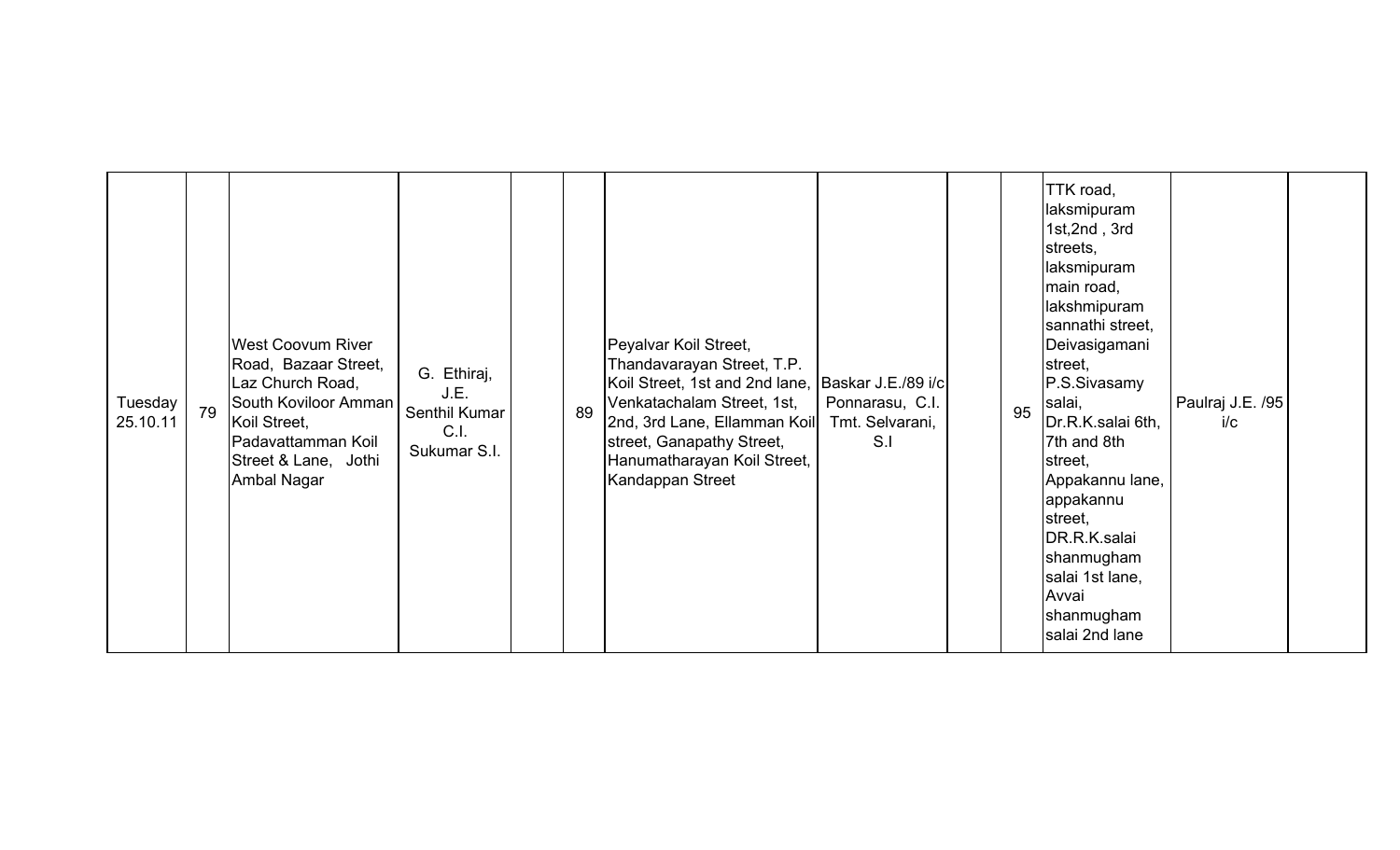| Wednesd<br>ay<br>26.10.11 | 80 | Wallaja Road, Ellis<br>Road, Ellispuram,<br>Nallathambi Street,<br>Tippu (S) Street,                                                                                                                                                                                                                                                      | K. Kumar, J.E.<br>Dhanasekaran<br>C.I.<br>Sakthi<br>Murugan S.I.          | 90 | Bharath Salai, Venkatarangan<br>Pillai Ist<br>Street, Narayanakrishna<br>Rajapuram<br>Street, Sivarajapuram Slum,<br>Ayothi Kuppam slum,<br>Palaniamman Koil South 1 to<br>5th street           | Jayaramu J.E./90<br>Karunakaran, C.I<br>Anbalagan, S.I | 96 | Royapettah high<br>road from<br>R.K.Salai to<br>market,<br>Brindavan street,<br>Balasubramania<br>n street,<br>balakrishnan<br>cross street,<br>Balakrishnan<br>street,<br>ganesapuram<br>north and south,<br><b>Ithiruveethi</b><br>amman koil<br>street | Paulraj J.E. /96<br>i/c<br>Khader, C.I.<br>Krishnan, S.I. |  |
|---------------------------|----|-------------------------------------------------------------------------------------------------------------------------------------------------------------------------------------------------------------------------------------------------------------------------------------------------------------------------------------------|---------------------------------------------------------------------------|----|-------------------------------------------------------------------------------------------------------------------------------------------------------------------------------------------------|--------------------------------------------------------|----|-----------------------------------------------------------------------------------------------------------------------------------------------------------------------------------------------------------------------------------------------------------|-----------------------------------------------------------|--|
| Thursday<br>27.10.11      | 81 | Guruvappa (C) Street,<br>Iyya (M) Street, Iyya<br>Lane, Sami (N)<br>Street, Krishnappa<br>Street & Lane<br>Nagamani Street,<br>New Bungala Street,<br>Old Bungala Street,<br>Olagappan Street, Palli<br>Street, Rajagopal<br>Street & Lane, Sami (<br>P ) Street,<br>Seeyalamman Koil<br>Street & Lane,<br>Sivaprakasam Street &<br>Lane. | Gnanachandra<br>n, A.E.<br>Sivaprakasam<br>C.1.<br>Sakthi<br>Murugan S.I. | 85 | Quade-Millath Salai, Rice<br>Mandi Street, Soda Factory<br>Lane, New Memorial Lane,<br>Akbar Shahib street, Office<br>Venkatachalam lane,<br>Parthasarathy Naidu Street,<br>Ranganathan Street, | Baskar J.E./85<br>A. Hariharan C.I<br>Anbalagan, S.I   | 91 | Gajapathy lala<br>street, gajapathy<br>1st and 2nd lane,<br>Venkatarangan<br>street,<br>hanumanthapura<br>m main street, ist<br>to 5lanes,<br>Munusamy nagar                                                                                              | Babu J.E. /91                                             |  |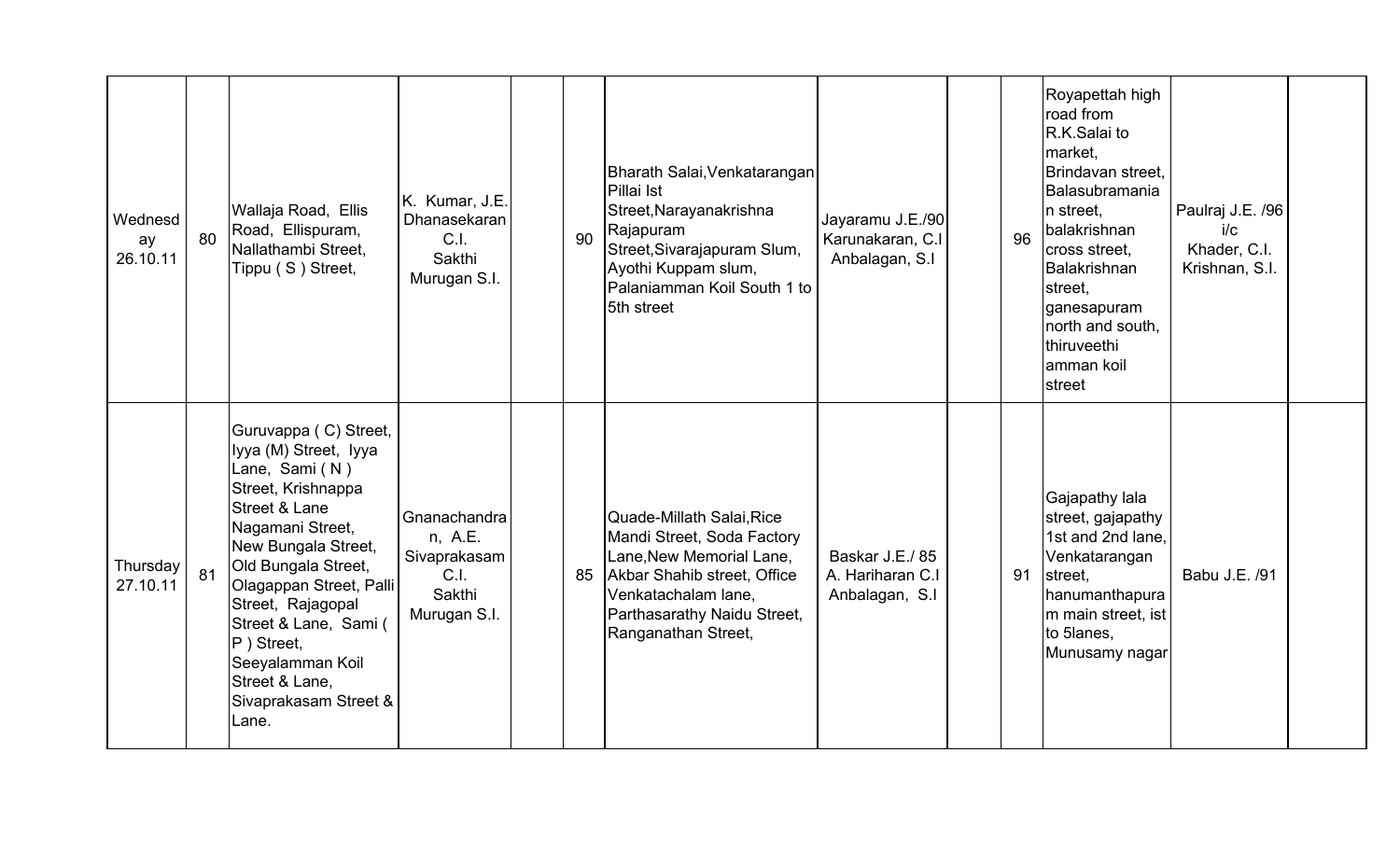| Friday<br>28.10.11   | 80 | Swami Sivananda<br>Salai, Mukthar<br>Unnissa Begum I to VII<br>Lanes, Gulaam<br>Muthurunissa Street,<br>Owlia Sahib Street and<br>Owlia Sahib - I to VIII<br>Lanes.                                      | K. Kumar, J.E.<br>Dhanasekaran<br>C.I.<br>Sakthi<br>Murugan S.I.            | 90 | Karpagakanniammal Koil<br>Street, Cross Street and 1 to<br>5th lane, Palaniamman Koil<br>North 1st and 2nd Street,<br>Kamarajar Salai                                                                                                                          | Jayaramu J.E./90     | 96 | Dr.R.K.Salai,<br>R.K.Salai 4th and Paulraj J.E. /96<br>5th street.<br>st.ebbas avenue | i/c             |  |
|----------------------|----|----------------------------------------------------------------------------------------------------------------------------------------------------------------------------------------------------------|-----------------------------------------------------------------------------|----|----------------------------------------------------------------------------------------------------------------------------------------------------------------------------------------------------------------------------------------------------------------|----------------------|----|---------------------------------------------------------------------------------------|-----------------|--|
| Saturday<br>29.10.11 | 81 | Adhiappa Street,<br>Dams Road,<br>Dharmaraja Koil Street<br>& Lane                                                                                                                                       | Gnanachandra<br>n, A.E.<br>Sivaprakasam<br>C.I.<br>Sakthi<br>Murugan S.I.   | 85 | Bharath Salai, Eswaradoss<br>Lala Street, Nallathambi<br>Street, Neeli Veerasamy IInd<br>Lane, Big Street, Sydoji<br>Street, Library Side (Big<br>Street), M.A. Shahib street,<br>Singaperumal Koil street,<br>Sivaraman street, Swamy<br>street, Sydoji lane. | Baskar J.E./85 i/c   | 91 | Nadukuppam 1st<br>to 8th street,<br>canal bank<br>street, neelam<br>basham darga      | Babu J.E. /91   |  |
| Monday<br>31.10.11   | 84 | Abdul Kareem Street &<br>Lane, Abdul Kareem<br>Cross Street, Khana<br>Bagh Street, Khana<br>Bagh - I to IV Lanes,<br>Asudhin Khan Street,<br>Asudhin Khan - I & II<br>Lane, Butchi Babu<br><b>Street</b> | V. Elangovan,<br>J.E.<br>Gopalakrishna<br>n <sub>C.l.</sub><br>Ramaiah S.I. | 88 | Gajadi Begam Street, Haji<br>shaik Hussain street, 1st and<br>2nd lane, Jawahar Hussain<br>Cross street, 1st, 2nd, 3rd,<br>4th, 5th and 6th Street,<br>Kareem Subedar Street and<br>llane.                                                                     | Kothandan<br>J.E./88 | 94 | P.M.Darga 1st<br>lane to 6th lane.<br>Ragavan lane,<br>ragavan thottam<br>main road,  | Manjula A.E./94 |  |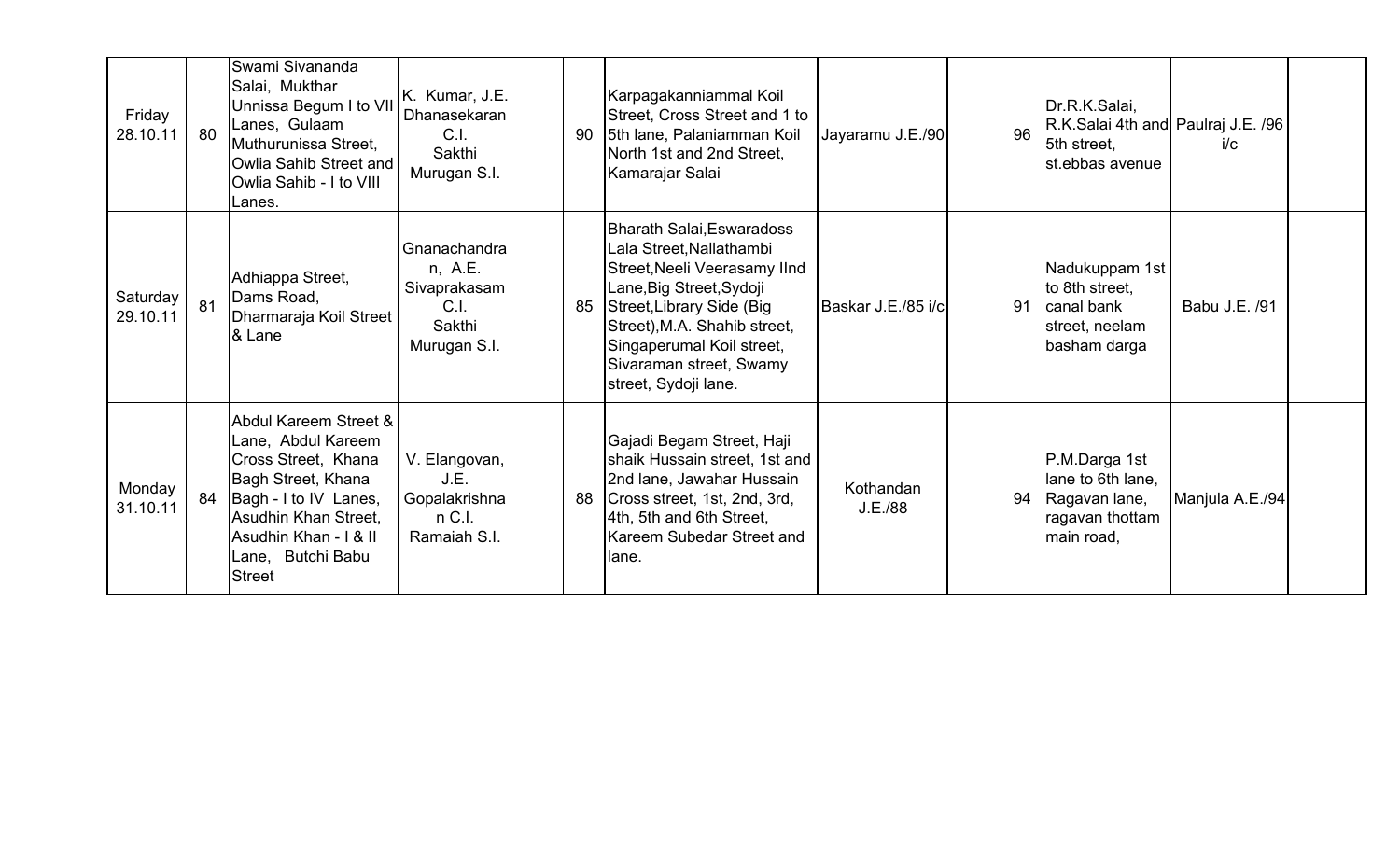# CORPORATON OF CHENNAI ZONE - VIIMASS CLEANING PROGRAMME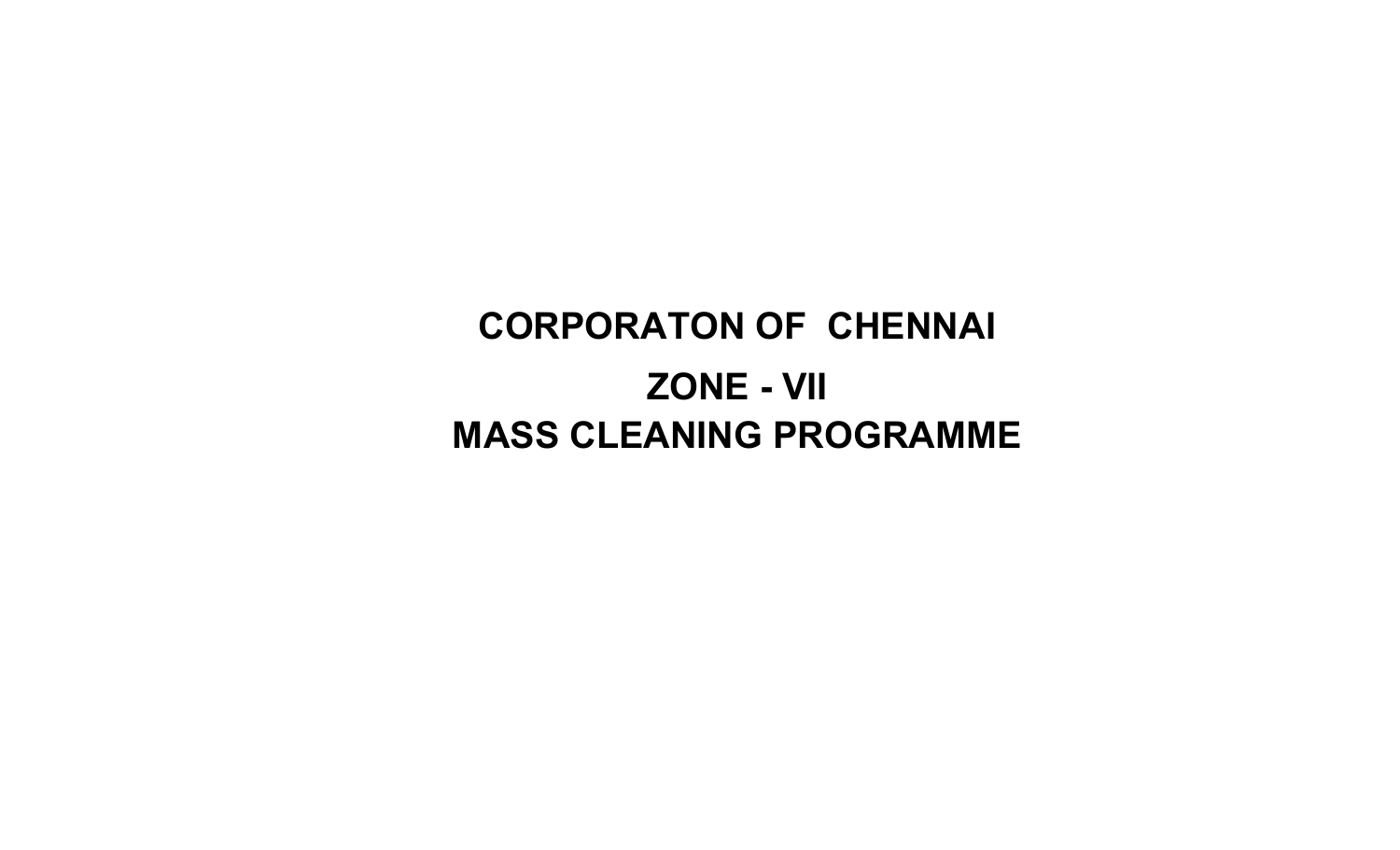## DETAILS OF STAFF STRENGTH AND EQUIPMENTS ZONE:7

| SL.NO.         | <b>DESCRIPTION</b>                            | <b>DETAILS</b> |
|----------------|-----------------------------------------------|----------------|
| $\mathbf{1}$   | <b>WORKERS</b>                                |                |
|                | NO.OF SANITARY WORKERS                        | 115            |
| $\overline{2}$ | NO. OF ROAD THOZHILALIES                      | 149            |
| $\mathbf{3}$   | <b>NO. OF DESILTING WORKERS</b>               | 59             |
|                | <b>TOTAL</b>                                  | 323            |
|                | <b>EQUIPMENTS</b>                             |                |
| $\mathbf 1$    | NO. OF BIG COMPACTORS                         | 11             |
| $2^{\circ}$    | <b>NO. OF SMALL COMPACTORS</b>                | 11             |
| 3              | NO. OF TRI CYCLES                             | 302            |
| 4              | NO. OF COMPACTOR BINS                         | 67             |
| 5              | <b>NO. OF LORRIES FOR DEBRIES REMOVAL</b>     | 5              |
| 6              | NO. OF BOB CAT                                | $\mathbf{3}$   |
| $\overline{7}$ | NO. OF FRONT END LOADER                       | $\mathbf{1}$   |
| 8              | NO. OF HAND SPRAYERS                          | 20             |
| 9              | <b>NO. OF VEHICLE MOUNTED FOGGING MACHINE</b> | $3 + 17$       |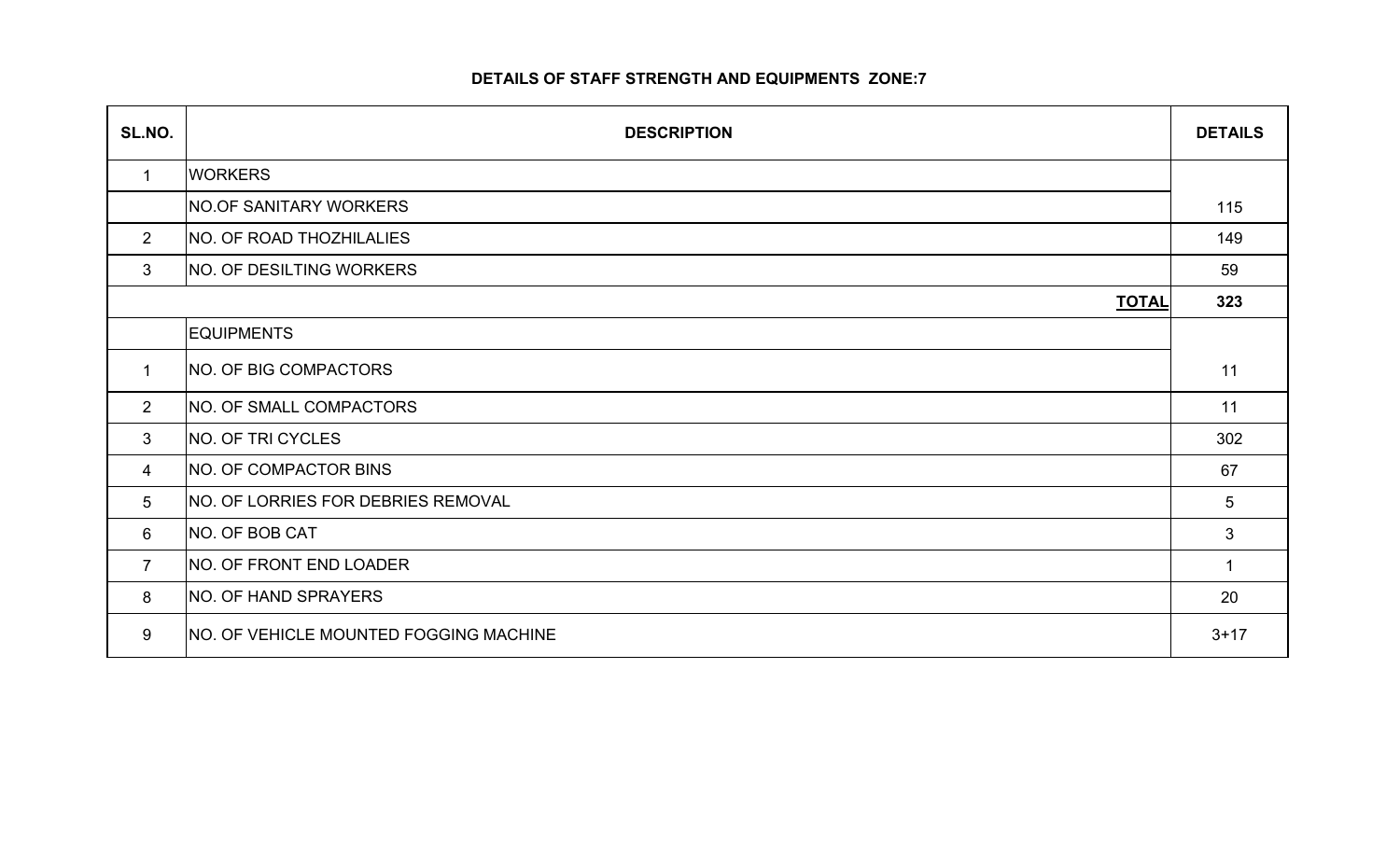## PROGRAMME FOR MASS CLEANING

Corporation of Chennai - Zone - 7Week -1 Dt: 03.10.11 to 08.10.11

DN. NO.NAME OF THE ROAD / SLUM**OFFICER**  INCHARGE AND **DESIGNATION** DN. NO. NAME OF THE ROAD / SLUM **OFFICER**  INCHARGE AND DESIGNATIONDN. NO.NAME OF THE ROAD / SLUM**OFFICER**  INCHARGE AND DESIGNATIONG.Tamilselvan. A.E.E /U 21Manoharan. A.E / 107 Ravichandran C.S / U21<u>David . C.I . C.</u> G.Tamilselvan. A.E.E /U 21Venkatammal samathi streetP. Banukumar A.E.E.G. Radha krishnan, A.E.E. U/20Srinivasa Perumal sannathi I-III streetG.Tamilselvan. A.E.E /U 21 Sugumar A.E. Muruga Vel A.E/111 Ganapathy colony I &II street Krishnamoorthy. J.E / 112 B. Venkatesalu C.I.atesalu | 111 <sup>garueri,</sup> Fetters Road, West | Kabali, C.I./111 | 112 Ponnusamy street | Ravichandran C.S / U21 DAYUNIT NO- 199 UNIT NO- 20 UNIT NO -21 **Monday**  $\begin{array}{|c|c|c|c|c|}\n \hline\n 03.10.11 & 103\n \end{array}$ Matukarra Veerabathran A.E.E.,Venkatesst, Othukattan st, Naval hospital st, and lanes, 1-6, Periyannan st, Barracks st, (Periyamet) Stringers st.P. Banukumar an J.E.,V. Manivannan C.I,Loganathan S.I.,Jaisundar L.I,Srinivasan C.S.104Mayor sathiyamurthy salai, and M.S. Nagar 1-13, Brindavanam, 1-5<sup>th</sup> st, and cross st, Rajammal st (North)G. Radha krishnan, A.E.E. U/20,S.M. Noogu Mohamed. J.E/104,Satya Narayana murthy, C.I./104, Rabert, S.I.107Kamarajapuram Main Road. Kamarajapuram 1 to 4 street, Kakkan Colony, Vaikundaperumal st,**Tuesdav** 04.10.11 <sup>102</sup> A.P Road, Klathiappan st, Rotler st, Dharama raja koil st.P. Banukumar A.E.E., M. Balamurali J.E. Anandababu C.I. Mansur Hussain S.I,Jaisundar 105Santhosh Nagar, TNSCB, Araamudan Garden, Gengu reddy road, Varadharajapuram st, Nair bridge.G. Radha krishnan, A.E.E.U/20,D.Gopalakrishnan. J.E/105,Kadhar C.I./105,Perummal Samy, S.I./105108Habibullah Road, Prakasam Road, Vidyoadaya Colony, 1-4<sup>th</sup> street, Paul Appa samy street, Giri Road, New Giri RoadWednesda y 05.10.11" | 97 | Ponniamman koil street | Б. Venkatesalu | 111<br>" | Ponniamman koil street | С. I. R.O.B 1 to 7 Street, Indra garden, Petters Colony, Petters Road, West Cott Dood 112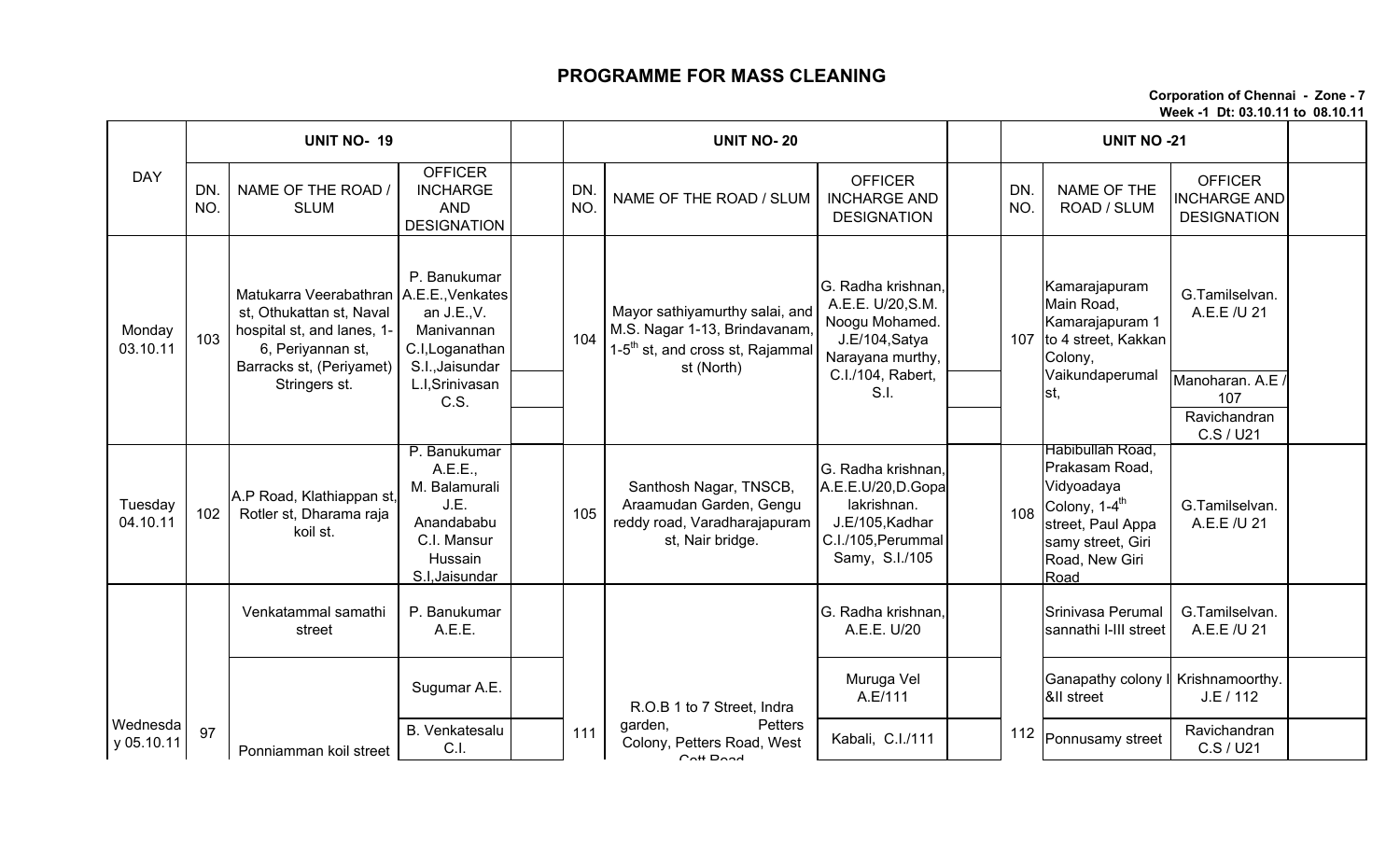|                      |    | and Ponniamman koil<br>$182^{nd}$ st. | Chandarasekar<br>S.I.            |     | <b>UUIL RUAU</b>                                              | Thiru gnanam.<br>S.I./111          |     |                                                                                                                                  | R.Kamaraj.<br>C.I 112            |  |
|----------------------|----|---------------------------------------|----------------------------------|-----|---------------------------------------------------------------|------------------------------------|-----|----------------------------------------------------------------------------------------------------------------------------------|----------------------------------|--|
|                      |    |                                       | Jaisundar L.I                    |     |                                                               |                                    |     |                                                                                                                                  | Murugavel.J.E/EI<br>ect.         |  |
|                      |    |                                       | Srinivasan C.S.                  |     |                                                               |                                    |     |                                                                                                                                  | Juliana Begum<br>S.I/112         |  |
|                      |    | C.R. Garden st.                       | P. Banukumar<br>A.E.E.           |     |                                                               | G. Radha krishnan,<br>A.E.E.U/20   |     | Kasthuri Ranga<br>road                                                                                                           | G.Tamilselvan.<br>A.E.E /U 21    |  |
|                      |    | C.S. Nagar Park st.                   | <b>B.</b> Dhanasekar<br>J.E.     |     | 110   Thideer Nagar, Margis Gardern,                          | Sundara rajan.<br>J.E/110          |     | Kasthuri estate                                                                                                                  | Krishnamoorthy.<br>J.E / 113 i/c |  |
|                      |    | Ethiraj garden st.                    | Panner selvam<br>C.I.            |     |                                                               | Aasaithambi,<br>C.I./110           |     | Sriman srinivasan<br>road                                                                                                        | Ravichandran<br>C.S / U21        |  |
| Thursday<br>06.10.11 | 98 | Ramanuja garden st.                   | Loganathan S.I.                  |     |                                                               | Srinivasan<br>S.I.(i/c)/110        | 113 | <b>Sesnagn Toad</b><br>Parthasarathy<br>garden<br>J.J road<br>George avenue<br>Cathdral lane<br>Kanagasri nagar<br>Galiliyapuram | C.1<br>Anandan.<br>/113          |  |
|                      |    | Mangapathy st.                        | P. Banukumar<br>A.E.E.           |     |                                                               | G. Radha krishnan,<br>A.E.E. U/20  |     | Sir Madava road                                                                                                                  |                                  |  |
|                      |    | Parasuraman st.                       | <b>B.</b> Dhanasekar<br>J.E.i/c. |     |                                                               | S.M. Noogu<br>Mohamed. J.E/104     |     | Lady Madavan<br>road                                                                                                             |                                  |  |
|                      |    | Appasamy st.                          | Srinivasan C.I.                  |     |                                                               | Satya Narayana<br>murthy, C.I./104 |     | Palat Madavan<br>road                                                                                                            |                                  |  |
| Friday<br>07.10.11   |    | Yacoob garden st.                     | Mansur Hussain<br>S.I.           |     |                                                               |                                    |     | Palat Sankaran<br>street                                                                                                         |                                  |  |
|                      |    | Babu st.                              | Jaisundar L.I                    |     | Manglapuram 1 to 18 <sup>th</sup> Street,                     |                                    |     | raiat<br>Narayaniammal<br><b>etraat</b>                                                                                          |                                  |  |
|                      | 99 | Nainiappan st.                        |                                  | 104 | <b>VRR Colony, Rajammal Street</b><br>South, School road, New |                                    | 107 | Madavan road                                                                                                                     |                                  |  |
|                      |    | Yacoob lane                           |                                  |     | Colony, Iyya street, Srinivasan<br>street.                    |                                    |     | Murali street                                                                                                                    |                                  |  |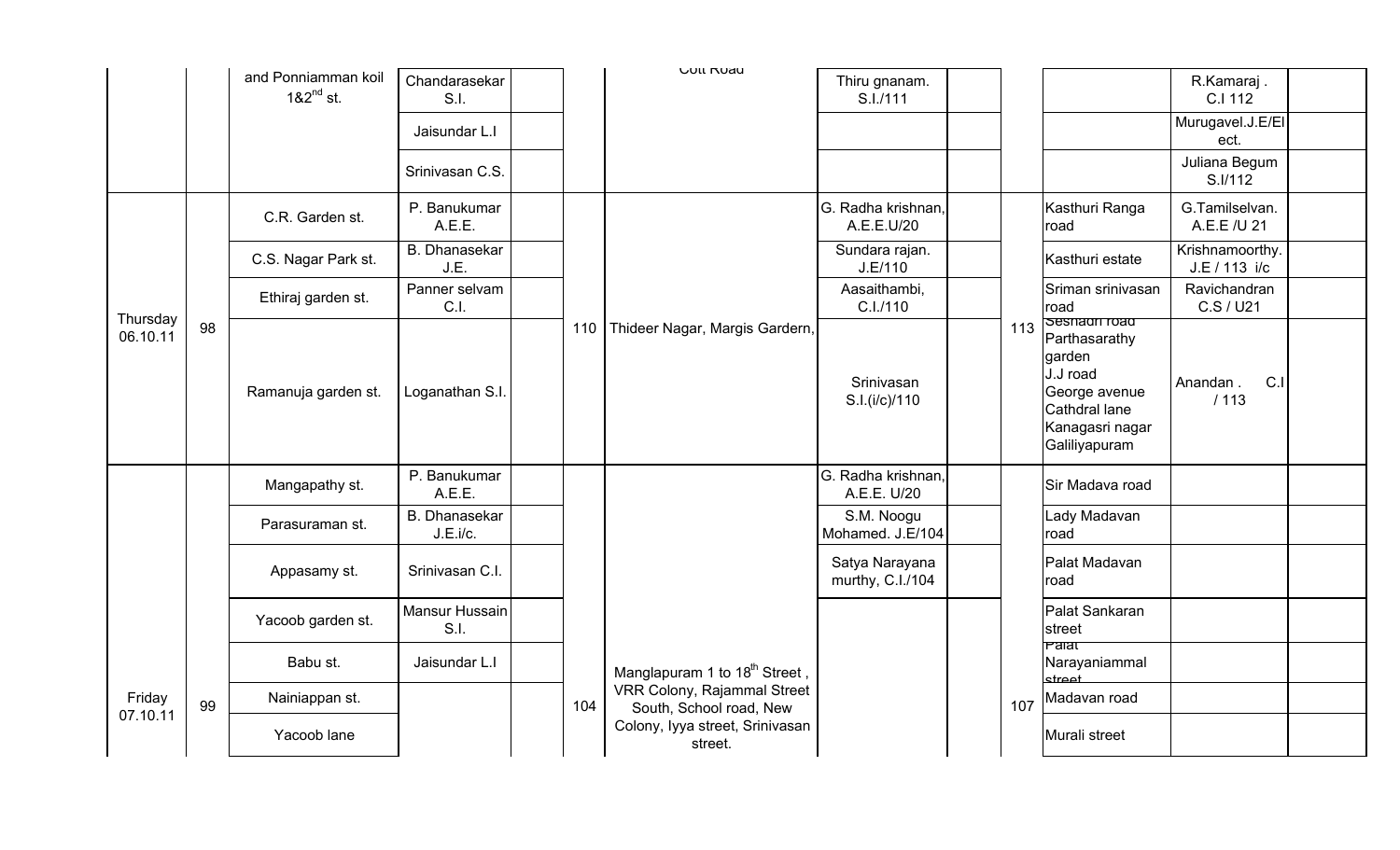|                      |     | Barracks gate lane | Srinivasan C.S.        |  |     |                                                                    | Rabert, S.I.                     |     | <del>oarojnn oa oor</del><br>Vijayalakshmi<br>street<br>Saraswathy street<br>Mahalingam road<br>Mahalingam I<br>cross street<br>Mahalingam II<br>cross street<br>Lynwood lane<br>Lynwood avenue |                               |  |
|----------------------|-----|--------------------|------------------------|--|-----|--------------------------------------------------------------------|----------------------------------|-----|-------------------------------------------------------------------------------------------------------------------------------------------------------------------------------------------------|-------------------------------|--|
|                      |     | Vadamalai st.      | P. Banukumar<br>A.E.E. |  |     |                                                                    | G. Radha krishnan,<br>A.E.E.U/20 |     | Melpadi Muthu street                                                                                                                                                                            | G.Tamilselvan.<br>A.E.E /U 21 |  |
|                      |     | venkatesan st.     | M. Palani J.E.         |  |     | Samy Reddy puram,<br>Rangachari street, Dr. Natesan                | D.Gopalakrishnan.<br>J.E/105     |     | Rama street                                                                                                                                                                                     | Eniyan. A.E / 108             |  |
|                      |     | Mookathal st.      | Inbasekar C.I.         |  |     |                                                                    | Kadhar, C.I./105                 |     | Noor Veerasamy<br>street                                                                                                                                                                        | Ravichandran<br>C.S / U21     |  |
|                      |     | P.V. koil st       | Loganathan S.I.        |  |     |                                                                    |                                  |     | Noor Veerasamy I<br>llane                                                                                                                                                                       | Angamma.<br>C.I / 108         |  |
| Saturday<br>08.10.11 | 101 | Venkatachalam st.  | Jaisundar L.I          |  | 105 | street, Samy street, Perumal<br>street, Sait Colony I st and II nd |                                  | 108 | Noor Veerasamy<br>lane                                                                                                                                                                          | B.Kumar .J.E /<br>Elect.      |  |
|                      |     | Kariyappa st.      | Srinivasan C.S.        |  |     | street, Narayanadhasari street,<br>Ninean street.                  | Perummal Samy,                   |     | Mangadusamy street                                                                                                                                                                              | Srinivasan S.I/<br>108        |  |
|                      |     | Yemi st.           |                        |  |     |                                                                    | S.I./105                         |     | Kumarappa street                                                                                                                                                                                |                               |  |
|                      |     | Murugappa st.      |                        |  |     |                                                                    |                                  |     | Krishnama road                                                                                                                                                                                  |                               |  |
|                      |     | Kandapa st.        |                        |  |     |                                                                    |                                  |     | Krishnama lane                                                                                                                                                                                  |                               |  |
|                      |     | Ponnan lane        |                        |  |     |                                                                    |                                  |     | Jaganathan lane                                                                                                                                                                                 |                               |  |
|                      |     | Hendry lane        |                        |  |     |                                                                    |                                  |     | Jaganathan road                                                                                                                                                                                 |                               |  |
|                      |     | Kulanthai velu st. |                        |  |     |                                                                    |                                  |     | Nageswara rao road                                                                                                                                                                              |                               |  |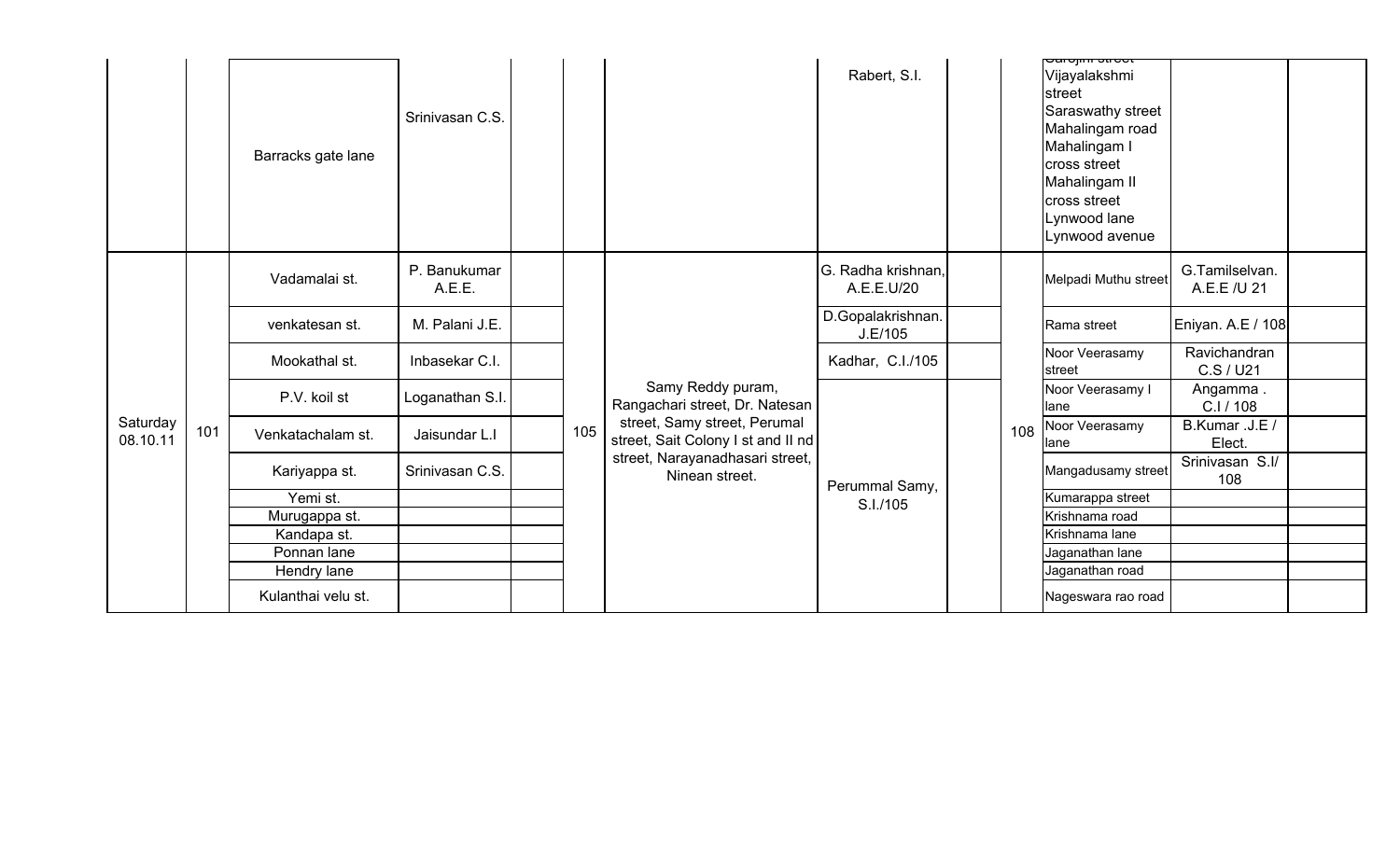### PROGRAMME FOR MASS CLEANING

Corporation of Chennai - Zone - 7Week -2 Dt: 10.10.11 to 15.10.11

|            |            | <b>UNIT NO-19</b>                            |                                                                       |            | <b>UNIT NO-20</b>                                    |                                                             |            | <b>UNIT NO -21</b>                |                                                             |  |
|------------|------------|----------------------------------------------|-----------------------------------------------------------------------|------------|------------------------------------------------------|-------------------------------------------------------------|------------|-----------------------------------|-------------------------------------------------------------|--|
| <b>DAY</b> | DN.<br>NO. | NAME OF THE ROAD /<br><b>SLUM</b>            | <b>OFFICER</b><br><b>INCHARGE</b><br><b>AND</b><br><b>DESIGNATION</b> | DN.<br>NO. | NAME OF THE ROAD / SLUM                              | <b>OFFICER</b><br><b>INCHARGE AND</b><br><b>DESIGNATION</b> | DN.<br>NO. | NAME OF THE<br>ROAD / SLUM        | <b>OFFICER</b><br><b>INCHARGE AND</b><br><b>DESIGNATION</b> |  |
|            |            |                                              | P. Banukumar<br>A.E.E.                                                |            |                                                      | G. Radha krishnan,<br>A.E.E, U/20                           |            |                                   | G.Tamilselvan.<br>A.E.E /U 21                               |  |
| Monday     |            | Astabujam street,<br>Siddhalu st, Kanjivaram | M. Balamurali<br>J.E.<br>Anandabapu                                   |            | Chinnakulandai st,                                   | Manivel J.E, /106                                           |            | Khadar<br>Nawazkhan Road          | Kumar. A.E / 109                                            |  |
| 10.10.11   | 100        | munusamy st, Madura st,                      | $\cap$                                                                | 106        | Chinnakulaindai lane,                                | Palanii, C.I,/106                                           | 109        | Walace Garden 1                   | Ravichandran<br>$C$ S $/1121$                               |  |
|            |            | A.P. Ist st.                                 | Mansur Hussain<br>S.I                                                 |            | Sheashthri st.                                       | Rajamohammed,                                               |            | 3 street, Rutland<br>Gate 1-4 st. | C.I<br>Johnson.<br>109                                      |  |
|            |            |                                              | Jaisundar L.I                                                         |            |                                                      | S.I./106                                                    |            |                                   | B.Kumar.J.E.<br>snnnvasah s.m                               |  |
|            |            |                                              | Srinivasan C.S                                                        |            |                                                      |                                                             |            |                                   | $108$ i/c                                                   |  |
|            |            | Balar kalvi nilayam.                         | P. Banukumar<br>A.E.E.                                                |            |                                                      | G. Radha krishnan,<br>A.E.E, U/20                           |            | Aziz mulk I-IX<br>street          | G.Tamilselvan.<br>A.E.E /U 21                               |  |
|            |            | Dr. Alagappa road.,<br>Ramasamy st.          | Venkatesan J.E.                                                       |            |                                                      | Manivel J.E, /106                                           |            | Aziz mulk lane                    | Kumar. A.E / 109                                            |  |
| Tuesday    |            | Subbiah st.                                  | v. Manivannan<br>$\cap$                                               |            |                                                      | Palanii, C.I,/106                                           |            |                                   | Ravichandran<br>C.S/I121                                    |  |
| 11.10.11   | 103        | <b>Rithedren Avenue</b>                      | Loganathan S.I.                                                       | 106        |                                                      |                                                             | 109        | Model school road                 | C.1<br>Johnson.<br>109                                      |  |
|            |            | Valliammal st.                               | Jaisundar L.I                                                         |            | Ayyasamy street, Ayyasamy<br>road, Varadharajapuram, | Rajamohammed,<br>S.I./106                                   |            | lane                              | B.Kumar .J.E /<br>Elect.                                    |  |
|            |            |                                              | Srinivasan C.S.                                                       |            | L.G.Road, Lobbai street,                             |                                                             |            |                                   | Srinivasan S.I/<br>108 i/c                                  |  |
|            |            | Ragavan st.                                  | P. Banukumar<br>A.E.E.                                                |            |                                                      | G. Radha krishnan,<br>A.E.E. U/20                           |            | Ammaiappan lane                   | G.Tamilselvan.<br>A.E.E /U 21                               |  |
|            |            | Narasinga perumal koil<br>st.                | M. Balamurali<br>J.E.                                                 |            |                                                      | Muruga Vel<br>A.E/111                                       |            | Ammaiappan<br>street              | Krishnamoorthy.<br>J.E / 112                                |  |
| Wednesda   |            | Manickam st.                                 | Anandababu<br>C.I                                                     |            |                                                      | Kabali, C.I./111                                            |            | Muthu street                      | Ravichandran<br>C.S / U21                                   |  |
| у          | 100        | Rangaiah st.                                 | Mansur Hussain<br>S <sub>1</sub>                                      | 111        |                                                      |                                                             | 112        | Muthu lane                        | R.Kamaraj.<br>$C$ 1112                                      |  |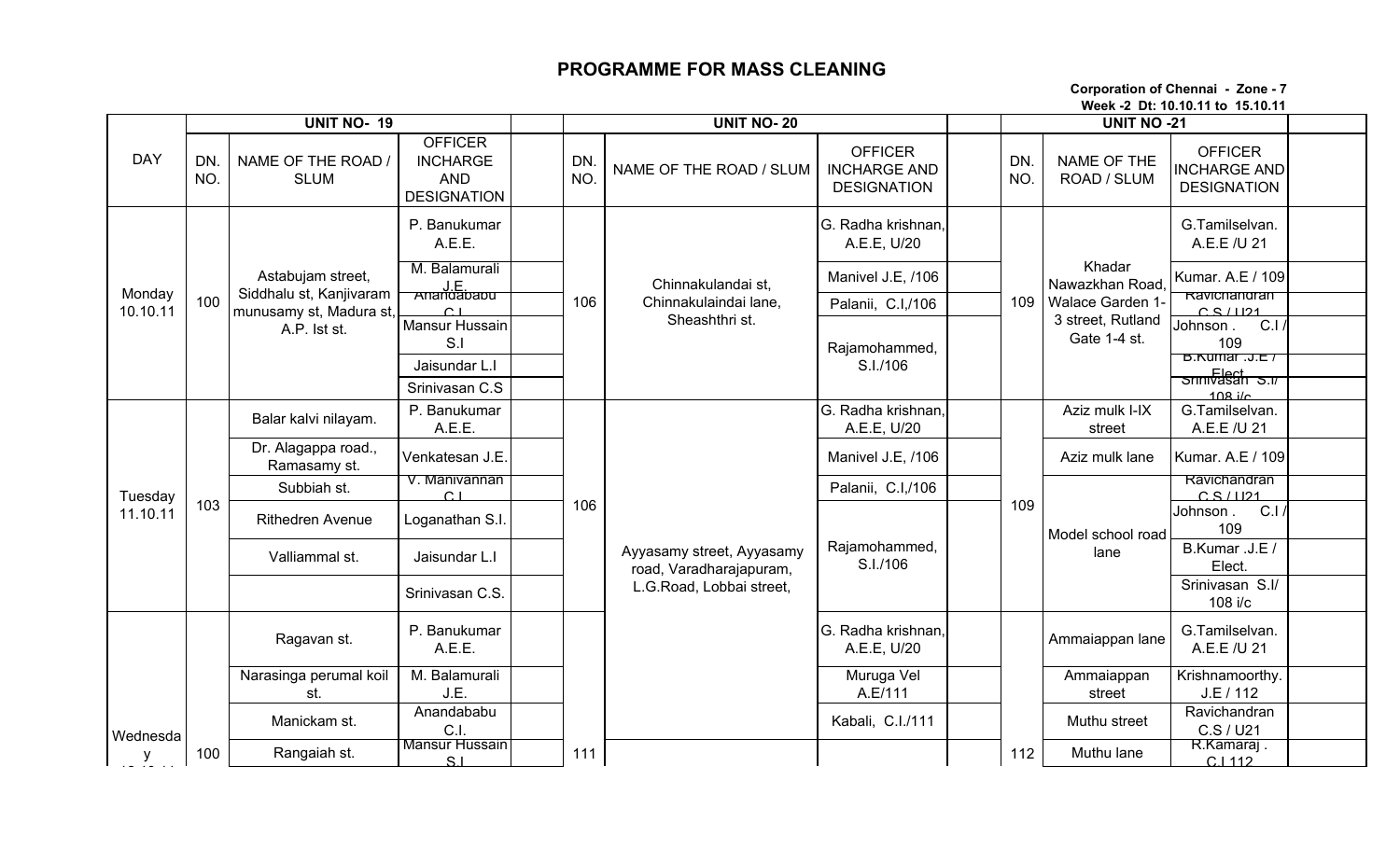| 12.10.11             |     | Nammalvar st.          | Jaisundar L.I                         |     | Mohammed Hussain street and<br>Lane, Irusappa street, Johny                            | Thiru gnanam.<br>S.I./111          |     | Sundareswarar koil Murugavel.J.E/El<br>street  | ect.                             |  |
|----------------------|-----|------------------------|---------------------------------------|-----|----------------------------------------------------------------------------------------|------------------------------------|-----|------------------------------------------------|----------------------------------|--|
|                      |     |                        | Srinivasan C.S.                       |     | John Khan I to IV th street,<br>Johny John Khan road                                   |                                    |     | lyya street                                    | Juliana Begum<br>S.I/112         |  |
|                      |     |                        |                                       |     |                                                                                        |                                    |     | Thandavarayan<br>street                        |                                  |  |
|                      |     | Vadamalai st.,         | P. Banukumar<br>A.E.E.                |     |                                                                                        | G. Radha krishnan,<br>A.E.E.U/20   |     | Babu street                                    | G.Tamilselvan.<br>A.E.E /U 21    |  |
|                      |     | Thirumalaiappan st.    | M. Balamurali<br>J.E.                 |     |                                                                                        | Sundara rajan.<br>J.E/110          |     | Babu lane                                      | Krishnamoorthy.<br>J.E / 113 i/c |  |
|                      |     | Vaikokaran st.         | Anandababu<br>C.I.                    |     |                                                                                        | Aasaithambi,<br>C.I./110           |     | Muthiah street                                 | Ravichandran<br>C.S / U21        |  |
|                      |     | Venkatachalam st.      | <b>Mansur Hussain</b><br>$\mathbf{S}$ |     |                                                                                        |                                    |     | Elialamman colony Anandan.<br>main road        | U.I<br>1113                      |  |
| Thursday<br>13.10.11 | 102 |                        | Jaisundar L.I                         | 110 | 29, Greams road, Murugesam<br>Complex street, Greams Lane,                             |                                    | 113 | Scheme road<br>(Ellaiamman<br>colony)          | Murugavel.J.E /<br>Elect.        |  |
|                      |     |                        |                                       |     | Sundaram street.                                                                       |                                    |     | Chockalingam<br>nagar main road                |                                  |  |
|                      |     | Valluvan st.           | Srinivasan C.S.                       |     |                                                                                        | Srinivasan<br>S.I.(i/c)/110        |     | Chockalingam<br>colony I & II cross<br>streets | Kannan S.I/113                   |  |
|                      |     |                        |                                       |     |                                                                                        |                                    |     | Sivasankaran salai                             |                                  |  |
|                      |     |                        |                                       |     |                                                                                        |                                    |     | Ellaiamman colony<br>-IV cross street          |                                  |  |
|                      |     | Edaward park street    | P. Banukumar<br>A.E.E.                |     |                                                                                        | G. Radha krishnan,<br>A.E.E. U/20  |     | North Rajaji street                            | G.Tamilselvan.<br>A.E.E /U 21    |  |
|                      |     | New street             | Sugumar A.E.                          |     |                                                                                        | S.M. Noogu<br>Mohamed. J.E/104     |     | School road                                    | Manoharan. A.E.<br>107           |  |
|                      |     | Padavattamman koil st. | B. Venkatesalu<br>C.1                 |     | Jagnathapuram I to VI th street,                                                       | Satya Narayana<br>murthy, C.I./104 |     | School road I&II<br>street                     | Ravichandran<br>C.S / U21        |  |
| Friday<br>14.10.11   | 97  | Mooku street           | Chandarasekar<br>S.I.                 | 104 | Aranganathan street, Corpn.<br>Model Lane, New street,<br>Dumning otation trood Cahool |                                    | 107 | Rajaji I-III street                            | C.I/<br>David.<br>107            |  |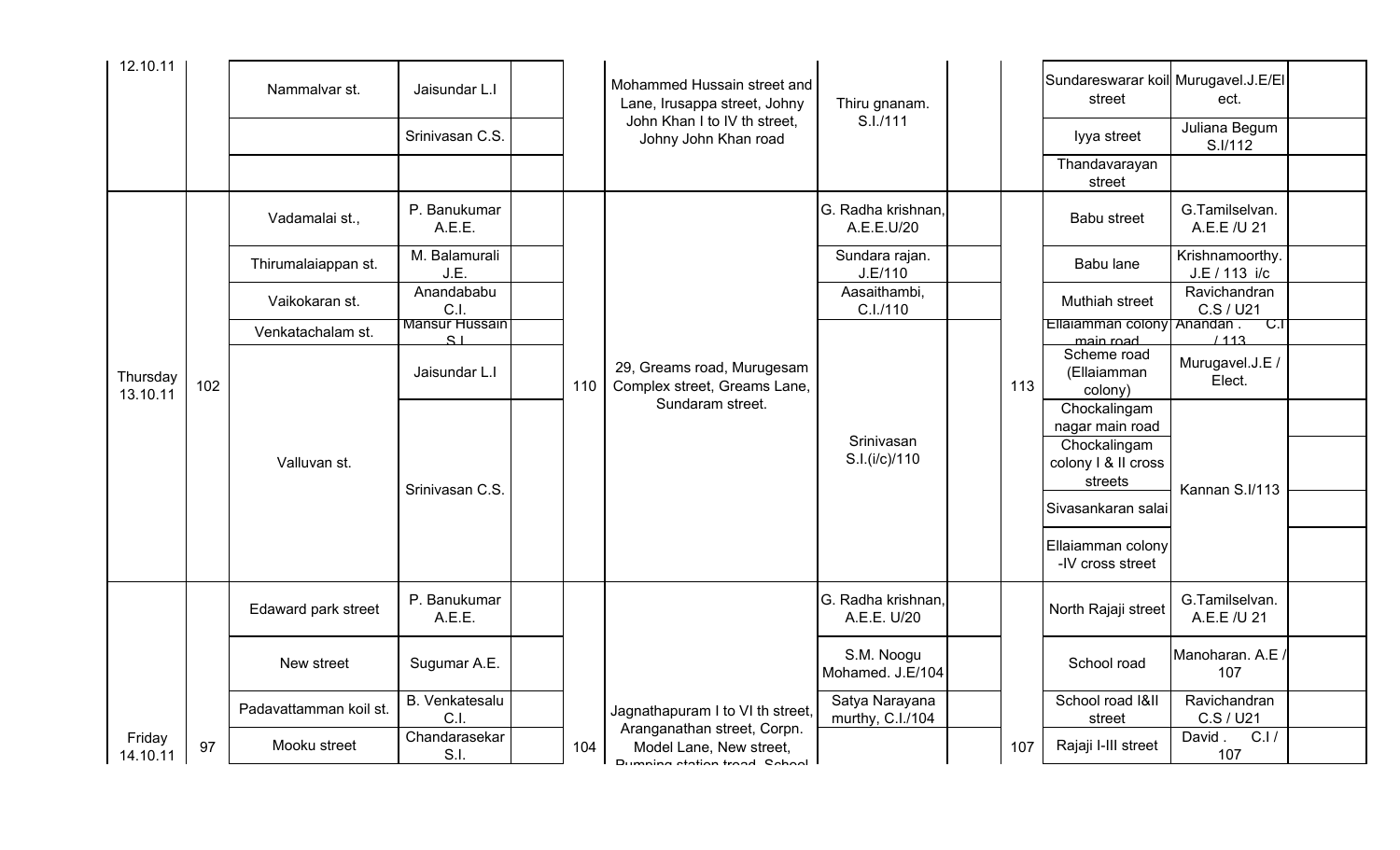|                      |    | Kannapper st.                                | Jaisundar L.I                |     | Pumping station troad, School<br>road, Dhobikana.                                         |                                  |     | Lake area I -<br><b>VIIcross street</b>            | B.Kumar .J.E /<br>Elect.      |  |
|----------------------|----|----------------------------------------------|------------------------------|-----|-------------------------------------------------------------------------------------------|----------------------------------|-----|----------------------------------------------------|-------------------------------|--|
|                      |    | Venkatathiri st.                             |                              |     |                                                                                           | Rabert, S.I.                     |     | Lake area i main<br>road                           |                               |  |
|                      |    | Padavattamman koil lane                      | Srinivasan C.S.              |     |                                                                                           |                                  |     | Park side road                                     | Robert Ramesh                 |  |
|                      |    | Edward park lane                             |                              |     |                                                                                           |                                  |     | Neelakandan<br>street<br>Tank bund road            | S.I/107                       |  |
|                      |    | Sachidanandam st., Lane                      | P. Banukumar<br>A.E.E.       |     |                                                                                           | G. Radha krishnan,<br>A.E.E.U/20 |     | Grama I &IIstreet<br>Cathdral garden<br>road       | G.Tamilselvan.<br>A.E.E /U 21 |  |
|                      |    | Devaraj st.,                                 | <b>B.</b> Dhanasekar<br>J.E. |     |                                                                                           | D.Gopalakrishnan.<br>J.E/105     |     | Cathdral garden<br>lane                            | Eniyan. A.E / 108             |  |
| Saturday<br>15.10.11 | 98 | Ananda vinayagar koil st.<br>paddy field st. | Panner selvam<br>C.I.        | 105 | Gopalsamy Nagar, Boopathy<br>Nagar, Gengu (R) road, Poosala<br>gengu (R) road, L.N.P.Koil | Kadhar, C.I./105                 | 108 | New colony<br>Josier street                        | Ravichandran<br>C.S / U21     |  |
|                      |    |                                              | Loganathan S.I.              |     | street, Gengu (R) sub way.                                                                | Perummal Samy,                   |     | Gangaikaraipuram<br>Thirumurthy nagar<br>main road | Angamma.<br>C.I / 108         |  |
|                      |    |                                              | Jaisundar L.I                |     |                                                                                           | S.I./105                         |     | Thirumurthy nagar<br>I-VI street<br>Kumarappa lane | B.Kumar .J.E /<br>Elect.      |  |

## PROGRAMME FOR MASS CLEANING

Corporation of Chennai - Zone - 7Week - 3 Dt: 17.10.11 to 22.10.11

|                            |                  | Unit $-19$                               |                                                                       | Unit $-20$ |                                   |                                                             |  |            | Unit $-21$                               |                                                             |  |
|----------------------------|------------------|------------------------------------------|-----------------------------------------------------------------------|------------|-----------------------------------|-------------------------------------------------------------|--|------------|------------------------------------------|-------------------------------------------------------------|--|
| <b>WEEK</b><br><b>DAYS</b> | <b>DN</b><br>NO. | <b>NAME OF THE ROAD /</b><br><b>SLUM</b> | <b>OFFICER</b><br><b>INCHARGE</b><br><b>AND</b><br><b>DESIGNATION</b> | DN.<br>NO. | <b>NAME OF THE ROAD / SLUM</b>    | <b>OFFICER</b><br><b>INCHARGE AND</b><br><b>DESIGNATION</b> |  | DN.<br>NO. | <b>NAME OF THE</b><br><b>ROAD / SLUM</b> | <b>OFFICER</b><br><b>INCHARGE AND</b><br><b>DESIGNATION</b> |  |
|                            |                  | Angalamman koil st.                      | P. Banukumar<br>A.E.E.                                                |            |                                   | G. Radha krishnan,<br>A.E.E.U/20                            |  |            | Greams lane                              | G.Tamilselvan.<br>A.E.E /U 21                               |  |
|                            |                  | Angalamman koil (jai<br>nagar)           | B. Dhanasekar<br>J.E.i/c.                                             |            | Distance and a series a financial | Sundara rajan.<br>J.E/110                                   |  |            | Anderson road                            | Kumar. A.E / 109                                            |  |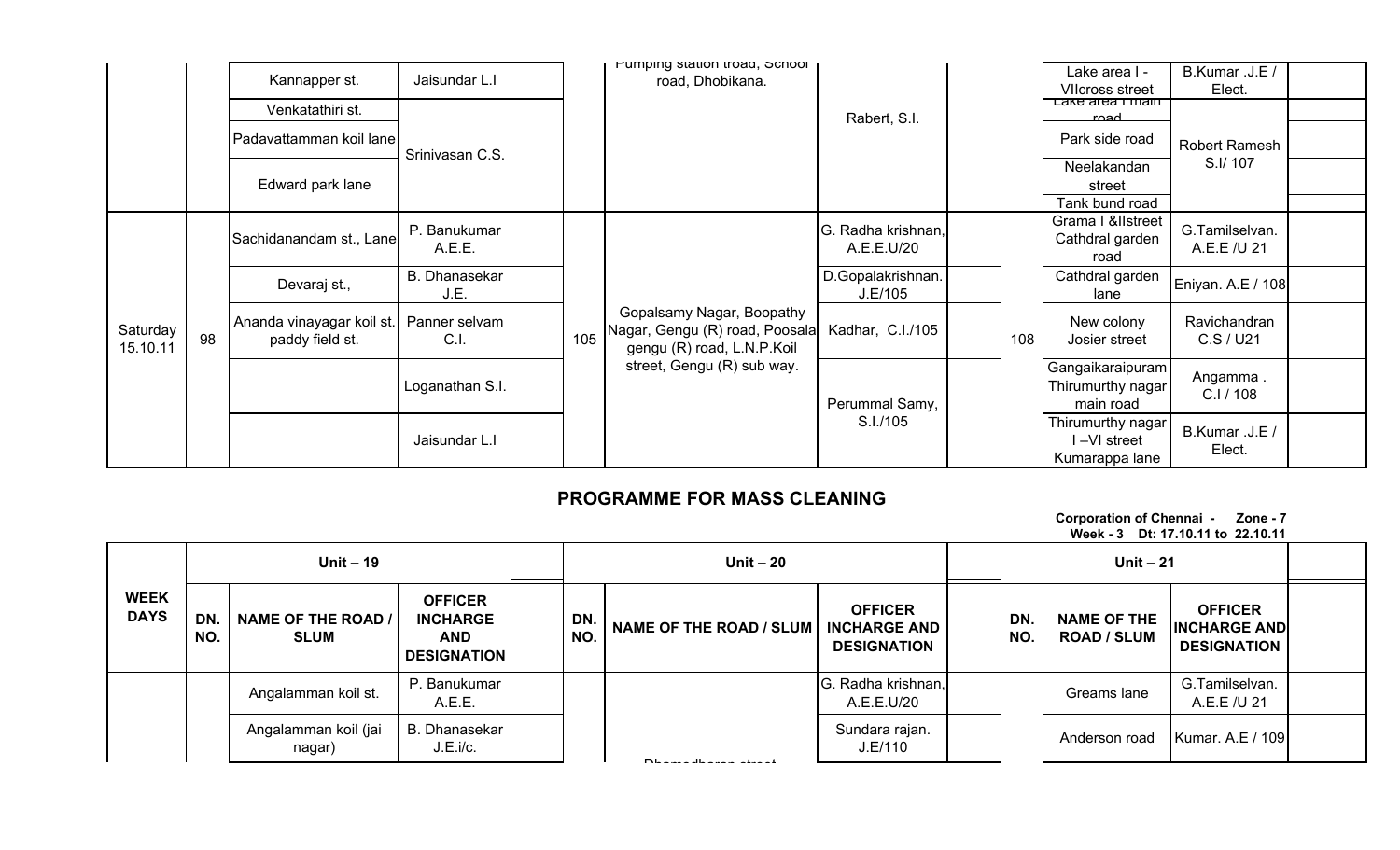| Monday<br>17.10.11  | 99  | Anjeneyar koil st,<br>Demollous road | Srinivasan C.I.<br>Mansur Hussain<br>S.I.<br>Jaisundar L.I |     | Dhamodharan street.<br>Thiruveethiyan street, Ellari<br>110 street, Ganesh street, West End<br>street, Gopalapuram VIII th<br>street.                          | Aasaithambi,<br>C.I./110<br>Srinivasan<br>S.I.(i/c)/110 | 109 | Moors road<br>Nawab Habibullah Johnson.<br>avenue I-III street<br>Nawab Habibullah<br>avenue cross st | Ravichandran<br>C.S / U21<br>C.1/<br>109<br>B.Kumar .J.E /<br>Elect. |  |
|---------------------|-----|--------------------------------------|------------------------------------------------------------|-----|----------------------------------------------------------------------------------------------------------------------------------------------------------------|---------------------------------------------------------|-----|-------------------------------------------------------------------------------------------------------|----------------------------------------------------------------------|--|
|                     |     |                                      | Srinivasan C.S.                                            |     |                                                                                                                                                                |                                                         |     | College lane<br>Ambedkar nagar                                                                        | Srinivasan S.I/<br>108 i/c                                           |  |
|                     |     | Chinnathambi st.                     | P. Banukumar<br>A.E.E.                                     |     |                                                                                                                                                                | G. Radha krishnan,<br>A.E.E, U/20                       |     | Govarthan street                                                                                      | G.Tamilselvan.<br>A.E.E /U 21                                        |  |
|                     |     | V.V. koil st.                        | M. Palani J.E.                                             |     |                                                                                                                                                                | Manivel J.E, /106                                       |     | Shanmugam street                                                                                      | Krishnamoorthy.<br>J.E / 112                                         |  |
|                     |     | Venkatesan st.                       | Inbasekar C.I.                                             |     |                                                                                                                                                                | Palanii, C.I,/106                                       |     | Besant road                                                                                           | Ravichandran<br>C.S / U21                                            |  |
|                     | 101 | Kandasamy koil st.                   | Loganathan S.I.                                            |     | Transport Lane, Velayutham I to<br>IV th Lane, Jamal Mohaideen<br>street, Kajamohideen street,<br>Abdhul Hussain street, Abdhul<br>Sukkoor street, Koiyyathopu |                                                         |     | Rathinam street                                                                                       | R.Kamaraj.<br>C.I 112                                                |  |
| Tuesday<br>18.10.11 |     |                                      | Jaisundar L.I                                              | 106 |                                                                                                                                                                |                                                         | 112 | North Goplapuram   Murugavel.J.E/EI<br>I &II street                                                   | ect.                                                                 |  |
|                     |     |                                      |                                                            |     | street, Saibul Mulk street, Dr.<br>Sukoor street, Mir Madhan Ali                                                                                               |                                                         |     | Sadasivam street                                                                                      |                                                                      |  |
|                     |     | Mooku street                         |                                                            |     | street.                                                                                                                                                        | Rajamohammed,<br>S.I./106                               |     | Ramasamy street                                                                                       |                                                                      |  |
|                     |     |                                      | Srinivasan C.S.                                            |     |                                                                                                                                                                |                                                         |     | Pudupet garden<br>street                                                                              | Juliana Begum<br>S.I/112                                             |  |
|                     |     |                                      |                                                            |     |                                                                                                                                                                |                                                         |     | Ganapathy street                                                                                      |                                                                      |  |
|                     |     |                                      |                                                            |     |                                                                                                                                                                |                                                         |     | Thomaiappan<br>street<br>Reboria street                                                               |                                                                      |  |
|                     |     | Thakkar st.                          | P. Banukumar<br>A.E.E.                                     |     |                                                                                                                                                                | G. Radha krishnan,<br>A.E.E, U/20                       |     | Jayammal street                                                                                       | G.Tamilselvan.<br>A.E.E /U 21                                        |  |
|                     |     | Clements road                        | Venkatesan J.E.                                            |     |                                                                                                                                                                | Muruga Vel<br>A.E/111                                   |     | Elango salai                                                                                          | Krishnamoorthy.<br>J.E / 113 i/c                                     |  |
|                     |     | Latangs road                         | V. Manivannan<br>C.I.                                      |     |                                                                                                                                                                | Kabali, C.I./111                                        |     | Elango salai cross<br>street                                                                          | Ravichandran<br>C.S / U21                                            |  |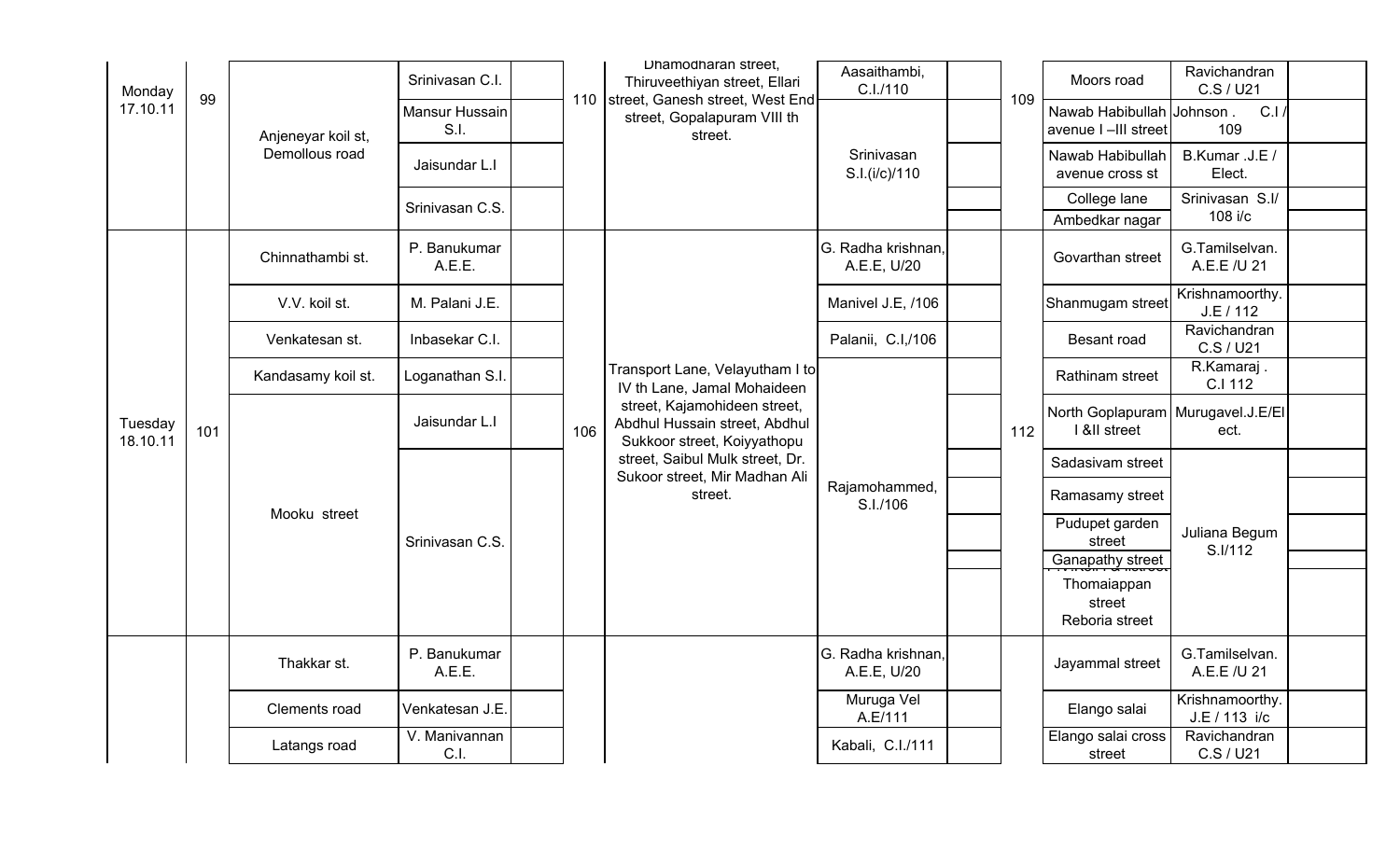| Wednesda             |     |                                  | Loganathan S.I.                   |     | Perumal street, Perumal road,                                 |                                    |     | Pillaiyar koil street                                 | $\overline{C}$<br>Anandan.<br>/113 |  |
|----------------------|-----|----------------------------------|-----------------------------------|-----|---------------------------------------------------------------|------------------------------------|-----|-------------------------------------------------------|------------------------------------|--|
| y<br>19.10.11        | 103 |                                  | Jaisundar L.I                     | 111 | Ramasami garden, Duraisamy<br>garden, Thalaiyari street, Somu |                                    | 113 | Mariappan street                                      | Murugavel.J.E /<br>Elect.          |  |
|                      |     |                                  |                                   |     | street.                                                       |                                    |     | Mariappan lane                                        | Kannan S.I/113                     |  |
|                      |     | Church lane                      |                                   |     |                                                               | Thiru gnanam.<br>S.I./111          |     | Nattumuthu street                                     |                                    |  |
|                      |     |                                  | Srinivasan C.S.                   |     |                                                               |                                    |     | Pachiammal street                                     |                                    |  |
|                      |     |                                  |                                   |     |                                                               |                                    |     | Pillaiyar koil cross<br>street<br>Pillaiyar koil lane |                                    |  |
|                      |     | Angalamman koil st.              | P. Banukumar<br>A.E.E.            |     |                                                               | G. Radha krishnan,<br>A.E.E.U/20   |     | Narayanan street                                      | G.Tamilselvan.<br>A.E.E /U 21      |  |
|                      |     | Angalamman (Hunting<br>ground),  | M. Balamurali<br>J.E.             |     |                                                               | Sundara rajan.<br>J.E/110          |     | Nachiappan street                                     | Manoharan. A.E.<br>107             |  |
|                      |     | C.K.P. koil st.                  | Anandababu<br>C.I.                |     | Buddibegam I to III streets,                                  | Aasaithambi,<br>C.I./110           |     | Lakshmanan street                                     | Ravichandran<br>C.S/U21            |  |
| Thursday<br>20.10.11 | 100 |                                  | Mansur Hussain<br>S <sub>1</sub>  | 110 | Peters Lane, Padmavathyar                                     |                                    |     | 107 Ramanathan street                                 | David $C.17$<br>107                |  |
|                      |     |                                  | Jaisundar L.I                     |     | salai, Smith salai, Smith Lane.                               |                                    |     | Kamdar Nagar I<br>-III street                         | B.Kumar .J.E /<br>Elect.           |  |
|                      |     | C.K.P. $1-4^{\text{th}}$ street. |                                   |     |                                                               | Srinivasan<br>S.I.(i/c)/110        |     | Kamdar Nagar<br>main road                             | <b>Robert Ramesh</b>               |  |
|                      |     |                                  | Srinivasan C.S.                   |     |                                                               |                                    |     | 40' Scheme road<br>Susaipuram main                    | S.I/107                            |  |
|                      |     |                                  |                                   |     |                                                               |                                    |     | road                                                  |                                    |  |
|                      |     | Muthu st.                        | P. Banukumar<br>A.E.E.            |     |                                                               | G. Radha krishnan,<br>A.E.E. U/20  |     | Subbarayan street                                     | G.Tamilselvan.<br>A.E.E /U 21      |  |
|                      |     | Kariyappa st.                    | M. Balamurali<br>J.E.             |     |                                                               | S.M. Noogu<br>Mohamed. J.E/104     |     | Chockalingam<br>street                                | Eniyan. A.E / 108                  |  |
|                      |     | Mookathal st.                    | Anandababu<br>C.I.                |     | Murugesan street,<br>Karukkathamman koil street and           | Satya Narayana<br>murthy, C.I./104 |     | Chandralegum<br>Muthusamy street                      | Ravichandran<br>C.S / U21          |  |
| Fridow               |     |                                  | <u>Mansur Hussain</u><br>$\sim$ 1 |     | Lane, Selvanathan street,                                     |                                    |     | Velayutham street                                     | Angamma.<br>C1/108                 |  |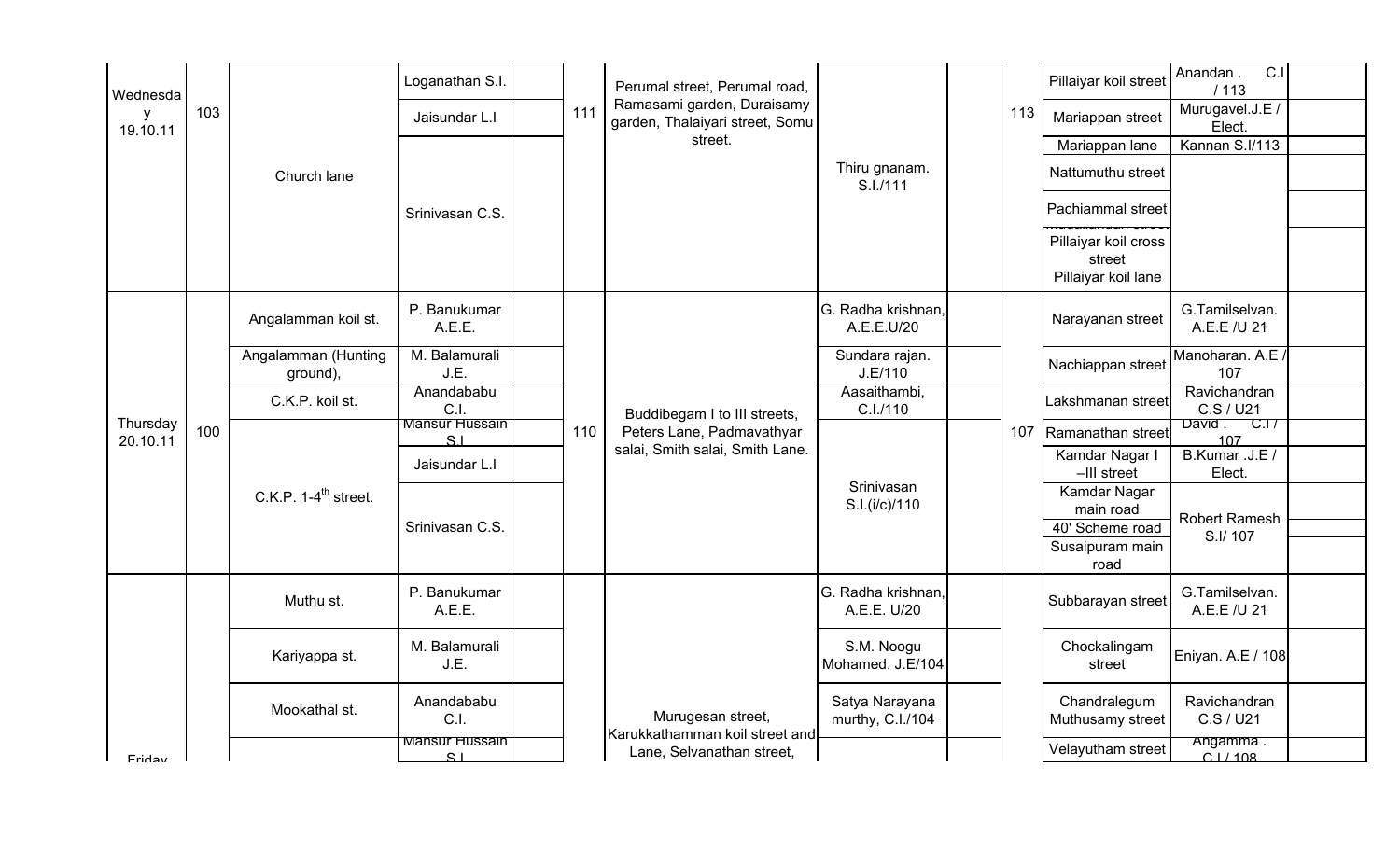| <b>THUAY</b><br>21.10.11 | 102 |                                | Jaisundar L.I             | 104 | Manoharan street and Lane,<br>Muktha Garden, Lamech |                                  | 108 | Vidwan sundaram<br>street                 | B.Kumar .J.E /<br>Elect.  |  |
|--------------------------|-----|--------------------------------|---------------------------|-----|-----------------------------------------------------|----------------------------------|-----|-------------------------------------------|---------------------------|--|
|                          |     |                                |                           |     | Avenue, Mayor Ramanathan<br>salai Part,             |                                  |     | Vaithyanathan<br>street                   |                           |  |
|                          |     | <b>Bishop lane</b>             |                           |     |                                                     | Rabert, S.I.                     |     | Veerabathran<br>street                    |                           |  |
|                          |     |                                | Srinivasan C.S.           |     |                                                     |                                  |     | Duraisamy street                          | Srinivasan S.I/           |  |
|                          |     |                                |                           |     |                                                     |                                  |     | <u>vysarpaur</u><br>Gangadaran street     | 108                       |  |
|                          |     |                                |                           |     |                                                     |                                  |     | New tank street                           |                           |  |
|                          |     |                                |                           |     |                                                     |                                  |     | Ramanujam street                          |                           |  |
|                          |     | Devi bhavani amman koil<br>st. | P. Banukumar<br>A.E.E.    | 105 |                                                     | G. Radha krishnan,<br>A.E.E.U/20 |     | <b>Gulam Abbas</b><br>Alikhan I-X street  | Kumar. A.E / 109          |  |
|                          |     | Thiru.vi.ka. st.               | Sugumar A.E.              |     |                                                     | D.Gopalakrishnan.<br>J.E/105     |     | Gulam Abbas<br>Alikhan Bhagadur<br>street | Ravichandran<br>C.S / U21 |  |
|                          |     | Valluvan st.                   | B. Venkatesalu<br>$C.1$ . |     | Chinna (R) street, Veerasamy                        | Kadhar, C.I./105                 |     | <b>Gulam Abbas</b><br>Alikhan VII lane    | C.I<br>Johnson.<br>109    |  |
|                          |     | Kamaraj st.                    | Chandarasekar             |     | street, Vengu (P) street,                           |                                  |     | <b>Gulam Mohamed</b>                      | B.Kumar .J.E /            |  |
| Saturday<br>22.10.11     | 97  |                                | S.I.                      |     | Srinivasan street, P.C.O.road,                      |                                  | 109 | Mohideen street                           | Elect.                    |  |
|                          |     | Nakeeran st.                   | Jaisundar L.I             |     | P.C.O.Lane, Egmore High road,<br>Halls road.        |                                  |     | Vidyodaya I cross<br>street               |                           |  |
|                          |     | Narayana (M) st.               | Srinivasan C.S.           |     |                                                     | Perummal Samy,                   |     | Vidyodaya II cross                        |                           |  |
|                          |     |                                |                           |     |                                                     | S.I./105                         |     | street                                    | Srinivasan S.I/           |  |
|                          |     |                                |                           |     |                                                     |                                  |     | Vidyodaya east<br>street                  | 108 i/c                   |  |
|                          |     | Narayana (M) 1-3 lanes         |                           |     |                                                     |                                  |     | Prakasam I lane                           |                           |  |
|                          |     |                                |                           |     |                                                     |                                  |     | Badrikarai                                |                           |  |
|                          |     |                                |                           |     |                                                     |                                  |     |                                           |                           |  |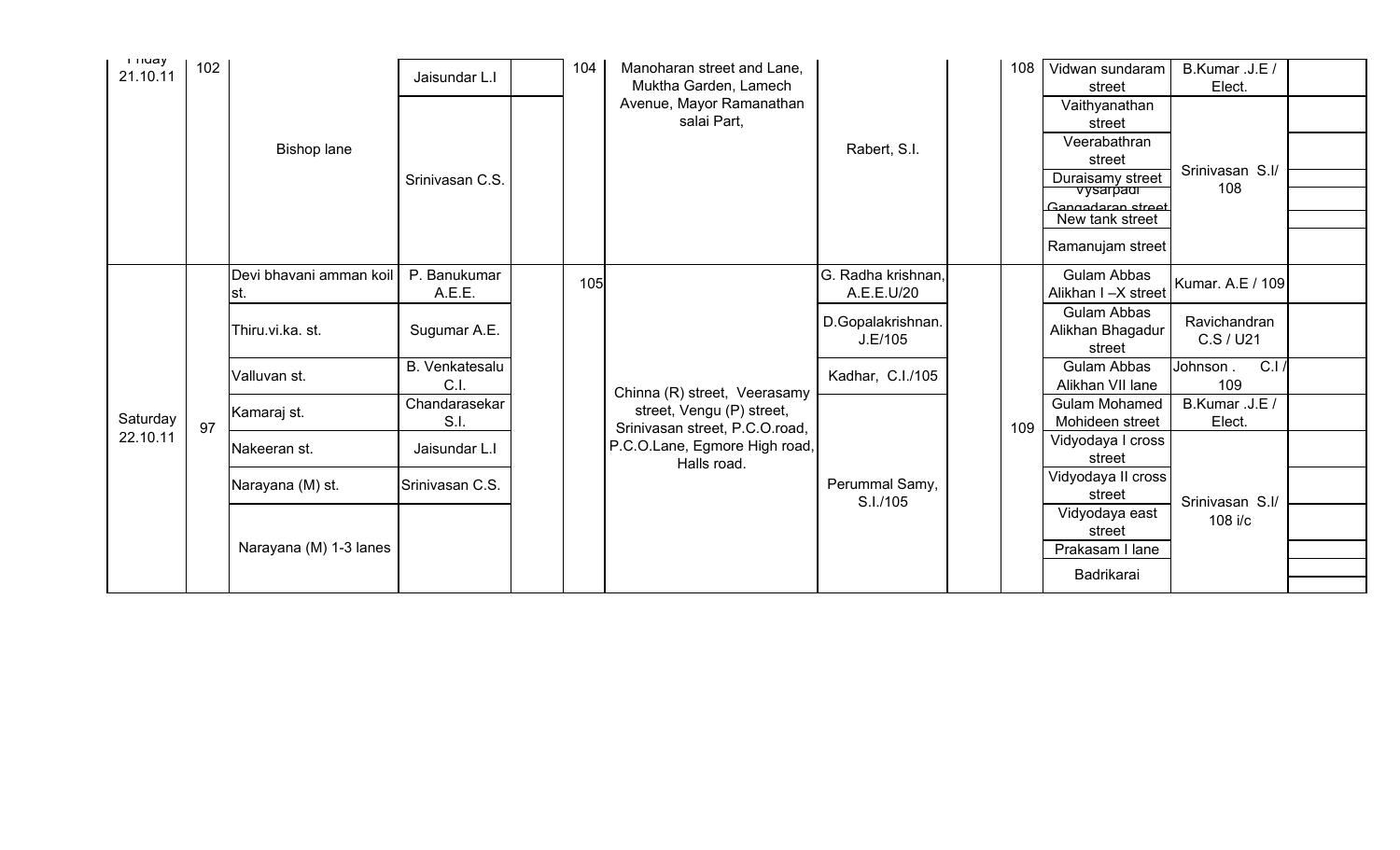### PROGRAMME FOR MASS CLEANING

Corporation of Chennai - Zone - 7Week - 4 Dt: 24.10.11 to 31.10.11

|                            |            | Unit $-19$                             |                                                                |            | Unit $-20$                                                                    |                                                             |            | Unit $-21$                                     |                                                             |  |
|----------------------------|------------|----------------------------------------|----------------------------------------------------------------|------------|-------------------------------------------------------------------------------|-------------------------------------------------------------|------------|------------------------------------------------|-------------------------------------------------------------|--|
| <b>WEEK</b><br><b>DAYS</b> | DN.<br>NO. | <b>NAME OF THE ROAD</b><br><b>SLUM</b> | ULLICEK<br><b>INCHARGE</b><br><b>AND</b><br><b>DECICNATION</b> | DN.<br>NO. | <b>NAME OF THE ROAD / SLUM</b>                                                | <b>OFFICER</b><br><b>INCHARGE AND</b><br><b>DESIGNATION</b> | DN.<br>NO. | <b>NAME OF THE</b><br><b>ROAD / SLUM</b>       | <b>OFFICER</b><br><b>INCHARGE AND</b><br><b>DESIGNATION</b> |  |
|                            |            | Sachidanandam street                   | P. Banukumar<br>A.E.E.                                         |            |                                                                               | G. Radha krishnan,<br>A.E.E, U/20                           |            |                                                | G.Tamilselvan.<br>A.E.E /U 21                               |  |
|                            |            | Hajee Mohamed Hafiz st.                | <b>B.</b> Dhanasekar<br>J.E.                                   |            |                                                                               | Muruga Vel<br>A.E/111                                       |            | Habibullah Road,                               | Eniyan. A.E / 108                                           |  |
|                            |            | Venkatesabakthan st.                   | Panner selvam<br>$C.1$ .                                       |            | Nair Iyya pillai street, Nair                                                 | Kabali, C.I./111                                            |            | Prakasam Road,<br>Vidyoadaya                   | Ravichandran<br>C.S / U21                                   |  |
| Monday<br>24.10.11         | 98         | New st.                                | Loganathan S.I.                                                | 111        | Varadhapillai street, Manickkam<br>Maistry street, Mir Bakshi Ali             |                                                             | 108        | Colony, 1-4 <sup>th</sup><br>street, Paul Appa | Angamma.<br>C.I / 108                                       |  |
|                            |            |                                        | Jaisundar L.I                                                  |            | street.                                                                       | Thiru gnanam.                                               |            | samy street, Giri<br>Road, New Giri            | B.Kumar .J.E /<br>Elect.                                    |  |
|                            |            | Edward park st.                        |                                                                |            |                                                                               | S.I./111                                                    |            | Road                                           |                                                             |  |
|                            |            |                                        | Srinivasan C.S.                                                |            |                                                                               |                                                             |            |                                                | Srinivasan S.I/<br>108                                      |  |
|                            |            |                                        |                                                                |            |                                                                               |                                                             |            |                                                |                                                             |  |
|                            |            | C.S. Nagar main road,                  | P. Banukumar<br>A.E.E.                                         |            |                                                                               | G. Radha krishnan,<br>A.E.E, U/20                           |            | Bashyam Basheer<br>ahamed road                 | G.Tamilselvan.<br>A.E.E /U 21                               |  |
|                            |            | C.S Nagar 1-6 th st.                   | B. Dhanasekar<br>J.E.i/c.                                      |            |                                                                               | Manivel J.E, /106                                           |            | Ambujambal street                              | Krishnamoorthy.<br>J.E / 113 i/c                            |  |
|                            |            |                                        | Srinivasan C.I.                                                |            |                                                                               | Palanii, C.I,/106                                           |            | Veenus colony I&<br>II street                  | Ravichandran<br>C.S / U21                                   |  |
|                            |            |                                        | Mansur Hussain<br>S.I.                                         |            | Subbarayan street, Velayutham<br>street, Basha sahib street and               |                                                             |            | Murrays gate road                              | C.1<br>Anandan.<br>/113                                     |  |
| Tuesday<br>25.10.11        | 99         |                                        | Jaisundar L.I                                                  | 106        | Lane, Poosaran Lane,<br>Yagappan street, Munusamy<br>Lane, Savari Muthu Lane, |                                                             | 113        | Maharaja surya<br>road                         | Murugavel.J.E<br>Elect.                                     |  |
|                            |            | Binny lane                             |                                                                |            | Narayana samy Lane.                                                           | Rajamohammed,<br>S.I./106                                   |            | Maharani<br>Chinnammal street                  |                                                             |  |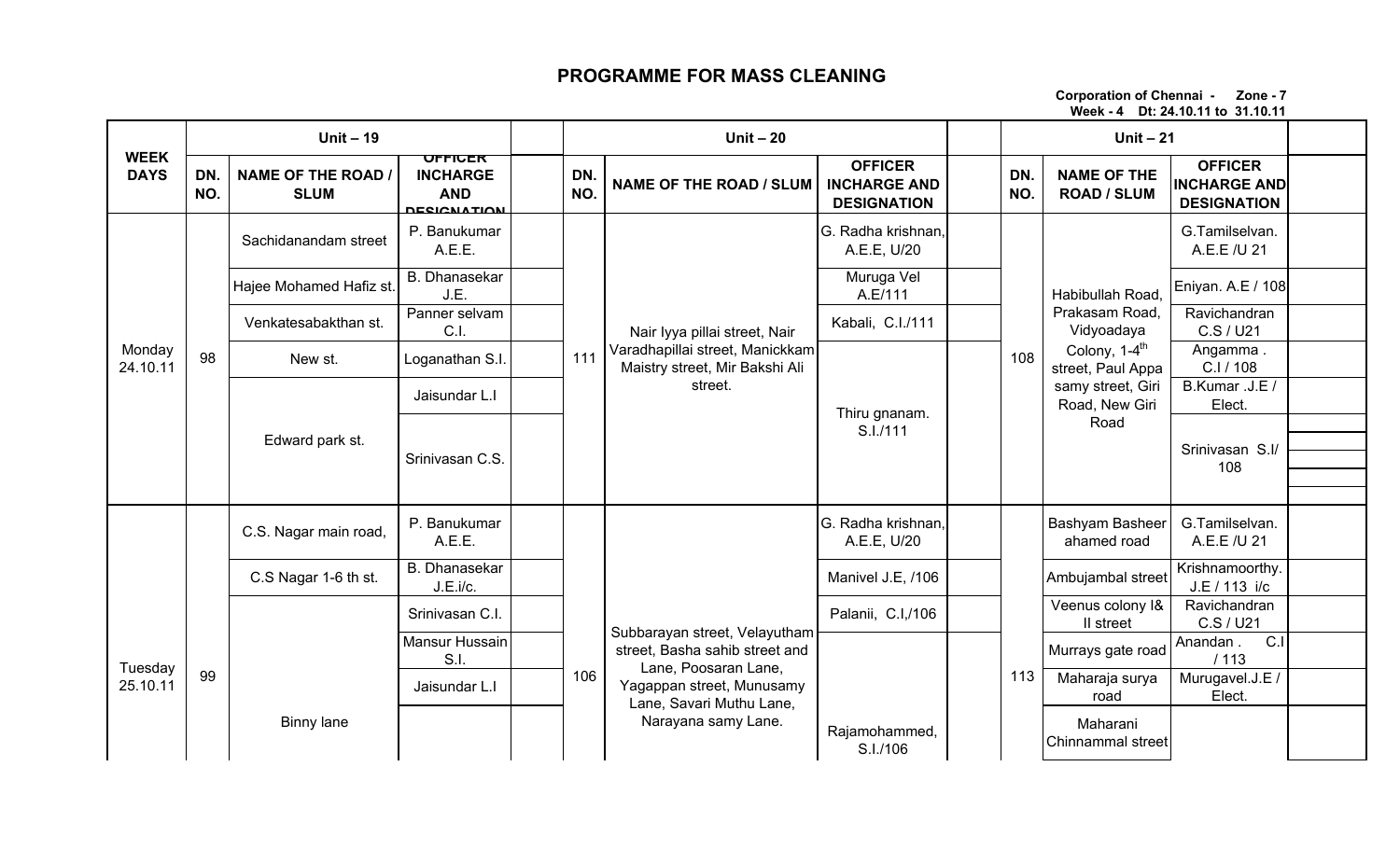|                        |     |                                          | Srinivasan C.S.        |     |                                                                                            |                                    |     | Varatharajapuram<br>main road                                                | Kannan S.I/113                |  |
|------------------------|-----|------------------------------------------|------------------------|-----|--------------------------------------------------------------------------------------------|------------------------------------|-----|------------------------------------------------------------------------------|-------------------------------|--|
|                        |     |                                          |                        |     |                                                                                            |                                    |     | Varatharajapuram<br>cross street                                             |                               |  |
|                        |     | Sachidanadam st                          | P. Banukumar<br>A.E.E. |     |                                                                                            | G. Radha krishnan,<br>A.E.E. U/20  |     | Pushpa nagar I-III<br>street                                                 | G.Tamilselvan.<br>A.E.E /U 21 |  |
|                        |     | Sachidanadam 1&2 <sup>nd</sup><br>street | M. Palani J.E.         |     |                                                                                            | S.M. Noogu<br>Mohamed. J.E/104     |     | Pushpa nagar<br>main road                                                    | Manoharan. A.E.<br>107        |  |
|                        |     |                                          | Inbasekar C.I.         |     |                                                                                            | Satya Narayana<br>murthy, C.I./104 |     | <u>Pusnpa nagar</u><br>tenement roads<br>(Opp to Pushpa<br>vinavagar temple) | Ravichandran<br>C.S / U21     |  |
|                        |     |                                          | Loganathan S.I.        |     | Dr. Santhosam stret, T.V.Road,<br>Club road, Kuppusamy street,<br>Dhanammal street,        |                                    |     | Pushpa nagar<br>tenement roads<br>(Infront of M block)                       | C.1/<br>David.<br>107         |  |
| Wednesda<br>y 26.10.11 | 101 |                                          | Jaisundar L.I          | 104 | Dhamodharan street,<br>M.V.street, Vivekanandha road,<br>Ramanathan salai Play ground,     |                                    | 107 | Pushpa nagar<br>tenement roads<br>(Infront of P block)                       | B.Kumar .J.E /<br>Elect.      |  |
|                        |     | Sachidanadam huts                        |                        |     | Mayor Ramanathan salai.                                                                    | Rabert, S.I.                       |     | Pushpa nagar<br>tenement roads<br>(Infront of G block)                       |                               |  |
|                        |     |                                          | Srinivasan C.S.        |     |                                                                                            |                                    |     | Pushpa nagar<br>tenement roads<br>(VI to XI blocks)                          | Robert Ramesh<br>S.I/107      |  |
|                        |     |                                          |                        |     |                                                                                            |                                    |     | Pushpa nagar<br>tenement roads<br>(Inbetween V &<br>VIII blocks)             |                               |  |
|                        |     | E.V.K Sampath lane                       | P. Banukumar<br>A.E.E. |     |                                                                                            | G. Radha krishnan,<br>A.E.E.U/20   |     | North mada street                                                            | G.Tamilselvan.<br>A.E.E /U 21 |  |
|                        |     | Abdul sukkur avenue                      | Venkatesan J.E.        |     |                                                                                            | D.Gopalakrishnan.<br>J.E/105       |     | South mada street Eniyan. A.E / 108                                          |                               |  |
|                        |     | Prathab but road,                        | V. Manivannan<br>C.I.  |     | Kennet Lane, Mothibaba Lane,                                                               | Kadhar, C.I./105                   |     | East mada street                                                             | Ravichandran<br>C.S / U21     |  |
| Thursday               | 103 | Stringer st.                             | Loganathan S.I.        | 105 | Srirangam Avenue, Pantheon<br>Lane I, II, III, Ponniamman Koil<br>otroot Condhi Invin rood |                                    | 108 | West mada street                                                             | Angamma.<br>C.I / 108         |  |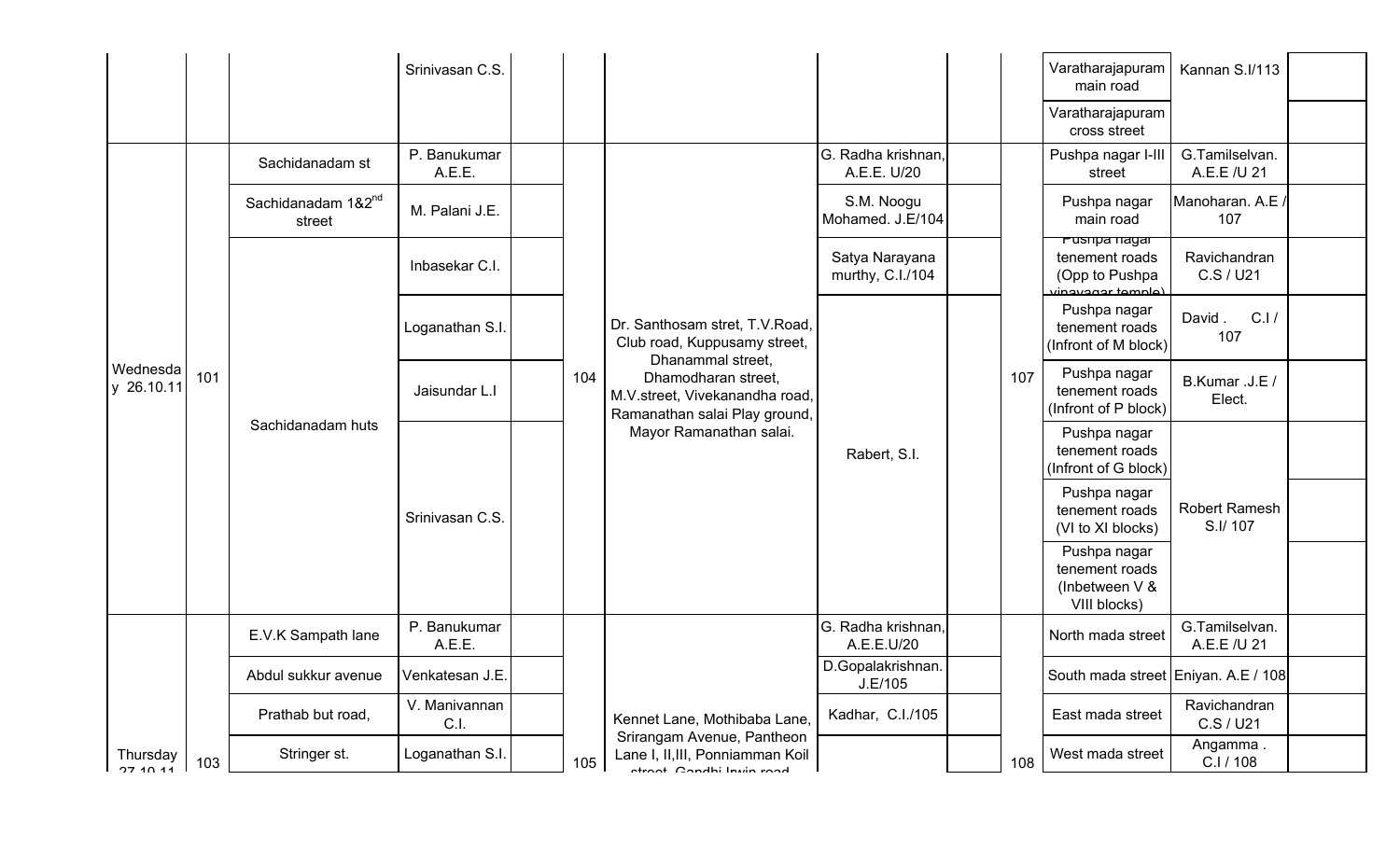| 21.10.11             |    |                                 | Jaisundar L.I                          |     | street, Garium invincioau,<br>Gandhi Irwin bridge road,        |                                   |     | Shenoy road                        | B.Kumar .J.E /<br><b>Flect</b>            |  |
|----------------------|----|---------------------------------|----------------------------------------|-----|----------------------------------------------------------------|-----------------------------------|-----|------------------------------------|-------------------------------------------|--|
|                      |    |                                 |                                        |     | Pantheon road.                                                 | Perummal Samy,                    |     | Shenoy lane                        |                                           |  |
|                      |    | Jothi venkatachalam st.         | Srinivasan C.S.                        |     |                                                                | S.I./105                          |     | Deivanayagam<br>street             | Srinivasan S.I/<br>108                    |  |
|                      |    |                                 |                                        |     |                                                                |                                   |     | Krishna street<br>Jambulingam      |                                           |  |
|                      |    |                                 |                                        |     |                                                                |                                   |     | street                             |                                           |  |
|                      |    | Chellap st.                     | P. Banukumar<br>A.E.E.                 |     |                                                                | G. Radha krishnan,<br>A.E.E.U/20  |     | Model school road                  | G.Tamilselvan.<br>A.E.E /U 21             |  |
|                      |    | Hanumandarayan koil st.         | Sugumar A.E.                           |     |                                                                | Sundara rajan.<br>J.E/110         |     | Kadernawazkhan<br>road             | Kumar. A.E / 109                          |  |
| Friday               |    | Bricklin 1-6 <sup>th</sup> lane | <b>B.</b> Venkatesalu<br>C.I.          |     | Rangoon street, Pathari salai,                                 | Aasaithambi,<br>C.I./110          |     | Safee Mohamed<br>road              | Ravichandran<br>C.S / U21                 |  |
| 28.10.11             | 97 | Chellapa lane                   | Chandarasekar<br>S.I.                  | 110 | Vasan Avenue, Pathari salai<br>River side.                     | Srinivasan<br>S.I.(i/c)/110       | 109 | Rutland gate II<br>street          | C <sub>1</sub><br>Johnson.<br>109         |  |
|                      |    |                                 | Jaisundar L.I                          |     |                                                                |                                   |     | Rutland gate IV-VI<br>street       | B.Kumar .J.E /<br>Elect.                  |  |
|                      |    |                                 | Srinivasan C.S.                        |     |                                                                |                                   |     | <b>Rutland gate V</b><br>lane      | Srinivasan S.I/<br>$108$ i/c.             |  |
|                      |    |                                 |                                        |     |                                                                |                                   |     | Wallace garden I<br>-III street    |                                           |  |
|                      |    | Kandasamy koil st.              | P. Banukumar<br>A.E.E.                 |     |                                                                | G. Radha krishnan,<br>A.E.E, U/20 |     | P.V.Koil I -Illstreet              | G.Tamilselvan.<br>A.E.E /U 21             |  |
|                      |    | Chinnathammbi st.               | <u>b. Dilaliasekai</u><br>$\mathsf{L}$ |     | Thiruvengadam street,<br>Thiruvengadan Lane, Siali             | Manivel J.E, /106                 |     | P.V.Koil lane                      | Krishiramoorury.<br>I E I 112             |  |
| Saturday<br>29.10.11 | 98 | H.M. Abbas st.                  | Panner selvam<br>C.I.                  | 106 | street, Thiruvengadam street,<br>Driver street, Montieth Lane, | Palanii, C.I,/106                 | 112 | Pudupet garden<br>lane             | Ravichandran<br>C.S / U21                 |  |
|                      |    | Venkatesan st.                  | Loganathan S.I.                        |     | Montieth road, Ethiraj Lane,                                   |                                   |     |                                    | R.Kamaraj.<br>C.I 112<br>Murugavel.J.E/EI |  |
|                      |    |                                 | Jaisundar L.I                          |     | P.V.Cheriyan Cresent salai.                                    | Rajamohammed,<br>S.I./106         |     | Housing board                      |                                           |  |
|                      |    | V.V. koil st.                   | Srinivasan C.S.                        |     |                                                                |                                   |     |                                    | <b>Juliana</b> Begum<br>S.I/112           |  |
|                      |    | Sachidanandam street            | P. Banukumar<br>A.E.E.                 |     |                                                                | G. Radha krishnan,<br>A.E.E, U/20 |     |                                    | G.Tamilselvan.<br>A.E.E /U 21             |  |
|                      |    | Hajee Mohamed Hafiz st.         | <b>B.</b> Dhanasekar<br>J.E.           |     |                                                                | Muruga Vel<br>A.E/111             |     | Habibullah Road,<br>Prakasam Road, | Eniyan. A.E / 108                         |  |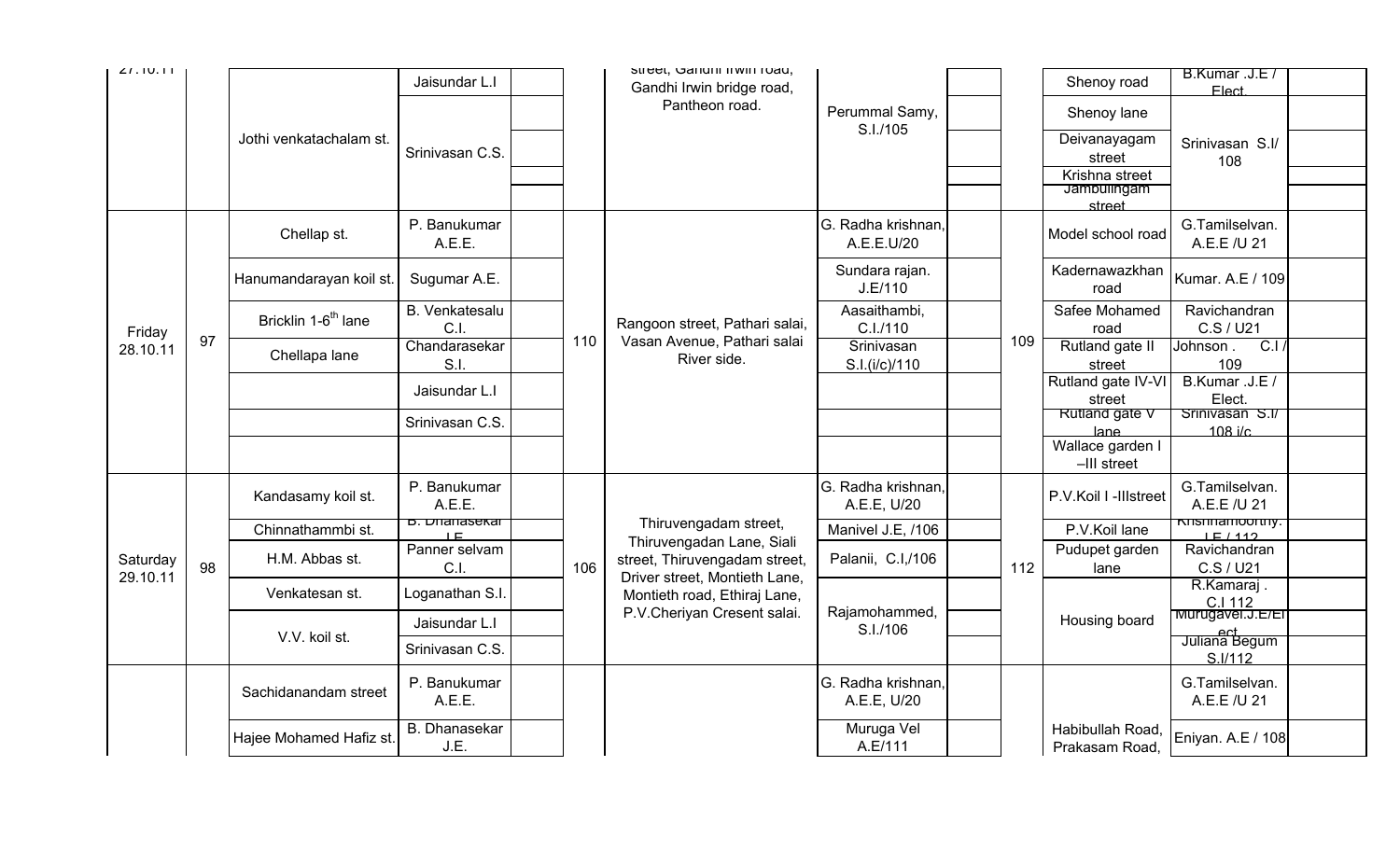| Monday   | 98 | Venkatesabakthan st. | Panner selvam  <br>C.I. | 111 | Nair Iyya pillai street, Nair<br>Varadhapillai street, Manickkam | Kabali, C.I./111          | 108 | Vidyoadaya<br>Colony, 1-4 <sup>th</sup> | Ravichandran<br>C.S/U21  |  |
|----------|----|----------------------|-------------------------|-----|------------------------------------------------------------------|---------------------------|-----|-----------------------------------------|--------------------------|--|
| 31.10.11 |    | New st.              | Loganathan S.I.         |     | Maistry street, Mir Bakshi Ali<br>street.                        |                           |     | street, Paul Appa<br>samy street, Giri  | Angamma.<br>C.I/108      |  |
|          |    | Edward park st.      | Jaisundar L.I           |     |                                                                  | Thiru gnanam.<br>S.I./111 |     | Road, New Giri<br>Road                  | B.Kumar .J.E /<br>Elect. |  |
|          |    |                      | Srinivasan C.S.         |     |                                                                  |                           |     |                                         | Srinivasan S.I/<br>108   |  |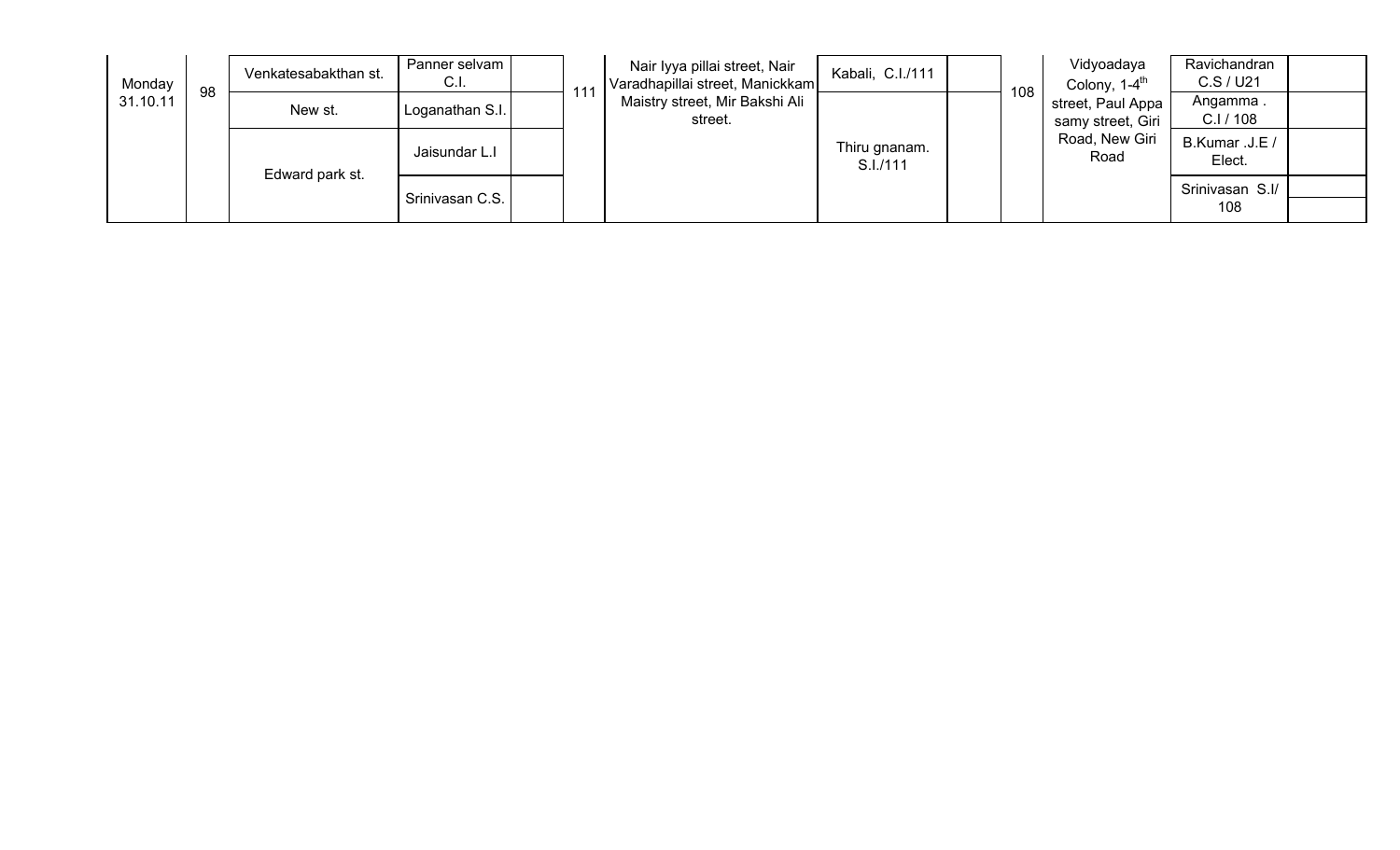# CORPORATION OF CHENNAI

# ZONE-VIII

# MASS CLEANING PROGRAMME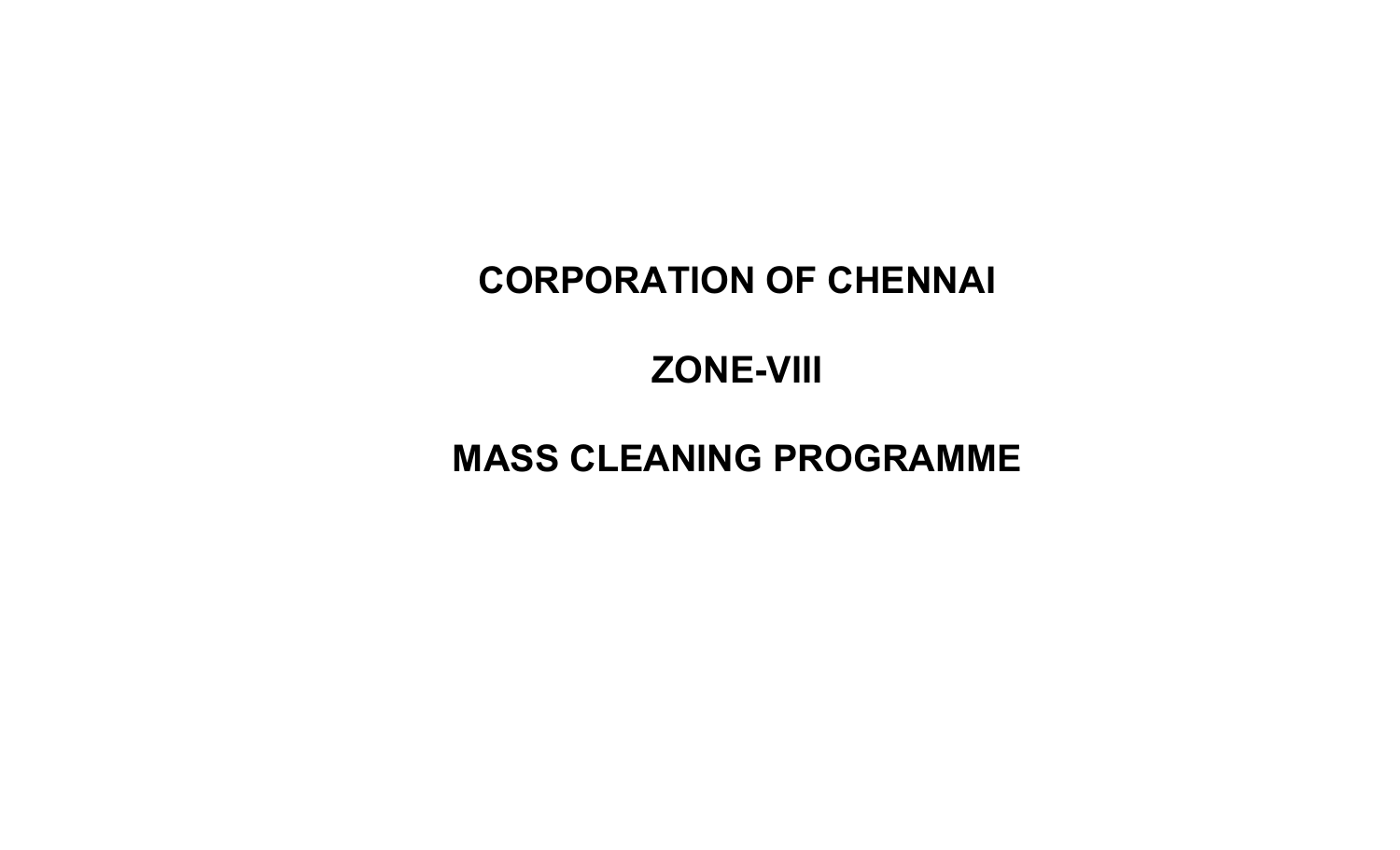#### DETAILS OF STAFF STRENGTH AND EQUIPMENTS ZONE:8

| SL.NO.         | <b>DESCRIPTION</b>                        | <b>DETAILS</b> |
|----------------|-------------------------------------------|----------------|
|                | <b>WORKERS</b>                            |                |
| $\mathbf{1}$   | <b>NO.OF SANITARY WORKERS</b>             | 560            |
| $\overline{2}$ | <b>NO. OF ROAD THOZHILALIES</b>           | 87             |
| 3              | <b>NO. OF DESILTING WORKERS</b>           | 73             |
|                | <b>TOTAL</b>                              | 720            |
|                | <b>EQUIPMENTS</b>                         |                |
| $\mathbf{1}$   | <b>NO. OF BIG COMPACTORS</b>              | 12             |
| $\overline{2}$ | <b>NO. OF SMALL COMPACTORS</b>            | 5              |
| 3              | NO. OF TRI CYCLES                         | 218            |
| 4              | NO. OF COMPACTOR BINS                     | 538            |
| 5              | <b>NO. OF LORRIES FOR DEBRIES REMOVAL</b> | 8              |
| 6              | NO. OF BOB CAT                            | 3              |
| $\overline{7}$ | <b>NO. OF FRONT END LOADER</b>            | -1             |
| 8              | <b>NO. OF HAND SPRAYERS</b>               | 33             |
| 9              | NO. OF VEHICLE MOUNTED FOGGING MACHINE    | 5              |
| 10             | <b>NO. OF VAN FOGGING MACHINE</b>         | 17             |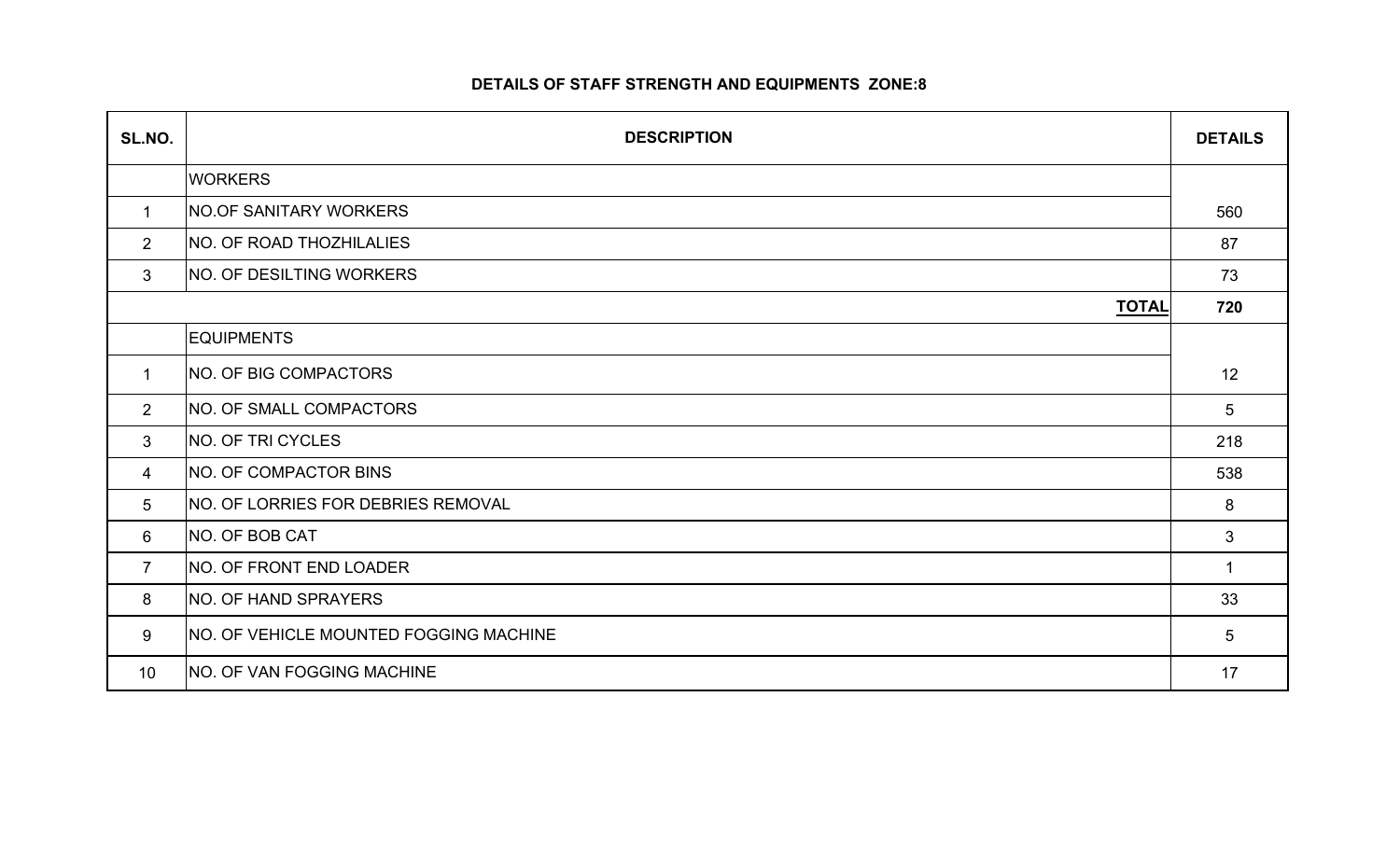Corporation of Chennai, Zone VIII

|                        |            |                                                                                       |                                                                              |            | PROGRAMME FOR MASS CLEANING                                                                                                                                      |                                                                                    |            |                                                                                                                                                                                      |                                                                                  |  |
|------------------------|------------|---------------------------------------------------------------------------------------|------------------------------------------------------------------------------|------------|------------------------------------------------------------------------------------------------------------------------------------------------------------------|------------------------------------------------------------------------------------|------------|--------------------------------------------------------------------------------------------------------------------------------------------------------------------------------------|----------------------------------------------------------------------------------|--|
|                        |            |                                                                                       |                                                                              |            |                                                                                                                                                                  |                                                                                    |            |                                                                                                                                                                                      | Week - 1 - Date: 03.10.11 to 08.10.11                                            |  |
|                        |            | <b>UNIT NO-22</b>                                                                     |                                                                              |            | <b>UNIT NO-23</b>                                                                                                                                                |                                                                                    |            | <b>UNIT NO 24</b>                                                                                                                                                                    |                                                                                  |  |
| <b>DAYS</b>            | DN.<br>NO. | NAME OF THE ROAD /<br><b>SLUM</b>                                                     | <b>OFFICER</b><br><b>INCHARGE AND</b><br><b>DESIGNATION</b>                  | DN.<br>NO. | NAME OF THE ROAD / SLUM                                                                                                                                          | <b>OFFICER</b><br><b>INCHARGE AND</b><br><b>DESIGNATION</b>                        | DN.<br>NO. | NAME OF THE<br>ROAD / SLUM                                                                                                                                                           | <b>OFFICER</b><br><b>INCHARGE AND</b><br><b>DESIGNATION</b>                      |  |
| Monday<br>03.10.11     | 126        | Yogambal Street,<br>Sambasivam Street,<br>Lakshmanan Street.<br>Ragavaiah Road,       | M.K.Mariappan,A<br><b>EE</b><br>M.Arulsamy, JE<br>Kumar, CI<br>Ramaraj, SI   | 129        | K.K.Road,<br>Kusaldoss Street.<br>M.G.R.Street,<br>Duraiarasan Street.<br>Pillayar Koil Street,<br>Navaneethammal Street,                                        | R.Sureshkumar, AEE<br>N.Murugaboopathy,<br>JE<br>C.Kumaresan, CI<br>Srinivasan, SI | 124        | Rangarajapuram<br>main Road,<br>Subramani Nagar Ist<br>Street.<br>Subramani Nagar II<br>nd Street.<br>Subramani Nagar<br>Cross Street,<br>Chakarapani Street,<br>Valliammal thottam, | R.Jayakumar, AEE<br>D.Sekar, A.E.<br>Aravindan, C.I.                             |  |
| Tuesday<br>04.10.11    | 127        | Muthurangan Salai,<br>Bajanai Koil Street,<br>Varadarajan Street,<br>Police Qtrs road | M.K.Mariappan,A<br>EЕ<br>M.Padmanaban,<br>JE<br>M.Chander, CI<br>Ramaraj, SI | 129        | Dasarathapuram Main Road,<br>V.P.Akilan Street,<br>Venkatesapuram II Main road,<br>M.P.C.street,<br>Agasthiar Street,<br>M.G.R Street,<br>Nehru Nagar Main Road, | R.Sureshkumar, AEE<br>N.Murugaboopathy,<br>JE<br>C.Kumaresan, CI<br>Srinivasan, SI | 122        | 12th Avenue,<br>7th Avenue,<br>65th Street,                                                                                                                                          | A.Nachan, AEE<br>P.Sampath, A.E.<br>Th.Vadivelu, C.I.                            |  |
| Wednes day<br>05.10.11 | 116        | Nandanam Extn. 1 to 14<br><b>Streets</b>                                              | H.Murugan, AEE<br>Venkatasivarama<br>n, JE<br>G.Parthiban, CI                | 121        | 14th Sector 102, 103 & 104th<br>Street,                                                                                                                          | S.Kalimuthu, AEE<br>M.Muthiah, JE<br>P.Veerasamy, CI<br>Selvaraj, SI               | 120        | U.I Colony 1St Main<br>road,<br>U.I.Colony 2nd<br>Corss st,<br>U.I. Colony 3rd<br>Cross st.<br>U.I.Colony lvth<br>Cross st,<br>Circular Road,                                        | A.Nachan, AEE<br>N.Rajasekar, A.E.<br>Th.Ismail, C.I.<br>Th.Prabhakaran,<br>S.I. |  |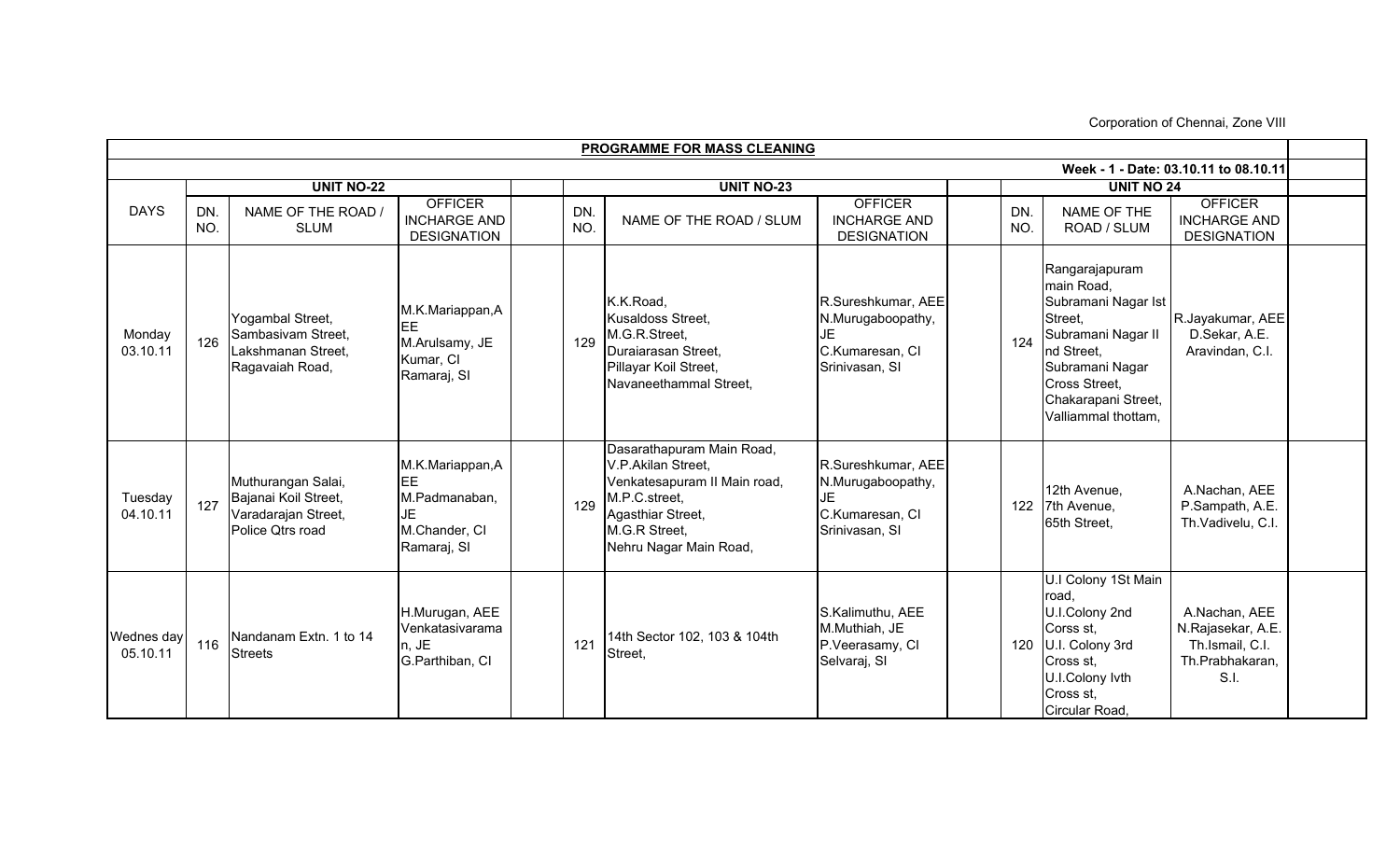| Thursday<br>06.10.11 | 115        | Chitharanjan Road,<br>T.T.K. I, II Cross Street,<br>Thiruvalluvar Salai (Pt),<br>Alwarpet I to V Street,                         | H.Murugan, AEE<br>R.Kasinathan, JE<br>Thirunavukkarasu<br>CI<br>Selvam, SI          | 117        | Nerkundram pathai (West),<br>Dharansingh Colony I, II & III Street,<br>Venkateswara Street,<br>Rajangamathiya Veethi                                        | S.Kalimuthu, AEE<br>R.Sriramulu, AE<br>S.Muthukumar,<br>Srinivasan, SI              | 122        | 8th Avenue,<br>6th Avenue,<br>9th Avenue,<br>45th Street,<br>54th Street,                                                         | A.Nachan, AEE<br>P.Sampath, .<br>Th.Vadivelu, C.I.                       |  |
|----------------------|------------|----------------------------------------------------------------------------------------------------------------------------------|-------------------------------------------------------------------------------------|------------|-------------------------------------------------------------------------------------------------------------------------------------------------------------|-------------------------------------------------------------------------------------|------------|-----------------------------------------------------------------------------------------------------------------------------------|--------------------------------------------------------------------------|--|
| Friday<br>07.10.11   |            | Melony Road,<br>Vaithiaraman Street,<br>114 Arcot Street,<br>Krishna Street,<br>Daniel Street,                                   | H.Murugan, AEE<br>S.Raju, AE<br>B.Sivaraj, CI<br>Mappillai Durai, SI                | 118        | Sivan Koil Street,<br>Sivan Koil Cross Street,<br>Sivan Koil South Street                                                                                   | S.Kalimuthu, AEE<br>T.Ravivarman, JE<br>N.Ashok Kumar, CI<br>Selvaraj, SI           | 123        | Postal Colony Ist<br>Street,<br>Kamatchipuram 1st<br>Raju Street,<br>Subramani Street,<br>Iyyappan Street,<br>Swaminathan Street, | R.Jayakumar, AEE<br>R.Manoharan, J.E.<br>Kuppusamy, C.I.<br>Suresh, S.I. |  |
| Saturday<br>08.10.11 |            | Thilak Street,<br>Thilak Street Extn.<br>Bharathi Nagar 1 to 4<br>119 Streets,<br>Dr.Sadasivam Road,<br>Ramakamathupuram,        | M.K.Mariappan,<br><b>AEE</b><br>M.Arulsamy, JE<br>S.Sakthivel, CI<br>Venkatesan, SI | 128        | 11th Sector 66th Street,<br>68th Street,<br>69th Street.<br>70th Street,<br>71th Street.<br>72th Street.<br>9th Sector 51,52,53,54 & 55th<br><b>Streets</b> | R.Sureshkumar, AEE<br>R.Ramachandran,<br><b>AE</b><br>Angamuthu, CI<br>Selvaraj, SI | 125        | Sathiyanarayana<br>Street,<br>Narashiman Street,<br>Hanumar Koil Street.<br><b>Station Road</b>                                   | R.Jayakumar, AEE<br>V.Gunaekaran,<br>J.E.<br>Anandan, C.I.               |  |
|                      |            |                                                                                                                                  |                                                                                     |            |                                                                                                                                                             |                                                                                     |            |                                                                                                                                   | Week - 2 - Date: 10.10.11 to 15.10.11                                    |  |
|                      |            | <b>UNIT NO-22</b>                                                                                                                |                                                                                     |            | <b>UNIT NO-23</b>                                                                                                                                           |                                                                                     |            | <b>UNIT NO-24</b>                                                                                                                 |                                                                          |  |
| <b>DAYS</b>          | DN.<br>NO. | NAME OF THE ROAD /<br><b>SLUM</b>                                                                                                | <b>OFFICER</b><br><b>INCHARGE AND</b><br><b>DESIGNATION</b>                         | DN.<br>NO. | NAME OF THE ROAD / SLUM                                                                                                                                     | <b>OFFICER</b><br><b>INCHARGE AND</b><br><b>DESIGNATION</b>                         | DN.<br>NO. | NAME OF THE<br>ROAD / SLUM                                                                                                        | <b>OFFICER</b><br><b>INCHARGE AND</b><br><b>DESIGNATION</b>              |  |
| Monday<br>10.10.11   | 126        | Raman Street,<br>Venkatraman Street.<br>Masilamani Street,<br>Singaravelu Street,<br>Lakshmikanthan Street,<br>Thiyagaraya Road, | M.K.Mariappan,A<br>EE<br>M.Arulsamy, JE<br>Kumar, CI<br>Ramaraj, SI                 | 129        | M.A.Nagar,<br>Navalar High Road,<br>Venkatara Nagar I Main Road,<br>Dasarathapuram 1to 8th Street,                                                          | R.Sureshkumar, AEE<br>N.Murugaboopathy,<br>JE<br>C.Kumaresan, CI<br>Srinivasan, SI  | 124        | Varadarajapuram,<br>Janakiraman Street<br>Lakshminarayanan<br>Street,<br>Baroda Street,<br>Punjab Thottam,                        | R.Jayakumar, AEE<br>D.Sekar, A.E.<br>Aravindan, C.I.                     |  |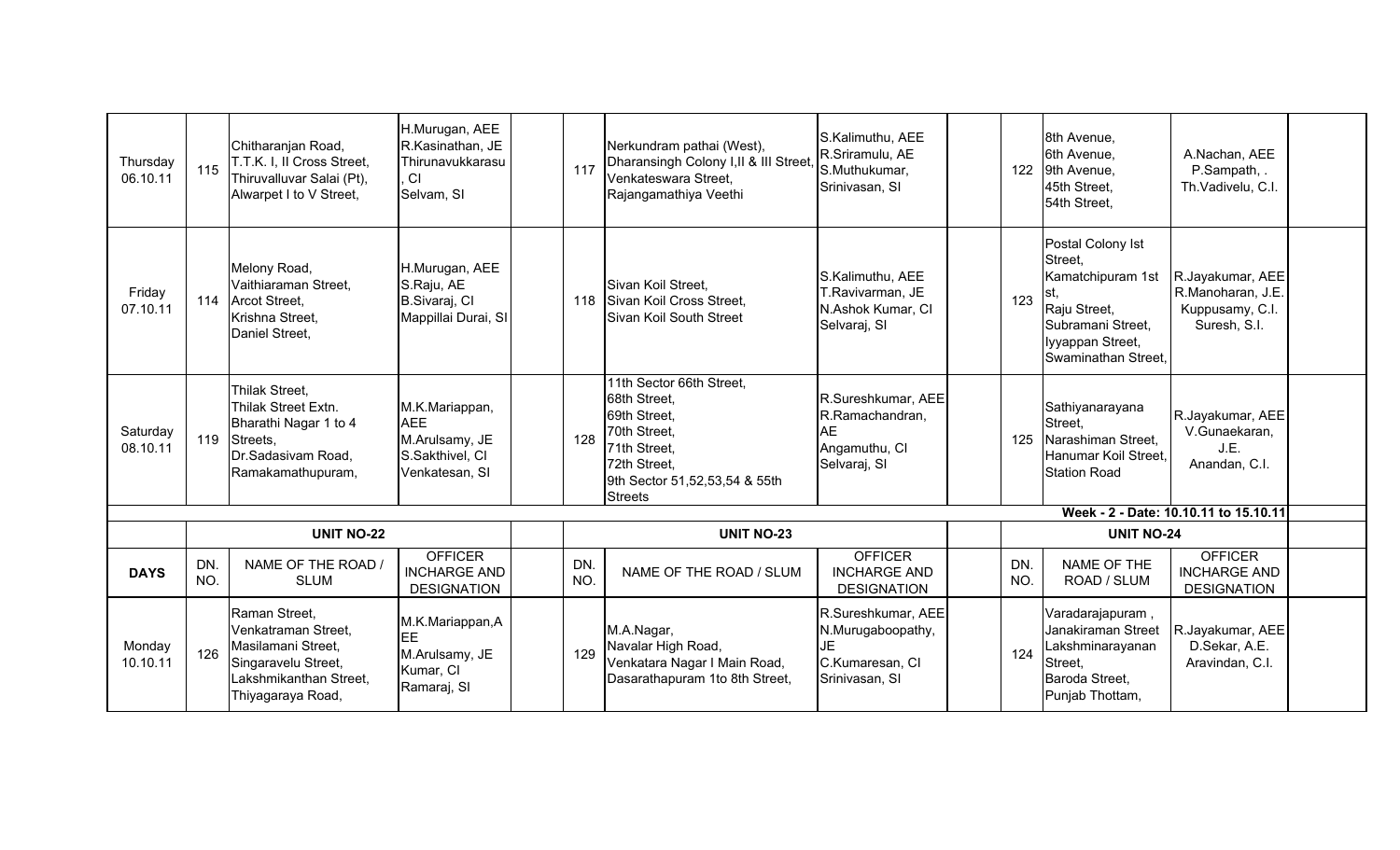| Tuesday<br>11.10.11    | 127 | Madley Road, Madley 1st<br>Street.<br>Madley 2nd Street,<br>Thukkaram 1 St, 2nd & 3rd<br>Sts,<br>Guild Street,<br>New Postal Colony &<br>Railway Border Road,                          | M.K.Mariappan,A<br>EE<br>M.Padmanaban,<br>JE<br>M.Chander, CI<br>Ramaraj, SI | 128 | Vembuliamman Koil Street,<br>Arcot Road,<br>Lambert Nagar I, II Main Road,<br>II, II, IV Cross Streets,<br>Udayam colony,<br>Vembulisamman Koil I, Il Cross<br>Street. | R.Sureshkumar, AEE<br>R.Ramachandran,<br><b>AE</b><br>Angamuthu, CI<br>Selvaraj, SI | 122 | 53th Street,<br>55th Street,<br>56th Street.<br>48th Street,<br>3rd Avenue                                                                          | A.Nachan, AEE<br>P.Sampath, A.E.<br>Th.Vadivelu, C.I.                      |  |
|------------------------|-----|----------------------------------------------------------------------------------------------------------------------------------------------------------------------------------------|------------------------------------------------------------------------------|-----|------------------------------------------------------------------------------------------------------------------------------------------------------------------------|-------------------------------------------------------------------------------------|-----|-----------------------------------------------------------------------------------------------------------------------------------------------------|----------------------------------------------------------------------------|--|
| Wednes day<br>12.10.11 | 116 | Turnbulls Road,<br>Turnbulls Road Ext 1 to 6<br><b>Streets</b>                                                                                                                         | H.Murugan, AEE<br>Venkatasivarama<br>n, JE<br>G.Parthiban, CI                | 121 | Alagar Perumal Koil- 4 Streets<br>Natheem Garden                                                                                                                       | S.Kalimuthu, AEE<br>M.Muthiah, JE<br>P.Veerasamy, CI<br>Selvaraj, SI                | 120 | U.I.Colony IVth Main<br>Road.<br>Jayabaratham Street<br>& Lane,<br>U.I.Colony Vth Cross<br>Street,<br>U.I.Colony IIIrd main<br>Road,<br>Mini Street | A.Nachan, AEE<br>N.Rajasekar, A.E.<br>Th.Ismail, C.I.<br>Prabhakaran, S.I. |  |
| Thursday<br>13.10.11   |     | T.T.K.Road,<br>K.B.Dasan Road (pt),<br>Seethammal II, III Main<br>Road,<br>115 Masilamani Street,<br>Seethammal III IV Cross<br>Street,<br>Seethammal I, II, IV Cross<br><b>Street</b> | H.Murugan, AEE<br>R.Kasinathan, JE<br>Thirunavukkarasu<br>CI<br>Selvam, SI   | 117 | Gangaiamman Koil Street,<br>Pillaiyar Koil Street,                                                                                                                     | S.Kalimuthu, AEE<br>R.Sriramulu, AE<br>S.Muthukumar,<br>Srinivasan, SI              |     | 2nd Avenue,<br>Pudur Ist Street,<br>122 Pudur 8th Street,<br>Pudur 9th Street.<br>41st Street,                                                      | A.Nachan, AEE<br>P.Sampath, A.E.<br>Th.Vadivelu, C.I.                      |  |
| Friday<br>14.10.11     | 114 | Thomas I II Streets,<br>Thomas Road,<br>Thiagaraya road,<br>Anna Salai                                                                                                                 | H.Murugan, AEE<br>S.Raju, AE<br>B.Sivaraj, CI<br>Mappillai Durai, SI         | 118 | Vellala Street & Lane,<br>New Vellala Street.<br>Vannarapathai,<br>South Sivan Koil Street,                                                                            | S.Kalimuthu, AEE<br>T.Ravivarman, JE<br>N.Ashok Kumar, CI<br>Selvaraj, SI           | 123 | Brindavan Street Ist<br>Cross Street.<br>Varathappan Street,<br>Nakkeran Street.<br>Thulukkanam Street,<br>Rajagopalan Street,<br>Bharathi Street,  | R.Jayakumar, AEE<br>R.Manoharan, J.E.<br>Kuppusamy, C.I.<br>Suresh, S.I.   |  |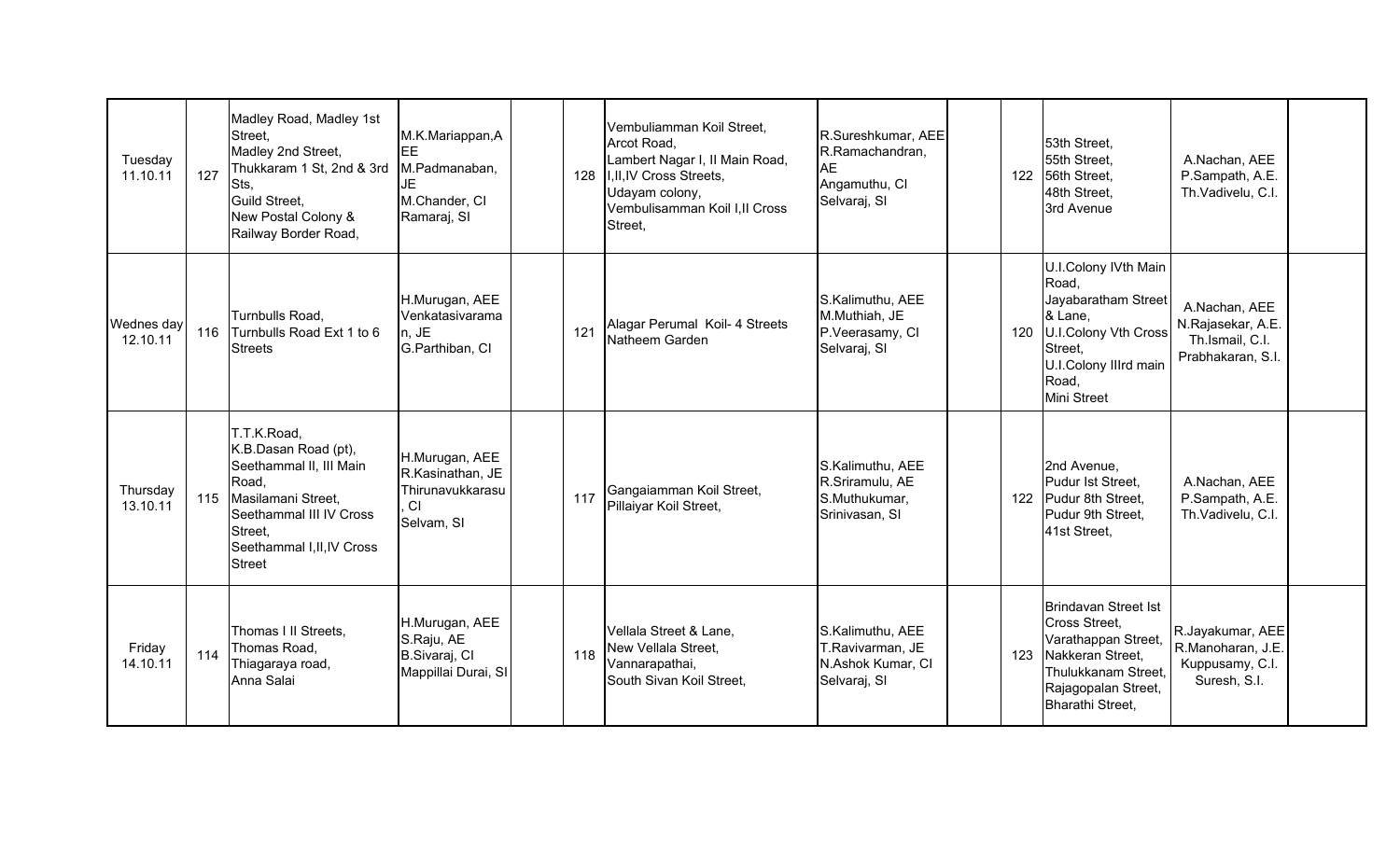| Saturday<br>15.10.11 | 119        | Krishna Bai Street.<br>Balaji Avenue Ist,<br>Balaji Avenue lind Street,<br>Thangavellu Street,<br>Dharmapuram Main Road,<br><b>Balamuthukrishnan Street</b> | M.K.Mariappan,<br><b>AEE</b><br>M.Arulsamy, JE<br>S.Sakthivel, CI<br>Venkatesan, SI | 128        | East Vannier Street.<br>Shanmugam Naicker Street Lane,<br>Rukamani loganathan Street,<br>Rajumurugesan Street,<br>Jawahar Street,<br>Mariamman Koil Street,<br><b>Bazaar Street</b> | R.Sureshkumar, AEE<br>R.Ramachandran,<br><b>AE</b><br>Angamuthu, CI<br>Selvaraj, SI | 125        | Mahadevan Street.<br>K.V.Colony Ist<br>Street.<br>K.V. Colony 2nd<br>Street.<br>Vinayagam Street,<br>K.V.Colony 3rd<br>Street,                                                                  | R.Jayakumar, AEE<br>V.Gunaekaran,<br>J.E.<br>Anandan, C.I.  |  |
|----------------------|------------|-------------------------------------------------------------------------------------------------------------------------------------------------------------|-------------------------------------------------------------------------------------|------------|-------------------------------------------------------------------------------------------------------------------------------------------------------------------------------------|-------------------------------------------------------------------------------------|------------|-------------------------------------------------------------------------------------------------------------------------------------------------------------------------------------------------|-------------------------------------------------------------|--|
|                      |            |                                                                                                                                                             |                                                                                     |            |                                                                                                                                                                                     |                                                                                     |            |                                                                                                                                                                                                 | Week - 3 - Date: 17.10.11 to 22.10.11                       |  |
|                      |            | <b>UNIT NO-22</b>                                                                                                                                           |                                                                                     |            | <b>UNIT NO-23</b>                                                                                                                                                                   |                                                                                     |            | <b>UNIT NO -24</b>                                                                                                                                                                              |                                                             |  |
| <b>DAYS</b>          | DN.<br>NO. | NAME OF THE ROAD /<br><b>SLUM</b>                                                                                                                           | <b>OFFICER</b><br><b>INCHARGE AND</b><br><b>DESIGNATION</b>                         | DN.<br>NO. | NAME OF THE ROAD / SLUM                                                                                                                                                             | <b>OFFICER</b><br><b>INCHARGE AND</b><br><b>DESIGNATION</b>                         | DN.<br>NO. | NAME OF THE<br>ROAD / SLUM                                                                                                                                                                      | <b>OFFICER</b><br><b>INCHARGE AND</b><br><b>DESIGNATION</b> |  |
| Monday<br>17.10.11   | 126        | Muthurangan Salai,<br>Gopalakrishnan Street,<br>Rajabather Street,<br>Jagadambal Street,<br>Rajamanikam Street,<br>Kamalabai Street,                        | M.K.Mariappan,A<br>EE<br>M.Arulsamy, JE<br>Kumar, CI<br>Ramaraj, SI                 | 129        | Devaraj Nagar Main Road,<br>Sathyamurthy Street,<br>Janakaraj Street,<br>Pillaiyar Koil Street,<br>Bharathi Street,                                                                 | R.Sureshkumar, AEE<br>N.Murugaboopathy,<br>JE<br>C.Kumaresan, CI<br>Srinivasan, SI  | 124        | Lake view Road,<br>Venkatachalam<br>Street,<br>Giri Street.<br>Sathyapuri Street,<br>Veerasamy Street,                                                                                          | R.Jayakumar, AEE<br>D.Sekar, A.E.<br>Aravindan, C.I.        |  |
| Tuesday<br>18.10.11  | 127        | Natesan Street,<br>Ranganathan Street,<br>Ramanathan Street,<br>Rameshwaram Road,<br><b>Usman Road (Service Road</b><br>west)<br>Rangan lane                | M.K.Mariappan,A<br>EE<br>M.Padmanaban,<br>M.Chander, CI<br>Ramaraj, SI              | 129        | V.O.C. Street, Veeramamunivar<br>Street,<br>V.G.Nagar Street,<br>Mosque Street,<br>Shanmugasubramaniam Street,                                                                      | R.Sureshkumar, AEE<br>N.Murugaboopathy,<br>JE<br>C.Kumaresan, CI<br>Srinivasan, SI  | 122        | 2nd Avenue,<br>16th Street Ashok<br>nagar,<br>Nayakkamar Street,<br>Muthalamman Koil<br>Street,<br>Ram Colony,<br>Postal Colony 4 th<br>Street,<br>18th Avenue,<br>16th Avenue,<br>86th Street, | A.Nachan, AEE<br>P.Sampath, A.E.<br>Th.Vadivelu, C.I.       |  |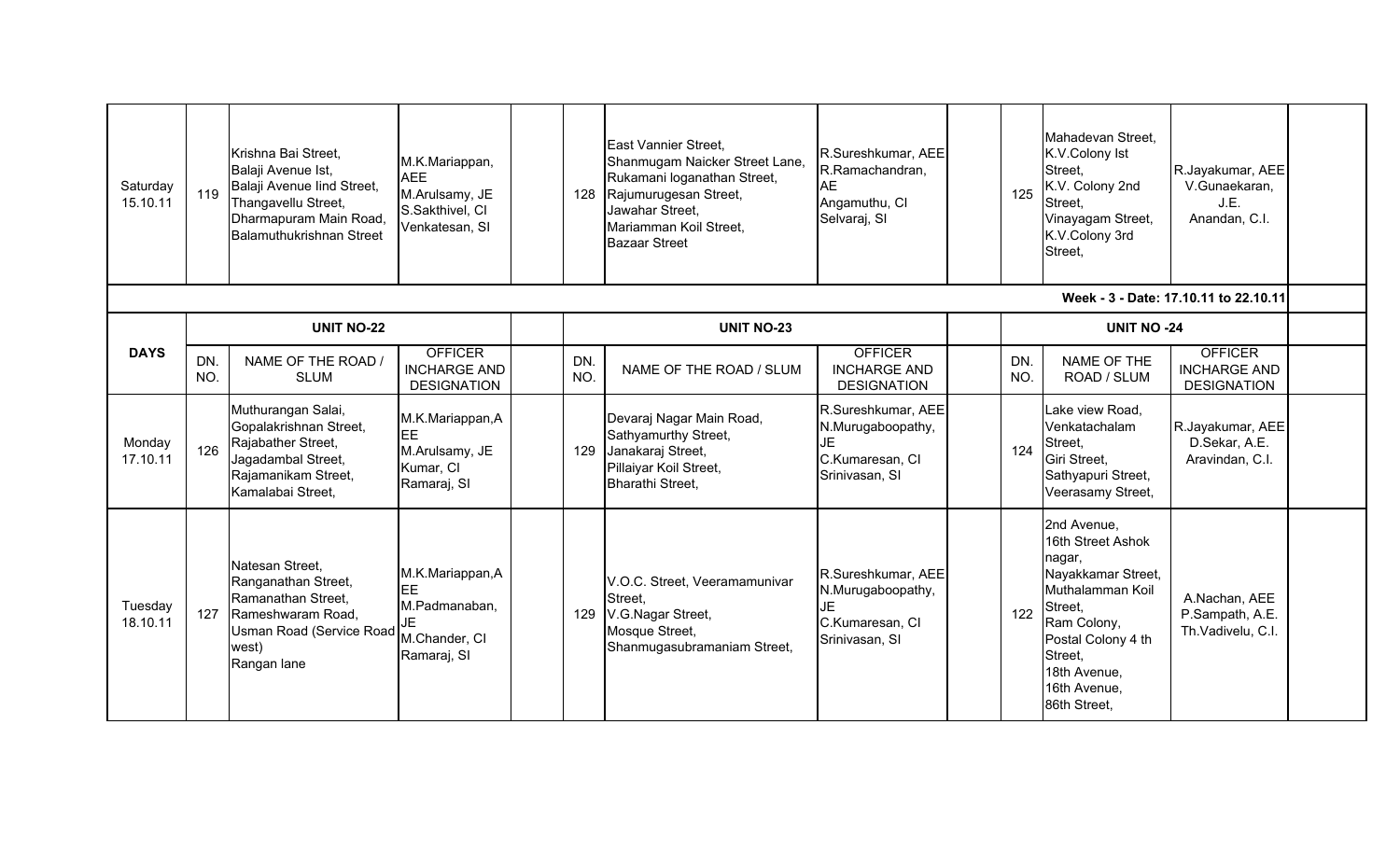| Wednes day<br>19.10.11 | 116 | Boat Club Road,<br><b>ABM Avenue,</b><br><b>Cresent Street.</b><br>Sathanarayana Avenue,<br>Gate Club Road.<br>Boat Club Road I to III<br>Streets, | H.Murugan, AEE<br>Venkatasivarama<br>n, JE<br>G.Parthiban, CI                       | 121 | Subburaya Nagar Main Road,<br>Subburaya Nagar 1 to 3 Streets                                                                                                                                                                     | S.Kalimuthu, AEE<br>M.Muthiah, JE<br>P.Veerasamy, CI<br>Selvaraj, SI      | 120 | Corporation Colony,<br>Kamaraj Colony 1st<br>to 9th Street,<br>Rathnasababathy<br>Street.<br>Gugan Street,                                                    | A.Nachan, AEE<br>N.Rajasekar, A.E.<br>Th.Ismail, C.I.<br>Prabhakaran, S.I. |  |
|------------------------|-----|----------------------------------------------------------------------------------------------------------------------------------------------------|-------------------------------------------------------------------------------------|-----|----------------------------------------------------------------------------------------------------------------------------------------------------------------------------------------------------------------------------------|---------------------------------------------------------------------------|-----|---------------------------------------------------------------------------------------------------------------------------------------------------------------|----------------------------------------------------------------------------|--|
| Thursday<br>20.10.11   | 115 | Eldams Road,<br>Thiruvalluvar Salai,<br>Seethammal Road,<br>Appadurai Street,                                                                      | H.Murugan, AEE<br>R.Kasinathan, JE<br>Thirunavukkarasu<br><b>CI</b><br>Selvam, SI   | 117 | East Mada Street.<br>West Mada Street,<br>North Mada Street,<br>South Mada Street,                                                                                                                                               | S.Kalimuthu, AEE<br>R.Sriramulu, AE<br>S.Muthukumar,<br>Srinivasan, SI    | 122 | P.T.Rajan Salai,<br>Kamaraj Salai,<br>Dr.Natesan Slaia,<br>Sundarapandian<br>Salai                                                                            | A.Nachan, AEE<br>P.Sampath, A.E.<br>Th.Vadivelu, C.I.                      |  |
| Friday<br>21.10.11     |     | V.C Road.<br>114 North Boag Road,<br>Giriappa road,                                                                                                | H.Murugan, AEE<br>S.Raju, AE<br>B.Sivaraj, Cl<br>Mappillai Durai, SI                | 118 | Dayalu Nagar main Road,<br>Dayalu Nagar 1 to 3 Streets<br>Easwari Nagar 1 to 5 Streets,                                                                                                                                          | S.Kalimuthu, AEE<br>T.Ravivarman, JE<br>N.Ashok Kumar, CI<br>Selvaraj, SI | 125 | Aryagowda Road,<br>Postal Colony 4th<br>Street,<br>Jaishankar Street,<br>Gokulam Colony,<br>Balakrishnan (M)<br><b>Street</b>                                 | R.Jayakumar, AEE<br>V.Gunaekaran,<br>J.E.<br>Anandan, C.I.                 |  |
| Saturday<br>22.10.11   | 119 | Sivasailam Street.<br>Sarangabani Street,<br>Bhagerathiammal Street,<br>Thirumurthy Street,<br>Rajan Street<br>Habibulla road                      | M.K.Mariappan,<br><b>AEE</b><br>M.Arulsamy, JE<br>S.Sakthivel, CI<br>Venkatesan, SI | 128 | Annaj Nagar I, II, III Main Road,<br>1& II & Cross Street, West Vannier R.Sureshkumar, AEE<br>Street,<br>Thiruvalluvar II, III Lanes,<br>Cross Street,<br>Pachaiappan Street,<br>Annai Sathya Nagar main Road 1<br>to 12 Streets | R.Ramachandran,<br><b>AE</b><br>Angamuthu, CI<br>Selvaraj, SI             | 123 | Mahadvan Street<br>Extn.,<br>Moorthy Street Extn.,<br><b>Balakrishan Street</b><br>Extn.<br>Potal Colony 2nd<br>Street,<br>Kamatchipuram 2nd<br><b>Street</b> | R.Jayakumar, AEE<br>R.Manoharan, J.E.<br>Kuppusamy, C.I.<br>Suresh, S.I.   |  |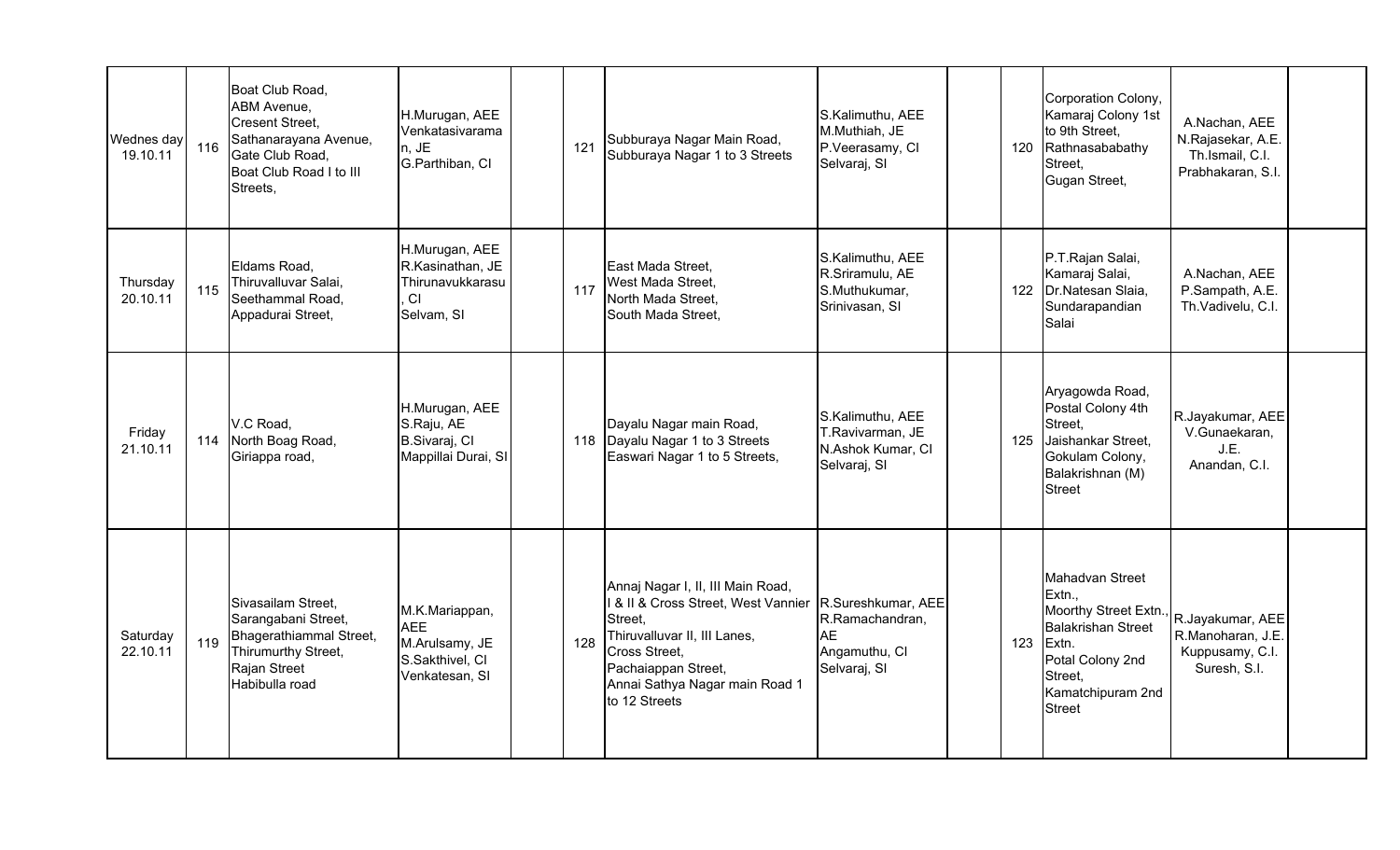|                        |            |                                                                                                                                                                                                            |                                                                                   |            |                                                                                                                   |                                                                                     |            |                                                                                                                                        | Week - 4 - Date: 24.10.11 to 31.10.11                                            |  |
|------------------------|------------|------------------------------------------------------------------------------------------------------------------------------------------------------------------------------------------------------------|-----------------------------------------------------------------------------------|------------|-------------------------------------------------------------------------------------------------------------------|-------------------------------------------------------------------------------------|------------|----------------------------------------------------------------------------------------------------------------------------------------|----------------------------------------------------------------------------------|--|
|                        |            | <b>UNIT NO-22</b>                                                                                                                                                                                          |                                                                                   |            | <b>UNIT NO-23</b>                                                                                                 |                                                                                     |            | <b>UNIT NO -24</b>                                                                                                                     |                                                                                  |  |
| <b>DAYS</b>            | DN.<br>NO. | NAME OF THE ROAD /<br><b>SLUM</b>                                                                                                                                                                          | <b>OFFICER</b><br><b>INCHARGE AND</b><br><b>DESIGNATION</b>                       | DN.<br>NO. | NAME OF THE ROAD / SLUM                                                                                           | <b>OFFICER</b><br><b>INCHARGE AND</b><br><b>DESIGNATION</b>                         | DN.<br>NO. | NAME OF THE<br>ROAD / SLUM                                                                                                             | <b>OFFICER</b><br><b>INCHARGE AND</b><br><b>DESIGNATION</b>                      |  |
| Monday<br>24.10.11     |            | Somasundaram Street,<br>Ramarao Street.<br>Hanumatha Rao Street,<br>126 Vyasar Street,<br>Murugesan Street,<br>Govindhu Street,<br>Nathamuni Street,                                                       | M.K.Mariappan,A<br>EE<br>M.Arulsamy, JE<br>Kumar, CI<br>Ramaraj, SI               | 129        | K.K.Road,<br>Anna Street.<br>V.O.C.Street,<br>Vivekanandar Street.<br>Thiruvalluvar Street,<br>Canara Bank Colony | R.Sureshkumar, AEE<br>N.Murugaboopathy,<br>JE<br>C.Kumaresan, CI<br>Srinivasan, SI  | 124        | AZiZ Nagar I, II, IIInd<br>Street.<br>Parangusapuram<br>Street.<br><b>Aziz Nagar Cross</b><br>Street.                                  | R.Jayakumar, AEE<br>D.Sekar, A.E.<br>Aravindan, C.I.                             |  |
| Tuesday<br>25.10.11    | 127        | Usman Road (Service Road<br>East).<br>Ramasamy Street,<br>Sarojini Street,<br>Motilal Street,<br>Mahalakshmi Street,<br>Dhandapani Street,<br>Ramanujam Street,<br>Soundarajan Street,<br>Kannadasan Salai | M.K.Mariappan,A<br>EЕ<br>M.Padmanaban,<br>JE<br>M.Chander, CI<br>Ramaraj, SI      | 128        | Lakshmanasamy Colony,<br>Alagirisamy Salai,<br>5th Street 2nd Street,<br>4th Sector,<br>14th to 20th Streets,     | R.Sureshkumar, AEE<br>R.Ramachandran,<br><b>AE</b><br>Angamuthu, CI<br>Selvaraj, SI | 122        | St Avenue,<br>Ivth Avenue,<br>100ft road (From 4th<br>Avenue to Ashok<br>Pillar),<br>Pillar road                                       | A.Nachan, AEE<br>P.Sampath, A.E.<br>Th.Vadivelu, C.I.                            |  |
| Wednes day<br>26.10.11 | 116        | Ganesapuram 1 to 5<br>Streets,<br>Ratha Nagar,<br>Chamiers lane 3 & 4 Streets                                                                                                                              | H.Murugan, AEE<br>Venkatasivarama<br>n, JE<br>G.Parthiban, CI                     | 121        | Oddagapalayam Chruch Road,<br>Oddagapalayam (1 to 13 Lanes)                                                       | S.Kalimuthu, AEE<br>M.Muthiah, JE<br>P.Veerasamy, CI<br>Selvaraj, SI                | 120        | Taylor's Estate Ist<br>Street.<br>Taylor's Estate lind<br>Street.<br>Padmanaban Street,<br>Patal Road,<br>Chinnaraju Pillai<br>thottan | A.Nachan, AEE<br>N.Rajasekar, A.E.<br>Th.Ismail, C.I.<br>Th.Prabhakaran,<br>S.I. |  |
| Thursday<br>27.10.11   | 115        | Kamaraj Street,<br>VOC Street.<br>Bakthavachalam Street,<br>Corporation Colony,<br>Venkatraman Street,                                                                                                     | H.Murugan, AEE<br>R.Kasinathan, JE<br>Thirunavukkarasu<br><b>CI</b><br>Selvam, SI | 117        | Karumari Amman Koil Street.<br>Nerukundram Pthai (East),<br>Nerkundram Lane,<br>Vivekananda Street (Mettu Street) | S.Kalimuthu, AEE<br>R.Sriramulu, AE<br>S.Muthukumar,<br>Srinivasan, SI              | 122        | 15th Avenue<br>11th Avenue,<br>Vaigai Colony,<br>66th Street,<br>67th Street,                                                          | A.Nachan, AEE<br>P.Sampath, A.E.<br>Th.Vadivelu, C.I.                            |  |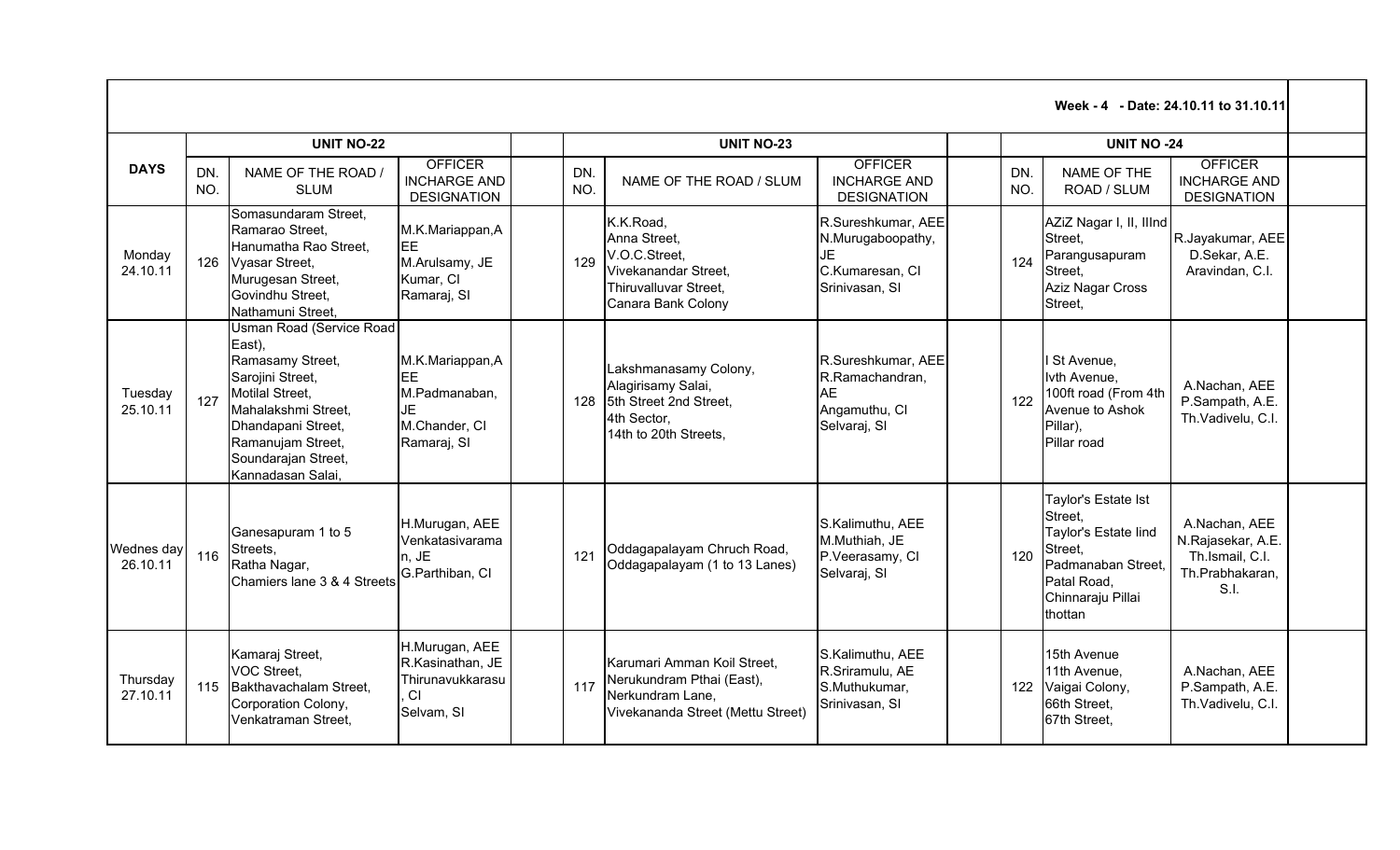| Friday<br>28.10.11   | 114 | V.N. I, II, III Streets,<br>Sambantham Street,<br>Laxmi Colony,<br>North Cresant Road                                                    | H.Murugan, AEE<br>S.Raju, AE<br>B.Sivaraj, CI<br>Mappillai Durai, SI                | 118 | Ganga Nagar and Cross Streets,<br>Varatharajanpet Main Road,<br>Ponnusamy Vathiyar Street,<br>Muthumani Street,<br>Moopan Maistry I & II Streets                                                  | S.Kalimuthu, AEE<br>F.Ravivarman, JE<br>N.Ashok Kumar, CI<br>Selvaraj, SI           | 123 | Postal Colony Ist<br>Street.<br>Kamatchipuram 1st<br>Street,<br>Raju Street,<br>Subramani Street,<br>lyyappan Street,<br>Swaminathan Street,                   | R.Jayakumar, AEE<br>R.Manoharan, J.E.<br>Kuppusamy, C.I.<br>Suresh, S.I. |  |
|----------------------|-----|------------------------------------------------------------------------------------------------------------------------------------------|-------------------------------------------------------------------------------------|-----|---------------------------------------------------------------------------------------------------------------------------------------------------------------------------------------------------|-------------------------------------------------------------------------------------|-----|----------------------------------------------------------------------------------------------------------------------------------------------------------------|--------------------------------------------------------------------------|--|
| Saturday<br>29.10.11 | 119 | Porur SomaSundaram<br>Street,<br>Padhmanabhan Street,<br>Kanniah Street,<br>Periyar Road,<br>Sarathy Street,<br>Thiyagarayagrami Street, | M.K.Mariappan,<br><b>AEE</b><br>M.Arulsamy, JE<br>S.Sakthivel, CI<br>Venkatesan, SI | 128 | Pillayar Koil Street,<br>Erikkarai Street,<br>Othavadai Street,<br>Pillayar Koil Street Extn.<br>Periyar Nagar & Rajiv Gandhi<br>Nagar,<br>Ramapuram main Road,<br>Dr.Kanunagar & Bharathi Nagar, | R.Sureshkumar, AEE<br>R.Ramachandran,<br>AE<br>Angamuthu, CI<br>Selvaraj, SI        | 125 | Jubilee Road<br>(NBRR),<br>Postal Colony 3rd<br>Street,<br>Ramakrishnapuram<br>3rd Street,<br>Ramakrishnapuram<br>2nd Street,                                  | R.Jayakumar, AEE<br>V.Gunaekaran,<br>J.E.<br>Anandan, C.I.               |  |
| Monday<br>31.10.11   | 126 | Yogambal Street,<br>Sambasivam Street,<br>Lakshmanan Street,<br>Ragavaiah Road,                                                          | M.K.Mariappan,A<br><b>EE</b><br>M.Arulsamy, JE<br>Kumar, CI<br>Ramaraj, SI          | 129 | K.K.Road,<br>Kusaldoss Street,<br>M.G.R.Street,<br>Duraiarasan Street,<br>Pillayar Koil Street,<br>Navaneethammal Street,                                                                         | R.Sureshkumar, AEE<br>N.Murugaboopathy,<br>JE.<br>C.Kumaresan, CI<br>Srinivasan, SI | 124 | Rangarajapuram<br>main Road,<br>Subramani Nagar Ist R.Jayakumar, AEE<br>Street.<br>Subramani Nagar II<br>nd Street,<br>Subramani Nagar<br><b>Cross Street.</b> | D.Sekar, A.E.<br>Aravindan, C.I.                                         |  |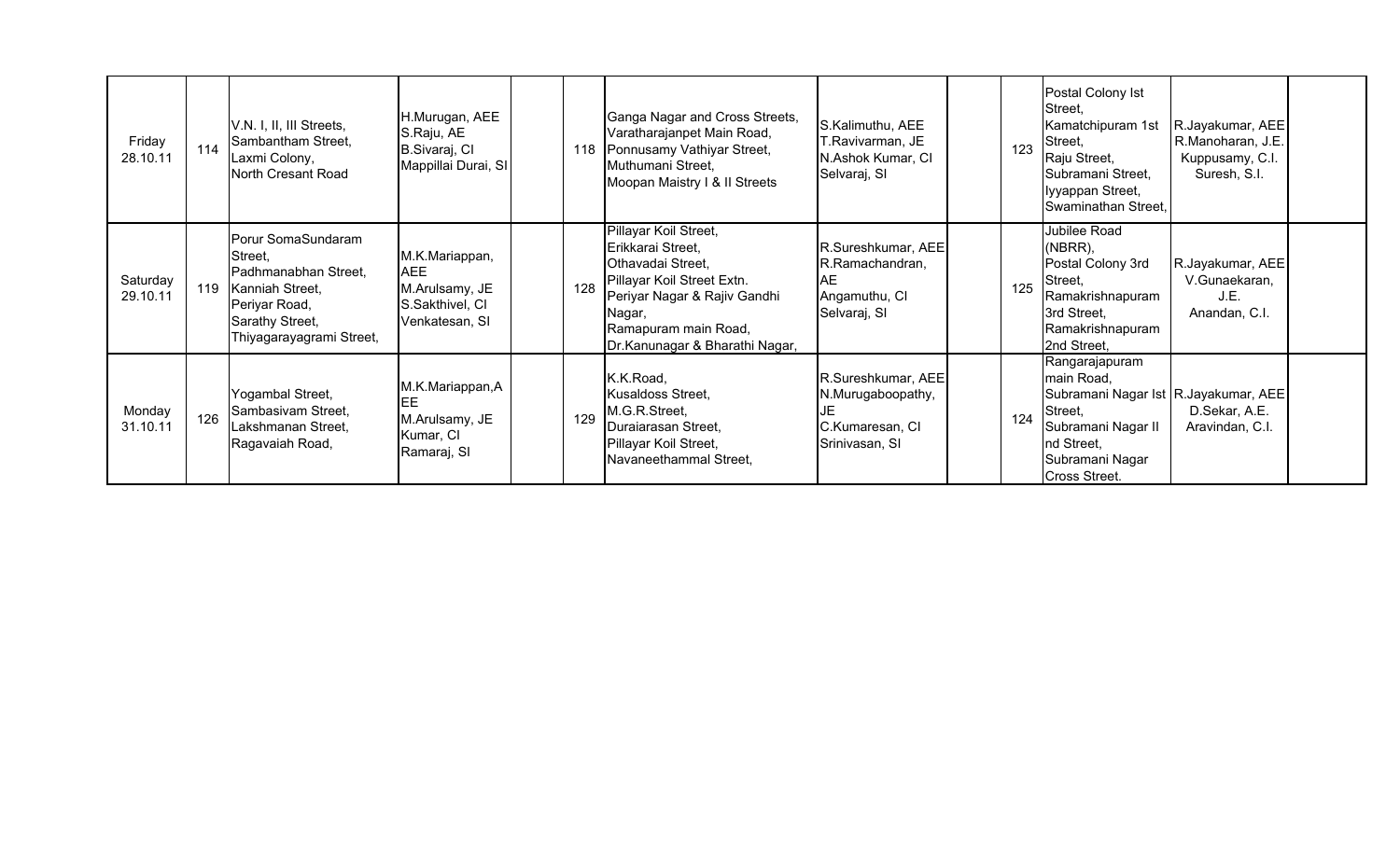# CORPORATON OF CHENNAI ZONE - IXMASS CLEANING PROGRAMME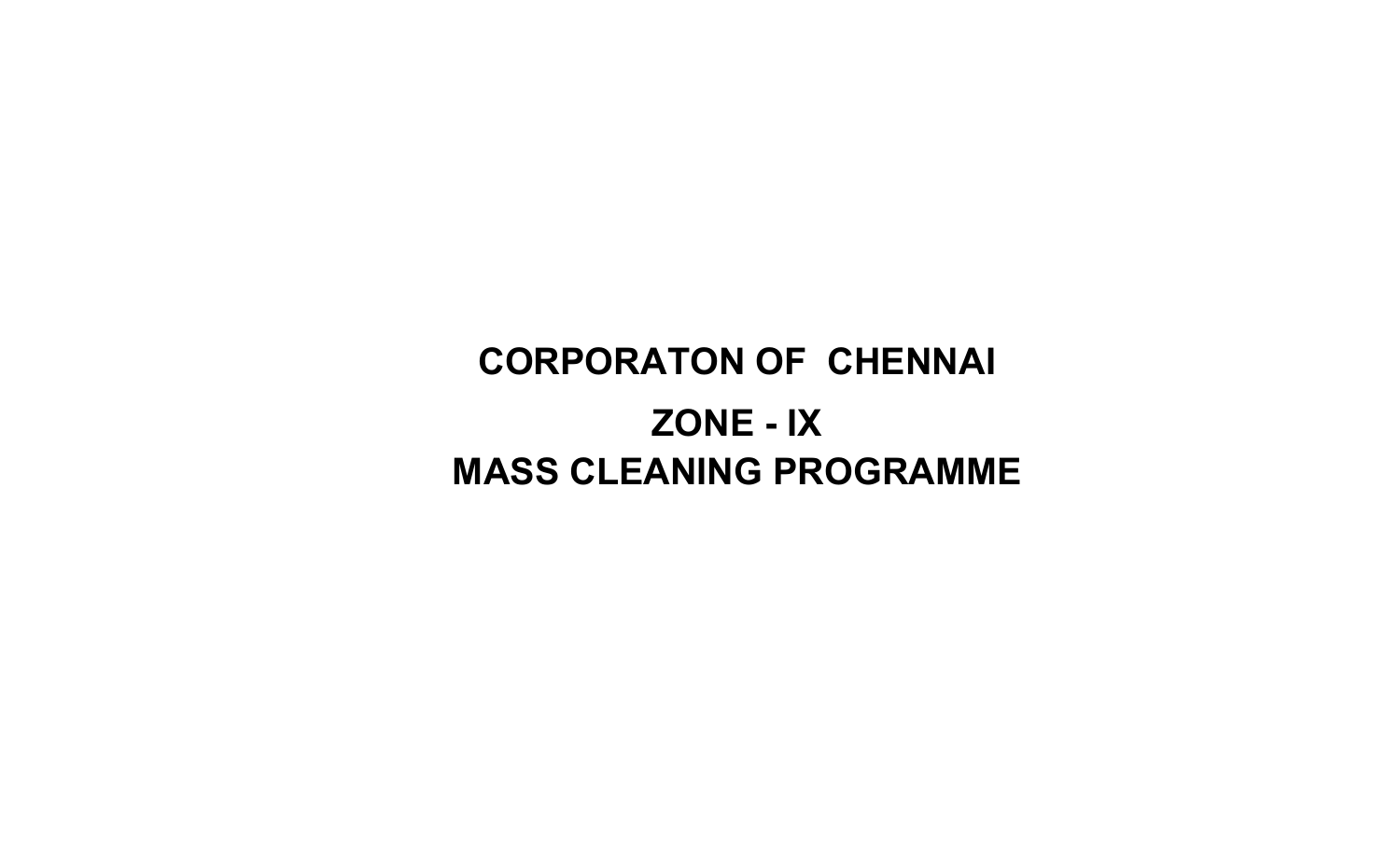#### DETAILS OF STAFF STRENGTH AND EQUIPMENTS ZONE:9

| SL.NO.          | <b>DESCRIPTION</b>                            | <b>DETAILS</b>      |
|-----------------|-----------------------------------------------|---------------------|
|                 | <b>WORKERS</b>                                |                     |
| 1               | <b>NO.OF SANITARY WORKERS</b>                 | 1330                |
| $\overline{2}$  | NO. OF ROAD THOZHILALIES                      | 106                 |
| $\mathbf{3}$    | NO. OF DESILTING WORKERS                      | 27                  |
|                 | <b>TOTAL</b>                                  | 1463                |
|                 | <b>EQUIPMENTS</b>                             |                     |
| 1               | NO. OF BIG COMPACTORS                         | 11                  |
| 2               | <b>NO. OF SMALL COMPACTORS</b>                | 14                  |
| 3               | NO. OF TRI CYCLES                             | 282                 |
| 4               | NO. OF COMPACTOR BINS                         | 791                 |
| $5\overline{)}$ | <b>NO. OF LORRIES FOR DEBRIES REMOVAL</b>     | <b>HMV-4, LMV-2</b> |
| 6               | NO. OF BOB CAT                                | $\mathbf{3}$        |
| $\overline{7}$  | NO. OF FRONT END LOADER                       | $\mathbf 1$         |
| 8               | NO. OF HAND SPRAYERS                          | 12                  |
| 9               | <b>NO. OF VEHICLE MOUNTED FOGGING MACHINE</b> | HMV-2, LMV-3        |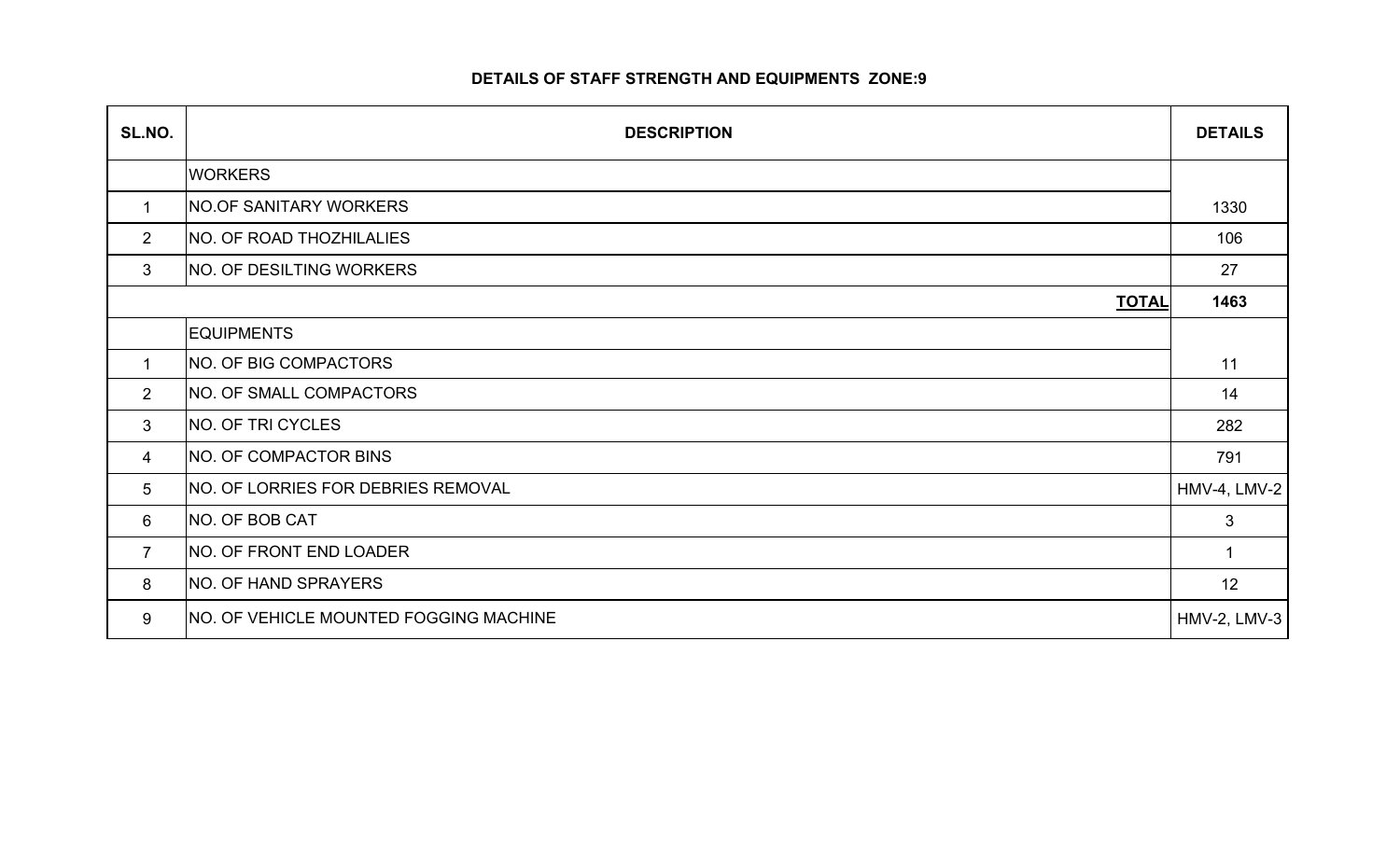Corporation of Chennai Zone - IX

## PROGRAMME FOR MASS CLEANING

#### WEEK -I DATE: 03.10.11 TO 08.10.11

|                            | <b>UNIT NO - 25</b> |                                                                                                                                                             |                                                                            |  |            | <b>UNIT NO - 26</b>                                                                                                                                                                   |                                                             |  | <b>UNIT NO - 27</b> |                                                                                                                                                   |                                                                       |  |
|----------------------------|---------------------|-------------------------------------------------------------------------------------------------------------------------------------------------------------|----------------------------------------------------------------------------|--|------------|---------------------------------------------------------------------------------------------------------------------------------------------------------------------------------------|-------------------------------------------------------------|--|---------------------|---------------------------------------------------------------------------------------------------------------------------------------------------|-----------------------------------------------------------------------|--|
| <b>WEEK</b><br><b>DAYS</b> | DN.<br>NO.          | <b>NAME OF THE ROAD</b><br>/ SLUM                                                                                                                           | <b>OFFICER</b><br><b>INCHARGE</b><br><b>AND</b><br><b>DESIGNATIO</b><br>N. |  | DN.<br>NO. | <b>NAME OF THE ROAD /</b><br><b>SLUM</b>                                                                                                                                              | <b>OFFICER</b><br><b>INCHARGE AND</b><br><b>DESIGNATION</b> |  | DN.<br>NO.          | <b>NAME OF THE</b><br><b>ROAD / SLUM</b>                                                                                                          | <b>OFFICER</b><br><b>INCHARGE</b><br><b>AND</b><br><b>DESIGNATION</b> |  |
|                            |                     | 13 <sup>th</sup> Sector                                                                                                                                     |                                                                            |  |            |                                                                                                                                                                                       |                                                             |  |                     | <b>Ethiraj Nagar</b>                                                                                                                              |                                                                       |  |
|                            |                     | 81 <sup>st</sup> Street, 82 <sup>nd</sup> Street,<br>83 <sup>rd</sup> Street, 84 <sup>th</sup> Street,<br>85 <sup>th</sup> Street, 86 <sup>th</sup> Street, | D.Sukumar,<br><b>AEE</b>                                                   |  |            |                                                                                                                                                                                       | Arul Viju, AEE                                              |  |                     | Annamalai Nagar<br>$1^{st}$ , $2^{nd}$ , $3^{rd}$ &<br>Cross Streets,                                                                             | Vijay Aravind,<br><b>AEE</b>                                          |  |
|                            |                     | 89 <sup>th</sup> Street, 90 <sup>th</sup> Street.                                                                                                           | K.Amirthalinga<br>m, JE                                                    |  |            | <b>Gothamedu -New Housing</b><br>Board, Old Housing Board,                                                                                                                            | L.P.Sridhar, JE                                             |  |                     | V.O.C. St.,<br>Jayaram St.,,<br><b>Pilliyar Koil</b><br>St., Periyar<br>-Ramasamy St.,<br>Vasuki St., Avvai<br>St., Anna St.,<br>Thiru-vi-ka St., | N.Parthasarath<br>y, JE                                               |  |
| Monday<br>03.10.11         |                     | $\frac{1}{130}$ $\left  91^{\text{th}}$ Street, 92 <sup>th</sup> Street,                                                                                    | S.W.Vijayaku<br>mar, CI                                                    |  | 136        | Anna Street, Anna 1 <sup>st</sup> & 2 <sup>nd</sup><br>Cross Street, Salavaiyalar<br>Colony 1 <sup>st</sup> Street, 2 <sup>nd</sup> Street,<br>3 <sup>rd</sup> Street, Maxland, Abdul | S.Sridhar, CI                                               |  | 134                 | $\star$<br>Kodambakkam<br>Road                                                                                                                    | G.Siva, CI                                                            |  |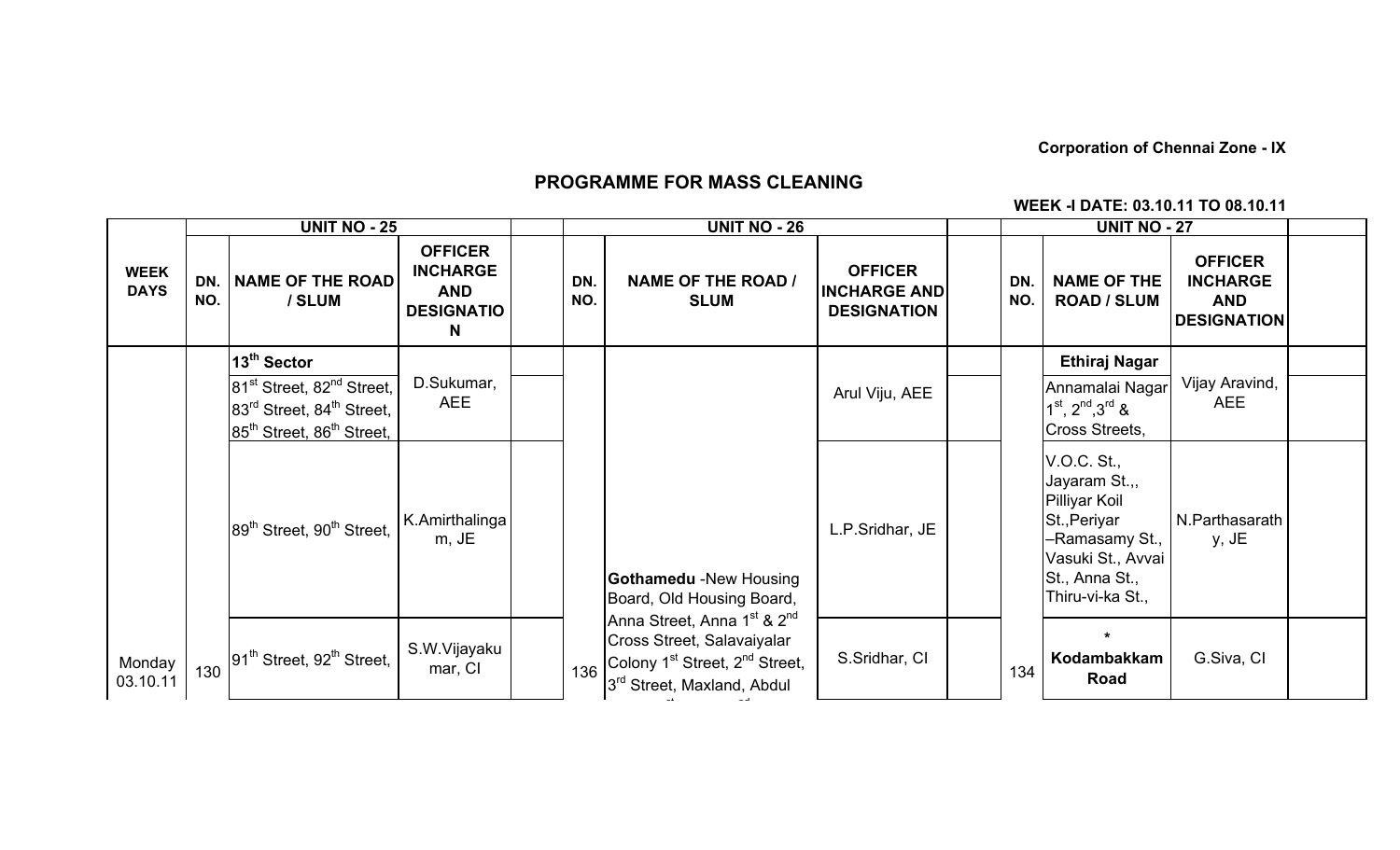|                     |     | 93 <sup>th</sup> Street.<br>S.O.B.Salai, A.P. Patro<br>Salai, panneer Selvam<br>Salai, Boopili Raja<br>Salai, Jeevananthan<br>Salai, P.T. Rajan Salai,<br>Raja Mannar Salai, | Kuppamuthu,<br>SI        |  |  | Razak 1 <sup>st</sup> Street, 2 <sup>nd</sup> Street,<br>Mortuary Road, Abdul Razak<br>Street, Vinayagampet Street,<br>Karunanithi Street | V.Sivakrishnan,<br><b>SI</b> |     |                                                                                                                                        | P.Gopalakrishn<br>an, SI     |  |
|---------------------|-----|------------------------------------------------------------------------------------------------------------------------------------------------------------------------------|--------------------------|--|--|-------------------------------------------------------------------------------------------------------------------------------------------|------------------------------|-----|----------------------------------------------------------------------------------------------------------------------------------------|------------------------------|--|
| Tuesday<br>04.10.11 |     | Bharathidasan Colony<br>Main Road, 3rd Street,<br>4 <sup>th</sup> Street, 5 <sup>th</sup> Street,<br>Nehru Avenue, Nethaji<br>Nagar Main Road, 1st<br>Street,                | D.Sukumar,<br><b>AEE</b> |  |  |                                                                                                                                           | Arul Viju, AEE               |     | Kothawalchavadi<br>Street & Slum<br>Tenement,<br>Duraisamy<br>Thottam,<br>Vinayagapuram,<br>Narayanasamy<br>Thottam 1 to 3<br>Streets. | Vijay Aravind,<br><b>AEE</b> |  |
|                     | 131 | 2 <sup>nd</sup> Street, 60 feet<br>Road, Pilliyar Koil<br>street, M.M.<br>Ramasamy<br>Street, Premavathy<br>Street, Dhurman                                                  | R.Jayakumar,<br>JE       |  |  | CIT Nagar 3rd Main Road<br>137 Extn. $1^{st}$ & $2^{nd}$ Streets and 8<br>Lanes                                                           | N.Ezhilarasan,<br><b>JE</b>  | 135 | * Ramanujam<br>St.,                                                                                                                    | G.Muthu, JE                  |  |
|                     |     | Mangai nagar main<br>road,                                                                                                                                                   | K.Mohanraj, CI           |  |  |                                                                                                                                           | K.Sundaram, CI               |     | Ramapuram<br>Ramasamy St.,<br>Bhagiyam St.,<br>Anjaneyar Koil<br>St.,                                                                  | S.Santhanaku<br>mar, CI      |  |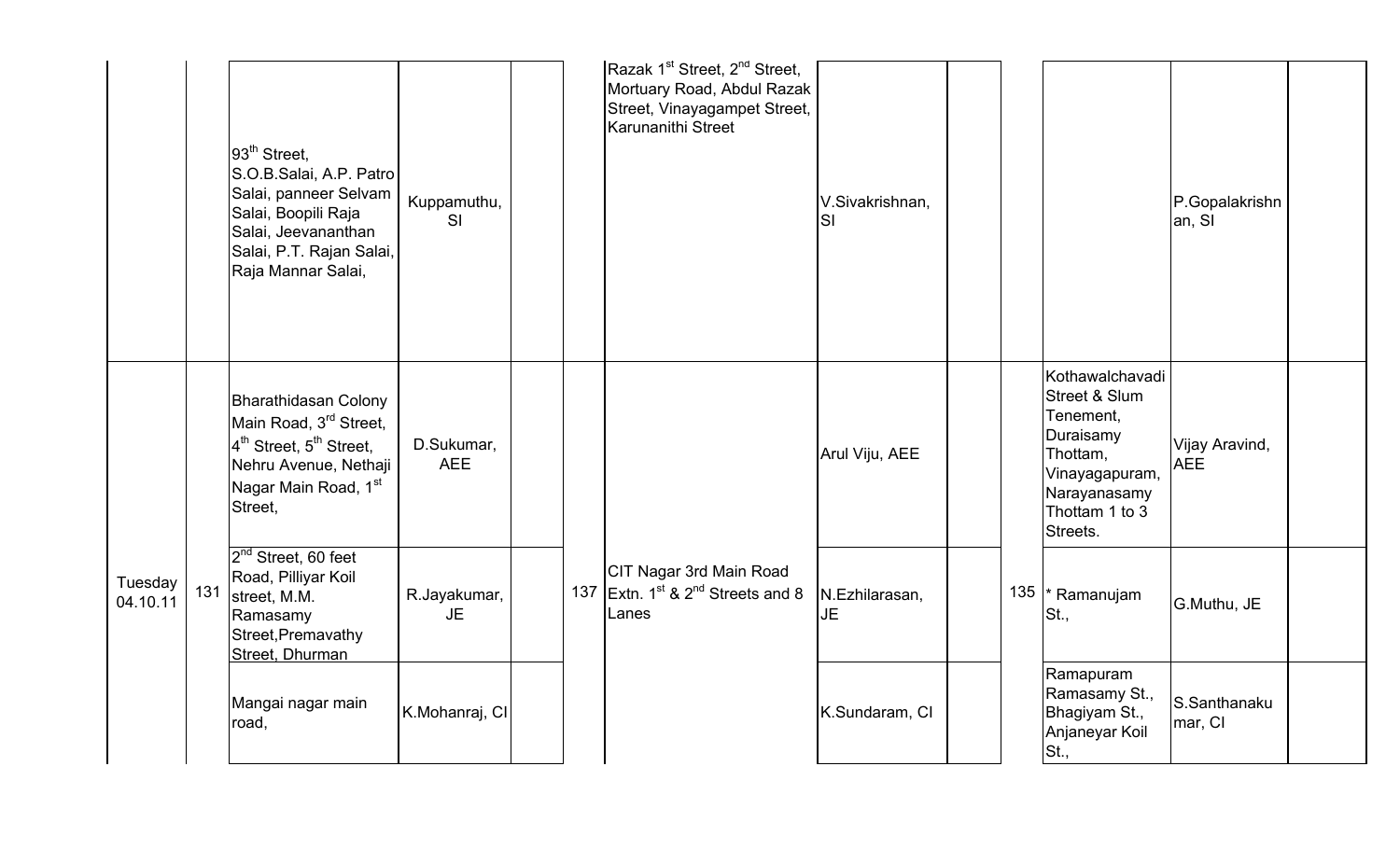|                |     | Gandhi lane,                                                                           | Martin, SI                |     |                                                                                                                | P.Murugan, SI               |                                                                                                | M.Velmurugan,<br>Isı |  |
|----------------|-----|----------------------------------------------------------------------------------------|---------------------------|-----|----------------------------------------------------------------------------------------------------------------|-----------------------------|------------------------------------------------------------------------------------------------|----------------------|--|
|                |     | Jothiramalingam<br>Nagar                                                               |                           |     | Kotturpuram Tenements<br>(Chitra Nagar all Streets)                                                            |                             | <b>Ambal Nagar</b>                                                                             |                      |  |
|                |     | BaskaranSt.,<br>DevarajSt.,                                                            |                           |     | Dhandapani Street, 1 <sup>st</sup><br>Street, 2 <sup>nd</sup> Street, Vellaiyan<br>Road, Valliammai Achi Road, |                             | Ambal Nagar<br>Main Road,<br>Veeramamunivar<br>St.,<br>Kattabomman<br>St.,<br>Vivekanandar St. |                      |  |
|                |     | Murasuli Maran<br>St., M.P. Balan Street,                                              | D.Sukumar,                |     |                                                                                                                | Arul Viju, AEE              | <b>Sardar Colony</b>                                                                           | Vijay Aravind,       |  |
|                |     | <b>Muthurangam Block</b>                                                               | <b>AEE</b>                |     |                                                                                                                |                             | Sardar Colony<br>Main Road, 1 <sup>st</sup><br>Cross St.,                                      | <b>AEE</b>           |  |
|                |     |                                                                                        |                           |     |                                                                                                                |                             | 2 <sup>nd</sup> Cross St.                                                                      |                      |  |
| Wednesd        |     | Murugesan St.,<br>GanesanSt.,<br>Subramani St., Siva<br>Guru St., Manickam             |                           |     | Ambadi Road, Arunachalam<br>Road & Ranjith Road,<br>Murugappa Road,                                            |                             | Sathya Nagar                                                                                   |                      |  |
| ay<br>05.10.11 | 132 | St., E.K. Raghavan<br>St., Elango Adigal<br>Street, Arunachalam<br>Street, Janakiraman |                           | 138 |                                                                                                                |                             | 140 $1^{st}$ Cross St., 2 <sup>nd</sup><br><b>Cross Street</b>                                 |                      |  |
|                |     | Street, palaniappa<br>Street,                                                          | V.Haribabu,<br><b>AEE</b> |     |                                                                                                                | R.Ranganathan,<br><b>AE</b> | * Poomagal Main M.P. Thanigaive<br>Road                                                        | lan, AE              |  |
|                |     |                                                                                        | K.Sabapathy,<br>CI        |     |                                                                                                                | K.Sundaram, CI<br>(i/c)     | Poomagal 1 to<br>5 St.,                                                                        | M.Suresh, CI         |  |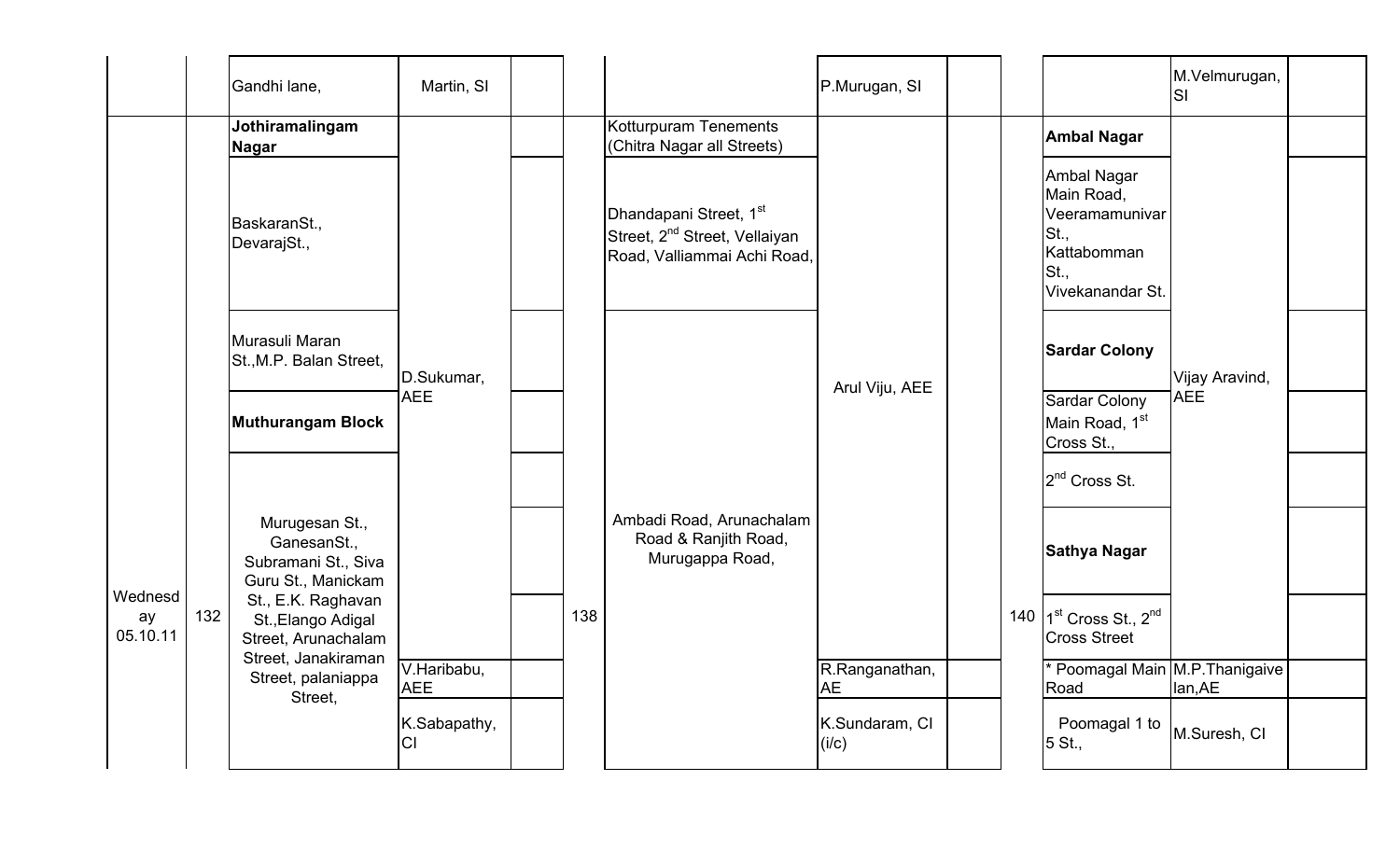|          |                                                                                              | M.Velmurugan,<br>SI      |     |                                                                                                                                                                                                                                | Chidambaram, SI |     | Ganapathy<br>Colony 1 & 2 <sup>nd</sup><br>St., 1 <sup>st</sup> Cross St.,<br>& 2 <sup>nd</sup> Cross St.,<br>Pallavan St.,<br>Agasthiar St., &<br>V.O.C.<br>St., Thiruvasaga<br>m<br>st,Soolapandian<br>st, Kannadasan<br>st,Saminathan<br>st, Lazar<br>st,Shanmugaraja<br>st, Arumagam<br>st, Lakshmi<br>Vinayagar st | S.Ravindran, SI              |  |
|----------|----------------------------------------------------------------------------------------------|--------------------------|-----|--------------------------------------------------------------------------------------------------------------------------------------------------------------------------------------------------------------------------------|-----------------|-----|-------------------------------------------------------------------------------------------------------------------------------------------------------------------------------------------------------------------------------------------------------------------------------------------------------------------------|------------------------------|--|
| Thursday | Vandikkaran Street,<br>Thiruveethiamman<br>Street, Palmore Street,<br>133 Padavattamman Koil | D.Sukumar,<br><b>AEE</b> |     | LDG Road, LDG Road Lane,<br>Little Mount, Arokia Madha<br>Nagar 1 <sup>st</sup> Street, 2 <sup>nd</sup> Street,<br>Arokia Madha Nagar Lane,<br>MGR Nagar Slum, Thomas<br>Nagar 1 <sup>st</sup> Street, 2 <sup>nd</sup> Street, | Arul Viju, AEE  |     | <b>Sriram Nagar</b><br>Sri Ram Nagar<br>Main Road, Sri<br>Ram Nagar<br>Colony Yogi<br>Garden St., Jn.<br>Sri Ram Nagar 1-<br>4 Streets.<br>Pallipattu                                                                                                                                                                   | Vijay Aravind,<br><b>AEE</b> |  |
| 06.10.11 | Street 1 <sup>st</sup> Street 2 <sup>nd</sup>                                                |                          | 139 |                                                                                                                                                                                                                                |                 | 141 |                                                                                                                                                                                                                                                                                                                         |                              |  |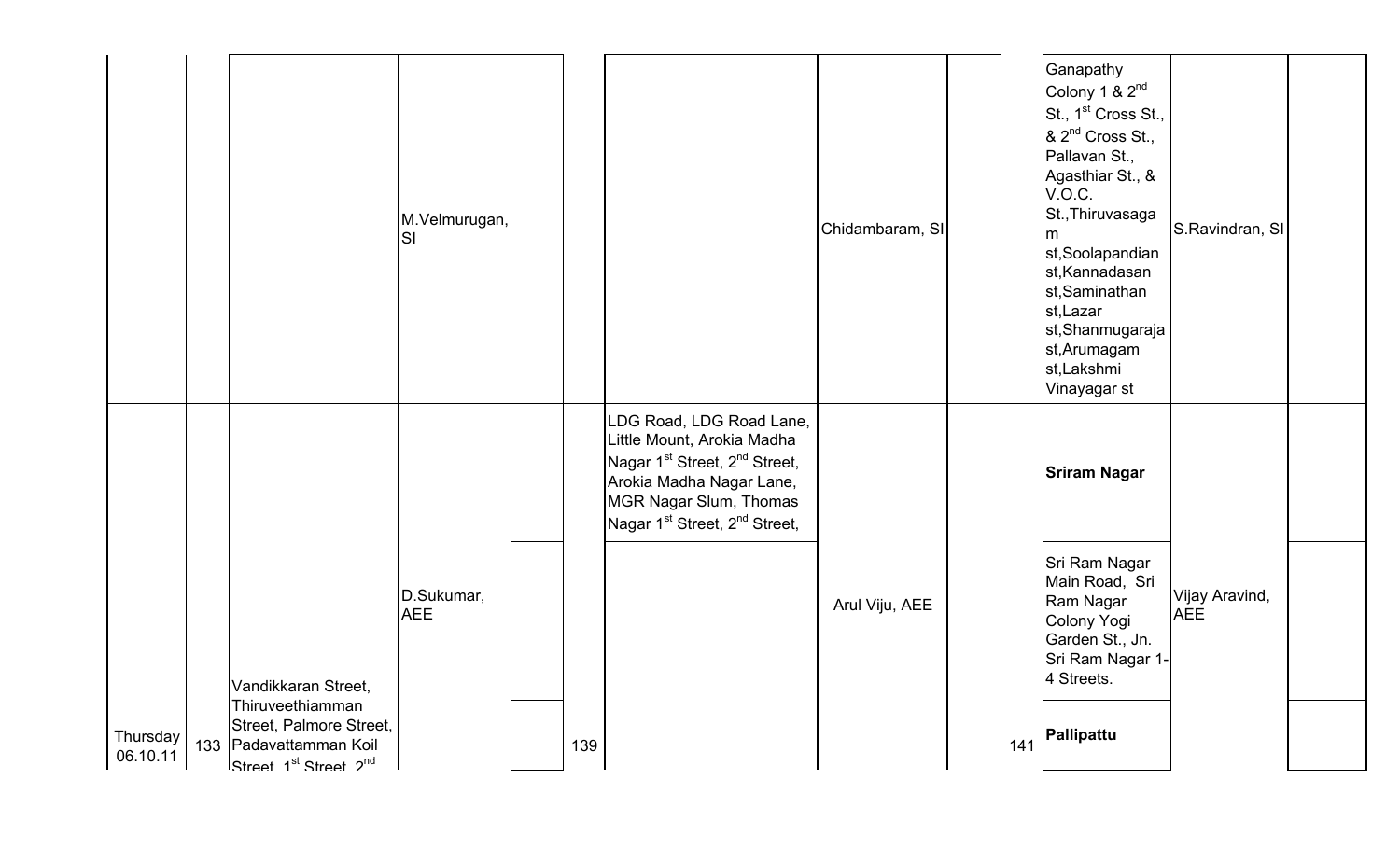| international controller<br>Street, Adhikesava<br>Perumal Koil Street | D.Vijula, AEE<br>C.S.Manickam,<br>ICI | Thomas Nagar Lane | Yoganath Bapu,<br><b>JE</b><br>V.Mohan, CI | Pallipattu Main<br>Rd.,<br>Kanda samy St., R.Jeykumar<br>Bajanai<br>Koil St., Ethiraj<br>St.,                                                                                        | Singh, AE<br>K.Rameswaran,<br> C |  |
|-----------------------------------------------------------------------|---------------------------------------|-------------------|--------------------------------------------|--------------------------------------------------------------------------------------------------------------------------------------------------------------------------------------|----------------------------------|--|
|                                                                       | V.Sivakrishnan<br>SI                  |                   | Chidambaram, SI                            | * Kalikundrum<br>$1^{st}$ & $2^{nd}$ St.,<br>Pilliar Koil St., &<br>Cross St.,<br>Thiruveetheamm<br>an Koil St.,<br>$1^{st}$ , $2^{nd}$ , $3^{rd}$ St.,<br>Kalikundrum<br>Main Road, | C.Selvakumar,                    |  |
| <b>MGR Nagar</b>                                                      | D.Sukumar,<br><b>AEE</b>              |                   | Arul Viju, AEE                             | Kalaignar<br>Karunanithi<br>Nagar $1st$ , $2nd$ &<br>Cross streets,<br>Krishnappa St.,<br>Dhanapal St., &<br>Lane                                                                    | Vijay Aravind,<br><b>AEE</b>     |  |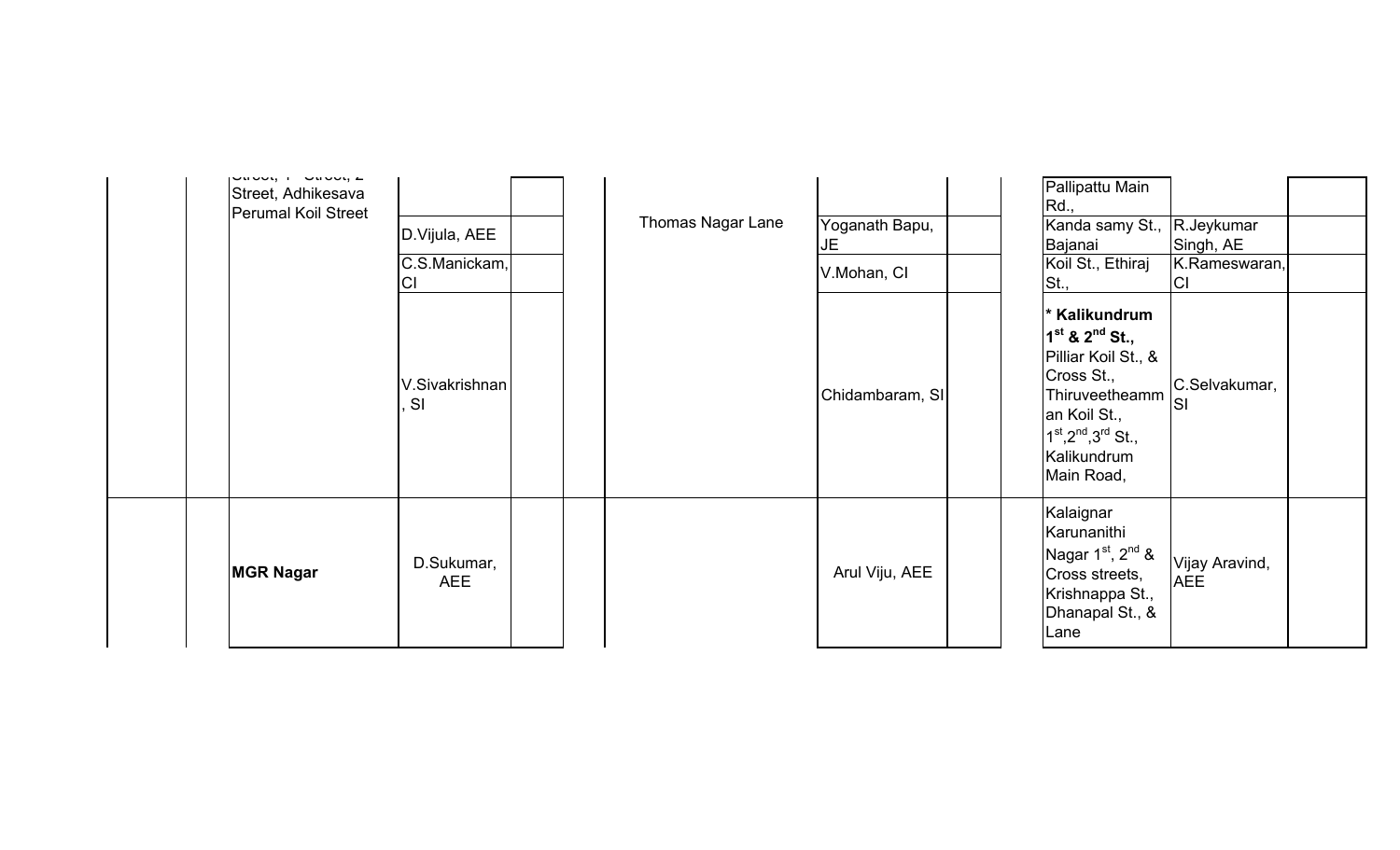| Friday<br>07.10.11 | Velunachiar Street,<br>Oomadurai Street,<br>Tholkapiar Street,<br>Thiru.Vi.Ka.Street,<br>Periyar Street,<br>Sankaralinganar<br>Street, V.O.C. Street,<br>Angala Parameswari<br>Koil 1to 4 street,<br>Sekzheir 1 to 2 street,<br>130 Jeevanandam Street,<br>Kamaraj Street, Anna<br>Veethi 1 to 5 Streets,<br>Annai padmavathy<br>Street, Seethalai<br>Sathanar Street,<br>kabilar Street, N.S.C.<br>Bose Street, Mylai Siva<br>Muthu Street,<br>Surendern Street,<br>krishnan 1to 3 streets,<br>Rajiv Gandhi Street,<br>kamaraj Steret, Gandhi<br>Street, Annai Indira<br>Street, | K.Amirthalinga<br>m, JE | 136 | Seshachalam Street, Potters<br>Street, Pillaiyar Koil Street &<br>Balaji Singh Street & Lane,<br>Pillaiyar Koil Lane, Jeenis<br>Road, Bazaar Road Service<br>Lane, Dharmaraja Koil Street<br>& Lane, V.G.P. Lane, Jeenis<br>Lane, Jeer Naidu Lane. | L.P.Sridhar, JE       | 134 | * Jones Road,<br>Old Mambalam<br>Road, | N.Parthasarath<br>y, JE  |  |
|--------------------|-----------------------------------------------------------------------------------------------------------------------------------------------------------------------------------------------------------------------------------------------------------------------------------------------------------------------------------------------------------------------------------------------------------------------------------------------------------------------------------------------------------------------------------------------------------------------------------|-------------------------|-----|----------------------------------------------------------------------------------------------------------------------------------------------------------------------------------------------------------------------------------------------------|-----------------------|-----|----------------------------------------|--------------------------|--|
|                    |                                                                                                                                                                                                                                                                                                                                                                                                                                                                                                                                                                                   | S.W.Vijayaku<br>mar, CI |     |                                                                                                                                                                                                                                                    | S.Sridhar, CI         |     |                                        | G.Siva, CI               |  |
|                    |                                                                                                                                                                                                                                                                                                                                                                                                                                                                                                                                                                                   | Kuppamuthu,<br>SI       |     |                                                                                                                                                                                                                                                    | V.Sivakrishnan,<br>SI |     |                                        | P.Gopalakrishn<br>an, SI |  |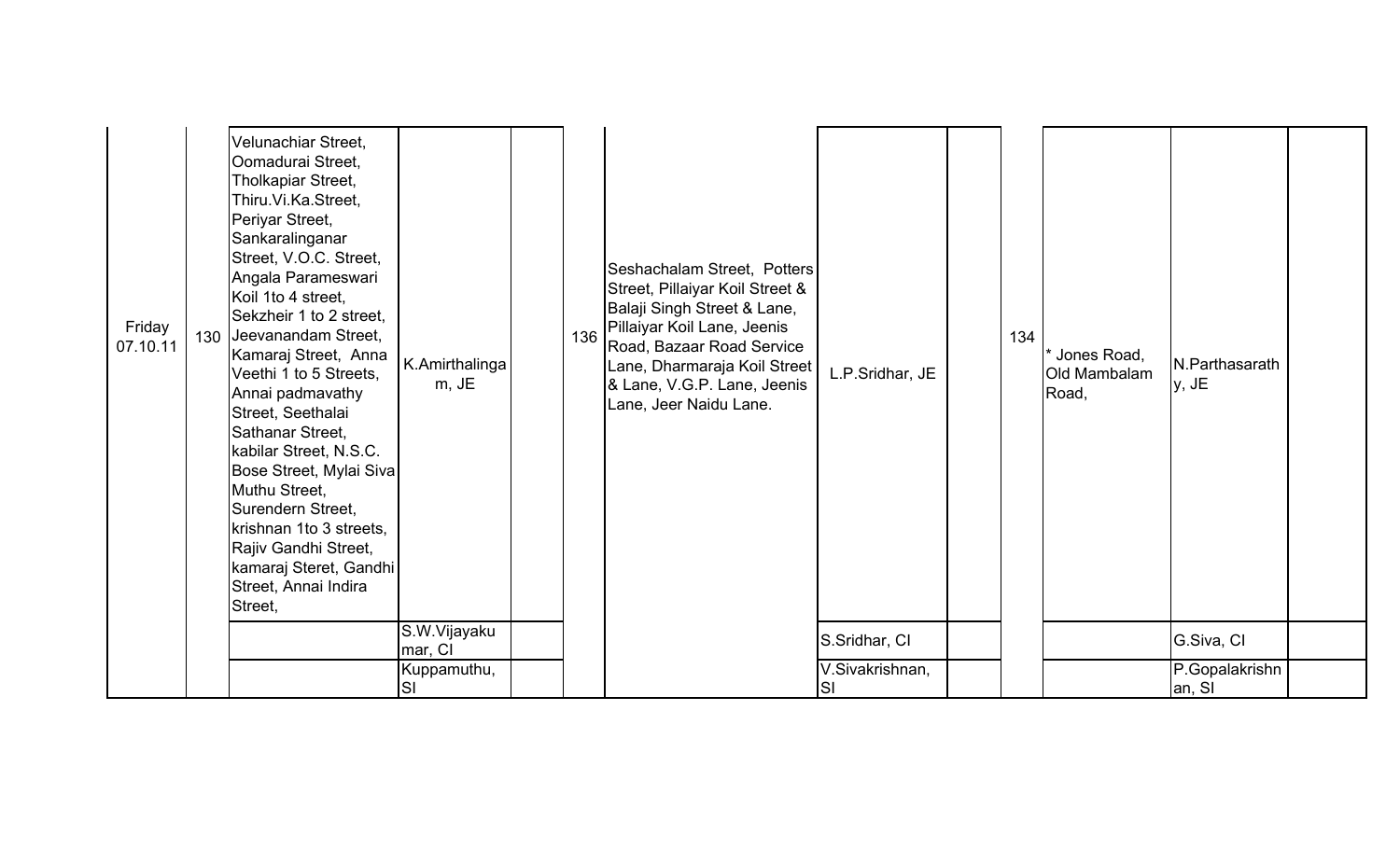|          |     | <b>Thiru Nagar</b>                                                                                                                                                                                            | D.Sukumar,<br><b>AEE</b>  |     |                                                                               |                      |     | V.S. Mudali<br>Street,<br>Karaneeswarar<br>Koil St., Tank<br>Square Street,<br>Subramania<br>Mudali St., K.P.<br>Koil Street,<br>Subra |                              |  |
|----------|-----|---------------------------------------------------------------------------------------------------------------------------------------------------------------------------------------------------------------|---------------------------|-----|-------------------------------------------------------------------------------|----------------------|-----|----------------------------------------------------------------------------------------------------------------------------------------|------------------------------|--|
| Saturday | 131 | Periyar Street, Gnana<br>Olivu Street, Elango<br>Street, V.O.C. Street,<br>Bharathidasan Street,<br>Kambar Street, Kabilar<br>Street, Appar Street,<br>Nakkeerar Street,<br>Avvai Street, Valluvar<br>Street, |                           | 137 | CIT Nagar 4 <sup>th</sup> Main Road &<br>CIT Nagar 5 <sup>th</sup> Main Road, | Arul Viju, AEE       | 135 | * Chinammal St.,<br>Rajagopal St.,<br>Dhanasekan St.,<br>Karunakaran St.,                                                              | Vijay Aravind,<br><b>AEE</b> |  |
| 08.10.11 |     | Sabthagiri Colony                                                                                                                                                                                             |                           |     | CIT Nagar 1 to 6 Cross<br>Streets, School Road                                |                      |     |                                                                                                                                        |                              |  |
|          |     | Sabthagiri Colony Main<br>Road, 1 <sup>st</sup> Street, 2 <sup>nd</sup><br>Street                                                                                                                             |                           |     |                                                                               |                      |     |                                                                                                                                        |                              |  |
|          |     | Ganga Nagar                                                                                                                                                                                                   |                           |     |                                                                               |                      |     |                                                                                                                                        |                              |  |
|          |     | Ganga Nagar 1 <sup>st</sup><br>Street, 2 <sup>nd</sup> Street, 3 <sup>rd</sup><br>Street,                                                                                                                     | R.Jayakumar,<br><b>JE</b> |     |                                                                               | N.Ezhilarasan,<br>JE |     |                                                                                                                                        | G.Muthu, JE                  |  |
|          |     | 4 <sup>th</sup> Street                                                                                                                                                                                        | K.Mohanraj, CI            |     |                                                                               | K.Sundaram, CI       |     |                                                                                                                                        | S.Santhanaku<br>mar, CI      |  |
|          |     | Kasi Estate 1to 5<br>street, Vasudevan<br>Nagar Reivser side<br>Road, Kanni Street,                                                                                                                           | Martin, SI                |     |                                                                               | P.Murugan, SI        |     |                                                                                                                                        | M.Velmurugan,<br><b>SI</b>   |  |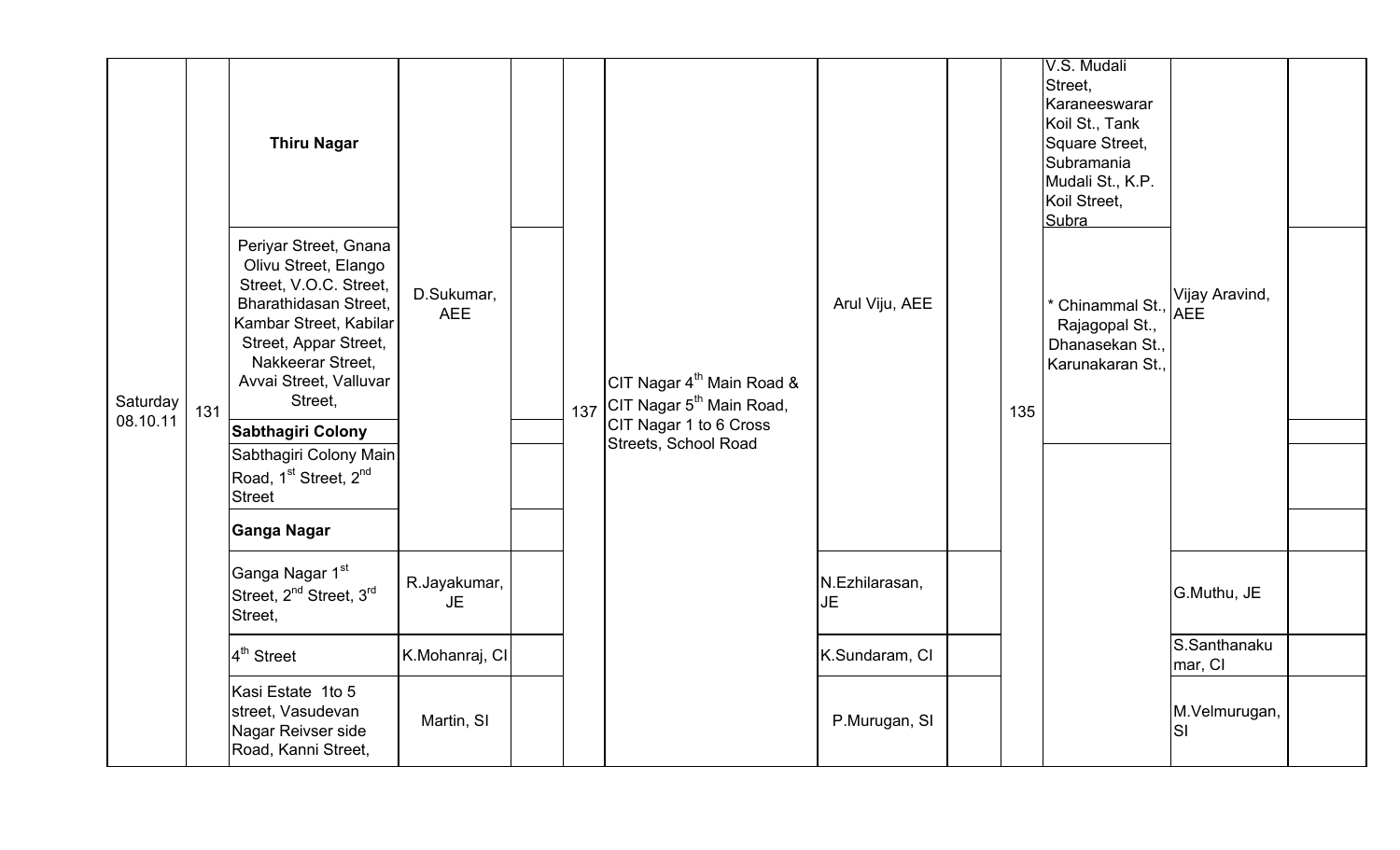|                            | <b>Corporation of Chennai Zone - IX</b> |                                                              |                                                         |  |                     |                                                                                                     |                                                             |            |                                                                                        |                                                                       |  |  |  |  |
|----------------------------|-----------------------------------------|--------------------------------------------------------------|---------------------------------------------------------|--|---------------------|-----------------------------------------------------------------------------------------------------|-------------------------------------------------------------|------------|----------------------------------------------------------------------------------------|-----------------------------------------------------------------------|--|--|--|--|
|                            |                                         |                                                              |                                                         |  |                     | PROGRAMME FOR MASS CLEANING                                                                         |                                                             |            |                                                                                        |                                                                       |  |  |  |  |
|                            |                                         |                                                              |                                                         |  |                     |                                                                                                     |                                                             |            | WEEK -2 DATE: 10.10.11 TO 15.10.11                                                     |                                                                       |  |  |  |  |
|                            |                                         | <b>UNIT NO - 25</b>                                          | ULLICEK                                                 |  | <b>UNIT NO - 26</b> |                                                                                                     |                                                             |            | <b>UNIT NO - 27</b>                                                                    |                                                                       |  |  |  |  |
| <b>WEEK</b><br><b>DAYS</b> | DN.<br>NO.                              | <b>NAME OF THE ROAD</b><br>/ SLUM                            | <b>INCHARGE</b><br><b>AND</b><br><b>DESIGNATIO</b><br>M |  | DN.<br>NO.          | <b>NAME OF THE ROAD /</b><br><b>SLUM</b>                                                            | <b>OFFICER</b><br><b>INCHARGE AND</b><br><b>DESIGNATION</b> | DN.<br>NO. | <b>NAME OF THE</b><br><b>ROAD / SLUM</b>                                               | <b>OFFICER</b><br><b>INCHARGE</b><br><b>AND</b><br><b>DESIGNATION</b> |  |  |  |  |
|                            |                                         | <b>Bharathi Block,</b>                                       |                                                         |  |                     |                                                                                                     |                                                             |            | Pillaiyar Koil 1 <sup>st</sup><br><b>Street</b>                                        |                                                                       |  |  |  |  |
|                            |                                         |                                                              | D.Sukumar,<br><b>AEE</b>                                |  |                     |                                                                                                     | Arul Viju, AEE                                              |            | Pillaiyar Koil 2 <sup>nd</sup><br><b>Street</b>                                        | Vijay Aravind,<br><b>AEE</b>                                          |  |  |  |  |
|                            |                                         | Lakshmi St., Amma<br>Kanannmal St.,                          |                                                         |  |                     |                                                                                                     |                                                             |            | Pillaiyar Koil 3rd<br><b>Street</b><br>Pillaiyar Koil 4 <sup>th</sup><br><b>Street</b> |                                                                       |  |  |  |  |
|                            |                                         | Appadurai St.,<br>Arumugam 1 & 2 St.,<br>Gopal St., Munusamy | V.Haribabu,<br><b>AEE</b>                               |  |                     | Kottur Garden 1 <sup>st</sup> Main Road,                                                            | R.Ranganathan,<br><b>AE</b>                                 |            | Pillaiyar Koil 5 <sup>th</sup><br><b>Street</b>                                        | M.P.Thanigaive<br>lan, AE                                             |  |  |  |  |
|                            |                                         | Street., Seetha Street<br>V.O.C. Block, Main                 | K.Sabapathy,<br>CI                                      |  |                     | 2 <sup>nd</sup> Main Road, 3 <sup>rd</sup> Main<br>Road, 4 <sup>th</sup> Main Road, 4 <sup>th</sup> | K.Sundaram, CI<br>(i/c)                                     |            | Pillaiyar Koil 6 <sup>th</sup><br><b>Street</b>                                        | M.Suresh, CI                                                          |  |  |  |  |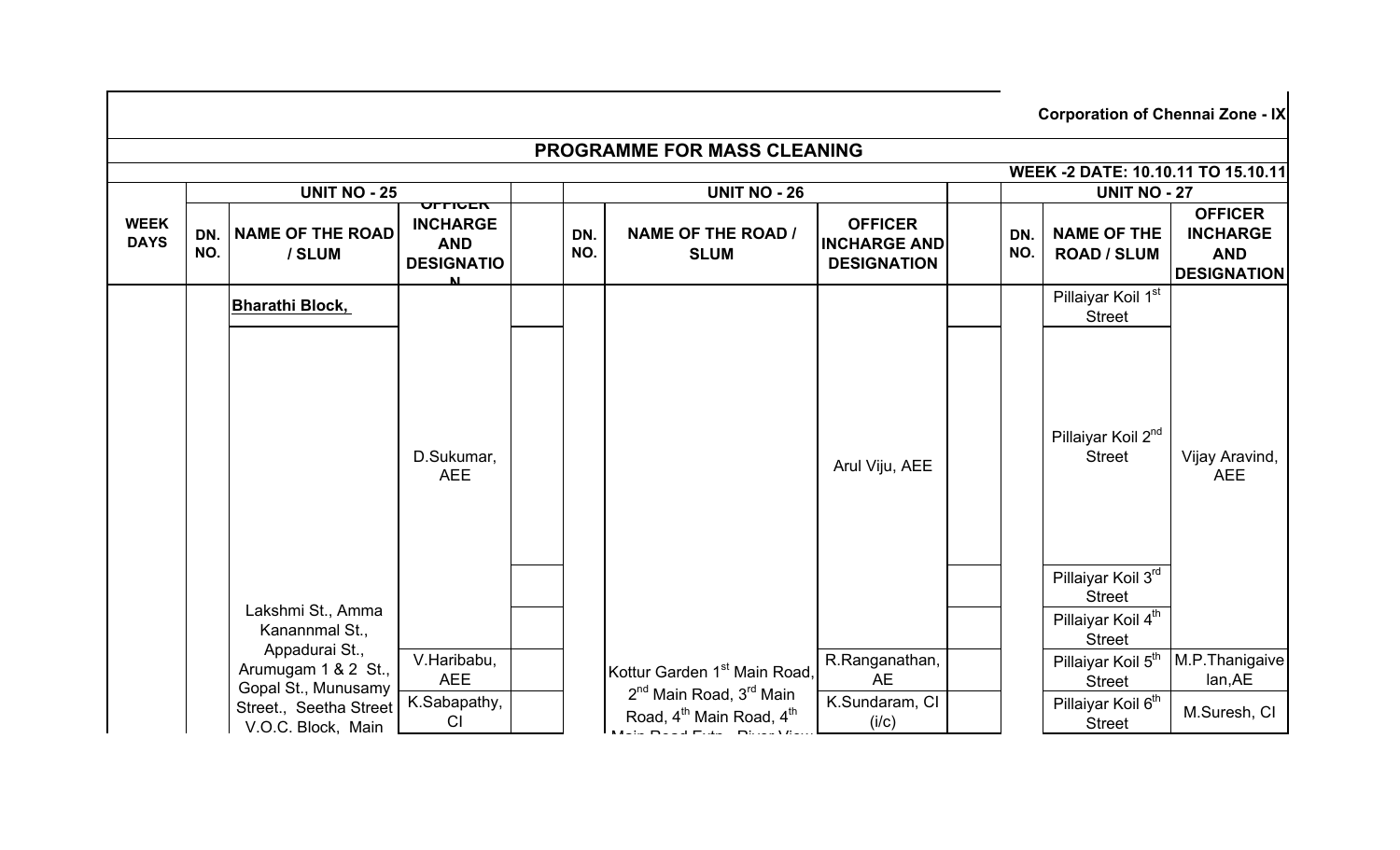| Monday<br>10.10.11 | streets, 1 to 3 streets,<br>132<br>Muthamizha Nagar,<br>Murusamy Street,<br>sundaramurthy Street,<br>alaya Mastri<br>Street, Veethi<br>Mariamman Koil street,<br>$1st$ and $2nd$ street.<br>Gangaiamman Koil<br>Street, V.S.M. Garden<br>Street, | M.Velmurugan,<br>SI      | Main Road Extn., River View<br>138<br>Road, EWS Qtrs., 5 <sup>th</sup> Main<br>Road, Loop 1 to 3 Streets, 1st<br>Cross Street, 2 <sup>nd</sup> Cross<br>Street, Crescent Road,<br>Circular Road, Link Road. | Chidambaram, SI             | 140 | * Sornambigai<br>St., 1 <sup>st</sup> , 2 <sup>nd</sup> & 3 <sup>rd</sup><br>St., 1 <sup>st</sup> lane, vailli<br>lane, Munusamy<br>St., Lakshmi<br>Venayagar St.,<br>Muthuramalinga<br>m St., 1 <sup>st</sup> & 2 <sup>nd</sup><br>St., Samathy St.<br>Bharathiyar St.,<br>Kasthuribai St<br>Poondhamalli<br>Road, Bangalow<br>2 & 3 <sup>rd</sup> St., Mettu<br>St., Nethaji St., 7<br>hills Avenue,<br>Dhanakodi Raja<br>St.,<br>Arulprakasam<br>St., Kabilar St.,<br>Avvaiyar St.,<br>Kalaignar St, | S.Ravindran, SI              |
|--------------------|--------------------------------------------------------------------------------------------------------------------------------------------------------------------------------------------------------------------------------------------------|--------------------------|-------------------------------------------------------------------------------------------------------------------------------------------------------------------------------------------------------------|-----------------------------|-----|---------------------------------------------------------------------------------------------------------------------------------------------------------------------------------------------------------------------------------------------------------------------------------------------------------------------------------------------------------------------------------------------------------------------------------------------------------------------------------------------------------|------------------------------|
|                    |                                                                                                                                                                                                                                                  | D.Sukumar,<br><b>AEE</b> |                                                                                                                                                                                                             | Arul Viju, AEE              |     | <b>Chakkarapani</b><br><b>Street &amp;</b><br>Extention,<br>Narasingapuram<br>Main Rd, Old<br>Narasinga puram<br>Street,                                                                                                                                                                                                                                                                                                                                                                                | Vijay Aravind,<br><b>AEE</b> |
|                    | Vazhaithoppu 1to 6                                                                                                                                                                                                                               | D.Vijula, AEE            | Venkatapuram Slum 1 to 10<br>Streets, Vinayagar Koil                                                                                                                                                        | Yoganath Bapu,<br><b>JE</b> |     | <b>Link Road</b>                                                                                                                                                                                                                                                                                                                                                                                                                                                                                        | R.Jeykumar<br>Singh, AE      |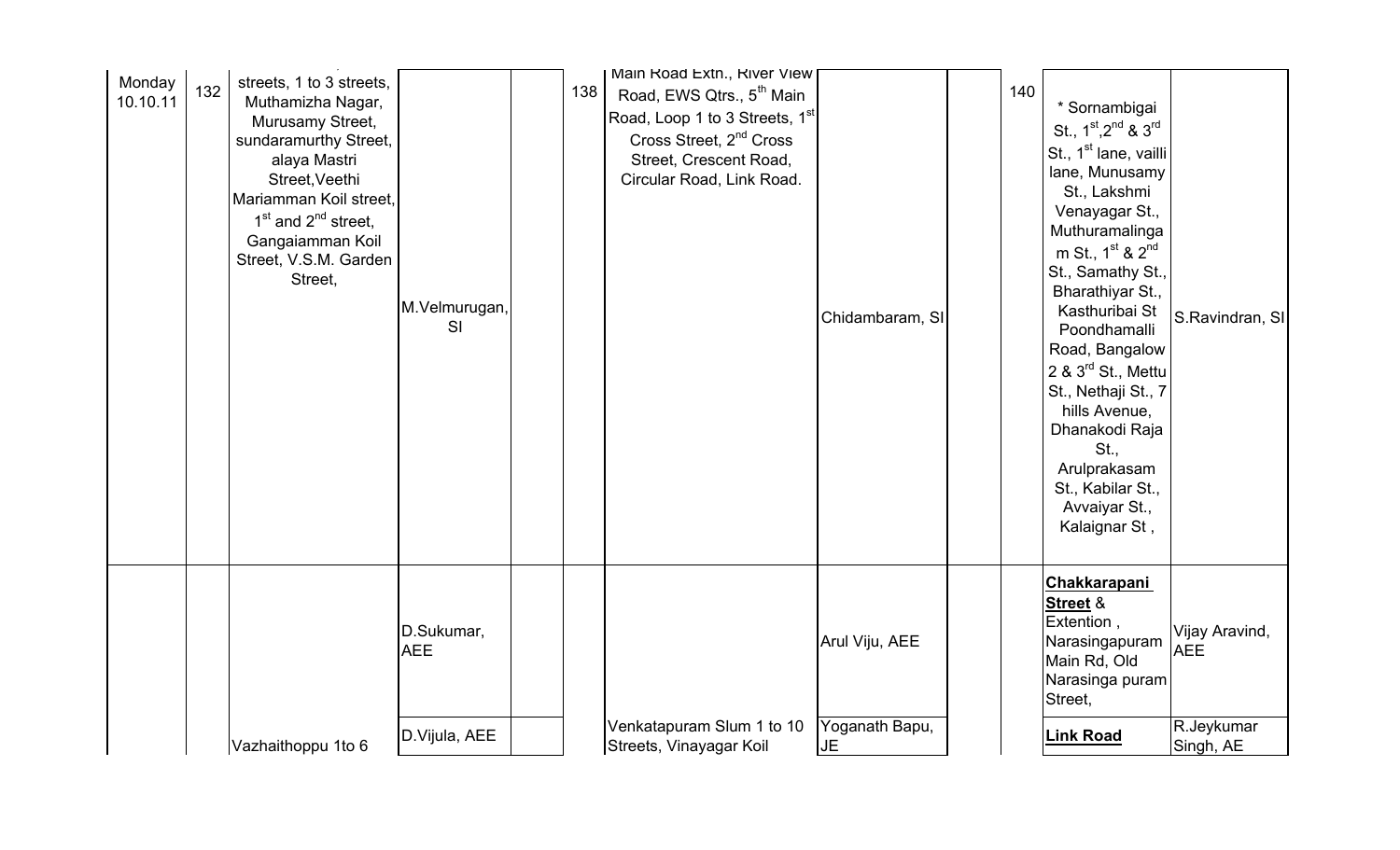| Tuesday<br>11.10.11       | 133 | Streets, K.R.Koil<br>Street, Arangappan<br>Street, Vadivelpuram &<br>Sambangi Street,<br>Ramaish Street,                                          | C.S.Manickam,<br>СI         | 139 | Street, Velachery Road &<br>Lane, Bharathi Street,<br>Muthialu Street,<br>Selvarangaraja Street,<br>Anjaneyar Koil Street,<br>Thulasingam Street                                                                                                   | V.Mohan, CI           |     | Mosque Colony<br>141 13-16 Street,<br>New Street,<br>chandran St.,<br>Narasingapuram<br>1 to 7 St., &<br>Cross St.,<br><b>Raceview Colony</b><br>Main Road,<br>R.V.Colony 1 to<br>3 St., | K.Rameswaran,<br>CI          |
|---------------------------|-----|---------------------------------------------------------------------------------------------------------------------------------------------------|-----------------------------|-----|----------------------------------------------------------------------------------------------------------------------------------------------------------------------------------------------------------------------------------------------------|-----------------------|-----|------------------------------------------------------------------------------------------------------------------------------------------------------------------------------------------|------------------------------|
|                           |     |                                                                                                                                                   | V.Sivakrishnan<br><b>SI</b> |     |                                                                                                                                                                                                                                                    | Chidambaram, SI       |     |                                                                                                                                                                                          | C.Selvakumar,                |
|                           |     | Rani Anna Nagar                                                                                                                                   | D.Sukumar,<br><b>AEE</b>    |     | <b>Appavu Nagar</b>                                                                                                                                                                                                                                | Arul Viju, AEE        |     | Karani Gargen<br>Main Road,<br>karani Garden 1st<br>Street, 2 <sup>nd</sup> st, & 3 <sup>rd</sup><br>St Visaka                                                                           | Vijay Aravind,<br><b>AEE</b> |
| Wednesd<br>ay<br>12.10.11 | 130 | 1 to 10 Streets,<br>Kannigapuram 1 <sup>st</sup> , 2 <sup>nd</sup>   K.Amirthalinga<br>Street, 3 <sup>rd</sup> Street, 4 <sup>th</sup><br>Street, | m, JE                       | 136 | Railway Border 1 <sup>st</sup> Street, 2 <sup>nd</sup><br>Streets, Bharathidasan<br>Street, Bharathidasan East<br>Street, Sastri Nagar Main<br>Road, Sasthri Nagar 1st<br>Street, 2 <sup>nd</sup> Street, 3 <sup>rd</sup> Street &<br>70 feet Road | L.P.Sridhar, JE       | 134 | * Annamalai<br>Nagar 1 to 3 St.,                                                                                                                                                         | N.Parthasarath<br>y, JE      |
|                           |     |                                                                                                                                                   | S.W.Vijayaku<br>mar, CI     |     |                                                                                                                                                                                                                                                    | S.Sridhar, CI         |     |                                                                                                                                                                                          | G.Siva, CI                   |
|                           |     |                                                                                                                                                   | Kuppamuthu,<br>SI           |     |                                                                                                                                                                                                                                                    | V.Sivakrishnan,<br>SI |     |                                                                                                                                                                                          | P.Gopalakrishn<br>an, SI     |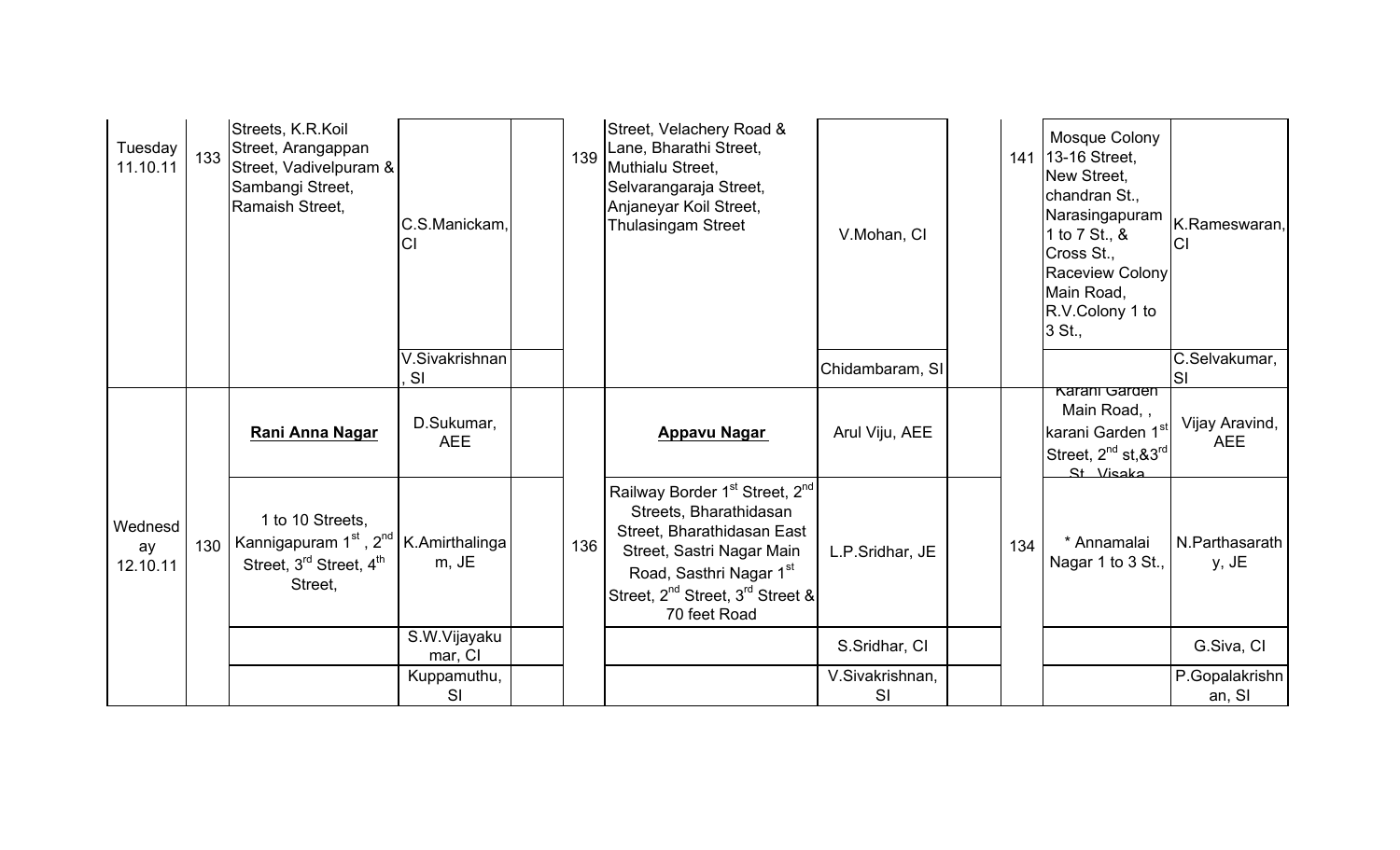|                      |     | Vasudevan Nagar                                                                                                                                                                                                                                                                                                                                                                                                      | D.Sukumar,<br><b>AEE</b> |     |                                                                                                                                                           | Arul Viju, AEE              |     | Alandur Road,<br>Sembada Street,<br>V.V.Koil Street,<br>Chetty Street,<br>Brahmin Street.<br>Bujangarao<br>Street, Abith<br>Colony | Vijay Aravind,<br><b>AEE</b> |
|----------------------|-----|----------------------------------------------------------------------------------------------------------------------------------------------------------------------------------------------------------------------------------------------------------------------------------------------------------------------------------------------------------------------------------------------------------------------|--------------------------|-----|-----------------------------------------------------------------------------------------------------------------------------------------------------------|-----------------------------|-----|------------------------------------------------------------------------------------------------------------------------------------|------------------------------|
| Thursday<br>13.10.11 | 131 | Jayabalan Street,<br>Rathinam Street,<br>Gopalan Street,<br>Nithiyanandam Street,<br>Vedhachalam Street,<br>Kanchi Natarajan<br>Street, Bharathi Street,<br>K.K. Salai, Alagiri<br>Stret, anbalaganStreet, R.Jayakumar,<br>Moovender Street.<br>Neduzhen Stret,<br>neduchezan 1to 10<br>street, pammal nalla<br>Thambi street,<br>AnnaiSathyStreet,<br>Periyar Street, Annal<br>Gandhi street,<br>Vevekandar Street. | <b>JE</b>                | 137 | CIT Nagr 1 <sup>st</sup> Main Road &<br>Lane, CIT Nagar 2 <sup>nd</sup> Main<br>Road, Canal Bank Road,<br>Model House Road & Lane.<br>Moopparappan Street | N.Ezhilarasan,<br><b>JE</b> | 135 | * Narayanasamy<br>Main St.,<br>Narayanasamy 1<br>to 2 St., Rathina<br>Thottam                                                      | G.Muthu, JE                  |
|                      |     | kattabomman Street,<br>Thiruvallurvar Street,                                                                                                                                                                                                                                                                                                                                                                        | K.Mohanraj, CI           |     |                                                                                                                                                           | K.Sundaram, CI              |     |                                                                                                                                    | S.Santhanaku<br>mar, CI      |
|                      |     | K.R. Ramasamy<br>Street, Jazhir Hussain                                                                                                                                                                                                                                                                                                                                                                              | Martin, SI               |     |                                                                                                                                                           | P.Murugan, SI               |     |                                                                                                                                    | M.Velmurugan,<br><b>SI</b>   |
|                      |     | <b>Sekar Nagar</b>                                                                                                                                                                                                                                                                                                                                                                                                   | D.Sukumar,<br><b>AEE</b> |     |                                                                                                                                                           | Arul Viju, AEE              |     | <b>Gandhi Nagar</b>                                                                                                                | Vijay Aravind,<br><b>AEE</b> |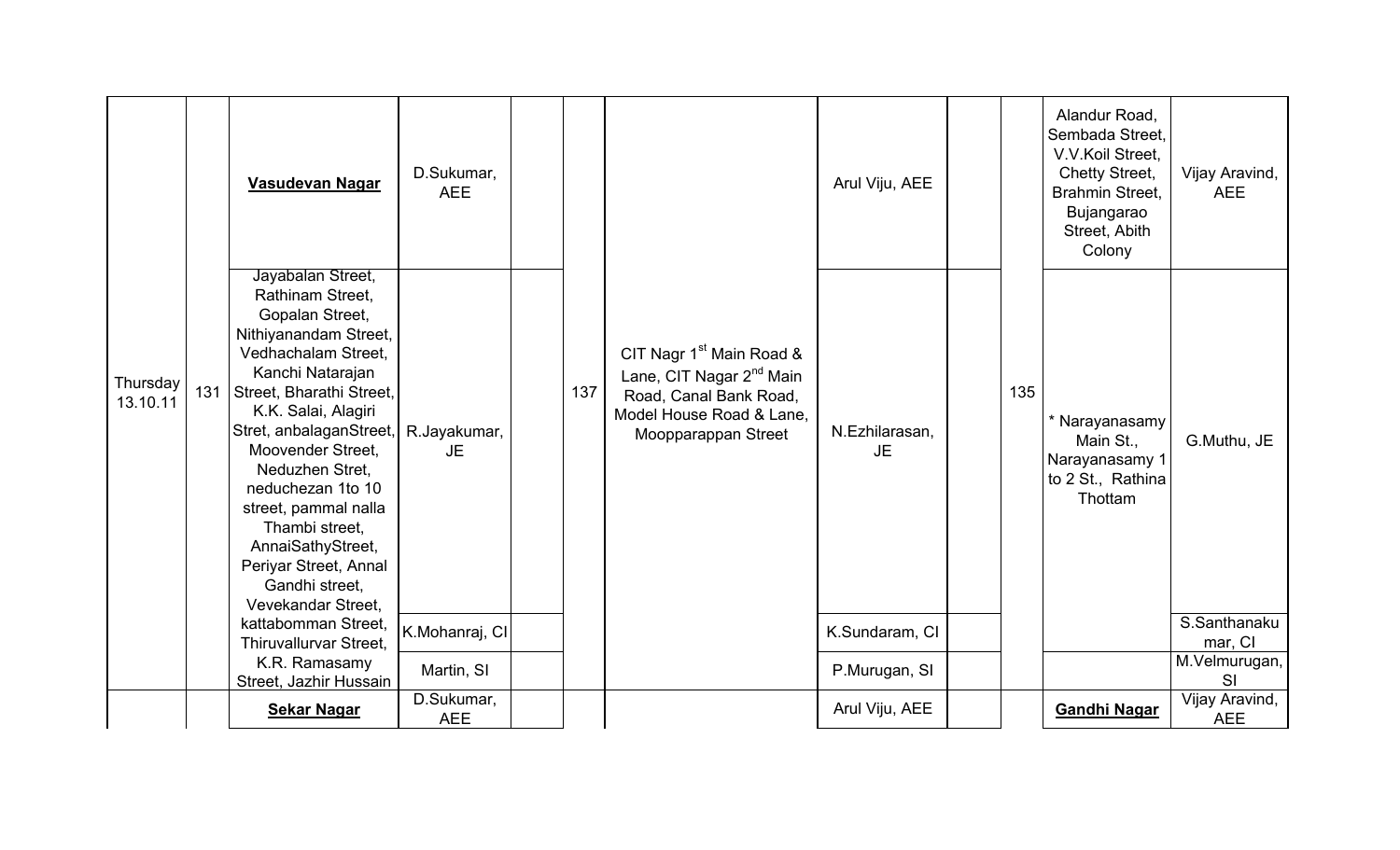| Rajambal St.,<br>Natarajan                                                                                                                                                         | V.Haribabu,<br><b>AEE</b> |                                                                                                                      | R.Ranganathan,<br>AE.   | Gandhi Nagar<br>Main Road,<br>Gangaiamman<br>Koil Street,<br>Damodaran<br>Street,<br>Thandavarayan<br>Street, Gandhi<br>Nagar Extn.<br><b>Street</b>                   | M.P. Thanigaive<br>lan, AE |
|------------------------------------------------------------------------------------------------------------------------------------------------------------------------------------|---------------------------|----------------------------------------------------------------------------------------------------------------------|-------------------------|------------------------------------------------------------------------------------------------------------------------------------------------------------------------|----------------------------|
| St., Sambasivam St.,<br>Deivambi St., Suceeela<br>St., Subramani St.,<br>Sagunthala St.,<br>Vinayagar Koil St.,<br>Mahadevan Streets,<br>Kuppu Samy Streets,<br>Kothandam Streets, | K.Sabapathy,<br>CI        | Naidu Street, Naidu 1 to 4<br>Lanes, Mannappa Street,<br>New Street, Yadaval Street,<br>Ausni Colony Korunopithi 1st | K.Sundaram, CI<br>(i/c) | Achuthan Nagar<br>1 <sup>st</sup> Street,<br>Achuthan Nagar<br>2 <sup>nd</sup> Street,<br>Achuthan Nagar<br>3 <sup>rd</sup> Street,<br>Dhanakoti Raja<br><b>Street</b> | M.Suresh, CI               |

 $-$  Friday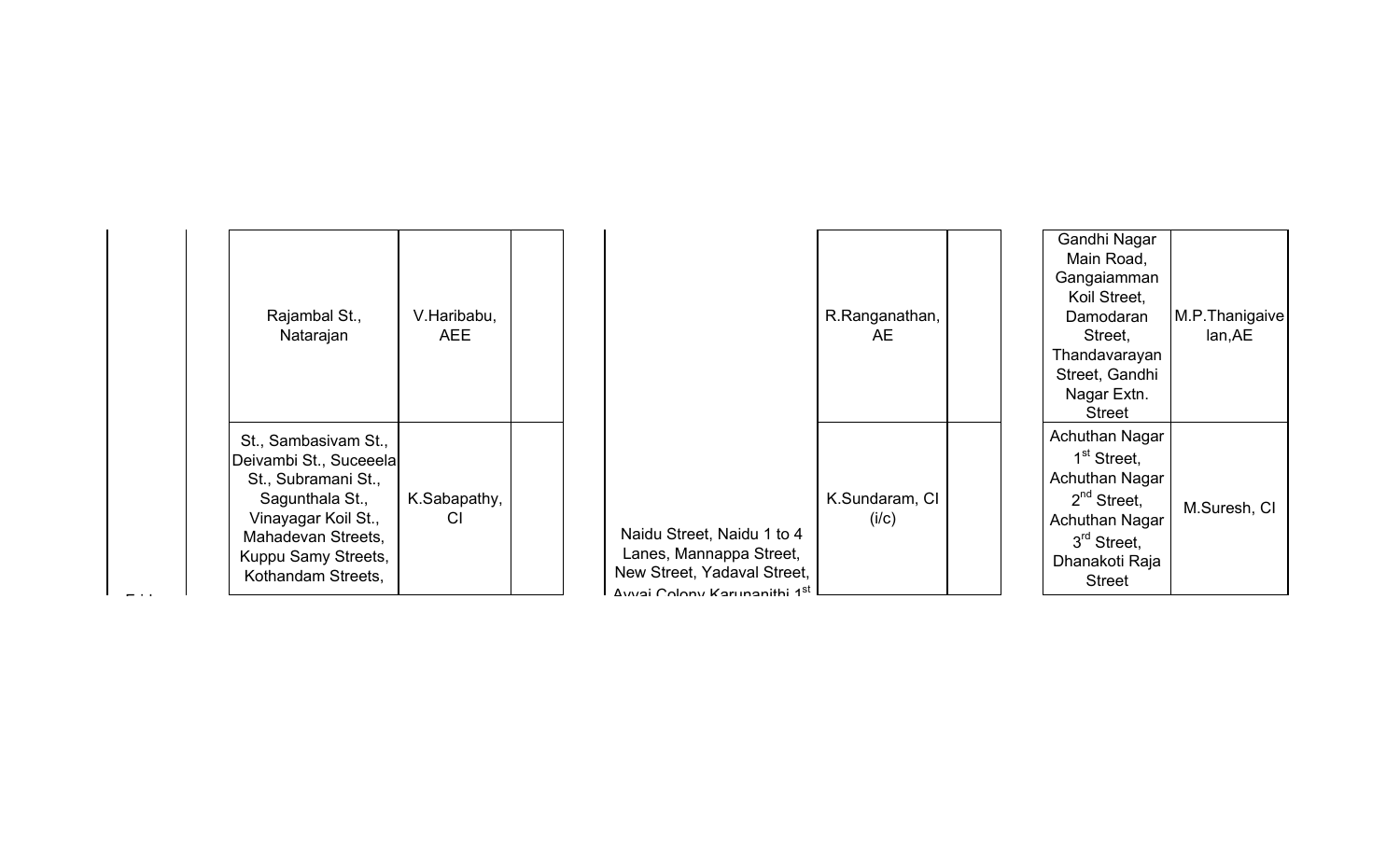| Friday<br>14.10.11 | 132 | M.Velmurugan,<br><b>SI</b> | 138 | Avval Goloriy Naturialiliti i<br>Street, 2 <sup>nd</sup> Street, 3 <sup>rd</sup> Street,<br>Thiru valluvar Nagar 1 <sup>st</sup><br>Street, 2 <sup>nd</sup> Street, 3 <sup>rd</sup> Street,<br>4 <sup>th</sup> Street, Anna Street | Chidambaram, SI | 140 | * Labour Colony<br>$5^{th}$ to 11 <sup>th</sup> St., $7^{th}$<br>cross St.,<br><b>Pumping Station</b><br>Road, Cart Track<br>road, Kamatchi<br>Amman st, Sakthi<br>avenue, Balaji<br>nagar<br>extn., Balavinaya S. Ravindran, SI<br>gar<br>st., Ganapathy<br>nagar<br>extn., Rajarajan<br>st., Duraisamy<br>st, Kalaimagal<br>nagar $4th$ cross<br>st, Sankar<br>avenue. |                              |
|--------------------|-----|----------------------------|-----|------------------------------------------------------------------------------------------------------------------------------------------------------------------------------------------------------------------------------------|-----------------|-----|--------------------------------------------------------------------------------------------------------------------------------------------------------------------------------------------------------------------------------------------------------------------------------------------------------------------------------------------------------------------------|------------------------------|
|                    |     | D.Sukumar,<br><b>AEE</b>   |     |                                                                                                                                                                                                                                    | Arul Viju, AEE  |     | <b>Kamarajapuram</b><br>100 feet Road,                                                                                                                                                                                                                                                                                                                                   | Vijay Aravind,<br><b>AEE</b> |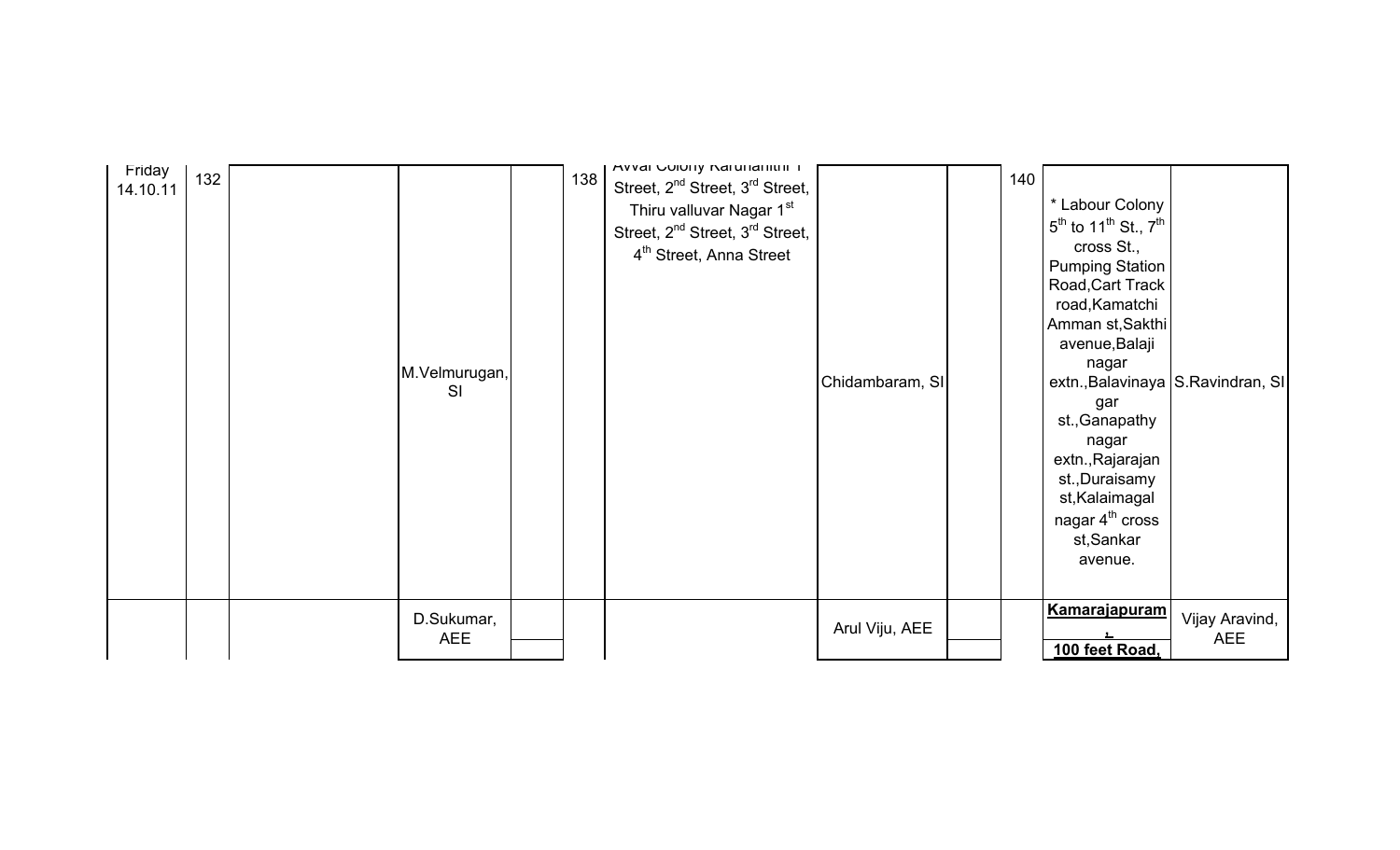| Saturday<br>15.10.11 | 133 | Perumal Koil Street,<br>perumal Koil thottam,<br>Kanniamman Koil<br>Street, North Kavarai<br>Street, South Kavarai<br>Street, East Kavarai<br>Street, Govindan<br>Road, Govindan Road<br>(part), Reddykuppam<br>Road | D. Vijula, AEE             | 139 | Jeenis Road & Lane, Bazaar<br>Road & Lane, Jayaram<br>Street & Lane, Flower Street<br>& Lane, Madha Church Lane-<br>1 & 2 | Yoganath Bapu,<br>JE. | 141 | Pandithdurai St.,<br>MaruthuPandi<br>St., Kumaran St.,<br>Ganesh Nagar<br>$1,2$ , Street,<br>Kumrana St.,<br>Gangaiamman<br>Koil $1st$ St.,<br>Janakpuri 1 <sup>st</sup> &<br>2 <sup>nd</sup> Street<br><b>Sankaran</b><br><b>Avenue</b> | R.Jeykumar<br>Singh, AE    |
|----------------------|-----|----------------------------------------------------------------------------------------------------------------------------------------------------------------------------------------------------------------------|----------------------------|-----|---------------------------------------------------------------------------------------------------------------------------|-----------------------|-----|------------------------------------------------------------------------------------------------------------------------------------------------------------------------------------------------------------------------------------------|----------------------------|
|                      |     |                                                                                                                                                                                                                      | C.S.Manickam,<br><b>CI</b> |     |                                                                                                                           | V.Mohan, CI           |     | Indira St.,                                                                                                                                                                                                                              | K.Rameswaran,<br><b>CI</b> |
|                      |     |                                                                                                                                                                                                                      | V.Sivakrishnan<br>, SI     |     |                                                                                                                           | Chidambaram, SI       |     | * Mosque Colony<br>1to $12^{th}$ St.,<br><b>Bharthy Nagar</b>                                                                                                                                                                            | C.Selvakumar,<br>SI        |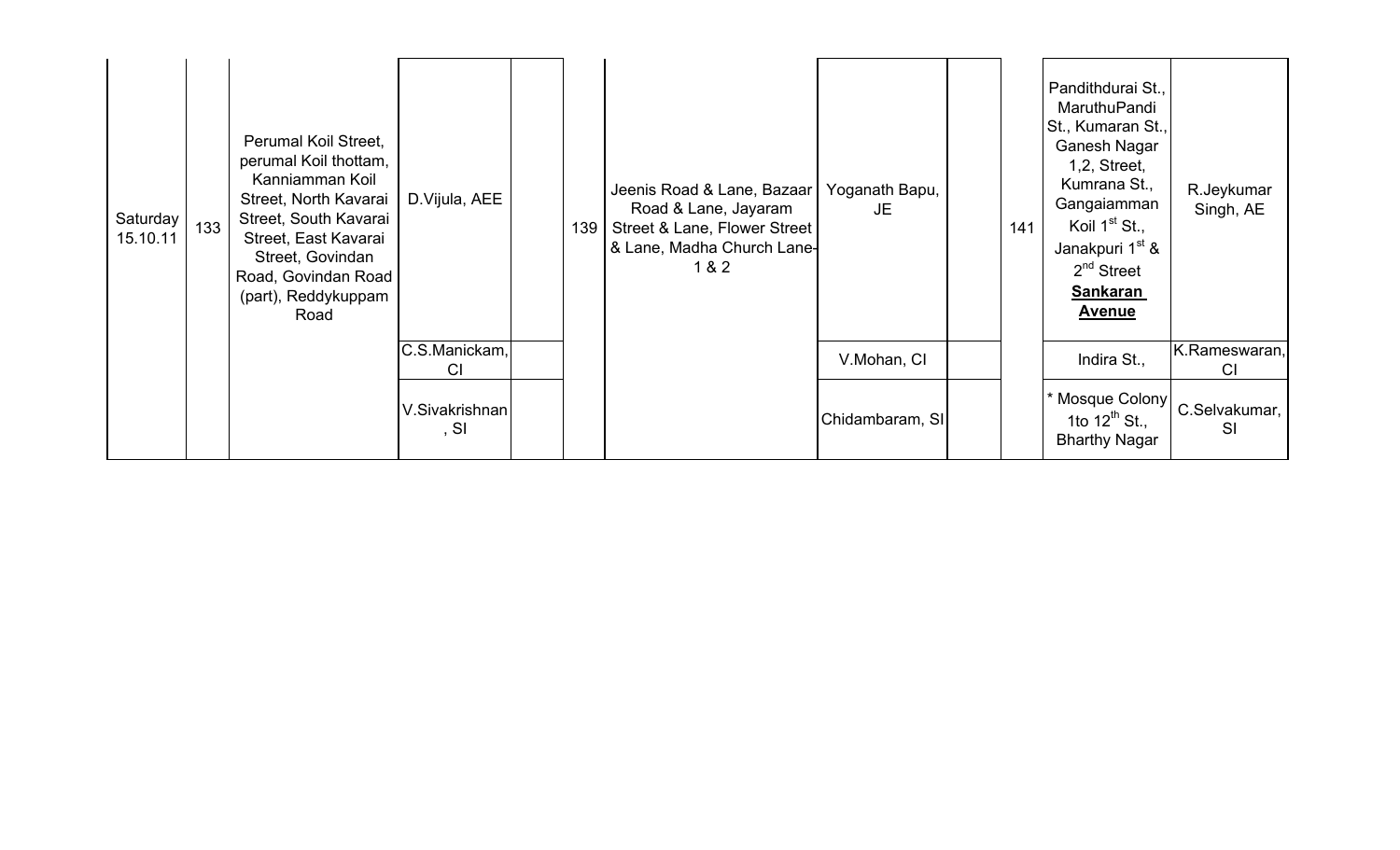|                            |            |                                                                                                                                                                                                                                                                                                                                                                                                        |                                                                           |            |                                                                                                                                                                                                                                             |                                                             |                     |            | <b>Corporation of Chennai Zone - IX</b>                                      |                                                                       |  |
|----------------------------|------------|--------------------------------------------------------------------------------------------------------------------------------------------------------------------------------------------------------------------------------------------------------------------------------------------------------------------------------------------------------------------------------------------------------|---------------------------------------------------------------------------|------------|---------------------------------------------------------------------------------------------------------------------------------------------------------------------------------------------------------------------------------------------|-------------------------------------------------------------|---------------------|------------|------------------------------------------------------------------------------|-----------------------------------------------------------------------|--|
|                            |            |                                                                                                                                                                                                                                                                                                                                                                                                        |                                                                           |            | <b>PROGRAMME FOR MASS CLEANING</b>                                                                                                                                                                                                          |                                                             |                     |            |                                                                              |                                                                       |  |
|                            |            |                                                                                                                                                                                                                                                                                                                                                                                                        |                                                                           |            |                                                                                                                                                                                                                                             |                                                             |                     |            | WEEK -3 DATE: 1710.11 to 22.10.11                                            |                                                                       |  |
|                            |            | <b>UNIT NO - 25</b>                                                                                                                                                                                                                                                                                                                                                                                    |                                                                           |            | <b>UNIT NO - 26</b>                                                                                                                                                                                                                         |                                                             | <b>UNIT NO - 27</b> |            |                                                                              |                                                                       |  |
| <b>WEEK</b><br><b>DAYS</b> | DN.<br>NO. | <b>NAME OF THE ROAD</b><br>/ SLUM                                                                                                                                                                                                                                                                                                                                                                      | <b>OFFICER</b><br><b>INCHARGE</b><br><b>AND</b><br><b>DESIGNATIO</b><br>N | DN.<br>NO. | <b>NAME OF THE ROAD /</b><br><b>SLUM</b>                                                                                                                                                                                                    | <b>OFFICER</b><br><b>INCHARGE AND</b><br><b>DESIGNATION</b> |                     | DN.<br>NO. | <b>NAME OF THE</b><br><b>ROAD / SLUM</b>                                     | <b>OFFICER</b><br><b>INCHARGE</b><br><b>AND</b><br><b>DESIGNATION</b> |  |
|                            |            | Venkatraman Salai,<br>Durgaiamman Street,<br>Anna Street,<br><b>Pugazhenth Street</b><br>Extn.                                                                                                                                                                                                                                                                                                         | D.Sukumar,<br><b>AEE</b>                                                  |            |                                                                                                                                                                                                                                             | Arul Viju, AEE                                              |                     |            | New Street.                                                                  | Vijay Aravind,<br><b>AEE</b>                                          |  |
|                            |            | Choolaipallam                                                                                                                                                                                                                                                                                                                                                                                          | K.Amirthalinga<br>m, JE                                                   |            |                                                                                                                                                                                                                                             | L.P.Sridhar, JE                                             |                     |            | Old Mambalam<br>Road                                                         | N.Parthasarath<br>y, JE                                               |  |
| Monday<br>17.10.11         | 130        | <del>Anjuyam otroct, misa</del><br>Abraham Street,<br>Nagathamman Koil<br>Street, Rahul Gandhi<br>Street, Sonia Gandhi<br>St., Moraji Desai<br>Street, Priyanka<br>Gandhi Street, kanngi<br>Street, kanndasan<br>Street, Neduchezlan<br>street, Vikaramathy<br>Street, periyar Street,<br>indira Street,<br>Avudaimman Street,<br>M.G.R. Street,<br>Kalainger Karunadhi<br>$\mathbf{A}$ D <sub>k</sub> | S.W.Vijayaku<br>mar, CI                                                   | 136        | Jones Road, Krishnappa<br>Pillai Garden, 1 <sup>st</sup> Street, 2 <sup>nd</sup><br>Street & Lane, Jones Road,<br>Chinnaiah Thottam 1 <sup>st</sup> , 2 <sup>nd</sup> &<br>3 <sup>rd</sup> Streets, Subway, Mosque<br>Garden, Soodiammanpet | S.Sridhar, CI                                               |                     | 134        | * Jayaram St.,<br>vasuki St.,<br>Thiru.Vi.Ka.St.,<br>Anna St., Avvai<br>St., | G.Siva, CI                                                            |  |
|                            |            |                                                                                                                                                                                                                                                                                                                                                                                                        | Kuppamuthu,<br>SI                                                         |            |                                                                                                                                                                                                                                             | V.Sivakrishnan,<br>SI                                       |                     |            |                                                                              | P.Gopalakrishn<br>an. SI                                              |  |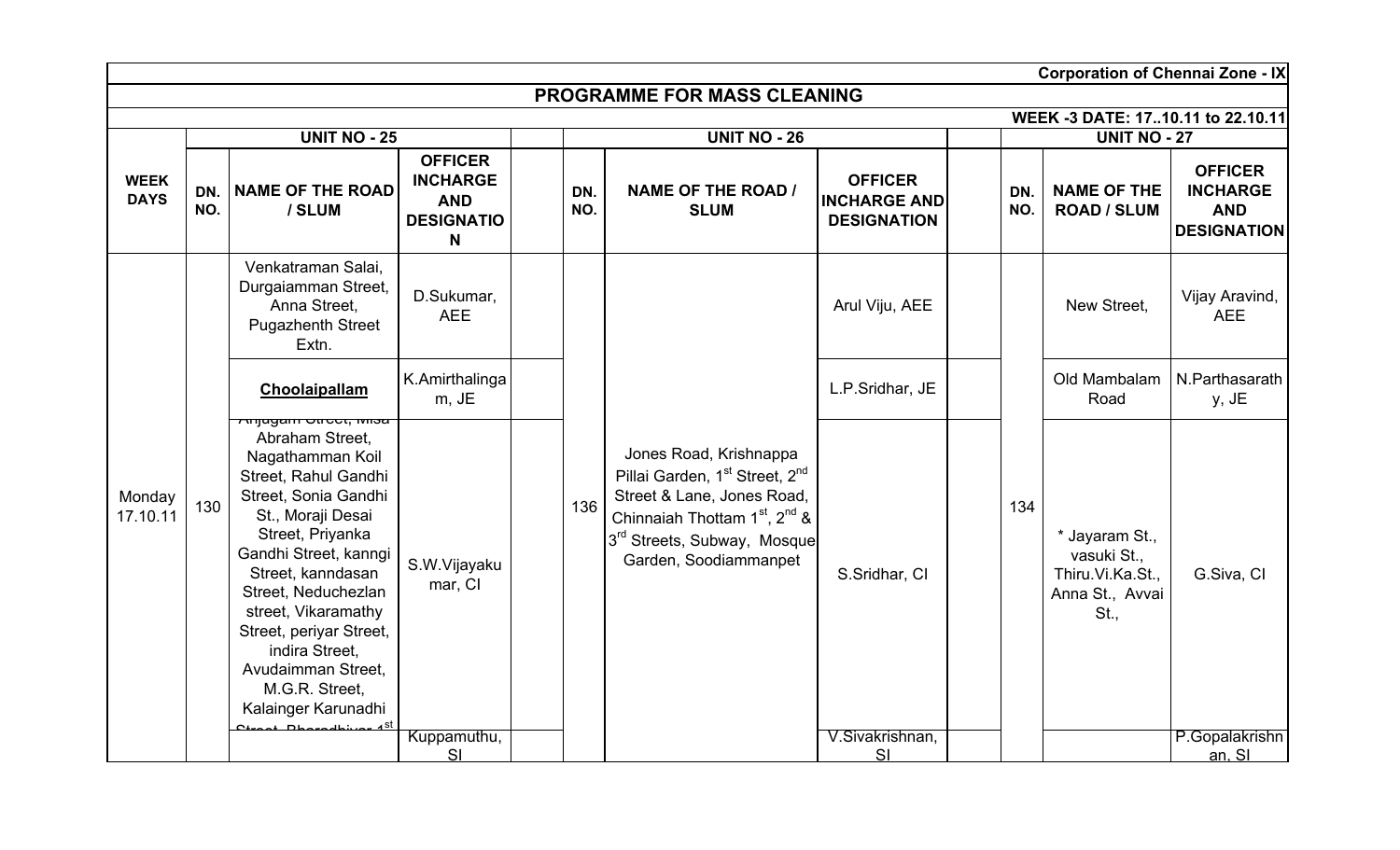| Tuesday<br>18.10.11 | 131 | <b>Sathiyamurthy Block</b><br>Gnanamani Street,<br>Rajendra Prasad<br>Street, Mount Patten<br>Street, Jakir Hussain<br>Street<br><b>Annai Sathya Nagar</b><br>Annai Sathya Nagar 1 <sup>st</sup><br>Street, 2 <sup>nd</sup> Street, 3 <sup>rd</sup><br>Street, 4 <sup>th</sup> Street,<br>V.O.C. Street,<br>Varadharajan Street,<br>Vanchinathan Street,<br>Kamaraj Street, Abdul<br>Razak Street Anna<br><b>Sathya Moorthy</b><br><b>Block</b><br>v.w.Balakrishnan<br>Street, Gurushave<br>Street, Lalbhadur<br>Street, John Keenady<br>Street, Ganamani<br>Street, Sundaramurthy<br>Street,<br>subrashchandra Bose<br>Street, Radhkrishnan<br>Street Indiragandhi | D.Sukumar,<br><b>AEE</b> | 137 | South West Boag Road,<br>Sadullah Street, Abdul Aziz<br>Street, Maduraiveeran Koil<br>Street, Moosa Street,<br>Devaraj Street | Arul Viju, AEE       | 135 | Subramania<br>Salai,<br>Thadi Rathinam<br>Street,<br>Thiruvalluvar<br>Street, Saidai<br>Sambandam<br>Thadi rathinam<br>St., Kambar St.,<br>Adhikasvan St | Vijay Aravind,<br><b>AEE</b> |
|---------------------|-----|---------------------------------------------------------------------------------------------------------------------------------------------------------------------------------------------------------------------------------------------------------------------------------------------------------------------------------------------------------------------------------------------------------------------------------------------------------------------------------------------------------------------------------------------------------------------------------------------------------------------------------------------------------------------|--------------------------|-----|-------------------------------------------------------------------------------------------------------------------------------|----------------------|-----|----------------------------------------------------------------------------------------------------------------------------------------------------------|------------------------------|
|                     |     | <b>Pachyappan Street</b>                                                                                                                                                                                                                                                                                                                                                                                                                                                                                                                                                                                                                                            | R.Jayakumar,<br>JE.      |     |                                                                                                                               | N.Ezhilarasan,<br>JE |     |                                                                                                                                                          | G.Muthu, JE                  |
|                     |     | Pachyappan Street,<br>1,2, street, Thangal<br>nagar, Amman Koil<br>Street,                                                                                                                                                                                                                                                                                                                                                                                                                                                                                                                                                                                          | K.Mohanraj, CI           |     |                                                                                                                               | K.Sundaram, CI       |     |                                                                                                                                                          | S.Santhanaku<br>mar, CI      |
|                     |     |                                                                                                                                                                                                                                                                                                                                                                                                                                                                                                                                                                                                                                                                     | Martin, SI               |     |                                                                                                                               | P.Murugan, SI        |     |                                                                                                                                                          | M.Velmurugan,<br>SI          |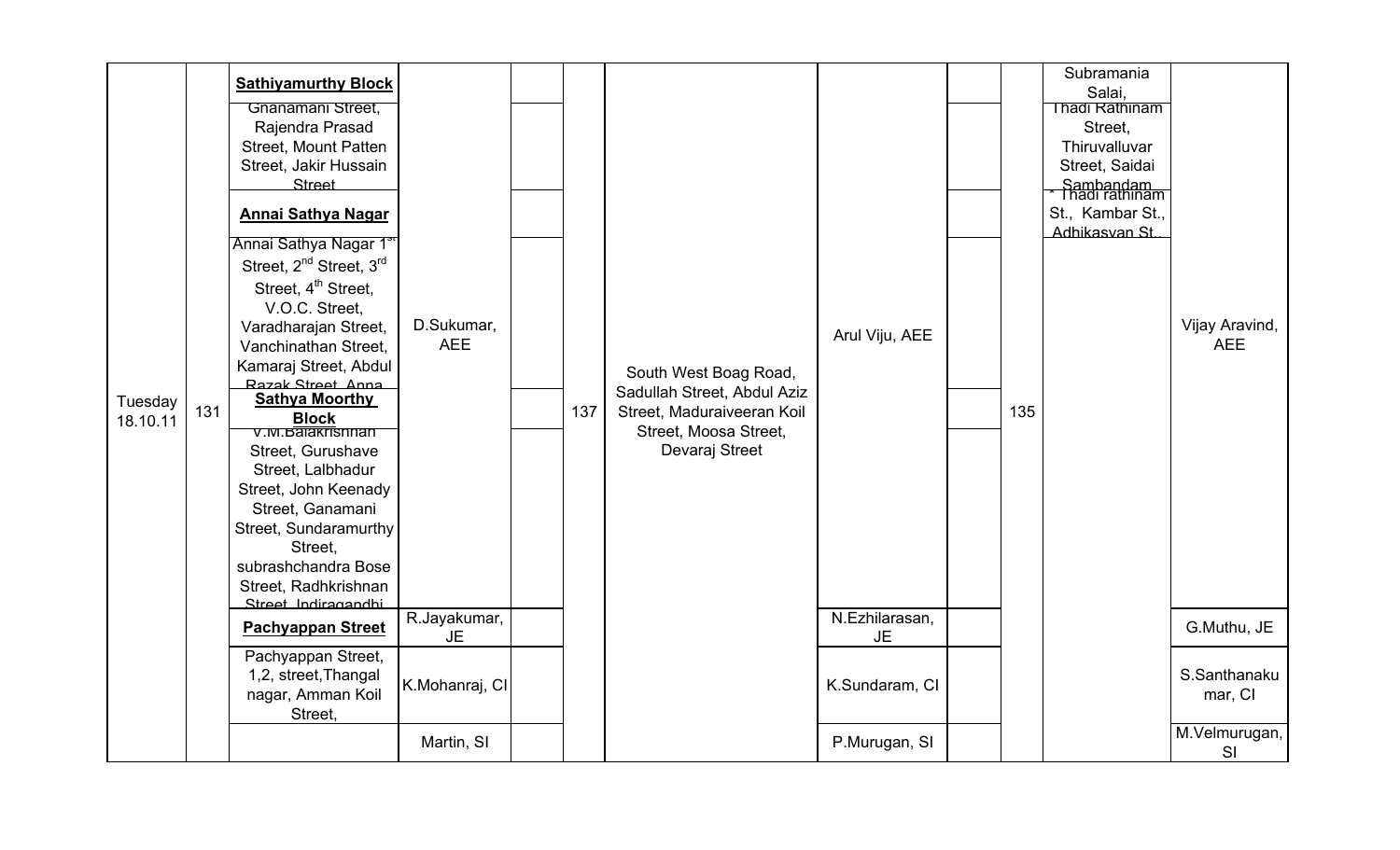|                           |     | R.V. Nagar                                                               | D.Sukumar,<br><b>AEE</b>  |     | Ponniamman Koil Street,                                                                                                                             | Arul Viju, AEE              |     | Jothi Nagar 1 <sup>st</sup><br>Street, Jothi<br>Nagar 2 <sup>nd</sup> Street,                                                                                                                                                 | Vijay Aravind,<br><b>AEE</b> |
|---------------------------|-----|--------------------------------------------------------------------------|---------------------------|-----|-----------------------------------------------------------------------------------------------------------------------------------------------------|-----------------------------|-----|-------------------------------------------------------------------------------------------------------------------------------------------------------------------------------------------------------------------------------|------------------------------|
|                           |     |                                                                          | V.Haribabu,<br><b>AEE</b> |     | Ellaiamman Koil Street, East<br>Ellaiamman Koil Street,<br>R.S.Sridhar Salai,<br>Sowbackya Avenue, Bharathi<br>Avenue Main Road, 1 to 3<br>Streets, | R.Ranganathan,<br><b>AE</b> |     | Navarathina<br>Garden Main<br>Road, 1 <sup>st</sup> Cross<br>St., 2 <sup>nd</sup> Cross<br>Street,                                                                                                                            | M.P.Thanigaive<br>lan, AE    |
| Wednesd<br>ay<br>19.10.11 | 132 | R.V. Nagar 66<br>67,68,70,71,76,69 <sup>th</sup> ,<br>69A, 72,73,74, 75, | K.Sabapathy,<br>CI        | 138 | West Canal Bank Road,<br>Rajiv Gandhi Avenue.                                                                                                       | K.Sundaram, CI<br>(i/c)     | 140 | Visalakshi Nagar<br>1 <sup>st</sup> St., Visalakshi<br>Nagar 2 <sup>nd</sup> St.                                                                                                                                              | M.Suresh, CI                 |
|                           |     | R.V.NagarBlocks<br>M, N, O, AA, XY, U, ZZ,                               | M.Velmurugan,<br>SI       |     |                                                                                                                                                     | Chidambaram, SI             |     | Achuthan Nagar<br>1 to 5 St., 1 to 3<br>Cross St.,<br>Ganapathy<br>Nagar 1 to 2<br>streets, Balajinag<br>ar I & II main<br>road, 1 <sup>st</sup> cross to<br>$6th$ cross streets,<br>Kalaimagal<br>nagar I main<br>road extn. | S.Ravindran, SI              |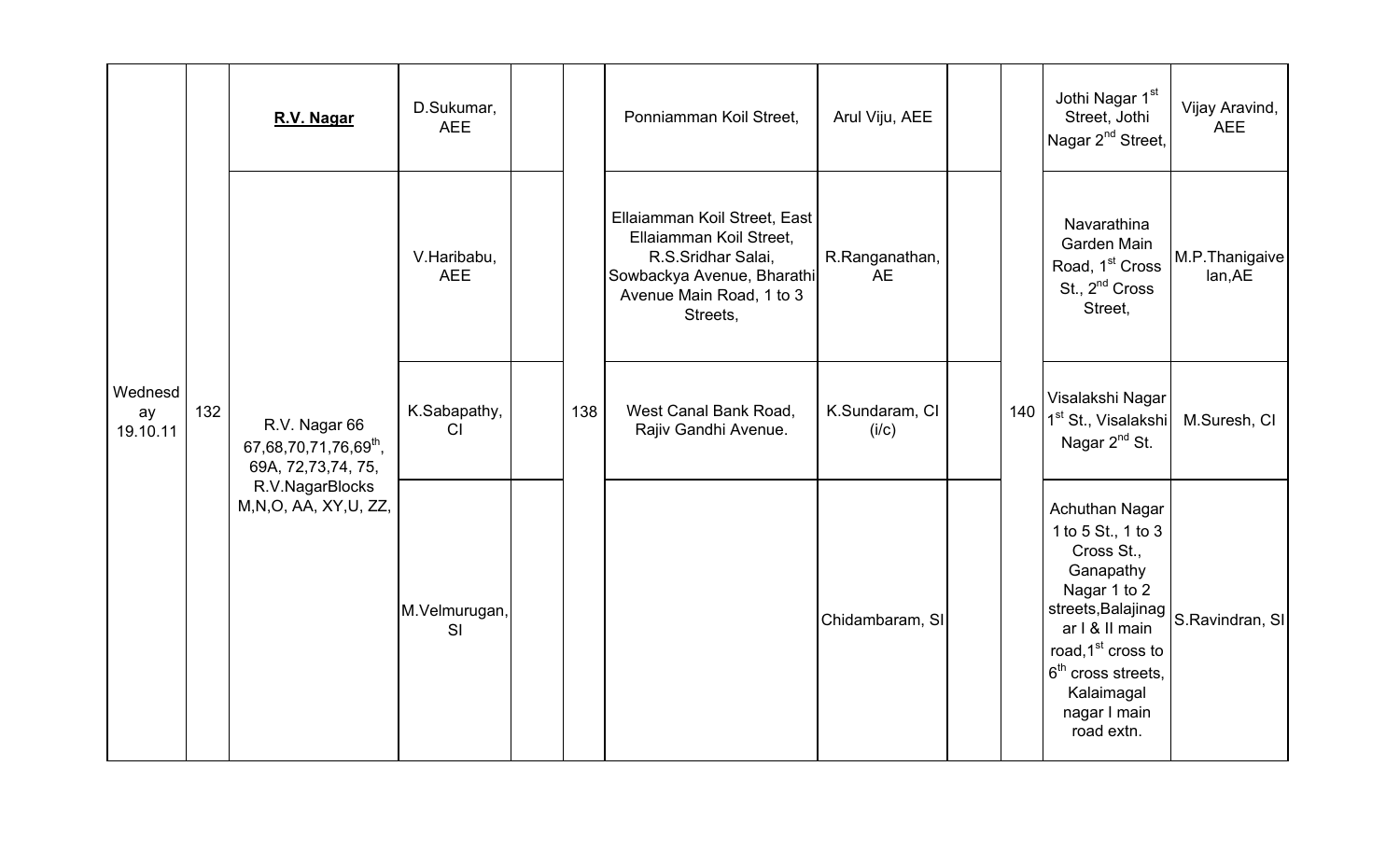|                      |     |                                                                                                                      | D.Sukumar,<br><b>AEE</b>   |     | Jothiammal Nagar Main<br>Road, 1 to 12 Streets, Govt.<br>Farm village Main Road, 1st<br>Street, 2 <sup>nd</sup> Street, | Arul Viju, AEE              |     | <b>Nehru Nagar</b>                                                                                                                                                               | Vijay Aravind,<br><b>AEE</b> |
|----------------------|-----|----------------------------------------------------------------------------------------------------------------------|----------------------------|-----|-------------------------------------------------------------------------------------------------------------------------|-----------------------------|-----|----------------------------------------------------------------------------------------------------------------------------------------------------------------------------------|------------------------------|
|                      |     | Thalayari Street,<br>Pushpavathiammal<br>Street, Srinivasa                                                           |                            |     | Ranjith Road, Ferry Road,<br>Surya Nagar                                                                                |                             |     | Madhavan St.,<br>Neduchizyan St.,<br>K.V.K. SamySt.,<br>jeevanantham<br>St Anbalagan                                                                                             |                              |
|                      |     | Iyengar Street, 1 <sup>st</sup>                                                                                      | D.Vijula, AEE              |     |                                                                                                                         | Yoganath Bapu,<br><b>JE</b> |     | Vandikkaran<br><b>Street</b>                                                                                                                                                     | R.Jeykumar<br>Singh, AE      |
| Thursday<br>20.10.11 | 133 | Street, 2 <sup>nd</sup> Street,<br>Kodambakkam Road,<br>Kodambakkam Road<br>Extn., School Road,<br>Jayachandr lane & | C.S.Manickam,<br><b>CI</b> | 139 |                                                                                                                         | V.Mohan, CI                 | 141 | Anagalamman1s<br>$t.2nd$ , Street,<br>Gopalkrishnan<br>St., Vigneswara                                                                                                           | K.Rameswaran,<br>CI          |
|                      |     | Consevancy lane                                                                                                      | V.Sivakrishnan<br>, SI     |     |                                                                                                                         | Chidambaram, SI             |     | * Nehru Nagar 1<br>to 4 <sup>th</sup> St., Nehru<br>Nagar Main<br>Road, Nehru<br>Nagar 2 <sup>nd</sup> Main<br>Road,<br>Kannigapuram 1<br>to 37 St.,<br>Racecourse<br>Inner Road | C.Selvakumar,<br><b>SI</b>   |
|                      |     | 1 <sup>st</sup> Sector                                                                                               | D. Culzumor                |     |                                                                                                                         |                             |     | <b>Kumaran Colony</b><br>$1^{\text{st}}$ .,<br>$82^{nd}$<br>street.                                                                                                              | Viiny Arnyind                |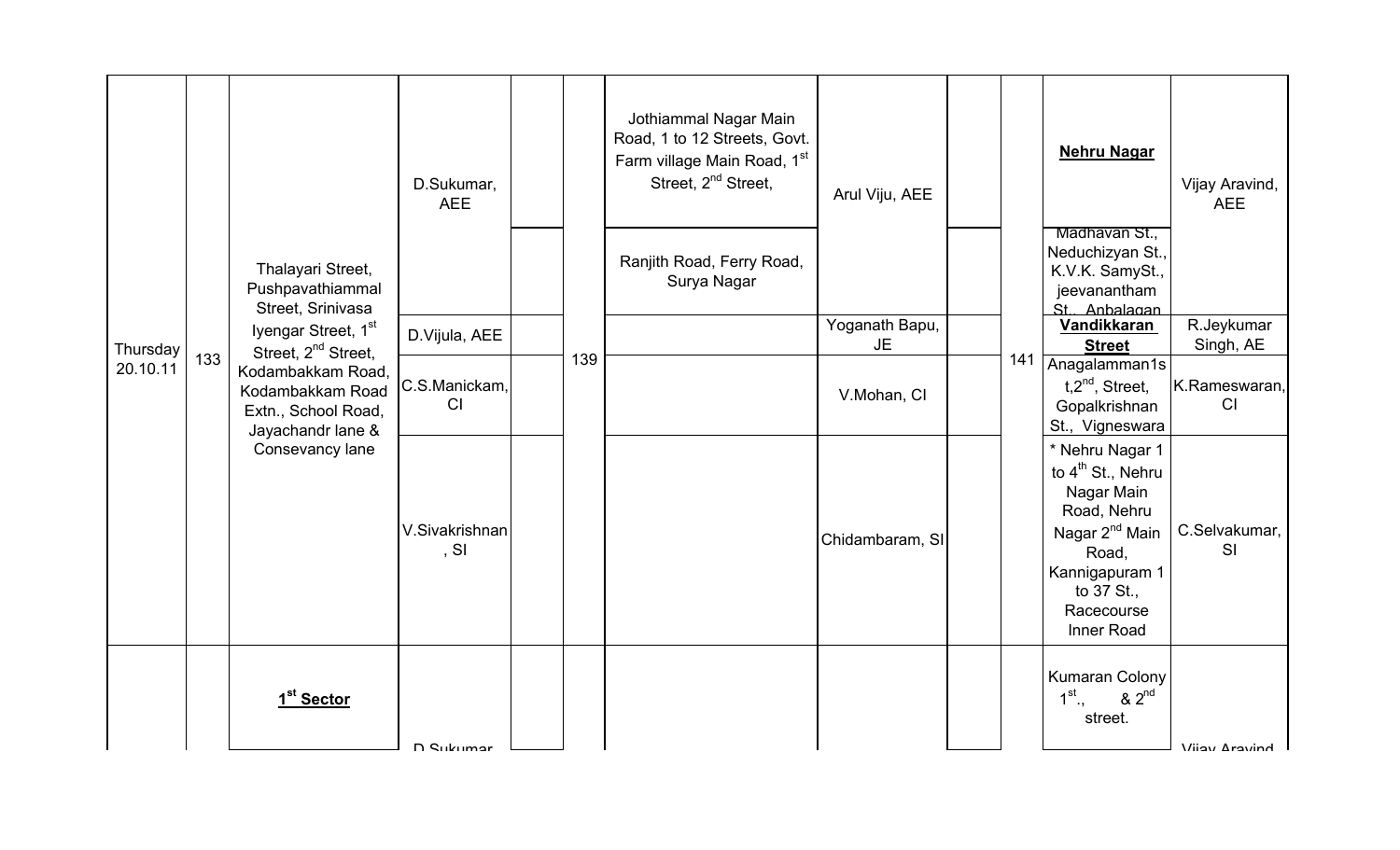| Friday<br>21.10.11   | 130 | 1 to 7 Streets                                                                                                                                                                   | L. Junuillai,<br><b>AEE</b> | 136 | CIT Nagar 1 <sup>st</sup> Street, 2 <sup>nd</sup><br>Street, Cross Street, East<br>Road, West Road, North<br>Road, South Road, Nandhi          | Arul Viju, AEE        | 134 | * Reddy Kuppam<br>Road, Nethagi<br>St., Sarathambal<br>St., Rajaji St.,                                                                       | vijay Alavillu,<br><b>AEE</b> |
|----------------------|-----|----------------------------------------------------------------------------------------------------------------------------------------------------------------------------------|-----------------------------|-----|------------------------------------------------------------------------------------------------------------------------------------------------|-----------------------|-----|-----------------------------------------------------------------------------------------------------------------------------------------------|-------------------------------|
|                      |     | 6 <sup>th</sup> Sector                                                                                                                                                           | K.Amirthalinga<br>m, JE     |     | Loop Street, Loop 1 <sup>st</sup> Street,<br>Loop $2^{nd}$ Street,<br>Aranganathan Subway Lane                                                 | L.P.Sridhar, JE       |     |                                                                                                                                               | N.Parthasarath<br>y, JE       |
|                      |     | 27 <sup>th</sup> Street, to 32 <sup>nd</sup><br><b>Street</b>                                                                                                                    | S.W.Vijayaku<br>mar, CI     |     |                                                                                                                                                | S.Sridhar, CI         |     |                                                                                                                                               | G.Siva, CI                    |
|                      |     | R.K.Shanmugam Salai,<br>Lakshmanasamy Salai                                                                                                                                      | Kuppamuthu,<br><b>SI</b>    |     |                                                                                                                                                | V.Sivakrishnan,<br>SI |     |                                                                                                                                               | P.Gopalakrishn<br>an, SI      |
|                      |     | Pari Nagar                                                                                                                                                                       | D.Sukumar,                  |     |                                                                                                                                                |                       |     | Jayaram Street &<br>Lane, Mosque<br>Street, Mosque<br>Pallam, Hospital<br>Road & Lane,<br>Customs Colony,<br><b>Central Excise</b><br>Colony. | Vijay Aravind,                |
| Saturday<br>22.10.11 | 131 | Karikalan Street,<br>Cheran Street,<br>Chozhan Street,<br>Bharathi Street,<br>Kannagi Street, Gandhi<br>Street, Pallavan Street,<br><b>Vallalar Street</b><br>Annai Sathya nagar | <b>AEE</b>                  | 137 | South Dhandapani Street &<br>Lane, Mannar Street, Gopal<br>Street, Damodharan Street,<br>Srinivasan Street, Sivaji<br>Street, South Usman Road | Arul Viju, AEE        | 135 | * Balakrishnan<br>St., Elumalai St.<br>Munusamy St.,<br>Kumarsamy St.,<br>Ramasamy St.,<br>Kamakodi St.,                                      | <b>AEE</b>                    |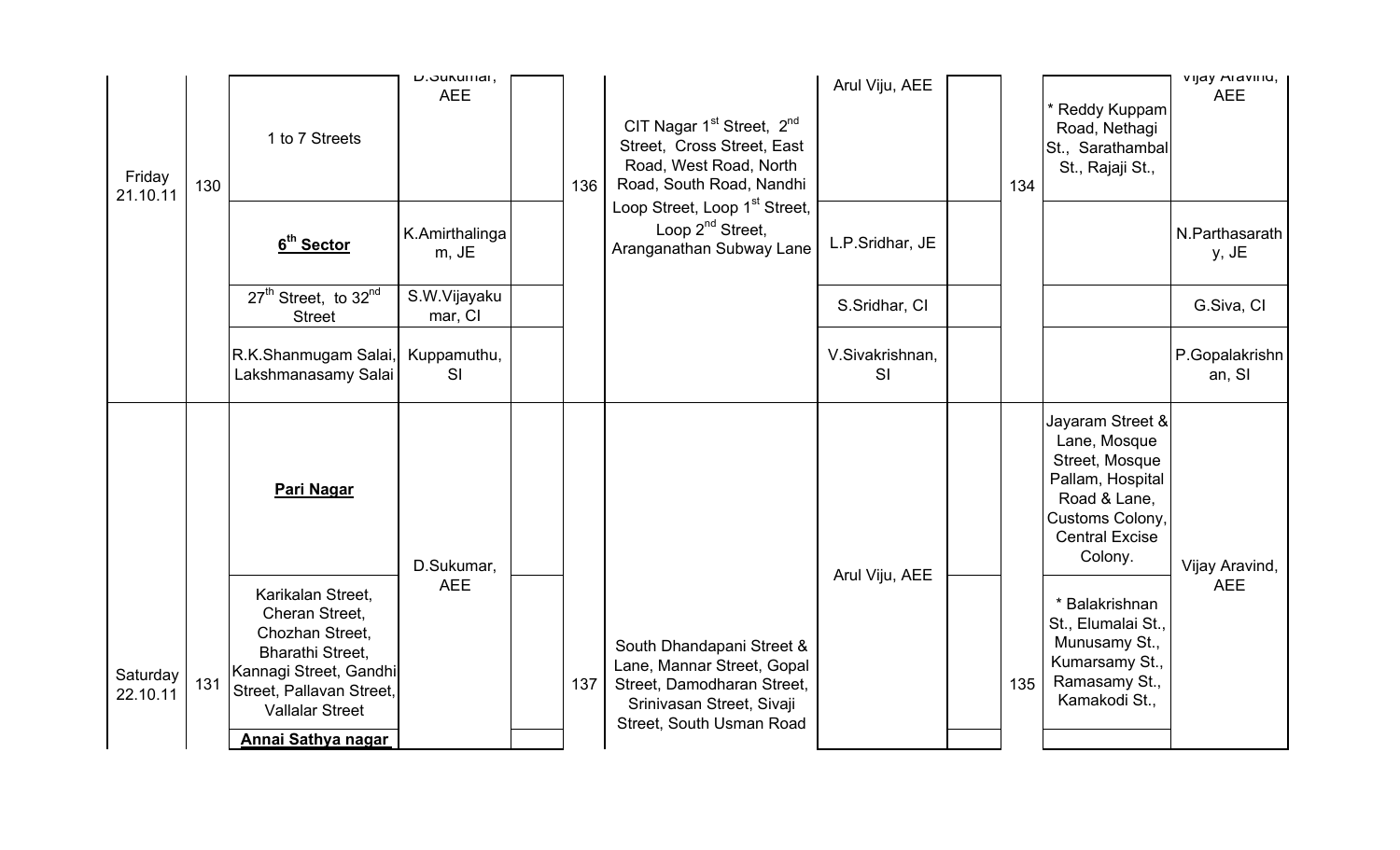| Anna Neduzhen Salai,<br>Kannadesan Street,<br>E.V.K. Sampath Salai,   R.Jayakumar,<br>Elango Street, Cross<br>1to 4 streets, kamaraj<br>Street, | JE             |  | N.Ezhilarasan,<br>JE |  | G.Muthu, JE             |
|-------------------------------------------------------------------------------------------------------------------------------------------------|----------------|--|----------------------|--|-------------------------|
| <b>Anjugam Nagar</b>                                                                                                                            | K.Mohanraj, Cl |  | K.Sundaram, CI       |  | S.Santhanaku<br>mar, CI |
| 1 <sup>st</sup> Street, 2 <sup>nd</sup> Street,<br>3 <sup>rd</sup> Street, 4 <sup>th</sup> Street                                               | Martin, SI     |  | P.Murugan, SI        |  | M.Velmurugan,           |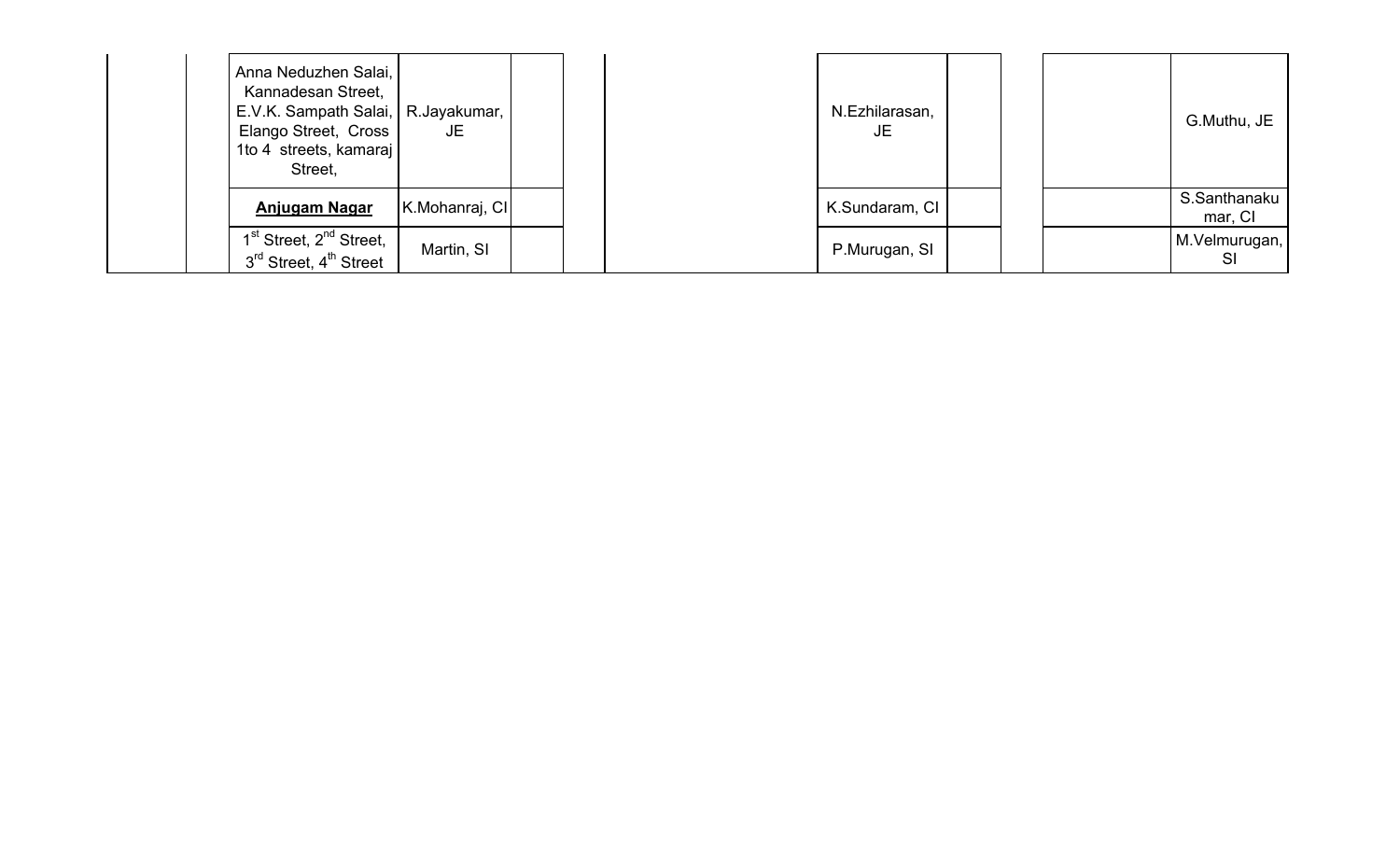|                            |            |                                                                                                                                                                                                                                        |                                                                           |            |                                                                                                                   |                                                             |            | <b>Corporation of Chennai Zone - IX</b>                                                                                                                                                                                                                                                                                                                                                                                                                                                                         |                                                                       |
|----------------------------|------------|----------------------------------------------------------------------------------------------------------------------------------------------------------------------------------------------------------------------------------------|---------------------------------------------------------------------------|------------|-------------------------------------------------------------------------------------------------------------------|-------------------------------------------------------------|------------|-----------------------------------------------------------------------------------------------------------------------------------------------------------------------------------------------------------------------------------------------------------------------------------------------------------------------------------------------------------------------------------------------------------------------------------------------------------------------------------------------------------------|-----------------------------------------------------------------------|
|                            |            |                                                                                                                                                                                                                                        |                                                                           |            | <b>PROGRAMME FOR MASS CLEANING</b>                                                                                |                                                             |            |                                                                                                                                                                                                                                                                                                                                                                                                                                                                                                                 |                                                                       |
|                            |            |                                                                                                                                                                                                                                        |                                                                           |            |                                                                                                                   |                                                             |            | WEEK -4 DATE: 24.10.11 to 31.10.11                                                                                                                                                                                                                                                                                                                                                                                                                                                                              |                                                                       |
|                            |            | <b>UNIT NO - 25</b>                                                                                                                                                                                                                    |                                                                           |            | <b>UNIT NO - 26</b>                                                                                               |                                                             |            | <b>UNIT NO - 27</b>                                                                                                                                                                                                                                                                                                                                                                                                                                                                                             |                                                                       |
| <b>WEEK</b><br><b>DAYS</b> | DN.<br>NO. | <b>NAME OF THE ROAD</b><br>/ SLUM                                                                                                                                                                                                      | <b>OFFICER</b><br><b>INCHARGE</b><br><b>AND</b><br><b>DESIGNATIO</b><br>N | DN.<br>NO. | <b>NAME OF THE ROAD /</b><br><b>SLUM</b>                                                                          | <b>OFFICER</b><br><b>INCHARGE AND</b><br><b>DESIGNATION</b> | DN.<br>NO. | <b>NAME OF THE</b><br><b>ROAD / SLUM</b>                                                                                                                                                                                                                                                                                                                                                                                                                                                                        | <b>OFFICER</b><br><b>INCHARGE</b><br><b>AND</b><br><b>DESIGNATION</b> |
| Monday<br>24.10.11         | 132        | <b>New Colony</b><br>New Colony main Rd,<br>1,2,3,4, & Cr., Street,<br>B.K. Maistry St., Pilliyar<br>Koil Street., Deva<br>naidu Street, peruma<br>koil West mada street,<br>perumal Koil Extention<br>Street,<br><b>Sarathy Nagar</b> | D.Sukumar,<br><b>AEE</b><br>V.Haribabu,<br><b>AEE</b>                     | 138        | Lock Street, South Lock<br>Street, Varadhapuram,<br>Chellappa Garden,<br>Duraisamy Street,<br>Narikkuravar Colony | Arul Viju, AEE<br>R.Ranganathan,<br><b>AE</b>               | 140        | Labour Colony<br>1 <sup>st</sup> Main Road,<br>2 <sup>nd</sup> Main Road,<br>3rd Main Road,<br>4 <sup>th</sup> Main Road,<br>1 <sup>st</sup> Cross Street,<br>2 <sup>nd</sup> Cross Street,<br>3rd Cross Street,<br>4 <sup>th</sup> Cross Street,<br>Reddy 1 <sup>st</sup> Street,<br>Reddy 2 <sup>nd</sup> Street.<br>* Kalaimagal<br>nagar I to III main<br>roads, 1 <sup>st</sup> & 2 <sup>nd</sup><br>cross streets,<br>Palaya kkaran<br>street & lane,<br>Manjolai I & II<br>main road, 1 <sup>st</sup> to | Vijay Aravind,<br><b>AEE</b><br>M.P. Thanigaive<br>lan.AE             |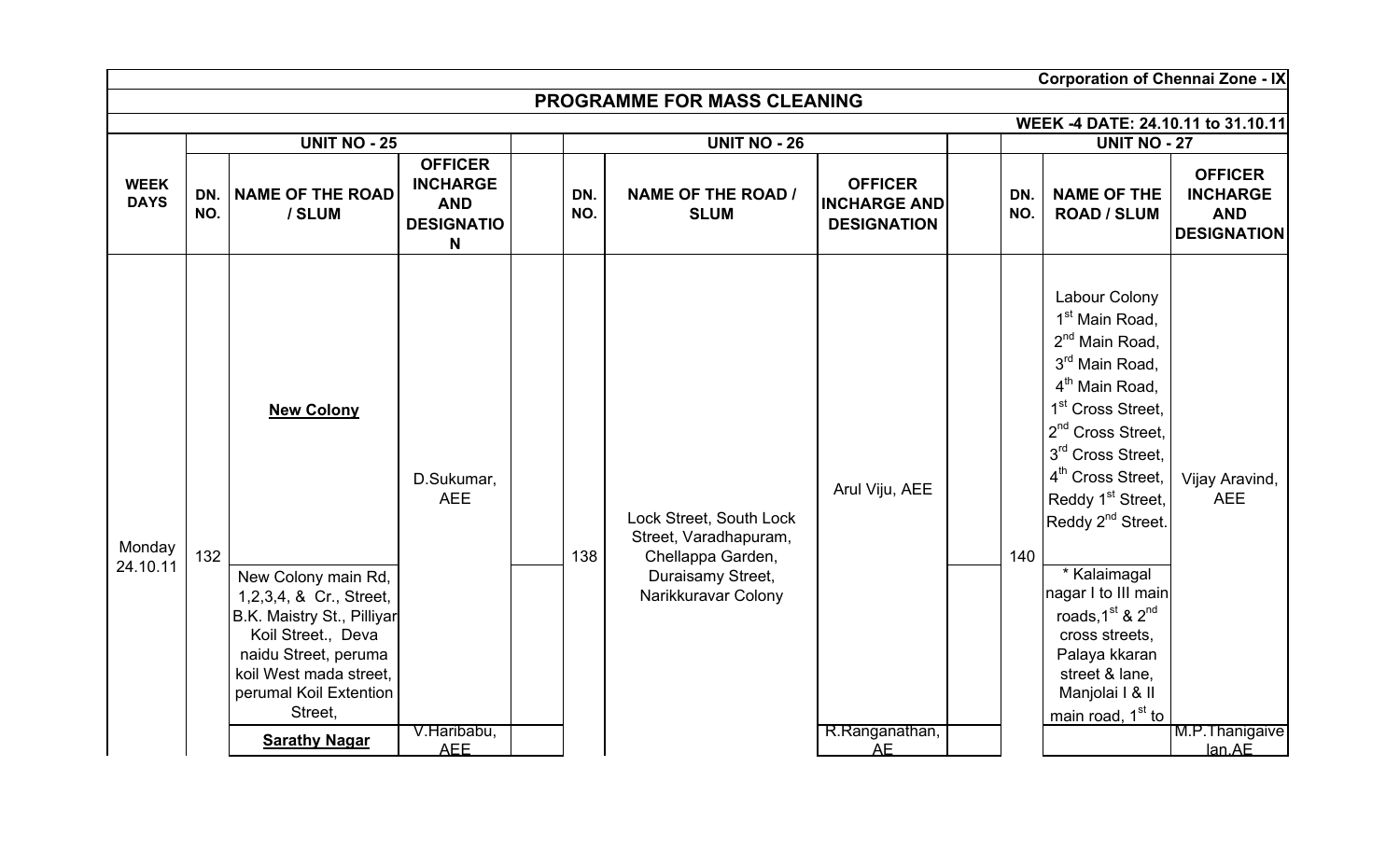|          | <u>wuranan Salai,</u><br>PonniyaKoti St.,<br>Kannmmal St., Mani          | K.Sabapathy,<br>CI         |     |                                                                               | K.Sundaram, CI<br>(i/c) |     |                                                                                                            | M.Suresh, CI                 |
|----------|--------------------------------------------------------------------------|----------------------------|-----|-------------------------------------------------------------------------------|-------------------------|-----|------------------------------------------------------------------------------------------------------------|------------------------------|
|          | <b>stwest cones Kotta,</b><br>Gandhi street, Valluvar<br>Street          | M.Velmurugan,<br><b>SI</b> |     |                                                                               | Chidambaram, SI         |     |                                                                                                            | S.Ravindran, SI              |
|          | L.I.C. Colony, South<br>K.R.Koil Street,                                 | D.Sukumar,<br><b>AEE</b>   |     |                                                                               | Arul Viju, AEE          |     | <b>Five Furlong</b><br>Road,<br>manthoppu<br>$1st, 2nd, street,$<br>Sathani pet 1 <sup>st</sup><br>street, | Vijay Aravind,<br><b>AEE</b> |
| Tuesday  | Devanathan Colony,<br>Ellaiamman Koil Street,<br>133 Kasikulam, Krishnan | D.Vijula, AEE              | 139 | Model Hutment Road &<br>Extn., Link Road, School<br>Road, Veterinary Hospital | Yoganath Bapu,<br>JE    | 141 | <b>Pillaiyar Koil</b><br><b>Street</b>                                                                     | R.Jeykumar<br>Singh, AE      |
| 25.10.11 | Street, Raghavan<br>Colony,<br>Nagarathinammal<br>Colony 11thAvenue,     | C.S.Manickam.<br>CI        |     | Road, & Panpet 1 <sup>st</sup> Street, 2 <sup>nd</sup><br><b>Street</b>       | V.Mohan, CI             |     | Seganiamman<br>$1^{st}$ , $2^{nd}$ st, $3^{rd}$ ,<br>street, New<br>Street,                                | K.Rameswaran,<br>CI          |
|          |                                                                          | V.Sivakrishnan<br>, SI     |     |                                                                               | Chidambaram, SI         |     | * Anna Garden<br>Kamarajapuram,                                                                            | C.Selvakumar,<br><b>SI</b>   |
|          | 2 <sup>nd</sup> Sector                                                   |                            |     | <b>Kaveri Nagar</b>                                                           |                         |     | Rajaji St., Nethji<br>St., Sarathambal<br>St., &<br>Reddykuppam<br>Road                                    |                              |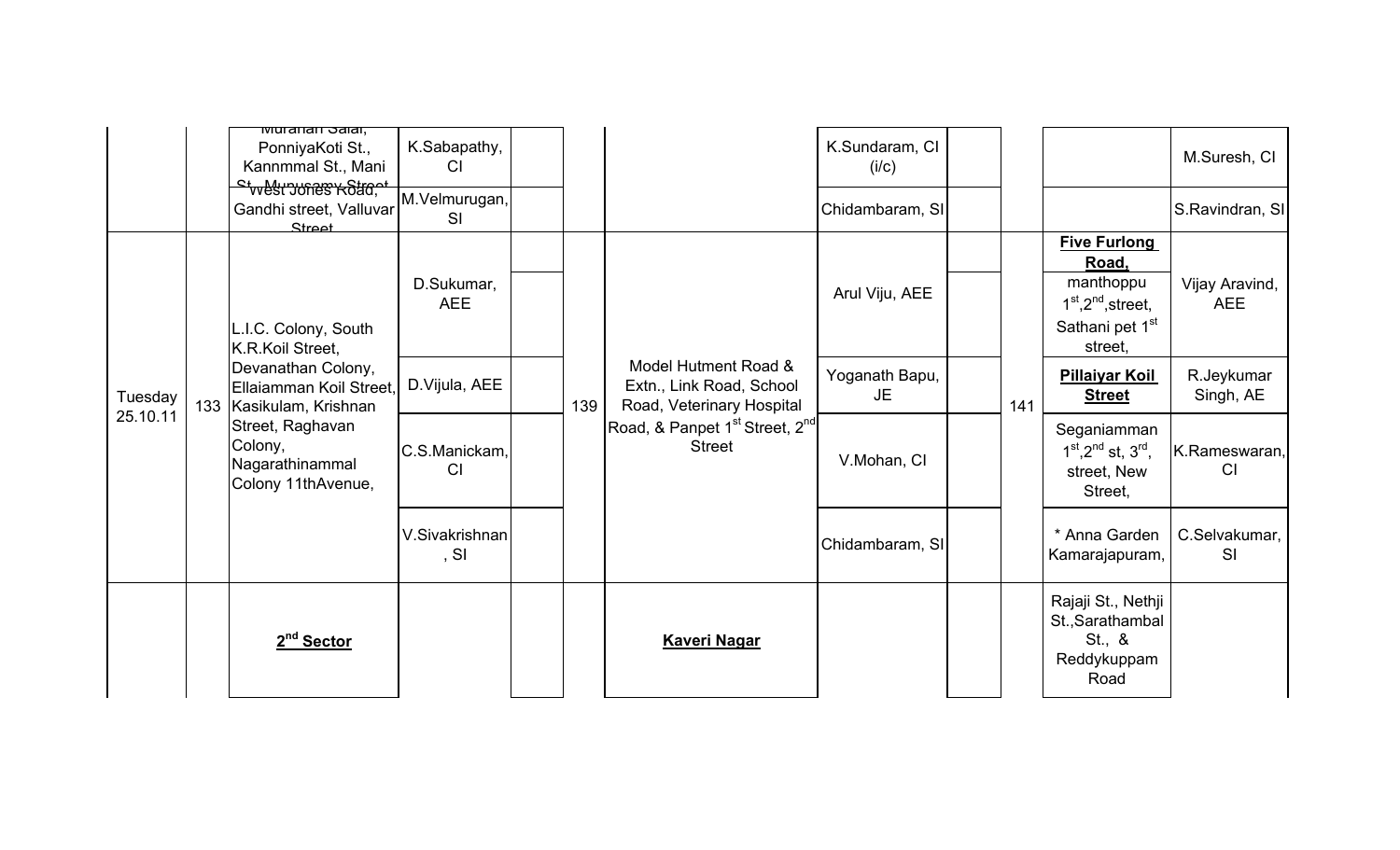| Wednesd<br>ay<br>26.10.11 | 130 | 8 <sup>th</sup> Street to 13 <sup>th</sup> Street                                                                                                                                | D.Sukumar,<br><b>AEE</b>         | 136 | Gandhi Street, Hospital<br>Road, Bharathi St.,<br>Bharathidasan 1 to 3 Cross<br>Streets, Indira Gandhi Street,<br>Railway Border 1 <sup>st</sup> & 2 <sup>nd</sup> | Arul Viju, AEE              | 134 | * Periyar<br>Ramasamy St.,<br>Pillaiyar Koil St.,                                                                                                                                                 | Vijay Aravind,<br><b>AEE</b> |
|---------------------------|-----|----------------------------------------------------------------------------------------------------------------------------------------------------------------------------------|----------------------------------|-----|--------------------------------------------------------------------------------------------------------------------------------------------------------------------|-----------------------------|-----|---------------------------------------------------------------------------------------------------------------------------------------------------------------------------------------------------|------------------------------|
|                           |     | 5 <sup>th</sup> Sector22nd Street<br>to 26th Street &                                                                                                                            | K.Amirthalinga                   |     | Street, Subbu Pillai Thottam,<br>Gandhipuram 1 to 6 Sts.                                                                                                           | L.P.Sridhar, JE             |     |                                                                                                                                                                                                   | N.Parthasarath               |
|                           |     | Ramasamy Salai<br>Model House Road 1<br>to 3 Streets                                                                                                                             | m, JE<br>S.W.Vijayaku<br>mar, CI |     |                                                                                                                                                                    | S.Sridhar, CI               |     |                                                                                                                                                                                                   | y, JE<br>G.Siva, CI          |
|                           |     |                                                                                                                                                                                  | Kuppamuthu,<br><b>SI</b>         |     |                                                                                                                                                                    | V.Sivakrishnan,<br>SI       |     |                                                                                                                                                                                                   | P.Gopalakrishn<br>an, SI     |
|                           |     | <b>MGR Nagar</b><br>Govindasamy St.,<br>Kurinji St., Mullai St.,<br>Palai St., Devaraj St.,<br>Sakthi Vinayagar Koil<br>St., Ma.Po. Si. St.,<br>Pulithevan St.,<br>K.K.Main Road | D.Sukumar,<br><b>AEE</b>         |     |                                                                                                                                                                    | Arul Viju, AEE              |     | West Jones<br>Road, Kavari<br>Street,<br>Rangabashyam<br>Street, Anjaneyar<br>Koil Street,<br>Diwan Bashyam<br>Street, Vaaniyar<br>Street, Perumal<br>Koil Street,<br>Elayazhwar<br><b>Street</b> | Vijay Aravind,<br><b>AEE</b> |
|                           |     | <b>Puganthi Street</b>                                                                                                                                                           | R.Jayakumar,<br><b>JE</b>        |     |                                                                                                                                                                    | N.Ezhilarasan,<br><b>JE</b> |     | *Kothavalchavadi<br>St., Duraisamy<br>thottam                                                                                                                                                     | G.Muthu, JE                  |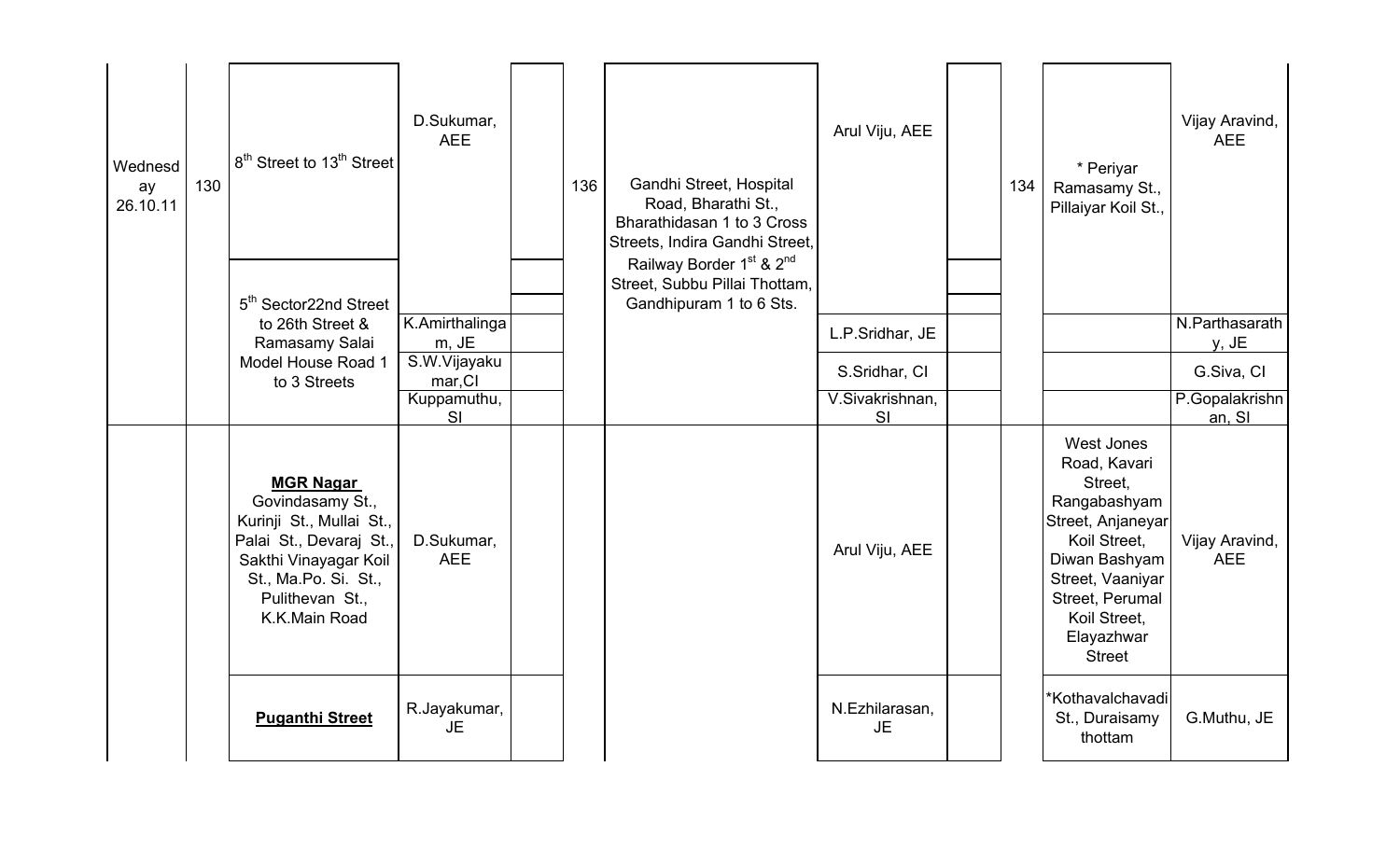| Thursday<br>27.10.11 | <mark>iRaja Raja Giloziari</mark><br>Street,<br>Muthumariyamman<br>Koil Street, Siva<br>Vishnu St.,<br>Manickavasakar<br>131 Street, subramaniiys<br>Siva Street,<br>Manimegalai<br>St., Sundrar St.,<br>yesunathar alayam<br>St., U.P. Velayatham<br>St., Silapathi karam<br>St., Vallal Pari St.,<br>kannagi Street,<br>V.P.Agilan Street,<br>Kalaivanar St., T.H.<br>Lakshman St., Kodi<br>Katha Kumarn Street,<br>Bharathy dasan St.,<br>Vallalar St., Nakeeran<br>St., Anjugam St.,<br>maruthu panidina<br>Street, Snt Someu<br>Street, Valayapathy<br>Street, Kundalakesi<br>street, Rani annadurai<br>Ctroot Pharathivar | K.Mohanraj, Cl           | 137 | Burkit Road, V.O.C. Street,<br>Police Quarters, Manoharan<br>Street, Srirampet Street,<br>Pandian Street, Link Road | K.Sundaram, CI | 135 |                                                                                                                                                   | S.Santhanaku<br>mar, CI |
|----------------------|---------------------------------------------------------------------------------------------------------------------------------------------------------------------------------------------------------------------------------------------------------------------------------------------------------------------------------------------------------------------------------------------------------------------------------------------------------------------------------------------------------------------------------------------------------------------------------------------------------------------------------|--------------------------|-----|---------------------------------------------------------------------------------------------------------------------|----------------|-----|---------------------------------------------------------------------------------------------------------------------------------------------------|-------------------------|
|                      |                                                                                                                                                                                                                                                                                                                                                                                                                                                                                                                                                                                                                                 | Martin, SI               |     |                                                                                                                     | P.Murugan, SI  |     |                                                                                                                                                   | M.Velmurugan,<br>SI     |
|                      | <b>Kattabomman Block</b>                                                                                                                                                                                                                                                                                                                                                                                                                                                                                                                                                                                                        | D.Sukumar,<br><b>AEE</b> |     |                                                                                                                     | Arul Viju, AEE |     | Arulayammanpet Main Road, 1st<br>Street, 2 <sup>nd</sup> Street, 1 <sup>st</sup> Cross<br>Street, 2 <sup>nd</sup> Cross Street, Kathipara<br>Road |                         |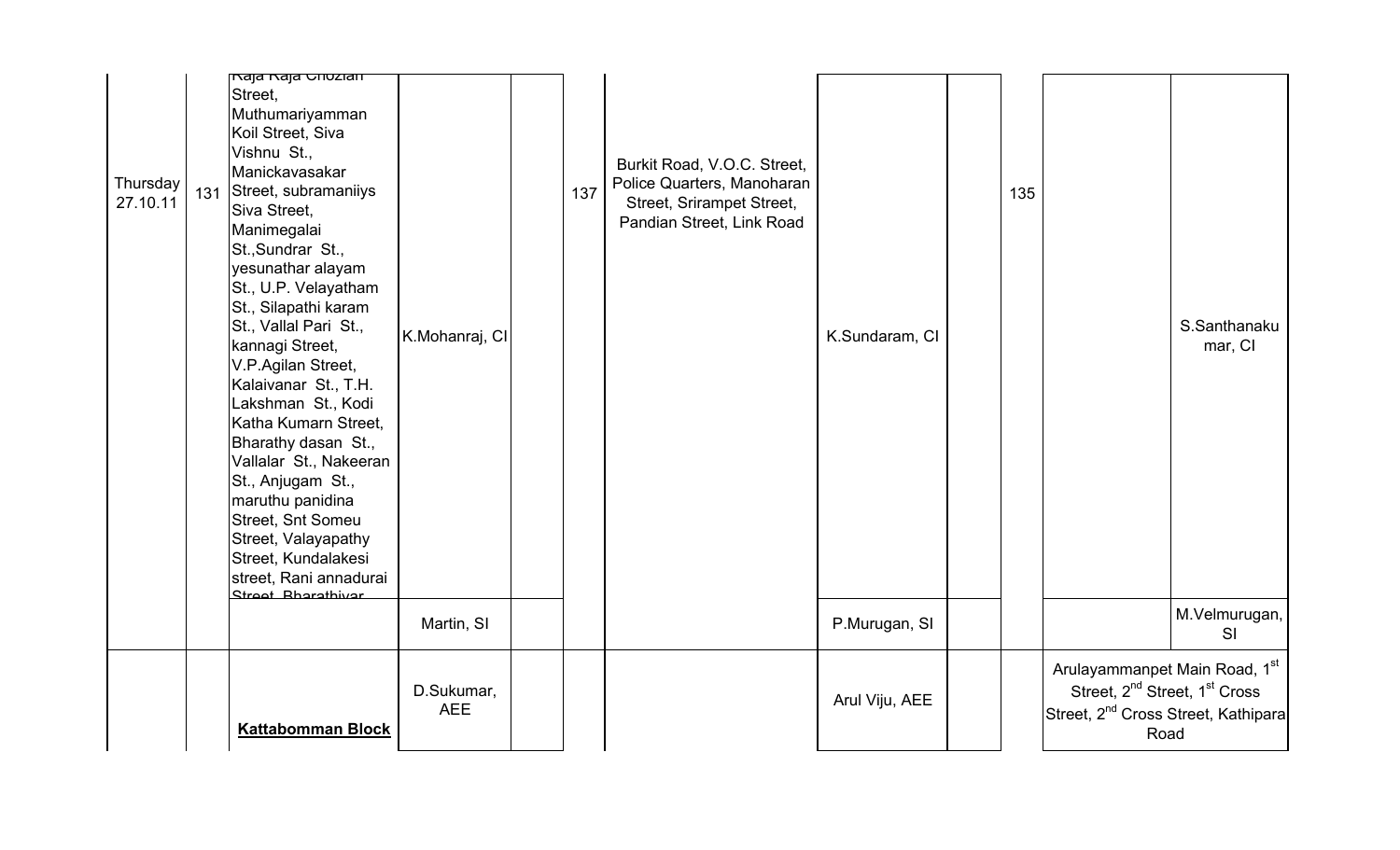| Friday   |     | Vadivel St., bala<br>Krishnan St., Nakeeran                                                                                                                                                    | V.Haribabu,<br><b>AEE</b><br>K.Sabapathy,<br>CI |     | Lake View Road,<br>Guruvappan Street, Perumal<br>Koil Street & Lane,                           | R.Ranganathan,<br><b>AE</b><br>K.Sundaram, CI<br>(i/c) |     |                                                                                              |
|----------|-----|------------------------------------------------------------------------------------------------------------------------------------------------------------------------------------------------|-------------------------------------------------|-----|------------------------------------------------------------------------------------------------|--------------------------------------------------------|-----|----------------------------------------------------------------------------------------------|
| 28.10.11 | 132 | St., GovindasamySt.,<br>Poongavam St., S.V.<br>Chidarambam Salai,<br>Thilakar Street,<br>poongavan Street,<br>Govindasamy St.,<br>Vadivel lane, Nakeeran<br>Street, Guindy<br>Rathinam Street. | M.Velmurugan,<br><b>SI</b>                      | 138 | Peeliamman Koil Street,<br>Angalamman Koil Street,<br>Thulukkanatha mman Koil<br><b>Street</b> | Chidambaram, SI                                        | 140 | Sowrimudi thottam, Station<br>road, Saibaba lane, 33 feet wide<br>road, Anusuya mandapam     |
|          |     | Burma Kanagambal<br>Street, Lake View<br>Road, Lake View Road                                                                                                                                  | D.Sukumar,<br><b>AEE</b>                        |     | Srinagar Colony - South<br>Mada Street, North Mada<br>Street, Temple Avenue,                   | Arul Viju, AEE                                         |     | Race Course Road,                                                                            |
| Saturday | 133 | Extn., Lake View Road                                                                                                                                                                          |                                                 | 139 | West Mada Street, East<br>Mada Street, North Avenue,                                           | Yoganath Bapu,                                         | 141 | Race View colony 2 <sup>nd</sup> St.,                                                        |
| 29.10.11 |     | 2 <sup>nd</sup> Street, Jothi                                                                                                                                                                  | D.Vijula, AEE                                   |     | South Avenue, Cross Street,                                                                    | JE.                                                    |     | <b>Bharathi Nagar</b>                                                                        |
|          |     | Ramalingam Street, 1st<br>Street, 2 <sup>nd</sup> Street,                                                                                                                                      | C.S.Manickam,<br>CI                             |     | Rangaraja puram 1 to 6<br>Streets & Ponniamman Koil                                            | V.Mohan, CI                                            |     | ועו.ש.ת. סו., רוווון או סו.,<br>Bharathy Nagar Main Rd.,<br>Krichnamurthy Ct                 |
|          |     | Venkatraman Street.                                                                                                                                                                            | V.Sivakrishnan<br>, SI                          |     | <b>Street</b>                                                                                  | Chidambaram, SI                                        |     | * Shankaran Avanue 1 & 2 <sup>nd</sup> st.,<br>Radhamohan St., Gandhi St.,<br>Rajagopalan St |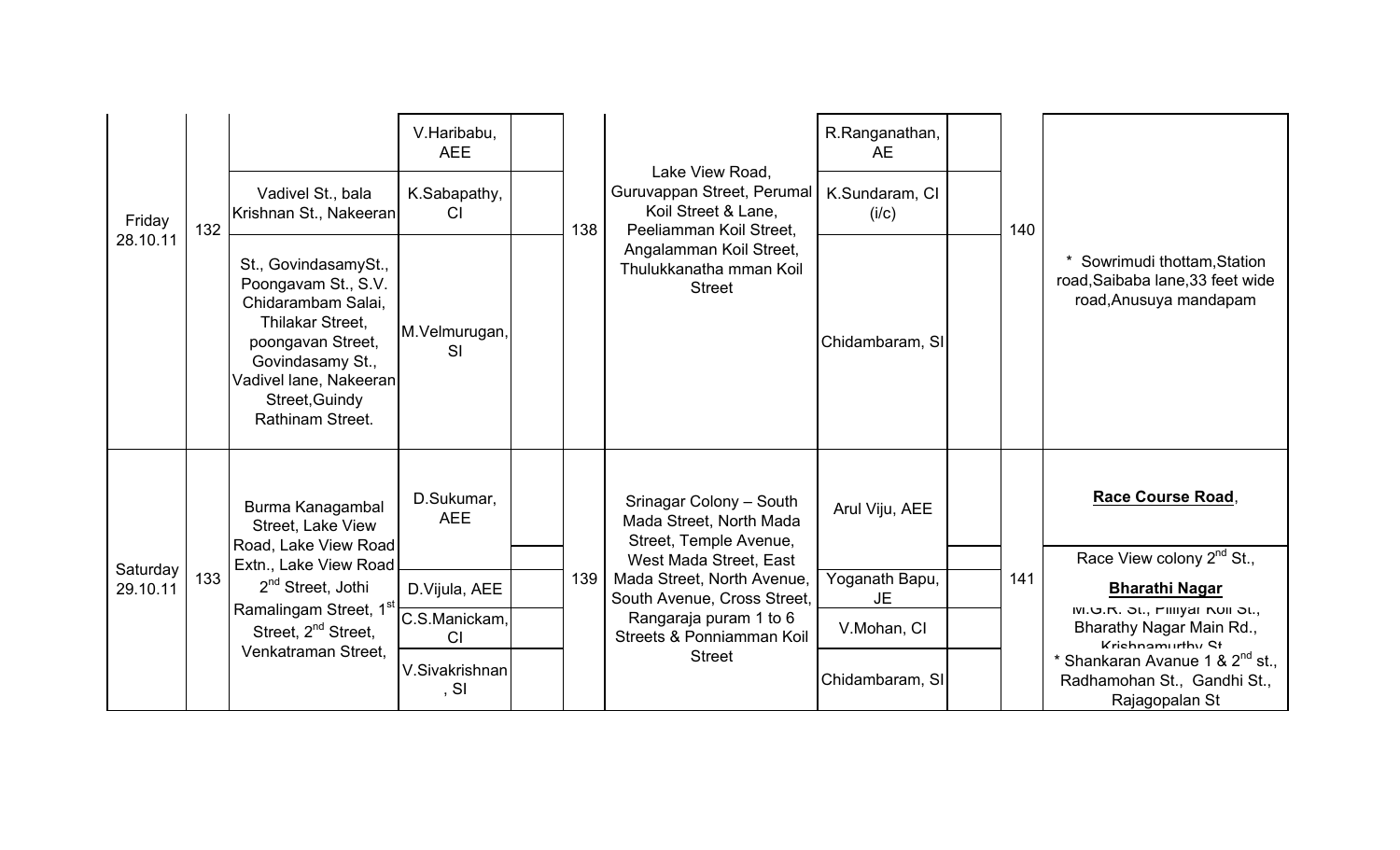|                    |     |                                                                                                          | D.Sukumar,<br><b>AEE</b>    |     |                                                                                                                                                         | Arul Viju, AEE        |     | Chakkarapani<br><b>Street &amp;</b><br>Extention,<br>Narasingapuram<br>Main Rd, Old<br>Narasinga puram<br>Street,                                                             | Vijay Aravind,<br><b>AEE</b> |
|--------------------|-----|----------------------------------------------------------------------------------------------------------|-----------------------------|-----|---------------------------------------------------------------------------------------------------------------------------------------------------------|-----------------------|-----|-------------------------------------------------------------------------------------------------------------------------------------------------------------------------------|------------------------------|
|                    |     | Vazhaithoppu 1to 6                                                                                       | D.Vijula, AEE               |     | Venkatapuram Slum 1 to 10<br>Streets, Vinayagar Koil                                                                                                    | Yoganath Bapu,<br>IJΕ |     | <b>Link Road</b>                                                                                                                                                              | R.Jeykumar<br>Singh, AE      |
| Monday<br>31.10.11 | 133 | Streets, K.R.Koil<br>Street, Arangappan<br>Street, Vadivelpuram &<br>Sambangi Street,<br>Ramaish Street, | C.S.Manickam,<br>CI         | 139 | Street, Velachery Road &<br>Lane, Bharathi Street,<br>Muthialu Street,<br>Selvarangaraja Street,<br>Anjaneyar Koil Street,<br><b>Thulasingam Street</b> | V.Mohan, CI           | 141 | Mosque Colony<br>13-16 Street,<br>New Street,<br>chandran St.,<br>Narasingapuram<br>1 to 7 St., &<br>Cross St.,<br>Raceview Colony<br>Main Road,<br>R.V.Colony 1 to<br>3 St., | K.Rameswaran,<br><b>CI</b>   |
|                    |     |                                                                                                          | V.Sivakrishnan<br><b>SI</b> |     |                                                                                                                                                         | Chidambaram, SI       |     |                                                                                                                                                                               | C.Selvakumar,<br>ISI         |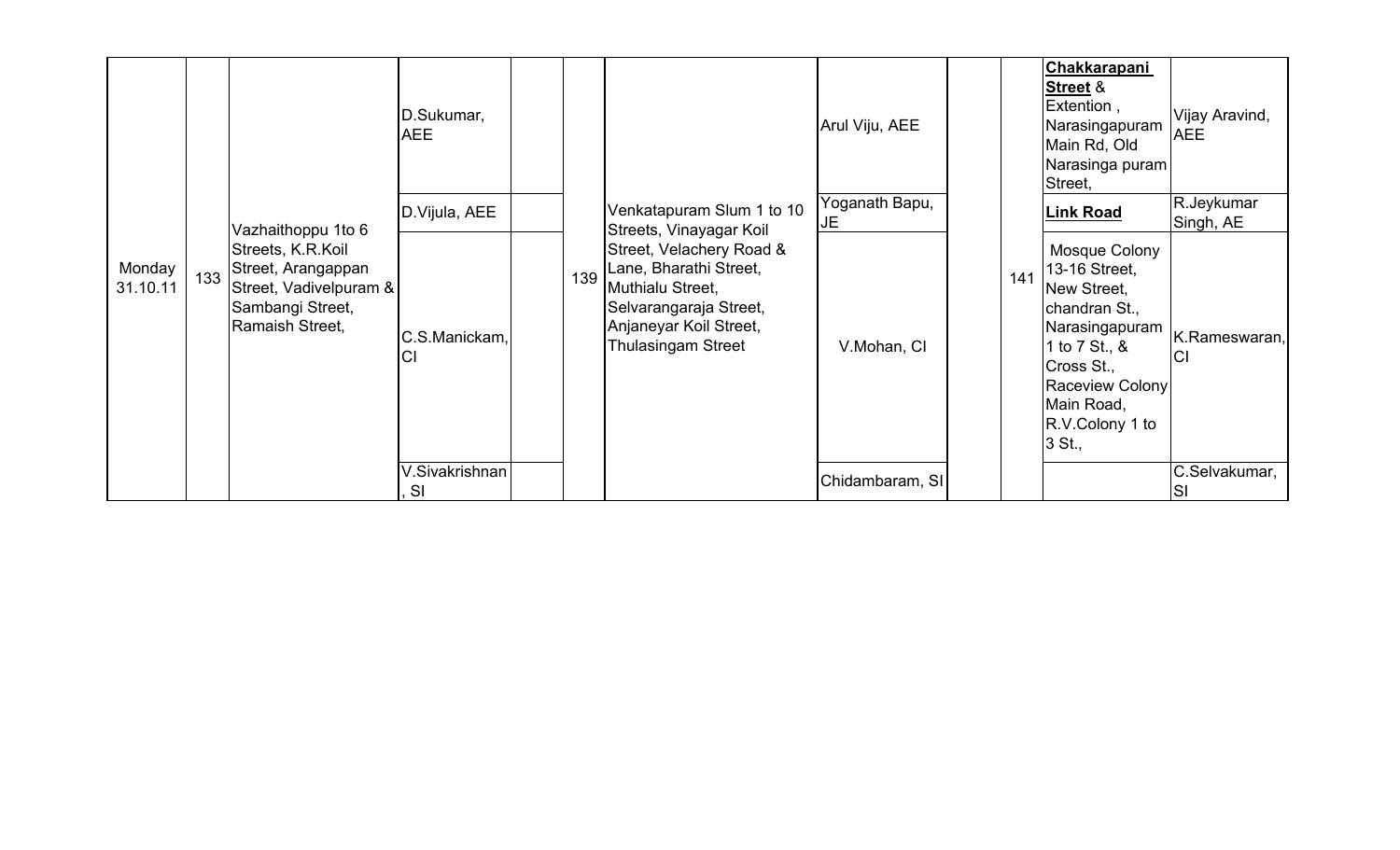# CORPORATON OF CHENNAI ZONE - XMASS CLEANING PROGRAMME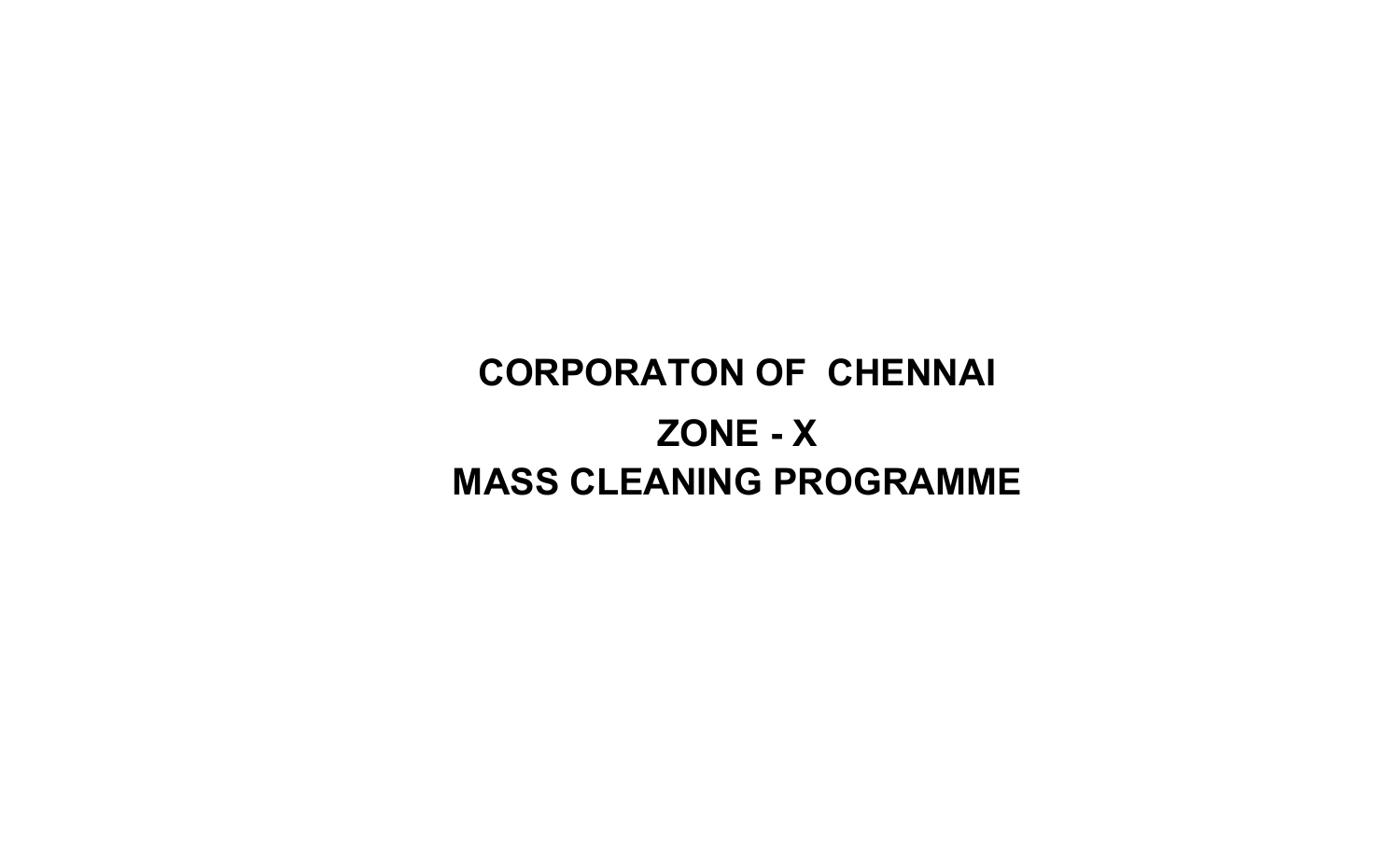#### DETAILS OF STAFF STRENGTH AND EQUIPMENTS ZONE:10

| SL.NO.          | <b>DESCRIPTION</b>                     | <b>DETAILS</b> |
|-----------------|----------------------------------------|----------------|
|                 | <b>WORKERS</b>                         |                |
| $\mathbf{1}$    | NO.OF SANITARY WORKERS                 | 351            |
| 2               | NO. OF ROAD THOZHILALIES               | 120            |
| 3               | <b>NO. OF DESILTING WORKERS</b>        | 54             |
|                 | <b>TOTAL</b>                           | 525            |
|                 | <b>EQUIPMENTS</b>                      |                |
| $\mathbf 1$     | NO. OF BIG COMPACTORS                  | 9              |
| $\overline{2}$  | NO. OF SMALL COMPACTORS                | 5              |
| 3               | NO. OF TRI CYCLES                      | 120            |
| $\overline{4}$  | NO. OF COMPACTOR BINS                  | 900            |
| $5\overline{)}$ | NO. OF LORRIES FOR DEBRIES REMOVAL     | 8              |
| 6               | <b>NO. OF BOB CAT</b>                  | 3              |
| $\overline{7}$  | NO. OF FRONT END LOADER                | $\overline{1}$ |
| 8               | NO. OF HAND SPRAYERS                   | 20             |
| 9               | NO. OF VEHICLE MOUNTED FOGGING MACHINE | 3              |
| 10              | <b>NO. OF VAN FOGGING MACHINE</b>      | 17             |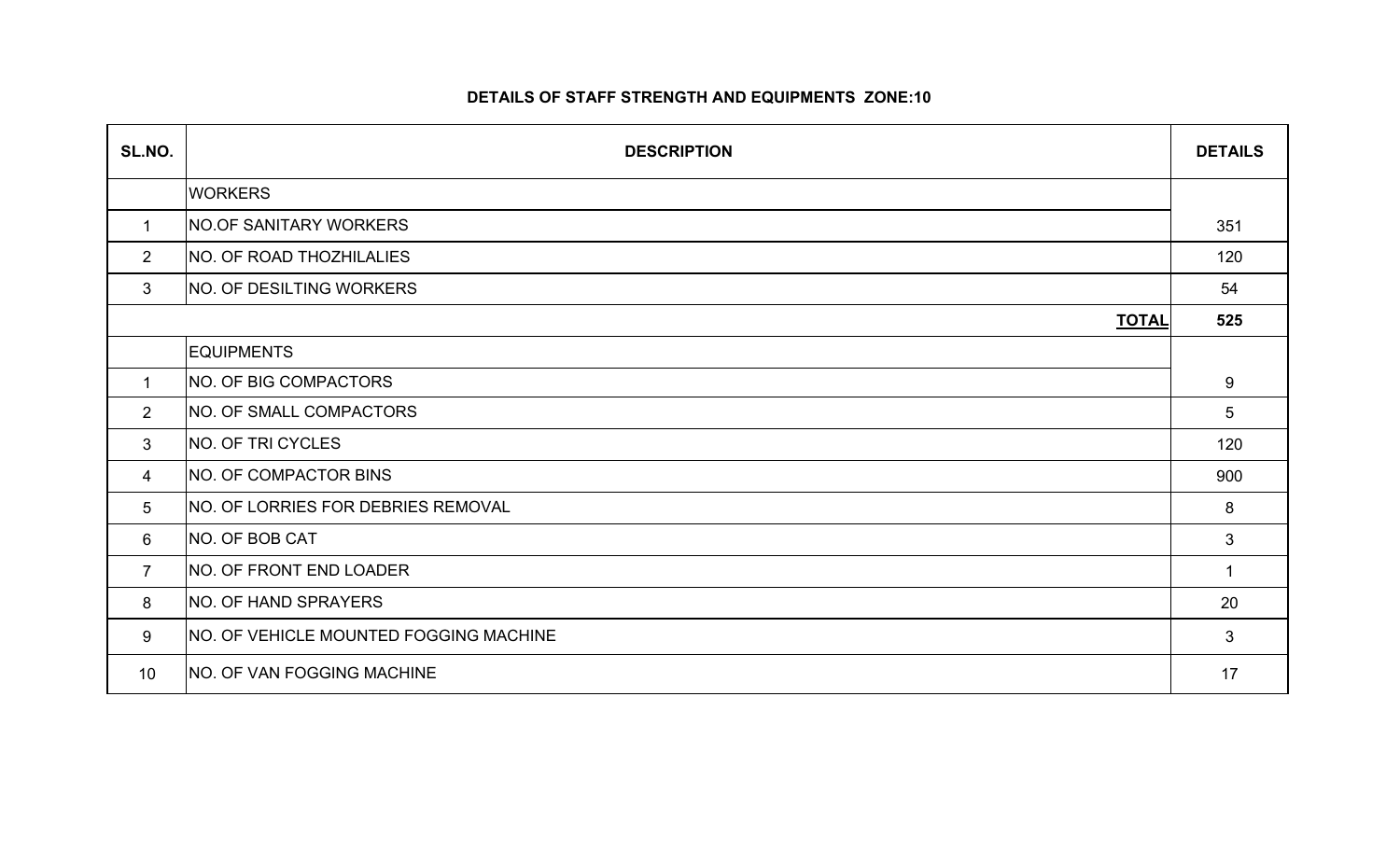#### PROGRAMME FOR MASS CLEANING

ZONE - 10 - WEEK - 1 - DATE: 03.10.11 TO 08.10.11

|                            |            | <b>UNIT NO -28</b>                                                        |                                                                                    |            | <b>UNIT NO -29</b>                 |                                                                                   |            | <b>UNIT NO -30</b>                                       |                                                                                                                                         |  |
|----------------------------|------------|---------------------------------------------------------------------------|------------------------------------------------------------------------------------|------------|------------------------------------|-----------------------------------------------------------------------------------|------------|----------------------------------------------------------|-----------------------------------------------------------------------------------------------------------------------------------------|--|
| <b>WEEK</b><br><b>DAYS</b> | DN.<br>NO. | NAME OF THE ROAD<br>/ SLUM                                                | <b>OFFICER</b><br><b>INCHARGE</b><br>AND<br><b>DESIGNATIO</b><br>N                 | DN.<br>NO. | NAME OF THE ROAD /<br><b>SLUM</b>  | <b>OFFICER</b><br><b>INCHARGE AND</b><br><b>DESIGNATION</b>                       | DN.<br>NO. | NAME OF THE<br>ROAD / SLUM                               | <b>OFFICER</b><br><b>INCHARGE</b><br><b>AND</b><br><b>DESIGNATION</b>                                                                   |  |
|                            | 145        | Ekambaram Pillai St.,<br>Munusamy Pillai Street<br>Arumugam Pillai street | S. Baskaran, AEE<br>Radhakrishnan, A.<br>F.<br>Kannan S.O. and<br>Thirumalai, S.I. | 147        | <b>Adam Street</b><br>TSV Koil St. | R. Murali, AEE<br>S. Venkatesh Kumar,<br>A.E.<br>Kannan, S.O.&<br>Natarajan, S.I. | 151        | Mallipoo Nagar<br>Tansi Nagar II St.<br><b>CSIR Road</b> | C.Thirunavukkaras<br>u, AEE<br>S. Sivakumar,<br>JE/151.<br>Devasargunadoss,<br>CI/151.<br>Senthamarai<br>Kannan, S.O.<br>Easwaran, S.I. |  |
| Monday<br>03.10.11         |            |                                                                           | Nithyanandam, C.<br>S. and Syed<br>Mazoor, C.I.                                    |            | Mandaveli Lane                     | Meeran Mohideen,<br>C.S & Parthiban, C.I.                                         | 153        | Tansi Nagar II St.                                       | S. Pradeep<br>Kumar/AEE R.<br>Kannan, A.E./153<br>Pandurangan,<br>C.I./153<br>Sivakumar,<br>S.I./153                                    |  |
|                            |            |                                                                           |                                                                                    |            |                                    |                                                                                   | 154        | <b>CSIR Road</b>                                         | 5.7.<br>Balasubramanian,<br>AEE.<br>N. Pandian,<br>J.E/154<br>K. Balaraman,<br>$C1/154$ Conthome                                        |  |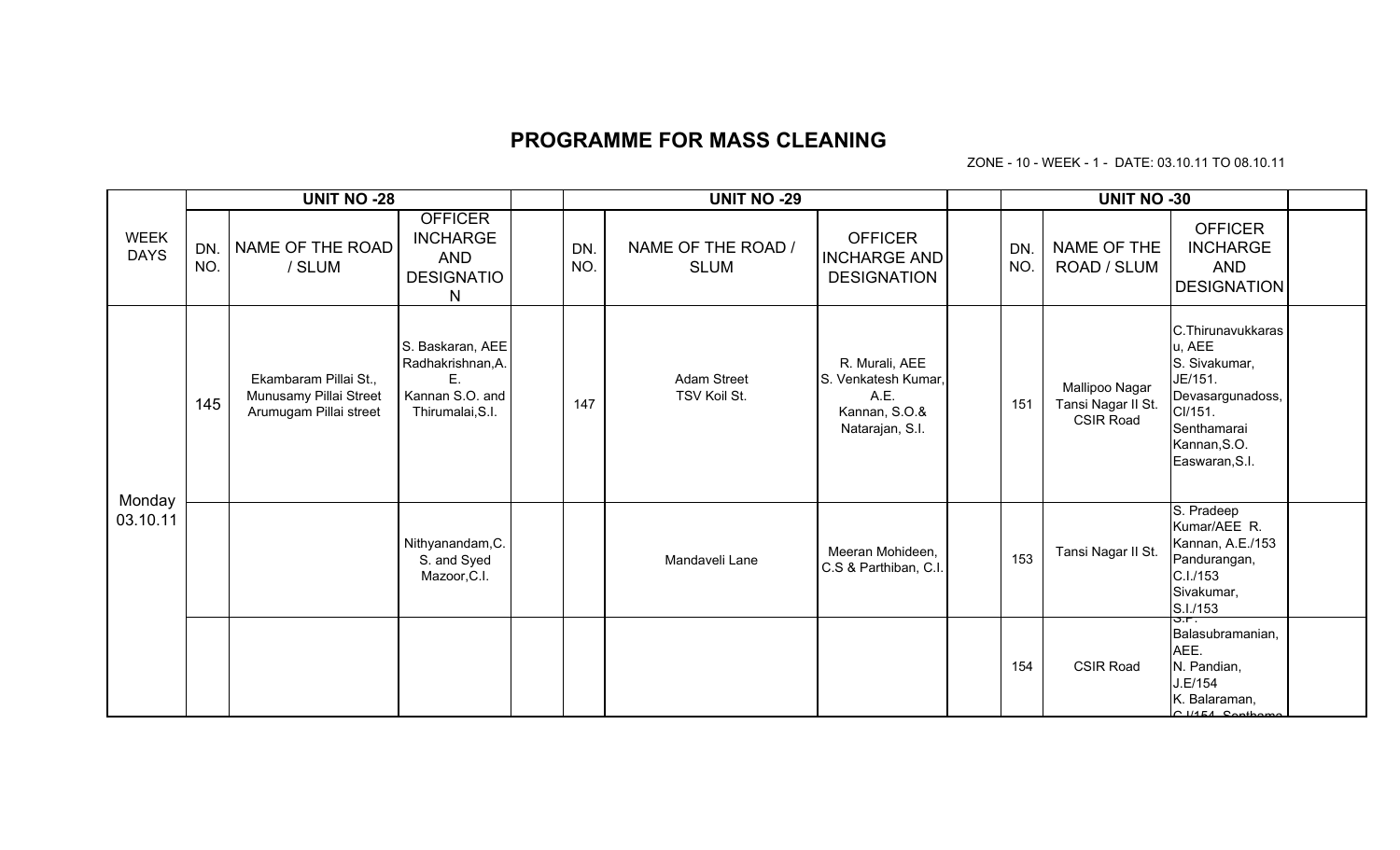| Tuesday<br>04.10.11   | 145 | Loop Road                                              | S. Baskaran, AEE<br>Radhakrishnan, A.<br>F.<br>Kannan S.O. and<br>Thirumalai, S.I.<br>Nithyanandam, C.<br>S. and Syed<br>Mazoor, C.I. | 148 | Andimanya Thottam,<br>Barathi Nagar                                                   | R. Murali, AEE<br>Th.P.Ravichandran,J<br>.E.<br>Kannan, S.O.& Th.<br>Subramani, S.I.                                           | 152 | Urur Kuppam                                                                        | C.Thirunavukkaras<br>u, AEE<br>Gopalakrishnan, J.<br>E.152<br>Krishnamurthy,<br>Cl/151<br>Senthamaraikanna<br>$n, S.$ O. |  |
|-----------------------|-----|--------------------------------------------------------|---------------------------------------------------------------------------------------------------------------------------------------|-----|---------------------------------------------------------------------------------------|--------------------------------------------------------------------------------------------------------------------------------|-----|------------------------------------------------------------------------------------|--------------------------------------------------------------------------------------------------------------------------|--|
|                       |     |                                                        |                                                                                                                                       |     |                                                                                       | Meeran Mohideen,<br>C.S Th. Ramesh<br>Chander Singh, C.I.                                                                      | 153 | LIC Colony Main<br>Road, I and II St.                                              | S. Pradeep<br>Kumar/AEE R.<br>Kannan, A.E./153<br>Pandurangan,<br>C.I./153<br>Sivakumar,<br>S.I./153                     |  |
|                       |     |                                                        |                                                                                                                                       |     |                                                                                       |                                                                                                                                | 155 | Odaikuppam near<br>Velankanni Church                                               | V. Periyasamee,<br>AEE.<br>Thangapalani,<br>C.I/155.                                                                     |  |
| Wednesday<br>05.10.11 | 145 | Karneeswarar Koil street<br>Professor sanjeevi Street. | S. Baskaran, AEE<br>Radhakrishnan, A.<br>Ε.<br>Kannan S.O. and<br>Thirumalai, S.I.<br>Nithyanandam, C.<br>S. and Syed<br>Mazoor, C.I. | 147 | <b>New Street</b><br>Solaiappam Street<br>Abraham Street<br>Nattumuthu Kumarappan St. | R. Murali, AEE<br>S. Venkatesh Kumar,<br>A.E.<br>Kannan, S.O.&<br>Natarajan, S.I.<br>Meeran Mohideen,<br>C.S & Parthiban, C.I. | 153 | Tansi Nagar 4th to<br>7th Street                                                   | S. Pradeep<br>Kumar/AEE R.<br>Kannan, A.E./153<br>Pandurangan,<br>C.I./153<br>Sivakumar,<br>S.I./153                     |  |
|                       |     |                                                        |                                                                                                                                       |     |                                                                                       |                                                                                                                                | 154 | 100 ft Taramani<br>Road<br>(From V.V. Koil<br>Street to Erikkarai<br><b>Street</b> | S.P.<br>Balasubramanian,<br>AEE.<br>N. Pandian,<br>J.E/154.<br>K. Balaraman,<br>C.I/154.                                 |  |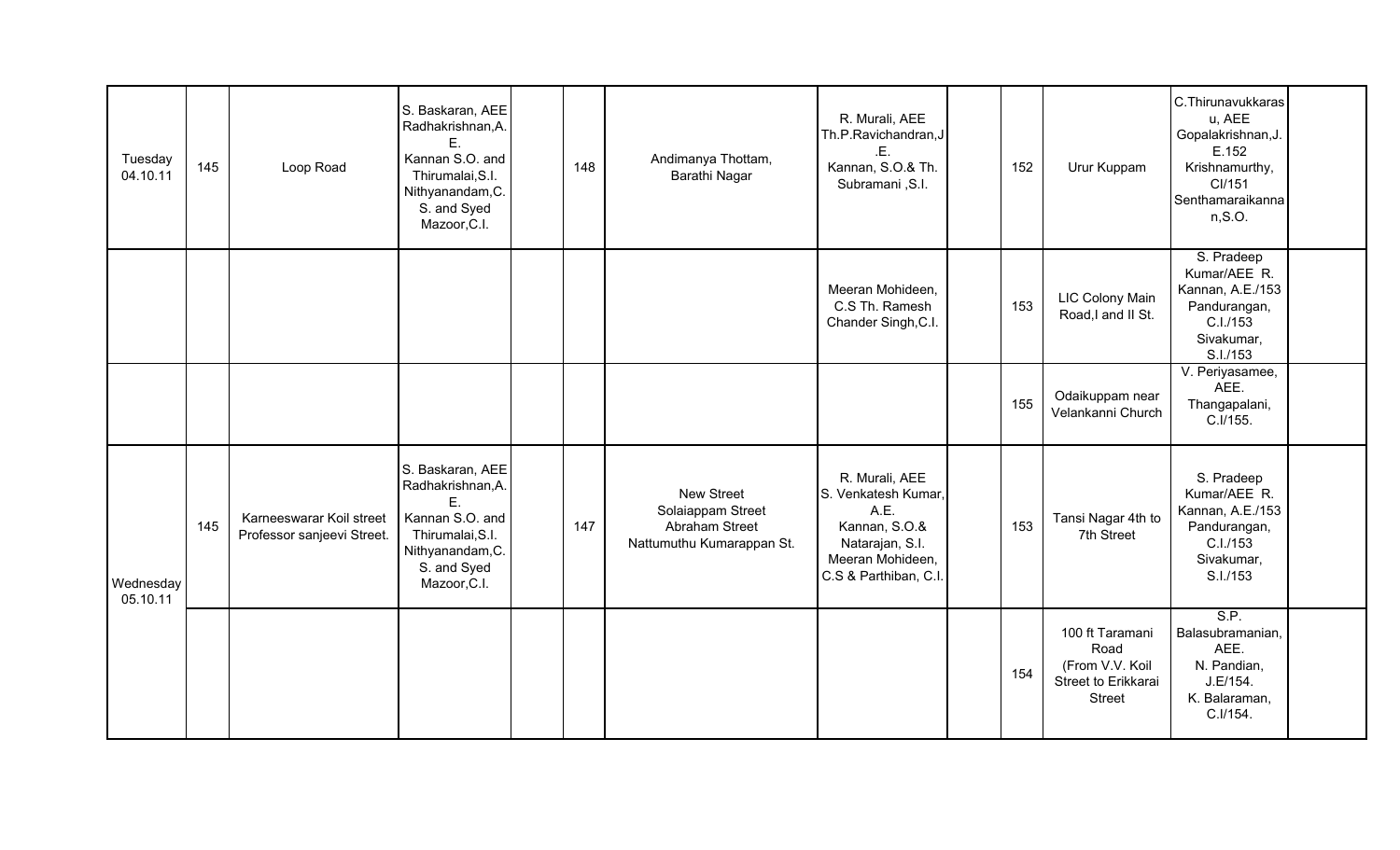| Thursday           | 145 | Kailasapuram andCross St<br>I and II St.                                | S. Baskaran, AEE<br>Radhakrishnan, A.<br>E.<br>Kannan S.O. and<br>Thirumalai, S.I. | 148 | Vanniampathy<br>Vinayagam Street | R. Murali, AEE<br>Th.P.Ravichandran,J<br>.E.<br>Kannan, S.O.& Th.<br>Subramani, S.I. | 152 | Sastri Nagar II to VII<br>Lane        | C.Thirunavukkaras<br>u, AEE<br>A.Gopalakrishnan,<br>AE/152.<br>R. Krishnamoorthy,<br>CI/152.         |  |
|--------------------|-----|-------------------------------------------------------------------------|------------------------------------------------------------------------------------|-----|----------------------------------|--------------------------------------------------------------------------------------|-----|---------------------------------------|------------------------------------------------------------------------------------------------------|--|
| 06.10.11           |     |                                                                         | Nithyanandam, C.<br>S. and Syed<br>Mazoor, C.I.                                    |     |                                  | Meeran Mohideen,<br>C.S Th. Ramesh<br>Chander Singh, C.I.                            | 153 | Tansi Nagar 8 to 10<br><b>Streets</b> | S. Pradeep<br>Kumar/AEE R.<br>Kannan, A.E./153<br>Pandurangan,<br>C.I./153<br>Sivakumar,<br>S.I./153 |  |
|                    | 146 | Santhome High Road<br>Juilm St Lein Periya St.,<br>Santhome Church Lane | S. Baskaran, AEE<br>Sethu Raja, J.E.<br>Kannan S.O and<br>Easwaran, S.I.           | 149 | Kamaraj Salai                    | R. Murali, AEE<br>AR. Viswanathan, AE<br>Kannan, S.O.&<br>Natarajan, S.I.            | 151 | Kasturibai Nagar III<br>Main Road.    | C.Thirunavukkaras<br>u, AEE<br>S. Sivakumar,<br>JE/151.<br>Devasargunadoss,<br>Cl/151.               |  |
| Friday<br>07.10.11 |     |                                                                         | Nithyanandam, C.<br>S. and Syed<br>Mazoor C.I.                                     |     |                                  | Meeran Mohideen,<br>C.S & Suresh, C.I.                                               | 153 | Tansi Nagar 11 to<br>14th Street      | S. Pradeep<br>Kumar/AEE R.<br>Kannan, A.E./153<br>Pandurangan,<br>C.I./153<br>Sivakumar,<br>S.I./153 |  |
|                    |     |                                                                         |                                                                                    |     |                                  |                                                                                      | 154 | M.G.<br>Nagar, Taramani               | Balasubramaniyan<br>AEE, Pandian, J.E.,<br>Balaraman, C.I., Pa<br>ndiyarajan S.I.                    |  |
|                    | 146 | Kutchery Road<br>Rosery Church Road                                     | S. Baskaran, AEE<br>Sethu Raja, J.E.<br>Kannan S.O and<br>Easwaran, S.I.           | 150 | D.D. Road                        | R. Murali, AEE<br>S. Balu, J.E.<br>Kannan, S.O.&<br>Ganesan, S.I                     |     | Elliamman Koil St.<br>and Lanes       | C.Thirunavukkaras<br>u, AEE<br>A.Gopalakrishnan,<br>AE/152.<br>R.Krishnamoorthy,<br>CI/152.          |  |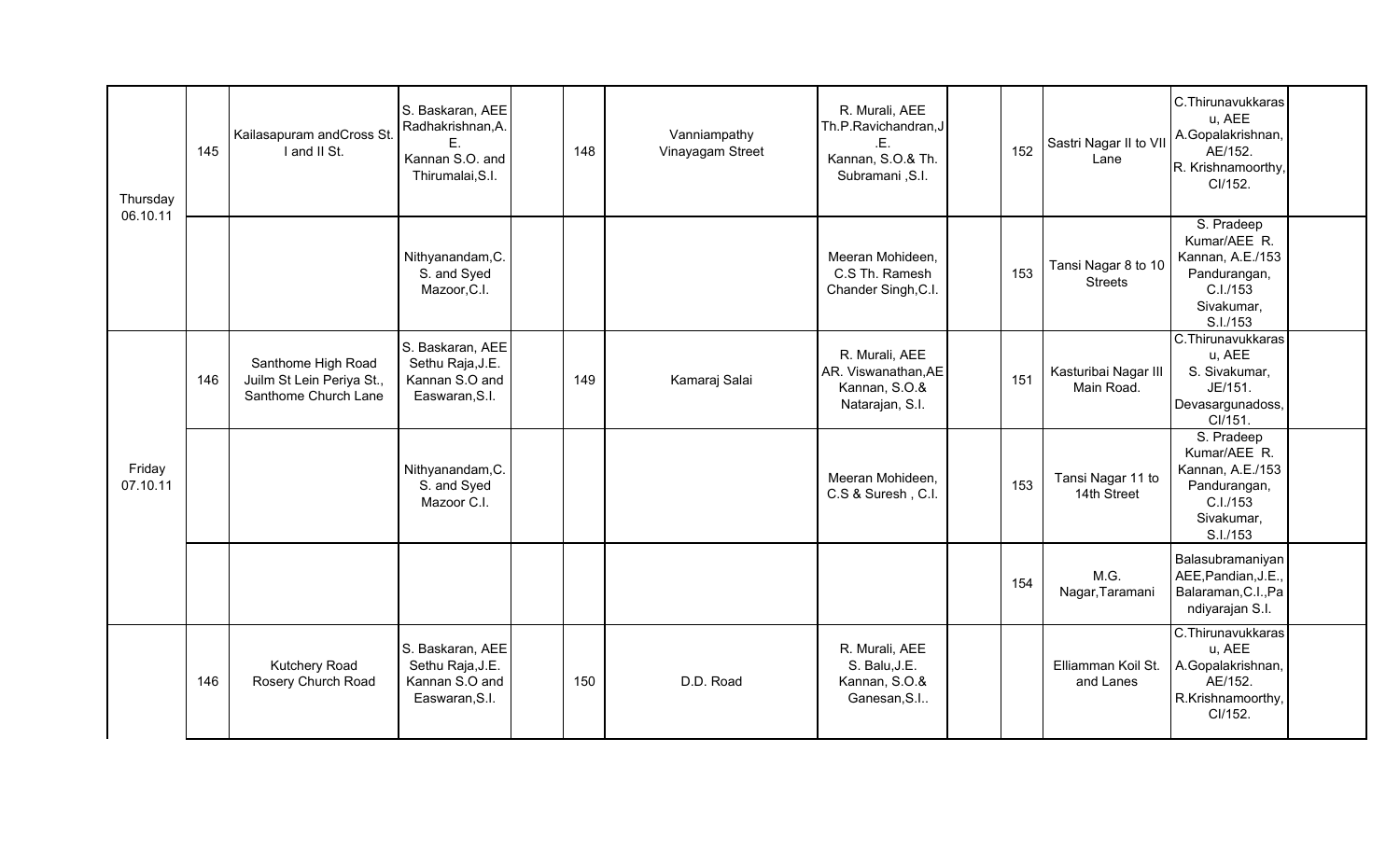| Saturday<br>08.10.11 |  | Nithyanandam, C.<br>S. and Syed<br>Mazoor C.I. |  | Meeran Mohideen,<br>C.S & Parthiban, C.I. | 153 | Tansi Nagar 15th to<br>18th Street                                       | S. Pradeep<br>Kumar/AEE<br>Kannan, Dn. 153<br>A.E/<br>Pandurangan, C.I.,<br>Sivakumar,<br>S.I., 153 |  |
|----------------------|--|------------------------------------------------|--|-------------------------------------------|-----|--------------------------------------------------------------------------|-----------------------------------------------------------------------------------------------------|--|
|                      |  |                                                |  |                                           | 155 | 4th Main<br>Road, Kamaraj<br>Nagar, 6th East<br>Street, Kamaraj<br>Nagar | Periasamy, AEE, Th<br>angapalani, C.I., Pa<br>ndiarajan, S.I.                                       |  |

#### PROGRAMME FOR MASS CLEANING

ZONE - 10 - WEEK - 2 - DATE: 10.10.11 TO 15.10.11

|                            |            | <b>UNIT NO -28</b>                |                                                                                                                            |            | <b>UNIT NO -29</b>                                                                             |                                                             |            | <b>UNIT NO -30</b>                       |                                                                                                             |  |
|----------------------------|------------|-----------------------------------|----------------------------------------------------------------------------------------------------------------------------|------------|------------------------------------------------------------------------------------------------|-------------------------------------------------------------|------------|------------------------------------------|-------------------------------------------------------------------------------------------------------------|--|
| <b>WEEK</b><br><b>DAYS</b> | DN.<br>NO. | <b>NAME OF THE ROAD</b><br>/ SLUM | <b>OFFICER</b><br><b>INCHARGE</b><br><b>AND</b><br><b>DESIGNATIO</b><br>N                                                  | DN.<br>NO. | <b>NAME OF THE ROAD /</b><br><b>SLUM</b>                                                       | <b>OFFICER</b><br><b>INCHARGE AND</b><br><b>DESIGNATION</b> | DN.<br>NO. | <b>NAME OF THE</b><br><b>ROAD / SLUM</b> | <b>OFFICER</b><br><b>INCHARGE</b><br><b>AND</b><br><b>DESIGNATION</b>                                       |  |
| Monday<br>10.10.11         | 146        | Devadi Street<br>Appu Street      | S. Baskaran, AEE<br>Sethu Raja, J.E.<br>Kannan S.O and<br>Easwaran, S.I.<br>Nithyanandam, C.<br>S. and Syed<br>Mazoor C.I. | 147        | Chitrakulam East, South, West<br>Street<br>Kesavaperumal East Street<br>Pitchu Street and Lane | R. Murali, AEE<br>Kannan, S.O.&<br>Natarajan, S.I.          | 151        | Govindarajapuram<br>Slum                 | C.Thirunavukkaras<br>u, AEE                                                                                 |  |
|                            |            |                                   |                                                                                                                            |            |                                                                                                | Meeran Mohideen,<br>C.S & Parthiban, C.I.                   | 153A       | AGS Colony I Main<br>to 3rd Main Road    | S. Pradeep<br>Kumar/AEE S.<br>Vivekanandhan,<br>J.E./153A<br>Ellancheziyan,<br>C.I./153A<br>Sivakumar, S.I. |  |
|                            |            |                                   |                                                                                                                            |            |                                                                                                |                                                             | 155        | Kamarajar Nagar 1<br>to 4 Streets        | V. Periyasamee,<br>AEE.                                                                                     |  |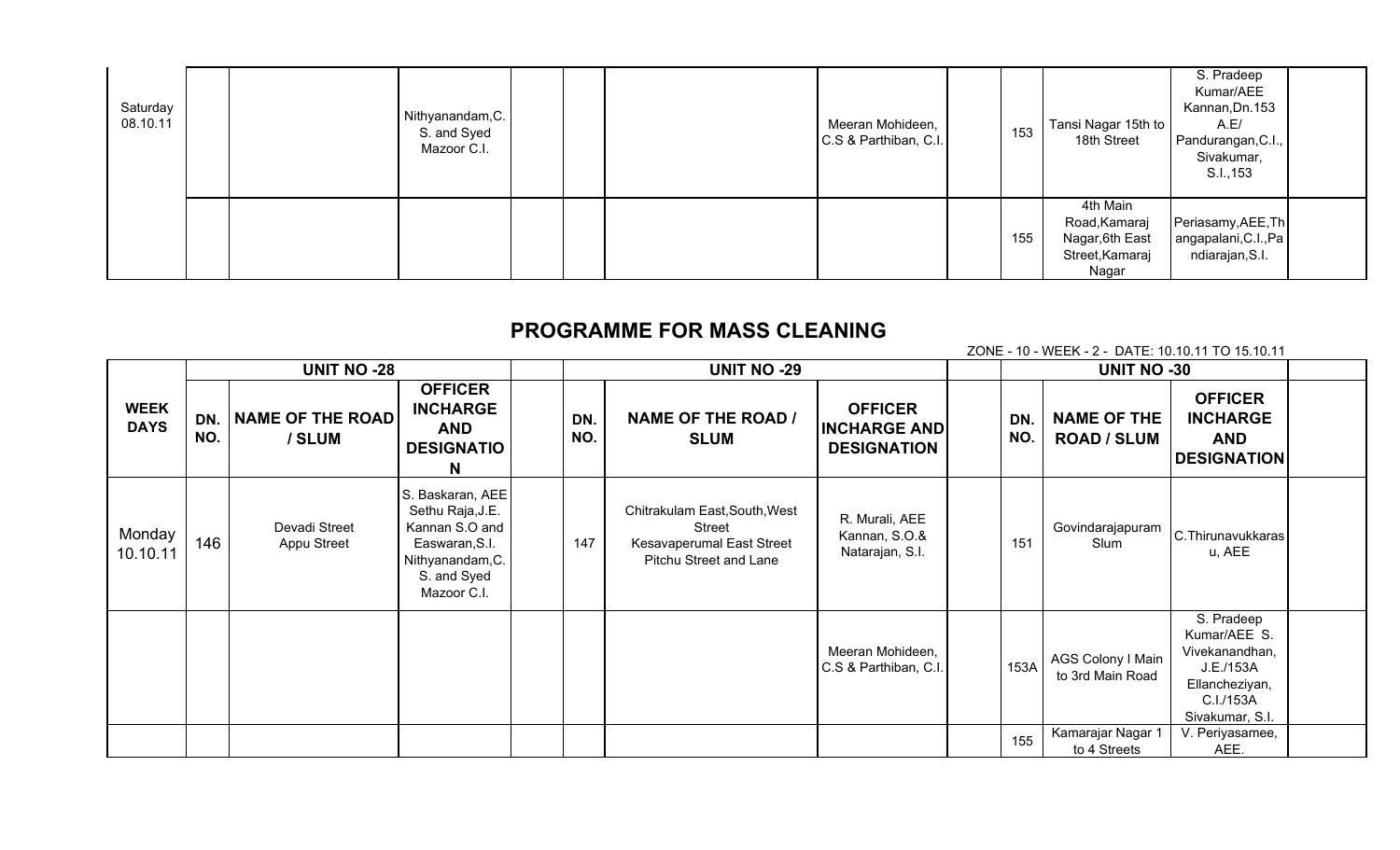|                     |     | <b>Rosery Church Street</b> | S. Baskaran,<br><b>AEE</b>                    |     | Rani Annadurai Street | R. Murali, AEE                                                   |      |                                                      | C.Thirunavukka<br>rasu, AEE                                                                                         |  |
|---------------------|-----|-----------------------------|-----------------------------------------------|-----|-----------------------|------------------------------------------------------------------|------|------------------------------------------------------|---------------------------------------------------------------------------------------------------------------------|--|
|                     |     | I and II Lane               | Sethu<br>Raja, J.E.                           |     | Annai Nagamani Street | Th.P.Ravichandr<br>an, J.E.                                      | 151  | Iswarya Colony                                       | S. Sivakumar,<br>JE/151.                                                                                            |  |
|                     |     |                             | Kannan S.O<br>and<br>Easwaran, S.I.           |     | Thiruvengadam Street  | Kannan, S.O.&<br>Th. Subramani<br>, S.1.                         |      |                                                      | Devasargunado<br>ss, Cl/151.                                                                                        |  |
| Tuesday<br>11.10.11 | 146 |                             | Nithyanandam,<br>C.S. and Syed<br>Mazoor C.I. | 148 |                       | Meeran<br>Mohideen, C.S.<br>Th. Ramesh<br>Chander<br>Singh, C.I. | 153A | AGS Colony 4th<br>and 5th Street                     | S. Pradeep<br>Kumar/AEE S.<br>Vivekanandhan<br>, J.E./153A<br>Ellancheziyan,<br>C.I./153A<br>Sivakumar,<br>S.I./153 |  |
|                     |     |                             |                                               |     |                       |                                                                  | 154  | Indira Nagar 4th<br>Avenue, 3rd and<br>4th Main Road | S.P.<br>Balasubramani<br>an, AEE.                                                                                   |  |
|                     |     | East Mada Street            | S. Baskaran,<br><b>AEE</b>                    |     | Srinivasa Avenue      | R. Murali, AEE                                                   |      |                                                      | C.Thirunavukka<br>rasu, AEE                                                                                         |  |
|                     |     | <b>Sunderasamy Street</b>   |                                               |     | Mayflower Garden      | AR.<br>Viswanathan, AE                                           | 152  | <b>Besant Nagar III</b><br>Main Road                 | A.Gopalakrishn<br>an, AE/152.                                                                                       |  |
| Wednesd             |     | <b>Nehru Street</b>         | Sethu<br>Raja, J.E.                           |     |                       | Kannan, S.O.&<br>Natarajan, S.I.                                 |      |                                                      | R.Krishnamoort<br>hy, Cl/152.                                                                                       |  |
| ay<br>12.10.11      | 146 |                             | Kannan S.O<br>and                             | 149 |                       | Meeran<br>Mohideen, C.S &<br>Suresh, C.I.                        | 153A | AGSColony<br>6thStreet, 1 to 2<br>CrossSt.           | S. Pradeep<br>Kumar/AEE S.<br>Vivekanandhan<br>, J.E./153A<br>Ellancheziyan,<br>C.I./153A<br>Sivakumar,             |  |
|                     |     |                             | Easwaran, S.I.<br>Nithyanandam,               |     |                       |                                                                  |      |                                                      | S.I./153<br>$\overline{V}$ .                                                                                        |  |
|                     |     |                             | C.S. and Syed<br>Mazoor C.I.                  |     |                       |                                                                  | 155  | 7th Avenue,<br><b>Besant Nagar</b>                   | Periyasamee,<br>AEE.                                                                                                |  |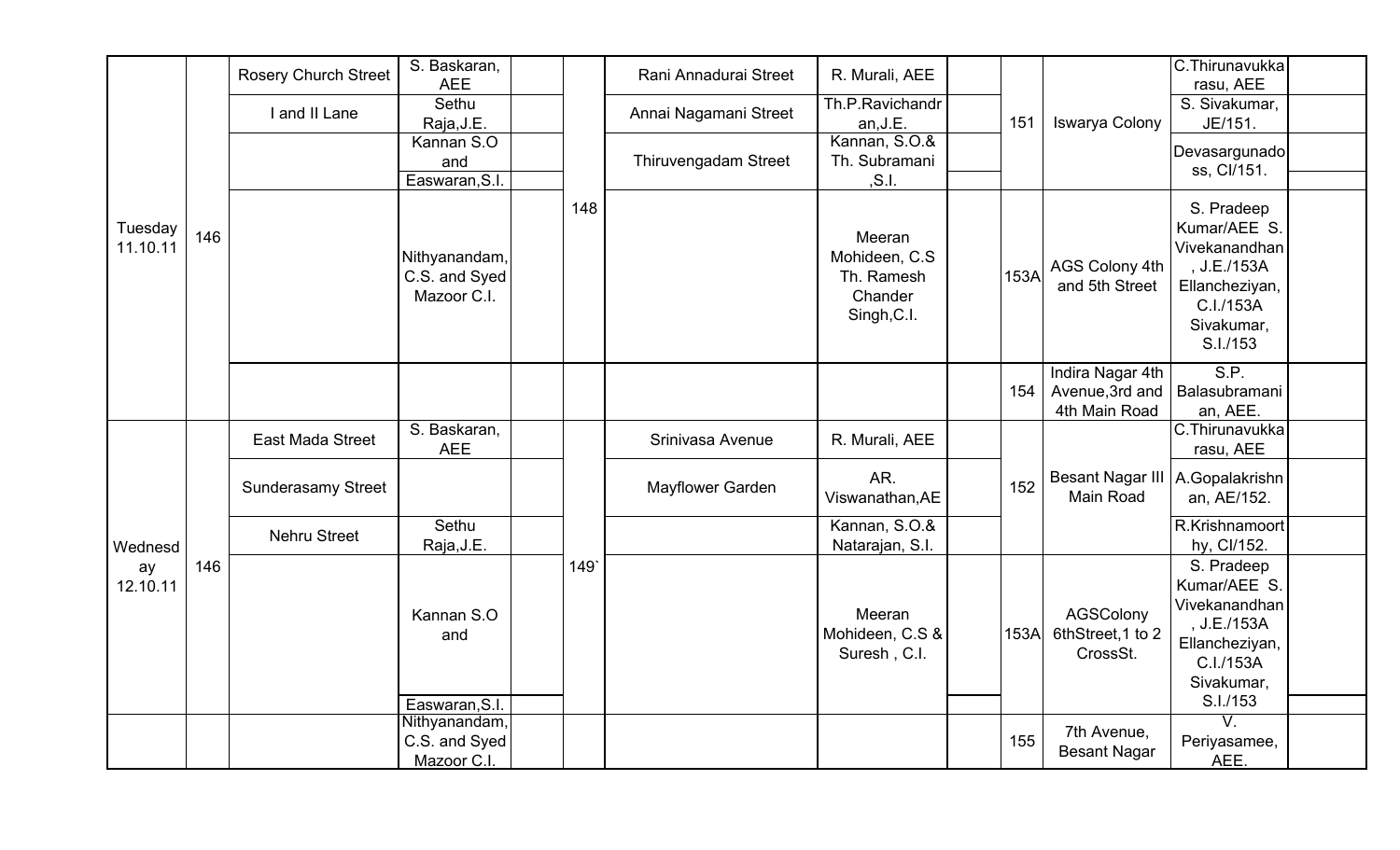|                      |     | Chitrakulam North<br><b>Street</b>                          | S. Baskaran,<br><b>AEE</b>                                                                                                               |     | P.S.K. Salai      | R. Murali, AEE                                                   |      |                                                                 | C.Thirunavukka<br>rasu, AEE                                                                                         |  |
|----------------------|-----|-------------------------------------------------------------|------------------------------------------------------------------------------------------------------------------------------------------|-----|-------------------|------------------------------------------------------------------|------|-----------------------------------------------------------------|---------------------------------------------------------------------------------------------------------------------|--|
|                      |     | and Sam Street                                              | Sethu<br>Raja, J.E.                                                                                                                      |     |                   | S. Balu, J.E.                                                    |      |                                                                 | S. Sivakumar,<br>JE/151.                                                                                            |  |
|                      |     |                                                             | Kannan S.O<br>and<br>Easwaran, S.I.                                                                                                      | 150 | P.S.K. Salai      | R. Murali, AEE<br>S. Balu, J.E.<br>Kannan, S.O.&<br>Ganesan, S.I | 151  | Parameswari<br>Nagar 4 Streets                                  | Devasargunado<br>ss, Cl/151.                                                                                        |  |
| Thursday<br>13.10.11 | 146 |                                                             | Nithyanandam,<br>C.S. and Syed<br>Mazoor C.I.                                                                                            |     |                   | Meeran<br>Mohideen, C.S &<br>Parthiban, C.I.                     | 153A | AGS Colony 3rd<br>to 5th Cross St.                              | S. Pradeep<br>Kumar/AEE S.<br>Vivekanandhan<br>, J.E./153A<br>Ellancheziyan,<br>C.I./153A<br>Sivakumar,<br>S.I./153 |  |
|                      |     | <b>Chitrakulam North</b><br><b>Street</b><br>and Sam Street | S. Baskaran,<br><b>AEE</b><br>Sethu<br>Raja, J.E.<br>Kannan S.O<br>and<br>Easwaran, S.I<br>Nithyanandam,<br>C.S. and Syed<br>Mazoor C.I. |     |                   |                                                                  | 154  | Indira Nagar 16th<br>Cross St 2nd<br>Avenaue, 20th<br>Cross St. | S.P.<br>Balasubramani<br>an, AEE.                                                                                   |  |
|                      |     | Venkatasamy St.                                             | S. Baskaran,<br><b>AEE</b>                                                                                                               |     | Srinivasan Street | R. Murali, AEE                                                   | 151  |                                                                 | C.Thirunavukka<br>rasu, AEE                                                                                         |  |
|                      |     | Appu 2nd St. and                                            | Sethu<br>Raja, J.E.                                                                                                                      |     | Sivaraman Street  | Th.P.Ravichandr<br>an, J.E.                                      |      | Damodarapuram<br>(4 Streets)                                    | S. Sivakumar,<br>JE/151.                                                                                            |  |
|                      |     | Muthu Street                                                | Kannan S.O<br>and<br>Easwaran, S.I.                                                                                                      |     |                   | Kannan, S.O.&<br>Th. Subramani<br>, S.1.                         |      |                                                                 | Devasargunado<br>ss, Cl/151.                                                                                        |  |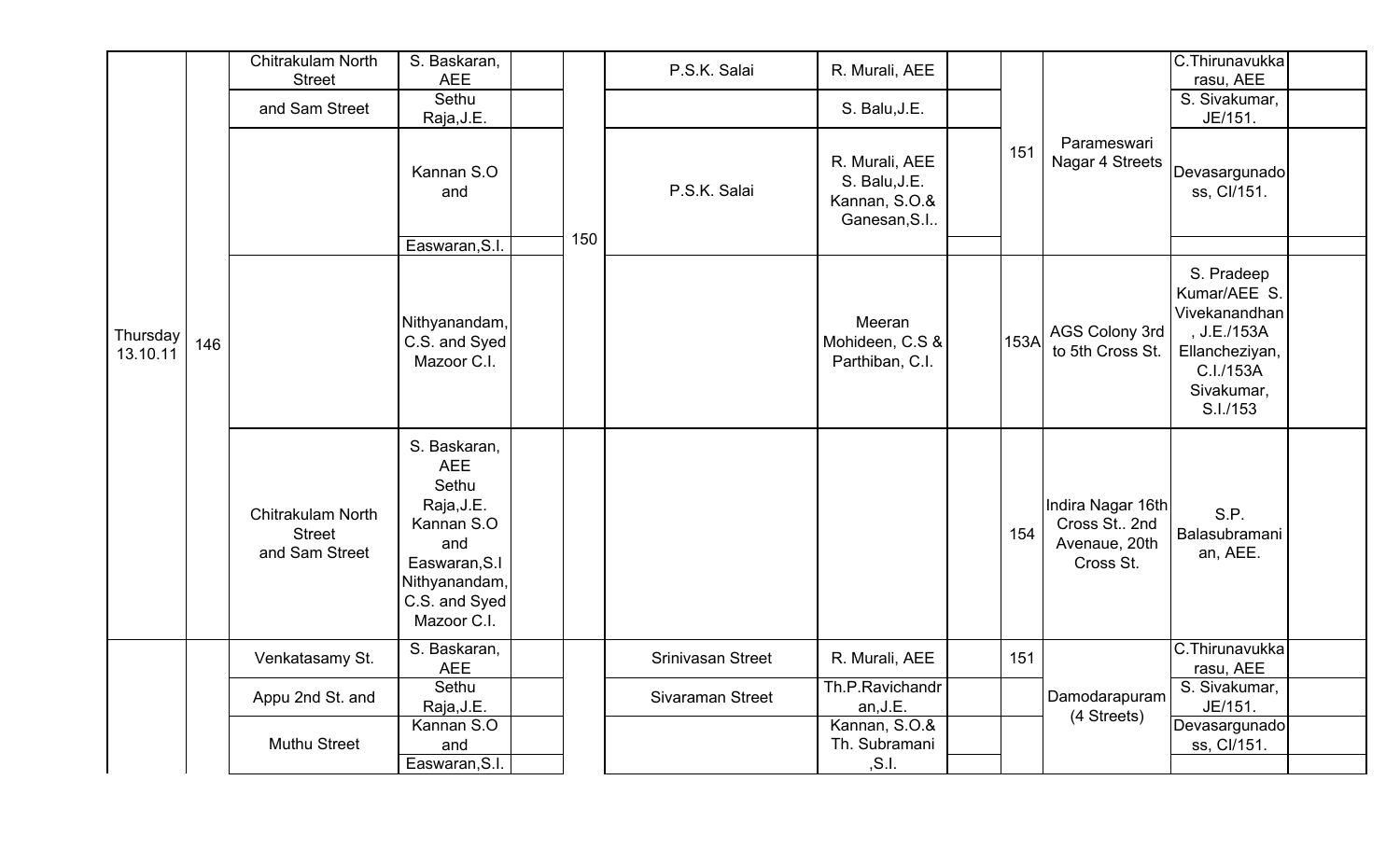| Friday<br>14.10.11 | 146 |                   | Nithyanandam,<br>C.S. and Syed<br>Mazoor C.I. | 148 |                | Meeran<br>Mohideen, C.S.<br>Th. Ramesh<br>Chander<br>Singh, C.I. | 153A | AGS Colony 6th<br>to 8th Cross st.           | S. Pradeep<br>Kumar/AEE S.<br>Vivekanandhan<br>, J.E./153A<br>Ellancheziyan,<br>C.I./153A<br>Sivakumar,<br>S.I./153 |  |
|--------------------|-----|-------------------|-----------------------------------------------|-----|----------------|------------------------------------------------------------------|------|----------------------------------------------|---------------------------------------------------------------------------------------------------------------------|--|
|                    |     |                   |                                               |     |                |                                                                  | 155  | Vembuliamman<br>Koil St.                     | V.<br>Periyasamee,<br>AEE.                                                                                          |  |
|                    |     | Appu 2nd Lane     | S. Baskaran,<br><b>AEE</b>                    |     |                | R. Murali, AEE                                                   |      |                                              | C.Thirunavukka<br>rasu, AEE                                                                                         |  |
|                    |     | Thandavarayan st. | Sethu<br>Raja, J.E.                           |     |                | AR.<br>Viswanathan, AE                                           | 152  | Thiruvalluvar<br>Nagar (5 Roads)             | A.Gopalakrishn<br>an, AE/152.                                                                                       |  |
|                    |     |                   | Kannan S.O<br>and<br>Easwaran, S.I.           |     | R.K. Mutt Road | Kannan, S.O.&<br>Natarajan, S.I.                                 |      |                                              | R.Krishnamoort<br>hy, Cl/152.                                                                                       |  |
|                    |     |                   |                                               |     |                |                                                                  |      |                                              | S. Pradeep<br>Kumar/AEE                                                                                             |  |
| Saturday           | 146 |                   | Nithyanandam,<br>C.S. and Syed                | 149 |                | Meeran<br>Mohideen, C.S &                                        | 153A | <b>AGS</b><br>Colony, Vinayaga<br>puram Main | S.<br>Vivekanandhan<br>, J.E./153A                                                                                  |  |
| 15.10.11           |     |                   | Mazoor C.I.                                   |     |                | Suresh, C.I.                                                     |      | Road, Kalki<br>Nagar                         | Ellancheziyan,<br>C.I./153A                                                                                         |  |
|                    |     |                   |                                               |     |                |                                                                  |      |                                              | Sivakumar,<br>S.I./153                                                                                              |  |
|                    |     |                   |                                               |     |                |                                                                  |      | 21,22 and 25th                               | S.P.<br>Balasubramani<br>an, AEE.                                                                                   |  |
|                    |     |                   |                                               |     |                |                                                                  | 154  | Cross<br>St., 21st, 22nd<br>Link Street,     | N. Pandian,<br>J.E/154.                                                                                             |  |
|                    |     |                   |                                               |     |                |                                                                  |      | Indira Nagar                                 | K. Balaraman,<br>C.I/154.                                                                                           |  |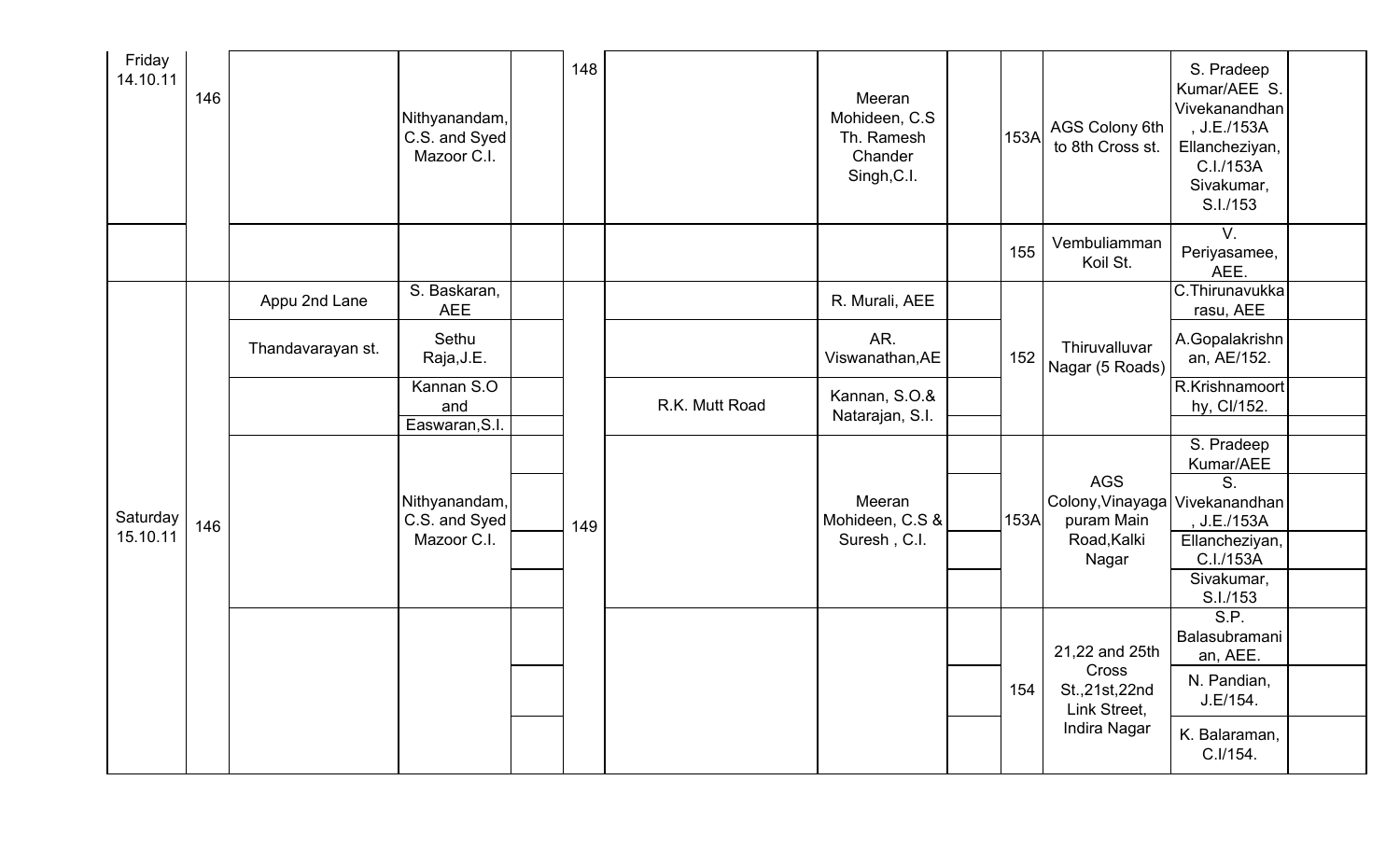|                            |            |                                   |                                                                           |            | <b>PROGRAMME FOR MASS CLEANING</b>       |                                                             |            |                                                   |                                                                                                         |  |
|----------------------------|------------|-----------------------------------|---------------------------------------------------------------------------|------------|------------------------------------------|-------------------------------------------------------------|------------|---------------------------------------------------|---------------------------------------------------------------------------------------------------------|--|
|                            |            |                                   |                                                                           |            |                                          |                                                             |            | ZONE - 10 - WEEK - 3 - DATE: 17.10.11 TO 22.10.11 |                                                                                                         |  |
|                            |            | <b>UNIT NO -28</b>                |                                                                           |            | <b>UNIT NO -29</b>                       |                                                             |            | <b>UNIT NO -30</b>                                |                                                                                                         |  |
| <b>WEEK</b><br><b>DAYS</b> | DN.<br>NO. | <b>NAME OF THE ROAD</b><br>/ SLUM | <b>OFFICER</b><br><b>INCHARGE</b><br><b>AND</b><br><b>DESIGNATIO</b><br>N | DN.<br>NO. | <b>NAME OF THE ROAD /</b><br><b>SLUM</b> | <b>OFFICER</b><br><b>INCHARGE AND</b><br><b>DESIGNATION</b> | DN.<br>NO. | <b>NAME OF THE</b><br><b>ROAD / SLUM</b>          | <b>OFFICER</b><br><b>INCHARGE</b><br><b>AND</b><br><b>DESIGNATION</b>                                   |  |
|                            |            | Srinivasa Road,                   | S. Baskaran,<br><b>AEE</b>                                                |            | <b>DGS Dinakaran Salai(Part)</b>         | R. Murali, AEE                                              |            |                                                   | C.Thirunavukka<br>rasu, AEE                                                                             |  |
|                            |            | Loganathan Colony                 | Sathyanarayan                                                             |            |                                          | S. Balu, J.E.                                               |            | Jeevarathinam                                     | S. Sivakumar,<br>JE/151.                                                                                |  |
|                            |            | Rakkiappa St.                     | an, J.E.                                                                  |            |                                          |                                                             | 151        | Nagar,<br>Venkateswara                            | Devasargunado<br>ss, Cl/151.                                                                            |  |
|                            |            | Thiruvalluvar Koil St.            | Kannan S.O<br>and                                                         |            |                                          | Kannan, S.O.&                                               |            | Nagar (4 roads)                                   |                                                                                                         |  |
|                            |            |                                   | Venkatesan, S.I                                                           |            |                                          | Ganesan, S.I                                                |            |                                                   |                                                                                                         |  |
| Monday<br>17.10.11         | 144        |                                   | Nithyanandam,<br>C.S. and<br>Kannan C.I.                                  | 150        |                                          | Meeran<br>Mohideen, C.S &<br>Parthiban, C.I.                | 153A       | Prabu Prasad<br>street, Rajarani<br><b>St</b>     | S. Pradeep<br>Kumar/AEE S.<br>Vivekanandhan<br>, J.E./153A<br>Ellancheziyan,<br>C.I./153A<br>Sivakumar, |  |
|                            |            |                                   |                                                                           |            |                                          |                                                             |            |                                                   | S.I./153                                                                                                |  |
|                            |            |                                   |                                                                           |            |                                          |                                                             |            | 155 Journalist Colony                             | $V_{\cdot}$<br>Periyasamee,<br>AEE.                                                                     |  |
|                            |            |                                   |                                                                           |            |                                          |                                                             |            |                                                   | Thangapalani,<br>C.I/155.                                                                               |  |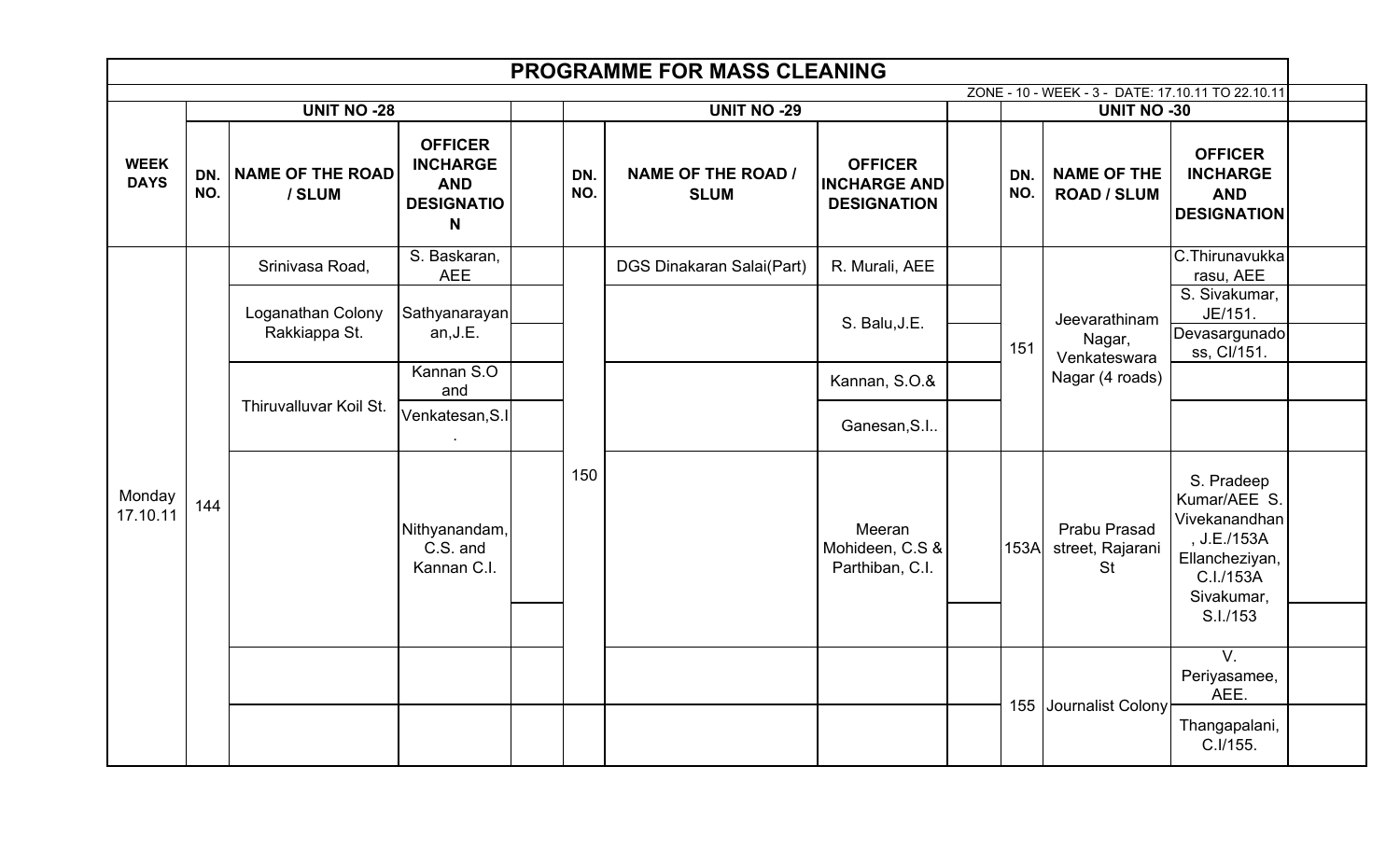|                     |     |                           |                                          |     |                            |                                           |      | Padmanaba                                                 | C.Thirunavukka<br>rasu, AEE                                                                                         |  |
|---------------------|-----|---------------------------|------------------------------------------|-----|----------------------------|-------------------------------------------|------|-----------------------------------------------------------|---------------------------------------------------------------------------------------------------------------------|--|
|                     |     | VSV Koil St.,             | S. Baskaran,<br><b>AEE</b>               |     | R.K Nagar 4th Cross st     | R. Murali, AEE                            | 151  | Nagar & Lanes<br>5 Roads                                  | S. Sivakumar,<br>JE/151.                                                                                            |  |
|                     |     |                           |                                          |     |                            |                                           |      |                                                           | Devasargunado<br>ss, Cl/151.                                                                                        |  |
| Tuesday<br>18.10.11 | 144 | Nattu Subbarayan St.      | Sathyanarayan<br>an, J.E.                | 149 | R.K. Nagar I Main Road     | AR.<br>Viswanathan, AE                    | 153A | VGP Avenue,<br>Thiruveethi<br>Amman Koil<br><b>Street</b> | S. Pradeep<br>Kumar/AEE S.<br>Vivekanandhan<br>, J.E./153A<br>Ellancheziyan,<br>C.I./153A<br>Sivakumar,<br>S.I./153 |  |
|                     |     |                           | Kannan S.O<br>and                        |     |                            |                                           |      | Indira Nagar 28th                                         | S.P.<br>Balasubramani<br>an, AEE.                                                                                   |  |
|                     |     | Madavaperumal Koil<br>St. | Venkatesan, S.I<br>$\sim$                |     |                            | Kannan, S.O.&<br>Natarajan, S.I.          | 154  | , 29th and 3rd<br>Avenue                                  | N. Pandian,<br>J.E/154.                                                                                             |  |
|                     |     |                           |                                          |     |                            |                                           |      |                                                           | K. Balaraman,<br>C.I/154.                                                                                           |  |
|                     |     | M.K.M. St.                | Nithyanandam,<br>C.S. and<br>Kannan C.I. |     |                            | Meeran<br>Mohideen, C.S &<br>Suresh, C.I. |      |                                                           |                                                                                                                     |  |
|                     |     |                           |                                          |     |                            |                                           |      |                                                           | C.Thirunavukka<br>rasu, AEE                                                                                         |  |
|                     |     | Ramakrishnapuram<br>and   | S. Baskaran,<br><b>AEE</b>               |     | <b>DGS Dinakaran Salai</b> | R. Murali, AEE                            | 152  | Karpagam<br>Garden 11<br>Roads                            | A.Gopalakrishn<br>an, AE/152.                                                                                       |  |
|                     |     |                           |                                          |     |                            |                                           |      |                                                           | R.Krishnamoort<br>hy, Cl/152.                                                                                       |  |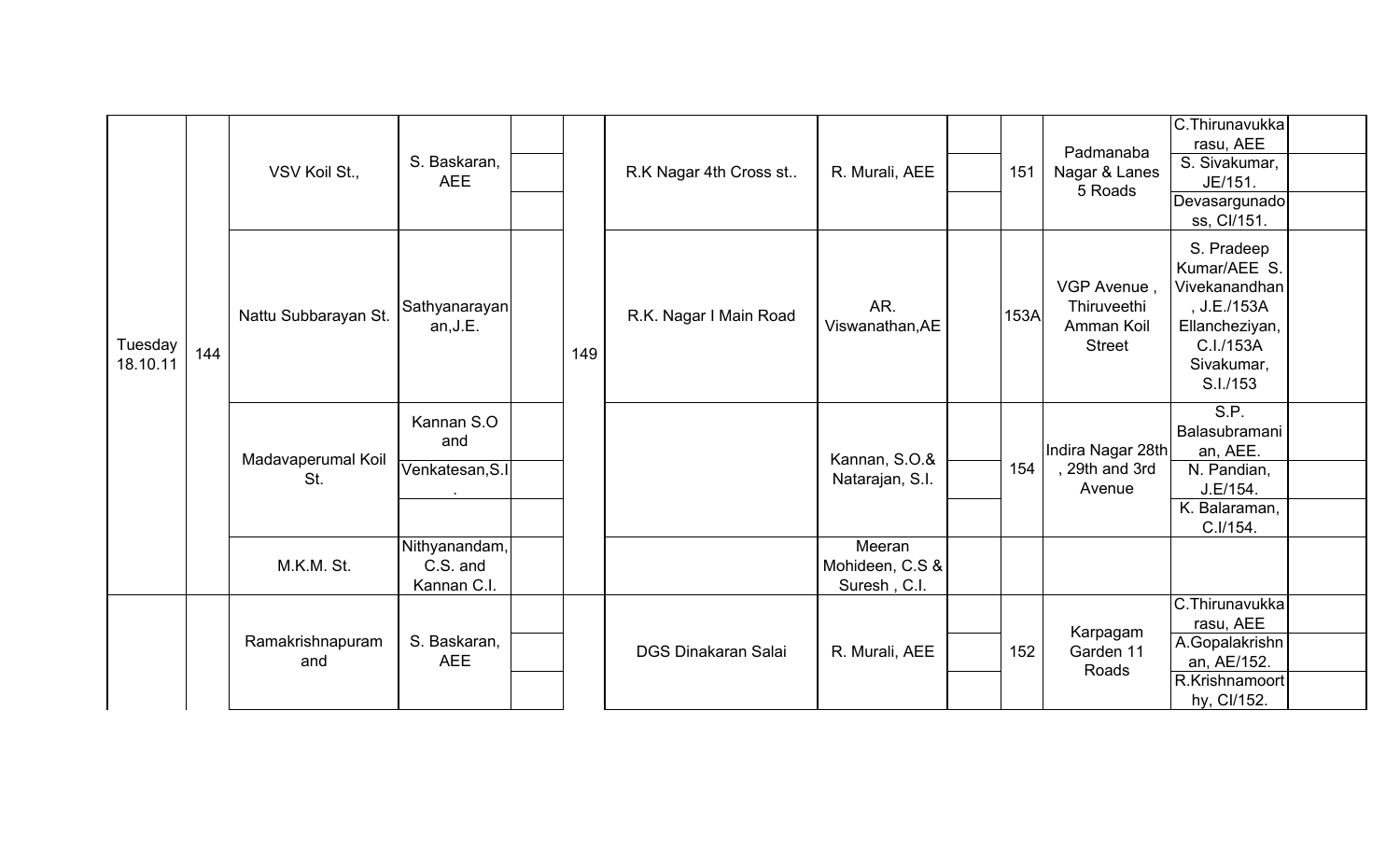| Wednesd<br>ay<br>19.10.11 | 144 | <b>PNK Garden</b>  | Sathyanarayan<br>an, J.E.                                                       | 150 |                         | S. Balu, J.E.                                                              | 153A | Murphy doss<br>Ayodhya Colony<br>1st and 2nd<br><b>Street</b> | S. Pradeep<br>Kumar/AEE S.<br>Vivekanandhan<br>, J.E./153A<br>Ellancheziyan,<br>C.I./153A<br>Sivakumar,<br>S.I./153 |  |
|---------------------------|-----|--------------------|---------------------------------------------------------------------------------|-----|-------------------------|----------------------------------------------------------------------------|------|---------------------------------------------------------------|---------------------------------------------------------------------------------------------------------------------|--|
|                           |     |                    | Kannan S.O and<br>Venkatesan, S.I.<br>Nithyanandam, C.<br>S. and Kannan<br>C.I. |     |                         | Kannan, S.O.&<br>Ganesan, S.I<br>Meeran Mohideen,<br>C.S & Parthiban, C.I. | 155  | <b>Bharathy Nagar</b>                                         | $V_{\cdot}$<br>Periyasamee,<br>AEE.<br>Thangapalani,<br>C.I/155.                                                    |  |
|                           |     | Shanmugam St.      | S. Baskaran,<br><b>AEE</b>                                                      |     | R.K. Nagar II Main Road | R. Murali, AEE                                                             | 151  | Dhanalakshmi<br>Avenue 3 Roads                                | C.Thirunavukka<br>rasu, AEE<br>S. Sivakumar,<br>JE/151.<br>Devasargunado<br>ss, Cl/151.                             |  |
| Thursday<br>20.10.11      | 144 | Slaterpuram        | Sathyanarayan<br>an, J.E.                                                       | 149 |                         | AR.<br>Viswanathan, AE                                                     | 153  | Baby Nagar 1st   Kannan, Dn. 153<br>and 2nd Main<br>Road      | S. Pradeep<br>Kumar/AEE<br>A.E/<br>Pandurangan, C<br>.I., Sivakumar,<br>S.I., 153                                   |  |
|                           |     | and Nattan Thottam | Kannan S.O<br>and<br>Venkatesan, S.I                                            |     |                         | Kannan, S.O.&<br>Natarajan, S.I.                                           | 154  | Kanagam<br>Pillayar koil<br>street                            | S.P.<br>Balasubramani<br>an, AEE.<br>N. Pandian,<br>J.E/154.<br>K. Balaraman,<br>C.I/154.                           |  |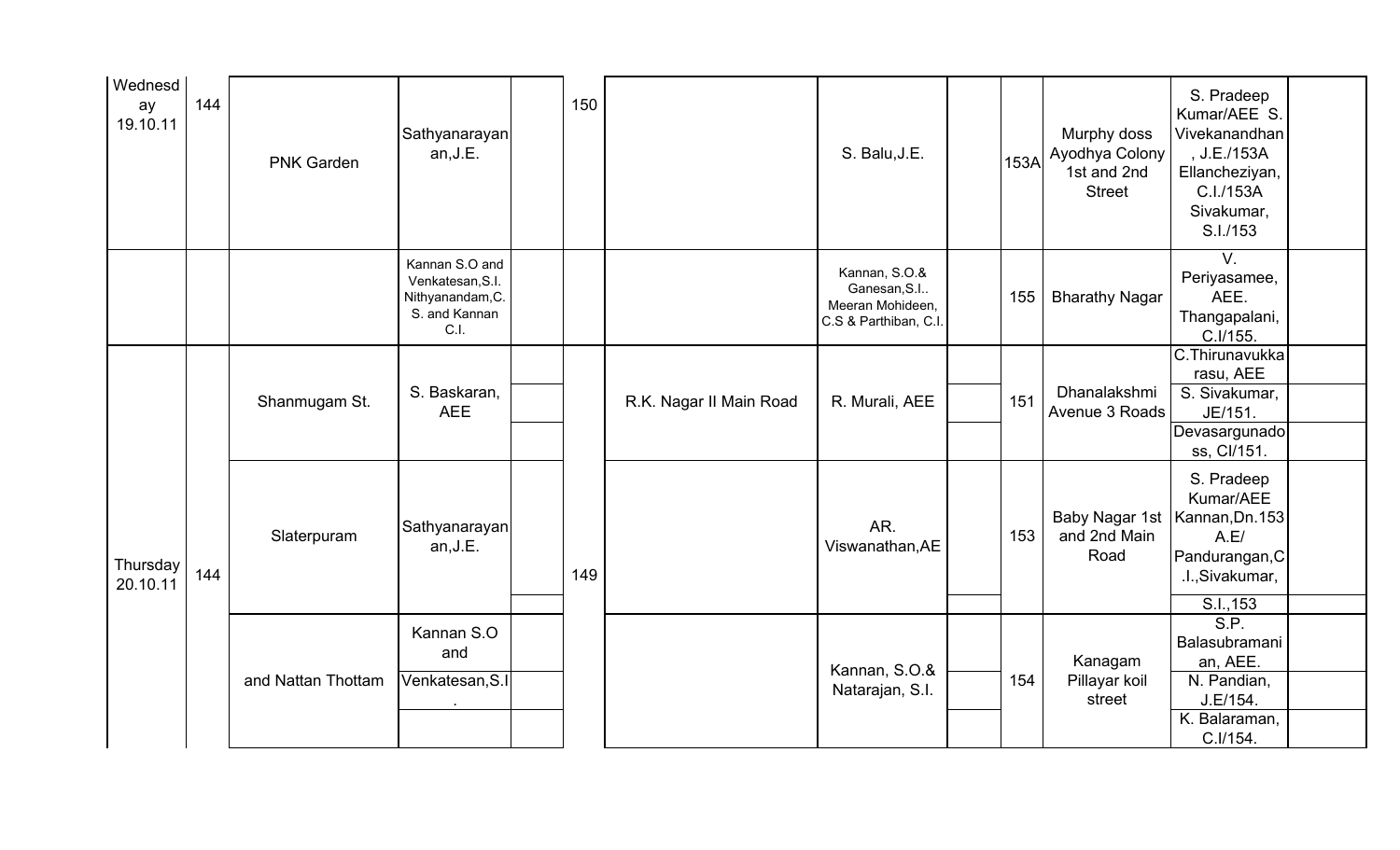|          |     |                  | Nithyanandam, |     |                      | Meeran          |     |                                |                                   |  |
|----------|-----|------------------|---------------|-----|----------------------|-----------------|-----|--------------------------------|-----------------------------------|--|
|          |     |                  | C.S. and      |     |                      | Mohideen, C.S & |     |                                |                                   |  |
|          |     |                  | Kannan C.I.   |     |                      | Suresh, C.I.    |     |                                |                                   |  |
|          |     |                  |               |     |                      |                 |     |                                | C.Thirunavukka                    |  |
|          |     |                  |               |     |                      |                 |     |                                | rasu, AEE                         |  |
|          |     | Beemanna Garden  | S. Baskaran,  |     | Santhome High Road   | R. Murali, AEE  | 151 | Kasturibai 2nd                 | S. Sivakumar,                     |  |
|          |     |                  | <b>AEE</b>    |     |                      |                 |     | Main Road                      | JE/151.                           |  |
|          |     |                  |               |     |                      |                 |     |                                | Devasargunado                     |  |
|          |     |                  |               |     |                      |                 |     |                                | ss, Cl/151.                       |  |
|          |     |                  |               |     |                      |                 |     |                                | S. Pradeep                        |  |
|          |     |                  |               |     |                      |                 |     | <b>Baby Nagar</b>              | Kumar/AEE                         |  |
|          |     |                  | N. Murali     |     |                      |                 |     | Extn., Seshadri                | Kannan, Dn. 153                   |  |
|          |     | I Street and     | Mohan, A.E.   |     | Loop Road (Part)     | S. Balu, J.E.   | 153 | Puram Main                     | A.E/                              |  |
|          |     |                  |               |     |                      |                 |     | Road                           | Pandurangan, C<br>.I., Sivakumar, |  |
|          |     |                  |               |     |                      |                 |     |                                |                                   |  |
| Friday   |     |                  |               |     |                      |                 |     |                                | S.I., 153                         |  |
| 21.10.11 |     |                  |               | 150 |                      |                 |     | Radhakrishnan                  |                                   |  |
|          |     |                  |               |     |                      |                 |     | Nagar Main                     | $V_{\cdot}$                       |  |
|          |     |                  | Kannan, S.O.& |     |                      | Kannan, S.O.&   |     | Road,<br>Radhakrishnan         | Periyasamee,                      |  |
|          |     | Sri Ram Colony   | Ganesh, S.I.  |     |                      |                 | 155 | Nagar 1st 3rd                  | AEE.                              |  |
|          |     |                  |               |     |                      |                 |     | Cross Street,                  |                                   |  |
|          |     |                  |               |     |                      | Ganesan, S.I    |     | Sivagami Puram                 | Thangapalani,                     |  |
|          |     |                  |               |     |                      |                 |     | 1st and 2nd                    | C.I/155.                          |  |
|          | 142 |                  |               |     |                      |                 |     | Kamaraj Avenue C. Thirunavukka |                                   |  |
|          |     |                  | Nithyanandam, |     |                      | Meeran          |     | $1,2,3$ street,                | rasu, AEE                         |  |
|          |     |                  | $C.S.$ &      |     |                      | Mohideen, C.S & |     | Indira Nagar 11th              | S. Sivakumar,                     |  |
|          |     | <b>Bawa Road</b> | Ramesh, C.I.  |     | RK Nagar I Cross St. | Parthiban, C.I. | 151 | & 12th Cross                   | JE/151.                           |  |
|          |     |                  | S. Baskaran,  |     |                      | R. Murali, AEE  |     | street,                        | Devasargunado                     |  |
|          |     |                  | <b>AEE</b>    |     |                      |                 |     | <b>Balaraman</b>               | ss, Cl/151.                       |  |
|          |     |                  |               |     |                      |                 |     | <b>Street</b>                  |                                   |  |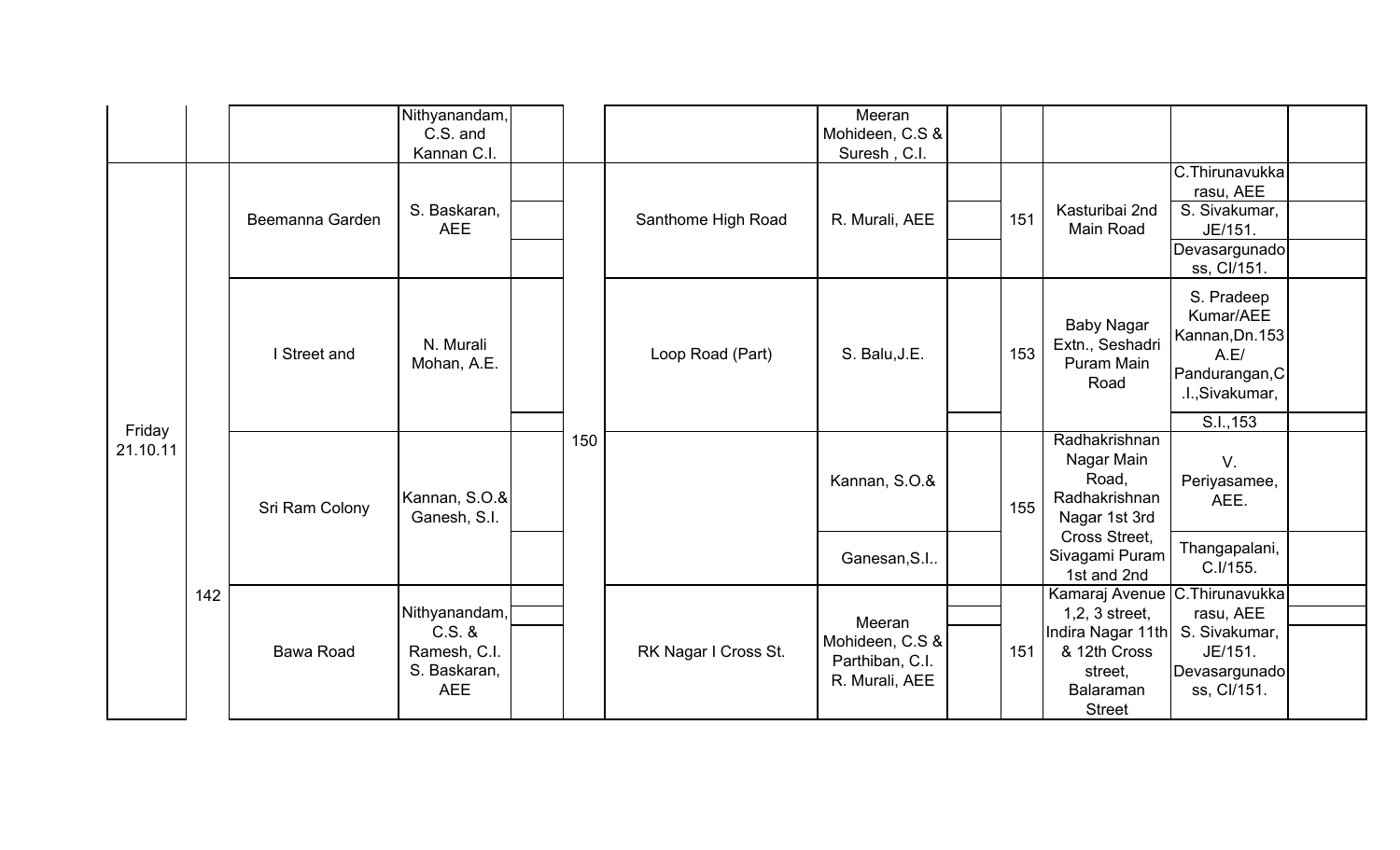|                      | Abiramipuram IV St. | N. Murali<br>Mohan, A.E.                |  | RK Nagar II Cross St.  | AR.<br>Viswanathan, AE                 | 153 | Sheshadri puram<br>3rd Cross street,<br>Ramagiri Nagar                            | S. Pradeep<br>Kumar/AEE<br>Kannan, Dn. 153<br>A.E/<br>Pandurangan, C.I.<br>,Sivakumar,    |  |
|----------------------|---------------------|-----------------------------------------|--|------------------------|----------------------------------------|-----|-----------------------------------------------------------------------------------|-------------------------------------------------------------------------------------------|--|
|                      |                     |                                         |  |                        |                                        |     |                                                                                   | S.I., 153                                                                                 |  |
| Saturday<br>22.10.11 |                     | Kannan, S.O.&<br>Ganesh, S.I.           |  | RK Nagar III Cross St. | Kannan, S.O.&<br>Natarajan, S.I.       | 154 | Thiruvalluvar Salai,<br>Kamaraj Nagar 1st<br>Main Road, 2nd &<br>3rd West Street. | S.P.<br>Balasubramanian<br>, AEE.<br>N. Pandian,<br>J.E/154.<br>K. Balaraman,<br>C.I/154. |  |
|                      |                     | Nithyanandam,<br>C.S. & Ramesh,<br>C.I. |  |                        | Meeran Mohideen,<br>C.S & Suresh, C.I. |     |                                                                                   |                                                                                           |  |

#### PROGRAMME FOR MASS CLEANING

|                            |            |                                   |                                                                           |            |                                          |                                                             |            | ZONE - 10 - WEEK - 4 - DATE: 24.10.11 TO 31.10.11 |                                                                                                |  |
|----------------------------|------------|-----------------------------------|---------------------------------------------------------------------------|------------|------------------------------------------|-------------------------------------------------------------|------------|---------------------------------------------------|------------------------------------------------------------------------------------------------|--|
|                            |            | <b>UNIT NO -28</b>                |                                                                           |            | <b>UNIT NO -29</b>                       |                                                             |            | <b>UNIT NO -30</b>                                |                                                                                                |  |
| <b>WEEK</b><br><b>DAYS</b> | DN.<br>NO. | <b>NAME OF THE ROAD</b><br>/ SLUM | <b>OFFICER</b><br><b>INCHARGE</b><br><b>AND</b><br><b>DESIGNATIO</b><br>N | DN.<br>NO. | <b>NAME OF THE ROAD /</b><br><b>SLUM</b> | <b>OFFICER</b><br><b>INCHARGE AND</b><br><b>DESIGNATION</b> | DN.<br>NO. | <b>NAME OF THE</b><br><b>ROAD / SLUM</b>          | <b>OFFICER</b><br><b>INCHARGE</b><br><b>AND</b><br><b>DESIGNATION</b>                          |  |
|                            |            | Abiramipuram III St.              | S. Baskaran,<br><b>AEE</b>                                                |            | Loop Road (Part)                         | R. Murali, AEE                                              | 152        | Arunachalapuram  <br>4 roads                      | C. Thirunavukkar<br>asu, AEE<br>A.Gopalakrishna<br>n, AE/152.<br>R.Krishnamoorth<br>y, Cl/152. |  |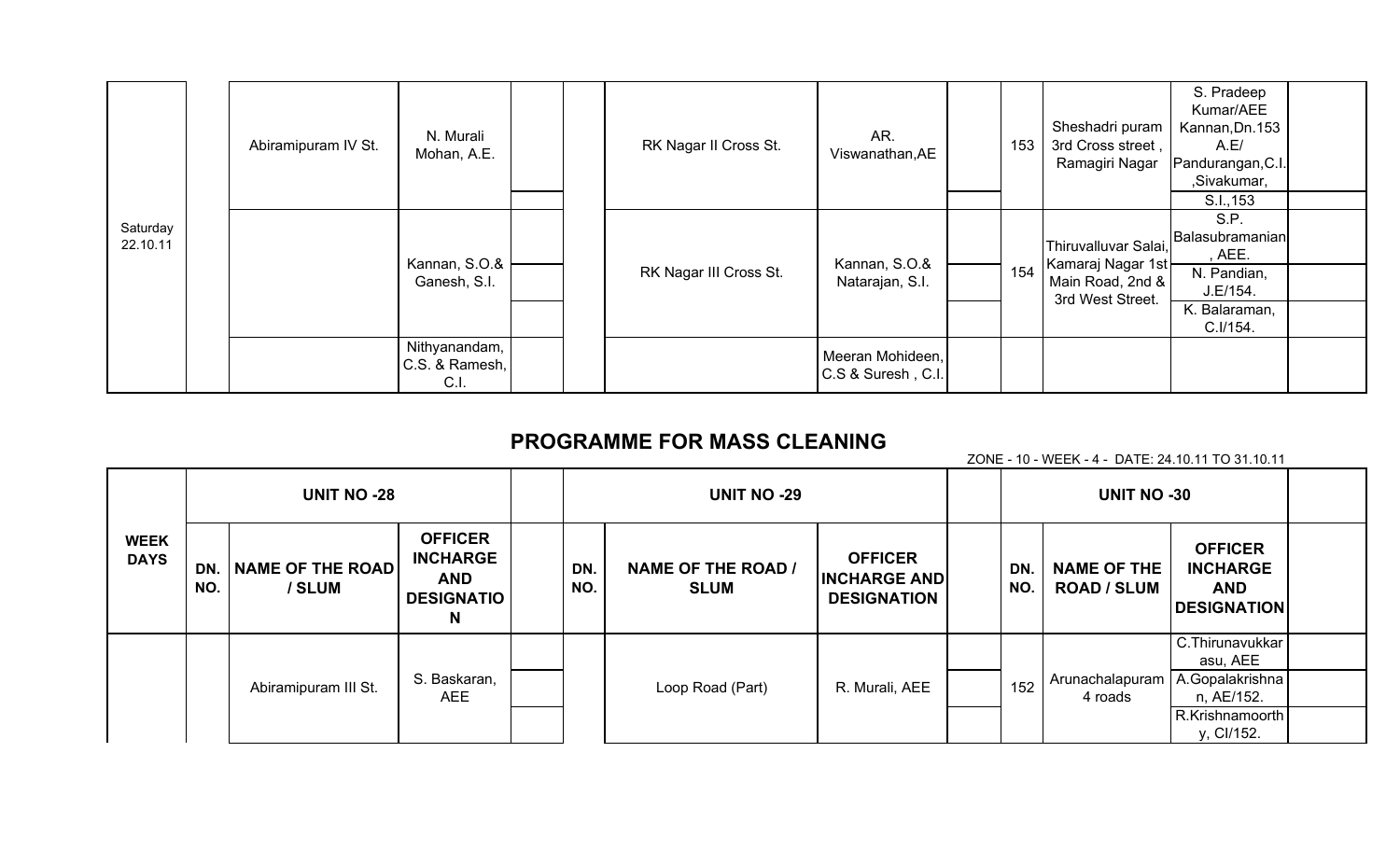| Monday<br>24.10.11  | 142 | I Street            | N. Murali<br>Mohan, A.E.                  | 150 |                                       | S. Balu, J.E.                                | 153 | Mohanapuri 1to3<br>streets                             | S. Pradeep<br>Kumar/AEE<br>Kannan, Dn. 153<br>A.E/<br>Pandurangan, C.I<br>,Sivakumar,<br>S.I., 153  |  |
|---------------------|-----|---------------------|-------------------------------------------|-----|---------------------------------------|----------------------------------------------|-----|--------------------------------------------------------|-----------------------------------------------------------------------------------------------------|--|
|                     |     |                     | Kannan, S.O.&<br>Ganesh, S.I.             |     |                                       | Kannan, S.O.&                                | 155 | Thanthai Periyar<br>Nagar Phase-I                      | V. Periyasamee,<br>AEE.                                                                             |  |
|                     |     |                     |                                           |     |                                       | Ganesan, S.I                                 |     |                                                        | Thangapalani,<br>C.I/155.                                                                           |  |
|                     |     |                     | Nithyanandam,<br>C.S. & Ramesh,<br>C.I.   |     |                                       | Meeran Mohideen,<br>C.S & Parthiban,<br>C.I. |     |                                                        |                                                                                                     |  |
|                     |     |                     |                                           |     |                                       |                                              |     | Venkatarathinam                                        | C. Thirunavukkar<br>asu, AEE                                                                        |  |
|                     |     | C.P. Raman Road and | S. Baskaran,<br><b>AEE</b>                | 149 | Madavan Nagar                         | R. Murali, AEE                               | 151 | Nagar, Teachers<br>Colony                              | S. Sivakumar,<br>JE/151.                                                                            |  |
|                     |     |                     |                                           |     |                                       |                                              |     |                                                        | Devasargunados<br>s, Cl/151.                                                                        |  |
| Tuesday<br>25.10.11 | 142 | Sundarajan St.      | N. Murali<br>Mohan, A.E.                  |     | Valeeswaran Thottam 1 to 3<br>streets | AR.<br>Viswanathan, AE                       | 153 | Mohanapuri 4to5th<br>Street, LH Nagar<br>1st Main Road | S. Pradeep<br>Kumar/AEE<br>Kannan, Dn. 153<br>A.E/<br>Pandurangan, C.I.<br>,Sivakumar,<br>S.I., 153 |  |
|                     |     |                     | Kannan, S.O.&<br>Ganesh, S.I.             |     |                                       | Kannan, S.O.&<br>Natarajan, S.I.             |     | 155 Pillaiyar Koil Street                              | V. Periyasamee,<br>AEE.                                                                             |  |
|                     |     |                     |                                           |     |                                       |                                              |     |                                                        | Thangapalani,<br>C.I/155.                                                                           |  |
|                     |     |                     | Nithyanandam,<br>$C.S.$ &<br>Ramesh, C.I. |     |                                       | Meeran<br>Mohideen, C.S &<br>Suresh, C.I.    |     |                                                        |                                                                                                     |  |
|                     |     | St. Mary's Road     | S. Baskaran,<br>AEE                       |     | Mada Church Road                      | R. Murali, AEE                               |     |                                                        | C.Thirunavukka<br>rasu, AEE                                                                         |  |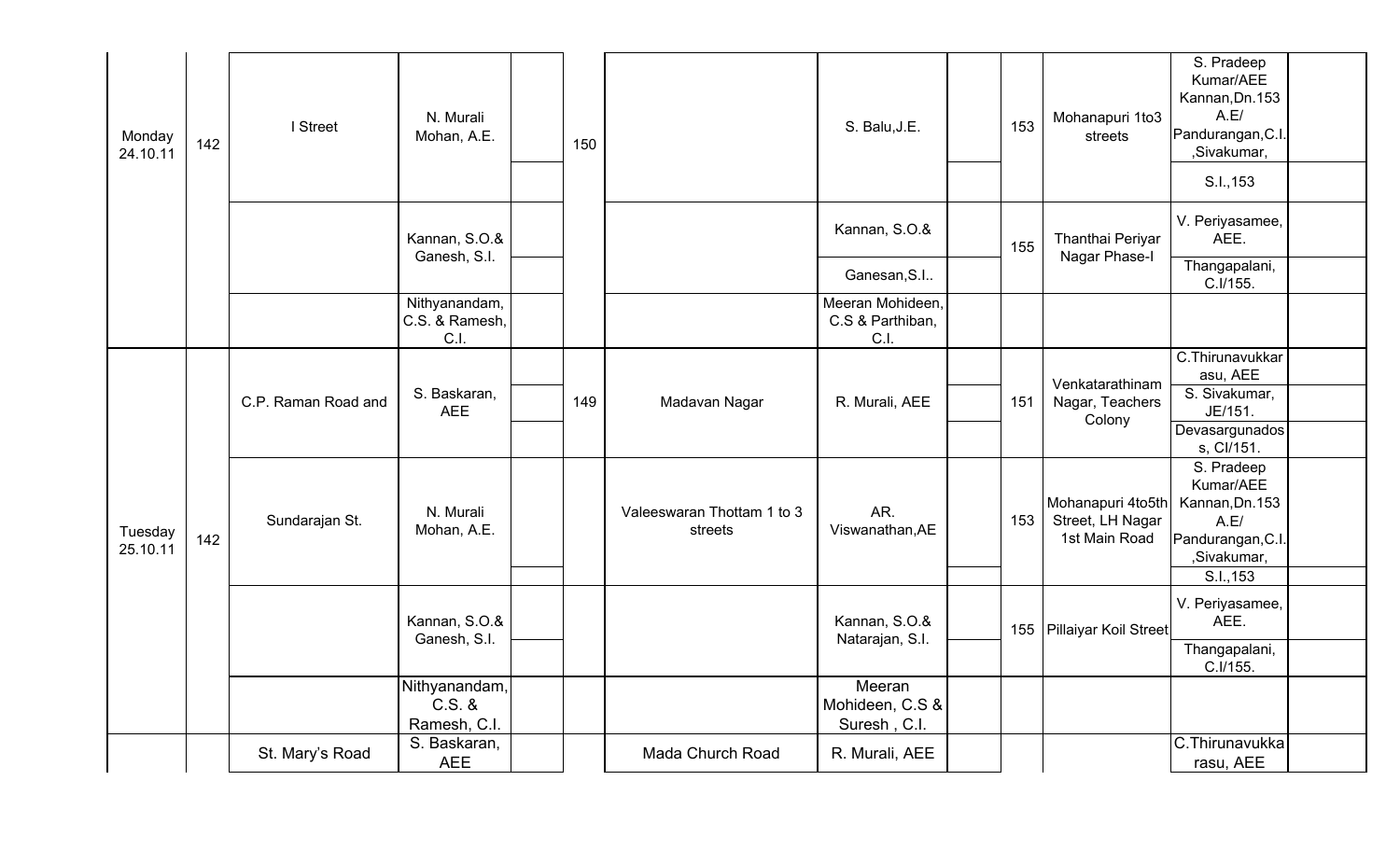|                             |     |                    | N. Murali<br>Mohan, A.E.                  |     | South Canal Bank Road      | S. Balu, J.E.                                | 151 | Nehru Nagar 3<br>Roads,                                                              | S. Sivakumar,<br>JE/151.                                                                                |  |
|-----------------------------|-----|--------------------|-------------------------------------------|-----|----------------------------|----------------------------------------------|-----|--------------------------------------------------------------------------------------|---------------------------------------------------------------------------------------------------------|--|
|                             |     |                    | Kannan, S.O.&<br>Ganesh, S.I.             |     |                            | Kannan, S.O.&                                |     | Baktavachalam<br>Nagar 3 roads                                                       | Devasargunado<br>ss, Cl/151.                                                                            |  |
|                             |     |                    |                                           | 150 |                            | Ganesan, S.I                                 |     |                                                                                      |                                                                                                         |  |
| Wednesd<br>ay<br>26.10.11   | 142 |                    | Nithyanandam,<br>$C.S.$ &<br>Ramesh, C.I. |     |                            | Meeran<br>Mohideen, C.S &<br>Parthiban, C.I. | 153 | Ramakrishna<br>Nagar 1st & 2nd<br>Main Road                                          | S. Pradeep<br>Kumar/AEE R.<br>Kannan,<br>A.E./153<br>Pandurangan,<br>C.I./153<br>Sivakumar,<br>S.I./153 |  |
|                             |     |                    |                                           |     |                            |                                              |     | Thanthai Periyar                                                                     | S.P.<br>Balasubramani<br>an, AEE.                                                                       |  |
|                             |     |                    |                                           |     |                            |                                              | 154 | Nagar Ph-II                                                                          | N. Pandian,<br>J.E/154.                                                                                 |  |
|                             |     |                    |                                           |     |                            |                                              |     |                                                                                      | K. Balaraman,<br>C.I/154.                                                                               |  |
|                             |     | <b>Warren Road</b> | S. Baskaran,<br><b>AEE</b>                |     | Thiruveethi Amman Koil St. | R. Murali, AEE                               |     | Sastri Nagar 1st<br>152 Main Road, 7 & 8<br><b>Cross Street</b>                      |                                                                                                         |  |
| Thursday<br>142<br>27.10.11 |     |                    | N. Murali<br>Mohan, A.E.                  | 149 |                            | AR.<br>Viswanathan, AE                       | 153 | E.B.Colony 1 to 3<br>Street, LH Nagar<br>4th Cross Street,<br>EB Colony Main<br>Road | S. Pradeep<br>Kumar/AEE R.<br>Kannan,<br>A.E./153<br>Pandurangan,<br>C.I./153<br>Sivakumar,<br>S.I./153 |  |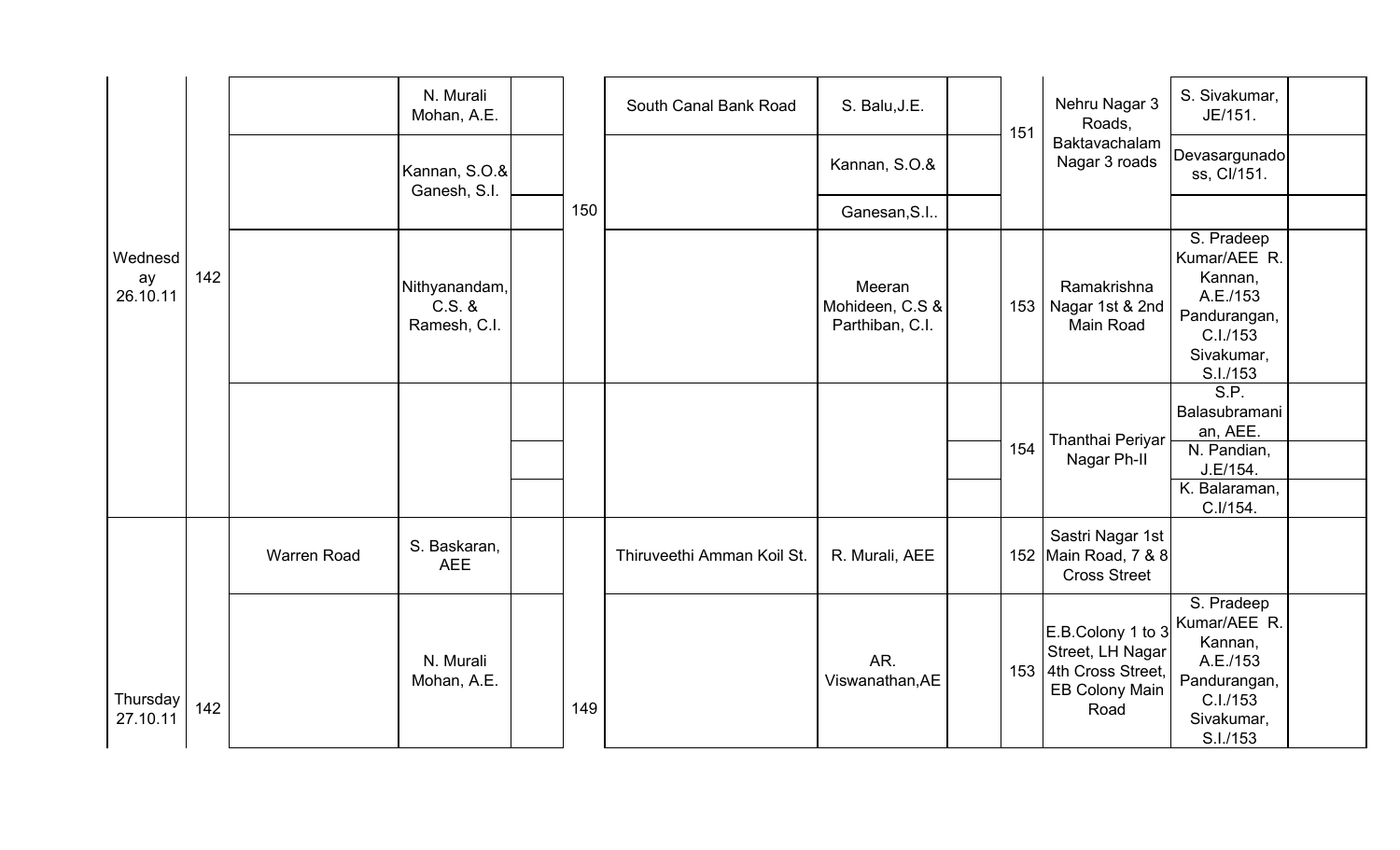|                    |     |                    | Kannan, S.O.&<br>Ganesh, S.I.             |     |                             | Kannan, S.O.&<br>Natarajan, S.I.                             | 155 | Mahatma Gandhi<br>Nagar Taramani,                           | $V_{\cdot}$<br>Periyasamee,<br>AEE.<br>Thangapalani,<br>C.I/155.                                        |  |
|--------------------|-----|--------------------|-------------------------------------------|-----|-----------------------------|--------------------------------------------------------------|-----|-------------------------------------------------------------|---------------------------------------------------------------------------------------------------------|--|
|                    |     |                    | Nithyanandam,<br>$C.S.$ &<br>Ramesh, C.I. |     |                             | Meeran<br>Mohideen, C.S &<br>Suresh, C.I.                    |     |                                                             |                                                                                                         |  |
|                    |     | Ranga Road         | S. Baskaran,<br><b>AEE</b>                |     | <b>Brodies Castle Road</b>  | R. Murali, AEE                                               |     |                                                             | C.Thirunavukka<br>rasu, AEE                                                                             |  |
|                    |     |                    | N. Murali<br>Mohan, A.E.                  |     | Greenways Lane              | S. Balu, J.E.                                                | 151 | Indira Nagar 2nd<br><b>Avenue Service</b>                   | S. Sivakumar,<br>JE/151.                                                                                |  |
|                    |     |                    | Kannan, S.O.&<br>Ganesh, S.I.             |     |                             | Kannan, S.O.&                                                |     | Road                                                        | Devasargunado<br>ss, Cl/151.                                                                            |  |
| Friday<br>28.10.11 | 142 |                    | Nithyanandam,<br>$C.S.$ &<br>Ramesh, C.I. | 150 |                             | Ganesan, S.I<br>Meeran<br>Mohideen, C.S &<br>Parthiban, C.I. | 153 | Vel Nagar 1 to 3<br>Streets, NGO<br>Colony 4th Main<br>Road | S. Pradeep<br>Kumar/AEE R.<br>Kannan,<br>A.E./153<br>Pandurangan,<br>C.I./153<br>Sivakumar,<br>S.I./153 |  |
|                    |     |                    |                                           |     |                             |                                                              |     | <b>Bharathi Nagar</b>                                       | S.P.<br>Balasubramanian<br>, AEE.                                                                       |  |
|                    |     |                    |                                           |     |                             |                                                              | 154 | Taramani                                                    | N. Pandian,<br>J.E/154.                                                                                 |  |
|                    |     |                    |                                           |     |                             |                                                              |     |                                                             | K. Balaraman,<br>C.I/154.                                                                               |  |
|                    |     |                    |                                           |     |                             |                                                              |     |                                                             | C.Thirunavukka<br>rasu, AEE                                                                             |  |
|                    |     | Prithvi Avenue and | S. Baskaran,<br><b>AEE</b>                |     | <b>Thiruvenkatam Street</b> | R. Murali, AEE                                               | 151 | Gandhi Nagar<br>4th Main Road                               | S. Sivakumar,<br>JE/151.                                                                                |  |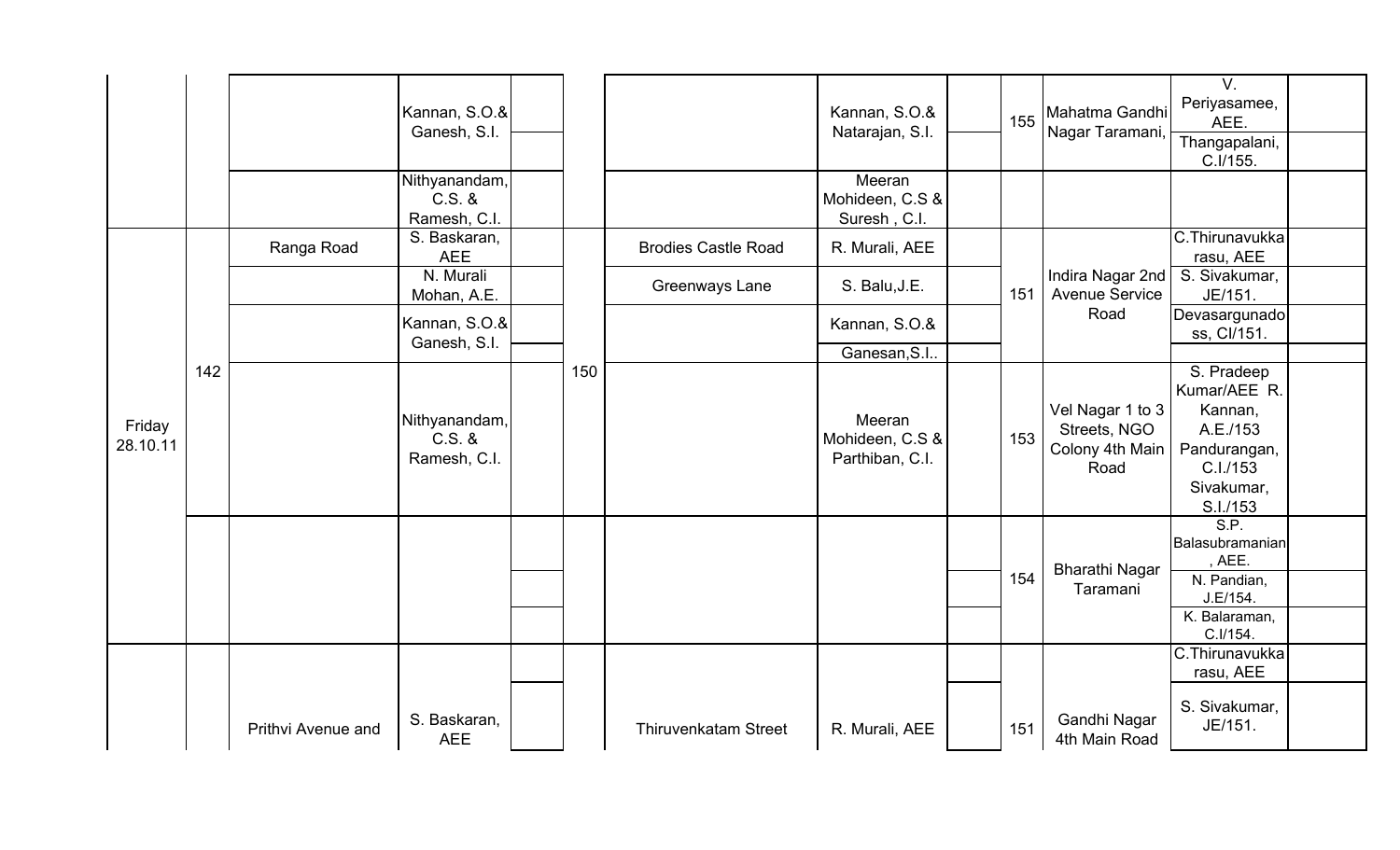|                      |     |                         |                                           |     |                            |                                           |     |                                                                | Devasargunado<br>ss, Cl/151.                                                                            |  |
|----------------------|-----|-------------------------|-------------------------------------------|-----|----------------------------|-------------------------------------------|-----|----------------------------------------------------------------|---------------------------------------------------------------------------------------------------------|--|
| Saturday<br>29.10.11 | 142 | Asoka Street            | N. Murali<br>Mohan, A.E.                  | 149 | Thiruvenkatam Street Extn. | AR.<br>Viswanathan, AE                    | 153 | Ashtalakshmi<br>Nagar 1 to 12<br>streets, Nethaji<br>Main Road | S. Pradeep<br>Kumar/AEE R.<br>Kannan,<br>A.E./153<br>Pandurangan,<br>C.I./153<br>Sivakumar,<br>S.I./153 |  |
|                      |     |                         | Kannan, S.O.&<br>Ganesh, S.I.             |     | <b>School Road</b>         | Kannan, S.O.&<br>Natarajan, S.I.          | 154 | Vasudevan<br>Nagar                                             | S.P.<br>Balasubramani<br>an, AEE.<br>N. Pandian,<br>J.E/154.                                            |  |
|                      |     |                         |                                           |     |                            |                                           |     |                                                                | K. Balaraman,<br>C.I/154.                                                                               |  |
|                      |     |                         | Nithyanandam,<br>$C.S.$ &<br>Ramesh, C.I. |     |                            | Meeran<br>Mohideen, C.S &<br>Suresh, C.I. |     |                                                                |                                                                                                         |  |
|                      |     | Ramakrishnapuram<br>and | S. Baskaran,<br><b>AEE</b>                |     | <b>DGS Dinakaran Salai</b> | R. Murali, AEE                            | 152 | Karpagam<br>Garden 11<br>Roads                                 | C.Thirunavukka<br>rasu, AEE<br>A.Gopalakrishn<br>an, AE/152.<br>R.Krishnamoort<br>hy, Cl/152.           |  |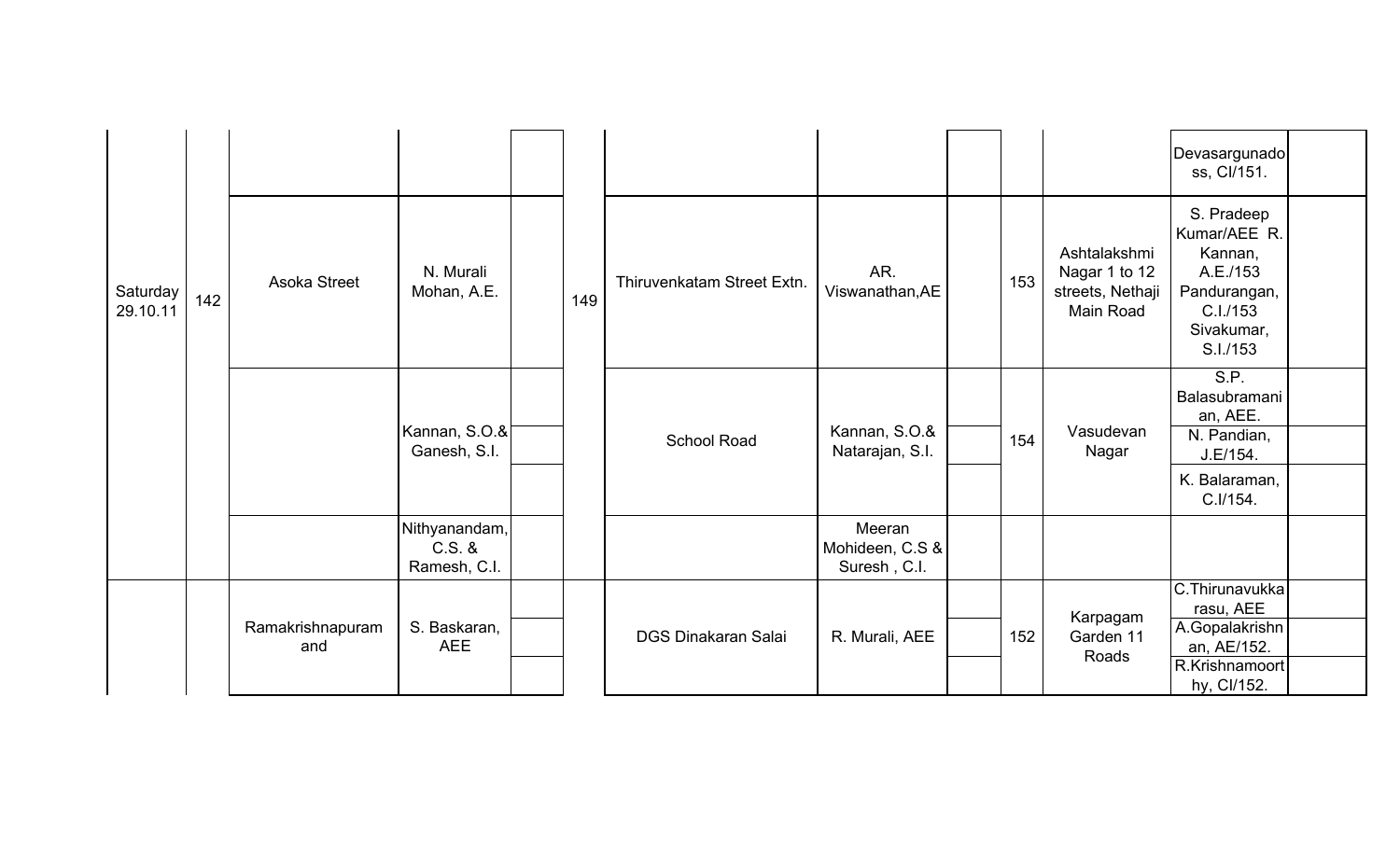| Monday<br>31.10.11 | 144 | <b>PNK Garden</b> | Sathyanarayan<br>an, J.E. |  | 150 |  | S. Balu, J.E. |  |  | Murphy doss<br>153A Ayodhya Colony  <br>1st and 2nd<br><b>Street</b> | S. Pradeep<br>Kumar/AEE S.<br>Vivekanandhan<br>J.E./153A<br>Ellancheziyan,<br>C.I./153A<br>Sivakumar,<br>S.I./153 |  |
|--------------------|-----|-------------------|---------------------------|--|-----|--|---------------|--|--|----------------------------------------------------------------------|-------------------------------------------------------------------------------------------------------------------|--|
|--------------------|-----|-------------------|---------------------------|--|-----|--|---------------|--|--|----------------------------------------------------------------------|-------------------------------------------------------------------------------------------------------------------|--|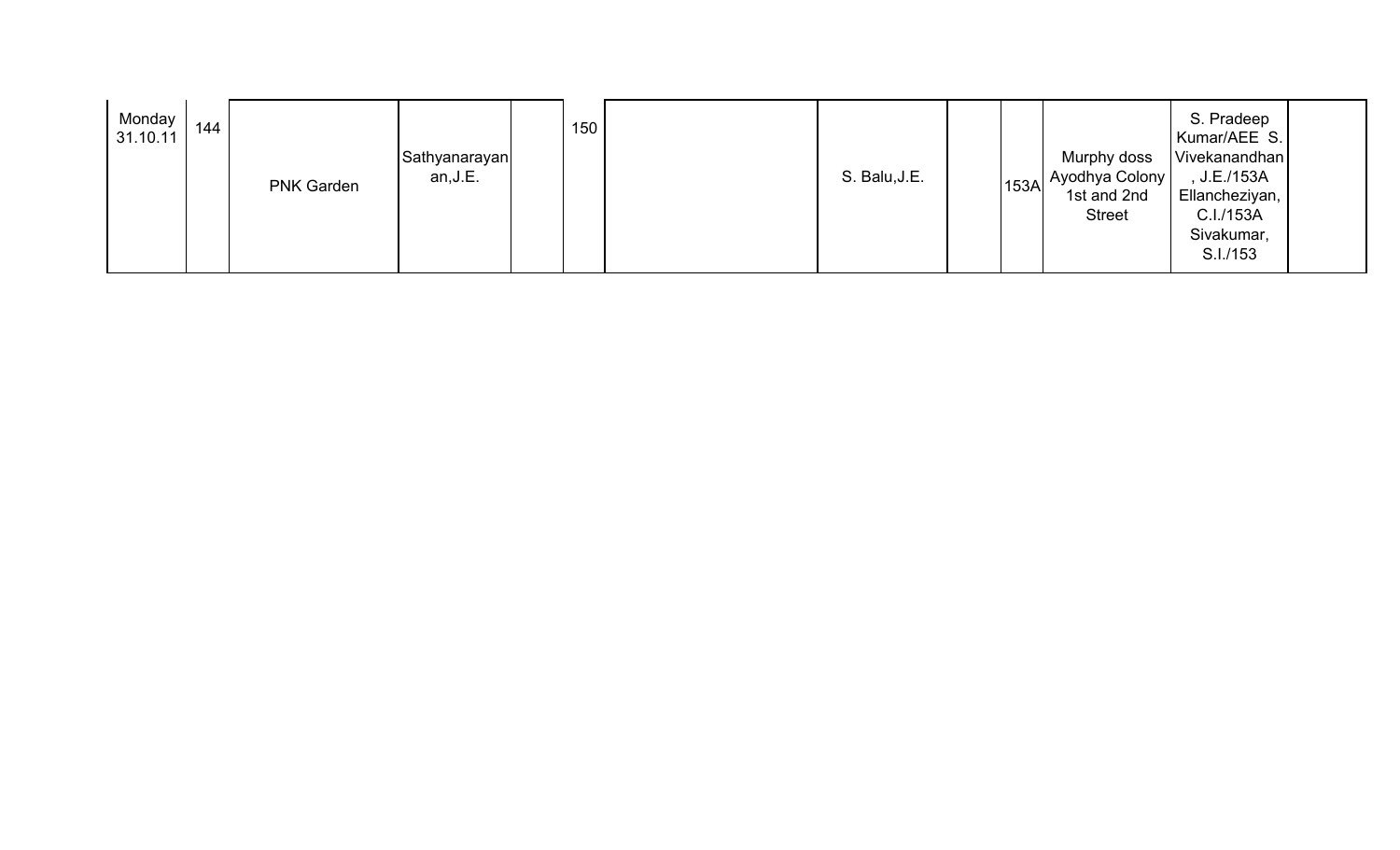## CORPORATION OF CHENNAIPROGRAMME FOR NIGHT CONSERVANCY

Corporation of ChennaiSolid Waste Management

PROGRAMME FOR NIGHT CONSERVANCY - ZONES 1,2,4,5,7& 9

|      | War                | Location           |               | ד סד<br>$\sim$ | Vehicle  |                                 | וווט ווט.טוו<br>Dinn | $\sim$ | <del>פעודד וט.טצו</del><br>modo | <del>Approx.</del><br>$T0$ tol |
|------|--------------------|--------------------|---------------|----------------|----------|---------------------------------|----------------------|--------|---------------------------------|--------------------------------|
| Zone | ds<br>Cov<br>lered | Starting to finish | Lengt<br>h Km |                | Tricycle | No.of<br>Compactors/<br>Lorries |                      |        |                                 |                                |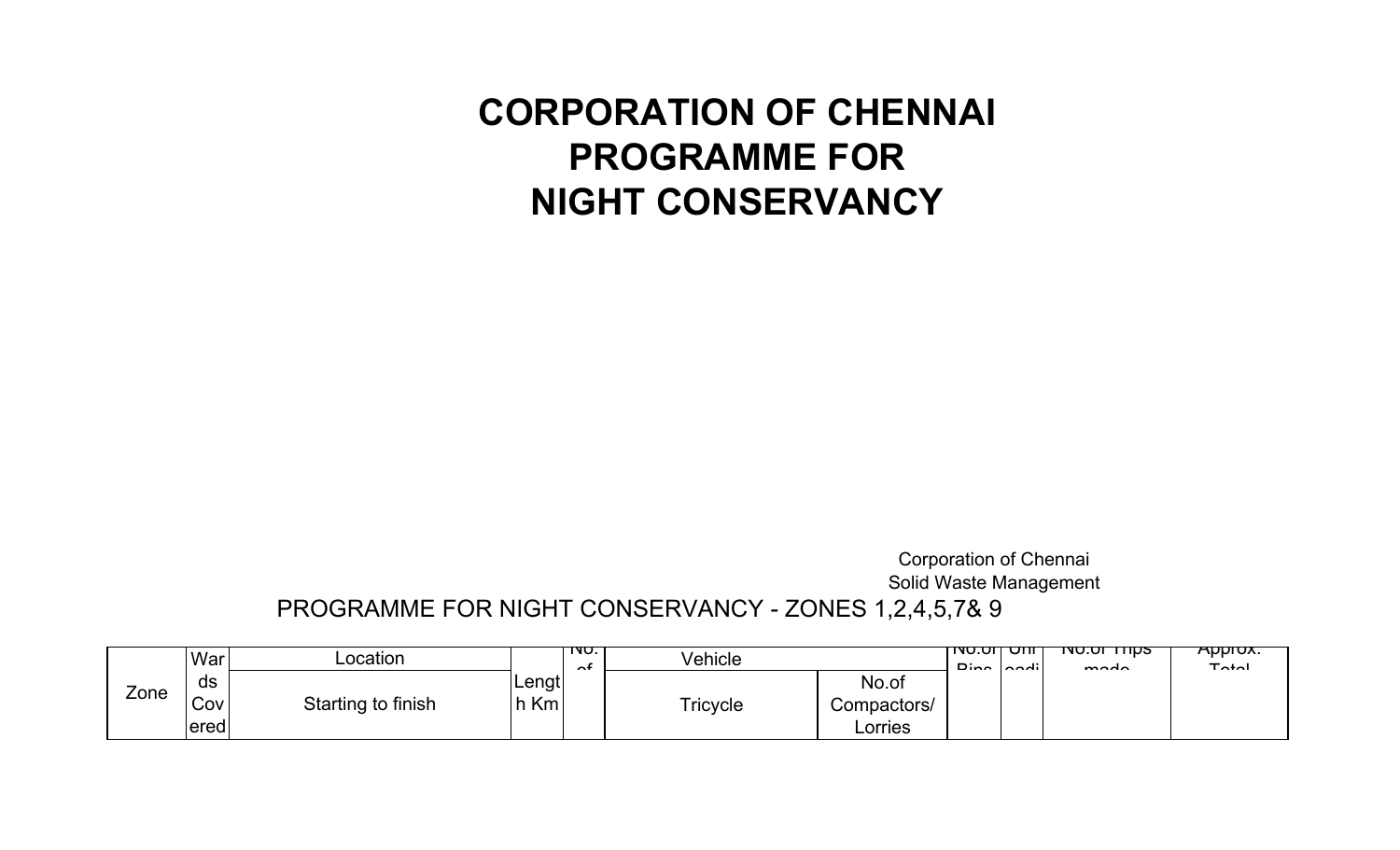| $\mathbf{1}$ | 1,2,<br>3<br>&<br>10                       | <b>ETTIOLE FIIGHT ROAD-TOU LUDE</b><br>Plant, Ennore High Road,<br>Manali Salai, Kathivakkam High<br>Road(upto Railway Gate),<br>Meanamhal Salai Sidco Main                | 16.2 | $\overline{7}$ |   | $1 - HMV$<br>Comp. | 96 | <b>KD</b><br>G               | $\mathbf 1$    | 8.0 |
|--------------|--------------------------------------------|----------------------------------------------------------------------------------------------------------------------------------------------------------------------------|------|----------------|---|--------------------|----|------------------------------|----------------|-----|
|              | 4, 5,<br>6,<br>7,8,<br>9.<br>12<br>&<br>13 | Thiruvottriiyur High Road -<br>Vijayaragava Road to Tolgate<br>Bus stand, Chinnathambi Street -<br>Market,<br>Thandavarayan Street - Market                                | 5.5  | 10             |   | $1 - HMV$<br>Comp. | 44 | TPF.<br>Zon<br>$e-II$        | $\mathbf 1$    | 7.0 |
| 2            | 30                                         | Annapmar Street, Audrappan<br><b>Street, Mint Street,</b><br>Perumal Mudali Street, Narayana<br>Mudali Street,<br>Kasi Chetty Street, Govindappa<br>Naiken Street          | 4.2  | 12             |   | $1 - HMV$<br>Comp. | 37 | <b>TPF</b><br>Zon<br>e-II    | $\overline{2}$ | 6.0 |
| 2            | 27,2<br>8                                  | N.S.C. Bose Road, Rajaji<br>Salai, Prakasam Salai,<br>Mannadi, Armenian<br>Street, Thambu Chetty Street,<br>Lingi chetty Street                                            | 1.9  | 10             | . | $1 - HMV$<br>Comp. | 30 | <b>TPF</b><br>Zon<br>$e-II$  | $\overline{2}$ | 8.0 |
| 4            | 55                                         | <b>Palavayal Market</b>                                                                                                                                                    | 1.5  | 6              | . | $1 - LMV$<br>Comp. | 22 | <b>TPF</b><br>Zon<br>$e$ -IV | $\overline{2}$ | 4.0 |
| 4            | 63                                         | <u>MIT Ruau, R.H.Ruau, VRM Dus</u><br>stand,<br>North Mada street, East Mada<br>street, Balli Amman koil street,<br>Redhills 3rd street, SIDCO Nagar<br><u>Ath main rd</u> | 5.0  | 4              | . | $1 - HMV$<br>Comp  | 40 | TPF-<br>Zon<br>e-IV          | $\mathbf 1$    | 8.0 |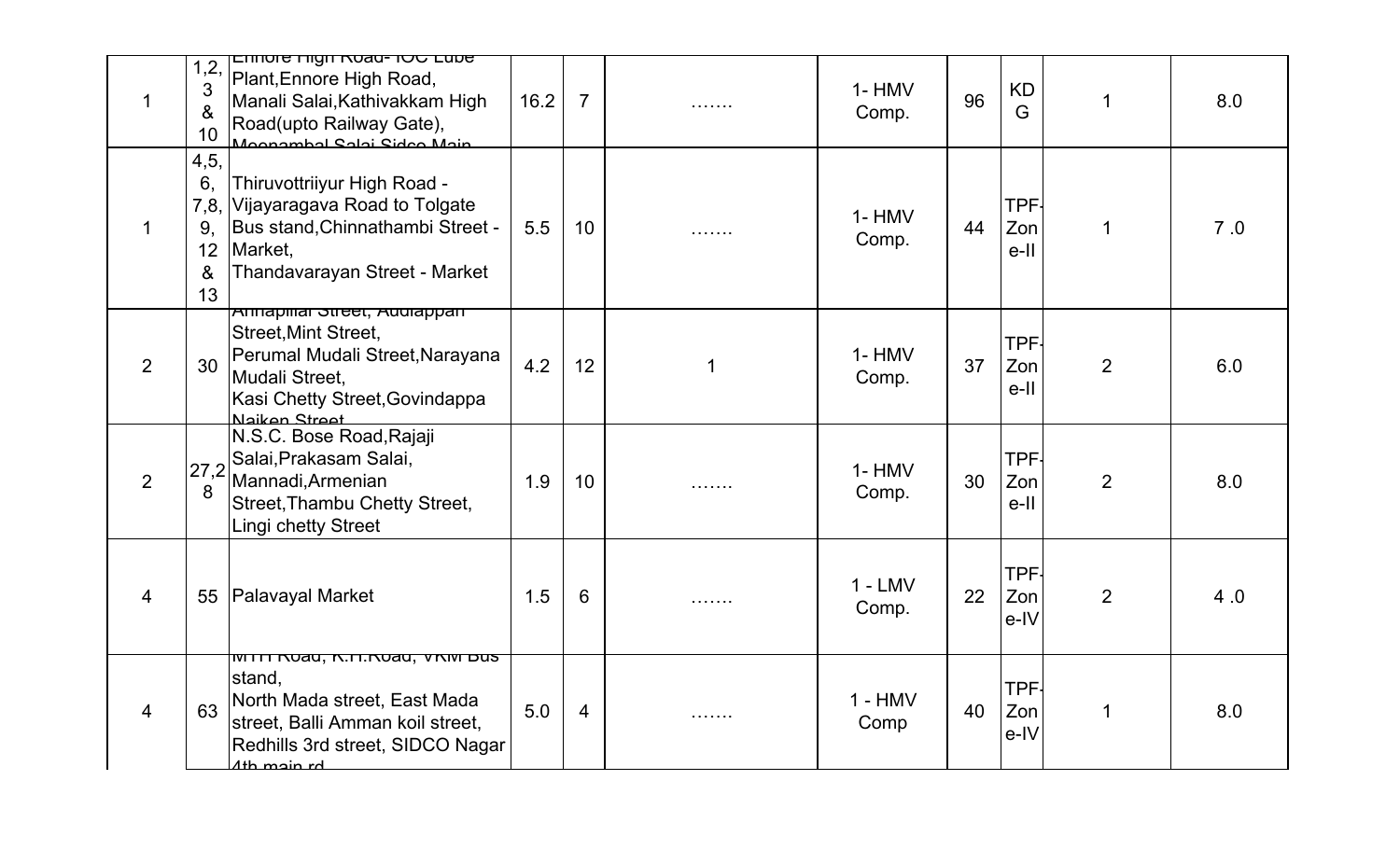| 4 | 1 <sub>1</sub><br>2C | 50,5 Papermills road, Redhills road<br>upto, Rettai Eri signal,<br>53,6 Thiru. Vi. Ka. Market, SRP koil<br>street (north), Pallavan salai                                                            | 7.0  | 4 | . | $1 - HMV$<br>Comp  | 40 | TPF-<br>Zon<br>$e$ -IV     | 1              | 8.0  |
|---|----------------------|------------------------------------------------------------------------------------------------------------------------------------------------------------------------------------------------------|------|---|---|--------------------|----|----------------------------|----------------|------|
| 5 |                      | <u>Pulla Avenue (COC Market) -</u><br><b>EVR Salai</b><br>68,7 Kilpauk Garden Road-Harleys<br>$0,71$ Road<br>Purasaiwakkam High Road-<br>Gangadeewar Koil St                                         | 6.0  | 8 | . | $1 - HMV$<br>Comp  | 35 | TPF-<br>Zon<br>$e-V$       | $\mathbf 1$    | 7.0  |
| 5 |                      | M.M.D.A. Main Road-100 Ft.<br>$74,7$ Road<br>5,76 (Part-1) Periyar Pathai- Anna<br>Nedumpathai                                                                                                       | 5.0  | 5 | . | $1 - HMV$<br>Comp. | 46 | TPF-<br>Zon<br>$e-V$       | 1              | 7.0  |
| 5 |                      | <u>iyorur iyiairi Koau,East iyiairi</u><br>Road, School Road,<br>64.6 Jawaharlal Nehru Salai, II<br>4A Avenue, Jawaharlal Nehru Salai,<br>6th Avenue, 18th Main<br><del>Soad^Ehiarnaeanam.Bouq</del> | 9.2  | 4 | . | $1 - HMV$<br>Comp. | 59 | <b>TPF</b><br>Zon<br>$e-V$ | $\overline{2}$ | 10.0 |
| 5 | 66.<br>67            | Office),<br>Shanthi Colony (4th Avenue), 2nd<br>Avenue (Both Side),<br>5th Avenue, 6th Main Road, 6th<br>Avenue 1st Avenue                                                                           | 10.3 | 4 |   | $1 - HMV$<br>Comp. | 60 | <b>TPF</b><br>Zon<br>$e-V$ | $\overline{2}$ | 10.0 |
| 5 | 65                   | Kaliamman Koil Street<br>Roul (From Arcot Road Junction to<br>te-III Inner Ring Road)                                                                                                                | 3.5  | 5 |   | 1-HMV Comp.        | 43 | <b>TPF</b><br>Zon<br>$e-V$ | 1              | 7.0  |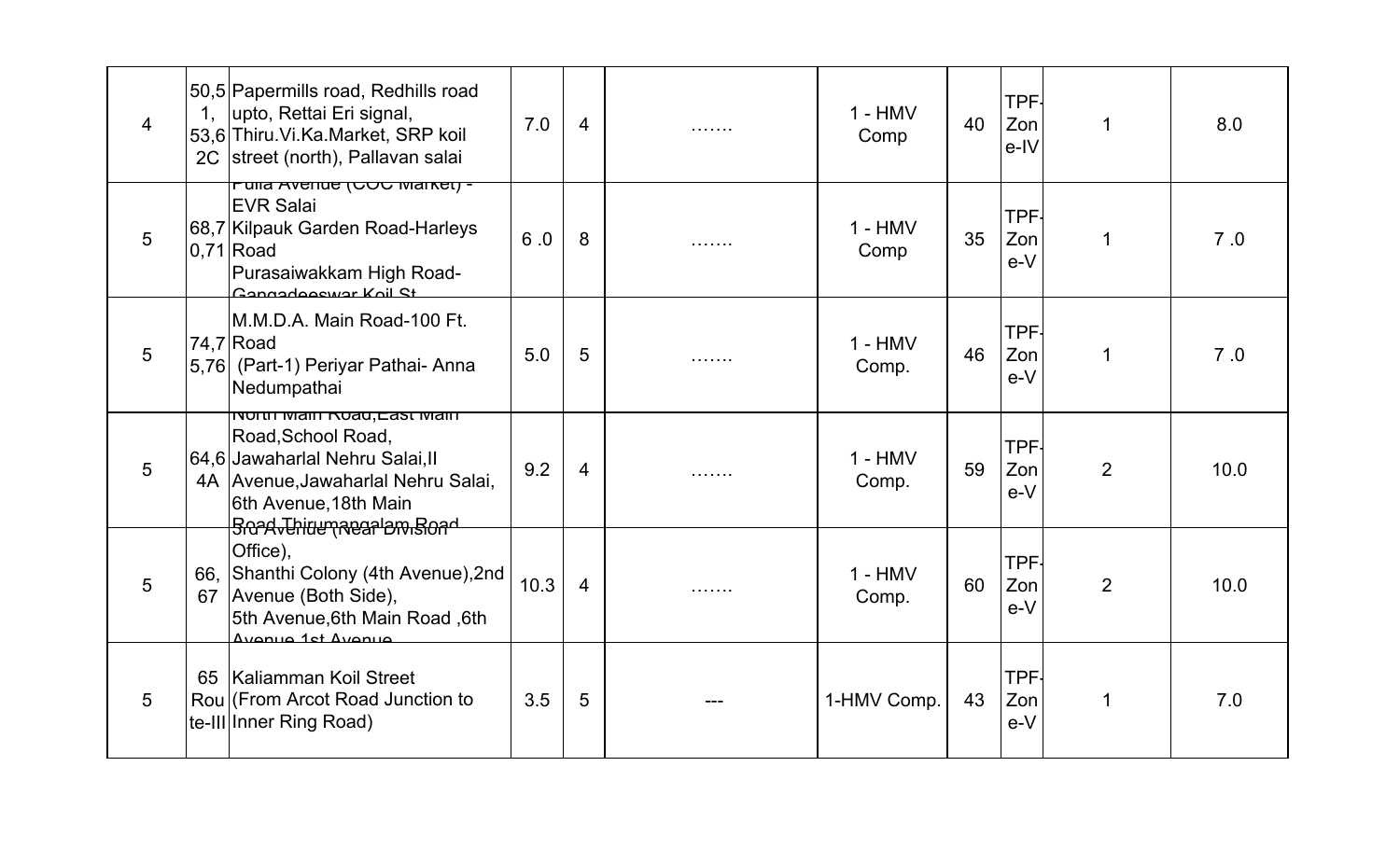| $\overline{7}$ |                                                | 105, Gopalapuram, Cathedral Road,<br>106, Anna Salai, Greems Road,<br>110, Gandhi Irwin Road, Whanels<br>113 Road, Aditanar Salai                                                                           | 7.25 | 9              | 1 | $1 - LMV$<br>Comp. | 20 | TPF.<br>Zon<br>$e-$<br>VII       | 2              | 7.0 |
|----------------|------------------------------------------------|-------------------------------------------------------------------------------------------------------------------------------------------------------------------------------------------------------------|------|----------------|---|--------------------|----|----------------------------------|----------------|-----|
| $\overline{7}$ | 107<br>&<br>108                                | Kodambakkam High Road                                                                                                                                                                                       | 1.4  | $\overline{4}$ |   | 1-HMV Comp.        | 24 | <b>TPF</b><br>Zon<br>$e-$<br>VII | $\mathbf{1}$   | 7.0 |
| 9              | Rou<br>$te-1$<br>$\overline{131}$              | Govindaswamy Street (Fish<br>Market)<br>K.K. Nagar (Commercial Area &<br>Vegetable Market)<br>Pillayar Koil St.                                                                                             | 3.0  | $\mathbf{3}$   |   | $1 - LMV$<br>Comp. | 18 | TPF.<br>Zon<br>$e-IX$            | $\overline{2}$ | 7.0 |
| 9              | $\overline{\mathsf{H}}$<br>133,<br>136,<br>137 | Part-(Dn.134)-Jonnes Road<br>Kodambakkam Salai-(Div-133) -<br>Kodambakkam Salai,<br>Govindan Road-(Dn-136)-70<br>$\frac{134}{122}$ Feet Road (Dn.137) -<br>South Usman Road- 4th Main<br>Road & Market area | 5.0  | 10             | 1 | $1 - LMV$<br>Comp. | 21 | <b>TPF</b><br>Zon<br>$e-IX$      | 2              | 7.0 |
| 9              | Part-<br>$\frac{\text{III}}{139}$              | Anna Salai - Panagal Buildings<br>to Nandanam Signal                                                                                                                                                        | 3.0  | 14             | . | $1 - LMV$<br>Comp. | 24 | <b>TPF</b><br>Zon<br>$e-IX$      | 2              | 7.0 |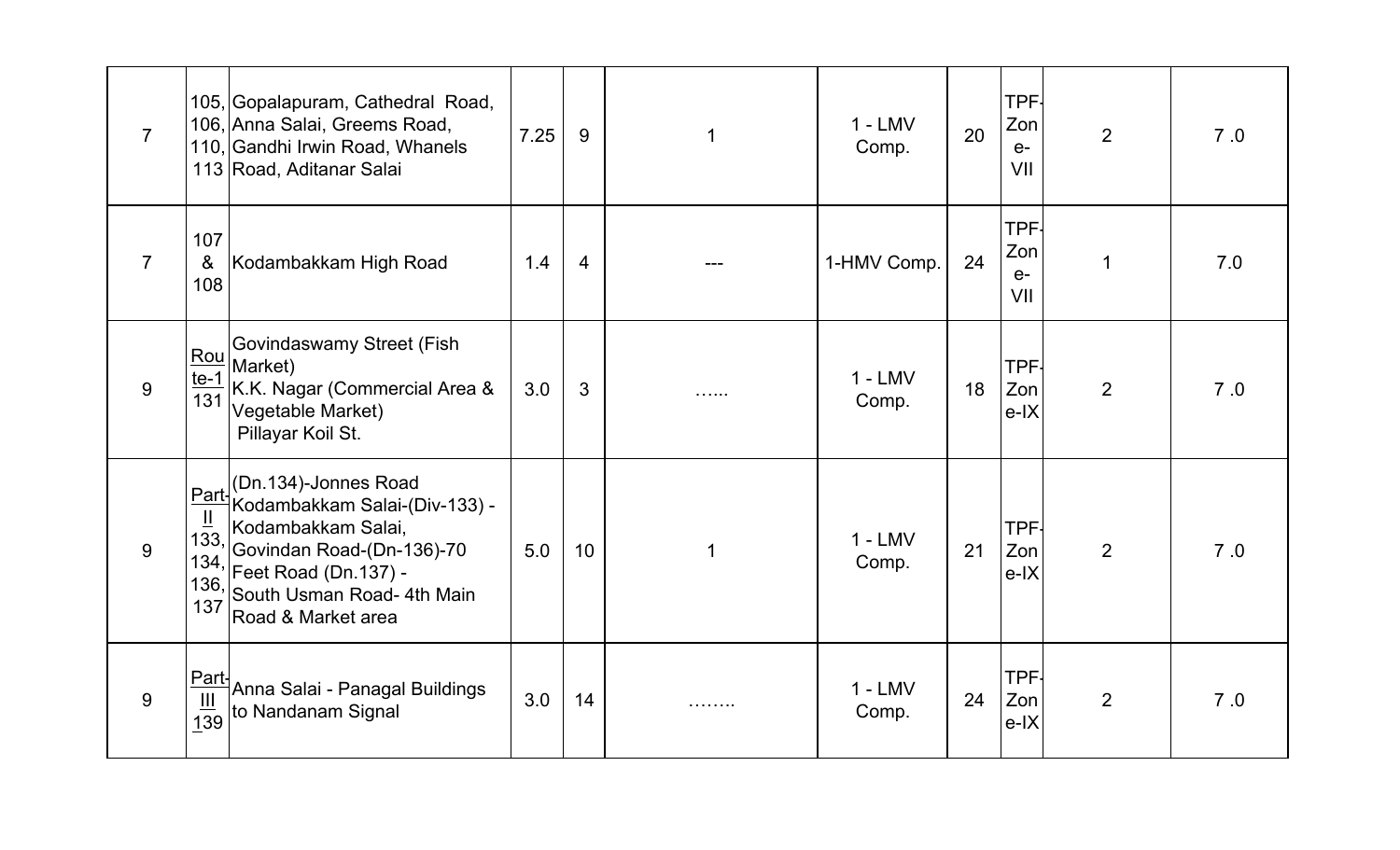|  | $\left \frac{\text{Part}}{\frac{IV}{139}}\right $ Jennies Road - Fish Market, | 0.7  | 14    | . | Open Type<br>.<br>Tipper | $---$ | <b>PD</b><br>G |    |      |
|--|-------------------------------------------------------------------------------|------|-------|---|--------------------------|-------|----------------|----|------|
|  | <b>TOTAL</b>                                                                  | 89.7 | ' 133 | ັ |                          | 659   |                | 27 | 72.0 |

Corporation of Chennai Solid Waste Management

### PROGRAMME FOR NIGHT CONSERVANCY - ZONES -3,6,8 & 10

| War<br>ds | Location | $\frac{1}{2}$ enat | engaged<br>ers | Vehicle | No.of<br><b>Bins</b> | Unl<br>oadi | No.of Trips<br>made | Approx.<br>Total<br>Tonnage<br>(MT) |
|-----------|----------|--------------------|----------------|---------|----------------------|-------------|---------------------|-------------------------------------|
|           |          |                    |                |         |                      |             |                     |                                     |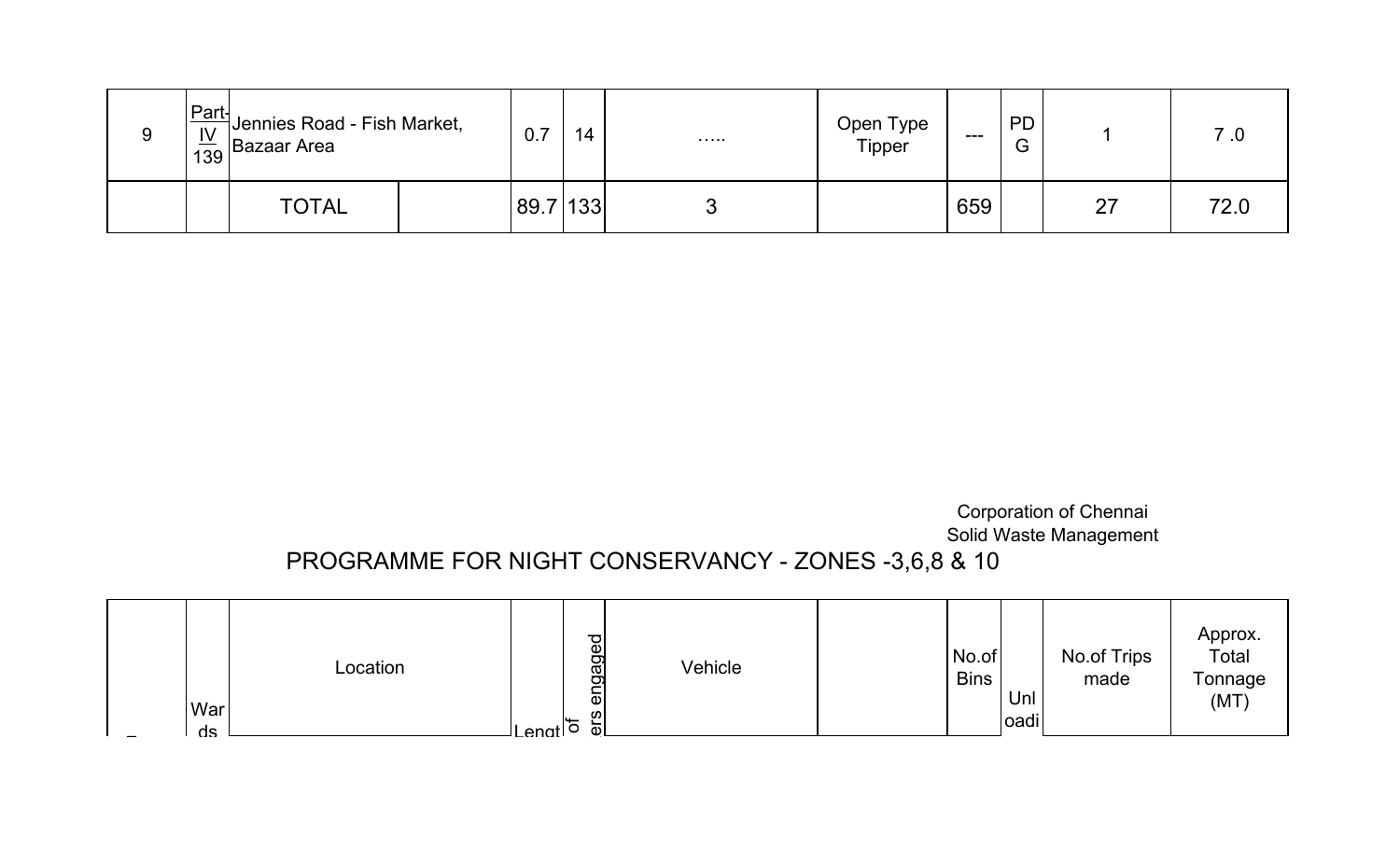| Zone         | Cov<br>ered                                | Starting to finish                                                                                                                                                                                                                                                                                                                                                                                   | $h$ Km $\overline{2}$ | <b>Work</b><br>Sanitary | <b>Tricycle</b> | No.of<br>Compactors/<br>Lorries |    | ng<br>poin<br>ts                                                      |                |      |
|--------------|--------------------------------------------|------------------------------------------------------------------------------------------------------------------------------------------------------------------------------------------------------------------------------------------------------------------------------------------------------------------------------------------------------------------------------------------------------|-----------------------|-------------------------|-----------------|---------------------------------|----|-----------------------------------------------------------------------|----------------|------|
| 3            | 6 &<br>37                                  | Sathyamurthy nagar main road,<br>North Avenue road, Central<br>$\left  \frac{1}{32,3} \right $ Avenue road, Erukkanchery high<br>road, Muthu mudali street,<br>3,34 Murthingar road, Dr.Ambethkar<br>$35,3$ college road, Stephenson road,<br>e s<br>Permbur high road, Bharathi<br>road, Vadivelu street, BB Road,<br>Palani Andavar street, Melpatti<br>ponnappar street, Madhavaram<br>high road. | 12.0                  | 10                      |                 | $1 - HMV$<br>Comp.              | 45 | <b>TPF</b><br><b>Nee</b><br>met<br>al<br>Fan<br>alca-<br>Zon<br>e III | $\overline{2}$ | 15.0 |
| $\mathbf{3}$ | $\overline{\phantom{a}}$<br>8 <sup>°</sup> | 38,3 Dr. Ambethkar college road,<br>9,40 Pulianthope high road,<br>Sydenhams road, Demelows<br>42,4 road, Starance road, Konnur high<br>3,44 road, Perambur high<br>,45, road(Jamalia), Choolai high road,<br>46,4 Vepery high road, EVR<br>7,48 Salai, Explanade road, NSC Bose<br>road, VOC Salai, Elephant gate<br>49 bridge                                                                      | 13.0                  | 14                      |                 | 1-HMV<br>Comp.                  | 55 | <b>TPF</b><br><b>Nee</b><br>met<br>al<br>Fan<br>alca<br>Zon<br>e III  | $\overline{2}$ | 15.0 |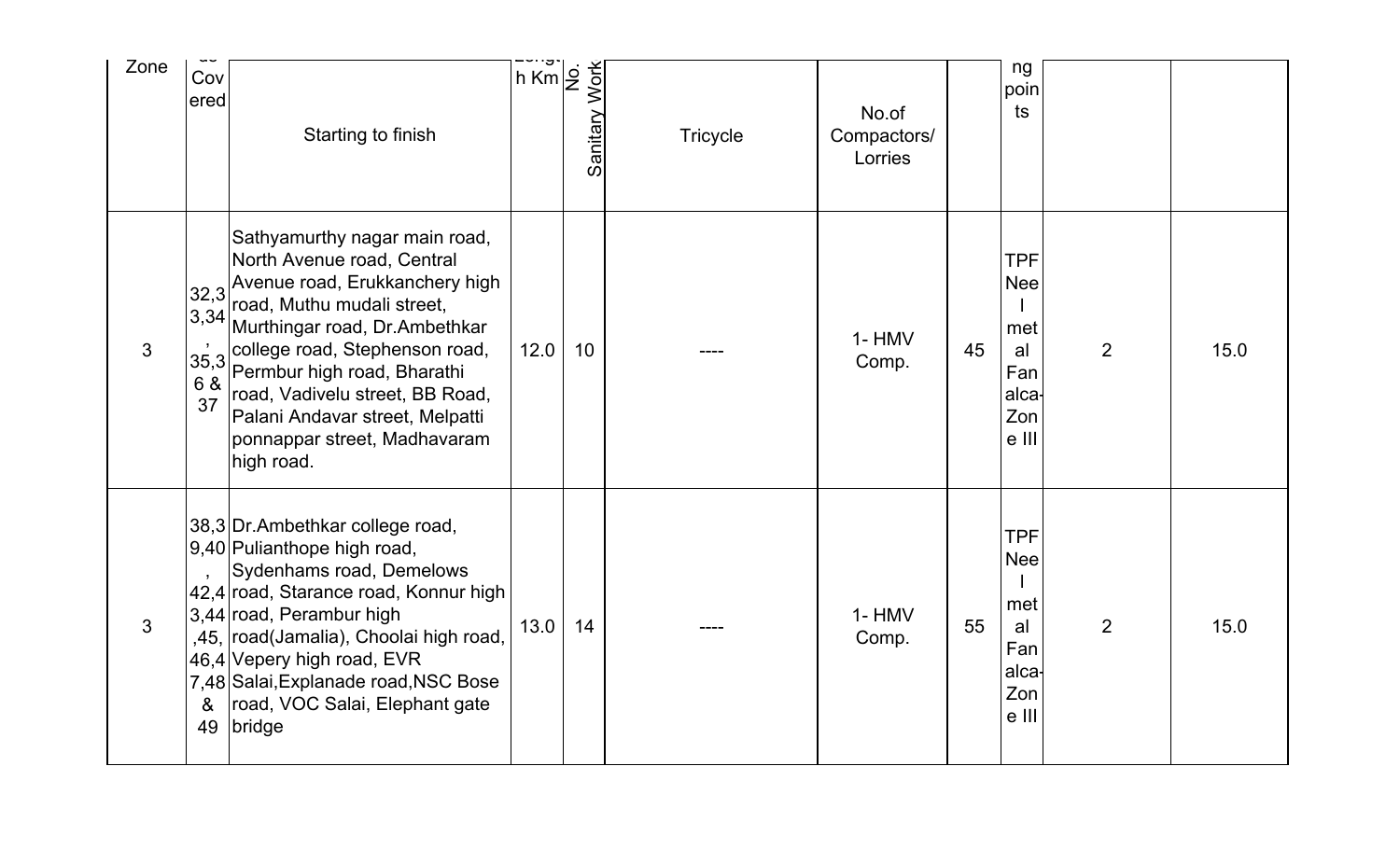| 6              | 0,<br>94 | $ 86,9 $ Anna Square to I.G Office main<br>Anna Square to I.G Office<br><b>Service Road</b> | 2.4 | 8              | 1/1 | 13 | Tra<br>nsfe<br>2.50 Ton(<br>Stat<br>Auto - 4 Trips<br>Auto)<br>ion<br>Compactor - 2 13.00 Ton<br>6&1<br><b>Trips</b><br>Compactor<br>$\Omega$<br>Myl<br>apo<br>re        |
|----------------|----------|---------------------------------------------------------------------------------------------|-----|----------------|-----|----|--------------------------------------------------------------------------------------------------------------------------------------------------------------------------|
| 6              | 2,<br>83 | 81,8 Radio Market & Mount Road<br>(Spenzer to Sivanandha Salai<br>Junction)                 | 2.1 | $\overline{7}$ | 1/1 | 17 | Tra<br>nsfe<br>3.00 Ton(<br>Stat Auto - 4 Trips<br>Auto)<br>ion Compactor - 2<br>13.50 Ton<br>6&1 Trips<br>Compactor<br>$\Omega$<br>Myl<br>apo<br>re                     |
| $6\phantom{1}$ |          | 83,8 Bharathi Salai & G.P. Road                                                             | 0.7 | 4              | 1/1 | 19 | Tra<br>nsfe<br>3. 20 Ton(<br>Stat Auto - 4 Trips<br>Auto)<br>ion<br>Compactor - 2<br>12.50 Ton<br>6&1<br><b>Trips</b><br>Compactor<br>$\overline{0}$<br>Myl<br>apo<br>re |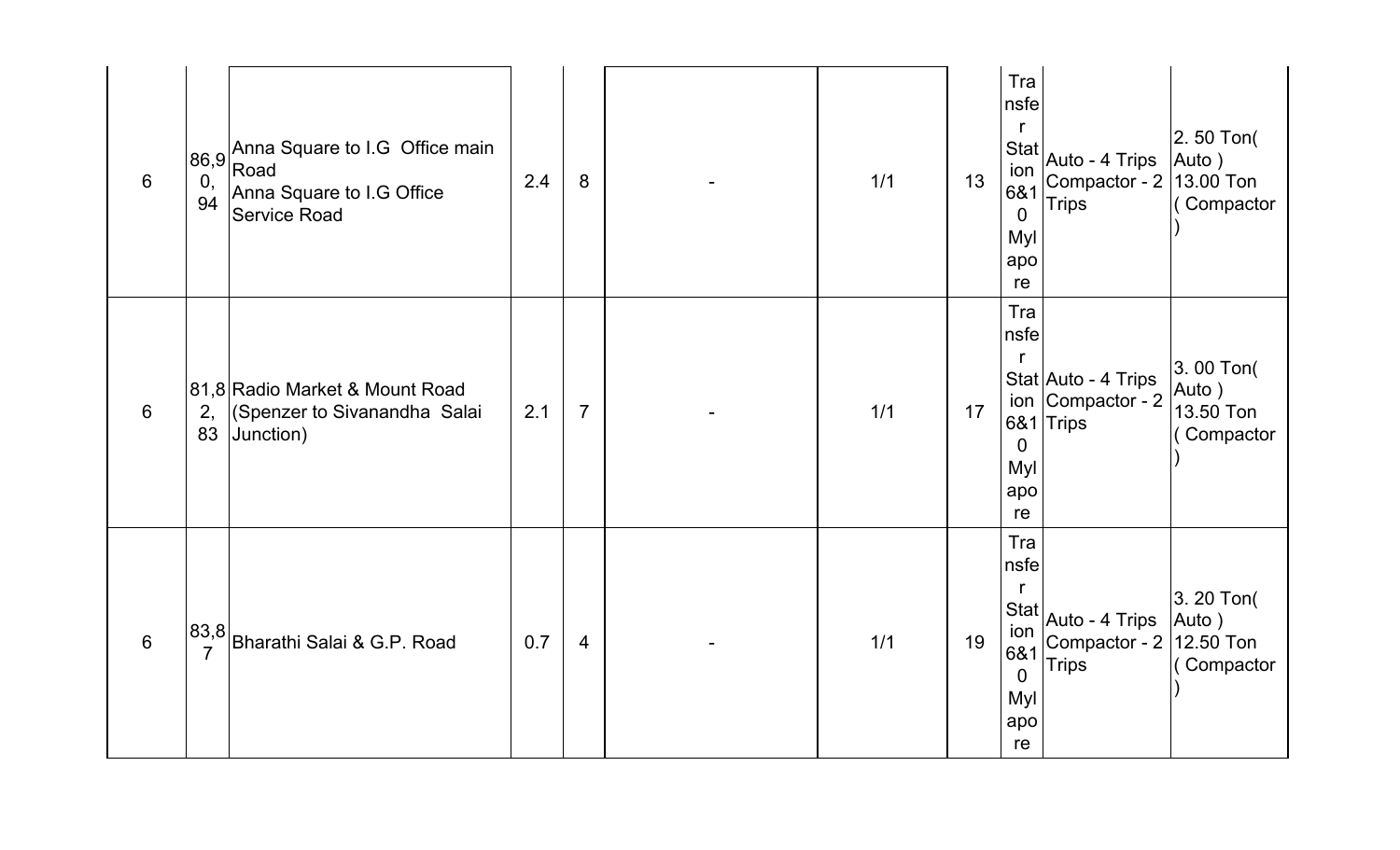| 6 | 94,9 <br>5,<br>8,<br>89 | 96,8 R.K Salai & Besant Road            | 2.0 | $\mathfrak{S}$  |   | 1/1         | 21 | Tra<br>nsfe<br><b>Stat</b><br>ion<br>6&1<br>$\overline{0}$<br>Myl<br>apo<br>re | Auto - 4 Trips<br>Compactor - $2 \mid 11.00$ Ton<br><b>Trips</b> | 3.50 Ton(<br>Auto)<br>Compactor              |
|---|-------------------------|-----------------------------------------|-----|-----------------|---|-------------|----|--------------------------------------------------------------------------------|------------------------------------------------------------------|----------------------------------------------|
| 6 | 84,8<br>7,<br>3,<br>94  | 92,9 Triplicane Road & Natesan Road     | 2.2 | $\overline{4}$  |   | 1/1         | 24 | Tra<br>nsfe<br>ion<br>6&1<br>$\overline{0}$<br>Myl<br>apo<br>re                | $ \text{Stat} $ Auto - 4 Trips<br>Compactor - 2<br><b>Trips</b>  | 2.80 Ton(<br>Auto)<br>12.00 Ton<br>Compactor |
| 8 | 115                     | K.B.Dasan Salai - Eldams Road<br>Market | 4.0 | 10 <sup>°</sup> | 4 | $\mathbf 1$ | 40 | Puli<br>anth<br>ope<br>T.P.<br><b>FZ</b><br>$\vee$                             | $\mathbf 1$                                                      | 10                                           |